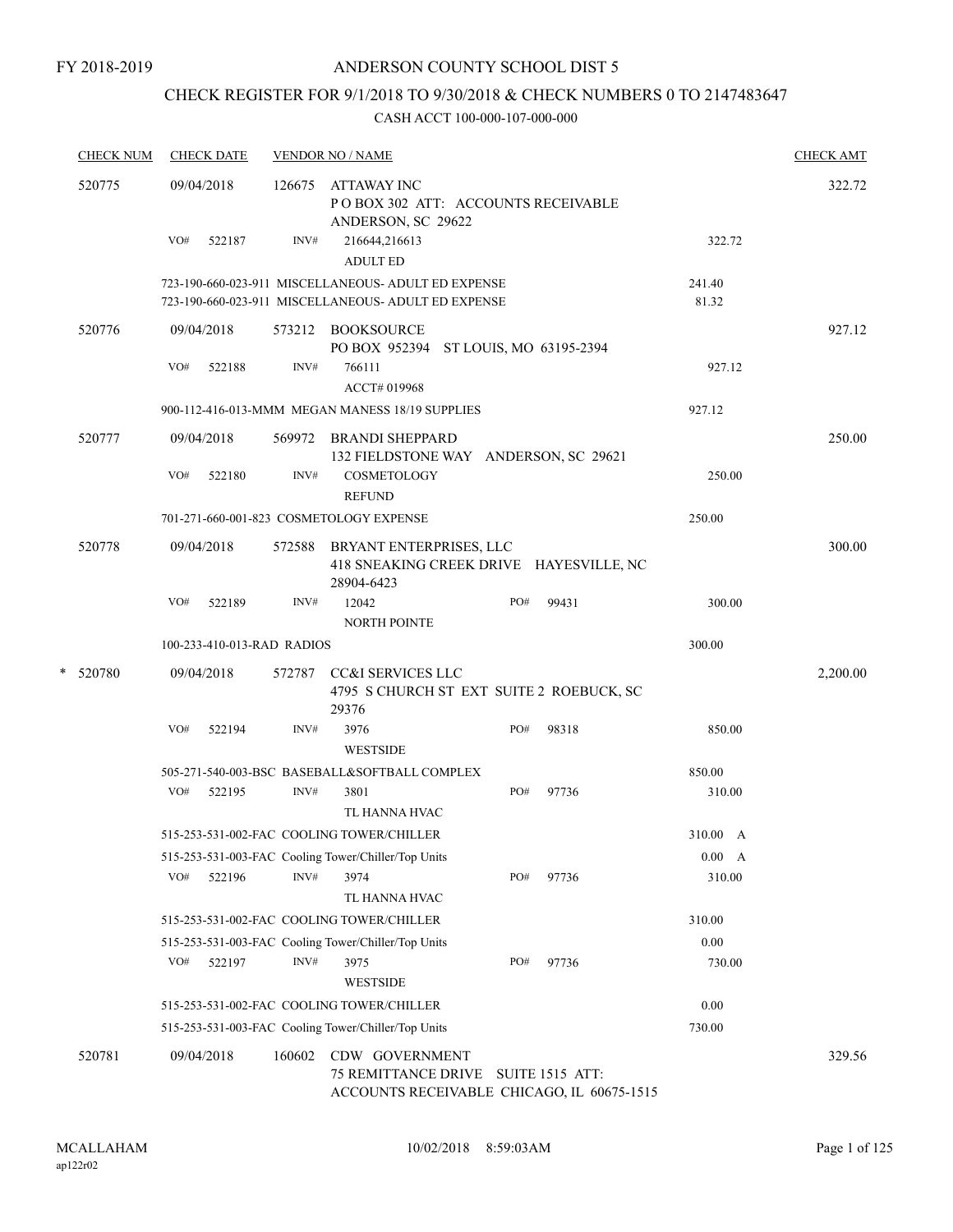# CHECK REGISTER FOR 9/1/2018 TO 9/30/2018 & CHECK NUMBERS 0 TO 2147483647

| <b>CHECK NUM</b> |     | <b>CHECK DATE</b>            |        | <b>VENDOR NO / NAME</b>                                                                               |     |       |            | <b>CHECK AMT</b> |
|------------------|-----|------------------------------|--------|-------------------------------------------------------------------------------------------------------|-----|-------|------------|------------------|
|                  | VO# | 522198                       | INV#   | NWN4415<br><b>NXG6109</b>                                                                             | PO# | 99362 | 329.56     |                  |
|                  |     |                              |        | 100-266-314-000-000 REPAIRS TO EQUIPMENT                                                              |     |       | 44.94      |                  |
|                  |     |                              |        | 100-266-314-000-000 REPAIRS TO EQUIPMENT                                                              |     |       | 284.62     |                  |
| 520783           |     | 09/04/2018                   | 237555 | <b>FORMS &amp; SUPPLY</b><br>PO BOX 563953 ATT: ACCOUNTS RECEIVABLE<br>CHARLOTTE, NC 28256            |     |       |            | 996.30           |
|                  | VO# | 522199                       | INV#   | 4637416<br><b>DESK</b>                                                                                | PO# | 99019 | 671.96     |                  |
|                  |     | 100-115-410-001-000 SUPPLIES |        |                                                                                                       |     |       | 671.96 A   |                  |
|                  | VO# | 522200                       | INV#   | 4700394<br><b>SUPPLIES</b>                                                                            |     |       | 324.34     |                  |
|                  |     |                              |        | 711-271-660-011-201 MISCELLANEOUS EXPENSE                                                             |     |       | 324.34     |                  |
|                  |     |                              |        |                                                                                                       |     |       |            |                  |
| 520787           |     | 09/04/2018                   | 282620 | <b>IONOSPHERE TOURS</b><br>307 N. MAIN STREET ANDERSON, SC 29621                                      |     |       |            | 5,550.00         |
|                  | VO# | 522201                       | INV#   | <b>CHARTER 6230</b><br><b>MIDWAY ELEM</b>                                                             |     |       | 5,550.00   |                  |
|                  |     |                              |        | 717-190-660-017-354 FIELD TRIPS GRADE 4 EXPENSE                                                       |     |       | 5,550.00   |                  |
| 520790           |     | 09/04/2018                   | 564353 | LAZER CONSTRUCTION COMPANY INC<br>POBOX 5103 ATT: ACCOUNTS RECEIVABLE<br>ANDERSON, SC 29623           |     |       |            | 553,410.00       |
|                  | VO# | 522202                       | INV#   | APP 7418-04<br><b>WESTSIDE</b>                                                                        |     |       | 194,040.00 |                  |
|                  |     |                              |        | 505-271-540-003-BSC BASEBALL&SOFTBALL COMPLEX                                                         |     |       | 194,040.00 |                  |
|                  | VO# | 522203                       | INV#   | APP 7618-01                                                                                           |     |       | 135,540.00 |                  |
|                  |     |                              |        | <b>SOUSTHWOOD</b>                                                                                     |     |       |            |                  |
|                  |     |                              |        | 515-253-520-000-ART FINE ARTS CENTER                                                                  |     |       | 135,540.00 |                  |
|                  | VO# | 522204                       | INV#   | APP 7318-04<br><b>TL HANNA</b>                                                                        |     |       | 223,830.00 |                  |
|                  |     |                              |        | 505-271-540-002-BSC BASEBALL&SOFTBALL COMPLEX                                                         |     |       | 223,830.00 |                  |
| 520794           |     | 09/04/2018                   | 575493 | MONTROY SUPPLY COMPANY<br>SCOTT WILSON 1675 EAST PRATER WAY SUITE<br>101 SPARKS, NV 89434             |     |       |            | 384.65           |
|                  | VO# | 522218                       | INV#   | <b>BPKING 9007</b>                                                                                    |     |       | 384.65     |                  |
|                  |     |                              |        | NEVITT FOREST                                                                                         |     |       |            |                  |
|                  |     | 100-112-410-012-000 SUPPLIES |        |                                                                                                       |     |       | 384.65     |                  |
| 520795           |     | 09/04/2018                   | 570395 | NETWORK CONTROLS & ELECTRIC, INC<br>136 JOHNS ROAD ATT: ACCOUNTS RECEIVABLE<br><b>GREER, SC 29650</b> |     |       |            | 541.96           |
|                  | VO# | 522206                       | INV#   | 22038                                                                                                 |     |       | 214.73     |                  |
|                  |     |                              |        | WHITEHALL                                                                                             |     |       |            |                  |
|                  |     |                              |        | 100-266-314-019-000 REPAIRS TO EQUIPMENT                                                              |     |       | 214.73     |                  |
|                  | VO# | 522207                       | INV#   | 22040<br><b>SOUTH FANT</b>                                                                            |     |       | 112.50     |                  |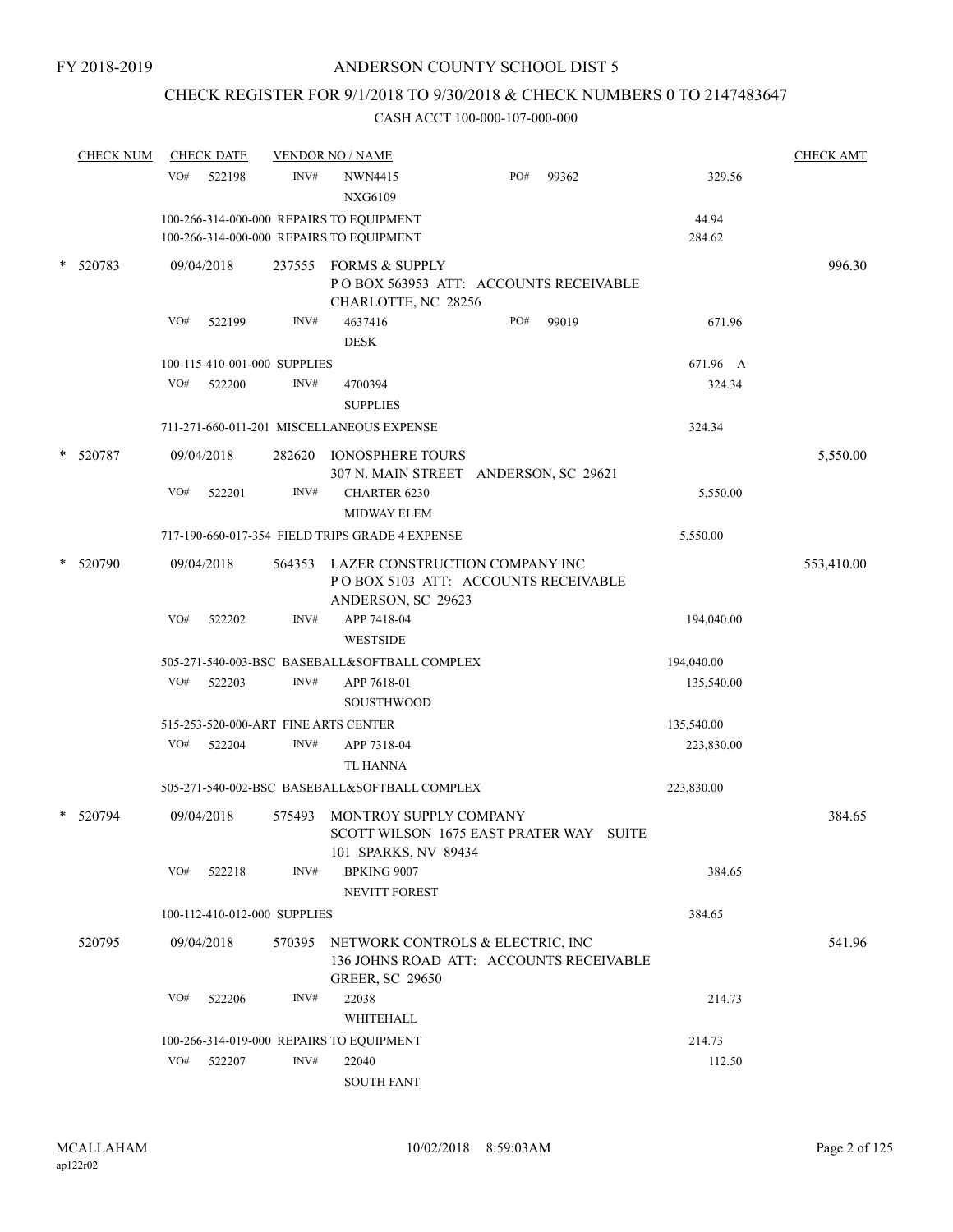# CHECK REGISTER FOR 9/1/2018 TO 9/30/2018 & CHECK NUMBERS 0 TO 2147483647

|   | <b>CHECK NUM</b> |     | <b>CHECK DATE</b> |        | <b>VENDOR NO / NAME</b>                                                                    |        | <b>CHECK AMT</b> |
|---|------------------|-----|-------------------|--------|--------------------------------------------------------------------------------------------|--------|------------------|
|   |                  |     |                   |        | 100-266-314-015-000 REPAIRS TO EQUIPMENT                                                   | 112.50 |                  |
|   |                  | VO# | 522208            | INV#   | 22039<br>WHITEHALL                                                                         | 214.73 |                  |
|   |                  |     |                   |        | 100-266-314-019-000 REPAIRS TO EQUIPMENT                                                   | 214.73 |                  |
|   | 520796           |     | 09/04/2018        | 573402 | <b>OTN</b><br>851 HWY 378 SUITE 100 LEXINGTON, SC 29072                                    |        | 952.30           |
|   |                  | VO# | 522209            | INV#   | PO#<br>99375<br>5000-6<br><b>LAMPS</b>                                                     | 952.30 |                  |
|   |                  |     |                   |        | 100-266-314-000-000 REPAIRS TO EQUIPMENT                                                   | 952.30 |                  |
| * | 520801           |     | 09/04/2018        |        | 573290 SHADETREE GRAPHICS, LLC<br>147 POWELL RD. ANDERSON, SC 29625                        |        | 381.20           |
|   |                  | VO# | 522212            | INV#   | 2018-1275<br><b>VARENNES ELEM</b>                                                          | 381.20 |                  |
|   |                  |     |                   |        | 716-271-660-016-201 MISCELLANEOUS EXPENSE                                                  | 381.20 |                  |
|   | 520802           |     | 09/04/2018        | 563611 | THE GREENVILLE ZOO<br>150 CLEVELAND PARK DRIVE GREENVILLE, SC<br>29601                     |        | 545.00           |
|   |                  | VO# | 522213            | INV#   | <b>MIDWAY ELEM</b><br>ZOOMOBILE 9/12/18                                                    | 545.00 |                  |
|   |                  |     |                   |        | 717-190-660-017-353 FIELD TRIPS GRADE 3 EXPENSE                                            | 545.00 |                  |
|   | 520803           |     | 09/04/2018        | 573139 | TOP SHELF IMAGING<br>PO BOX 17194 ENCINO, CA 91416                                         |        | 147.00           |
|   |                  | VO# | 522214            | INV#   | 4203<br><b>TONER</b>                                                                       | 147.00 |                  |
|   |                  |     |                   |        | 705-271-660-005-411 MISCELLANEOUS EXPENSE                                                  | 147.00 |                  |
|   | 520804           |     | 09/04/2018        | 573757 | TYMINSKI, ANDREW^^<br>311 SURRYWOOD DRIVE<br>GREENVILLE, SC 29607                          |        | 800.00           |
|   |                  | VO# | 522215            | INV#   | PO#<br>99291<br>ASDF5<br><b>SEPT 4 TRAINING</b>                                            | 800.00 |                  |
|   |                  |     |                   |        | 267-224-312-000-PD5 CONTRACTED-SC STANDARDS                                                | 800.00 |                  |
|   | 520805           |     | 09/04/2018        | 524353 | WAL-MART COMMUNITY/GEMB<br>POBOX 530934 ATT: ACCOUNTS RECEIVABLE<br>ATLANTA, GA 30353-0934 |        | 808.02           |
|   |                  | VO# | 522216            | INV#   | 1013 3784<br><b>VARENNES ELEM</b>                                                          | 808.02 |                  |
|   |                  |     |                   |        | 716-271-660-016-201 MISCELLANEOUS EXPENSE                                                  | 808.02 |                  |
|   | 520806           |     | 09/04/2018        | 524353 | WAL-MART COMMUNITY/GEMB<br>PO BOX 530934 ATT: ACCOUNTS RECEIVABLE                          |        | 110.30           |
|   |                  | VO# | 522217            | INV#   | ATLANTA, GA 30353-0934<br>2017-9876<br>WEST MARKET                                         | 110.30 |                  |
|   |                  |     |                   |        | 718-271-660-018-201 MISCELLANEOUS EXPENSE                                                  | 110.30 |                  |
|   | 520807           |     | 09/07/2018        |        | 102640 ACTION AUTO                                                                         |        | 1,224.78         |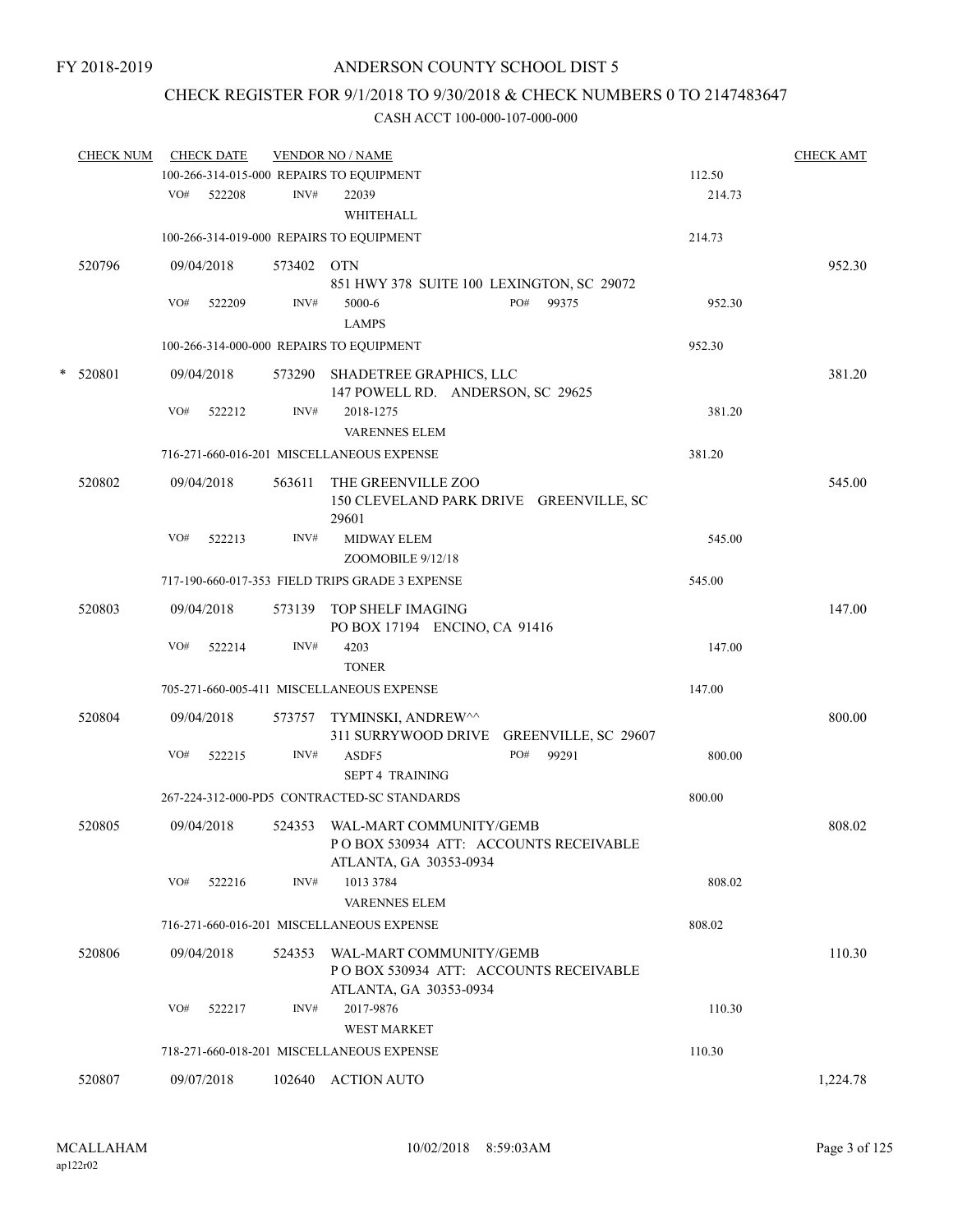### CHECK REGISTER FOR 9/1/2018 TO 9/30/2018 & CHECK NUMBERS 0 TO 2147483647

| <b>CHECK NUM</b> | <b>CHECK DATE</b> |                                   |        | <b>VENDOR NO / NAME</b>                                                                                          |        |          |  |  |
|------------------|-------------------|-----------------------------------|--------|------------------------------------------------------------------------------------------------------------------|--------|----------|--|--|
|                  |                   |                                   |        | 529 FAIR STREET ATT: ACCOUNTS RECEIVABLE<br>ANDERSON, SC 29625                                                   |        |          |  |  |
|                  | VO#               | 522258                            | INV#   | 83809<br><b>REPAIR</b>                                                                                           | 837.31 |          |  |  |
|                  |                   |                                   |        | 100-254-412-000-001 TRUCK SERVICE - MAINTENANCE                                                                  | 837.31 |          |  |  |
|                  | VO#               | 522259                            | INV#   | 83914<br><b>REPAIR</b>                                                                                           | 387.47 |          |  |  |
|                  |                   |                                   |        | 100-254-412-000-001 TRUCK SERVICE - MAINTENANCE                                                                  | 387.47 |          |  |  |
| 520808           |                   | 09/07/2018                        | 111125 | ANDERSON AWARDS<br>716 WHITEHALL ROAD ATT: ACCOUNTS<br>RECEIVABLE ANDERSON, SC 29625                             |        | 134.82   |  |  |
|                  | VO#               | 522270                            | INV#   | <b>BADGES</b><br><b>ROBERT ANDERSON</b>                                                                          | 12.84  |          |  |  |
|                  |                   | 100-113-410-006-000 SUPPLIES      |        |                                                                                                                  | 6.42   |          |  |  |
|                  |                   | 100-113-410-006-000 SUPPLIES      |        |                                                                                                                  | 6.42   |          |  |  |
|                  | VO#               | 522271                            | INV#   | <b>BADGES</b><br><b>GLENVIEW</b>                                                                                 | 121.98 |          |  |  |
|                  |                   |                                   |        | 720-271-660-020-411 MISCELLANEOUS EXPENSE                                                                        | 121.98 |          |  |  |
| 520809           |                   | 09/07/2018                        |        | 570950 ANDERSON COUNTY SHERIFF'S OFFICE<br>ATTN: RICHARD BRYSON PO BOX 5497<br>ANDERSON, SC 29623                |        | 647.50   |  |  |
|                  | VO#               | 522430                            | INV#   | AUG 23-29<br><b>SECURITY</b>                                                                                     | 647.50 |          |  |  |
|                  |                   |                                   |        | 100-271-312-002-000 ADDITIONAL SECURITY                                                                          | 455.00 |          |  |  |
|                  |                   |                                   |        | 720-271-660-020-679 VOLLEYBALL GATE RECEIPTS EXPENSE                                                             | 192.50 |          |  |  |
| 520810           |                   | 09/07/2018                        |        | 566562 ANDERSON OUTDOOR POWER EQUIPMENT<br>110 MIRACLE MILE DRIVE ATT: ACCOUNTS<br>RECEIVABLE ANDERSON, SC 29621 |        | 285.28   |  |  |
|                  | VO#               | 522257                            | INV#   | 203403                                                                                                           | 285.28 |          |  |  |
|                  |                   |                                   |        | <b>REPAIR PARTS</b>                                                                                              |        |          |  |  |
|                  |                   |                                   |        | 100-254-410-000-001 MAINT, SUPPLIES-STRUCTURES                                                                   | 285.28 |          |  |  |
| 520811           |                   | 09/07/2018                        |        | 563865 ANDERSON WINNELSON CO<br>POBOX 1446 ATT: ACCOUNTS RECEIVABLE<br>ANDERSON, SC 29622                        |        | 423.90   |  |  |
|                  | VO#               | 522254                            | INV#   | 219593<br><b>WATER COOLER</b>                                                                                    | 390.84 |          |  |  |
|                  |                   |                                   |        | 100-254-410-019-400 HVAC/ELECTRICAL/PLUMBING                                                                     | 390.84 |          |  |  |
|                  | VO#               | 522255                            | INV#   | 219346                                                                                                           | 24.81  |          |  |  |
|                  |                   |                                   |        | <b>SUPPLIES</b>                                                                                                  |        |          |  |  |
|                  |                   |                                   |        | 100-254-410-006-400 HVAC/ELECTRICAL/PLUMBING                                                                     | 24.81  |          |  |  |
|                  | VO#               | 522256                            | INV#   | 219543                                                                                                           | 8.25   |          |  |  |
|                  |                   |                                   |        | <b>SUPPLIES</b>                                                                                                  |        |          |  |  |
|                  |                   | 100-254-410-000-400 HVAC SUPPLIES |        |                                                                                                                  | 8.25   |          |  |  |
| 520812           |                   | 09/07/2018                        |        | 126675 ATTAWAY INC                                                                                               |        | 3,477.62 |  |  |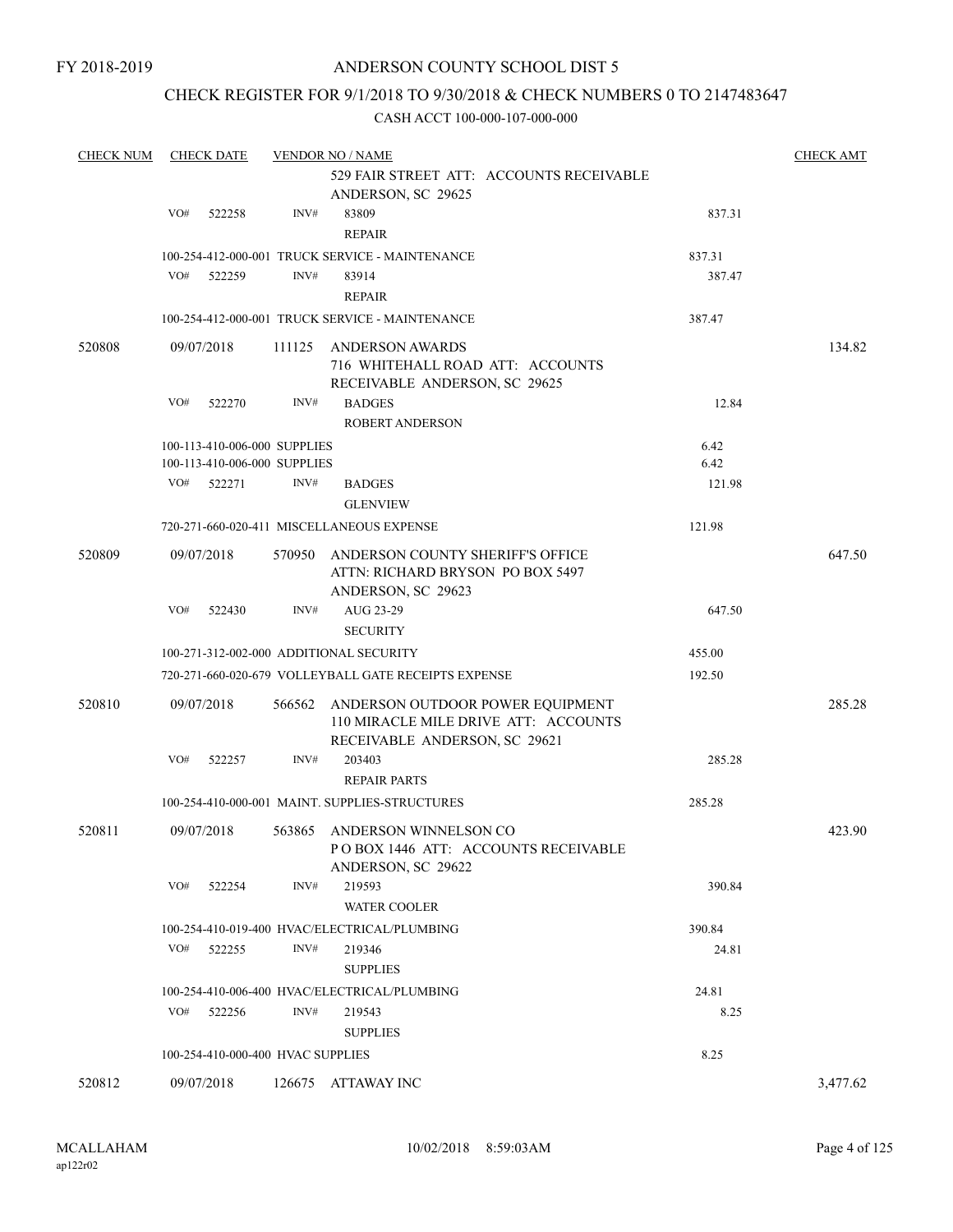FY 2018-2019

# ANDERSON COUNTY SCHOOL DIST 5

# CHECK REGISTER FOR 9/1/2018 TO 9/30/2018 & CHECK NUMBERS 0 TO 2147483647

| <b>CHECK NUM</b> |     | <b>CHECK DATE</b>                                  |        | <b>VENDOR NO / NAME</b>    |                       |                                                                       |       |          | <b>CHECK AMT</b> |
|------------------|-----|----------------------------------------------------|--------|----------------------------|-----------------------|-----------------------------------------------------------------------|-------|----------|------------------|
|                  |     |                                                    |        |                            |                       | PO BOX 302 ATT: ACCOUNTS RECEIVABLE                                   |       |          |                  |
|                  |     |                                                    |        |                            | ANDERSON, SC 29622    |                                                                       |       |          |                  |
|                  | VO# | 522385                                             | INV#   | 216789<br><b>ENVELOPES</b> |                       | PO#                                                                   | 99242 | 1,827.52 |                  |
|                  |     | 100-255-410-000-000 SUPPLIES                       |        |                            |                       |                                                                       |       | 1,827.52 |                  |
|                  | VO# | 522386                                             | INV#   | 216642                     |                       | PO#                                                                   | 99086 | 1,650.10 |                  |
|                  |     |                                                    |        | <b>HANDBOOKS</b>           |                       |                                                                       |       |          |                  |
|                  |     | 100-147-410-011-000 SUPPLIES                       |        |                            |                       |                                                                       |       | 156.54   |                  |
|                  |     | 100-147-410-013-000 SUPPLIES                       |        |                            |                       |                                                                       |       | 247.38   |                  |
|                  |     | 100-147-410-015-000 SUPPLIES                       |        |                            |                       |                                                                       |       | 402.59   |                  |
|                  |     | 100-147-410-018-000 SUPPLIES                       |        |                            |                       |                                                                       |       | 684.16   |                  |
|                  |     | 100-147-410-019-000 SUPPLIES                       |        |                            |                       |                                                                       |       | 159.43   |                  |
|                  |     | 100-221-360-000-000 PRINTING AND BINDING           |        |                            |                       |                                                                       |       | 0.00     |                  |
| 520813           |     | 09/07/2018                                         | 569220 | AUTECH                     |                       |                                                                       |       |          | 1,023.59         |
|                  |     |                                                    |        |                            | WILLIAMSTON, SC 29697 | PO BOX 248 ATT: ACCOUNTS RECEIVABLE                                   |       |          |                  |
|                  | VO# | 522251                                             | INV#   | 6819                       |                       |                                                                       |       | 623.59   |                  |
|                  |     |                                                    |        | <b>CALHOUN</b>             |                       |                                                                       |       |          |                  |
|                  |     | 100-254-323-014-400 CONTR SERV-HVAC/ELECT/PLUMBING |        |                            |                       |                                                                       |       | 623.59   |                  |
|                  | VO# | 522252                                             | INV#   | 6870                       |                       |                                                                       |       | 250.00   |                  |
|                  |     |                                                    |        | <b>MIDWAY</b>              |                       |                                                                       |       |          |                  |
|                  |     | 100-254-323-017-400 CONTR SERV-HVAC/ELECT/PLUMBING |        |                            |                       |                                                                       |       | 250.00   |                  |
|                  |     | VO# 522253                                         | INV#   | 6858                       |                       |                                                                       |       | 150.00   |                  |
|                  |     |                                                    |        | <b>SOUTHWOOD</b>           |                       |                                                                       |       |          |                  |
|                  |     | 100-254-323-021-400 CONTR SERV-HVAC/ELECT/PLUMBING |        |                            |                       |                                                                       |       | 150.00   |                  |
| 520814           |     | 09/07/2018                                         | 575528 | BINXKIDS                   |                       | 325 PENNBROOKE TRACE DULUTH, GA 30097                                 |       |          | 1,125.26         |
|                  | VO# | 522391                                             | INV#   | 100                        |                       |                                                                       |       | 1,125.26 |                  |
|                  |     |                                                    |        | <b>CLOTHES</b>             |                       |                                                                       |       |          |                  |
|                  |     | 232-188-410-000-000 SUPPLIES                       |        |                            |                       |                                                                       |       | 1,125.26 |                  |
| 520815           |     | 09/07/2018                                         | 564176 | <b>BSN SPORTS, LLC</b>     |                       | PO BOX 660176 DALLAS, TX 75209-0176                                   |       |          | 5,437.67         |
|                  | VO# | 522272                                             | INV#   | 902752430<br><b>CLEATS</b> |                       |                                                                       |       | 5,103.83 |                  |
|                  |     | 706-271-660-006-674 FOOTBALL EXPENSE               |        |                            |                       |                                                                       |       | 5,103.83 |                  |
|                  | VO# | 522387                                             | INV#   | 902301191                  |                       |                                                                       |       | 333.84   |                  |
|                  |     |                                                    |        | TL HANNA                   |                       |                                                                       |       |          |                  |
|                  |     | 100-271-410-002-000 SUPPLIES                       |        |                            |                       |                                                                       |       | 333.84 A |                  |
| $*$ 520817       |     | 09/07/2018                                         | 566288 | CES CITY ELECTRIC ACCTS    |                       | P.O. BOX 71465 ATT: ACCOUNTS RECEIVABLE<br>NORTH CHARLESTON, SC 29415 |       |          | 134.97           |
|                  | VO# | 522248                                             | INV#   | 139596                     |                       |                                                                       |       | 118.74   |                  |
|                  |     |                                                    |        | <b>SUPPLIES</b>            |                       |                                                                       |       |          |                  |
|                  |     | 100-254-410-008-400 HVAC/ELECTRICAL/PLUMBING       |        |                            |                       |                                                                       |       | 118.74   |                  |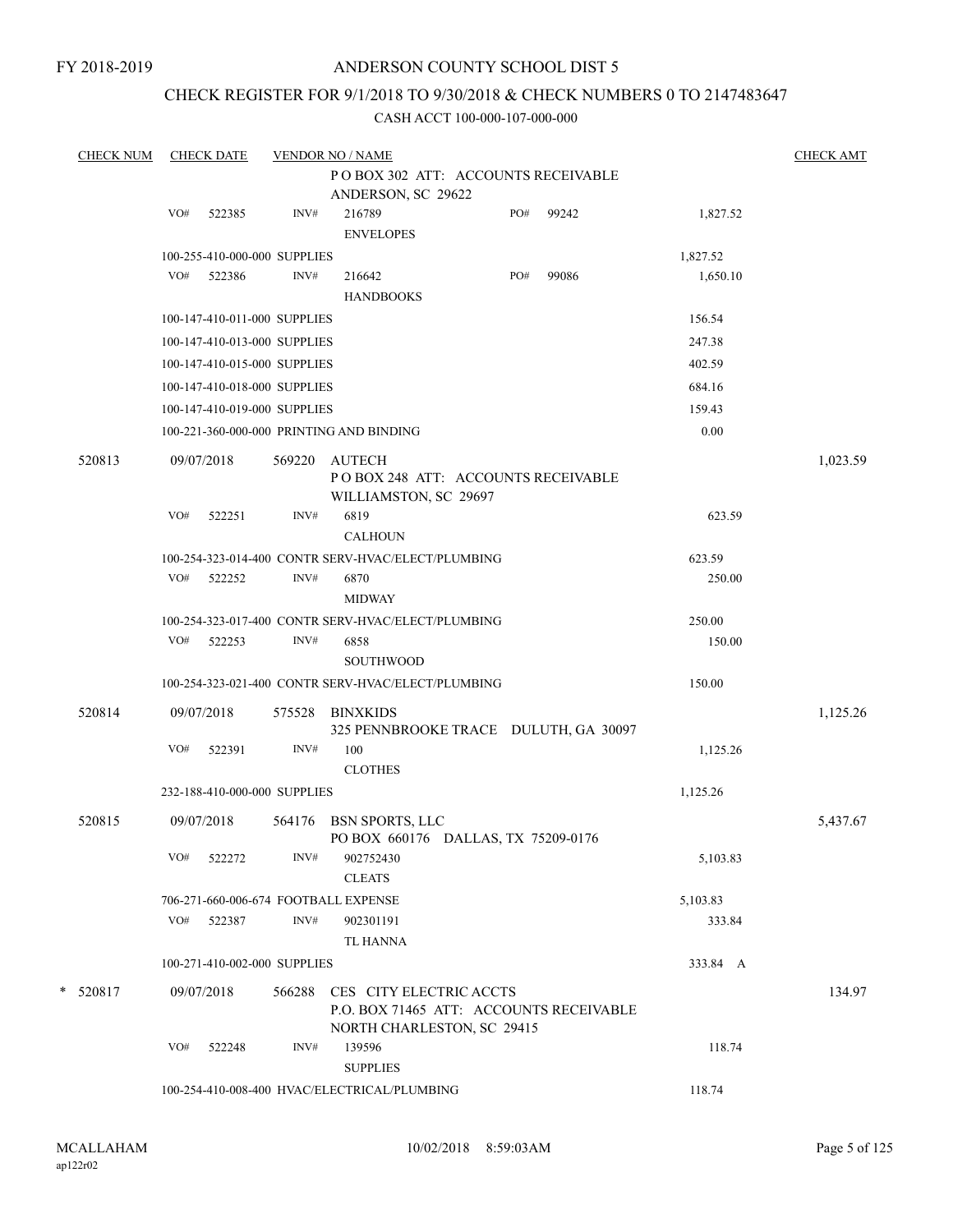# CHECK REGISTER FOR 9/1/2018 TO 9/30/2018 & CHECK NUMBERS 0 TO 2147483647

| <b>CHECK NUM</b> | <b>CHECK DATE</b>            | <b>VENDOR NO / NAME</b>                                                 | <b>CHECK AMT</b> |
|------------------|------------------------------|-------------------------------------------------------------------------|------------------|
|                  | VO#<br>522249                | INV#<br>139589                                                          | 14.11            |
|                  |                              | <b>SUPPLIES</b>                                                         |                  |
|                  |                              | 100-254-410-003-400 HVAC/ELECTRICAL/PLUMBING                            | 14.11            |
|                  | VO#<br>522250                | INV#<br>139630                                                          | 2.12             |
|                  |                              | <b>SUPPLIES</b>                                                         |                  |
|                  |                              | 100-254-410-003-400 HVAC/ELECTRICAL/PLUMBING                            | 2.12             |
| 520818           | 09/07/2018                   | 170630<br>CINTAS CORPORATION #216                                       | 1,251.19         |
|                  |                              | POBOX 630803 ATT: ACCOUNTS RECEIVABLE                                   |                  |
|                  | VO#<br>522431                | CINCINNATI, OH 45263-0803<br>INV#<br>12966569<br>PO#<br>99160           | 1,251.19         |
|                  |                              | <b>DUST MOPS</b>                                                        |                  |
|                  | 100-254-410-001-000 SUPPLIES |                                                                         | 52.41            |
|                  | 100-254-410-002-000 SUPPLIES |                                                                         | 225.51           |
|                  | 100-254-410-003-000 SUPPLIES |                                                                         | 77.50            |
|                  | 100-254-410-005-000 SUPPLIES |                                                                         | 56.11            |
|                  | 100-254-410-006-000 SUPPLIES |                                                                         | 84.63            |
|                  | 100-254-410-007-000 SUPPLIES |                                                                         | 24.18            |
|                  | 100-254-410-008-000 SUPPLIES |                                                                         | 56.29            |
|                  | 100-254-410-009-000 SUPPLIES |                                                                         | 41.18            |
|                  | 100-254-410-010-000 SUPPLIES |                                                                         | 32.86            |
|                  | 100-254-410-011-000 SUPPLIES |                                                                         | 24.08            |
|                  | 100-254-410-012-000 SUPPLIES |                                                                         | 24.35            |
|                  | 100-254-410-013-000 SUPPLIES |                                                                         | 75.70            |
|                  | 100-254-410-014-000 SUPPLIES |                                                                         | 35.51            |
|                  | 100-254-410-015-000 SUPPLIES |                                                                         | 27.95            |
|                  | 100-254-410-016-000 SUPPLIES |                                                                         | 27.95            |
|                  | 100-254-410-017-000 SUPPLIES |                                                                         | 145.54           |
|                  | 100-254-410-018-000 SUPPLIES |                                                                         | 31.34            |
|                  | 100-254-410-019-000 SUPPLIES |                                                                         | 41.31            |
|                  | 100-254-410-020-000 SUPPLIES |                                                                         | 84.26            |
|                  | 100-254-410-021-000 SUPPLIES |                                                                         | 17.93            |
|                  | 100-254-410-023-000 SUPPLIES |                                                                         | 64.60            |
|                  |                              |                                                                         |                  |
| * 520820         | 09/07/2018                   | 176300<br>COBB'S GLEN COUNTRY CLUB<br>2201 COBBS WAY ANDERSON, SC 29621 | 750.00           |
|                  | VO#<br>522388                | INV#<br>TL HANNA                                                        | 750.00           |
|                  |                              | <b>GOLF TOURNAMENT</b>                                                  |                  |
|                  | 100-271-410-002-000 SUPPLIES |                                                                         | 750.00           |
| 520821           | 09/07/2018                   | COCA-COLA BOTTLING CO CONSOLIDATED<br>574613                            | 1,329.48         |
|                  |                              | PO BOX 603542 CHARLOTTE, NC 28260-3542                                  |                  |
|                  | VO#<br>522274                | INV#<br>9418204190                                                      | 1,329.48         |
|                  |                              | <b>GLENVIEW MS</b>                                                      |                  |
|                  |                              | 720-271-660-020-666 CONCESSIONS EXPENSE                                 | 1,329.48         |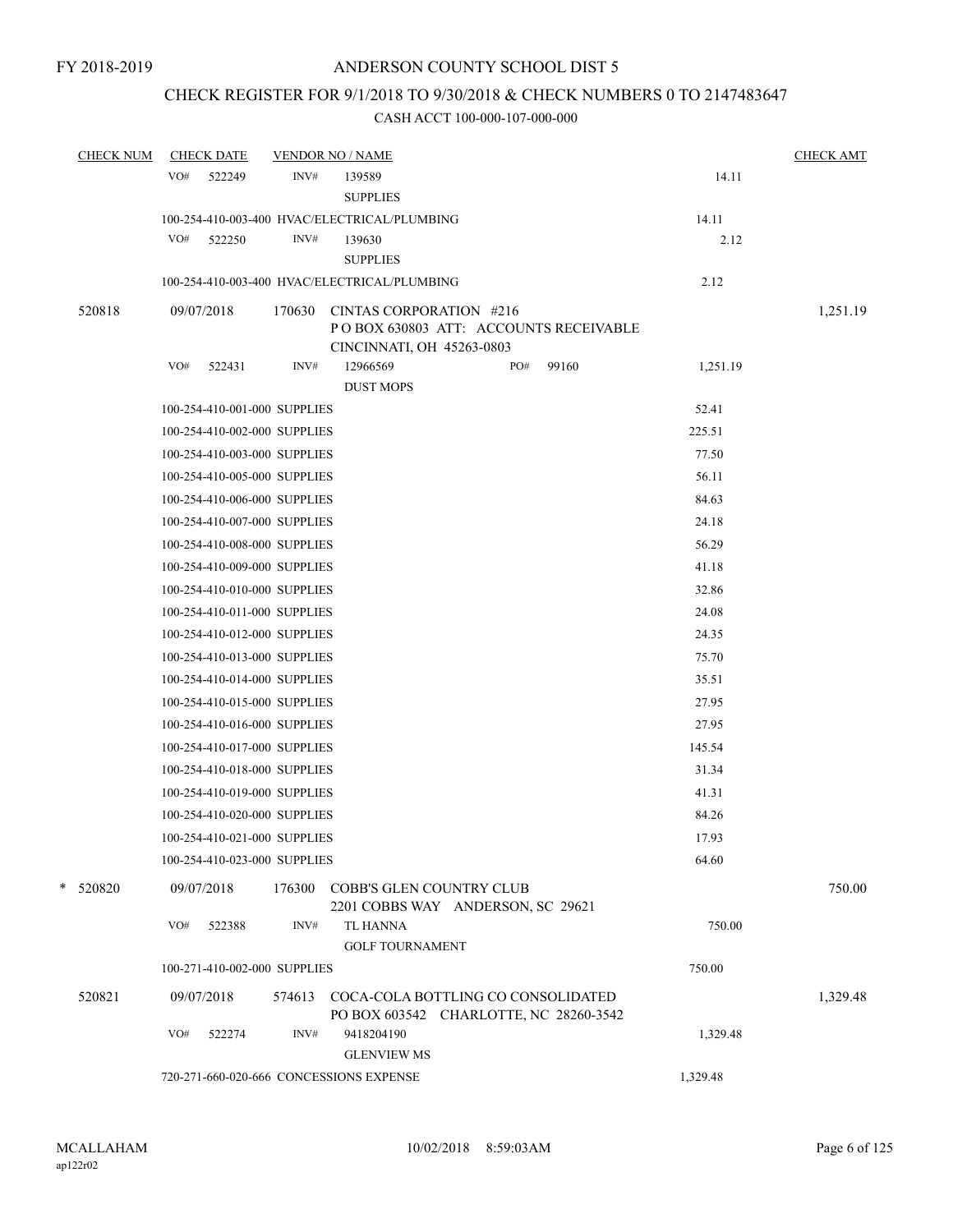# CHECK REGISTER FOR 9/1/2018 TO 9/30/2018 & CHECK NUMBERS 0 TO 2147483647

| <b>CHECK NUM</b> | <b>CHECK DATE</b>                       |        | <b>VENDOR NO / NAME</b>                                                                                 |          | <b>CHECK AMT</b> |
|------------------|-----------------------------------------|--------|---------------------------------------------------------------------------------------------------------|----------|------------------|
| 520822           | 09/07/2018                              |        | 571748 COLONIAL LIFE<br>PREMIUM PROCESSING PO BOX 903 COLUMBIA,<br>SC 29202-0903                        |          | 7,357.82         |
|                  | VO#<br>522389                           | INV#   | AUGUST 2018<br>CONTROL #E4041711                                                                        | 7,357.82 |                  |
|                  |                                         |        | 100-000-469-000-000 LIFE INSURANCE PAYABLE                                                              | 7,357.82 |                  |
| 520823           | 09/07/2018                              |        | 565615 COMMUNICATION SERVICE CENTER, INC<br>POBOX 4118 ATT: ACCOUNTS RECEIVABLE<br>GREENVILLE, SC 29608 |          | 145.00           |
|                  | VO#<br>522390                           | INV#   | 138163,138164<br><b>SERVICE</b>                                                                         | 145.00   |                  |
|                  | 100-255-323-000-000 CONTRACTED SERVICES |        |                                                                                                         | 135.00   |                  |
|                  | 100-255-323-000-000 CONTRACTED SERVICES |        |                                                                                                         | 10.00    |                  |
| 520824           | 09/07/2018                              | 187300 | CRESCENT SUPPLY CO. INC<br>POBOX 8798 ATT: ACCOUNTS RECEIVABLE<br>GREENVILLE, SC 29604                  |          | 231.57           |
|                  | VO#<br>522244                           | INV#   | 391868                                                                                                  | 102.90   |                  |
|                  |                                         |        | <b>SUPPLIES</b>                                                                                         |          |                  |
|                  |                                         |        | 100-254-410-002-400 HVAC/ELECTRICAL/PLUMBING                                                            | 20.58    |                  |
|                  |                                         |        | 100-254-410-003-400 HVAC/ELECTRICAL/PLUMBING                                                            | 20.58    |                  |
|                  |                                         |        | 100-254-410-005-400 HVAC/ELECTRICAL/PLUMBING                                                            | 20.58    |                  |
|                  |                                         |        | 100-254-410-006-400 HVAC/ELECTRICAL/PLUMBING                                                            | 20.58    |                  |
|                  |                                         |        | 100-254-410-009-400 HVAC/ELECTRICAL/PLUMBING                                                            | 20.58    |                  |
|                  | VO#<br>522245                           | INV#   | 391871<br><b>SUPPLIES</b>                                                                               | 81.23    |                  |
|                  |                                         |        | 100-254-410-005-400 HVAC/ELECTRICAL/PLUMBING                                                            | 81.23    |                  |
|                  | VO#<br>522246                           | INV#   | 391869<br><b>SUPPLIES</b>                                                                               | 34.86    |                  |
|                  |                                         |        | 100-254-410-015-400 HVAC/ELECTRICAL/PLUMBING                                                            | 34.86    |                  |
|                  | VO# 522247                              | INV#   | 391870<br><b>SUPPLIES</b>                                                                               | 12.58    |                  |
|                  |                                         |        | 100-254-410-002-400 HVAC/ELECTRICAL/PLUMBING                                                            | 12.58    |                  |
| 520825           | 09/07/2018                              | 196400 | DEAN HUNTER & COMPANY<br>1815 NORTH BOULEVARD ATT: ACCOUNTS<br>RECEIVABLE ANDERSON, SC 29621            |          | 2,314.00         |
|                  | VO#<br>522243                           | INV#   | 47376<br><b>CAREER CENTER</b>                                                                           | 2,314.00 |                  |
|                  | 100-254-323-001-001 CONTRACTED SERVICES |        |                                                                                                         | 2,314.00 |                  |
| * 520827         | 09/07/2018                              | 575521 | DEFINO, DOMINIC <sup><math>\wedge\wedge</math></sup>                                                    |          | 700.00           |
|                  |                                         |        | 110 ABERDEEN DR ANDERSON, SC 29621                                                                      |          |                  |
|                  | VO#<br>522384                           | INV#   | TL HANNA<br><b>BAND INSTRUCTION</b>                                                                     | 700.00   |                  |
|                  | 100-114-410-002-001 BAND SUPPLIES       |        |                                                                                                         | 700.00   |                  |
| 520828           | 09/07/2018                              | 202600 | DILLARD'S SPORTS CENTER                                                                                 |          | 10,014.64        |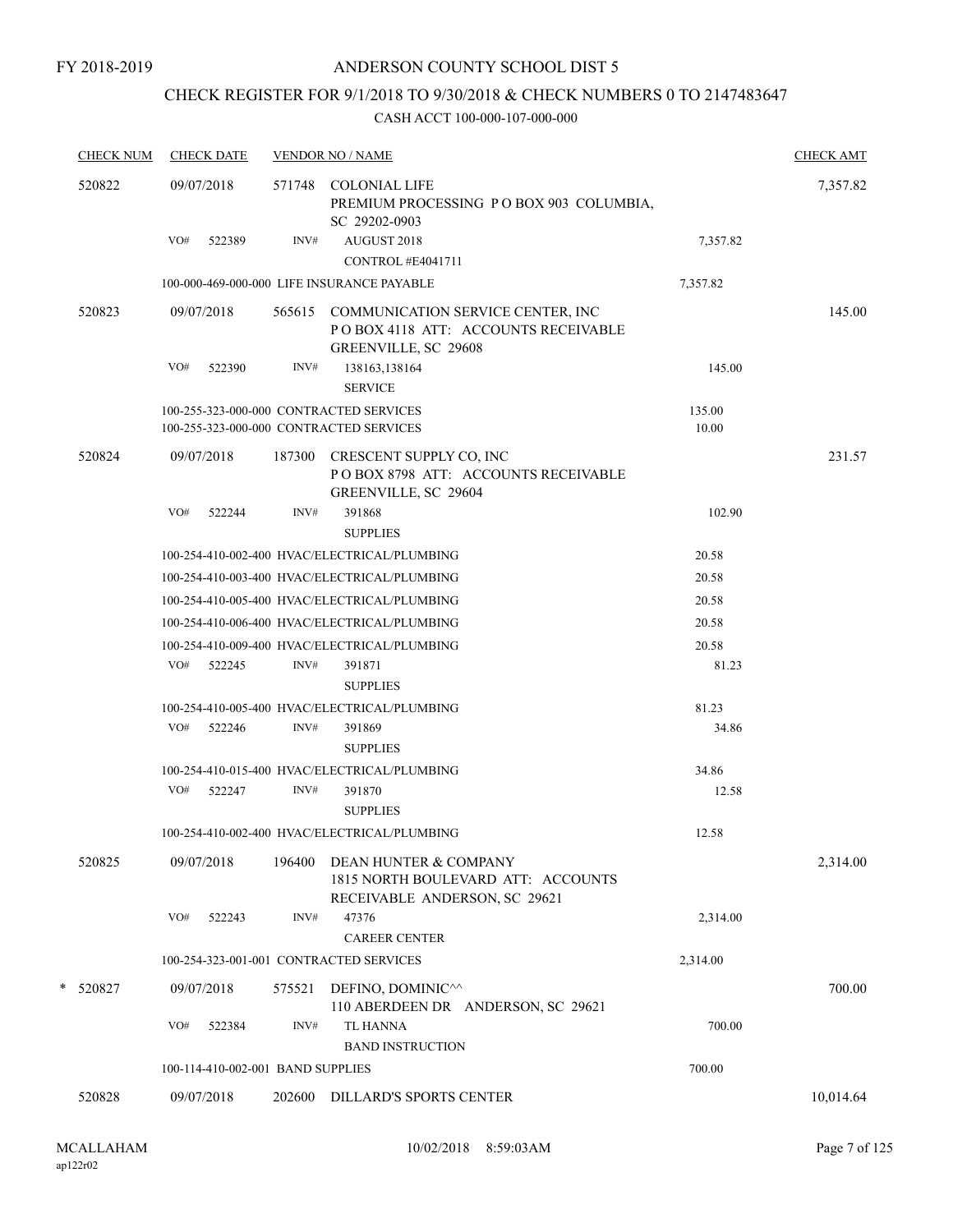# CHECK REGISTER FOR 9/1/2018 TO 9/30/2018 & CHECK NUMBERS 0 TO 2147483647

| <b>CHECK NUM</b> |     | <b>CHECK DATE</b>                   |        | <b>VENDOR NO / NAME</b>                        |           | <b>CHECK AMT</b> |
|------------------|-----|-------------------------------------|--------|------------------------------------------------|-----------|------------------|
|                  |     |                                     |        | 708 WHITEHALL ROAD ATT: ACCOUNTS               |           |                  |
|                  |     |                                     |        | RECEIVABLE ANDERSON, SC 29625                  |           |                  |
|                  | VO# | 522241                              | INV#   | 102074                                         | 718.87    |                  |
|                  |     |                                     |        | <b>PAINT</b>                                   |           |                  |
|                  |     |                                     |        | 100-254-410-002-001 SUPPLIES - MAINTENANCE     | 718.87    |                  |
|                  | VO# | 522242                              | INV#   | 102034                                         | 32.05     |                  |
|                  |     |                                     |        | TAPE                                           |           |                  |
|                  |     |                                     |        | 100-254-410-000-001 MAINT, SUPPLIES-STRUCTURES | 32.05     |                  |
|                  | VO# | 522275                              | INV#   | <b>MCCANTS</b>                                 | 4,490.13  |                  |
|                  |     |                                     |        | <b>FOOTBALL &amp; B-BALL</b>                   |           |                  |
|                  |     |                                     |        | 705-271-660-005-674 FOOTBALL EXPENSE           | 53.49     |                  |
|                  |     |                                     |        | 705-271-660-005-674 FOOTBALL EXPENSE           | 3,325.29  |                  |
|                  |     |                                     |        | 705-271-660-005-674 FOOTBALL EXPENSE           | 241.89    |                  |
|                  |     |                                     |        | 705-271-660-005-674 FOOTBALL EXPENSE           | 83.46     |                  |
|                  |     |                                     |        | 705-271-660-005-751 BASKETBALL BOYS EXPENSE    | 707.00    |                  |
|                  |     |                                     |        | 705-271-660-005-751 BASKETBALL BOYS EXPENSE    | 79.00     |                  |
|                  | VO# | 522276                              | INV#   | 101049                                         | 4,071.16  |                  |
|                  |     |                                     |        | <b>ROBERT ANDERSON</b>                         |           |                  |
|                  |     |                                     |        | 706-271-660-006-674 FOOTBALL EXPENSE           | 4,071.16  |                  |
|                  | VO# | 522277                              | INV#   | 101048                                         | 28.50     |                  |
|                  |     |                                     |        | <b>ROBERT ANDERSON</b>                         |           |                  |
|                  |     |                                     |        | 706-271-660-006-674 FOOTBALL EXPENSE           | 28.50     |                  |
|                  | VO# | 522278                              | INV#   | 101055                                         | 673.93    |                  |
|                  |     |                                     |        | <b>ROBERT ANDERSON</b>                         |           |                  |
|                  |     |                                     |        | 706-271-660-006-674 FOOTBALL EXPENSE           | 160.49    |                  |
|                  |     |                                     |        |                                                |           |                  |
|                  |     |                                     |        | 706-271-660-006-682 VOLLEYBALL EXPENSE         | 513.44    |                  |
| 520829           |     | 09/07/2018                          | 573762 | DONALD, JOHNNY                                 |           | 591.03           |
|                  |     |                                     |        | <b>BOARD OF TRUSTEES 2010 BOLT DRIVE</b>       |           |                  |
|                  |     |                                     |        | ANDERSON, SC 29621                             |           |                  |
|                  | VO# | 522435                              | INV#   | AUG 24-26                                      | 409.03    |                  |
|                  |     |                                     |        | <b>MYRTLE BEACH</b>                            |           |                  |
|                  |     | 100-231-334-000-000 TRUSTEE EXPENSE |        |                                                | 409.03    |                  |
|                  | VO# | 522436                              | INV#   | AUG 24-26                                      | 182.00    |                  |
|                  |     |                                     |        | <b>MYRTLE BEACH</b>                            |           |                  |
|                  |     | 100-231-334-000-000 TRUSTEE EXPENSE |        |                                                | 182.00    |                  |
| 520830           |     | 09/07/2018                          | 211302 | DUKE ENERGY                                    |           | 87,653.99        |
|                  |     |                                     |        | PO BOX 70516 CHARLOTTE, NC 28272-0516          |           |                  |
|                  | VO# | 522427                              | INV#   | DUE 9/13                                       | 87,653.99 |                  |
|                  |     |                                     |        | <b>UTILITIES</b>                               |           |                  |
|                  |     |                                     |        | 100-254-470-000-000 ENERGY-ELECTRICITY & WATER | 5,379.39  |                  |
|                  |     |                                     |        | 100-254-470-002-000 ENERGY-ELECTRICITY & WATER |           |                  |
|                  |     |                                     |        |                                                | 28,101.50 |                  |
|                  |     |                                     |        | 100-254-470-003-000 ENERGY-ELECTRICITY & WATER | 25,826.74 |                  |
|                  |     |                                     |        | 100-254-470-005-000 ENERGY-ELECTRICITY & WATER | 13,895.92 |                  |
|                  |     |                                     |        | 100-254-470-012-000 ENERGY-ELECTRICITY & WATER | 25.52     |                  |
|                  |     |                                     |        | 100-254-470-016-000 ENERGY-ELECTRICITY & WATER | 27.86     |                  |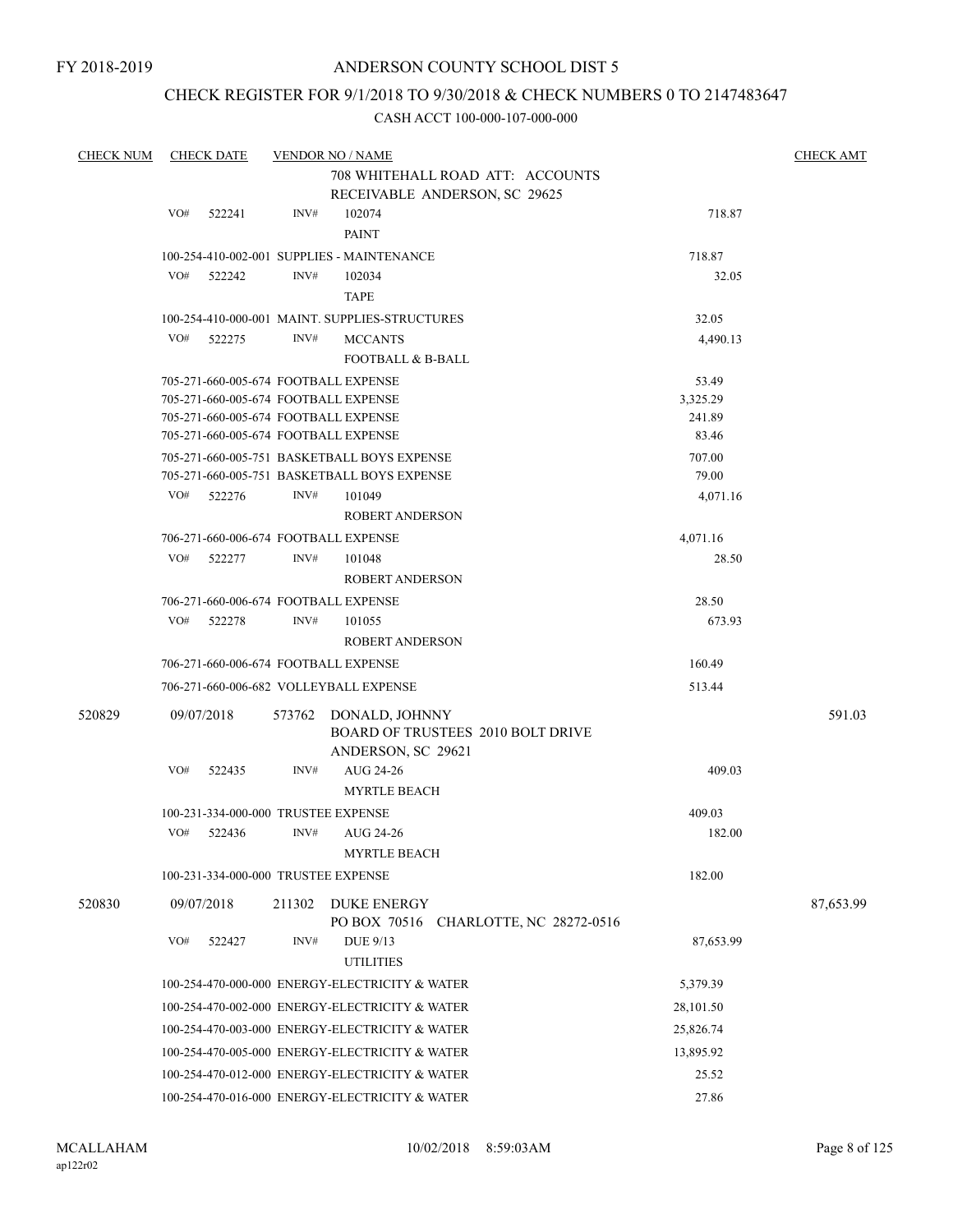# CHECK REGISTER FOR 9/1/2018 TO 9/30/2018 & CHECK NUMBERS 0 TO 2147483647

#### CASH ACCT 100-000-107-000-000

|  | <b>CHECK NUM</b> |     | <b>CHECK DATE</b>                 |        | <b>VENDOR NO / NAME</b>                                                                                           |          | <b>CHECK AMT</b> |
|--|------------------|-----|-----------------------------------|--------|-------------------------------------------------------------------------------------------------------------------|----------|------------------|
|  |                  |     |                                   |        | 100-254-470-018-000 ENERGY-ELECTRICITY & WATER                                                                    | 4,426.97 |                  |
|  |                  |     |                                   |        | 100-254-470-019-000 ENERGY-ELECTRICITY & WATER                                                                    | 41.08    |                  |
|  |                  |     |                                   |        | 100-254-470-021-000 ENERGY-ELECTRICITY & WATER                                                                    | 9,929.01 |                  |
|  | 520831           |     | 09/07/2018                        | 573711 | EAST COAST TVM, LLC<br>POBOX 4008 FLORENCE, SC 29502                                                              |          | 1,200.00         |
|  |                  | VO# | 522240                            | INV#   | 03121<br><b>MIDWAY REPAIR</b>                                                                                     | 1,200.00 |                  |
|  |                  |     |                                   |        | 100-254-323-017-001 CONTRACTED SERVICES                                                                           | 1,200.00 |                  |
|  | 520832           |     | 09/07/2018                        | 224595 | ELECTRIC CITY PRINTING<br>PO BOX 842307 BOSTON, MA 02284-2307                                                     |          | 398.92           |
|  |                  | VO# | 522392                            | INV#   | 99182<br>115890<br>PO#<br><b>BUS NUMBERS</b>                                                                      | 398.92   |                  |
|  |                  |     | 100-255-410-000-000 SUPPLIES      |        |                                                                                                                   | 398.92   |                  |
|  | 520833           |     | 09/07/2018                        | 563495 | ELECTRIC CITY UTILITIES<br>CITY OF ANDERSON PO BOX 100146 COLUMBIA,<br>SC 29202-3301                              |          | 7,882.22         |
|  |                  | VO# | 522425                            | INV#   | <b>DUE 9/17</b><br><b>WATER &amp; SEWER</b>                                                                       | 7,882.22 |                  |
|  |                  |     |                                   |        | 100-254-470-000-000 ENERGY-ELECTRICITY & WATER                                                                    | 157.63   |                  |
|  |                  |     |                                   |        | 100-254-470-003-000 ENERGY-ELECTRICITY & WATER                                                                    | 5,885.47 |                  |
|  |                  |     |                                   |        | 100-254-470-007-000 ENERGY-ELECTRICITY & WATER                                                                    | 762.92   |                  |
|  |                  |     |                                   |        | 100-254-470-019-000 ENERGY-ELECTRICITY & WATER                                                                    | 1,064.20 |                  |
|  |                  |     | 515-253-520-031-CAR CAREER CENTER |        |                                                                                                                   | 12.00    |                  |
|  | 520834           |     | 09/07/2018                        | 564637 | EMD ELECTRIC MOTORS & DRIVES INC<br>POBOX 2565 ATT: ACCOUNTS RECEIVABLE<br>ANDERSON, SC 29622                     |          | 1,027.15         |
|  |                  | VO# | 522239                            | INV#   | 0052975<br><b>MOTOR</b>                                                                                           | 1,027.15 |                  |
|  |                  |     |                                   |        | 100-254-323-003-400 CONTR SERV-HVAC/ELECT/PLUMBING                                                                | 1,027.15 |                  |
|  | $*$ 520836       |     | 09/07/2018                        | 569871 | FOLLETT SCHOOL SOLUTIONS, INC<br>91826 COLLECTION CENTER DRIVE ATT:<br>ACCOUNTS RECEIVABLE CHICAGO, IL 60693-0918 |          | 1,969.33         |
|  |                  | VO# | 522393                            | INV#   | 885597<br><b>CONCORD ELEM</b>                                                                                     | 1,969.33 |                  |
|  |                  |     | 100-222-410-009-000 SUPPLIES      |        |                                                                                                                   | 1,969.33 |                  |
|  | 520837           |     | 09/07/2018                        | 249700 | GLENN PLUMBING COMPANY, INC<br>481 EAST WHITNER STREET ATT: ACCOUNTS                                              |          | 713.86           |
|  |                  | VO# | 522237                            | INV#   | RECEIVABLE ANDERSON, SC 29624<br>0818128<br><b>WESTSIDE</b>                                                       | 713.86   |                  |
|  |                  |     |                                   |        | 100-254-323-003-001 CONTRACTED SERVICES                                                                           | 713.86   |                  |
|  | 520838           |     | 09/07/2018                        | 574794 | <b>GLENVIEW BOOSTER CLUB</b>                                                                                      |          | 4,690.00         |

,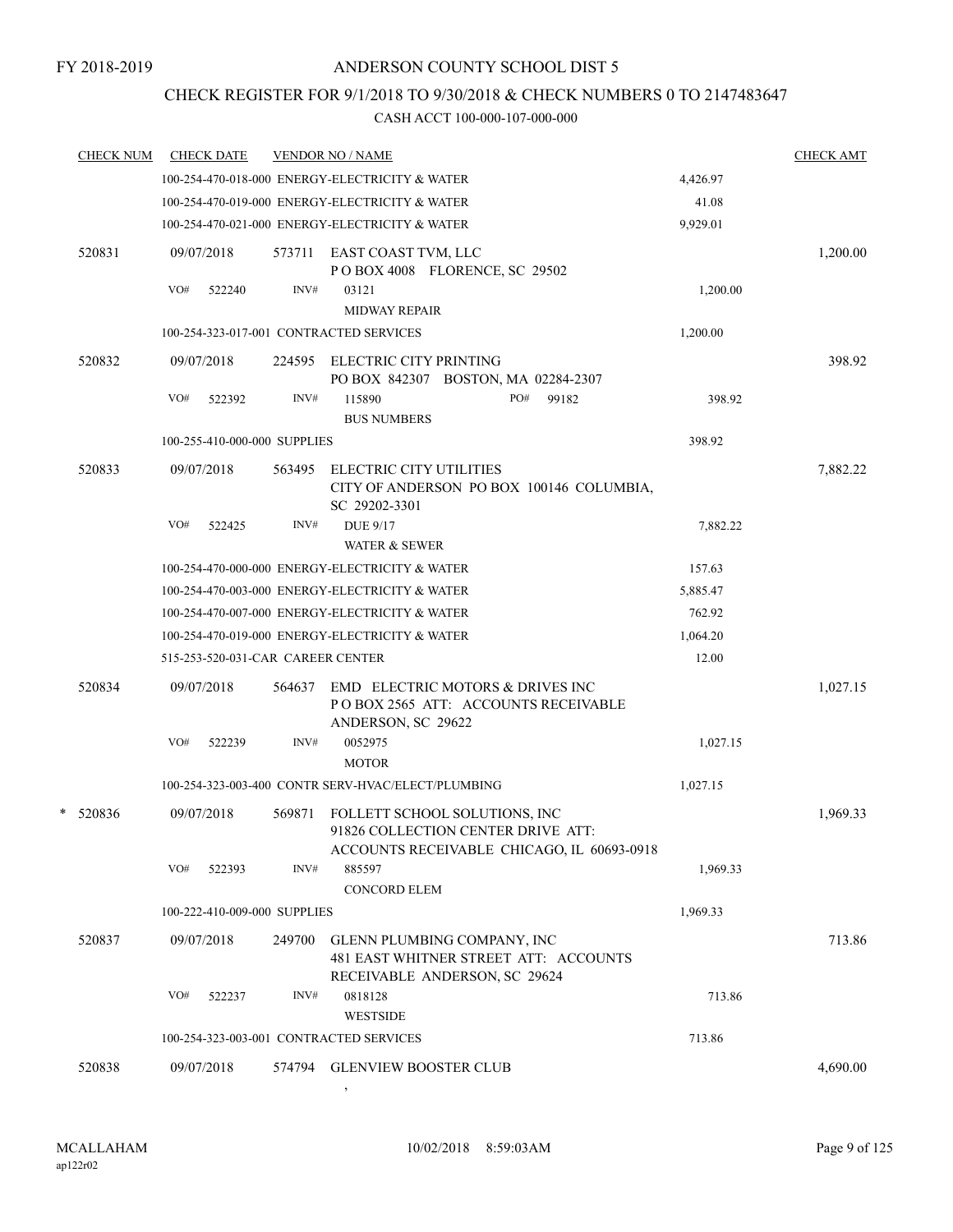# CHECK REGISTER FOR 9/1/2018 TO 9/30/2018 & CHECK NUMBERS 0 TO 2147483647

| <b>CHECK NUM</b> |     | <b>CHECK DATE</b> |        | <b>VENDOR NO / NAME</b>                                                                                                       |     |       |                            | <b>CHECK AMT</b> |
|------------------|-----|-------------------|--------|-------------------------------------------------------------------------------------------------------------------------------|-----|-------|----------------------------|------------------|
|                  | VO# | 522282            | INV#   | <b>MEMBERSHIP</b><br><b>FUNDS COLLECTED</b>                                                                                   |     |       | 4,690.00                   |                  |
|                  |     |                   |        | 720-271-660-020-667 BOOSTER CLUB MONEY EXPENSE                                                                                |     |       | 4,690.00                   |                  |
| 520839           |     | 09/07/2018        | 574795 | <b>GLENVIEW PTO</b>                                                                                                           |     |       |                            | 7,965.00         |
|                  | VO# | 522283            | INV#   | MEMBERSHIP<br><b>FUNDS COLLECTED</b>                                                                                          |     |       | 7,965.00                   |                  |
|                  |     |                   |        | 720-271-660-020-416 MISC.COLLECTIONS TO SD5 EXPENSE                                                                           |     |       | 7,965.00                   |                  |
| 520840           |     | 09/07/2018        | 564031 | <b>GLOVES PLUS INC</b><br>227 NEELY FERRY ROAD ATT: ACCOUNTS<br>RECEIVABLE SIMPSONVILLE, SC 29680                             |     |       |                            | 1,714.33         |
|                  | VO# | 522399            | INV#   | 134493,134643<br><b>SUPPLIES</b>                                                                                              | PO# | 99382 | 1,714.33                   |                  |
|                  |     |                   |        | 100-000-170-000-000 WAREHOUSE INVENTORY<br>100-000-170-000-000 WAREHOUSE INVENTORY<br>100-000-170-000-000 WAREHOUSE INVENTORY |     |       | 5.00<br>410.24<br>1,299.09 |                  |
| 520841           |     | 09/07/2018        | 571711 | <b>EMPLOYEE VENDOR</b><br>BOARD OF TRUSTEES 1313 NORTHAMPTON ROAD<br>ANDERSON, SC 29621                                       |     |       |                            | 604.11           |
|                  | VO# | 522439            | INV#   | AUG 24-26<br><b>MYRTLE BEACH</b>                                                                                              |     |       | 422.11                     |                  |
|                  |     |                   |        | 100-231-334-000-000 TRUSTEE EXPENSE                                                                                           |     |       | 422.11                     |                  |
|                  | VO# | 522440            | INV#   | AUG 24-26<br><b>MYRTLE BEACH</b>                                                                                              |     |       | 182.00                     |                  |
|                  |     |                   |        | 100-231-334-000-000 TRUSTEE EXPENSE                                                                                           |     |       | 182.00                     |                  |
| *<br>520843      |     | 09/07/2018        | 574572 | HG REYNOLDS COMPANY INC<br>113 CONTRACT DRIVE AIKEN, SC 29801                                                                 |     |       |                            | 1,626,414.86     |
|                  | VO# | 522401            | INV#   | APP <sub>15</sub><br>PROJ #5-5124                                                                                             |     |       | 1,626,414.86               |                  |
|                  |     |                   |        | 515-253-520-031-CAR CAREER CENTER                                                                                             |     |       | 1,626,414.86               |                  |
| 520844           |     | 09/07/2018        | 575501 | <b>HIGH HAMPTON RESORT</b><br>GROUP SALES PO BOX 1890 CASHIERS, NC 28717                                                      |     |       |                            | 1,700.00         |
|                  | VO# | 522284            | INV#   | <b>DEPOSIT</b><br>JULY 29-31, 2019                                                                                            |     |       | 1,700.00                   |                  |
|                  |     |                   |        | 100-224-312-000-000 STAFF DEV. - PURCHASED SERVICES                                                                           |     |       | 1,700.00                   |                  |
| * 520846         |     | 09/07/2018        | 575343 | INSTRUCTIONAL COACHING GROUP<br>48537 805TH ROAD NORTH LOUP, NE 68859                                                         |     |       |                            | 2,097.00         |
|                  | VO# | 522402            | INV#   | 3365-32-1-E8CA<br>2018 CONFERENCE                                                                                             | PO# | 99458 | 2,097.00                   |                  |
|                  |     |                   |        | 100-221-312-000-IST PURCHASED SERVICES                                                                                        |     |       | 2,000.00                   |                  |
|                  |     |                   |        | 100-221-333-000-000 TRIPS AND CONFERENCES                                                                                     |     |       | 97.00                      |                  |
| * 520848         |     | 09/07/2018        | 569972 | <b>JO ANN CROOKS</b><br>1529 CHEROKEE CIRCLE ANDERSON, SC 29625                                                               |     |       |                            | 122.65           |
|                  | VO# | 522260            | INV#   | <b>WESTSIDE</b>                                                                                                               |     |       | 122.65                     |                  |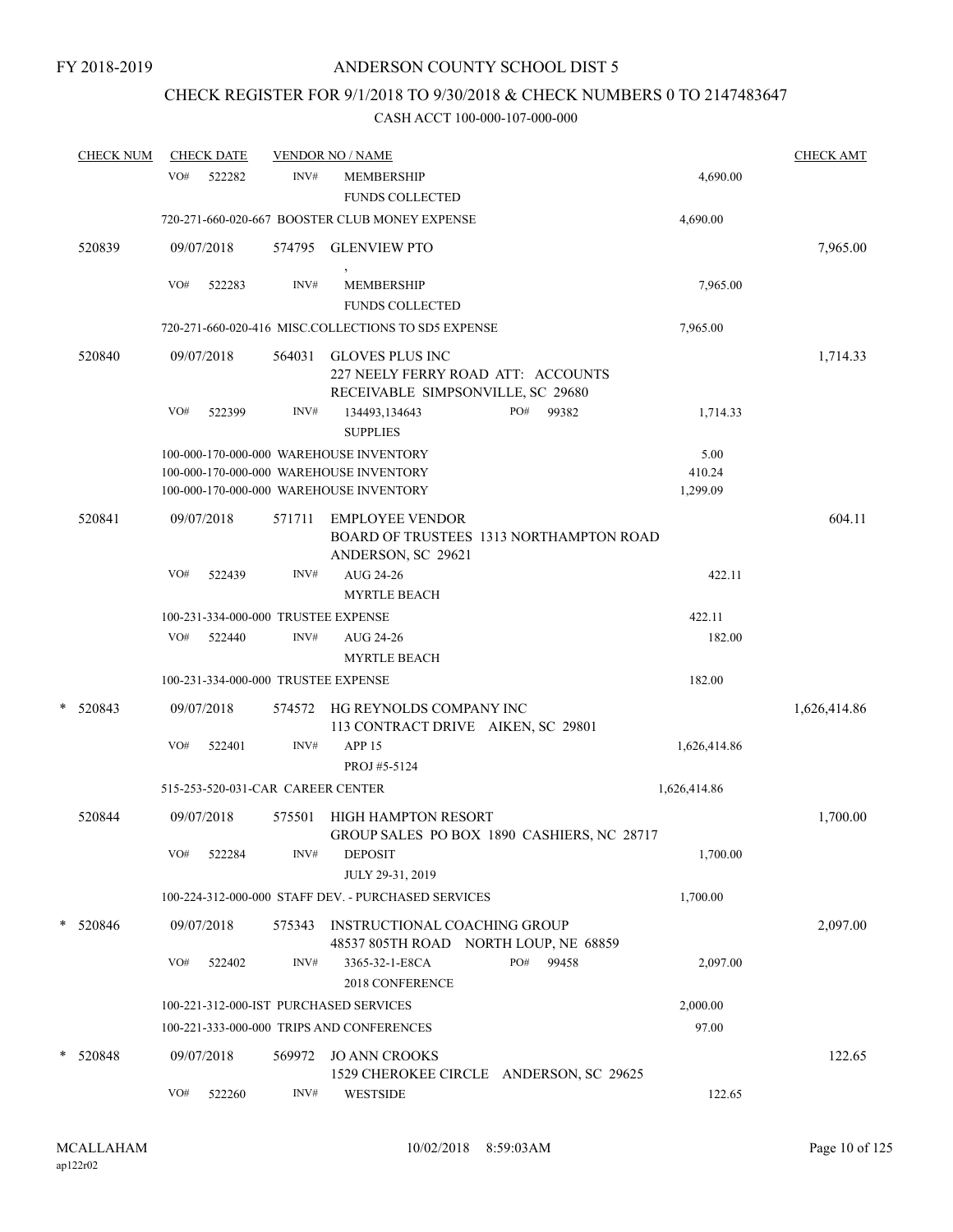# CHECK REGISTER FOR 9/1/2018 TO 9/30/2018 & CHECK NUMBERS 0 TO 2147483647

| <b>CHECK NUM</b> | <b>CHECK DATE</b> |        | <b>VENDOR NO / NAME</b>                              |                                                                        |          | <b>CHECK AMT</b> |
|------------------|-------------------|--------|------------------------------------------------------|------------------------------------------------------------------------|----------|------------------|
|                  |                   |        | <b>LUNCH REFUND</b>                                  |                                                                        |          |                  |
|                  |                   |        | 600-000-474-003-000 REVENUES COLLECTED IN ADVANCE    |                                                                        | 122.65   |                  |
| 520849           | 09/07/2018        | 563959 | LEARNING A-Z                                         | 23939 NETWORK PLACE ATT: ACCOUNTS<br>RECEIVABLE CHICAGO, IL 60673-1239 |          | 9,676.36         |
|                  | VO#<br>522403     | INV#   | 1979849<br><b>LICENSES</b>                           | PO#<br>99290                                                           | 9,676.36 |                  |
|                  |                   |        | 338-221-445-000-EAR TECHNOLOGY SUPPLIES              |                                                                        | 0.00     |                  |
|                  |                   |        | 338-221-445-007-EAR TECHNOLOGY SUPPLIES              |                                                                        | 879.67   |                  |
|                  |                   |        | 338-221-445-008-EAR TECHNOLOGY SUPPLIES              |                                                                        | 879.67   |                  |
|                  |                   |        | 338-221-445-009-EAR TECHNOLOGY SUPPLIES              |                                                                        | 879.67   |                  |
|                  |                   |        | 338-221-445-010-EAR TECHNOLOGY SUPPLIES              |                                                                        | 879.67   |                  |
|                  |                   |        | 338-221-445-011-EAR TECHNOLOGY SUPPLIES              |                                                                        | 879.67   |                  |
|                  |                   |        | 338-221-445-012-EAR TECHNOLOGY SUPPLIES              |                                                                        | 879.67   |                  |
|                  |                   |        | 338-221-445-013-EAR TECHNOLOGY SUPPLIES              |                                                                        | 879.67   |                  |
|                  |                   |        | 338-221-445-014-EAR TECHNOLOGY SUPPLIES              |                                                                        | 879.67   |                  |
|                  |                   |        | 338-221-445-016-EAR TECHNOLOGY SUPPLIES              |                                                                        | 879.67   |                  |
|                  |                   |        | 338-221-445-017-EAR TECHNOLOGY SUPPLIES              |                                                                        | 879.67   |                  |
|                  |                   |        | 338-221-445-019-EAR TECHNOLOGY SUPPLIES              |                                                                        | 879.66   |                  |
| 520850           | 09/07/2018        | 574440 | MCCANTS PETTY CASH                                   |                                                                        |          | 375.00           |
|                  | VO#<br>522332     | INV#   | SEPT <sub>17</sub><br>VOLLEYBALL                     |                                                                        | 375.00   |                  |
|                  |                   |        | 705-271-660-005-666 CONCESSIONS EXPENSE              |                                                                        | 175.00   |                  |
|                  |                   |        | 705-271-660-005-679 VOLLEYBALL GATE RECEIPTS EXPENSE |                                                                        | 200.00   |                  |
| 520851           | 09/07/2018        | 574440 | MCCANTS PETTY CASH                                   |                                                                        |          | 475.00           |
|                  | VO#<br>522333     | INV#   | SEPT <sub>20</sub><br><b>FOOTBALL</b>                |                                                                        | 475.00   |                  |
|                  |                   |        | 705-271-660-005-666 CONCESSIONS EXPENSE              |                                                                        | 175.00   |                  |
|                  |                   |        | 705-271-660-005-671 FOOTBALL GATE RECEIPTS EXPENSE   |                                                                        | 300.00   |                  |
| 520852           | 09/07/2018        | 574440 | MCCANTS PETTY CASH                                   |                                                                        |          | 225.00           |
|                  | VO#<br>522334     | INV#   | SEPT <sub>25</sub><br>VOLLEYBALL                     |                                                                        | 225.00   |                  |
|                  |                   |        | 705-271-660-005-666 CONCESSIONS EXPENSE              |                                                                        | 75.00    |                  |
|                  |                   |        | 705-271-660-005-679 VOLLEYBALL GATE RECEIPTS EXPENSE |                                                                        | 150.00   |                  |
| 520853           | 09/07/2018        | 574440 | MCCANTS PETTY CASH                                   |                                                                        |          | 400.00           |
|                  | VO#<br>522335     | INV#   | SEPT <sub>26</sub><br><b>FOOTBALL</b>                |                                                                        | 400.00   |                  |
|                  |                   |        | 705-271-660-005-666 CONCESSIONS EXPENSE              |                                                                        | 175.00   |                  |
|                  |                   |        | 705-271-660-005-671 FOOTBALL GATE RECEIPTS EXPENSE   |                                                                        | 225.00   |                  |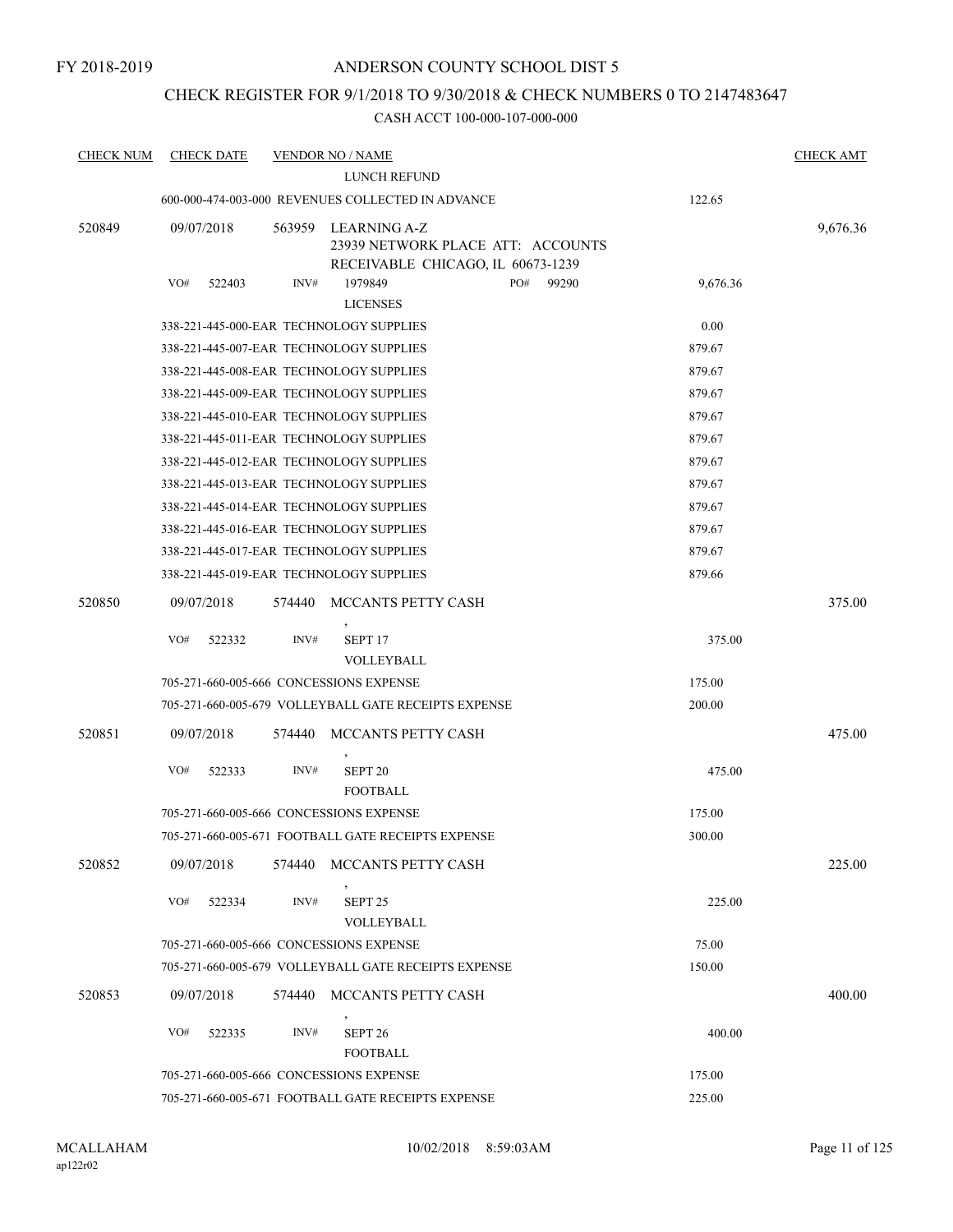#### FY 2018-2019

# ANDERSON COUNTY SCHOOL DIST 5

# CHECK REGISTER FOR 9/1/2018 TO 9/30/2018 & CHECK NUMBERS 0 TO 2147483647

| <b>CHECK NUM</b> | <b>CHECK DATE</b>                       |        | <b>VENDOR NO / NAME</b>                                                           |            | <b>CHECK AMT</b> |
|------------------|-----------------------------------------|--------|-----------------------------------------------------------------------------------|------------|------------------|
| 520854           | 09/07/2018                              | 574440 | MCCANTS PETTY CASH                                                                |            | 425.00           |
|                  | VO#<br>522336                           | INV#   | $\,$<br>OCT <sub>1</sub><br><b>VOLLEYBALL</b>                                     | 425.00     |                  |
|                  | 705-271-660-005-666 CONCESSIONS EXPENSE |        |                                                                                   | 200.00     |                  |
|                  |                                         |        | 705-271-660-005-679 VOLLEYBALL GATE RECEIPTS EXPENSE                              | 225.00     |                  |
| 520855           | 09/07/2018                              | 574440 | MCCANTS PETTY CASH                                                                |            | 225.00           |
|                  | VO#<br>522337                           | INV#   | $\,$<br>OCT <sub>2</sub><br>VOLLEYBALL                                            | 225.00     |                  |
|                  | 705-271-660-005-666 CONCESSIONS EXPENSE |        |                                                                                   | 75.00      |                  |
|                  |                                         |        | 705-271-660-005-679 VOLLEYBALL GATE RECEIPTS EXPENSE                              | 150.00     |                  |
| 520856           | 09/07/2018                              | 574440 | MCCANTS PETTY CASH<br>$\,$                                                        |            | 475.00           |
|                  | VO#<br>522338                           | INV#   | OCT <sub>4</sub><br><b>FOOTBALL</b>                                               | 475.00     |                  |
|                  | 705-271-660-005-666 CONCESSIONS EXPENSE |        |                                                                                   | 175.00     |                  |
|                  |                                         |        | 705-271-660-005-671 FOOTBALL GATE RECEIPTS EXPENSE                                | 300.00     |                  |
| 520857           | 09/07/2018                              | 575519 | MCCLINTON, DANETTE^^<br>501 AIRDALE LANE SIMPSONVILLE, SC 29680                   |            | 2,200.00         |
|                  | VO#<br>522383                           | INV#   | <b>CHEER CAMP</b><br><b>ROBERT ANDERSON</b>                                       | 2,200.00   |                  |
|                  | 706-271-660-006-611 PEP CLUB EXPENSE    |        |                                                                                   | 2,200.00   |                  |
| 520858           | 09/07/2018                              | 567676 | MCNAIR LAW FIRM, PA<br>POBOX 11390 ATT: ACCOUNTS RECEIVABLE<br>COLUMBIA, SC 29211 |            | 3,426.00         |
|                  | VO#<br>522286                           | INV#   | 939212                                                                            | 3,426.00   |                  |
|                  |                                         |        | <b>PROF SERVICES</b>                                                              |            |                  |
|                  | 100-231-319-000-000 LEGAL FEES          |        |                                                                                   | 3,426.00 A |                  |
| 520859           | 09/07/2018                              | 366700 | <b>MUTUAL OF OMAHA</b><br>PO BOX 2147 OMAHA, NE 68103-2147                        |            | 22,159.39        |
|                  | VO#<br>522404                           | INV#   | <b>SEPT 2018</b><br>#G00018B5                                                     | 22,159.39  |                  |
|                  | 100-000-450-000-000 MISC. DEDUCTIONS    |        |                                                                                   | 6,852.51   |                  |
|                  | 100-000-456-000-000 INSURANCE PAYABLE   |        |                                                                                   | 15,306.88  |                  |
| 520860           | 09/07/2018                              | 370375 | NAF<br>NATIONAL ACADEMY OF FINANCE 218 WEST<br>40TH ST NEW YORK, NY 10018         |            | 2,000.00         |
|                  | VO#<br>522287                           | INV#   | 16284<br><b>FBLA MEMBERSHIP</b>                                                   | 2,000.00   |                  |
|                  |                                         |        | 207-115-312-001-010 STUDENT ORGANIZATIONS                                         | 2,000.00   |                  |
| * 520862         | 09/07/2018                              | 574968 | <b>ODYSSEYWARE</b><br>300 N. MCKEMY AVENUE CHANDLER, AZ 85226                     |            | 14,392.50        |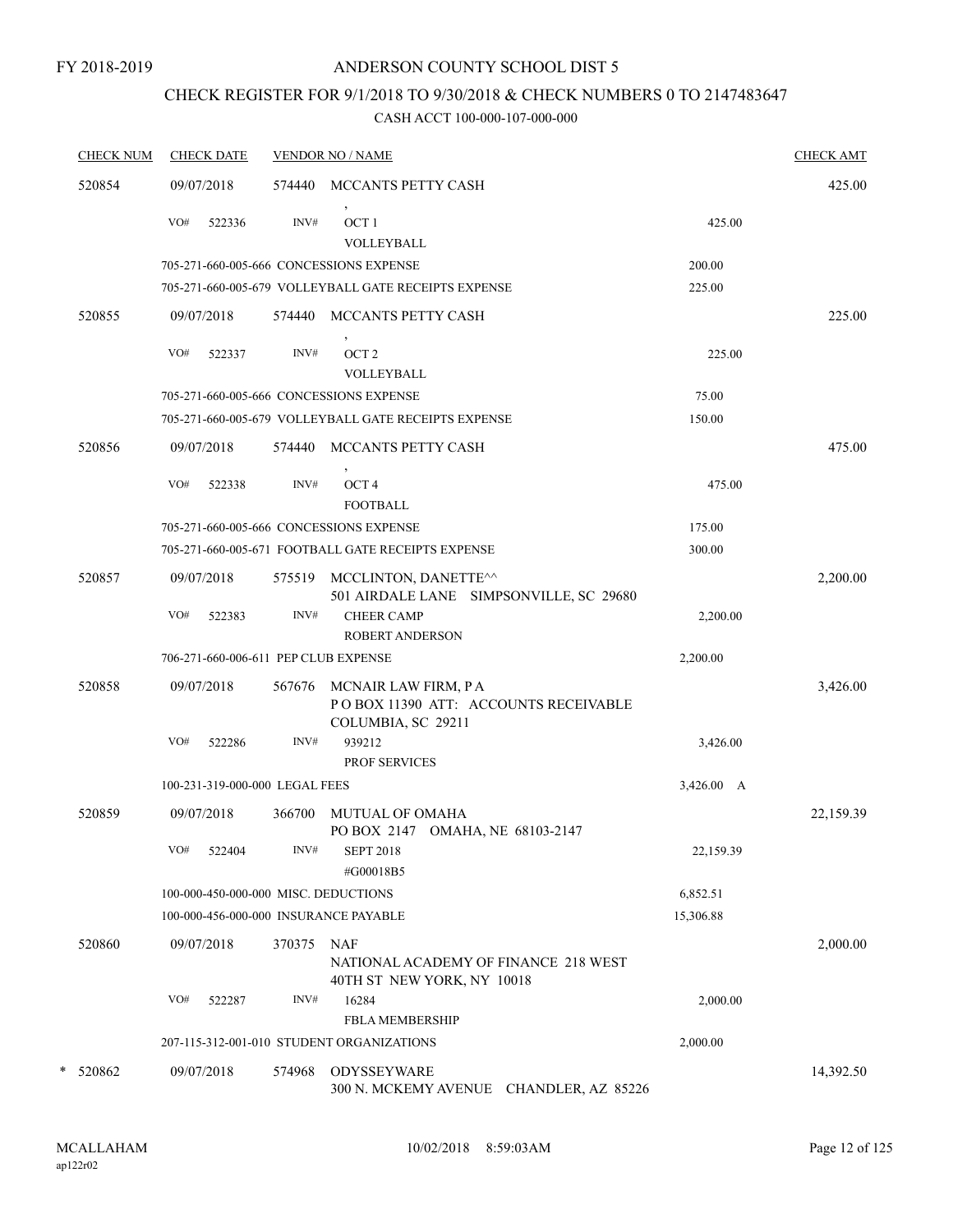# CHECK REGISTER FOR 9/1/2018 TO 9/30/2018 & CHECK NUMBERS 0 TO 2147483647

| <b>CHECK NUM</b> | <b>CHECK DATE</b>                       |        | <b>VENDOR NO / NAME</b>                                                                                  |        |       |                 | <b>CHECK AMT</b> |
|------------------|-----------------------------------------|--------|----------------------------------------------------------------------------------------------------------|--------|-------|-----------------|------------------|
|                  | VO#<br>522405                           | INV#   | OW39110492<br><b>RENEWAL</b>                                                                             | PO#    | 99369 | 14,392.50       |                  |
|                  | 124-114-445-024-000 TECHNOLOGY SUPPLIES |        |                                                                                                          |        |       | 14,392.50       |                  |
| 520863           | 09/07/2018                              |        | 389900 OFFICE DEPOT<br>POBOX 1413 CHARLOTTE, NC 28201-1413                                               |        |       |                 | 1,239.62         |
|                  | VO#<br>522233                           | INV#   | 2215761539<br><b>SUPPLIES</b>                                                                            |        |       | 59.89           |                  |
|                  |                                         |        | 100-254-410-000-055 OFFICE SUPPLIES & FURNITURE                                                          |        |       | 59.89           |                  |
|                  | VO#<br>522234                           | INV#   | 183973089001<br><b>SUPPLIES</b>                                                                          |        |       | 97.77           |                  |
|                  |                                         |        | 100-254-410-000-055 OFFICE SUPPLIES & FURNITURE                                                          |        |       | 97.77           |                  |
|                  | VO#<br>522288                           | INV#   | 182791896001<br><b>SUPPLIES</b>                                                                          |        |       | 55.51           |                  |
|                  |                                         |        | 711-271-660-011-201 MISCELLANEOUS EXPENSE                                                                |        |       | 55.51           |                  |
|                  | VO#<br>522289                           | INV#   | 181420180001<br>185303486001                                                                             |        |       | 511.18          |                  |
|                  |                                         |        | 100-113-410-020-VEN SUPPLY-ADDT'L FOR LOST VENDING                                                       |        |       | 427.99          |                  |
|                  |                                         |        | 100-113-410-020-VEN SUPPLY-ADDT'L FOR LOST VENDING                                                       |        |       | 83.19           |                  |
|                  | VO#<br>522290                           | INV#   | 186921990001<br><b>SUPPLIES</b>                                                                          |        |       | 152.75          |                  |
|                  | 124-114-410-024-000 SUPPLIES            |        |                                                                                                          |        |       | 152.75          |                  |
|                  | VO#<br>522406                           | INV#   | <b>BETH HUGHES</b><br><b>SUPPLIES</b>                                                                    |        |       | 362.52          |                  |
|                  |                                         |        | 100-114-410-002-VEN SUPPLY-ADDT'L FOR LOST VENDING<br>100-114-410-002-VEN SUPPLY-ADDT'L FOR LOST VENDING |        |       | 101.64<br>81.75 |                  |
|                  | 100-233-410-002-000 SUPPLIES            |        |                                                                                                          |        |       | 179.13          |                  |
| 520864           | 09/07/2018                              | 391100 | OLD STONE TRACTOR CO, INC<br>PO BOX 13565 ATT: ACCOUNTS RECEIVABLE<br>ANDERSON, SC 29624                 |        |       |                 | 314.94           |
|                  | VO#<br>522232                           | INV#   | 36404<br><b>REPAIR</b>                                                                                   |        |       | 314.94          |                  |
|                  | 100-254-323-000-001 CONTRACT SRVS       |        |                                                                                                          |        |       | 314.94          |                  |
| 520865           | 09/07/2018                              | 573803 | PALMETTO GUARD SC LLC<br>JAMES BRYAN 113 WALDEN COURT COLUMBIA,<br>SC 29204                              |        |       |                 | 600.00           |
|                  | VO#<br>522291                           | INV#   | AUGUST 16<br><b>PRESENTATION</b>                                                                         | PO#    | 99464 | 600.00          |                  |
|                  |                                         |        | 267-224-130-000-PD5 STIPENDS- SC STANDARDS                                                               |        |       | 600.00          |                  |
| 520866           | 09/07/2018                              | 568036 | PIEDMONT NATURAL GAS<br>PO BOX 1246 CHARLOTTE, NC 28201-1246                                             |        |       |                 | 942.47           |
|                  | VO#<br>522426                           | INV#   | DUE 9/19<br><b>UTILITIES</b>                                                                             |        |       | 942.47          |                  |
|                  | 100-254-472-000-000 ENERGY-GAS          |        |                                                                                                          |        |       | 46.94           |                  |
|                  | 100-254-472-001-000 ENERGY-GAS          |        |                                                                                                          | 307.80 |       |                 |                  |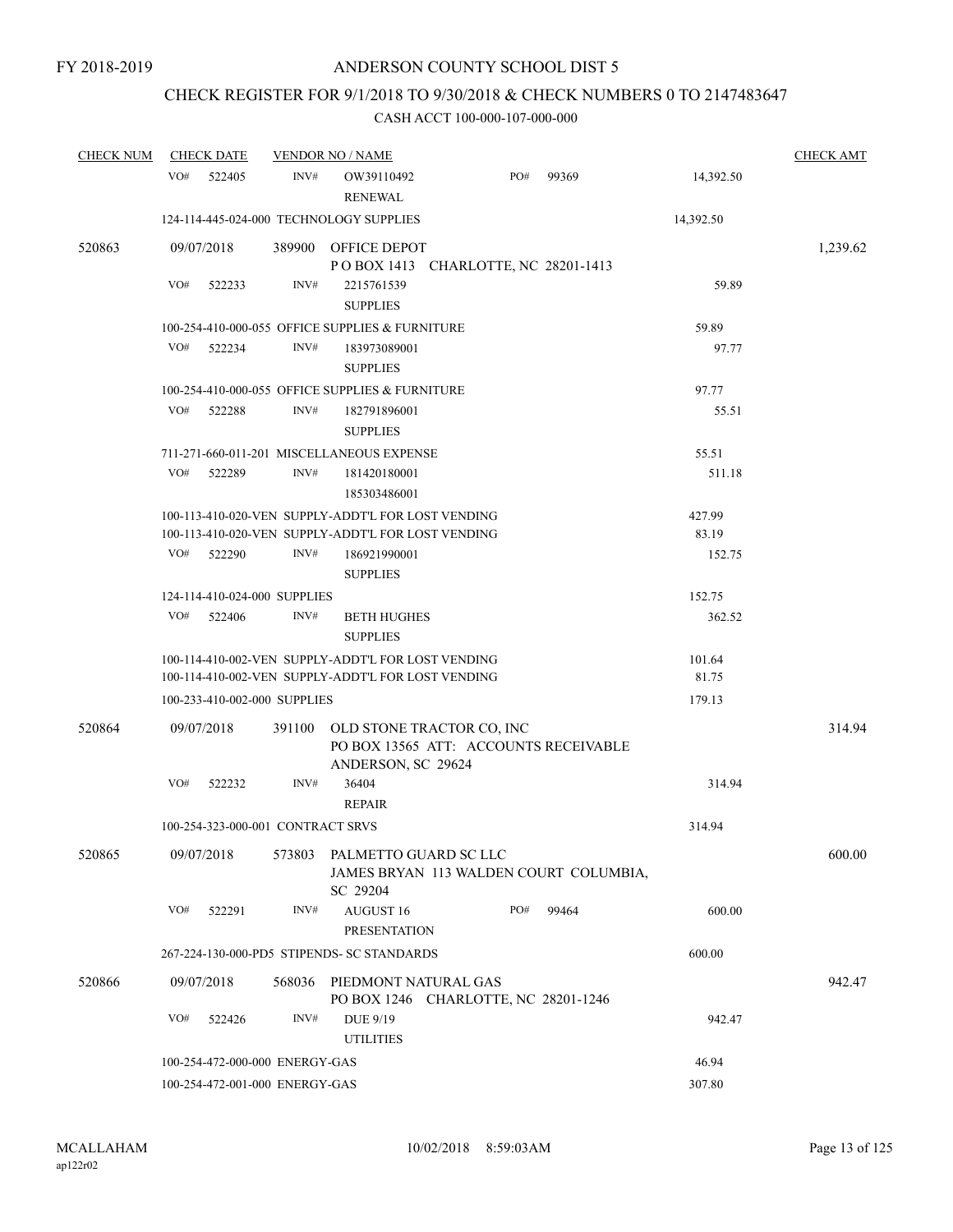# CHECK REGISTER FOR 9/1/2018 TO 9/30/2018 & CHECK NUMBERS 0 TO 2147483647

|   | <b>CHECK NUM</b> |     | <b>CHECK DATE</b>                   |        | <b>VENDOR NO / NAME</b>                                                                                     |                  | <b>CHECK AMT</b> |
|---|------------------|-----|-------------------------------------|--------|-------------------------------------------------------------------------------------------------------------|------------------|------------------|
|   |                  |     | 100-254-472-005-000 ENERGY-GAS      |        |                                                                                                             | 30.06            |                  |
|   |                  |     | 100-254-472-011-000 ENERGY-GAS      |        |                                                                                                             | 25.23            |                  |
|   |                  |     | 100-254-472-015-000 ENERGY-GAS      |        |                                                                                                             | 58.03            |                  |
|   |                  |     | 100-254-472-016-000 ENERGY-GAS      |        |                                                                                                             | 23.54            |                  |
|   |                  |     | 100-254-472-021-000 ENERGY- GAS     |        |                                                                                                             | 50.33            |                  |
|   |                  |     | 600-256-470-011-000 ENERGY          |        |                                                                                                             | 86.20            |                  |
|   |                  |     | 600-256-470-015-000 ENERGY          |        |                                                                                                             | 99.74            |                  |
|   |                  |     | 600-256-470-016-000 ENERGY          |        |                                                                                                             | 92.97            |                  |
|   |                  |     | 600-256-470-021-000 ENERGY          |        |                                                                                                             | 121.63           |                  |
|   | 520867           |     | 09/07/2018                          | 394675 | PIP PRINTING<br>1005 NORTH FANT STREET ATT: ACCOUNTS<br>RECEIVABLE ANDERSON, SC 29621                       |                  | 492.51           |
|   |                  | VO# | 522407                              | INV#   | 97225<br><b>NEW PROSPECT</b>                                                                                | 492.51           |                  |
|   |                  |     |                                     |        | 201-188-410-010-000 SUPPLIES-PARENTING                                                                      | 492.51           |                  |
| * | 520869           |     | 09/07/2018                          |        | 571253 POCKET NURSE<br>P.O. BOX 644898 PITTSBURGH, PA 15264-4898                                            |                  | 2,166.54         |
|   |                  | VO# | 522292                              | INV#   | PO#<br>99191<br>1070040<br><b>SUPPLIES</b>                                                                  | 2,166.54         |                  |
|   |                  |     |                                     |        | 329-115-410-001-0CO SUPPLIES-STATE (C/O)<br>329-115-410-001-0CO SUPPLIES-STATE (C/O)                        | 2,162.79<br>3.75 |                  |
|   | 520870           |     | 09/07/2018                          | 571701 | <b>EMPLOYEE VENDOR</b><br><b>BOARD OF TRUSTEES 201 HUNTERS LANE</b><br>ANDERSON, SC 29625                   |                  | 607.38           |
|   |                  | VO# | 522437                              | INV#   | AUG 24-26<br><b>MYRTLE BEACH</b>                                                                            | 425.38           |                  |
|   |                  |     | 100-231-334-000-000 TRUSTEE EXPENSE |        |                                                                                                             | 425.38           |                  |
|   |                  | VO# | 522438                              | INV#   | AUG 24-26<br><b>MYRTLE BEACH</b>                                                                            | 182.00           |                  |
|   |                  |     | 100-231-334-000-000 TRUSTEE EXPENSE |        |                                                                                                             | 182.00           |                  |
|   | * 520872         |     | 09/07/2018                          | 430400 | RAYMOND GEDDES & CO, INC<br>7110 BELAIR ROAD SUITE 200 ATT: ACCOUNTS<br>RECEIVABLE BALTIMORE, MD 21206-1147 |                  | 270.51           |
|   |                  | VO# | 522293                              | INV#   | 682837<br><b>CONCORD ELEM</b>                                                                               | 270.51           |                  |
|   |                  |     |                                     |        | 709-271-660-009-360 SCHOOL STORE/COUNCIL EXPENSE                                                            | 270.51           |                  |
|   | 520873           |     | 09/07/2018                          | 571719 | <b>REPUBLIC SERVICES #744</b><br>PO BOX 9001099 LOUISVILLE, KY 40290-1099                                   |                  | 8,963.77         |
|   |                  | VO# | 522294                              | INV#   | PO#<br>99114<br>744-001816247<br><b>AUG/SEPT SERVICE</b>                                                    | 8,963.77         |                  |
|   |                  |     |                                     |        | 100-254-323-000-600 MAINTENANCE SERVICES                                                                    | 589.91           |                  |
|   |                  |     |                                     |        | 100-254-323-001-600 MAINTENANCE SERVICES                                                                    | 1,079.94         |                  |
|   |                  |     |                                     |        | 100-254-323-002-600 MAINTENANCE SERVICES                                                                    | 619.15           |                  |
|   |                  |     |                                     |        | 100-254-323-003-600 MAINTENANCE SERVICES                                                                    | 689.86           |                  |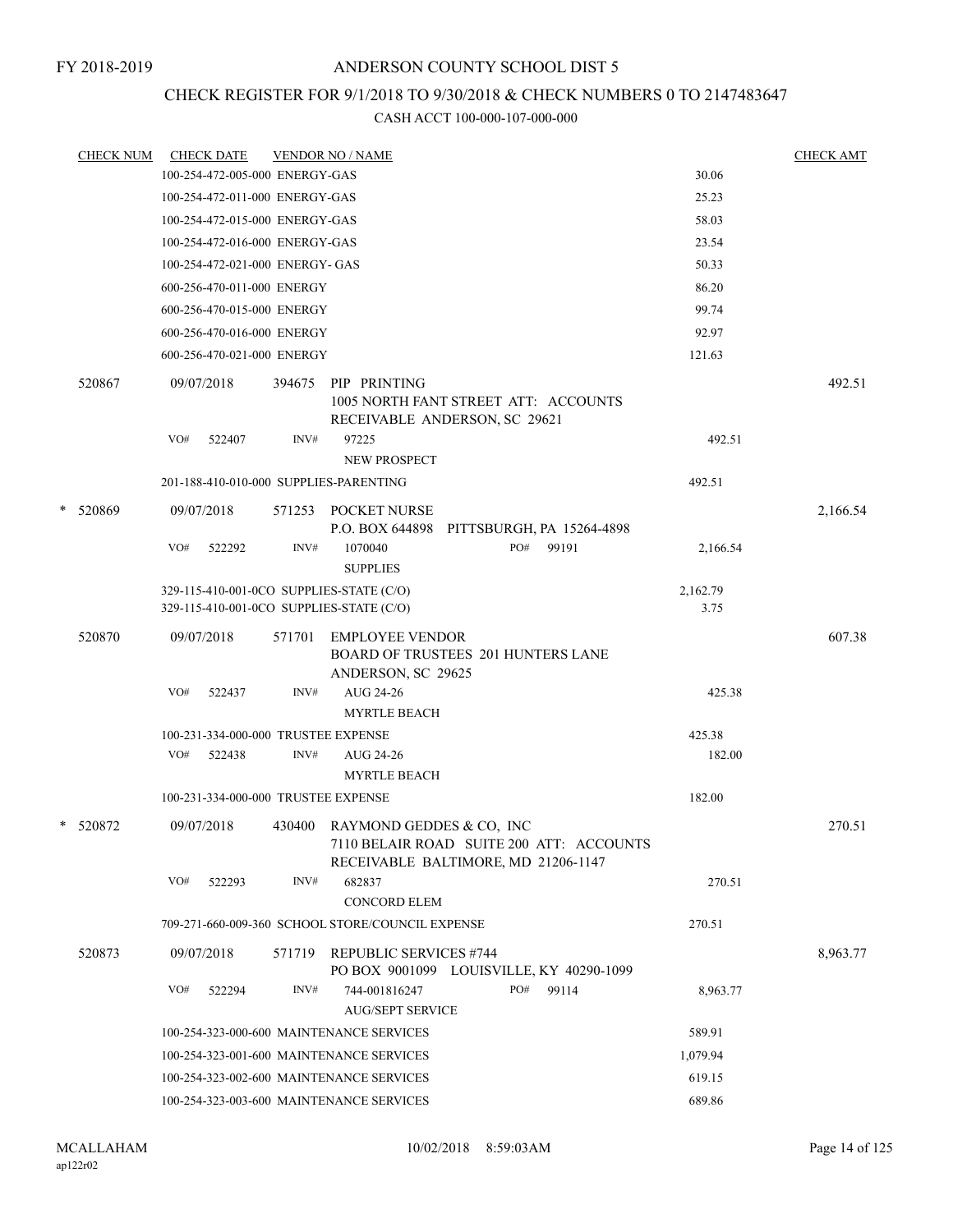### CHECK REGISTER FOR 9/1/2018 TO 9/30/2018 & CHECK NUMBERS 0 TO 2147483647

| <b>CHECK NUM</b> | <b>CHECK DATE</b> | <b>VENDOR NO / NAME</b>                              | <b>CHECK AMT</b> |
|------------------|-------------------|------------------------------------------------------|------------------|
|                  |                   | 100-254-323-005-600 MAINTENANCE SERVICES             | 918.10           |
|                  |                   | 100-254-323-006-600 MAINTENANCE SERVICES             | 475.61           |
|                  |                   | 100-254-323-007-600 MAINTENANCE SERVICES             | 237.81           |
|                  |                   | 100-254-323-008-600 MAINTENANCE SERVICES             | 286.01           |
|                  |                   | 100-254-323-009-600 MAINTENANCE SERVICES             | 237.81           |
|                  |                   | 100-254-323-010-600 MAINTENANCE SERVICES             | 237.81           |
|                  |                   | 100-254-323-011-600 MAINTENANCE SERVICES             | 237.81           |
|                  |                   | 100-254-323-012-600 MAINTENANCE SERVICES             | 416.70           |
|                  |                   | 100-254-323-013-600 MAINTENANCE SERVICES             | 237.81           |
|                  |                   | 100-254-323-014-600 MAINTENANCE SERVICES             | 237.81           |
|                  |                   | 100-254-323-015-600 MAINTENANCE SERVICES             | 237.81           |
|                  |                   | 100-254-323-016-600 MAINTENANCE SERVICES             | 237.81           |
|                  |                   | 100-254-323-017-600 MAINTENANCE SERVICES             | 286.01           |
|                  |                   | 100-254-323-018-600 MAINTENANCE SERVICES             | 237.81           |
|                  |                   | 100-254-323-019-600 MAINTENANCE SERVICES             | 237.81           |
|                  |                   | 100-254-323-020-600 MAINTENANCE SERVICES             | 475.61           |
|                  |                   | 100-254-323-021-600 MAINTENANCE SERVICES             | 570.95           |
|                  |                   | 100-254-323-023-600 MAINTENANCE SERVICES             | 177.82           |
| 520874           | 09/07/2018        | 572850 ROBERT ANDERSON PETTY CASH                    | 250.00           |
|                  | VO#<br>522326     | $, --$<br>INV#<br>SEPT <sub>18</sub>                 | 250.00           |
|                  |                   | VOLLEYBALL                                           |                  |
|                  |                   | 706-271-660-006-666 CONCESSIONS EXPENSE              | 100.00           |
|                  |                   | 706-271-660-006-679 VOLLEYBALL GATE RECEIPTS EXPENSE | 150.00           |
| 520875           | 09/07/2018        | ROBERT ANDERSON PETTY CASH<br>572850<br>$, -- -$     | 500.00           |
|                  | VO#<br>522327     | INV#<br>SEPT <sub>19</sub>                           | 500.00           |
|                  |                   | <b>FOOTBALL</b>                                      |                  |
|                  |                   | 706-271-660-006-666 CONCESSIONS EXPENSE              | 200.00           |
|                  |                   | 706-271-660-006-671 FOOTBALL GATE RECEIPTS EXPENSE   | 300.00           |
| 520876           | 09/07/2018        | 572850 ROBERT ANDERSON PETTY CASH                    | 500.00           |
|                  | VO#<br>522328     | INV#<br>SEPT <sub>27</sub><br><b>FOOTBALL</b>        | 500.00           |
|                  |                   | 706-271-660-006-666 CONCESSIONS EXPENSE              | 200.00           |
|                  |                   | 706-271-660-006-671 FOOTBALL GATE RECEIPTS EXPENSE   | 300.00           |
| 520877           | 09/07/2018        | 572850<br>ROBERT ANDERSON PETTY CASH                 | 250.00           |
|                  | VO#<br>522329     | $, --$<br>INV#<br>OCT <sub>2</sub>                   | 250.00           |
|                  |                   | VOLLEYBALL                                           |                  |
|                  |                   | 706-271-660-006-666 CONCESSIONS EXPENSE              | 100.00           |
|                  |                   | 706-271-660-006-679 VOLLEYBALL GATE RECEIPTS EXPENSE | 150.00           |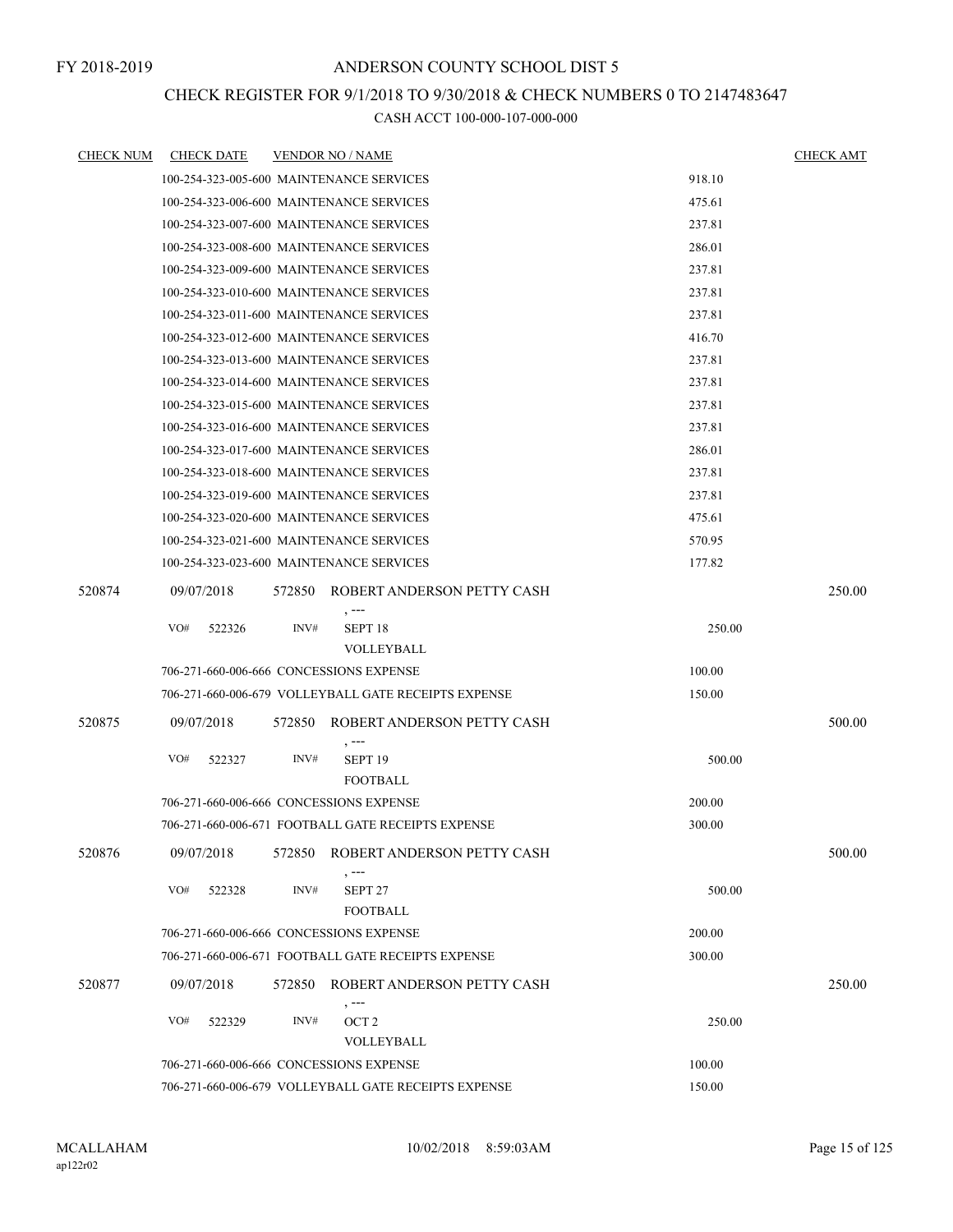# CHECK REGISTER FOR 9/1/2018 TO 9/30/2018 & CHECK NUMBERS 0 TO 2147483647

| <b>CHECK NUM</b> | <b>CHECK DATE</b>                       |        | <b>VENDOR NO / NAME</b>                                   |     |       |          | <b>CHECK AMT</b> |
|------------------|-----------------------------------------|--------|-----------------------------------------------------------|-----|-------|----------|------------------|
| 520878           | 09/07/2018                              |        | 572850 ROBERT ANDERSON PETTY CASH                         |     |       |          | 500.00           |
|                  | VO#<br>522330                           | INV#   | $, -- -$<br>OCT <sub>3</sub><br><b>FOOTBALL</b>           |     |       | 500.00   |                  |
|                  | 706-271-660-006-666 CONCESSIONS EXPENSE |        |                                                           |     |       | 200.00   |                  |
|                  |                                         |        | 706-271-660-006-671 FOOTBALL GATE RECEIPTS EXPENSE        |     |       | 300.00   |                  |
|                  |                                         |        |                                                           |     |       |          |                  |
| 520879           | 09/07/2018                              |        | 572850 ROBERT ANDERSON PETTY CASH                         |     |       |          | 500.00           |
|                  | VO#<br>522331                           | INV#   | , ---<br>OCT <sub>4</sub><br><b>FOOTBALL</b>              |     |       | 500.00   |                  |
|                  | 706-271-660-006-666 CONCESSIONS EXPENSE |        |                                                           |     |       | 200.00   |                  |
|                  |                                         |        |                                                           |     |       |          |                  |
|                  |                                         |        | 706-271-660-006-671 FOOTBALL GATE RECEIPTS EXPENSE        |     |       | 300.00   |                  |
| 520880           | 09/07/2018                              | 567525 | ROWLAND MECHANICAL<br>206 SADDLE TRAIL ANDERSON, SC 29621 |     |       |          | 13,187.82        |
|                  | VO#<br>522410                           | INV#   | 8657,8674-678<br><b>BUS REPAIRS</b>                       | PO# | 99095 | 2,412.63 |                  |
|                  |                                         |        | 100-255-323-000-ACT ACTIVITY BUS CONTRACTED SERVICES      |     |       | 192.50   |                  |
|                  |                                         |        | 100-255-323-000-ACT ACTIVITY BUS CONTRACTED SERVICES      |     |       | 575.00   |                  |
|                  |                                         |        | 100-255-323-000-ACT ACTIVITY BUS CONTRACTED SERVICES      |     |       | 245.31   |                  |
|                  |                                         |        | 100-255-323-000-ACT ACTIVITY BUS CONTRACTED SERVICES      |     |       | 761.74   |                  |
|                  |                                         |        | 100-255-323-000-ACT ACTIVITY BUS CONTRACTED SERVICES      |     |       | 399.24   |                  |
|                  |                                         |        | 100-255-323-000-ACT ACTIVITY BUS CONTRACTED SERVICES      |     |       | 238.84   |                  |
|                  | VO#<br>522411                           | INV#   | 8679-80, 8682                                             | PO# | 99095 | 2,490.25 |                  |
|                  |                                         |        | <b>BUS REPAIRS</b>                                        |     |       |          |                  |
|                  |                                         |        | 100-255-323-000-ACT ACTIVITY BUS CONTRACTED SERVICES      |     |       | 721.50   |                  |
|                  |                                         |        | 100-255-323-000-ACT ACTIVITY BUS CONTRACTED SERVICES      |     |       | 932.25   |                  |
|                  |                                         |        | 100-255-323-000-ACT ACTIVITY BUS CONTRACTED SERVICES      |     |       | 836.50   |                  |
|                  | VO#<br>522412                           | INV#   | 8681,8683-691                                             | PO# | 99095 | 2,482.11 |                  |
|                  |                                         |        | <b>BUS REPAIRS</b>                                        |     |       |          |                  |
|                  |                                         |        | 100-255-323-000-ACT ACTIVITY BUS CONTRACTED SERVICES      |     |       | 102.44   |                  |
|                  |                                         |        | 100-255-323-000-ACT ACTIVITY BUS CONTRACTED SERVICES      |     |       | 78.99    |                  |
|                  |                                         |        | 100-255-323-000-ACT ACTIVITY BUS CONTRACTED SERVICES      |     |       | 250.00   |                  |
|                  |                                         |        | 100-255-323-000-ACT ACTIVITY BUS CONTRACTED SERVICES      |     |       | 1,041.60 |                  |
|                  |                                         |        | 100-255-323-000-ACT ACTIVITY BUS CONTRACTED SERVICES      |     |       | 575.00   |                  |
|                  |                                         |        | 100-255-323-000-ACT ACTIVITY BUS CONTRACTED SERVICES      |     |       | 46.00    |                  |
|                  |                                         |        | 100-255-323-000-ACT ACTIVITY BUS CONTRACTED SERVICES      |     |       | 90.99    |                  |
|                  |                                         |        | 100-255-323-000-ACT ACTIVITY BUS CONTRACTED SERVICES      |     |       | 118.16   |                  |
|                  |                                         |        | 100-255-323-000-ACT ACTIVITY BUS CONTRACTED SERVICES      |     |       | 95.27    |                  |
|                  |                                         |        | 100-255-323-000-ACT ACTIVITY BUS CONTRACTED SERVICES      |     |       | 83.66    |                  |
|                  | VO#<br>522413                           | INV#   | 8692-8701<br><b>BUS REPAIRS</b>                           | PO# | 99095 | 5,802.83 |                  |
|                  |                                         |        | 100-255-323-000-ACT ACTIVITY BUS CONTRACTED SERVICES      |     |       | 83.66    |                  |
|                  |                                         |        | 100-255-323-000-ACT ACTIVITY BUS CONTRACTED SERVICES      |     |       | 90.99    |                  |
|                  |                                         |        | 100-255-323-000-ACT ACTIVITY BUS CONTRACTED SERVICES      |     |       | 83.66    |                  |
|                  |                                         |        | 100-255-323-000-ACT ACTIVITY BUS CONTRACTED SERVICES      |     |       | 90.99    |                  |
|                  |                                         |        | 100-255-323-000-ACT ACTIVITY BUS CONTRACTED SERVICES      |     |       | 83.66    |                  |
|                  |                                         |        | 100-255-323-000-ACT ACTIVITY BUS CONTRACTED SERVICES      |     |       | 135.00   |                  |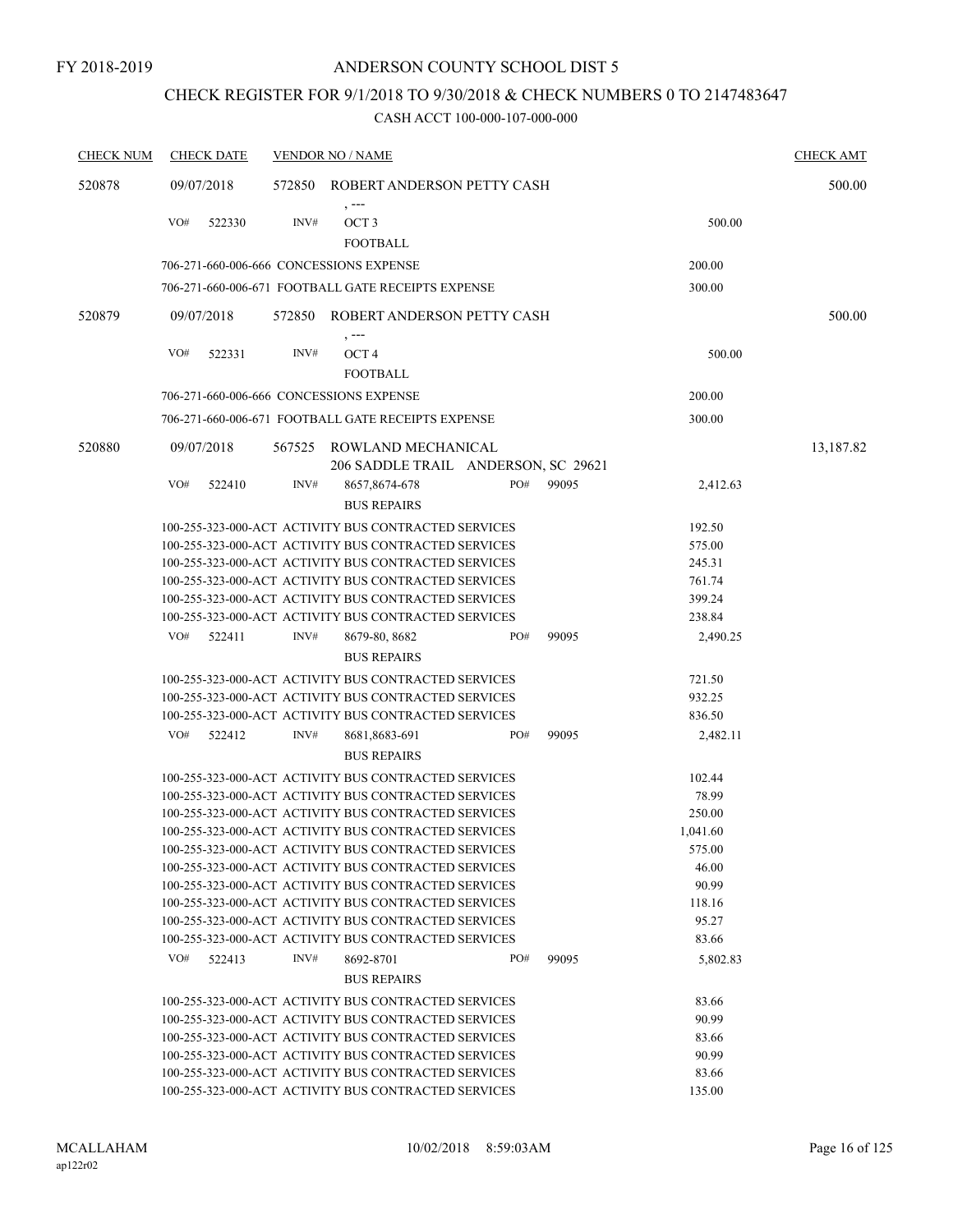# CHECK REGISTER FOR 9/1/2018 TO 9/30/2018 & CHECK NUMBERS 0 TO 2147483647

| <b>CHECK NUM</b> |     | <b>CHECK DATE</b> |                                    | <b>VENDOR NO / NAME</b>                                                           |  |     |          |           | <b>CHECK AMT</b> |
|------------------|-----|-------------------|------------------------------------|-----------------------------------------------------------------------------------|--|-----|----------|-----------|------------------|
|                  |     |                   |                                    | 100-255-323-000-ACT ACTIVITY BUS CONTRACTED SERVICES                              |  |     |          | 3,199.64  |                  |
|                  |     |                   |                                    | 100-255-323-000-ACT ACTIVITY BUS CONTRACTED SERVICES                              |  |     |          | 574.30    |                  |
|                  |     |                   |                                    | 100-255-323-000-ACT ACTIVITY BUS CONTRACTED SERVICES                              |  |     |          | 866.11    |                  |
|                  |     |                   |                                    | 100-255-323-000-ACT ACTIVITY BUS CONTRACTED SERVICES                              |  |     |          | 594.82    |                  |
| 520881           |     | 09/07/2018        | 573120                             | SC DEPT EMPLOYMENT & WORKFORCE<br>PO BOX 1406 COLUMBIA, SC 29202                  |  |     | 5,000.00 |           |                  |
|                  | VO# | 522295            | INV#                               | 2017-2018<br><b>SERVICES</b>                                                      |  | PO# | 99407    | 5,000.00  |                  |
|                  |     |                   |                                    | 830-221-312-000-TLH CONTRACTED SERVICES                                           |  |     |          | 2,500.00  |                  |
|                  |     |                   |                                    | 830-221-312-000-WHS CONTRACTED SERVICES                                           |  |     |          | 2,500.00  |                  |
| 520882           |     | 09/07/2018        | 569018                             | <b>SC FFA CENTER</b><br>BETSY HWANG 509 WESTINGHOUSE RD<br>PENDLETON, SC 29670    |  |     |          |           | 1,215.00         |
|                  | VO# | 522296            | INV#                               | COW08272018                                                                       |  |     |          | 1,215.00  |                  |
|                  |     |                   |                                    | <b>CAMP LODGING</b>                                                               |  |     |          |           |                  |
|                  |     |                   |                                    | 207-115-312-001-010 STUDENT ORGANIZATIONS                                         |  |     |          | 504.61    |                  |
|                  |     |                   |                                    | 207-115-312-001-C10 STUDENT ORGANIZATIONS (C/O)                                   |  |     |          | 350.39    |                  |
|                  |     |                   | 701-271-660-001-850 FFA EXPENSE    |                                                                                   |  |     |          | 450.00    |                  |
|                  |     |                   | 701-271-660-001-850 FFA EXPENSE    |                                                                                   |  |     |          | $-150.00$ |                  |
|                  |     |                   | 701-271-660-001-850 FFA EXPENSE    |                                                                                   |  |     |          | 60.00     |                  |
| 520883           |     | 09/07/2018        | 570059                             | <b>SHARP BUSINESS SYSTEMS</b><br>DEPT 1216 PO BOX 121216 DALLAS, TX<br>75312-1216 |  |     |          |           | 366.30           |
|                  | VO# | 522298            | INV#                               | 9001328473<br><b>COPIES</b>                                                       |  |     |          | 14.58     |                  |
|                  |     |                   | 717-190-660-017-362 COPIER EXPENSE |                                                                                   |  |     |          | 14.58     |                  |
|                  | VO# | 522300            | INV#                               | 9001328453                                                                        |  |     |          | 73.81     |                  |
|                  |     |                   |                                    | <b>COPIES</b>                                                                     |  |     |          |           |                  |
|                  |     |                   |                                    | 124-114-445-024-000 TECHNOLOGY SUPPLIES                                           |  |     |          | 73.81     |                  |
|                  | VO# | 522301            | INV#                               | 9001344757                                                                        |  |     |          | 9.79      |                  |
|                  |     |                   |                                    | <b>COPIES</b>                                                                     |  |     |          |           |                  |
|                  |     |                   | 708-271-660-008-362 COPIER EXPENSE |                                                                                   |  |     |          | 9.79      |                  |
|                  | VO# | 522302            | INV#                               | 9001350641                                                                        |  |     |          | 49.03     |                  |
|                  |     |                   |                                    | <b>COPIES</b>                                                                     |  |     |          |           |                  |
|                  |     |                   | 709-271-660-009-362 COPIER EXPENSE |                                                                                   |  |     |          | 49.03     |                  |
|                  | VO# | 522414            | INV#                               | 9001353761<br><b>COPIES</b>                                                       |  |     |          | 180.41    |                  |
|                  |     |                   | 100-113-410-005-000 SUPPLIES       |                                                                                   |  |     |          | 180.41    |                  |
|                  | VO# | 522415            | INV#                               | 9001346836<br><b>COPIES</b>                                                       |  |     |          | 25.06     |                  |
|                  |     |                   | 100-147-410-018-000 SUPPLIES       |                                                                                   |  |     |          | 25.06     |                  |
|                  | VO# | 522416            | INV#                               | 9001312398                                                                        |  |     |          | 13.62     |                  |
|                  |     |                   |                                    | 9001301774                                                                        |  |     |          |           |                  |
|                  |     |                   | 201-112-490-010-000 COPIER COST    |                                                                                   |  |     |          | 0.78      |                  |
|                  |     |                   | 201-112-490-010-000 COPIER COST    | 12.84                                                                             |  |     |          |           |                  |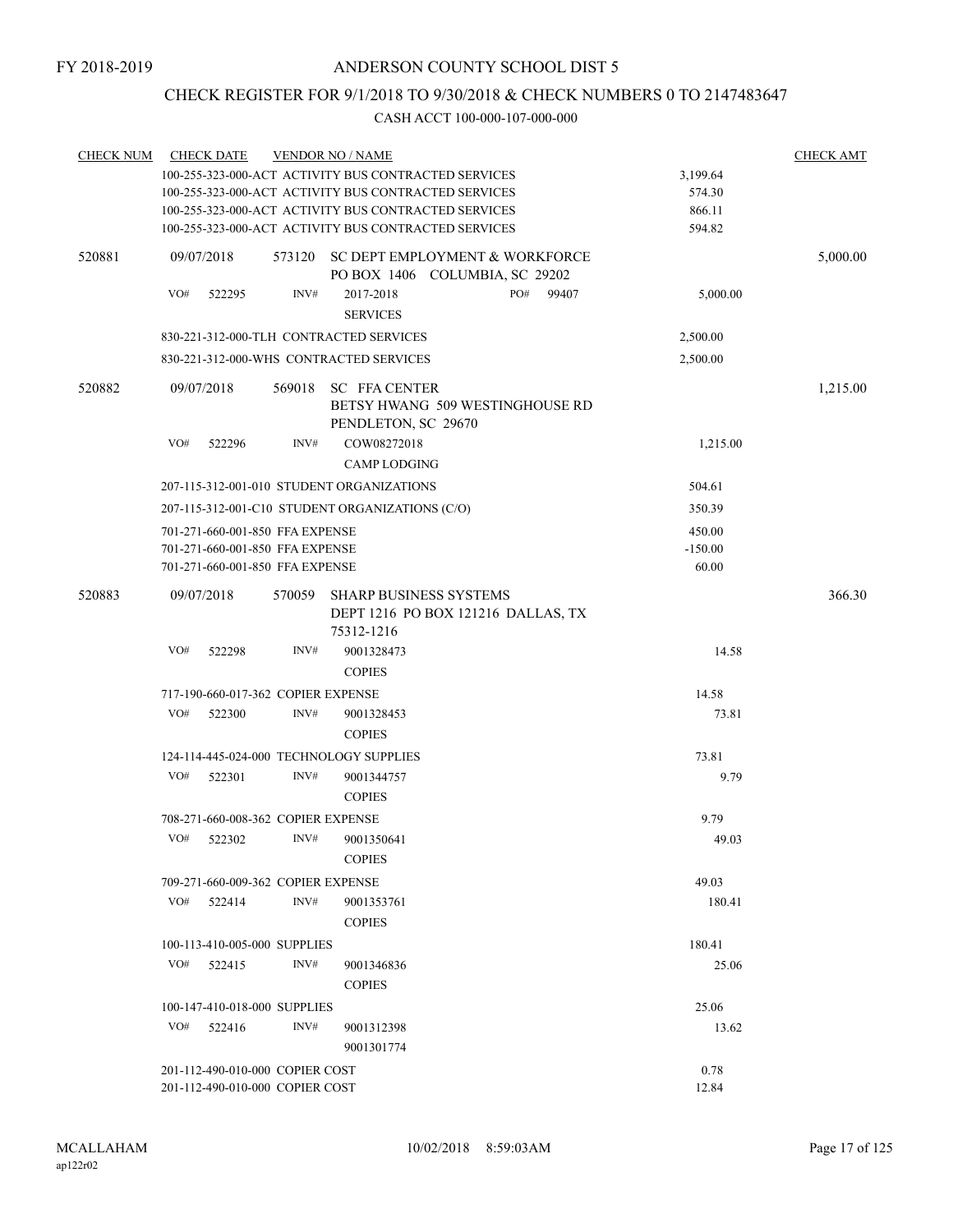#### FY 2018-2019

# ANDERSON COUNTY SCHOOL DIST 5

# CHECK REGISTER FOR 9/1/2018 TO 9/30/2018 & CHECK NUMBERS 0 TO 2147483647

| <b>CHECK NUM</b> |     | <b>CHECK DATE</b>                  |        | <b>VENDOR NO / NAME</b>                                                           |     |       |           | <b>CHECK AMT</b> |
|------------------|-----|------------------------------------|--------|-----------------------------------------------------------------------------------|-----|-------|-----------|------------------|
| 520884           |     | 09/07/2018                         | 568954 | <b>SHRED A WAY</b><br>PO BOX 51132 ATT: ACCOUNTS RECEIVABLE<br>PIEDMONT, SC 29673 |     |       |           | 171.00           |
|                  | VO# | 522303                             | INV#   | 5106<br><b>CONCORD</b>                                                            |     |       | 138.00    |                  |
|                  |     |                                    |        | 709-271-660-009-201 MISCELLANEOUS EXPENSE                                         |     |       | 138.00    |                  |
|                  | VO# | 522304                             | INV#   | A63306<br><b>MCCANTS</b>                                                          |     |       | 33.00     |                  |
|                  |     |                                    |        | 705-271-660-005-411 MISCELLANEOUS EXPENSE                                         |     |       | 33.00     |                  |
| 520885           |     | 09/07/2018                         | 473315 | SIGNARAMA                                                                         |     |       |           | 10,573.98        |
|                  |     |                                    |        | 4130 CLEMSON BLVD SUITE A ANDERSON, SC<br>29621                                   |     |       |           |                  |
|                  | VO# | 522305                             | INV#   | 9150<br><b>ROOM ID SIGNS</b>                                                      | PO# | 98642 | 10,573.98 |                  |
|                  |     |                                    |        | 505-254-323-005-000 CONTRACTED SERVICES                                           |     |       | 10,573.98 |                  |
| 520886           |     | 09/07/2018                         | 571007 | SIMPLIFIED OFFICE SYSTEMS<br>6220 BUSH RIVER ROAD COLUMBIA, SC 29212              |     |       |           | 18,978.25        |
|                  | VO# | 522311                             | INV#   | 180827-0007<br><b>COPIES</b>                                                      |     |       | 865.95    |                  |
|                  |     | 717-190-660-017-362 COPIER EXPENSE |        |                                                                                   |     |       | 865.95    |                  |
|                  | VO# | 522339                             | INV#   | 180828-0035<br><b>RISO COPIER</b>                                                 | PO# | 99335 | 3,540.99  |                  |
|                  |     | 201-113-490-006-000 COPIER COST    |        |                                                                                   |     |       | 3,540.99  |                  |
|                  | VO# | 522340                             | INV#   | 180828-0037<br><b>RISO COPIER</b>                                                 | PO# | 99336 | 3,540.99  |                  |
|                  |     | 201-112-490-019-000 COPIER COST    |        |                                                                                   |     |       | 3,540.99  |                  |
|                  | VO# | 522341                             | INV#   | 180828-0036<br><b>RISO COPIER</b>                                                 | PO# | 99337 | 3,540.99  |                  |
|                  |     |                                    |        | 201-112-490-016-000 OTHER/COPIER COST                                             |     |       | 3,540.99  |                  |
|                  | VO# | 522342                             | INV#   | 180828-0038<br><b>RISO COPIER</b>                                                 | PO# | 99338 | 3,540.99  |                  |
|                  |     | 201-112-490-011-000 COPIER COST    |        |                                                                                   |     |       | 3,540.99  |                  |
|                  | VO# | 522417                             | INV#   | 180807-0020<br><b>COPIES</b>                                                      |     |       | 207.35    |                  |
|                  |     |                                    |        | 201-112-490-016-000 OTHER/COPIER COST                                             |     |       | 207.35    |                  |
|                  | VO# | 522428                             | INV#   | 180828-0034<br><b>RISO COPIER</b>                                                 | PO# | 99334 | 3,740.99  |                  |
|                  |     | 201-112-490-014-000 COPIER COST    |        |                                                                                   |     |       | 3,740.99  |                  |
| *<br>520888      |     | 09/07/2018                         | 574096 | SUMMIT CONSTRUCTION GROUP LLS<br>101 CONCORD CIR ANDERSON, SC 29621               |     |       |           | 5,600.00         |
|                  | VO# | 522313                             | INV#   | 90<br><b>MULCH</b>                                                                | PO# | 99236 | 5,600.00  |                  |
|                  |     |                                    |        | 100-254-323-002-001 CONTRACTED SERVICES                                           |     |       | 2,800.00  |                  |
|                  |     |                                    |        | 100-254-323-003-001 CONTRACTED SERVICES                                           |     |       | 2,800.00  |                  |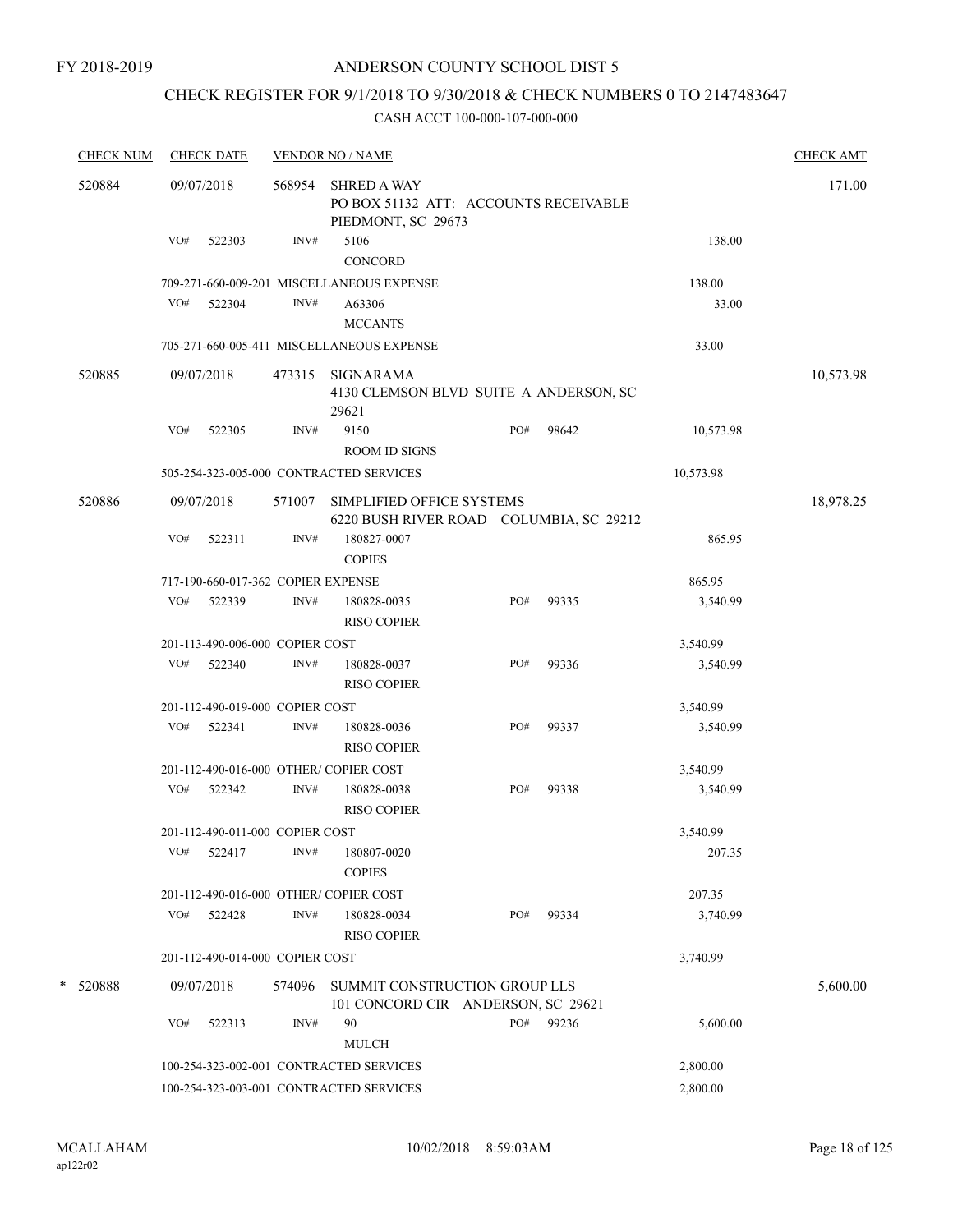# CHECK REGISTER FOR 9/1/2018 TO 9/30/2018 & CHECK NUMBERS 0 TO 2147483647

| <b>CHECK NUM</b> | <b>CHECK DATE</b>                                                                  |        | <b>VENDOR NO / NAME</b>                                                                                  |                  | <b>CHECK AMT</b> |
|------------------|------------------------------------------------------------------------------------|--------|----------------------------------------------------------------------------------------------------------|------------------|------------------|
| 520889           | 09/07/2018                                                                         | 572995 | SUPPLYWORKS<br>PO BOX 742604 ATLANTA, GA 30374-2604                                                      |                  | 8,984.79         |
|                  | VO#<br>522418                                                                      | INV#   | PO#<br>99394<br>453192817<br><b>SUPPLIES</b>                                                             | 8,984.79         |                  |
|                  |                                                                                    |        | 100-000-170-000-000 WAREHOUSE INVENTORY                                                                  | 8,984.79         |                  |
| 520890           | 09/07/2018                                                                         |        | 575399 SWANK MOVIE LICENSING USA<br>2844 PAYSPHERE CIRCLE CHICAGO, IL 60674                              |                  | 471.00           |
|                  | VO#<br>522314                                                                      | INV#   | 2555751<br><b>CONCORD ELEM</b>                                                                           | 471.00           |                  |
|                  | 709-271-660-009-305 LIBRARY EXPENSE                                                |        |                                                                                                          | 471.00           |                  |
| 520891           | 09/07/2018                                                                         | 504870 | THYSSENKRUPP ELEVATOR CORP<br>PO BOX 933004 ATT: ACCOUNTS RECEIVABLE<br>ATLANTA, GA 31193-3004           |                  | 1,295.00         |
|                  | VO#<br>522231                                                                      | INV#   | 5000925760<br>5000926230                                                                                 | 1,295.00         |                  |
|                  |                                                                                    |        | 100-254-323-002-400 CONTR SERV-HVAC/ELECT/PLUMBING<br>100-254-323-002-400 CONTR SERV-HVAC/ELECT/PLUMBING | 647.50<br>647.50 |                  |
|                  |                                                                                    |        |                                                                                                          |                  |                  |
| 520892           | 09/07/2018                                                                         | 571417 | TNT SCHOOL SUPPLIES, INC<br>PO BOX 1007 DAWSONVILLE, GA 30534                                            |                  | 244.75           |
|                  | VO#<br>522315                                                                      | INV#   | 56576                                                                                                    | 244.75           |                  |
|                  |                                                                                    |        | <b>NEVITT FOREST</b>                                                                                     |                  |                  |
|                  |                                                                                    |        | 712-271-660-012-201 MISCELLANEOUS EXPENSE                                                                | 244.75           |                  |
| 520893           | 09/07/2018                                                                         | 573505 | <b>TYPING AGENT</b><br>501 W. DRAYTON STREET SUITE 302 EDMONDS,<br>WA 98020                              |                  | 2,300.00         |
|                  | VO#<br>522419                                                                      | INV#   | 5183349<br>PO#<br>99415<br><b>RENEWAL</b>                                                                | 2,300.00         |                  |
|                  |                                                                                    |        | 201-113-445-006-000 TECH SUPPLIES/ SITE LICENSE                                                          | 2,300.00         |                  |
| 520894           | 09/07/2018                                                                         | 572513 | <b>UNITED LASER</b><br>P.O. BOX 6889 FLORENCE, SC 29501                                                  |                  | 817.48           |
|                  | VO#<br>522316                                                                      | INV#   | 166257,166266<br><b>SUPPLIES</b>                                                                         | 552.12           |                  |
|                  | 124-114-445-024-000 TECHNOLOGY SUPPLIES<br>124-114-445-024-000 TECHNOLOGY SUPPLIES |        |                                                                                                          | 105.93<br>446.19 |                  |
|                  | VO#<br>522317                                                                      | INV#   | 166680<br><b>SUPPLIES</b>                                                                                | 159.43           |                  |
|                  | 708-271-660-008-362 COPIER EXPENSE                                                 |        |                                                                                                          | 159.43           |                  |
|                  | VO#<br>522420                                                                      | INV#   | 166581<br><b>SUPPLIES</b>                                                                                | 105.93           |                  |
|                  | 201-112-445-012-000 TECHNOLOGY SUPPLIES                                            |        |                                                                                                          | 105.93           |                  |
| 520895           | 09/07/2018                                                                         | 573815 | UNITED REFRIGERATION, INC                                                                                |                  | 1,143.04         |
|                  | VO#<br>522222                                                                      | INV#   | PO BOX 740703 ATLANTA, GA 30374-0703<br>64131083<br><b>SUPPLIES</b>                                      | 482.33           |                  |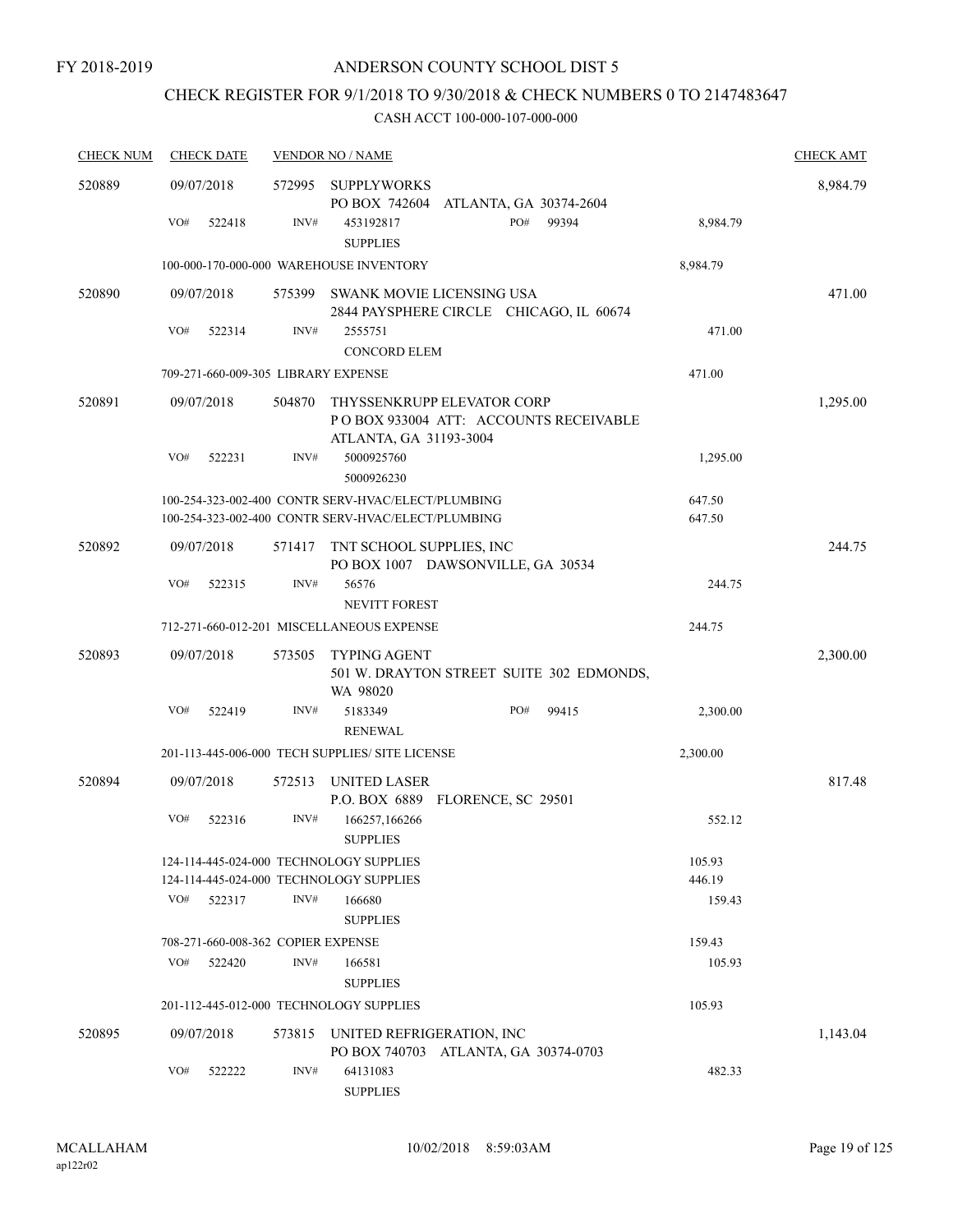# CHECK REGISTER FOR 9/1/2018 TO 9/30/2018 & CHECK NUMBERS 0 TO 2147483647

| CHECK NUM CHECK DATE |     |                                   |        | <b>VENDOR NO / NAME</b>                                                 |        | <b>CHECK AMT</b> |
|----------------------|-----|-----------------------------------|--------|-------------------------------------------------------------------------|--------|------------------|
|                      |     |                                   |        | 100-254-410-020-400 HVAC/ELECTRICAL/PLUMBING                            | 482.33 |                  |
|                      |     | VO# 522223                        | INV#   | 64294488                                                                | 195.96 |                  |
|                      |     |                                   |        | <b>SUPPLIES</b>                                                         |        |                  |
|                      |     | 100-254-410-000-400 HVAC SUPPLIES |        |                                                                         | 195.96 |                  |
|                      |     | VO# 522224                        | INV#   | 64242587                                                                | 87.34  |                  |
|                      |     |                                   |        | <b>SUPPLIES</b>                                                         |        |                  |
|                      |     |                                   |        | 100-254-410-001-400 HVAC/ELECTRICAL/PLUMBING                            | 87.34  |                  |
|                      |     | VO# 522225                        | INV#   | 64211935                                                                | 69.45  |                  |
|                      |     |                                   |        | <b>SUPPLIES</b>                                                         |        |                  |
|                      |     |                                   |        | 100-254-410-016-400 HVAC/ELECTRICAL/PLUMBING                            | 69.45  |                  |
|                      |     | VO# 522226                        | INV#   | 64166131                                                                | 31.75  |                  |
|                      |     |                                   |        | <b>SUPPLIES</b>                                                         |        |                  |
|                      |     |                                   |        |                                                                         |        |                  |
|                      |     |                                   |        | 100-254-410-019-400 HVAC/ELECTRICAL/PLUMBING                            | 31.75  |                  |
|                      |     | VO# 522227                        | INV#   | 64269230                                                                | 12.11  |                  |
|                      |     |                                   |        | <b>SUPPLIES</b>                                                         |        |                  |
|                      |     |                                   |        | 100-254-410-003-400 HVAC/ELECTRICAL/PLUMBING                            | 12.11  |                  |
|                      |     | VO# 522228                        | INV#   | 64289133                                                                | 11.00  |                  |
|                      |     |                                   |        | <b>SUPPLIES</b>                                                         |        |                  |
|                      |     |                                   |        | 100-254-410-018-400 HVAC/ELECTRICAL/PLUMBING                            | 11.00  |                  |
|                      |     | VO# 522229                        | INV#   | 64231841                                                                | 10.98  |                  |
|                      |     |                                   |        | <b>SUPPLIES</b>                                                         |        |                  |
|                      |     | 100-254-410-000-400 HVAC SUPPLIES |        |                                                                         | 10.98  |                  |
|                      |     | $VO#$ 522230                      | INV#   | 64228883                                                                | 5.91   |                  |
|                      |     |                                   |        | <b>SUPPLIES</b>                                                         |        |                  |
|                      |     |                                   |        | 100-254-410-023-400 SUPPLIES-HVAC/ELECT/PLUMBING                        | 5.91   |                  |
|                      |     | VO# 522421                        | INV#   | 63436380                                                                | 236.21 |                  |
|                      |     |                                   |        | <b>SUPPLIES</b>                                                         |        |                  |
|                      |     |                                   |        | 600-256-323-011-000 REPAIRS TO EQUIPMENT                                | 236.21 |                  |
|                      |     |                                   |        |                                                                         |        |                  |
| * 520897             |     | 09/07/2018                        |        | 574098 VALLEN DISTRIBUTION, INC<br>PO BOX 404753 ATLANTA, GA 30384-4753 |        | 303.96           |
|                      | VO# | 522221                            | INV#   | 47-75868-11                                                             | 303.96 |                  |
|                      |     |                                   |        | <b>LIGHTS</b>                                                           |        |                  |
|                      |     |                                   |        |                                                                         |        |                  |
|                      |     |                                   |        | 100-254-410-003-400 HVAC/ELECTRICAL/PLUMBING                            | 303.96 |                  |
| 520898               |     | 09/07/2018                        | 524353 | WAL-MART COMMUNITY/GEMB                                                 |        | 417.17           |
|                      |     |                                   |        | POBOX 530934 ATT: ACCOUNTS RECEIVABLE                                   |        |                  |
|                      |     |                                   |        | ATLANTA, GA 30353-0934                                                  |        |                  |
|                      | VO# | 522318                            | INV#   | 2017 8480                                                               | 417.17 |                  |
|                      |     |                                   |        | <b>MCCANTS</b>                                                          |        |                  |
|                      |     |                                   |        | 705-271-660-005-612 SCIENCE CLUB EXPENSE                                | 417.17 |                  |
| 520899               |     | 09/07/2018                        | 524353 | WAL-MART COMMUNITY/GEMB                                                 |        | 193.63           |
|                      |     |                                   |        | POBOX 530934 ATT: ACCOUNTS RECEIVABLE                                   |        |                  |
|                      |     |                                   |        | ATLANTA, GA 30353-0934                                                  |        |                  |
|                      | VO# | 522319                            | INV#   | 1013 3719                                                               | 193.63 |                  |
|                      |     |                                   |        | <b>NEVITT FOREST</b>                                                    |        |                  |
|                      |     |                                   |        | 201-188-410-012-000 SUPPLIES AND MATERIALS                              | 70.39  |                  |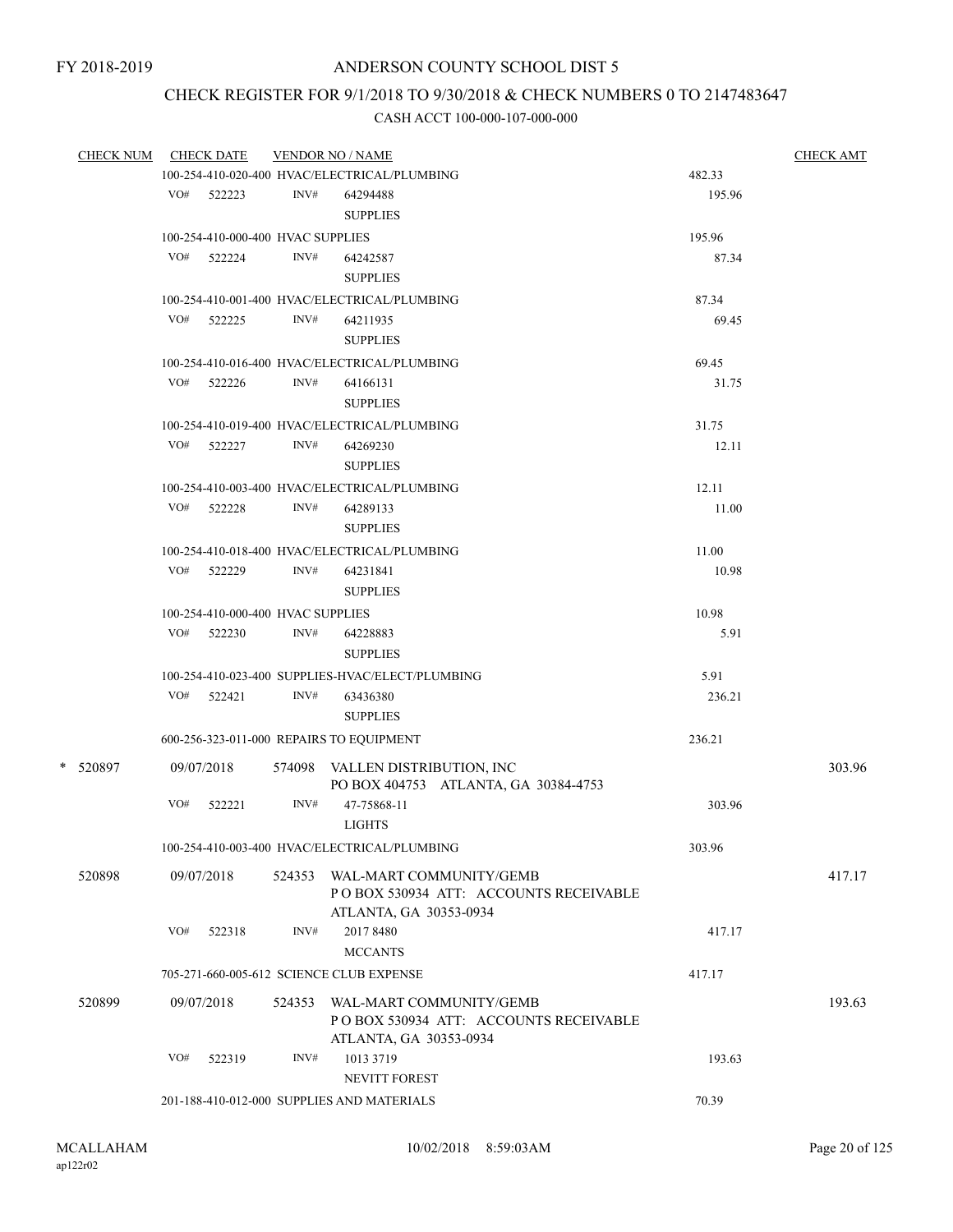# CHECK REGISTER FOR 9/1/2018 TO 9/30/2018 & CHECK NUMBERS 0 TO 2147483647

| <b>CHECK NUM</b> |     | <b>CHECK DATE</b> |                              | <b>VENDOR NO / NAME</b>                                                                              |          | <b>CHECK AMT</b> |
|------------------|-----|-------------------|------------------------------|------------------------------------------------------------------------------------------------------|----------|------------------|
|                  |     |                   |                              | 712-271-660-012-324 POSTIVE BEHAVIOR I.S. EXPENSE                                                    | 123.24   |                  |
| 520900           |     | 09/07/2018        |                              | 573864 WELLS FARGO VENDOR FIN SERV<br>PO BOX 105710 ATLANTA, GA 30348-5710                           |          | 8,191.92         |
|                  | VO# | 522320            | INV#                         | 7310891009M<br>PO#<br>99119<br><b>MCCANTS</b>                                                        | 5,521.20 |                  |
|                  |     |                   |                              | 100-113-410-005-VEN SUPPLY-ADDT'L FOR LOST VENDING                                                   | 5,521.20 |                  |
|                  | VO# | 522321            | INV#                         | PO#<br>99288<br>6550916049M<br><b>WEST MARKET</b>                                                    | 2,670.72 |                  |
|                  |     |                   | 100-147-410-018-000 SUPPLIES |                                                                                                      | 2,670.72 |                  |
| 520901           |     | 09/07/2018        | 529000                       | WEST ANDERSON WATER COMPANY<br>504 HWY 187 SOUTH ATT: ACCOUNTS<br>RECEIVABLE ANDERSON, SC 29626      |          | 3,978.35         |
|                  | VO# | 522423            | INV#                         | <b>JUNE-AUG</b><br><b>WATER &amp; SEWER</b>                                                          | 1,892.00 |                  |
|                  |     |                   |                              | 100-254-470-010-000 ENERGY-ELECTRICITY & WATER                                                       | 1,892.00 |                  |
|                  | VO# | 522424            | INV#                         | <b>JUNE-AUG</b><br><b>WATER &amp; SEWER</b>                                                          | 2,086.35 |                  |
|                  |     |                   |                              | 100-254-470-008-000 ENERGY-ELECTRICITY & WATER                                                       | 2,086.35 |                  |
| 520902           |     | 09/07/2018        | 529275                       | <b>WESTAR TIRE</b><br>P O BOX 400<br>715 NORTH MURRAY ATT:<br>ACCOUNTS RECEIVABLE ANDERSON, SC 29622 |          | 770.40           |
|                  | VO# | 522220            | INV#                         | 147107<br><b>TIRES</b>                                                                               | 770.40   |                  |
|                  |     |                   |                              | 100-254-410-000-100 SMALL EQUIPMENT                                                                  | 770.40   |                  |
| 520903           |     | 09/07/2018        | 531000                       | WESTSIDE HIGH SCHOOL<br>806 PEARMAN DAIRY ROAD ANDERSON, SC<br>29625                                 |          | 800.00           |
|                  | VO# | 522325            | INV#                         | 2 TEAMS<br><b>GOLF TOURNAMENT</b>                                                                    | 800.00   |                  |
|                  |     |                   |                              | 100-390-410-000-000 SUPPLIES AND MATERIALS                                                           | 800.00   |                  |
| *<br>520905      |     | 09/07/2018        | 575518                       | WIN LLC<br>149 WESTPORT DR COLUMBIA, SC 29223                                                        |          | 2,187.50         |
|                  | VO# | 522322            | INV#                         | 1012<br><b>AUTHOR VISIT</b>                                                                          | 875.00   |                  |
|                  |     |                   | 100-222-410-008-000 SUPPLIES |                                                                                                      | 875.00   |                  |
|                  | VO# | 522323            | INV#                         | 1011<br><b>AUTHOR VISIT</b>                                                                          | 875.00   |                  |
|                  |     |                   |                              | 716-271-660-016-305 LIBRARY EXPENSE                                                                  | 875.00   |                  |
|                  | VO# | 522324            | INV#                         | 923                                                                                                  | 437.50   |                  |
|                  |     |                   |                              | <b>AUTHOR VISIT</b>                                                                                  |          |                  |
|                  |     |                   |                              | 713-271-660-013-305 LIBRARY EXPENSE                                                                  | 437.50   |                  |
| 520906           |     | 09/07/2018        | 571542                       | ZUGG, PAUL<br><b>BOARD OF TRUSTEES 532 STAGECOACH DRIVE</b><br>ANDERSON, SC 29625                    |          | 605.20           |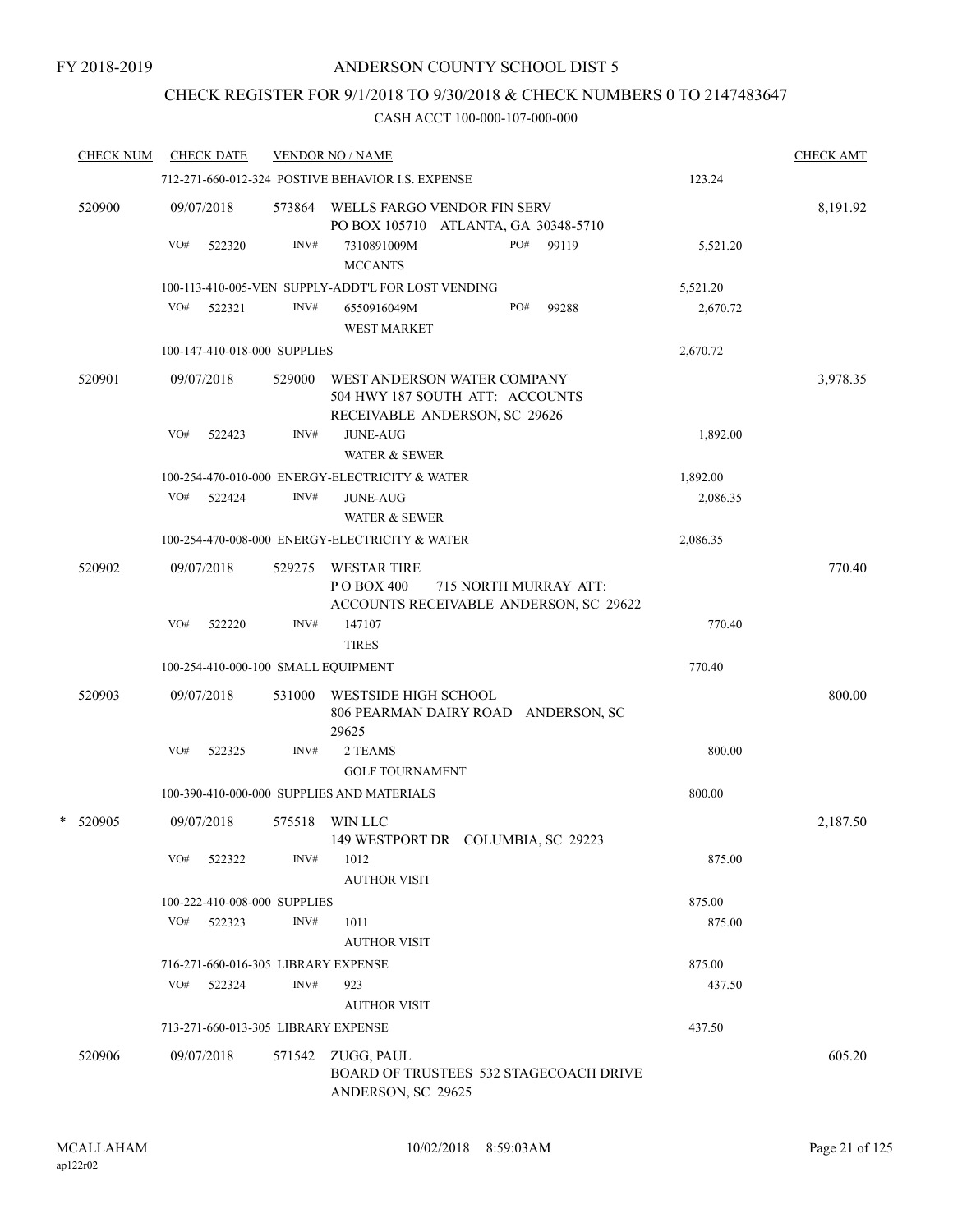# CHECK REGISTER FOR 9/1/2018 TO 9/30/2018 & CHECK NUMBERS 0 TO 2147483647

| <b>CHECK NUM</b> |     | <b>CHECK DATE</b>                   |        | <b>VENDOR NO / NAME</b>                        |     |       |          | <b>CHECK AMT</b> |
|------------------|-----|-------------------------------------|--------|------------------------------------------------|-----|-------|----------|------------------|
|                  | VO# | 522433                              | INV#   | AUG 24-26                                      |     |       | 423.20   |                  |
|                  |     |                                     |        | <b>MYRTLE BEACH</b>                            |     |       |          |                  |
|                  |     | 100-231-334-000-000 TRUSTEE EXPENSE |        |                                                |     |       | 423.20   |                  |
|                  | VO# | 522434                              | INV#   | AUG 24-26                                      |     |       | 182.00   |                  |
|                  |     |                                     |        | <b>MYRTLE BEACH</b>                            |     |       |          |                  |
|                  |     | 100-231-334-000-000 TRUSTEE EXPENSE |        |                                                |     |       | 182.00   |                  |
| * 520908         |     | 09/11/2018                          | 111125 | <b>ANDERSON AWARDS</b>                         |     |       |          | 102.72           |
|                  |     |                                     |        | 716 WHITEHALL ROAD ATT: ACCOUNTS               |     |       |          |                  |
|                  |     |                                     |        | RECEIVABLE ANDERSON, SC 29625                  |     |       |          |                  |
|                  | VO# | 522490                              | INV#   | <b>NAME BADGES</b><br><b>CULINARY SERVICES</b> |     |       | 38.52    |                  |
|                  |     | 600-256-410-000-000 SUPPLIES        |        |                                                |     |       | 38.52    |                  |
|                  | VO# | 522491                              | INV#   | <b>NAME BADGES</b>                             |     |       | 38.52    |                  |
|                  |     |                                     |        | <b>SCHOOL NURSES</b>                           |     |       |          |                  |
|                  |     |                                     |        | 100-213-410-000-000 SUPPLIES AND MATERIALS     |     |       | 38.52    |                  |
|                  |     | VO# 522492                          | INV#   | <b>NAME BADGES</b>                             |     |       | 25.68    |                  |
|                  |     |                                     |        | <b>CENTERVILLE</b>                             |     |       |          |                  |
|                  |     |                                     |        | 707-190-660-007-201 MISCELLANEOUS EXPENSE      |     |       | 25.68    |                  |
| 520909           |     | 09/11/2018                          |        | 575390 ARROYO, ERIK                            |     |       |          | 370.00           |
|                  |     |                                     |        | 330 F STREET ANDERSON, SC 29625                |     |       |          |                  |
|                  | VO# | 522451                              | INV#   | AUG 20-24                                      |     |       | 370.00   |                  |
|                  |     |                                     |        | <b>TECHNOLOGY</b>                              |     |       |          |                  |
|                  |     | 100-266-312-000-EXT EXTRA HELP      |        |                                                |     |       | 370.00   |                  |
| 520910           |     | 09/11/2018                          | 126675 | ATTAWAY INC                                    |     |       |          | 2,077.94         |
|                  |     |                                     |        | PO BOX 302 ATT: ACCOUNTS RECEIVABLE            |     |       |          |                  |
|                  |     |                                     |        | ANDERSON, SC 29622                             |     |       |          |                  |
|                  | VO# | 522493                              | INV#   | 216627<br><b>VISION LETTERS</b>                | PO# | 99258 | 401.25   |                  |
|                  |     |                                     |        | 100-221-410-000-000 SUPPLIES AND MATERIALS     |     |       | 0.00     |                  |
|                  |     |                                     |        | 100-221-410-007-000 SUPPLIES AND MATERIALS     |     |       | 44.94    |                  |
|                  |     |                                     |        | 100-221-410-008-000 SUPPLIES AND MATERIALS     |     |       | 40.13    |                  |
|                  |     |                                     |        | 100-221-410-009-000 SUPPLIES AND MATERIALS     |     |       | 40.13    |                  |
|                  |     |                                     |        | 100-221-410-010-000 SUPPLIES AND MATERIALS     |     |       | 35.31    |                  |
|                  |     |                                     |        | 100-221-410-011-000 SUPPLIES AND MATERIALS     |     |       | 27.29    |                  |
|                  |     |                                     |        |                                                |     |       |          |                  |
|                  |     |                                     |        | 100-221-410-012-000 SUPPLIES AND MATERIALS     |     |       | 30.50    |                  |
|                  |     |                                     |        | 100-221-410-013-000 SUPPLIES AND MATERIALS     |     |       | 36.92    |                  |
|                  |     |                                     |        | 100-221-410-014-000 SUPPLIES AND MATERIALS     |     |       | 36.88    |                  |
|                  |     |                                     |        | 100-221-410-016-000 SUPPLIES AND MATERIALS     |     |       | 27.29    |                  |
|                  |     |                                     |        | 100-221-410-017-000 SUPPLIES AND MATERIALS     |     |       | 48.15    |                  |
|                  |     |                                     |        | 100-221-410-019-000 SUPPLIES AND MATERIALS     |     |       | 33.71    |                  |
|                  | VO# | 522494                              | INV#   | 216715,216716                                  |     |       | 1,676.69 |                  |
|                  |     |                                     |        | NORTH POINTE                                   |     |       |          |                  |
|                  |     | 100-111-410-013-000 SUPPLIES        |        |                                                |     |       | 475.08   |                  |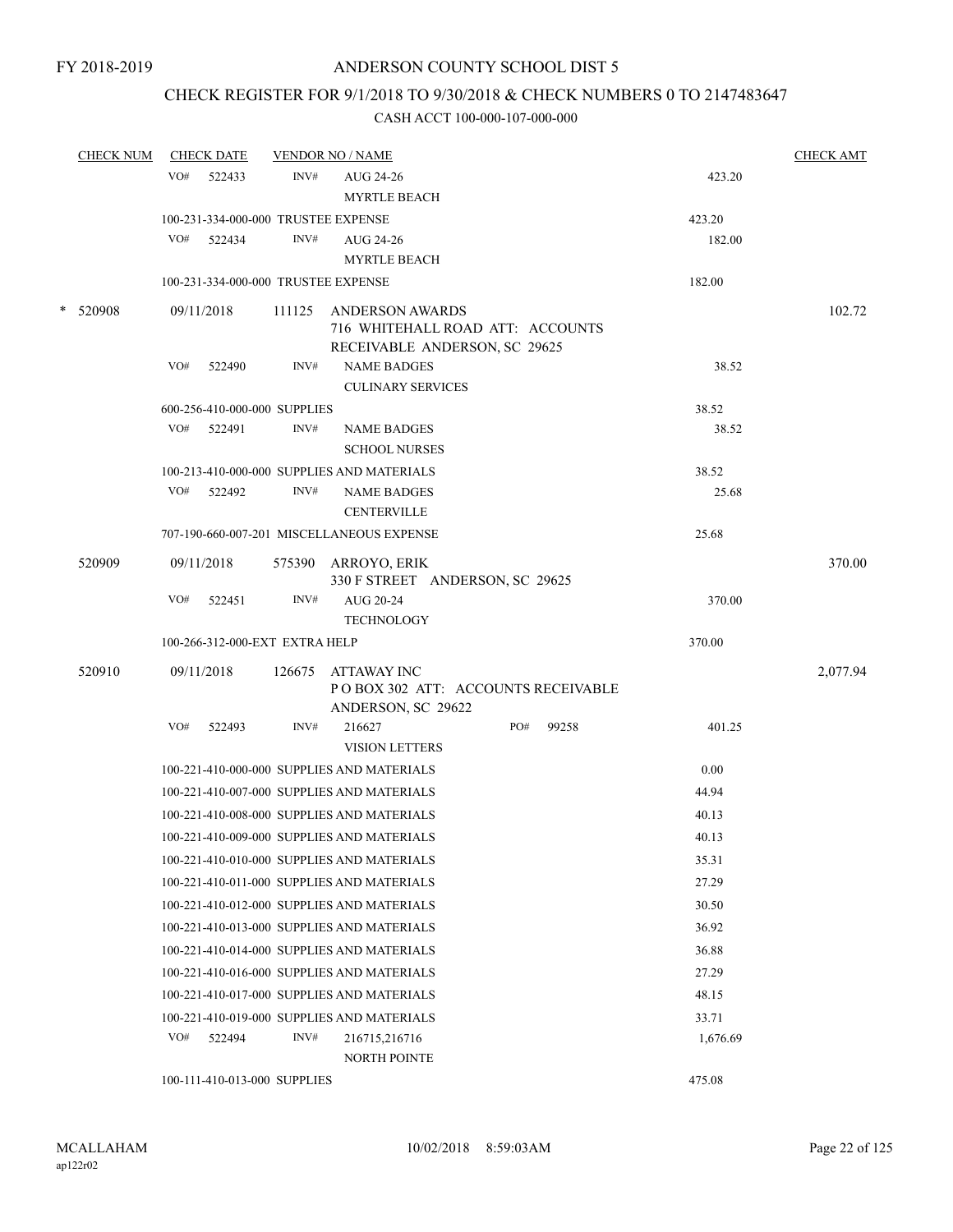# CHECK REGISTER FOR 9/1/2018 TO 9/30/2018 & CHECK NUMBERS 0 TO 2147483647

| <b>CHECK NUM</b> |     | <b>CHECK DATE</b>            |        | <b>VENDOR NO / NAME</b>                                                                            |          | <b>CHECK AMT</b> |
|------------------|-----|------------------------------|--------|----------------------------------------------------------------------------------------------------|----------|------------------|
|                  |     | 100-112-410-013-000 SUPPLIES |        |                                                                                                    | 475.08   |                  |
|                  |     | 100-113-410-013-000 SUPPLIES |        |                                                                                                    | 475.08   |                  |
|                  |     |                              |        | 713-271-660-013-201 MISCELLANEOUS EXPENSE                                                          | 251.45   |                  |
| * 520912         |     | 09/11/2018                   |        | 569356 BATTERIES PLUS - 251<br>3319-D NORTH MAIN ST ATT: ACCOUNTS<br>RECEIVABLE ANDERSON, SC 29621 |          | 299.07           |
|                  | VO# | 522495                       | INV#   | P5138242<br><b>SUPPLIES</b>                                                                        | 299.07   |                  |
|                  |     |                              |        | 723-190-660-023-911 MISCELLANEOUS- ADULT ED EXPENSE                                                | 299.07   |                  |
| $*$ 520915       |     | 09/11/2018                   |        | 564662 BRADY'S SCREEN PRINTING<br>106 CONCORD ROAD ATT: ACCOUNTS<br>RECEIVABLE ANDERSON, SC 29621  |          | 1,116.55         |
|                  | VO# | 522497                       | INV#   | 33858<br>TL HANNA                                                                                  | 1,116.55 |                  |
|                  |     |                              |        | 100-114-410-002-VEN SUPPLY-ADDT'L FOR LOST VENDING                                                 | 1,116.55 |                  |
| 520916           |     | 09/11/2018                   |        | 572831 BRAGG, TOMMY**<br>1721 NAZARETH CHURCH RD SPARTANBURG, SC<br>29301                          |          | 137.70           |
|                  | VO# | 522464                       | INV#   | 8/24 FOOTBALL                                                                                      | 137.70   |                  |
|                  |     |                              |        | <b>WHS OFFICIAL</b>                                                                                |          |                  |
|                  |     |                              |        | 100-271-312-003-000 ADDITIONAL SECURITY                                                            | 137.70   |                  |
| 520917           |     | 09/11/2018                   | 564720 | BREWER, JOE H**<br>101 HORNBUCKLE DRIVE EASLEY, SC 29642                                           |          | 117.00           |
|                  | VO# | 522481                       | INV#   | 8/31 FOOTBALL<br>TLH OFFICIAL                                                                      | 117.00   |                  |
|                  |     |                              |        | 100-271-312-002-000 ADDITIONAL SECURITY                                                            | 117.00   |                  |
| 520919           |     | 09/11/2018                   | 156900 | CAROLINA PRODUCE COMPANY<br>POBOX 3849 ATT: ACCOUNTS RECEIVABLE<br>ANDERSON, SC 29622              |          | 966.00           |
|                  | VO# | 522501                       | INV#   | 754202<br>SOUTHWOOD                                                                                | 12.50    |                  |
|                  |     | 600-256-460-021-000 FOOD     |        |                                                                                                    | 12.50    |                  |
|                  | VO# | 522502                       | INV#   | 754662<br><b>NEVITT FOREST</b>                                                                     | 63.00    |                  |
|                  |     | 600-256-460-012-000 FOOD     |        |                                                                                                    | 63.00    |                  |
|                  |     | $VO#$ 522503                 | INV#   | 754687<br>NEVITT FOREST                                                                            | 67.00    |                  |
|                  |     | 600-256-460-012-000 FOOD     |        |                                                                                                    | 67.00    |                  |
|                  |     | $VO#$ 522504                 | INV#   | 754209                                                                                             | 234.50   |                  |
|                  |     |                              |        | <b>HOMELAND PARK</b>                                                                               |          |                  |
|                  |     | 600-256-460-011-000 FOOD     |        |                                                                                                    | 234.50   |                  |
|                  |     | VO# 522505                   | INV#   | 754382<br><b>HOMELAND PARK</b>                                                                     | 260.00   |                  |
|                  |     | 600-256-460-011-000 FOOD     |        |                                                                                                    | 260.00   |                  |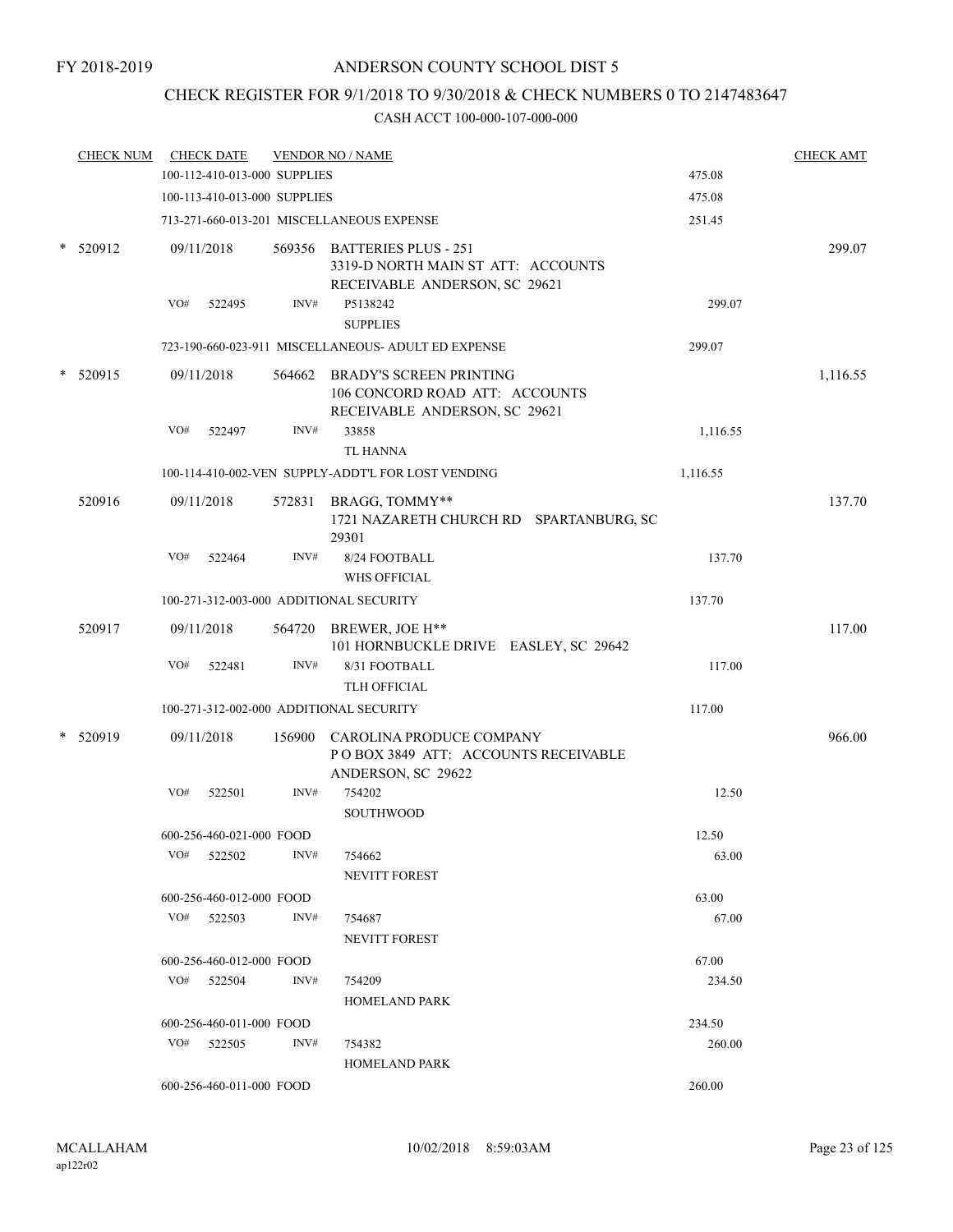# CHECK REGISTER FOR 9/1/2018 TO 9/30/2018 & CHECK NUMBERS 0 TO 2147483647

| <b>CHECK NUM</b> |     | <b>CHECK DATE</b>                  |        | <b>VENDOR NO / NAME</b>                    |                                          |          | <b>CHECK AMT</b> |
|------------------|-----|------------------------------------|--------|--------------------------------------------|------------------------------------------|----------|------------------|
|                  | VO# | 522506                             | INV#   | 754678                                     |                                          | 130.00   |                  |
|                  |     |                                    |        | HOMELAND PARK                              |                                          |          |                  |
|                  |     | 600-256-460-011-000 FOOD           |        |                                            |                                          | 130.00   |                  |
|                  | VO# | 522507                             | INV#   | 754647                                     |                                          | 82.00    |                  |
|                  |     |                                    |        | <b>ROBERT ANDERSON</b>                     |                                          |          |                  |
|                  |     | 600-256-460-006-000 FOOD           |        |                                            |                                          | 82.00    |                  |
|                  |     | VO# 522508                         | INV#   | 754666                                     |                                          | 58.50    |                  |
|                  |     |                                    |        | <b>ROBERT ANDERSON</b>                     |                                          |          |                  |
|                  |     | 600-256-460-006-000 FOOD           |        |                                            |                                          | 58.50    |                  |
|                  |     | VO# 522509                         | INV#   | 754769                                     |                                          | 58.50    |                  |
|                  |     |                                    |        | <b>WESTSIDE</b>                            |                                          |          |                  |
|                  |     | 600-256-460-003-000 FOOD           |        |                                            |                                          | 58.50    |                  |
| 520920           |     |                                    |        |                                            |                                          |          |                  |
|                  |     | 09/11/2018                         | 572725 | <b>CENGAGE LEARNING</b>                    | 10650 TOEBBEN DRIVE INDEPENDENCE, KY     |          | 2,362.50         |
|                  |     |                                    |        | 41051                                      |                                          |          |                  |
|                  | VO# | 522511                             | INV#   | 64436186                                   | PO#<br>99297                             | 2,362.50 |                  |
|                  |     |                                    |        | <b>SUPPLIES</b>                            |                                          |          |                  |
|                  |     | 207-115-410-001-C06 SUPPLIES (C/O) |        |                                            |                                          | 2,362.50 |                  |
| 520921           |     | 09/11/2018                         |        | 573082 COOLE SCHOOL                        |                                          |          | 1,418.25         |
|                  |     |                                    |        |                                            | 1213 WEST LOOP NORTH, SUITE 100 HOUSTON, |          |                  |
|                  |     |                                    |        | TX 77055                                   |                                          |          |                  |
|                  | VO# | 522512                             | INV#   | 181676-677                                 |                                          | 1,418.25 |                  |
|                  |     |                                    |        | <b>NORTH POINTE</b>                        |                                          |          |                  |
|                  |     |                                    |        | 713-271-660-013-256 FUNDRAISERS EXPENSE    |                                          | 1,418.25 |                  |
| 520922           |     | 09/11/2018                         |        | 565685 CORNER BAGEL SHOP                   |                                          |          | 564.62           |
|                  |     |                                    |        |                                            | 715 EAST GREENVILLE STREET ANDERSON, SC  |          |                  |
|                  |     |                                    |        | 29621                                      |                                          |          |                  |
|                  | VO# | 522513                             | INV#   | 1162                                       |                                          | 564.62   |                  |
|                  |     |                                    |        | <b>BOX LUNCHES</b>                         |                                          |          |                  |
|                  |     |                                    |        | 100-221-410-000-000 SUPPLIES AND MATERIALS |                                          | 564.62   |                  |
| 520923           |     | 09/11/2018                         | 567489 | DE LAGE LANDEN                             |                                          |          | 768.80           |
|                  |     |                                    |        |                                            | POBOX 41602 PHILADELPHIA, PA 19101-1602  |          |                  |
|                  | VO# | 522514                             | INV#   | QT 9796859                                 |                                          | 642.54   |                  |
|                  |     |                                    |        | ACCT #14947                                |                                          |          |                  |
|                  |     | 100-113-410-021-000 SUPPLIES       |        |                                            |                                          | 642.54   |                  |
|                  | VO# | 522515                             | INV#   | 60428623                                   |                                          | 126.26   |                  |
|                  |     |                                    |        | <b>COPIER</b>                              |                                          |          |                  |
|                  |     | 713-271-660-013-362 COPIER EXPENSE |        |                                            |                                          | 126.26   |                  |
| * 520928         |     | 09/11/2018                         |        | 572196 EZ FUND                             |                                          |          | 478.00           |
|                  |     |                                    |        | PO BOX 306047 NASHVILLE, TN 37230-6047     |                                          |          |                  |
|                  | VO# | 522517                             | INV#   | 914490040                                  |                                          | 478.00   |                  |
|                  |     |                                    |        | <b>CENTERVILLE ELEM</b>                    |                                          |          |                  |
|                  |     |                                    |        | 707-190-660-007-201 MISCELLANEOUS EXPENSE  |                                          | 478.00   |                  |
| * 520930         |     | 09/11/2018                         |        | 575538 FUNCHESS, RACHEL**                  |                                          |          | 400.00           |
|                  |     |                                    |        |                                            |                                          |          |                  |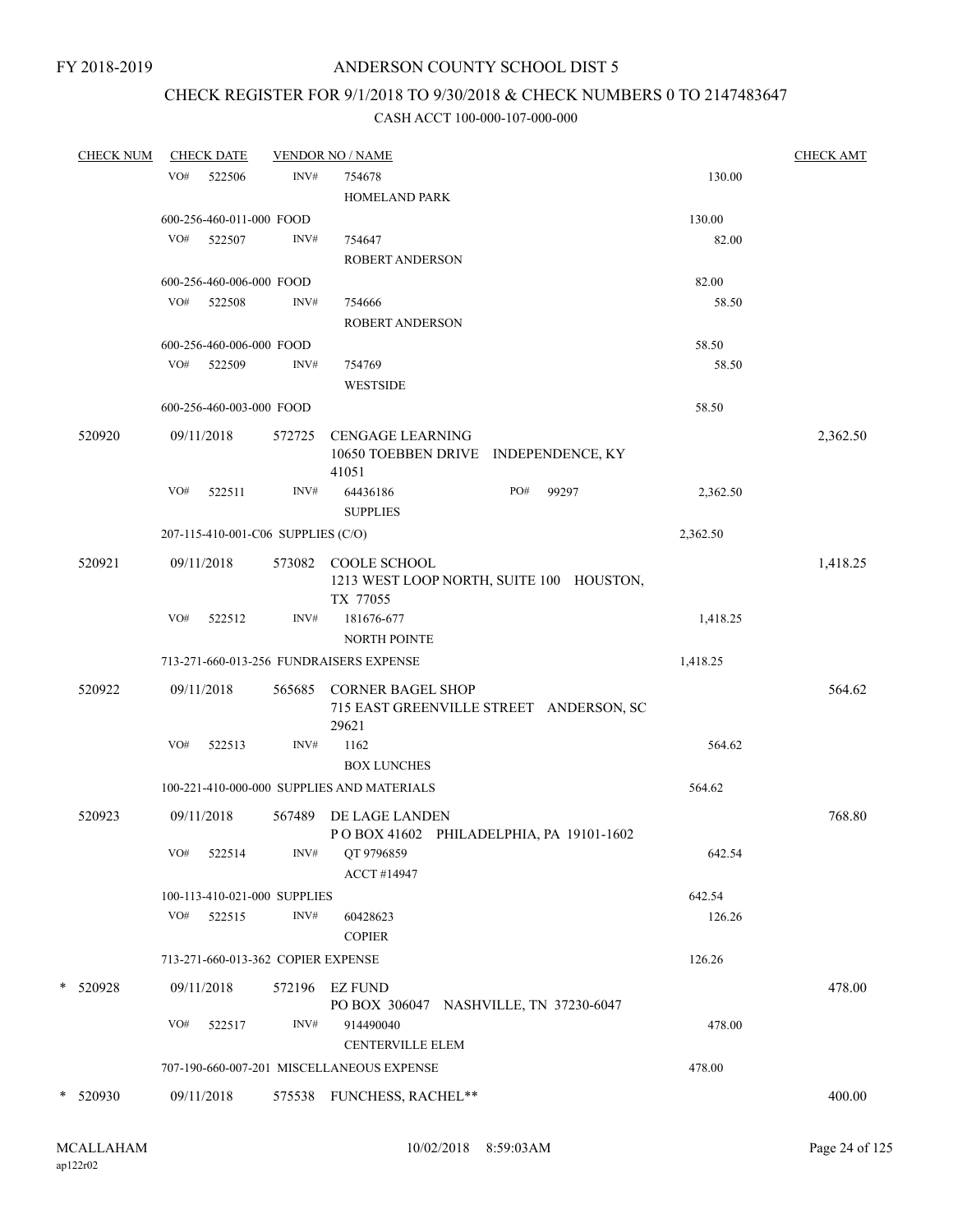FY 2018-2019

# ANDERSON COUNTY SCHOOL DIST 5

# CHECK REGISTER FOR 9/1/2018 TO 9/30/2018 & CHECK NUMBERS 0 TO 2147483647

| <b>CHECK NUM</b> |     | <b>CHECK DATE</b>            |        | <b>VENDOR NO / NAME</b>                                      |     |                                         |          | <b>CHECK AMT</b> |
|------------------|-----|------------------------------|--------|--------------------------------------------------------------|-----|-----------------------------------------|----------|------------------|
|                  |     |                              |        | 1302 STRINGER RD BELSON, SC 29627                            |     |                                         |          |                  |
|                  | VO# | 522541                       | INV#   | 090418                                                       |     |                                         | 400.00   |                  |
|                  |     |                              |        | <b>SOUTHWOOD</b>                                             |     |                                         | 400.00   |                  |
|                  |     | 100-113-410-021-000 SUPPLIES |        |                                                              |     |                                         |          |                  |
| 520932           |     | 09/11/2018                   |        | 575535 GILCHRIST, ANTHONY**                                  |     | 224 NEW MARKET ST GREENWOOD, SC 29646   |          | 136.80           |
|                  | VO# | 522477                       | INV#   | 8/31 FOOTBALL                                                |     |                                         | 136.80   |                  |
|                  |     |                              |        | TLH OFFICIAL                                                 |     |                                         |          |                  |
|                  |     |                              |        | 100-271-312-002-000 ADDITIONAL SECURITY                      |     |                                         | 136.80   |                  |
| 520933           |     | 09/11/2018                   |        | 570575 GOGGINS, KEITH B**                                    |     |                                         |          | 139.50           |
|                  |     |                              |        | 64 FOXFORE DR LAURENS, SC 29360                              |     |                                         |          |                  |
|                  | VO# | 522480                       | INV#   | 8/31 FOOTBALL                                                |     |                                         | 139.50   |                  |
|                  |     |                              |        | TLH OFFICIAL                                                 |     |                                         |          |                  |
|                  |     |                              |        | 100-271-312-002-000 ADDITIONAL SECURITY                      |     |                                         | 139.50   |                  |
| 520935           |     | 09/11/2018                   |        | 572058 HARRIS SCHOOL SOLUTIONS<br>IL 60693-0621              |     | 62133 COLLECTIONS CENTER DRIVE CHICAGO, |          | 3,500.00         |
|                  | VO# | 522520                       | INV#   | 6091                                                         | PO# | 99132                                   | 3,500.00 |                  |
|                  |     |                              |        | <b>VC UPDATE</b>                                             |     |                                         |          |                  |
|                  |     |                              |        | 100-252-312-000-000 PURCHASED SERVICES                       |     |                                         | 3,500.00 |                  |
|                  |     |                              |        | 100-266-316-000-000 DATA PROCESSING SERVICES                 |     |                                         | 0.00     |                  |
| 520936           |     | 09/11/2018                   | 566044 | HAWKINS, GREGORY **<br>1106 GILREATH ROAD ANDERSON, SC 29621 |     |                                         |          | 101.00           |
|                  | VO# | 522460                       | INV#   | 8/30 FOOTBALL                                                |     |                                         | 55.00    |                  |
|                  |     |                              |        | WHS OFFICIAL                                                 |     |                                         |          |                  |
|                  |     |                              |        | 100-271-312-003-000 ADDITIONAL SECURITY                      |     |                                         | 55.00    |                  |
|                  | VO# | 522475                       | INV#   | 9/6 FOOTBALL                                                 |     |                                         | 46.00    |                  |
|                  |     |                              |        | <b>TLH OFFICIAL</b>                                          |     |                                         |          |                  |
|                  |     |                              |        | 100-271-312-002-000 ADDITIONAL SECURITY                      |     |                                         | 46.00    |                  |
| 520938           |     | 09/11/2018                   | 270600 | HONEY BAKED HAM COMPANY                                      |     |                                         |          | 576.85           |
|                  | VO# | 522521                       | INV#   | 3188 N. MAIN STREET ANDERSON, SC 29621<br>1586-08312018      |     |                                         | 576.85   |                  |
|                  |     |                              |        | <b>BOX LUNCHES</b>                                           |     |                                         |          |                  |
|                  |     |                              |        | 100-221-410-000-000 SUPPLIES AND MATERIALS                   |     |                                         | 576.85   |                  |
| 520940           |     | 09/11/2018                   |        | 273950 HUGHES, STEVEN K.^^                                   |     |                                         |          | 163.00           |
|                  |     |                              |        | 1224 GREEN WILLOW TRAIL ANDERSON, SC<br>29621                |     |                                         |          |                  |
|                  | VO# | 522458                       | INV#   | 8/30 FOOTBALL<br>WHS OFFICIAL                                |     |                                         | 55.00    |                  |
|                  |     |                              |        | 100-271-312-003-000 ADDITIONAL SECURITY                      |     |                                         | 55.00    |                  |
|                  | VO# | 522466                       | INV#   | 8/24 FOOTBALL                                                |     |                                         | 108.00   |                  |
|                  |     |                              |        | <b>WHS OFFICIAL</b>                                          |     |                                         |          |                  |
|                  |     |                              |        | 100-271-312-003-000 ADDITIONAL SECURITY                      |     |                                         | 108.00   |                  |
| 520941           |     | 09/11/2018                   |        | 274150 HUNTER, WILSON.^^                                     |     |                                         |          | 144.10           |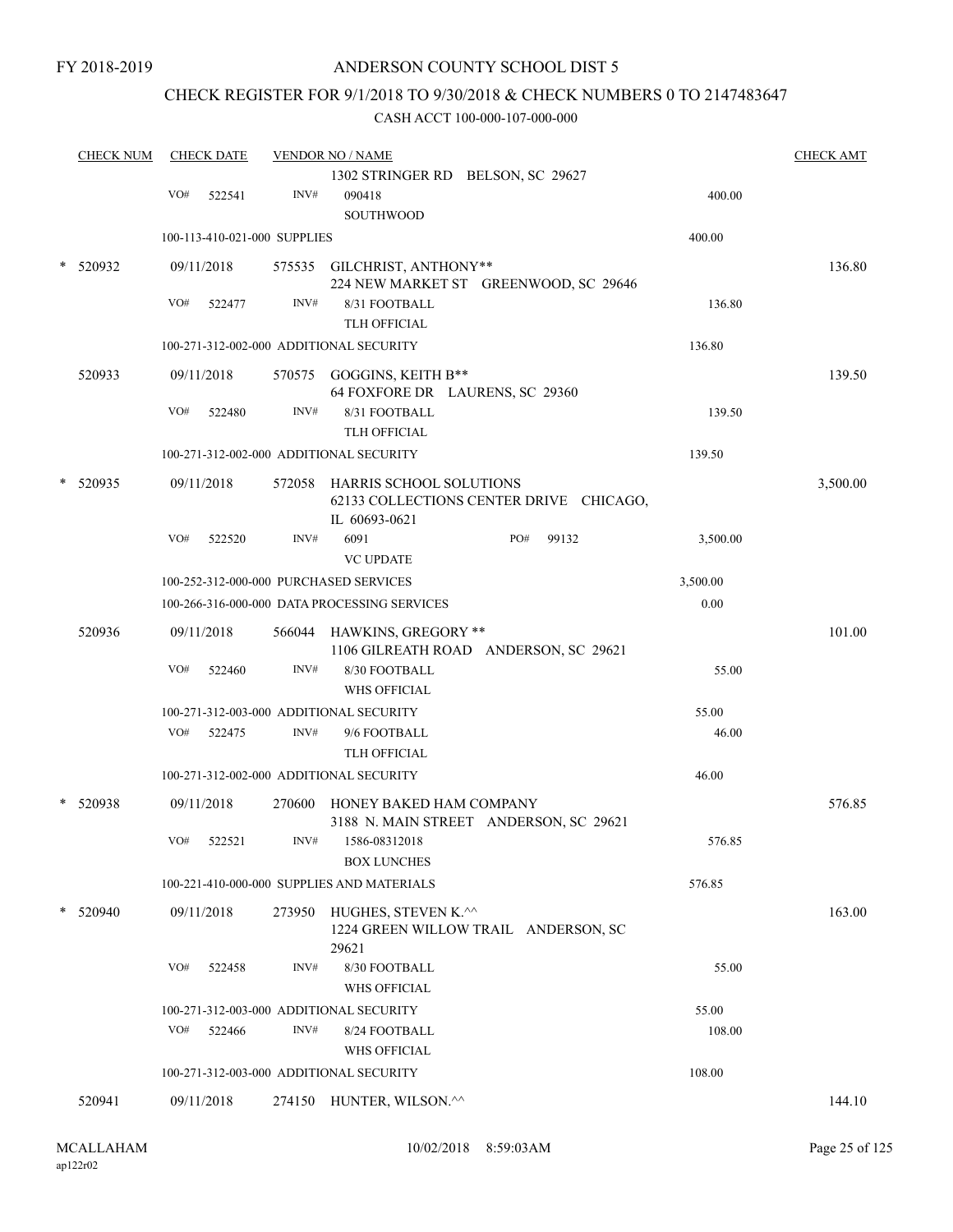# CHECK REGISTER FOR 9/1/2018 TO 9/30/2018 & CHECK NUMBERS 0 TO 2147483647

|        | <b>CHECK NUM</b> |     | <b>CHECK DATE</b>                 |        | <b>VENDOR NO / NAME</b>                                                                                    |                 | <b>CHECK AMT</b> |
|--------|------------------|-----|-----------------------------------|--------|------------------------------------------------------------------------------------------------------------|-----------------|------------------|
|        |                  |     |                                   |        | 117 NORTH ACRES ROAD GREENWOOD, SC<br>29649                                                                |                 |                  |
|        |                  | VO# | 522469                            | INV#   | 8/24 FOOTBALL<br><b>WHS OFFICIAL</b>                                                                       | 144.10          |                  |
|        |                  |     |                                   |        | 100-271-312-003-000 ADDITIONAL SECURITY                                                                    | 144.10          |                  |
|        | 520943           |     | 09/11/2018                        |        | 563608 JW PEPPER & SON, INC<br>POBOX 642 ATT: ACCOUNTS RECEIVABLE<br><b>EXTON, PA 19341</b>                |                 | 249.87           |
|        |                  | VO# | 522523                            | INV#   | 15A17844<br><b>MIDWAY ELEM</b>                                                                             | 249.87          |                  |
|        |                  |     | 717-190-660-017-220 MUSIC EXPENSE |        |                                                                                                            | 249.87          |                  |
|        | 520944           |     | 09/11/2018                        |        | 568460 KIRKWOOD, NORMAN^^<br>46 SAMPET DRIVE SIMPSONVILLE, SC 29681                                        |                 | 132.30           |
|        |                  | VO# | 522478                            | INV#   | 8/31 FOOTBALL<br><b>TLH OFFICIAL</b>                                                                       | 132.30          |                  |
|        |                  |     |                                   |        | 100-271-312-002-000 ADDITIONAL SECURITY                                                                    | 132.30          |                  |
| $\ast$ | 520948           |     | 09/11/2018                        |        | 573334 NATIONAL GEOGRAPHIC SOCIETY<br>BANK OF AMERICA MERRILL LYNCH PO BOX<br>417123 BOSTON, MA 02241-7123 |                 | 120.00           |
|        |                  | VO# | 522526                            | INV#   | 44272<br><b>REGISTRATION</b>                                                                               | 120.00          |                  |
|        |                  |     |                                   |        | 706-271-660-006-460 MISC FUNDRAISER EXPENSE                                                                | 120.00          |                  |
|        | 520949           |     | 09/11/2018                        |        | 575532 NORMAN, RONALD**<br>690 PEANUT RD WOODRUFF, SC 29388                                                |                 | 149.40           |
|        |                  | VO# | 522465                            | INV#   | 8/24 FOOTBALL                                                                                              | 149.40          |                  |
|        |                  |     |                                   |        | <b>WHS OFFICIAL</b>                                                                                        |                 |                  |
|        |                  |     |                                   |        | 100-271-312-003-000 ADDITIONAL SECURITY                                                                    | 149.40          |                  |
|        | 520950           |     | 09/11/2018                        | 389900 | OFFICE DEPOT<br>POBOX 1413 CHARLOTTE, NC 28201-1413                                                        |                 | 1,296.59         |
|        |                  | VO# | 522527                            | INV#   | <b>NORTH POINTE</b><br><b>SUPPLIES</b>                                                                     | 842.70          |                  |
|        |                  |     | 100-111-410-013-000 SUPPLIES      |        |                                                                                                            | 127.31          |                  |
|        |                  |     | 100-112-410-013-000 SUPPLIES      |        |                                                                                                            | 127.31          |                  |
|        |                  |     | 100-113-410-013-000 SUPPLIES      |        |                                                                                                            | 127.31          |                  |
|        |                  |     |                                   |        | 713-271-660-013-201 MISCELLANEOUS EXPENSE                                                                  | 55.00           |                  |
|        |                  |     |                                   |        | 713-271-660-013-201 MISCELLANEOUS EXPENSE<br>713-271-660-013-201 MISCELLANEOUS EXPENSE                     | 120.49<br>62.47 |                  |
|        |                  |     |                                   |        | 713-271-660-013-201 MISCELLANEOUS EXPENSE                                                                  | 120.09          |                  |
|        |                  |     |                                   |        | 713-271-660-013-256 FUNDRAISERS EXPENSE                                                                    | 102.72          |                  |
|        |                  | VO# | 522528                            | INV#   | 190342885001<br>190382728001                                                                               | 54.27           |                  |
|        |                  |     |                                   |        | 723-190-660-023-911 MISCELLANEOUS- ADULT ED EXPENSE                                                        | 43.58           |                  |
|        |                  |     |                                   |        | 723-190-660-023-911 MISCELLANEOUS- ADULT ED EXPENSE                                                        | 10.69           |                  |
|        |                  | VO# | 522529                            | INV#   | <b>SUPPLIES</b>                                                                                            | 246.44          |                  |
|        |                  |     |                                   |        | <b>CENTERVILLE ELEM</b>                                                                                    |                 |                  |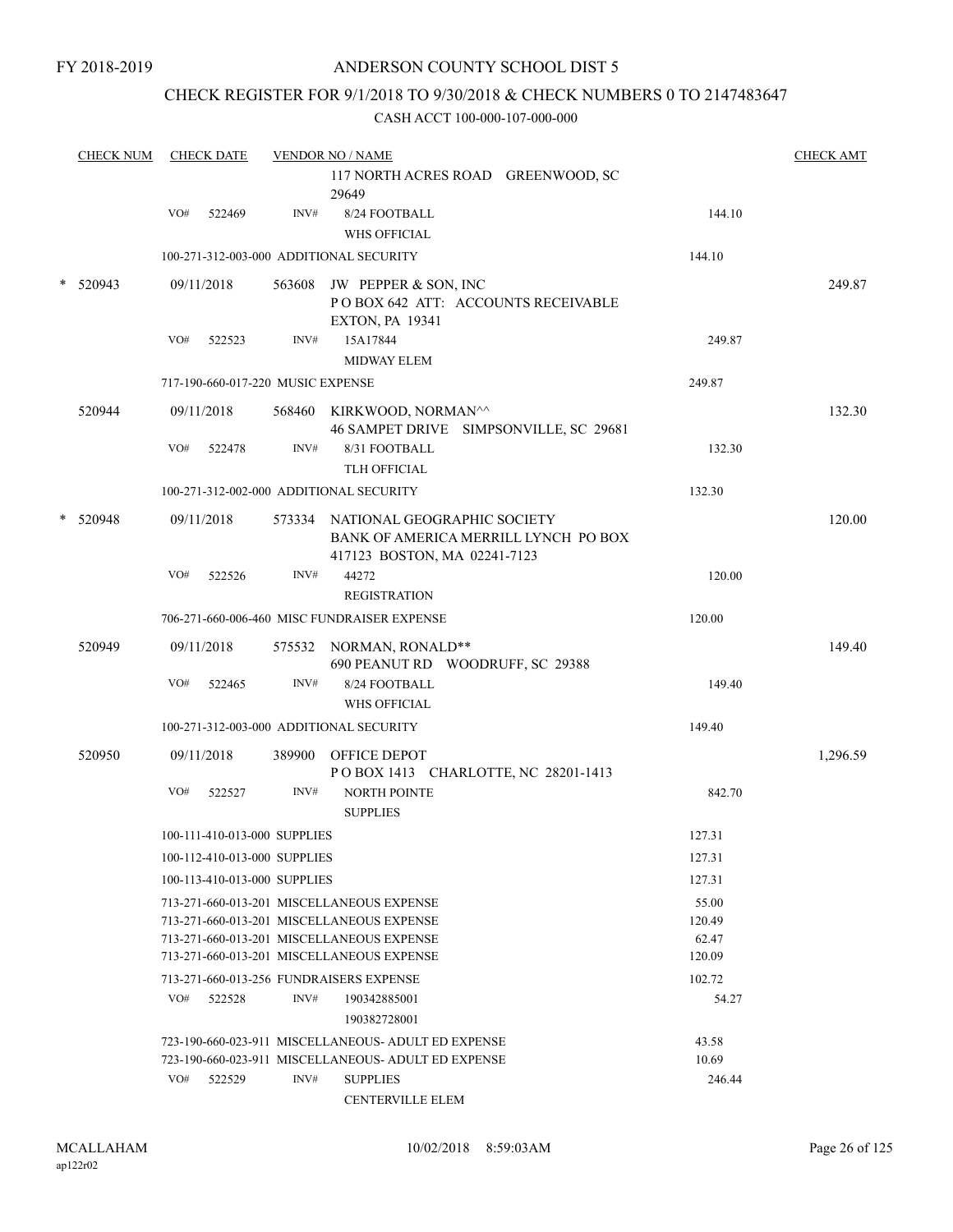# CHECK REGISTER FOR 9/1/2018 TO 9/30/2018 & CHECK NUMBERS 0 TO 2147483647

| <b>CHECK NUM</b> | <b>CHECK DATE</b>                       |      | <b>VENDOR NO / NAME</b>                                     |                                           |          | <b>CHECK AMT</b> |
|------------------|-----------------------------------------|------|-------------------------------------------------------------|-------------------------------------------|----------|------------------|
|                  | 100-112-410-007-000 SUPPLIES            |      |                                                             |                                           | 107.18   |                  |
|                  | 100-112-410-007-000 SUPPLIES            |      |                                                             |                                           | 21.53    |                  |
|                  | 100-233-410-007-000 SUPPLIES            |      |                                                             |                                           | 112.07   |                  |
|                  | 100-233-410-007-000 SUPPLIES            |      |                                                             |                                           | 5.66     |                  |
|                  | VO# 522530                              | INV# | 2211284208                                                  |                                           | 153.18   |                  |
|                  |                                         |      | <b>SUPPLIES</b>                                             |                                           |          |                  |
|                  | 100-223-410-003-000 SUPPLIES            |      |                                                             |                                           | 153.18   |                  |
| 520951           | 09/11/2018                              |      | 573416 PITTMAN, GARY^^                                      | 322 CAMPERDOWN COURT EASLEY, SC 29642     |          | 146.30           |
|                  | VO#<br>522471                           | INV# | 8/27 VB<br><b>WHS OFFICIAL</b>                              |                                           | 76.30    |                  |
|                  | 100-271-312-003-000 ADDITIONAL SECURITY |      |                                                             |                                           | 76.30    |                  |
|                  | VO#<br>522483                           | INV# | $9/4$ VB                                                    |                                           | 70.00    |                  |
|                  |                                         |      | <b>TLH OFFICIAL</b>                                         |                                           |          |                  |
|                  | 100-271-312-002-000 ADDITIONAL SECURITY |      |                                                             |                                           | 70.00    |                  |
| 520952           | 09/11/2018                              |      | 568612 PRICE, MARSHALL.**                                   | 106 NESBITT COURT ANDERSON, SC 29624      |          | 101.00           |
|                  | VO#<br>522456                           | INV# | 8/30 FOOTBALL<br>WHS OFFICIAL                               |                                           | 55.00    |                  |
|                  | 100-271-312-003-000 ADDITIONAL SECURITY |      |                                                             |                                           | 55.00    |                  |
|                  | VO# 522474                              | INV# | 9/6 FOOTBALL                                                |                                           | 46.00    |                  |
|                  |                                         |      | TLH OFFICIAL                                                |                                           |          |                  |
|                  | 100-271-312-002-000 ADDITIONAL SECURITY |      |                                                             |                                           | 46.00    |                  |
| *<br>520955      | 09/11/2018                              |      | 430325 RAVAN, STEPHEN.**<br>120 MIRIAM ROAD STARR, SC 29684 |                                           |          | 145.10           |
|                  | VO#<br>522470                           | INV# | 8/27 VB<br><b>WHS OFFICIAL</b>                              |                                           | 89.50    |                  |
|                  | 100-271-312-003-000 ADDITIONAL SECURITY |      |                                                             |                                           | 89.50    |                  |
|                  | VO#<br>522482                           | INV# | 9/4 TLH VB                                                  |                                           | 55.60    |                  |
|                  |                                         |      | TLH OFFICIAL                                                |                                           |          |                  |
|                  | 100-271-312-002-000 ADDITIONAL SECURITY |      |                                                             |                                           | 55.60    |                  |
| *<br>520957      | 09/11/2018                              |      | 570868 SCASBO                                               | PO BOX 6563 MEMBERSHIP COLUMBIA, SC 29160 |          | 515.00           |
|                  | VO#<br>522534                           | INV# | ID M-1094<br>DANA MCCLUNG                                   |                                           | 240.00   |                  |
|                  |                                         |      | 100-252-333-000-000 TRIPS AND CONFERENCES                   |                                           | 225.00   |                  |
|                  | 100-252-380-000-000 TRAVEL              |      |                                                             |                                           | $-25.00$ |                  |
|                  | 100-252-640-000-000 DUES AND FEES       |      |                                                             |                                           | 50.00    |                  |
|                  | 100-252-680-000-000 MEMBERSHIP AND DUES |      |                                                             |                                           | $-10.00$ |                  |
|                  | VO# 522535                              | INV# | ID M-1196                                                   |                                           | 275.00   |                  |
|                  |                                         |      | <b>BRANDI RUNION</b>                                        |                                           |          |                  |
|                  |                                         |      | 100-252-333-000-000 TRIPS AND CONFERENCES                   |                                           | 225.00   |                  |
|                  | 100-252-640-000-000 DUES AND FEES       |      |                                                             |                                           | 50.00    |                  |
|                  |                                         |      |                                                             |                                           |          |                  |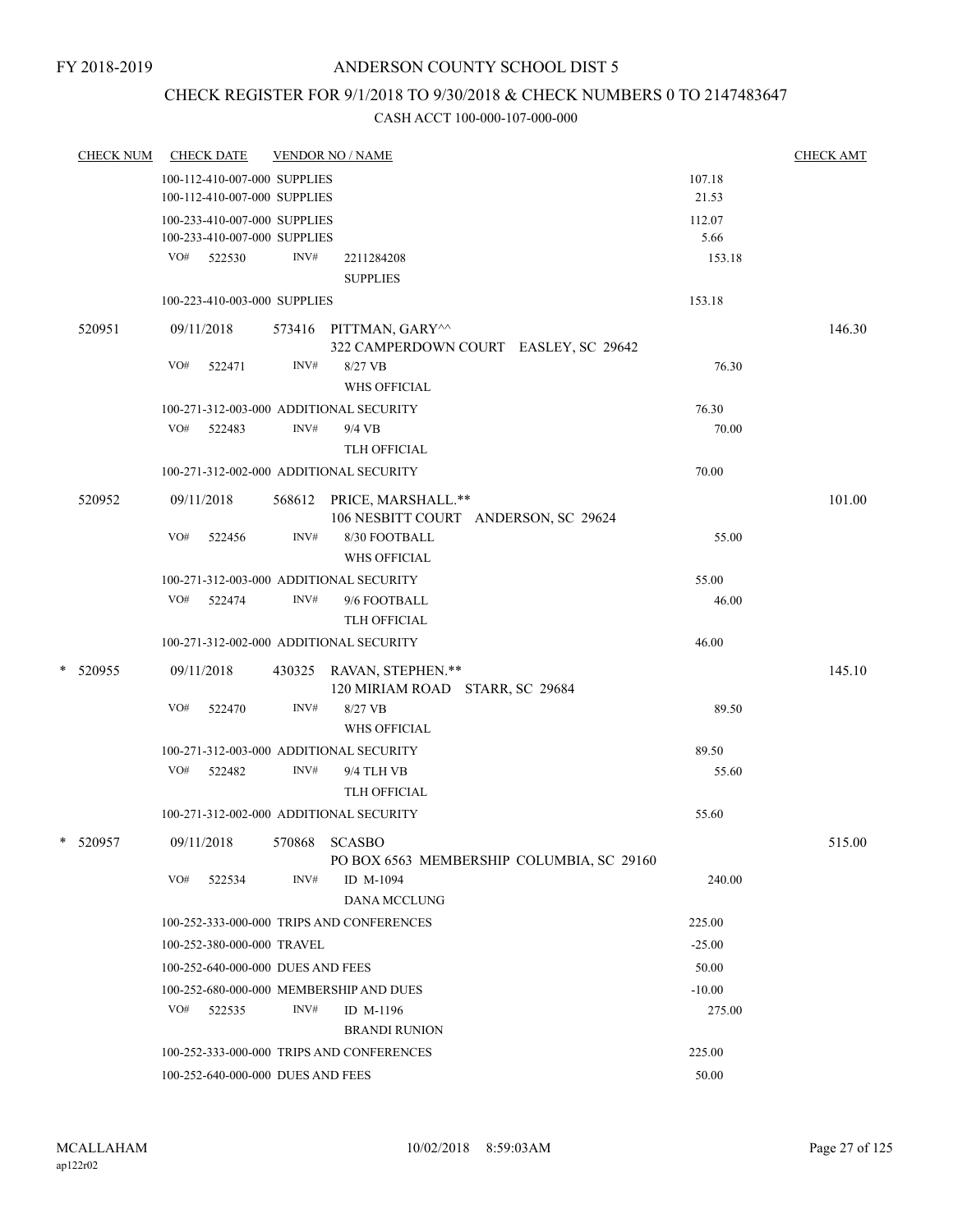# CHECK REGISTER FOR 9/1/2018 TO 9/30/2018 & CHECK NUMBERS 0 TO 2147483647

|   | <b>CHECK NUM</b> | <b>CHECK DATE</b>                         |        | <b>VENDOR NO / NAME</b>                                                                       |                                              |            | <b>CHECK AMT</b> |
|---|------------------|-------------------------------------------|--------|-----------------------------------------------------------------------------------------------|----------------------------------------------|------------|------------------|
|   | $*$ 520963       | 09/11/2018<br>VO#<br>522479               | INV#   | 574741 SCHOON, TODD**<br>100 CARLISSA COURT EASLEY, SC 29640<br>8/31 FOOTBALL<br>TLH OFFICIAL |                                              | 123.30     | 123.30           |
|   |                  | 100-271-312-002-000 ADDITIONAL SECURITY   |        |                                                                                               |                                              | 123.30     |                  |
|   | 520964           | 09/11/2018                                | 570059 | <b>SHARP BUSINESS SYSTEMS</b><br>DEPT 1216 PO BOX 121216 DALLAS, TX<br>75312-1216             |                                              |            | 159.20           |
|   |                  | VO#<br>522542                             | INV#   | 9001346828<br><b>COPIES</b>                                                                   |                                              | 43.28      |                  |
|   |                  | 723-190-660-023-913 COPIER EXPENSE        |        |                                                                                               |                                              | 43.28      |                  |
|   |                  | VO#<br>522543                             | INV#   | 9001342270<br>9001342293                                                                      |                                              | 115.92     |                  |
|   |                  | 100-147-410-015-000 SUPPLIES              |        |                                                                                               |                                              | 103.07     |                  |
|   |                  | 100-147-410-015-000 SUPPLIES              |        |                                                                                               |                                              | 12.85      |                  |
| * | 520970           | 09/11/2018                                |        | 567522 SNA OF SOUTH CAROLINA<br>POBOX 1795 COLUMBIA, SC 29202                                 |                                              |            | 1,465.00         |
|   |                  | VO#<br>522548                             | INV#   | SNA 564776<br><b>REGISTRATION</b>                                                             |                                              | 1,465.00   |                  |
|   |                  | 600-256-333-000-000 TRIPS AND CONFERENCES |        |                                                                                               |                                              | 250.00     |                  |
|   |                  |                                           |        | 600-256-333-003-000 TRIPS AND CONFERENCES                                                     |                                              | 125.00     |                  |
|   |                  |                                           |        | 600-256-333-007-000 TRIPS AND CONFERENCES                                                     |                                              | 125.00     |                  |
|   |                  |                                           |        | 600-256-333-008-000 TRIPS AND CONFERENCES                                                     |                                              | 295.00     |                  |
|   |                  | 600-256-333-011-000 TRIPS AND CONFERENCES |        |                                                                                               |                                              | 125.00     |                  |
|   |                  |                                           |        | 600-256-333-014-000 TRIPS AND CONFERENCES                                                     |                                              | 125.00     |                  |
|   |                  |                                           |        | 600-256-333-017-000 TRIPS AND CONFERENCES                                                     |                                              | 125.00     |                  |
|   |                  |                                           |        | 600-256-333-020-000 TRIPS AND CONFERENCES                                                     |                                              | 125.00     |                  |
|   |                  |                                           |        | 600-256-333-021-000 TRIPS AND CONFERENCES                                                     |                                              | 170.00     |                  |
|   | 520971           | 09/11/2018                                |        | 575215 SNOW & ASSOCIATES, INC                                                                 | 3461 BELLINGTON DRIVE ORLANDO, FL 32835      |            | 996.41           |
|   |                  | VO#<br>522549                             | INV#   | 5333<br><b>TRAVEL</b>                                                                         |                                              | 996.41     |                  |
|   |                  | 600-256-410-000-000 SUPPLIES              |        |                                                                                               |                                              | 996.41     |                  |
|   | 520972           | 09/11/2018                                | 575223 | SPRINTURF, LLC<br>29492                                                                       | 145 FAIRCHILD ST SUITE 150 DANIEL ISLAND, SC |            | 1,101,023.50     |
|   |                  | VO#<br>522550                             | INV#   | REQ #00001<br>PROJ#18-S-SC051                                                                 | PO#<br>98557                                 | 298,000.00 |                  |
|   |                  |                                           |        | 505-253-520-002-TUR BASEBALL/SOFTBALL TURF                                                    |                                              | 298,000.00 |                  |
|   |                  | VO#<br>522551                             | INV#   | REQ #00001<br>PROJ# 18-S-SC050                                                                | PO#<br>98558                                 | 803,023.50 |                  |
|   |                  |                                           |        | 505-253-520-003-TUR BASEBALL/SOFTBALL TURF                                                    |                                              | 803,023.50 |                  |
|   |                  |                                           |        |                                                                                               |                                              |            |                  |
|   | * 520976         | 09/11/2018                                | 563377 | UNIFIED AV SYSTEMS                                                                            |                                              |            | 5,007.13         |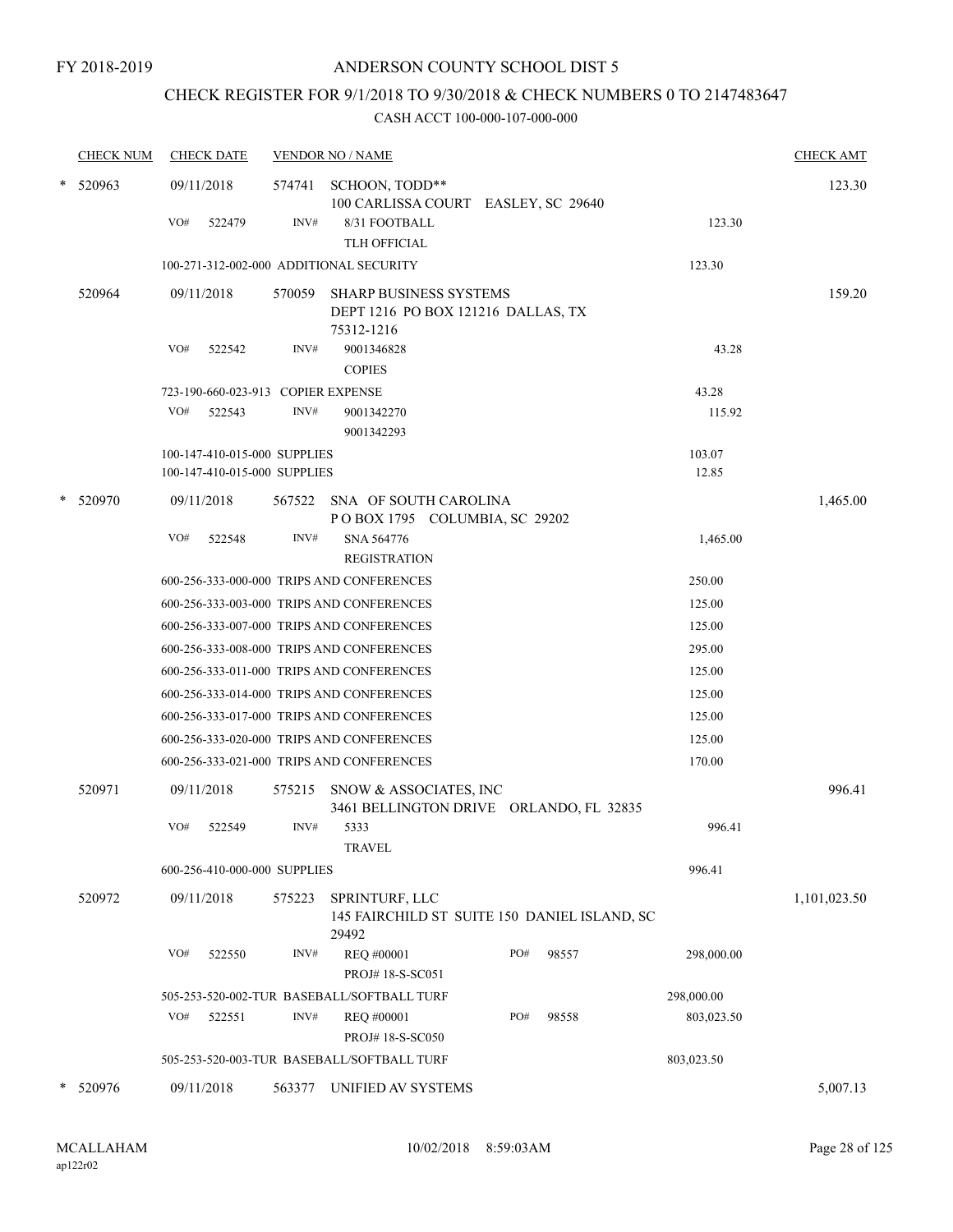FY 2018-2019

# ANDERSON COUNTY SCHOOL DIST 5

# CHECK REGISTER FOR 9/1/2018 TO 9/30/2018 & CHECK NUMBERS 0 TO 2147483647

| <b>CHECK NUM</b> |     |        |                                                                                                                     |                                                                                            | <b>CHECK AMT</b>                                                                                                                                                                                                                                                                                                                                                                                                                                                                                                                 |
|------------------|-----|--------|---------------------------------------------------------------------------------------------------------------------|--------------------------------------------------------------------------------------------|----------------------------------------------------------------------------------------------------------------------------------------------------------------------------------------------------------------------------------------------------------------------------------------------------------------------------------------------------------------------------------------------------------------------------------------------------------------------------------------------------------------------------------|
|                  |     |        |                                                                                                                     | DBA: MULTI MEDIA SERVICES PO BOX 161122                                                    |                                                                                                                                                                                                                                                                                                                                                                                                                                                                                                                                  |
|                  |     |        |                                                                                                                     | ATLANTA, GA 30321-1122                                                                     |                                                                                                                                                                                                                                                                                                                                                                                                                                                                                                                                  |
|                  | VO# | 522553 | INV#                                                                                                                | PO#<br>335372<br>99372<br>5,007.13<br><b>NEW PROSPECT</b>                                  |                                                                                                                                                                                                                                                                                                                                                                                                                                                                                                                                  |
|                  |     |        |                                                                                                                     | 5,007.13                                                                                   |                                                                                                                                                                                                                                                                                                                                                                                                                                                                                                                                  |
| 520977           |     |        | 572513                                                                                                              | UNITED LASER                                                                               | 2,082.22                                                                                                                                                                                                                                                                                                                                                                                                                                                                                                                         |
|                  | VO# | 522554 | INV#                                                                                                                | 165576<br>2,082.22<br><b>TONER</b>                                                         |                                                                                                                                                                                                                                                                                                                                                                                                                                                                                                                                  |
|                  |     |        |                                                                                                                     | 2,082.22                                                                                   |                                                                                                                                                                                                                                                                                                                                                                                                                                                                                                                                  |
| 520980           |     |        |                                                                                                                     | PO BOX 105710 ATLANTA, GA 30348-5710                                                       | 4,604.21                                                                                                                                                                                                                                                                                                                                                                                                                                                                                                                         |
|                  | VO# | 522555 | INV#                                                                                                                | 7589215007M<br>PO#<br>99120<br>4,429.80<br><b>SHARP COPIERS</b>                            |                                                                                                                                                                                                                                                                                                                                                                                                                                                                                                                                  |
|                  |     |        |                                                                                                                     | 4,429.80                                                                                   |                                                                                                                                                                                                                                                                                                                                                                                                                                                                                                                                  |
|                  | VO# | 522556 | INV#                                                                                                                | 174.41<br>68735221<br><b>COPIER</b>                                                        |                                                                                                                                                                                                                                                                                                                                                                                                                                                                                                                                  |
|                  |     |        |                                                                                                                     | 174.41                                                                                     |                                                                                                                                                                                                                                                                                                                                                                                                                                                                                                                                  |
| * 520982         |     |        | 575533                                                                                                              | WILSON, CHRISTOPHER**<br>401 CATTAIL HOLLOW WAY SIMPSONVILLE, SC                           | 135.90                                                                                                                                                                                                                                                                                                                                                                                                                                                                                                                           |
|                  | VO# | 522463 | INV#                                                                                                                | 8/24 FOOTBALL<br>135.90<br><b>WHS OFFICIAL</b>                                             |                                                                                                                                                                                                                                                                                                                                                                                                                                                                                                                                  |
|                  |     |        |                                                                                                                     | 135.90                                                                                     |                                                                                                                                                                                                                                                                                                                                                                                                                                                                                                                                  |
| 520983           |     |        | 103400                                                                                                              | ADVANCED FENCE SYSTEMS<br>131 SENATE STREET HIGHWAY 187 ATT:                               | 136.66                                                                                                                                                                                                                                                                                                                                                                                                                                                                                                                           |
|                  | VO# | 522626 | INV#                                                                                                                | 18761<br>136.66<br><b>MCCANTS</b>                                                          |                                                                                                                                                                                                                                                                                                                                                                                                                                                                                                                                  |
|                  |     |        |                                                                                                                     | 136.66                                                                                     |                                                                                                                                                                                                                                                                                                                                                                                                                                                                                                                                  |
| 520984           |     |        | 573046                                                                                                              | ASSETGENIE, INC<br>220 HUFF AVE, SUITE 400 GREENSBURG, PA                                  | 540.00                                                                                                                                                                                                                                                                                                                                                                                                                                                                                                                           |
|                  | VO# | 522682 | INV#                                                                                                                | 1318484<br>PO#<br>99418<br>540.00<br><b>SUPPLIES</b>                                       |                                                                                                                                                                                                                                                                                                                                                                                                                                                                                                                                  |
|                  |     |        |                                                                                                                     | 540.00                                                                                     |                                                                                                                                                                                                                                                                                                                                                                                                                                                                                                                                  |
| 520986           |     |        | 110901                                                                                                              | ANDERSON AREA CHAMBER OF COMMERCE<br>907 NORTH MAIN STREET SUITE 200 ANDERSON,<br>SC 29621 | 1,745.00                                                                                                                                                                                                                                                                                                                                                                                                                                                                                                                         |
|                  | VO# | 522683 | INV#                                                                                                                | 10053344<br>1,745.00                                                                       |                                                                                                                                                                                                                                                                                                                                                                                                                                                                                                                                  |
|                  |     |        |                                                                                                                     | 1,745.00                                                                                   |                                                                                                                                                                                                                                                                                                                                                                                                                                                                                                                                  |
| 520988           |     |        | 570950                                                                                                              | ANDERSON COUNTY SHERIFF'S OFFICE                                                           | 2,992.50                                                                                                                                                                                                                                                                                                                                                                                                                                                                                                                         |
|                  |     |        | <b>CHECK DATE</b><br>09/11/2018<br>09/11/2018<br>09/11/2018<br>09/13/2018<br>09/13/2018<br>09/13/2018<br>09/13/2018 |                                                                                            | <b>VENDOR NO / NAME</b><br>201-112-445-010-000 TECHNOLOGY SUPPLIES<br>P.O. BOX 6889 FLORENCE, SC 29501<br>717-190-660-017-201 MISCELLANEOUS EXPENSE<br>573864 WELLS FARGO VENDOR FIN SERV<br>100-113-410-020-000 SUPPLIES<br>723-190-660-023-913 COPIER EXPENSE<br>29680<br>100-271-312-003-000 ADDITIONAL SECURITY<br>ACCOUNTS RECEIVABLE TOWNVILLE, SC 29689<br>100-254-410-005-001 SUPPLIES - MAINTENANCE<br>15601<br>100-266-314-000-000 REPAIRS TO EQUIPMENT<br>ACCT ID 72 AD<br>100-390-410-000-000 SUPPLIES AND MATERIALS |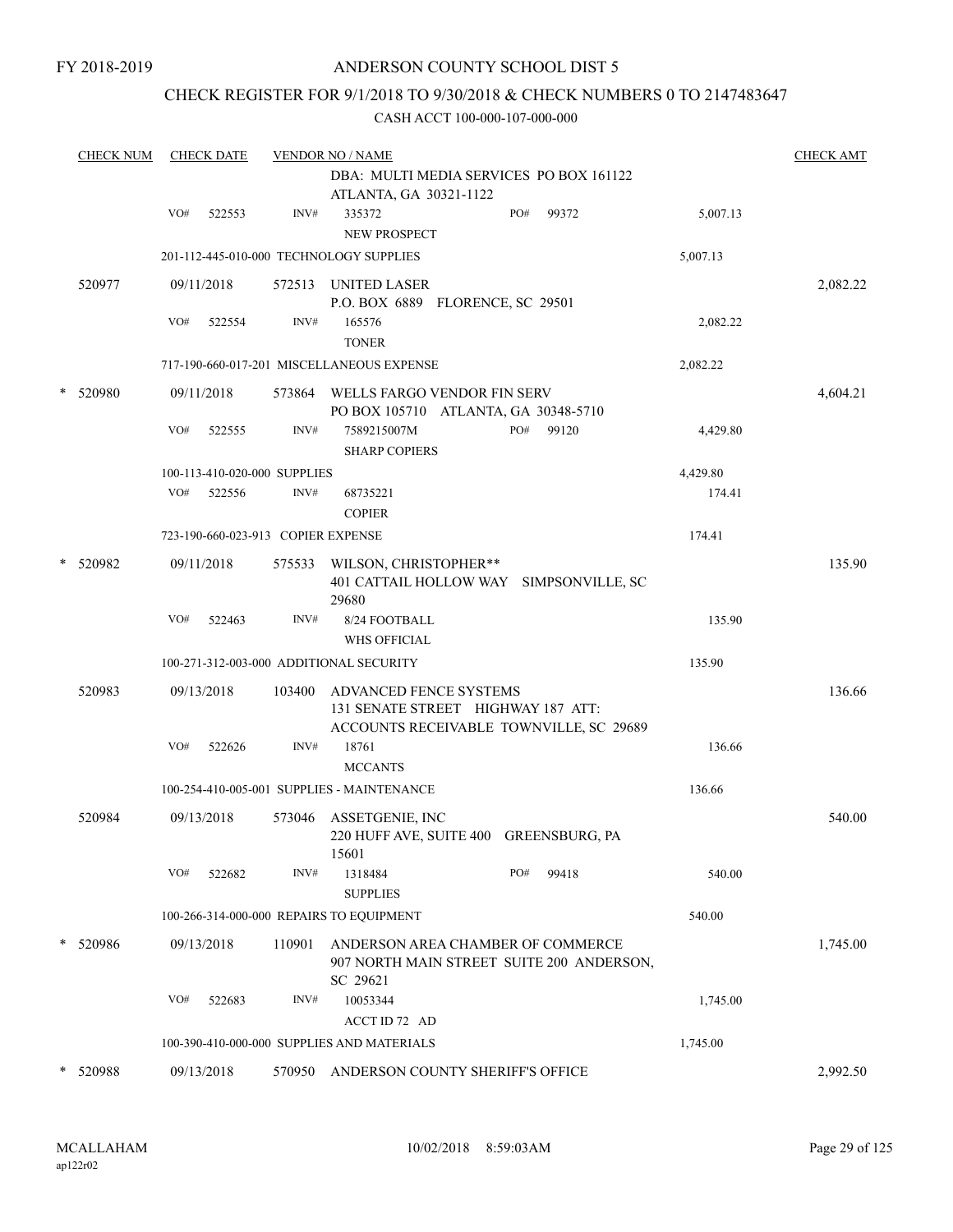# CHECK REGISTER FOR 9/1/2018 TO 9/30/2018 & CHECK NUMBERS 0 TO 2147483647

CASH ACCT 100-000-107-000-000

| <b>CHECK NUM</b> | <b>CHECK DATE</b>                                              | <b>VENDOR NO / NAME</b>                 |                                                                                      |                 | <b>CHECK AMT</b> |
|------------------|----------------------------------------------------------------|-----------------------------------------|--------------------------------------------------------------------------------------|-----------------|------------------|
|                  |                                                                |                                         | ATTN: RICHARD BRYSON PO BOX 5497                                                     |                 |                  |
|                  |                                                                |                                         | ANDERSON, SC 29623                                                                   |                 |                  |
|                  | VO#<br>522833                                                  | INV#                                    | $8/29 - 9/6/18$<br><b>SECURITY</b>                                                   | 2,992.50        |                  |
|                  |                                                                | 100-271-312-002-000 ADDITIONAL SECURITY |                                                                                      | 1,627.50        |                  |
|                  |                                                                | 100-271-312-003-000 ADDITIONAL SECURITY |                                                                                      | 1,120.00        |                  |
|                  |                                                                |                                         | 706-271-660-006-671 FOOTBALL GATE RECEIPTS EXPENSE                                   | 105.00          |                  |
|                  |                                                                |                                         | 706-271-660-006-679 VOLLEYBALL GATE RECEIPTS EXPENSE                                 | 140.00          |                  |
| 520989           | 09/13/2018                                                     | 567907<br>AT&T                          | $(864 M10-0346)$<br>PO BOX 105503 ATT: ACCOUNTS RECEIVABLE<br>ATLANTA, GA 30348-5503 |                 | 4,389.87         |
|                  | VO#<br>522628                                                  | INV#                                    | 864 M10-0346                                                                         | 4,389.87        |                  |
|                  |                                                                |                                         | PHONE SERVICE                                                                        |                 |                  |
|                  | 100-266-340-000-000 TELEPHONE                                  |                                         |                                                                                      | 1,619.79        |                  |
|                  | 100-266-340-000-000 TELEPHONE                                  |                                         |                                                                                      | 84.69           |                  |
|                  | 100-266-340-000-000 TELEPHONE                                  |                                         |                                                                                      | 17.56           |                  |
|                  | 100-266-340-000-000 TELEPHONE<br>100-266-340-001-000 TELEPHONE |                                         |                                                                                      | 120.07<br>70.86 |                  |
|                  | 100-266-340-002-000 TELEPHONE                                  |                                         |                                                                                      | 384.40          |                  |
|                  | 100-266-340-003-000 TELEPHONE                                  |                                         |                                                                                      | 389.02          |                  |
|                  | 100-266-340-005-000 TELEPHONE                                  |                                         |                                                                                      | 84.69           |                  |
|                  | 100-266-340-006-000 TELEPHONE                                  |                                         |                                                                                      | 70.63           |                  |
|                  | 100-266-340-007-000 TELEPHONE                                  |                                         |                                                                                      | 65.92           |                  |
|                  | 100-266-340-008-000 TELEPHONE                                  |                                         |                                                                                      | 57.36           |                  |
|                  | 100-266-340-009-000 TELEPHONE                                  |                                         |                                                                                      | 79.87           |                  |
|                  | 100-266-340-010-000 TELEPHONE                                  |                                         |                                                                                      | 70.63           |                  |
|                  | 100-266-340-011-000 TELEPHONE                                  |                                         |                                                                                      | 256.32          |                  |
|                  | 100-266-340-012-000 TELEPHONE                                  |                                         |                                                                                      | 98.06           |                  |
|                  | 100-266-340-013-000 TELEPHONE                                  |                                         |                                                                                      | 83.89           |                  |
|                  | 100-266-340-014-000 TELEPHONE                                  |                                         |                                                                                      | 84.69           |                  |
|                  | 100-266-340-015-000 TELEPHONE                                  |                                         |                                                                                      | 71.29           |                  |
|                  | 100-266-340-016-000 TELEPHONE                                  |                                         |                                                                                      | 92.40           |                  |
|                  | 100-266-340-017-000 TELEPHONE                                  |                                         |                                                                                      | 83.89           |                  |
|                  | 100-266-340-018-000 TELEPHONE                                  |                                         |                                                                                      | 83.89           |                  |
|                  | 100-266-340-019-000 TELEPHONE                                  |                                         |                                                                                      | 66.48           |                  |
|                  | 100-266-340-020-000 TELEPHONE                                  |                                         |                                                                                      | 57.36           |                  |
|                  | 100-266-340-021-000 TELEPHONE                                  |                                         |                                                                                      | 84.69           |                  |
|                  | 100-266-340-023-000 TELEPHONE                                  |                                         |                                                                                      | 44.49           |                  |
|                  | 124-266-340-024-000 TELEPHONE                                  |                                         |                                                                                      | 57.36           |                  |
|                  | 600-256-340-000-000 TELEPHONE                                  |                                         |                                                                                      | 109.57          |                  |
| 520990           | 09/13/2018                                                     | AT&T<br>570003                          | $(803 M24-8701)$<br>PO BOX 9011 ATT: ACCOUNTS RECEIVABLE<br>CAROL STREAM, IL 60197   |                 | 2,144.16         |

ap122r02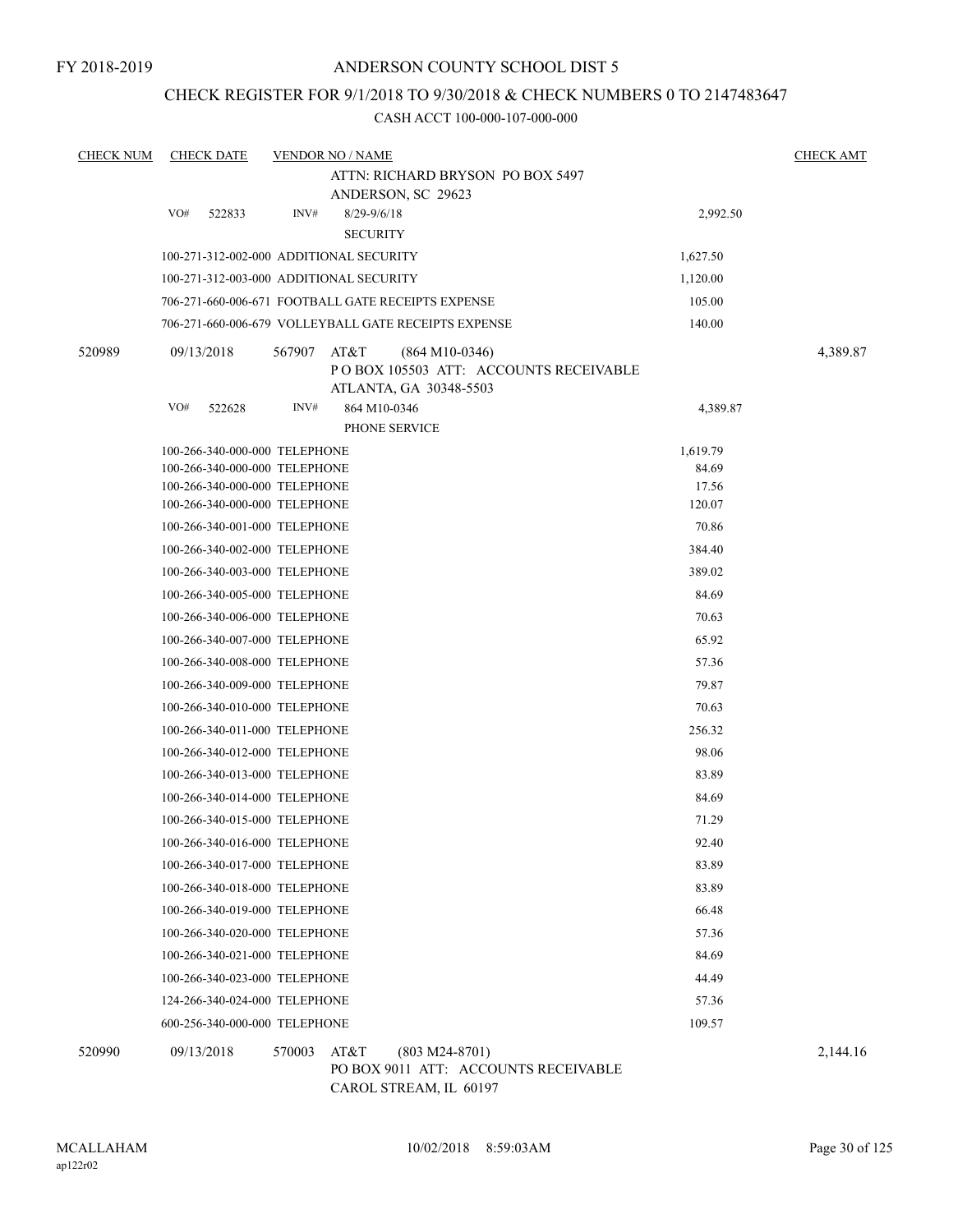# CHECK REGISTER FOR 9/1/2018 TO 9/30/2018 & CHECK NUMBERS 0 TO 2147483647

| <b>CHECK NUM</b> | <b>CHECK DATE</b>                      |        | <b>VENDOR NO / NAME</b>                                                                      |     |       |           | <b>CHECK AMT</b> |
|------------------|----------------------------------------|--------|----------------------------------------------------------------------------------------------|-----|-------|-----------|------------------|
|                  | VO#<br>522773                          | INV#   | 803M248701                                                                                   |     |       | 2,144.16  |                  |
|                  |                                        |        | <b>SERVICE</b>                                                                               |     |       |           |                  |
|                  | 100-266-340-000-000 TELEPHONE          |        |                                                                                              |     |       | 536.04    |                  |
|                  | 100-266-340-015-000 TELEPHONE          |        |                                                                                              |     |       | 536.04    |                  |
|                  | 100-266-340-018-000 TELEPHONE          |        |                                                                                              |     |       | 536.04    |                  |
|                  | 100-266-340-023-000 TELEPHONE          |        |                                                                                              |     |       | 536.04    |                  |
| 520991           | 09/13/2018                             |        | 569220 AUTECH                                                                                |     |       |           | 500.00           |
|                  |                                        |        | POBOX 248 ATT: ACCOUNTS RECEIVABLE<br>WILLIAMSTON, SC 29697                                  |     |       |           |                  |
|                  | VO#<br>522621                          | INV#   | 6920<br><b>WESTSIDE</b>                                                                      |     |       | 150.00    |                  |
|                  |                                        |        | 100-254-323-003-400 CONTR SERV-HVAC/ELECT/PLUMBING                                           |     |       | 150.00    |                  |
|                  | VO# 522622                             | INV#   | 6919                                                                                         |     |       | 200.00    |                  |
|                  |                                        |        | <b>MCCANTS</b>                                                                               |     |       |           |                  |
|                  |                                        |        | 100-254-323-005-400 CONTR SERV-HVAC/ELECT/PLUMBING                                           |     |       | 200.00    |                  |
|                  | VO#<br>522623                          | INV#   | 6922<br><b>ROBERT ANDERSON</b>                                                               |     |       | 150.00    |                  |
|                  |                                        |        | 100-254-323-006-400 CONTR SERV-HVAC/ELECT/PLUMBING                                           |     |       | 150.00    |                  |
| $*$ 520993       | 09/13/2018                             | 566585 | <b>BANK OF AMERICA</b><br>PO BOX 15731 ATT: ACCOUNTS RECEIVABLE<br>WILMINGTON, DE 19886-5731 |     |       |           | 10,473.30        |
|                  | VO#<br>522629                          | INV#   | 8355 & 7779<br><b>PURCHASES</b>                                                              |     |       | 10,473.30 |                  |
|                  | 201-113-410-006-AVD AVID SUPPLIES      |        |                                                                                              |     |       | 1,515.12  |                  |
|                  | 201-113-410-006-AVD AVID SUPPLIES      |        |                                                                                              |     |       | 1,587.98  |                  |
|                  |                                        |        | 201-221-410-006-000 INSTRUCTIONAL SUPPLIES                                                   |     |       | 336.06    |                  |
|                  |                                        |        | 201-223-410-000-000 SUPPLIES- ADMIN (GENERAL/PD)                                             |     |       | 1,754.00  |                  |
|                  | 201-224-410-010-000 PD SUPPLIES        |        |                                                                                              |     |       | 667.78    |                  |
|                  | 201-224-410-012-000 PD SUPPLIES        |        |                                                                                              |     |       | 258.10    |                  |
|                  | 201-224-410-019-000 SUPPLIES- PROF DEV |        |                                                                                              |     |       | 1,848.17  |                  |
|                  | 232-188-410-000-000 SUPPLIES           |        |                                                                                              |     |       | 2,068.40  |                  |
|                  | 900-188-410-000-006 HOMELESS SUPPLIES  |        |                                                                                              |     |       | 437.69    |                  |
| * 520995         | 09/13/2018                             | 574974 | CALVARY HOME FOR CHILDREN<br>110 CALVARY HOME CIRCLE ANDERSON, SC<br>29621                   |     |       |           | 140.63           |
|                  | VO#<br>522774                          | INV#   | <b>SUPPLIES</b>                                                                              |     |       | 140.63    |                  |
|                  |                                        |        | REIMBURSEMENT                                                                                |     |       |           |                  |
|                  |                                        |        | 221-172-410-CHC-000 SUMMER PRG SUPPLIES                                                      |     |       | 140.63    |                  |
| 520996           | 09/13/2018                             | 152495 | CAMCOR, INC<br>POBOX 1899 ATT: ACCOUNTS RECEIVABLE<br>BURLINGTON, NC 27216-1899              |     |       |           | 3,932.21         |
|                  | VO#<br>522775                          | INV#   | 2454217<br><b>TECHNOLOGY</b>                                                                 | PO# | 99377 | 1,474.46  |                  |
|                  |                                        |        | 100-266-314-000-000 REPAIRS TO EQUIPMENT                                                     |     |       | 1,474.46  |                  |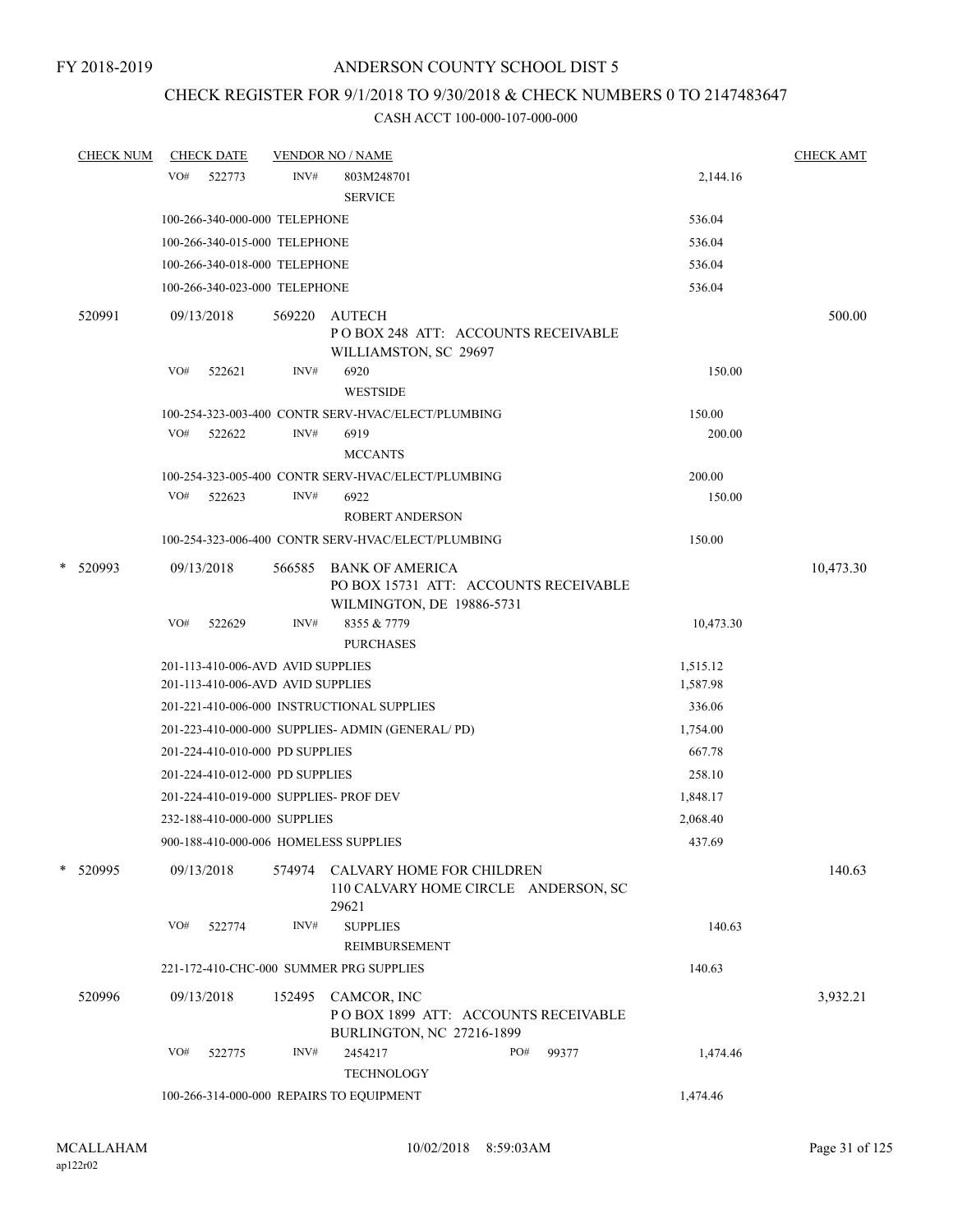# CHECK REGISTER FOR 9/1/2018 TO 9/30/2018 & CHECK NUMBERS 0 TO 2147483647

| <b>CHECK NUM</b> |     | <b>CHECK DATE</b> |                                   | <b>VENDOR NO / NAME</b>                                                                             |     |       |                  | <b>CHECK AMT</b> |
|------------------|-----|-------------------|-----------------------------------|-----------------------------------------------------------------------------------------------------|-----|-------|------------------|------------------|
|                  | VO# | 522776            | INV#                              | 2454669<br><b>TECHNOLOGY</b>                                                                        | PO# | 99378 | 1,497.96         |                  |
|                  |     |                   |                                   | 100-266-314-000-000 REPAIRS TO EQUIPMENT                                                            |     |       | 1,497.96         |                  |
|                  | VO# | 522777            | INV#                              | 2454218<br><b>TECHNOLOGY</b>                                                                        | PO# | 99379 | 959.79           |                  |
|                  |     |                   |                                   | 100-266-314-000-000 REPAIRS TO EQUIPMENT                                                            |     |       | 959.79           |                  |
| 520997           |     | 09/13/2018        |                                   | 564280 CARAWAY, BYRON.**<br>400 CREEK DRIVE EASLEY, SC 29642                                        |     |       |                  | 140.00           |
|                  | VO# | 522668            | INV#                              | 8/29 MCCANTS<br><b>VB OFFICIAL</b>                                                                  |     |       | 70.00            |                  |
|                  |     |                   |                                   | 705-271-660-005-679 VOLLEYBALL GATE RECEIPTS EXPENSE                                                |     |       | 70.00            |                  |
|                  | VO# | 522747            | INV#                              | 9/10 MCCANTS<br><b>VB OFFICIAL</b>                                                                  |     |       | 70.00            |                  |
|                  |     |                   |                                   | 705-271-660-005-679 VOLLEYBALL GATE RECEIPTS EXPENSE                                                |     |       | 70.00            |                  |
| 520998           |     | 09/13/2018        | 575031                            | <b>CAREERSAFE</b><br>1005 UNIVERSITY DRIVE E. COLLEGE STATION,<br>TX 77540                          |     |       |                  | 575.00           |
|                  | VO# | 522686            | INV#                              | CS248939<br><b>OSHA COURSE</b>                                                                      | PO# | 99439 | 575.00           |                  |
|                  |     |                   |                                   | 328-115-312-001-0CO PURCHASED SERVICES (C/O)                                                        |     |       | 575.00           |                  |
| 520999           |     | 09/13/2018        | 572787                            | CC&I SERVICES LLC<br>4795 S CHURCH ST EXT SUITE 2 ROEBUCK, SC<br>29376                              |     |       |                  | 5,521.50         |
|                  | VO# | 522778            | INV#                              | 3978<br><b>AIT PROJECT</b>                                                                          | PO# | 96454 | 4,976.50         |                  |
|                  |     |                   | 515-253-520-031-CAR CAREER CENTER |                                                                                                     |     |       | 4,976.50         |                  |
|                  | VO# | 522779            | INV#                              | 3977<br><b>WESTSIDE</b>                                                                             | PO# | 97770 | 545.00           |                  |
|                  |     |                   |                                   | 515-253-529-003-FAC STADIUM BATHROOM RENOVATIONS                                                    |     |       | 545.00           |                  |
| 521000           |     | 09/13/2018        | 160602                            | CDW GOVERNMENT<br>75 REMITTANCE DRIVE SUITE 1515 ATT:<br>ACCOUNTS RECEIVABLE CHICAGO, IL 60675-1515 |     |       |                  | 642.00           |
|                  | VO# | 522780            | INV#                              | PBB4257<br><b>NXR6079</b>                                                                           | PO# | 99404 | 642.00           |                  |
|                  |     |                   |                                   | 100-266-345-000-000 TECHNOLOGY INFRASTRUCTURE<br>100-266-345-000-000 TECHNOLOGY INFRASTRUCTURE      |     |       | 449.40<br>192.60 |                  |
| 521001           |     | 09/13/2018        | 566288                            | CES CITY ELECTRIC ACCTS<br>P.O. BOX 71465 ATT: ACCOUNTS RECEIVABLE<br>NORTH CHARLESTON, SC 29415    |     |       |                  | 428.53           |
|                  | VO# | 522617            | INV#                              | 139745<br><b>LIGHTS</b>                                                                             |     |       | 366.91           |                  |
|                  |     |                   |                                   | 100-254-410-014-400 HVAC/ELECTRICAL/PLUMBING                                                        |     |       | 366.91           |                  |
|                  | VO# | 522618            | INV#                              | 139738<br><b>SUPPLIES</b>                                                                           |     |       | 51.90            |                  |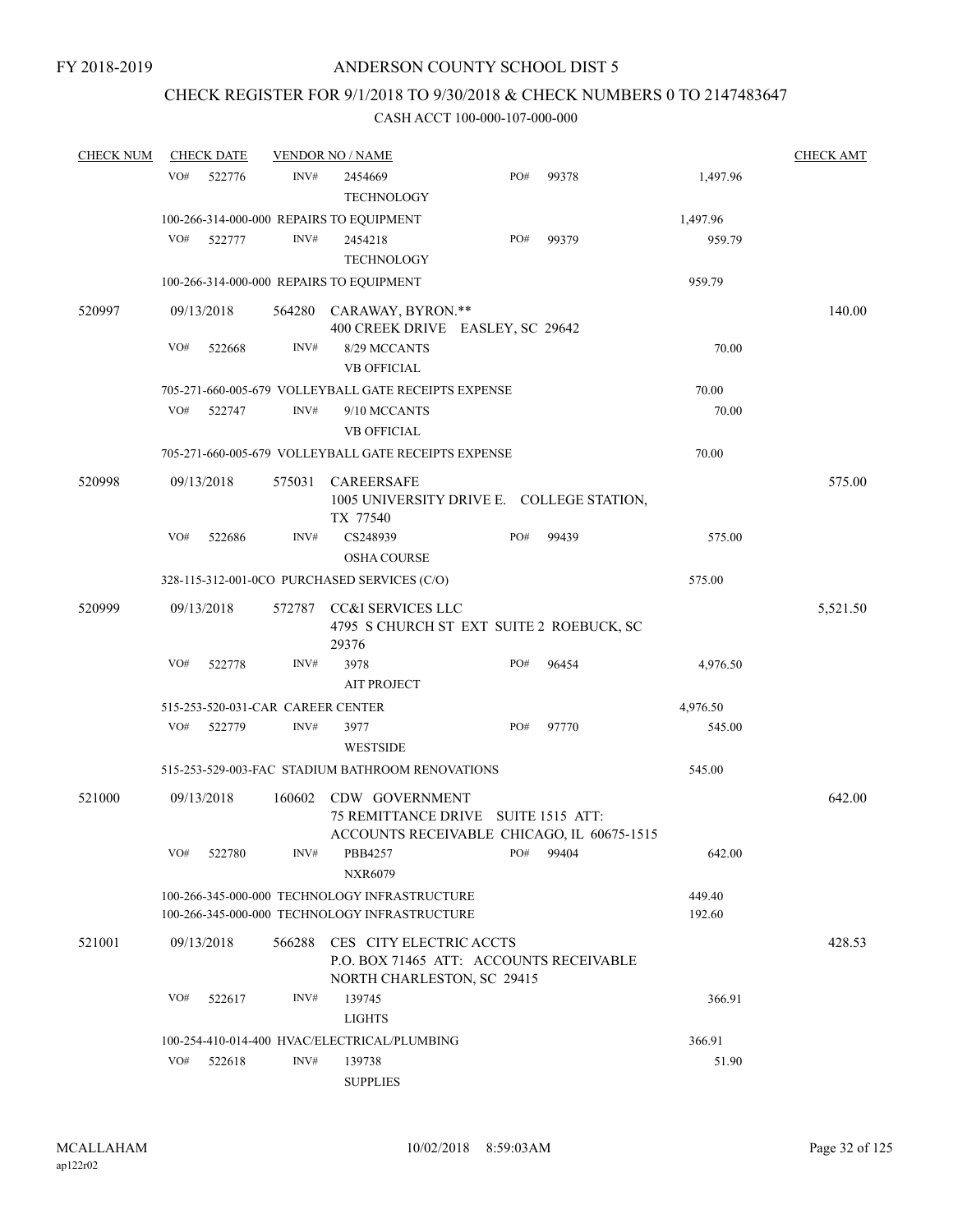# CHECK REGISTER FOR 9/1/2018 TO 9/30/2018 & CHECK NUMBERS 0 TO 2147483647

| <b>CHECK NUM</b> |     | <b>CHECK DATE</b>                 |        | <b>VENDOR NO / NAME</b>                                                                              |          | <b>CHECK AMT</b> |
|------------------|-----|-----------------------------------|--------|------------------------------------------------------------------------------------------------------|----------|------------------|
|                  |     |                                   |        | 100-254-410-010-400 HVAC/ELECTRICAL/PLUMBING                                                         | 51.90    |                  |
|                  | VO# | 522619                            | INV#   | 139706                                                                                               | 9.72     |                  |
|                  |     |                                   |        | <b>SUPPLIES</b>                                                                                      |          |                  |
|                  |     | 100-254-410-000-400 HVAC SUPPLIES |        |                                                                                                      | 9.72     |                  |
| 521002           |     | 09/13/2018                        |        | 568425 CHARRON SPORTS SERVICES, INC<br>7733 LIBERTY HWY LIBERTY, SC 29657                            |          | 1,307.00         |
|                  | VO# | 522620                            | INV#   | CH2178<br><b>WESTSIDE HS</b>                                                                         | 1,307.00 |                  |
|                  |     |                                   |        | 100-254-323-003-001 CONTRACTED SERVICES                                                              | 1,307.00 |                  |
| 521003           |     | 09/13/2018                        | 568558 | <b>CHARTER COMMUNICATIONS</b><br>PO BOX 742614 ATT: ACCOUNTS RECEIVABLE<br>CINCINNATI, OH 45274-2614 |          | 233.94           |
|                  | VO# | 522781                            | INV#   | 672778082618<br><b>SERVICE</b>                                                                       | 94.98    |                  |
|                  |     | 100-266-340-000-000 TELEPHONE     |        |                                                                                                      | 94.98    |                  |
|                  | VO# | 522782                            | INV#   | 663728082618                                                                                         | 138.96   |                  |
|                  |     |                                   |        | <b>SERVICE</b>                                                                                       |          |                  |
|                  |     | 100-266-340-000-000 TELEPHONE     |        |                                                                                                      | 138.96   |                  |
|                  |     |                                   |        |                                                                                                      |          |                  |
| 521004           |     | 09/13/2018                        | 570581 | CITY OF ANDERSON POLICE DEPT<br>401 SOUTH MAIN ST ANDERSON, SC 29624                                 |          | 2,160.70         |
|                  | VO# | 522843                            | INV#   | <b>MCCANTS</b>                                                                                       | 76.26    |                  |
|                  |     |                                   |        | <b>SECURITY</b>                                                                                      |          |                  |
|                  |     |                                   |        | 705-271-660-005-671 FOOTBALL GATE RECEIPTS EXPENSE                                                   | 76.26    |                  |
|                  | VO# | 522844                            | INV#   | <b>MCCANTS</b><br><b>SECURITY</b>                                                                    | 76.26    |                  |
|                  |     |                                   |        | 705-271-660-005-671 FOOTBALL GATE RECEIPTS EXPENSE                                                   | 76.26    |                  |
|                  | VO# | 522845                            | INV#   | <b>ADULT ED</b><br><b>SECURITY</b>                                                                   | 915.12   |                  |
|                  |     |                                   |        | 100-181-312-000-000 PURCHASED SERVICES                                                               | 915.12   |                  |
|                  | VO# | 522846                            | INV#   | <b>ADULT ED</b><br><b>SECURITY</b>                                                                   | 1,093.06 |                  |
|                  |     |                                   |        | 100-181-312-000-000 PURCHASED SERVICES                                                               | 1,093.06 |                  |
| 521005           |     | 09/13/2018                        | 174700 | <b>CLERK OF COURT</b><br>FAMILY COURT RECORD P O BOX 8002<br>ANDERSON, SC 29622                      |          | 884.35           |
|                  | VO# | 522739                            | INV#   | 9/14 PAYROLL<br><b>DEDUCTIONS</b>                                                                    | 884.35   |                  |
|                  |     |                                   |        | 100-000-435-000-000 WAGE GARNISH/CH SUPPORT                                                          | 884.35   |                  |
| 521006           |     | 09/13/2018                        |        | 575529 COMFORT CONSULTS, LLC<br>1383 CREEK RD, POB 82 CHEYNEY, PA 19319                              |          | 195.00           |
|                  | VO# | 522689                            | INV#   | PO#<br>4162<br>99525<br><b>SOUTH FANT</b>                                                            | 195.00   |                  |
|                  |     |                                   |        | 990-139-410-015-000 SUPPLIES AND MATERIALS                                                           | 195.00   |                  |
|                  |     |                                   |        |                                                                                                      |          | 953.75           |
| 521007           |     | 09/13/2018                        |        | 569972 DEEDI RICHARDSON                                                                              |          |                  |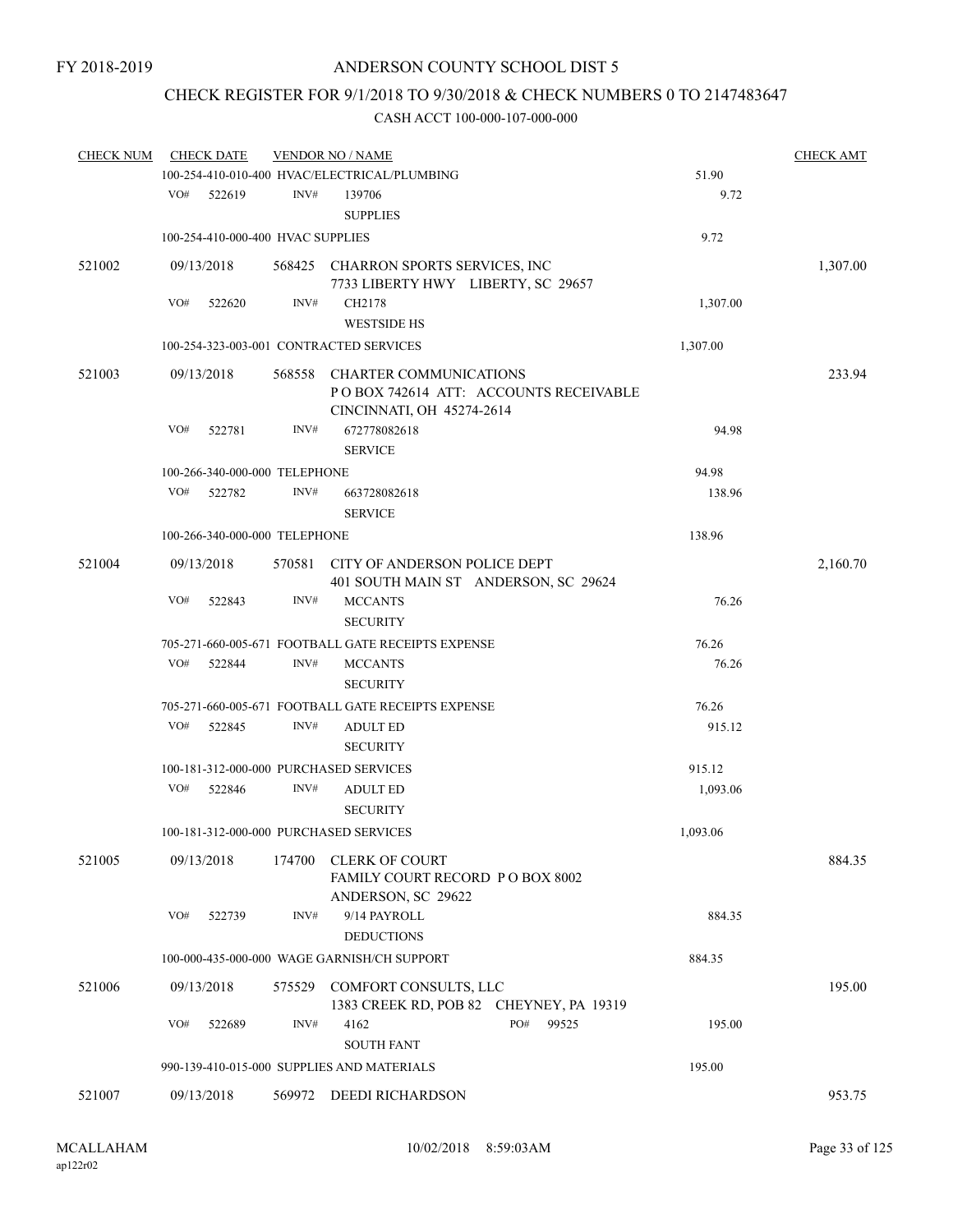# CHECK REGISTER FOR 9/1/2018 TO 9/30/2018 & CHECK NUMBERS 0 TO 2147483647

| <b>CHECK NUM</b> |     | <b>CHECK DATE</b>            |        | <b>VENDOR NO / NAME</b>                                         |                             |       |           | <b>CHECK AMT</b> |
|------------------|-----|------------------------------|--------|-----------------------------------------------------------------|-----------------------------|-------|-----------|------------------|
|                  |     |                              |        | 218 ASHLEY RD ANDERSON, SC 29621                                |                             |       |           |                  |
|                  | VO# | 522632                       | INV#   | VOLLEYBALL<br><b>FUNDRAISER</b>                                 |                             |       | 953.75    |                  |
|                  |     |                              |        | 705-271-660-005-682 VOLLEYBALL EXPENSE                          |                             |       | 953.75    |                  |
| 521008           |     | 09/13/2018                   | 567489 | DE LAGE LANDEN                                                  |                             |       |           | 498.25           |
|                  |     |                              |        | PO BOX 41602                                                    | PHILADELPHIA, PA 19101-1602 |       |           |                  |
|                  | VO# | 522783                       | INV#   | 60387706<br><b>COPIER</b>                                       | PO#                         | 99339 | 279.56    |                  |
|                  |     | 100-113-410-017-000 SUPPLIES |        |                                                                 |                             |       | 279.56    |                  |
|                  | VO# | 522784                       | INV#   | 60385282                                                        | PO#                         | 99352 | 218.69    |                  |
|                  |     |                              |        | <b>COPIER</b>                                                   |                             |       |           |                  |
|                  |     | 100-113-410-009-000 SUPPLIES |        |                                                                 |                             |       | 218.69    |                  |
| 521009           |     | 09/13/2018                   | 198651 | DELL MARKETING LP                                               |                             |       |           | 2,597.90         |
|                  |     |                              |        | POBOX 534118 ATT: ACCOUNTS RECEIVABLE<br>ATLANTA, GA 30353-4118 |                             |       |           |                  |
|                  | VO# | 522691                       | INV#   | 10264098009                                                     | PO#                         | 99389 | 81.30     |                  |
|                  |     |                              |        | <b>SUPPLIES</b>                                                 |                             |       |           |                  |
|                  |     |                              |        | 100-266-314-000-000 REPAIRS TO EQUIPMENT                        |                             |       | 81.30     |                  |
|                  | VO# | 522692                       | INV#   | 10265388129                                                     | PO#                         | 99434 | 162.60    |                  |
|                  |     |                              |        | <b>SUPPLIES</b>                                                 |                             |       |           |                  |
|                  |     |                              |        | 100-266-314-000-000 REPAIRS TO EQUIPMENT                        |                             |       | 162.60    |                  |
|                  | VO# | 522785                       | INV#   | 10265824428                                                     | PO#                         | 99443 | 2,354.00  |                  |
|                  |     |                              |        | <b>BATTERIES</b>                                                |                             |       |           |                  |
|                  |     |                              |        | 100-266-314-000-000 REPAIRS TO EQUIPMENT                        |                             |       | 2,354.00  |                  |
| *<br>521012      |     | 09/13/2018                   | 211302 | DUKE ENERGY                                                     |                             |       |           | 49,343.37        |
|                  |     |                              |        | PO BOX 70516 CHARLOTTE, NC 28272-0516                           |                             |       |           |                  |
|                  | VO# | 522825                       | INV#   | 09/06/18<br><b>ELECTRICITY</b>                                  |                             |       | 49,343.37 |                  |
|                  |     |                              |        | 100-254-470-000-000 ENERGY-ELECTRICITY & WATER                  |                             |       | 399.49    |                  |
|                  |     |                              |        | 100-254-470-000-000 ENERGY-ELECTRICITY & WATER                  |                             |       | 9.27      |                  |
|                  |     |                              |        | 100-254-470-000-000 ENERGY-ELECTRICITY & WATER                  |                             |       | 743.16    |                  |
|                  |     |                              |        | 100-254-470-001-000 ENERGY-ELECTRICITY & WATER                  |                             |       | 375.87    |                  |
|                  |     |                              |        | 100-254-470-006-000 ENERGY-ELECTRICITY & WATER                  |                             |       | 18,641.81 |                  |
|                  |     |                              |        | 100-254-470-008-000 ENERGY-ELECTRICITY & WATER                  |                             |       | 8,989.86  |                  |
|                  |     |                              |        | 100-254-470-011-000 ENERGY-ELECTRICITY & WATER                  |                             |       | 5,178.63  |                  |
|                  |     |                              |        | 100-254-470-012-000 ENERGY-ELECTRICITY & WATER                  |                             |       | 7,892.88  |                  |
|                  |     |                              |        | 100-254-470-014-000 ENERGY-ELECTRICITY & WATER                  |                             |       | 328.78    |                  |
|                  |     |                              |        | 100-254-470-014-THR UTILITIES - THEATRE                         |                             |       | 2,376.38  |                  |
|                  |     |                              |        | 100-254-470-015-000 ENERGY-ELECTRICITY & WATER                  |                             |       | 4,007.76  |                  |
|                  |     | 600-256-470-026-000 ENERGY   |        |                                                                 |                             |       | 399.48    |                  |
| 521013           |     | 09/13/2018                   | 573962 | <b>ECMC</b><br>LOCKBOX 7096 P.O. BOX 16478 ST. PAUL, MN         |                             |       |           | 154.56           |
|                  |     |                              |        | 55116-0478                                                      |                             |       |           |                  |
|                  | VO# | 522746                       | INV#   | 9/14 PAYROLL                                                    |                             |       | 154.56    |                  |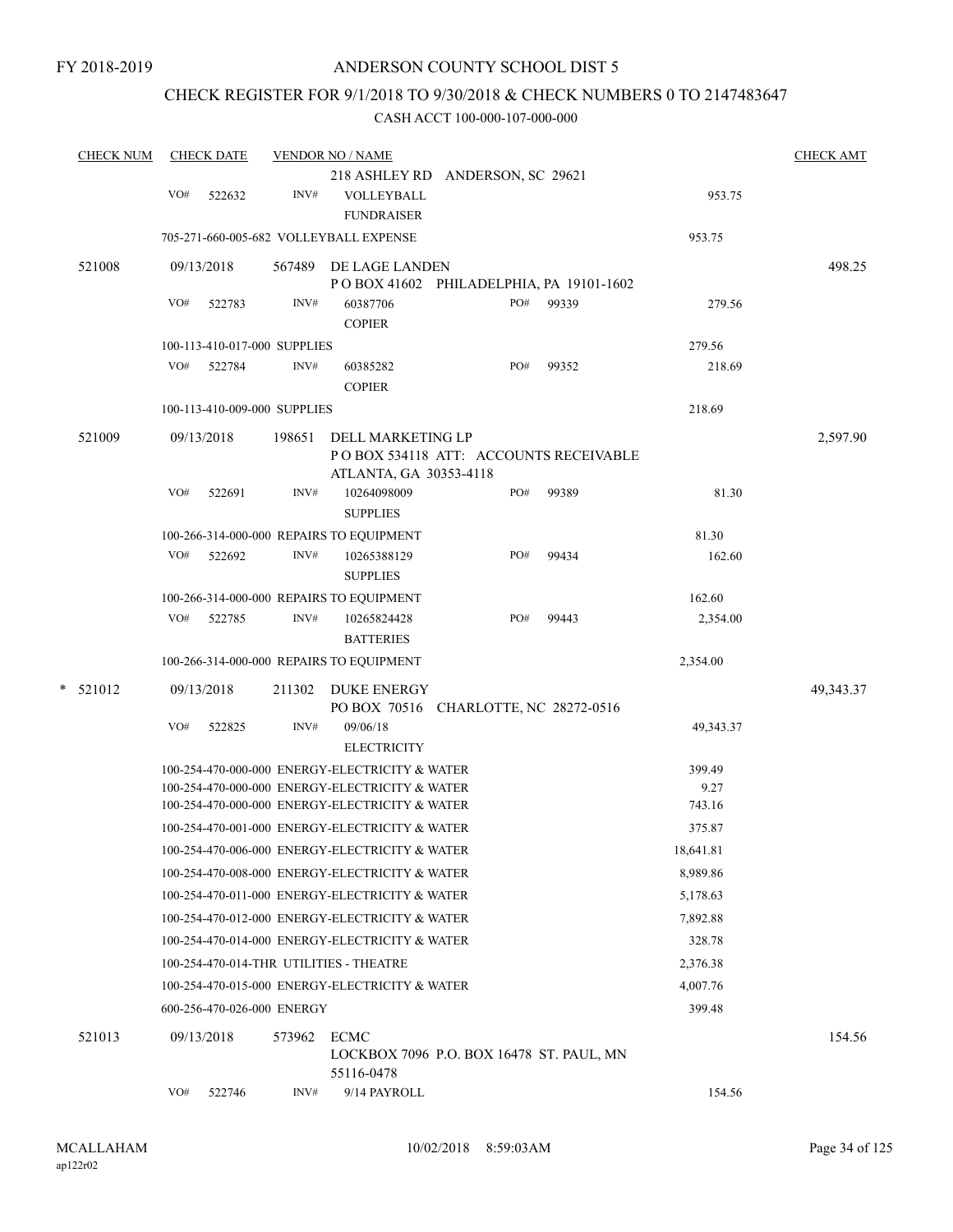# CHECK REGISTER FOR 9/1/2018 TO 9/30/2018 & CHECK NUMBERS 0 TO 2147483647

| <b>CHECK NUM</b> | <b>CHECK DATE</b>                 |        | <b>VENDOR NO / NAME</b>                                                                     |     |       |          | <b>CHECK AMT</b> |
|------------------|-----------------------------------|--------|---------------------------------------------------------------------------------------------|-----|-------|----------|------------------|
|                  |                                   |        | <b>DEDUCTIONS</b>                                                                           |     |       |          |                  |
|                  | 100-000-441-000-000 MISCELLANEOUS |        |                                                                                             |     |       | 154.56   |                  |
| 521014           | 09/13/2018                        | 563495 | <b>ELECTRIC CITY UTILITIES</b><br>CITY OF ANDERSON PO BOX 100146 COLUMBIA,<br>SC 29202-3301 |     |       |          | 6,954.78         |
|                  | VO#<br>522820                     | INV#   | 09/07/18<br><b>WATER/SEWER</b>                                                              |     |       | 6,954.78 |                  |
|                  |                                   |        | 100-254-470-001-000 ENERGY-ELECTRICITY & WATER                                              |     |       | 934.22   |                  |
|                  |                                   |        | 100-254-470-005-000 ENERGY-ELECTRICITY & WATER                                              |     |       | 12.00    |                  |
|                  |                                   |        | 100-254-470-006-000 ENERGY-ELECTRICITY & WATER                                              |     |       | 1,873.84 |                  |
|                  |                                   |        | 100-254-470-015-000 ENERGY-ELECTRICITY & WATER                                              |     |       | 314.17   |                  |
|                  |                                   |        | 100-254-470-016-000 ENERGY-ELECTRICITY & WATER                                              |     |       | 1,691.63 |                  |
|                  |                                   |        | 100-254-470-018-000 ENERGY-ELECTRICITY & WATER                                              |     |       | 700.01   |                  |
|                  |                                   |        | 100-254-470-021-000 ENERGY-ELECTRICITY & WATER                                              |     |       | 1,428.91 |                  |
| 521015           | 09/13/2018                        | 179840 | ENCORE TECHNOLOGY GROUP LLC<br>DEPT 720017 P.O. BOX 1335 CHARLOTTE, NC<br>28201-1335        |     |       |          | 5,852.25         |
|                  | VO#<br>522698                     | INV#   | 138117                                                                                      | PO# | 99359 | 5,852.25 |                  |
|                  |                                   |        | <b>TECHNOLOGY</b>                                                                           |     |       |          |                  |
|                  |                                   |        | 100-266-345-000-000 TECHNOLOGY INFRASTRUCTURE                                               |     |       | 266.01   |                  |
|                  |                                   |        | 100-266-345-001-000 TECHNOLOGY PURCHASED SERV                                               |     |       | 266.02   |                  |
|                  |                                   |        | 100-266-345-002-000 TECHNOLOGY PURCHASED SERV                                               |     |       | 266.02   |                  |
|                  |                                   |        | 100-266-345-003-000 TECHNOLOGY PURCHASED SERV                                               |     |       | 266.02   |                  |
|                  |                                   |        | 100-266-345-005-000 TECHNOLOGY PURCHASED SERV                                               |     |       | 266.01   |                  |
|                  |                                   |        | 100-266-345-006-000 TECHNOLOGY PURCHASED SERV                                               |     |       | 266.01   |                  |
|                  |                                   |        | 100-266-345-007-000 TECHNOLOGY PURCHASED SERV                                               |     |       | 266.01   |                  |
|                  |                                   |        | 100-266-345-008-000 TECHNOLOGY PURCHASED SERV                                               |     |       | 266.01   |                  |
|                  |                                   |        | 100-266-345-009-000 TECHNOLOGY PURCHASED SERV                                               |     |       | 266.01   |                  |
|                  |                                   |        | 100-266-345-010-000 TECHNOLOGY PURCHASED SERV                                               |     |       | 266.01   |                  |
|                  |                                   |        | 100-266-345-011-000 TECHNOLOGY PURCHASED SERV                                               |     |       | 266.01   |                  |
|                  |                                   |        | 100-266-345-012-000 TECHNOLOGY PURCHASED SERV                                               |     |       | 266.01   |                  |
|                  |                                   |        | 100-266-345-013-000 TECHNOLOGY PURCHASED SERV                                               |     |       | 266.01   |                  |
|                  |                                   |        | 100-266-345-014-000 TECHNOLOGY PURCHASED SERV                                               |     |       | 266.01   |                  |
|                  |                                   |        | 100-266-345-015-000 TECHNOLOGY PURCHASED SERV                                               |     |       | 266.01   |                  |
|                  |                                   |        | 100-266-345-016-000 TECHNOLOGY PURCHASED SERV                                               |     |       | 266.01   |                  |
|                  |                                   |        | 100-266-345-017-000 TECHNOLOGY PURCHASED SERV                                               |     |       | 266.01   |                  |
|                  |                                   |        | 100-266-345-018-000 TECHNOLOGY PURCHASED SERV                                               |     |       | 266.01   |                  |
|                  |                                   |        | 100-266-345-019-000 TECHNOLOGY PURCHASED SERV                                               |     |       | 266.01   |                  |
|                  |                                   |        | 100-266-345-020-000 TECHNOLOGY PURCHASED SERV                                               |     |       | 266.01   |                  |
|                  |                                   |        | 100-266-345-021-000 TECHNOLOGY PURCHASED SERV                                               |     |       | 266.01   |                  |
|                  |                                   |        | 100-266-345-023-000 TECHNOLOGY PURCHASED SERV                                               |     |       | 266.01   |                  |
| 521017           | 09/13/2018                        |        | 241010 FRIENDS FARM & CATERING                                                              |     |       |          | 782.25           |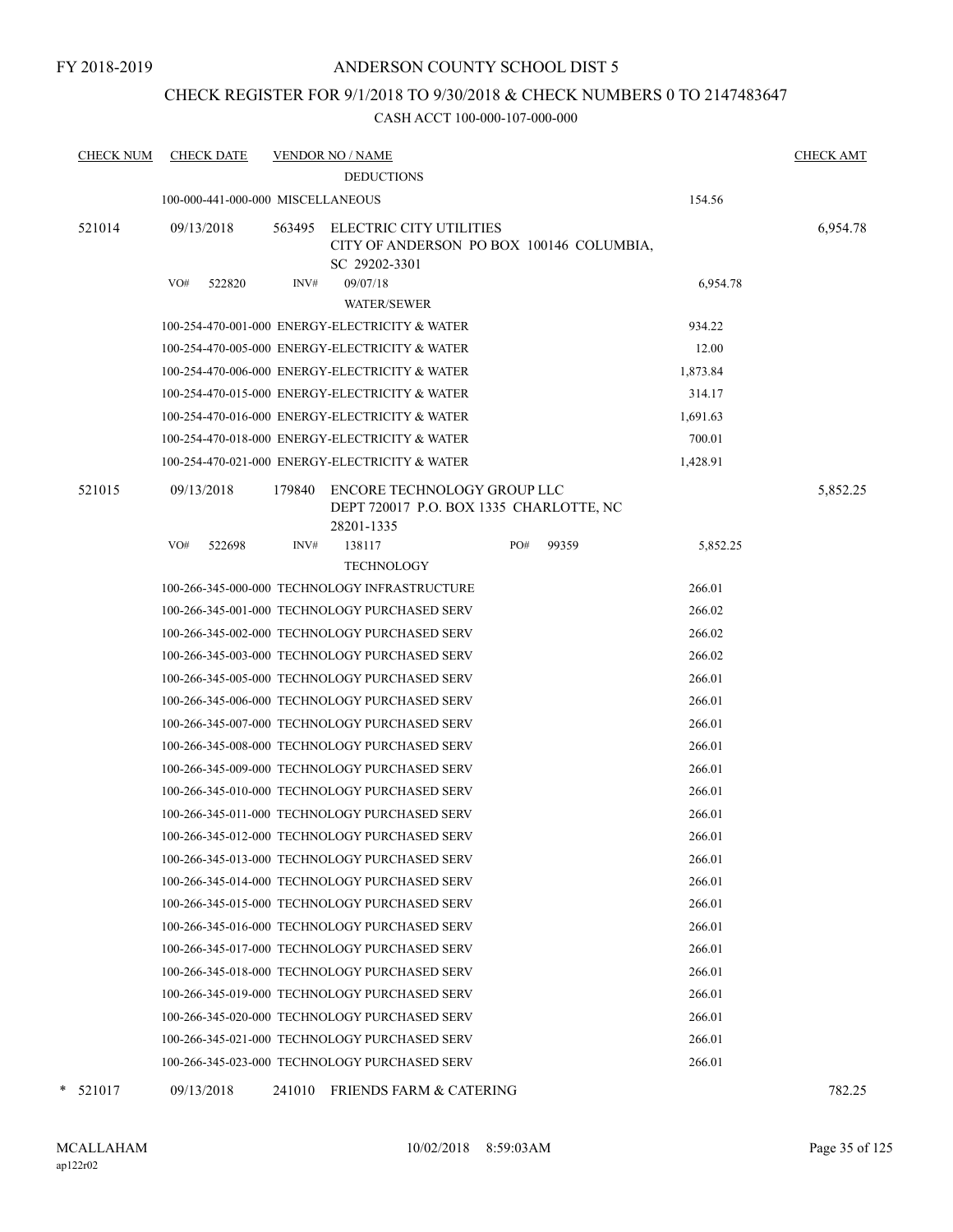# CHECK REGISTER FOR 9/1/2018 TO 9/30/2018 & CHECK NUMBERS 0 TO 2147483647

| <b>CHECK NUM</b> |     | <b>CHECK DATE</b>                 |        | <b>VENDOR NO / NAME</b>                                                                                                     |     |       |           | <b>CHECK AMT</b> |
|------------------|-----|-----------------------------------|--------|-----------------------------------------------------------------------------------------------------------------------------|-----|-------|-----------|------------------|
|                  | VO# | 522786                            | INV#   | 1215 PRATER LANE TOWNVILLE, SC 29689<br><b>BREAKFAST</b><br>REIMBURSEMENT                                                   |     |       | 782.25    |                  |
|                  |     |                                   |        | 713-271-660-013-201 MISCELLANEOUS EXPENSE                                                                                   |     |       | 782.25    |                  |
| 521018           |     | 09/13/2018                        | 575537 | <b>GALLUP</b>                                                                                                               |     |       |           | 999.50           |
|                  | VO# | 522787                            | INV#   | 1001 GALLUP DRIVE OMAHA, NE 68102<br>761565<br>PROJ #161357                                                                 | PO# | 99534 | 999.50    |                  |
|                  |     |                                   |        | 267-370-312-000-MSA PS-MONTESSORI SCH OF AND                                                                                |     |       | 999.50    |                  |
| 521019           |     | 09/13/2018                        | 569372 | <b>GREAT AMERICA LEASING CORP</b><br>PO BOX 660831 ATT: ACCOUNTS RECEIVABLE                                                 |     |       |           | 1,641.62         |
|                  | VO# | 522788                            | INV#   | DALLAS, TX 75266-0831<br>23290615<br><b>COPIER</b>                                                                          | PO# | 99140 | 1,641.62  |                  |
|                  |     |                                   |        | 100-252-360-000-000 PRINTING AND BINDING                                                                                    |     |       | 1,641.62  |                  |
| 521020           |     | 09/13/2018                        | 572552 | <b>GREAT LAKES HIGHER EDUC GUARANTY CORP</b><br>ADMINISTRATIVE WAGE GARNISHMENT UNIT PO<br>BOX 83230 CHICAGO, IL 60691-0230 |     |       |           | 221.53           |
|                  | VO# | 522745                            | INV#   | 9/14 PAYROLL<br><b>DEDUCTIONS</b>                                                                                           |     |       | 221.53    |                  |
|                  |     | 100-000-441-000-000 MISCELLANEOUS |        |                                                                                                                             |     |       | 221.53    |                  |
| $*$ 521022       |     | 09/13/2018                        | 567977 | HARVEY & ASSOCIATES, INC<br>POBOX 818 ATT: ACCOUNTS RECEIVABLE<br>FOUNTAIN INN, SC 29644                                    |     |       |           | 14,000.00        |
|                  | VO# | 522702                            | INV#   | 29187<br><b>INSPECTIONS</b>                                                                                                 | PO# | 99110 | 14,000.00 |                  |
|                  |     |                                   |        | 100-254-323-002-400 CONTR SERV-HVAC/ELECT/PLUMBING                                                                          |     |       | 1,700.00  |                  |
|                  |     |                                   |        | 100-254-323-003-400 CONTR SERV-HVAC/ELECT/PLUMBING                                                                          |     |       | 1,275.00  |                  |
|                  |     |                                   |        | 100-254-323-006-400 CONTR SERV-HVAC/ELECT/PLUMBING                                                                          |     |       | 2,550.00  |                  |
|                  |     |                                   |        | 100-254-323-008-400 CONTR SERV-HVAC/ELECT/PLUMBING                                                                          |     |       | 2,325.00  |                  |
|                  |     |                                   |        | 100-254-323-013-400 CONTR SERV-HVAC/ELECT/PLUMBING                                                                          |     |       | 1,700.00  |                  |
|                  |     |                                   |        | 100-254-323-014-400 CONTR SERV-HVAC/ELECT/PLUMBING                                                                          |     |       | 425.00    |                  |
|                  |     |                                   |        | 100-254-323-017-400 CONTR SERV-HVAC/ELECT/PLUMBING                                                                          |     |       | 2,325.00  |                  |
|                  |     |                                   |        | 100-254-323-018-400 CONTR SERV-HVAC/ELECT/PLUMBING                                                                          |     |       | 425.00    |                  |
|                  |     |                                   |        | 100-254-323-020-400 CONTR SERV-HVAC/ELECT/PLUMBING                                                                          |     |       | 850.00    |                  |
|                  |     |                                   |        | 100-254-323-021-400 CONTR SERV-HVAC/ELECT/PLUMBING                                                                          |     |       | 425.00    |                  |
| $*$ 521024       |     | 09/13/2018                        | 268000 | HOFFMAN & HOFFMAN, INC<br>PO BOX 896000 ATT: ACCOUNTS RECEIVABLE<br>CHARLOTTE, NC 28289                                     |     |       |           | 240.39           |
|                  | VO# | 522589                            | INV#   | 461530<br><b>REPAIR PARTS</b>                                                                                               |     |       | 240.39    |                  |
|                  |     |                                   |        | 100-254-410-010-400 HVAC/ELECTRICAL/PLUMBING                                                                                |     |       | 240.39    |                  |
| $*$ 521027       |     | 09/13/2018                        | 282620 | <b>IONOSPHERE TOURS</b>                                                                                                     |     |       |           | 850.00           |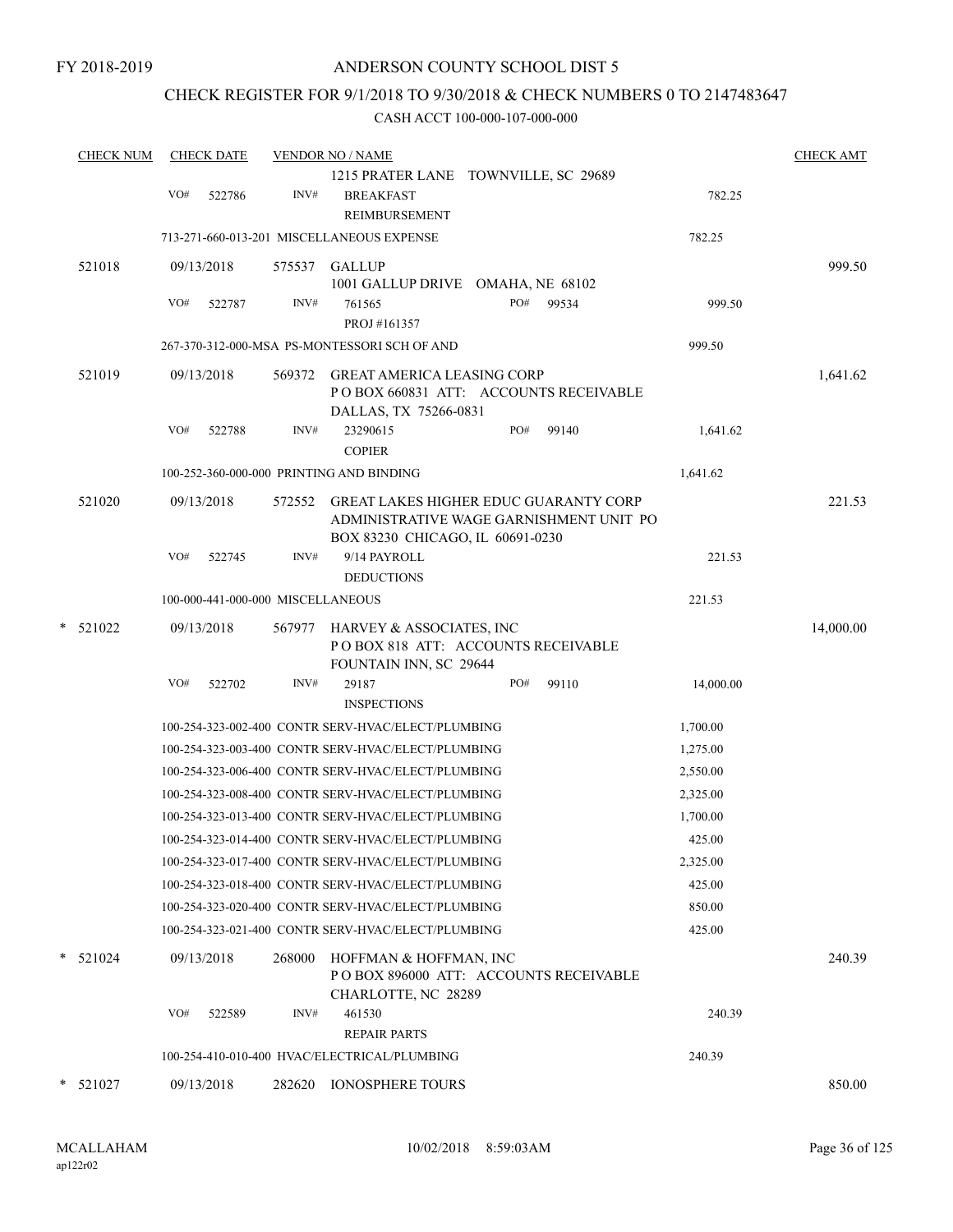## CHECK REGISTER FOR 9/1/2018 TO 9/30/2018 & CHECK NUMBERS 0 TO 2147483647

|   | <b>CHECK NUM</b> |     | <b>CHECK DATE</b> |                                   | <b>VENDOR NO / NAME</b>                                                                       |     |       |           | <b>CHECK AMT</b> |
|---|------------------|-----|-------------------|-----------------------------------|-----------------------------------------------------------------------------------------------|-----|-------|-----------|------------------|
|   |                  |     |                   |                                   | 307 N. MAIN STREET ANDERSON, SC 29621                                                         |     |       |           |                  |
|   |                  | VO# | 522705            | INV#                              | <b>CHARTER 6388</b>                                                                           |     |       | 600.00    |                  |
|   |                  |     |                   |                                   | <b>ROBERT ANDERSON</b>                                                                        |     |       |           |                  |
|   |                  |     |                   |                                   | 706-271-660-006-585 FIELD TRIPS- GR. 6 EXPENSE                                                |     |       | 600.00    |                  |
|   |                  | VO# | 522790            | INV#                              | <b>CHARTER 6441</b>                                                                           |     |       | 250.00    |                  |
|   |                  |     |                   |                                   | <b>CENTERVILLE</b>                                                                            |     |       |           |                  |
|   |                  |     |                   |                                   | 707-190-660-007-355 FIELD TRIPS GRADE 5 EXPENSE                                               |     |       | 250.00    |                  |
|   | 521028           |     | 09/13/2018        | 571483                            | ISOM ELECTRIC, LLC<br>3300-D N. MAIN STREET PMB 325 ANDERSON, SC<br>29621                     |     |       |           | 21,131.10        |
|   |                  | VO# | 522706            | INV#                              | 8152,8124-25                                                                                  | PO# | 99478 | 4,131.10  |                  |
|   |                  |     |                   |                                   | <b>WIRING COOLERS</b>                                                                         |     |       |           |                  |
|   |                  |     |                   |                                   | 600-256-323-005-000 REPAIRS TO EQUIPMENT                                                      |     |       | 1,371.10  |                  |
|   |                  |     |                   |                                   | 600-256-323-016-000 REPAIRS TO EQUIPMENT                                                      |     |       | 1,316.00  |                  |
|   |                  |     |                   |                                   | 600-256-323-021-000 REPAIRS TO EQUIPMENT                                                      |     |       | 1,444.00  |                  |
|   |                  |     | VO# 522791        | INV#                              | 8021                                                                                          | PO# | 99170 | 17,000.00 |                  |
|   |                  |     |                   |                                   | TLH & WHS                                                                                     |     |       |           |                  |
|   |                  |     |                   |                                   | 515-253-545-000-FAC TECHNOLOGY HARDWARE/SOFTWARE                                              |     |       | 17,000.00 |                  |
| * | 521030           |     | 09/13/2018        | 305300                            | KATHY'S ENTERPRISES<br>500 MT LEBANON CHURCH ROAD ATT:<br>ACCOUNTS RECEIVABLE GREER, SC 29651 |     |       |           | 1,199.21         |
|   |                  | VO# | 522709            | INV#                              | 4801                                                                                          | PO# | 99370 | 1,199.21  |                  |
|   |                  |     |                   |                                   | <b>TL HANNA</b>                                                                               |     |       |           |                  |
|   |                  |     |                   | 100-114-410-002-001 BAND SUPPLIES |                                                                                               |     |       | 1,199.21  |                  |
|   | 521031           |     | 09/13/2018        |                                   | 327600 LOLLIS METALS, INC                                                                     |     |       |           | 267.50           |
|   |                  |     |                   |                                   | PO BOX 13042 ATT: ACCOUNTS RECEIVABLE<br>ANDERSON, SC 29624                                   |     |       |           |                  |
|   |                  | VO# | 522586            | INV#                              | 77888                                                                                         |     |       | 267.50    |                  |
|   |                  |     |                   |                                   | <b>IRON GRATES</b>                                                                            |     |       |           |                  |
|   |                  |     |                   |                                   | 100-254-410-003-001 SUPPLIES - MAINTENANCE                                                    |     |       | 267.50    |                  |
|   | 521032           |     | 09/13/2018        | 568647                            | MANSFIELD OIL COMPANY<br>PO BOX 733706 DALLAS, TX 75373-3706                                  |     |       |           | 6,413.22         |
|   |                  | VO# | 522793            | INV#                              | <b>ACCT 15951</b><br><b>SQLCD 441209</b>                                                      |     |       | 6,413.22  |                  |
|   |                  |     |                   | 100-254-411-000-001 GASOLINE      |                                                                                               |     |       | 6,103.68  |                  |
|   |                  |     |                   | 100-255-411-000-000 GASOLINE      |                                                                                               |     |       | 164.17    |                  |
|   |                  |     |                   | 600-256-690-000-000 OTHER OBJECTS |                                                                                               |     |       | 145.37    |                  |
|   | 521033           |     | 09/13/2018        | 574634                            | MCKENZIE, EDWARD**<br>964 JESSE BYRD RD HARTSVILLE, SC 29550                                  |     |       |           | 2,445.00         |
|   |                  | VO# | 522794            | INV#                              | <b>CAMERAS</b>                                                                                |     |       | 2,445.00  |                  |
|   |                  |     |                   |                                   | <b>SERVICE</b>                                                                                |     |       |           |                  |
|   |                  |     |                   |                                   | 100-255-323-000-000 CONTRACTED SERVICES                                                       |     |       | 2,445.00  |                  |
| * | 521035           |     | 09/13/2018        | 570697                            | MR. FORKLIFT, LLC<br>121 BROOKLYN AVE ANDERSON, SC 29624                                      |     |       |           | 290.64           |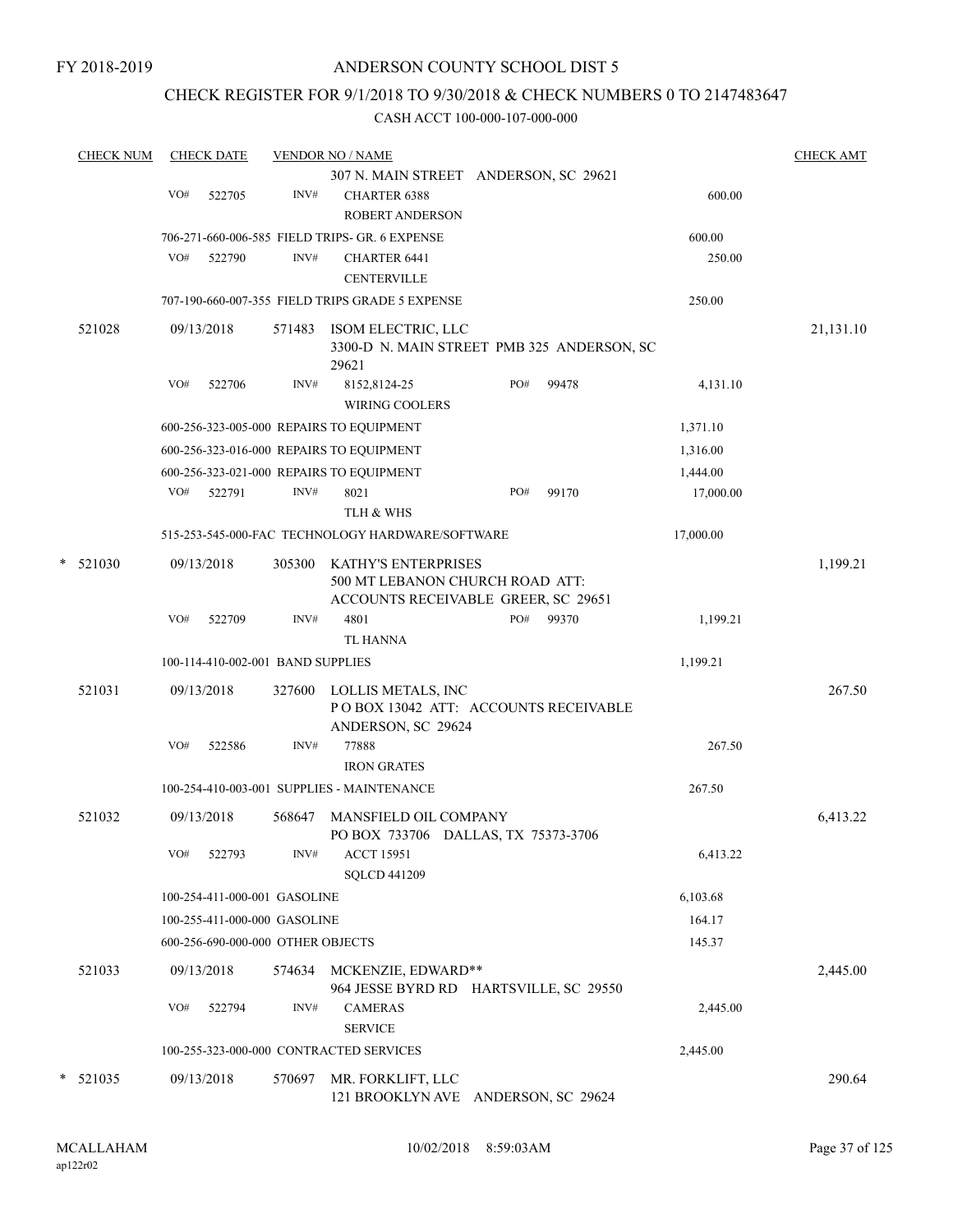## CHECK REGISTER FOR 9/1/2018 TO 9/30/2018 & CHECK NUMBERS 0 TO 2147483647

|        | <b>CHECK NUM</b> |     | <b>CHECK DATE</b>                   |        | <b>VENDOR NO / NAME</b>                                                              |                                                                                      |       |                  | <b>CHECK AMT</b> |
|--------|------------------|-----|-------------------------------------|--------|--------------------------------------------------------------------------------------|--------------------------------------------------------------------------------------|-------|------------------|------------------|
|        |                  | VO# | 522800                              | INV#   | 604344<br><b>REPAIR</b>                                                              | PO#                                                                                  | 99535 | 290.64           |                  |
|        |                  |     | 100-257-410-000-000 SUPPLIES        |        |                                                                                      |                                                                                      |       | 290.64           |                  |
|        | 521036           |     | 09/13/2018                          | 369400 | <b>NASCO</b><br>ATKINSON, WI 53538-0901                                              | POBOX 901 ATT: ACCOUNTS RECEIVABLE FORT                                              |       |                  | 119.90           |
|        |                  | VO# | 522710                              | INV#   | 96814<br><b>SUPPLIES</b>                                                             | PO#                                                                                  | 99198 | 119.90           |                  |
|        |                  |     |                                     |        | 329-115-410-001-0CO SUPPLIES-STATE (C/O)                                             |                                                                                      |       | 119.90           |                  |
|        | 521037           |     | 09/13/2018                          |        |                                                                                      | 564010 NC CHILD SUPPORT CENTRALIZED COLLECTNS<br>POBOX 900012 RALEIGH, NC 27675-9012 |       |                  | 305.50           |
|        |                  | VO# | 522737                              | INV#   | 9/14 PAYROLL<br><b>DEDUCTIONS</b>                                                    |                                                                                      |       | 305.50           |                  |
|        |                  |     |                                     |        | 100-000-435-000-000 WAGE GARNISH/CH SUPPORT                                          |                                                                                      |       | 305.50           |                  |
| $\ast$ | 521039           |     | 09/13/2018                          |        | CHARLOTTE, NC 28289-0608                                                             | 563478 NORFOLK WIRE & ELECTRONICS<br>PO BOX 890608 ATT: ACCOUNTS RECEIVABLE          |       |                  | 690.15           |
|        |                  | VO# | 522803                              | INV#   | 2464300<br>2465742                                                                   | PO#                                                                                  | 99361 | 690.15           |                  |
|        |                  |     |                                     |        | 100-266-314-000-000 REPAIRS TO EQUIPMENT<br>100-266-314-000-000 REPAIRS TO EQUIPMENT |                                                                                      |       | 276.06<br>414.09 |                  |
|        | 521040           |     | 09/13/2018                          |        |                                                                                      | 368726 NSBA NATIONAL SCHOOL BOARDS ASSOC<br>PO BOX 1807 MERRIFIELD, VA 22116-8007    |       |                  | 125.00           |
|        |                  | VO# | 522801                              | INV#   | 299205                                                                               |                                                                                      |       | 125.00           |                  |
|        |                  |     |                                     |        | <b>CANCELLATION FEE</b>                                                              |                                                                                      |       |                  |                  |
|        |                  |     | 100-231-334-000-000 TRUSTEE EXPENSE |        |                                                                                      |                                                                                      |       | 125.00           |                  |
|        | 521041           |     | 09/13/2018                          | 575440 |                                                                                      | NYS CHILD SUPPORT PROCESSING CENTER (SDU<br>PO BOX 15363 ALBANY, NY 12212-5363       |       |                  | 154.65           |
|        |                  | VO# | 522738                              | INV#   | 9/14 PAYROLL<br><b>DEDUCTIONS</b>                                                    |                                                                                      |       | 154.65           |                  |
|        |                  |     |                                     |        | 100-000-435-000-000 WAGE GARNISH/CH SUPPORT                                          |                                                                                      |       | 154.65           |                  |
|        | 521042           |     | 09/13/2018                          |        | 389900 OFFICE DEPOT                                                                  | POBOX 1413 CHARLOTTE, NC 28201-1413                                                  |       |                  | 1,355.67         |
|        |                  | VO# | 522711                              | INV#   | 176459542001<br><b>TONER</b>                                                         |                                                                                      |       | 201.36           |                  |
|        |                  |     | 100-114-410-003-000 SUPPLIES        |        |                                                                                      |                                                                                      |       | 201.36           |                  |
|        |                  | VO# | 522804                              | INV#   | PO 99263<br>NEW PROSPECT                                                             | PO#                                                                                  | 99263 | 1,056.53         |                  |
|        |                  |     | 201-224-410-010-000 PD SUPPLIES     |        |                                                                                      |                                                                                      |       | 135.36           |                  |
|        |                  |     | 201-224-410-010-000 PD SUPPLIES     |        |                                                                                      |                                                                                      |       | 352.78           |                  |
|        |                  |     | 201-224-410-010-000 PD SUPPLIES     |        |                                                                                      |                                                                                      |       | 11.13            |                  |
|        |                  |     | 201-224-410-010-000 PD SUPPLIES     |        |                                                                                      |                                                                                      |       | 317.47           |                  |
|        |                  |     | 201-224-410-010-000 PD SUPPLIES     |        |                                                                                      |                                                                                      |       | 239.79           |                  |
|        |                  |     | VO# 522805                          | INV#   | 196409653001<br>196415046001                                                         |                                                                                      |       | 97.78            |                  |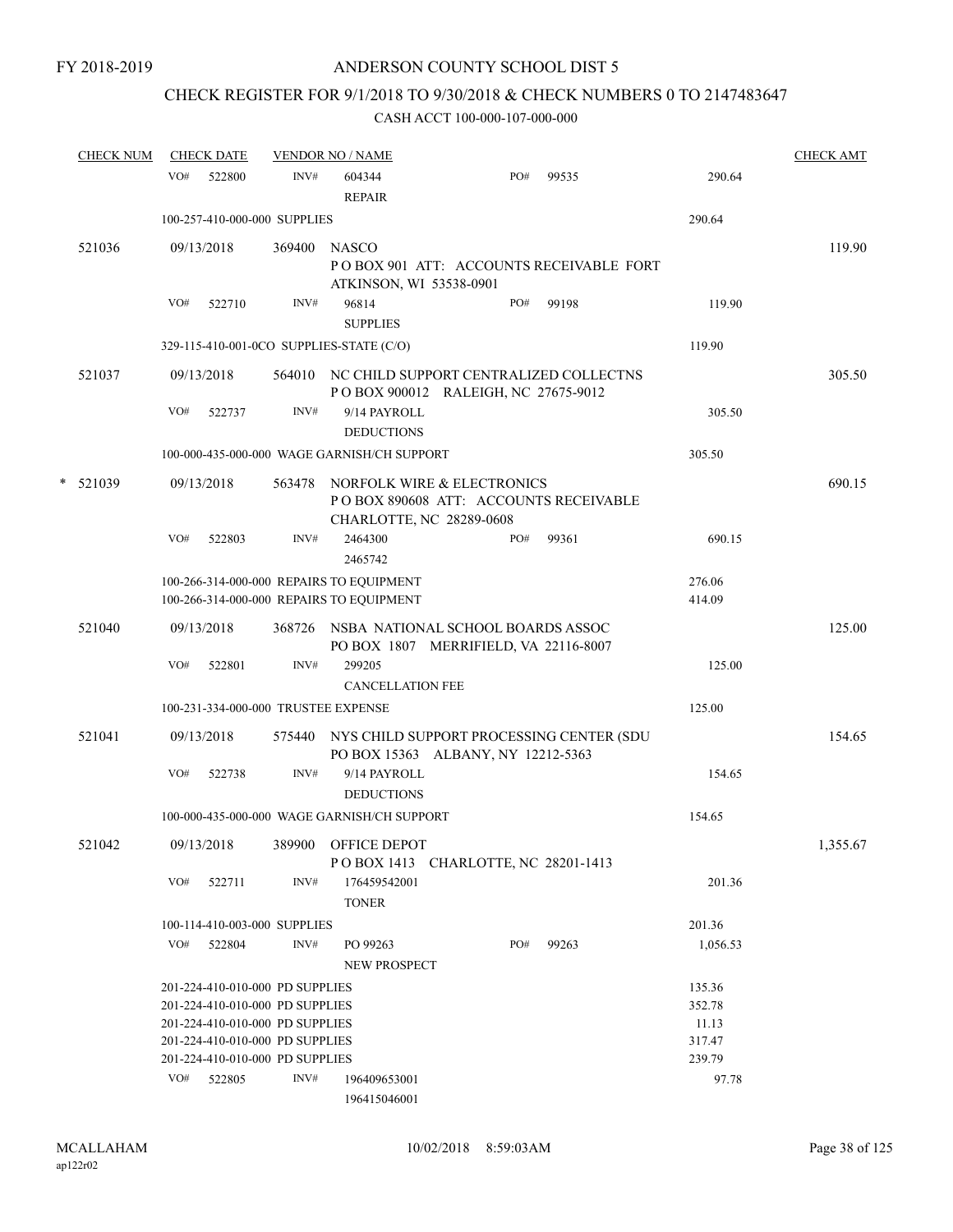## CHECK REGISTER FOR 9/1/2018 TO 9/30/2018 & CHECK NUMBERS 0 TO 2147483647

|   | <b>CHECK NUM</b> | <b>CHECK DATE</b>                                            |        | <b>VENDOR NO / NAME</b>                                                |                | <b>CHECK AMT</b> |
|---|------------------|--------------------------------------------------------------|--------|------------------------------------------------------------------------|----------------|------------------|
|   |                  | 100-264-410-000-000 SUPPLIES<br>100-264-410-000-000 SUPPLIES |        |                                                                        | 69.86<br>27.92 |                  |
|   | 521043           | 09/13/2018                                                   | 575546 | PALMETTO STATE ARTS EDUCATION<br>2017 BRIARWOOD RD GREENWOOD, SC 29646 |                | 1,480.00         |
|   |                  | VO#<br>522842                                                | INV#   | <b>OCT 14-16</b>                                                       | 1,480.00       |                  |
|   |                  |                                                              |        | <b>REGISTRATION</b>                                                    |                |                  |
|   |                  | 309-113-333-021-000 TRIPS/ ACTIVITIES                        |        |                                                                        | 1,480.00       |                  |
| * | 521045           | 09/13/2018                                                   | 572704 | PIEDMONT FIRE EXTINGUISHERS<br>PO BOX 89 WARE SHOALS, SC 29692         |                | 1,900.00         |
|   |                  | VO#<br>522712                                                | INV#   | <b>SERVICE</b><br><b>KITCHEN VENTS</b>                                 | 1,900.00       |                  |
|   |                  | 600-256-323-002-000 REPAIRS TO EQUIPMENT                     |        |                                                                        | 100.00         |                  |
|   |                  | 600-256-323-003-000 REPAIRS TO EQUIPMENT                     |        |                                                                        | 100.00         |                  |
|   |                  | 600-256-323-005-000 REPAIRS TO EQUIPMENT                     |        |                                                                        | 100.00         |                  |
|   |                  | 600-256-323-006-000 REPAIRS TO EQUIPMENT                     |        |                                                                        | 100.00         |                  |
|   |                  | 600-256-323-007-000 REPAIRS TO EQUIPMENT                     |        |                                                                        | 100.00         |                  |
|   |                  | 600-256-323-008-000 REPAIRS TO EQUIPMENT                     |        |                                                                        | 100.00         |                  |
|   |                  | 600-256-323-009-000 REPAIRS TO EQUIPMENT                     |        |                                                                        | 100.00         |                  |
|   |                  | 600-256-323-010-000 REPAIRS TO EQUIPMENT                     |        |                                                                        | 100.00         |                  |
|   |                  | 600-256-323-011-000 REPAIRS TO EQUIPMENT                     |        |                                                                        | 100.00         |                  |
|   |                  | 600-256-323-012-000 REPAIRS TO EQUIPMENT                     |        |                                                                        | 100.00         |                  |
|   |                  | 600-256-323-013-000 REPAIRS TO EQUIPMENT                     |        |                                                                        | 100.00         |                  |
|   |                  | 600-256-323-014-000 REPAIRS TO EQUIPMENT                     |        |                                                                        | 100.00         |                  |
|   |                  | 600-256-323-015-000 REPAIRS TO EQUIPMENT                     |        |                                                                        | 100.00         |                  |
|   |                  | 600-256-323-016-000 REPAIRS TO EQUIPMENT                     |        |                                                                        | 100.00         |                  |
|   |                  | 600-256-323-017-000 REPAIRS TO EQUIPMENT                     |        |                                                                        | 100.00         |                  |
|   |                  | 600-256-323-018-000 REPAIRS TO EQUIPMENT                     |        |                                                                        | 100.00         |                  |
|   |                  | 600-256-323-019-000 REPAIRS TO EQUIPMENT                     |        |                                                                        | 100.00         |                  |
|   |                  | 600-256-323-020-000 REPAIRS TO EQUIPMENT                     |        |                                                                        | 100.00         |                  |
|   |                  | 600-256-323-021-000 REPAIRS TO EQUIPMENT                     |        |                                                                        | 100.00         |                  |
|   | 521046           | 09/13/2018                                                   |        | 568036 PIEDMONT NATURAL GAS<br>PO BOX 1246 CHARLOTTE, NC 28201-1246    |                | 124.11           |
|   |                  | VO#<br>522822                                                | INV#   | 4000769201001<br>9000769202001                                         | 124.11         |                  |
|   |                  | 100-254-472-012-000 ENERGY-GAS                               |        |                                                                        | 24.72          |                  |
|   |                  | 600-256-470-012-000 ENERGY                                   |        |                                                                        | 99.39          |                  |
|   | $* 521048$       | 09/13/2018                                                   | 572037 | PLANBOOKEDU LLC<br>710 MARKET ST #14 CHAPEL HILL, NC 27516             |                | 1,424.00         |
|   |                  | VO#<br>522807                                                | INV#   | 2018-8766<br>PO#<br>99416<br><b>SUBSCRIPTION</b>                       | 1,424.00       |                  |
|   |                  |                                                              |        | 201-113-445-006-000 TECH SUPPLIES/ SITE LICENSE                        | 1,424.00       |                  |
|   | $*$ 521050       | 09/13/2018                                                   | 572322 | READ'S UNIFORMS, INC                                                   |                | 103.00           |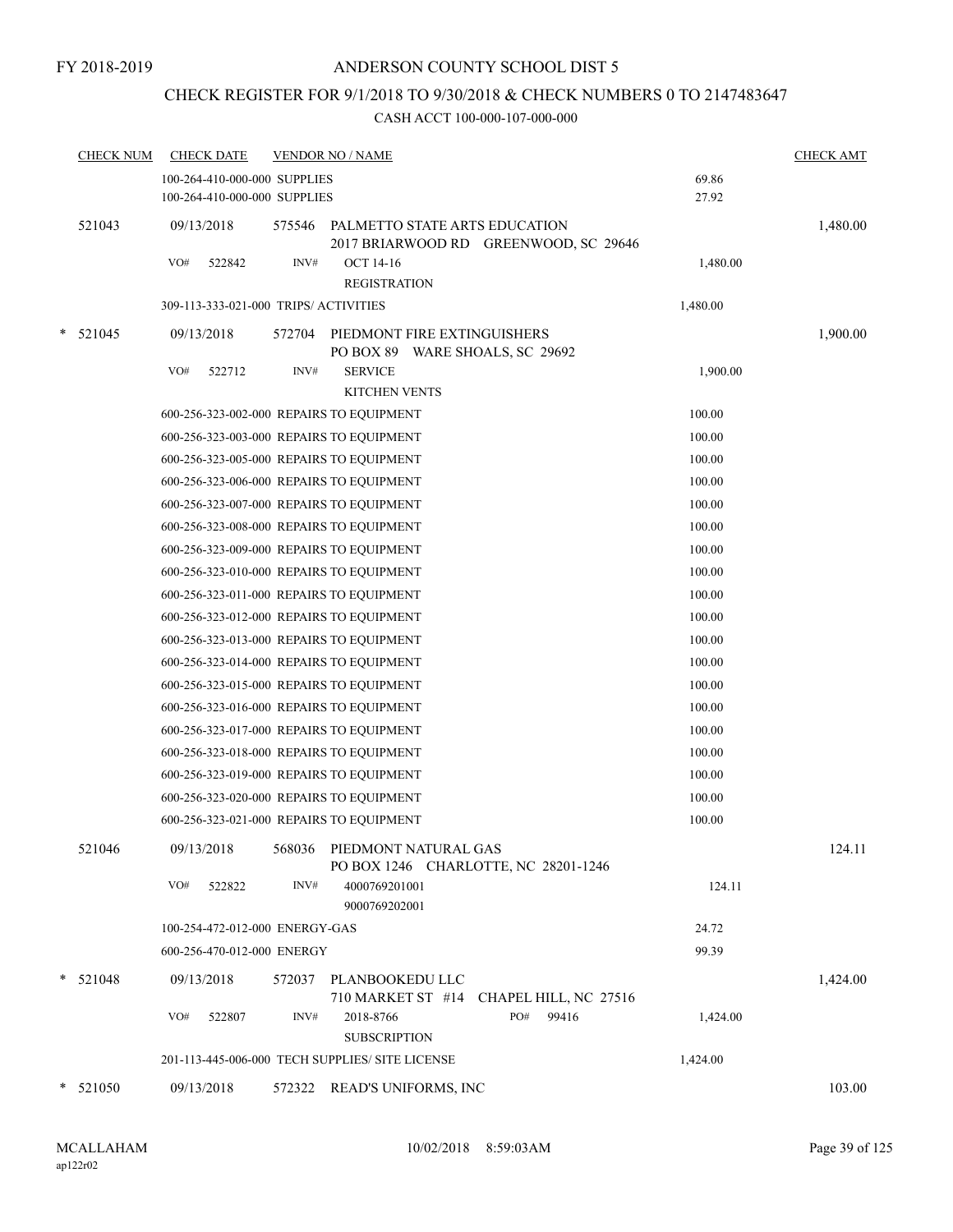## CHECK REGISTER FOR 9/1/2018 TO 9/30/2018 & CHECK NUMBERS 0 TO 2147483647

| <b>CHECK NUM</b> |     | <b>CHECK DATE</b>            |        | <b>VENDOR NO / NAME</b>                              |                                       |       |          | <b>CHECK AMT</b> |
|------------------|-----|------------------------------|--------|------------------------------------------------------|---------------------------------------|-------|----------|------------------|
|                  |     |                              |        |                                                      | 4128 CLEMSON BLVD ANDERSON, SC 29621  |       |          |                  |
|                  | VO# | 522717                       | INV#   | 57143-7                                              |                                       |       | 103.00   |                  |
|                  |     |                              |        | <b>UNIFORMS</b>                                      |                                       |       |          |                  |
|                  |     |                              |        | 701-271-660-001-860 ALLIED HEALTH EXPENSE            |                                       |       | 103.00   |                  |
|                  |     |                              |        |                                                      |                                       |       |          |                  |
| 521051           |     | 09/13/2018                   | 567525 | ROWLAND MECHANICAL                                   | 206 SADDLE TRAIL ANDERSON, SC 29621   |       |          | 9,815.34         |
|                  | VO# | 522809                       | INV#   | 8720, 21, 22                                         | PO#                                   | 99095 | 670.03   |                  |
|                  |     |                              |        | <b>REPAIRS</b>                                       |                                       |       |          |                  |
|                  |     |                              |        | 100-255-323-000-ACT ACTIVITY BUS CONTRACTED SERVICES |                                       |       | 135.00   |                  |
|                  |     |                              |        | 100-255-323-000-ACT ACTIVITY BUS CONTRACTED SERVICES |                                       |       | 365.00   |                  |
|                  |     |                              |        | 100-255-323-000-ACT ACTIVITY BUS CONTRACTED SERVICES |                                       |       | 170.03   |                  |
|                  |     |                              |        |                                                      |                                       |       |          |                  |
|                  | VO# | 522810                       | INV#   | 8705-8719<br><b>REPAIRS</b>                          | PO#                                   | 99095 | 9,145.31 |                  |
|                  |     |                              |        |                                                      |                                       |       |          |                  |
|                  |     |                              |        | 100-255-323-000-ACT ACTIVITY BUS CONTRACTED SERVICES |                                       |       | 90.99    |                  |
|                  |     |                              |        | 100-255-323-000-ACT ACTIVITY BUS CONTRACTED SERVICES |                                       |       | 46.00    |                  |
|                  |     |                              |        | 100-255-323-000-ACT ACTIVITY BUS CONTRACTED SERVICES |                                       |       | 148.49   |                  |
|                  |     |                              |        | 100-255-323-000-ACT ACTIVITY BUS CONTRACTED SERVICES |                                       |       | 155.82   |                  |
|                  |     |                              |        | 100-255-323-000-ACT ACTIVITY BUS CONTRACTED SERVICES |                                       |       | 105.65   |                  |
|                  |     |                              |        | 100-255-323-000-ACT ACTIVITY BUS CONTRACTED SERVICES |                                       |       | 98.32    |                  |
|                  |     |                              |        | 100-255-323-000-ACT ACTIVITY BUS CONTRACTED SERVICES |                                       |       | 437.08   |                  |
|                  |     |                              |        | 100-255-323-000-ACT ACTIVITY BUS CONTRACTED SERVICES |                                       |       | 2,657.49 |                  |
|                  |     |                              |        | 100-255-323-000-ACT ACTIVITY BUS CONTRACTED SERVICES |                                       |       | 192.50   |                  |
|                  |     |                              |        | 100-255-323-000-ACT ACTIVITY BUS CONTRACTED SERVICES |                                       |       | 2,903.55 |                  |
|                  |     |                              |        | 100-255-323-000-ACT ACTIVITY BUS CONTRACTED SERVICES |                                       |       | 46.00    |                  |
|                  |     |                              |        | 100-255-323-000-ACT ACTIVITY BUS CONTRACTED SERVICES |                                       |       | 283.72   |                  |
|                  |     |                              |        | 100-255-323-000-ACT ACTIVITY BUS CONTRACTED SERVICES |                                       |       | 460.00   |                  |
|                  |     |                              |        | 100-255-323-000-ACT ACTIVITY BUS CONTRACTED SERVICES |                                       |       | 1,428.71 |                  |
|                  |     |                              |        | 100-255-323-000-ACT ACTIVITY BUS CONTRACTED SERVICES |                                       |       | 90.99    |                  |
| 521052           |     | 09/13/2018                   | 574226 | SAFE KIDZ                                            |                                       |       |          | 235.64           |
|                  |     |                              |        |                                                      | POBOX 4520 BEAUFORT, SC 29903         |       |          |                  |
|                  | VO# | 522718                       | INV#   | 181770                                               |                                       |       | 235.64   |                  |
|                  |     |                              |        | <b>ID TAGS</b>                                       |                                       |       |          |                  |
|                  |     | 100-147-410-013-000 SUPPLIES |        |                                                      |                                       |       | 235.64   |                  |
| $*$ 521054       |     | 09/13/2018                   | 448513 |                                                      | SC DEPT OF EDUC/TRANSPORTATION        |       |          | 500.06           |
|                  |     |                              |        |                                                      | 1429 SENATE STREET ROOM 1100 RUTLEDGE |       |          |                  |
|                  |     |                              |        |                                                      | BUILDING COLUMBIA, SC 29201           |       |          |                  |
|                  |     |                              |        |                                                      |                                       |       |          |                  |
|                  | VO# | 522812                       | INV#   | 2724, 2726<br>2728, 2729                             |                                       |       | 500.06   |                  |
|                  |     |                              |        |                                                      |                                       |       |          |                  |
|                  |     |                              |        | 100-255-323-000-000 CONTRACTED SERVICES              |                                       |       | 84.49    |                  |
|                  |     |                              |        | 100-255-323-000-000 CONTRACTED SERVICES              |                                       |       | 69.00    |                  |
|                  |     |                              |        | 100-255-323-000-000 CONTRACTED SERVICES              |                                       |       | 200.00   |                  |
|                  |     |                              |        | 100-255-323-000-000 CONTRACTED SERVICES              |                                       |       | 146.57   |                  |
| 521055           |     | 09/13/2018                   | 452202 | <b>SC DEPT OF REVENUE</b>                            |                                       |       |          | 2,021.54         |
|                  |     |                              |        |                                                      | POBOX 125 301 GERVAIS STREET CENTRAL  |       |          |                  |
|                  |     |                              |        |                                                      | LEVY UNIT COLUMBIA, SC 29214-0213     |       |          |                  |
|                  | VO# | 522740                       | INV#   | 9/14 PAYROLL                                         |                                       |       | 2,021.54 |                  |
|                  |     |                              |        | <b>DEDUCTIONS</b>                                    |                                       |       |          |                  |
|                  |     |                              |        |                                                      |                                       |       |          |                  |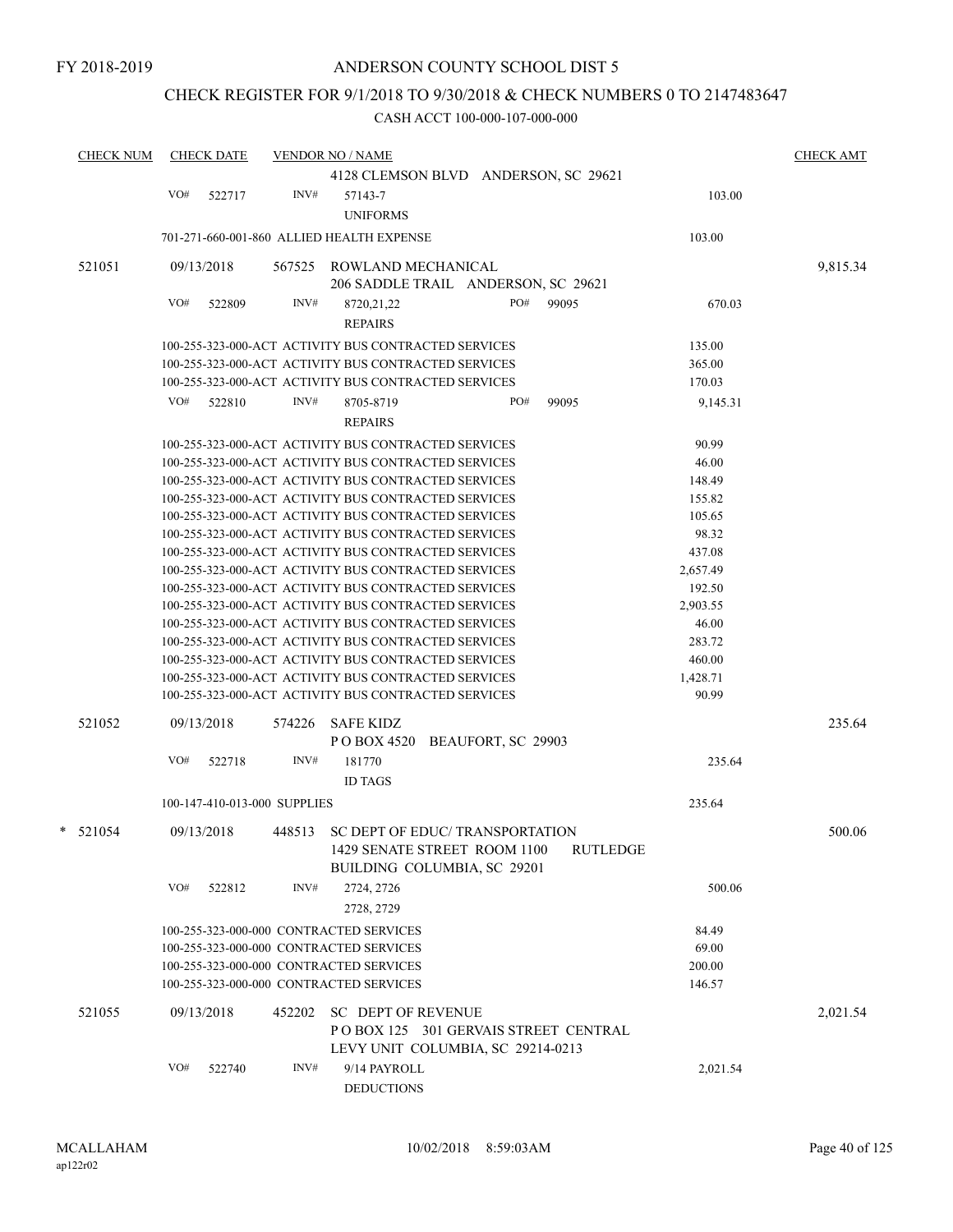## CHECK REGISTER FOR 9/1/2018 TO 9/30/2018 & CHECK NUMBERS 0 TO 2147483647

|        | <b>CHECK NUM</b> |     | <b>CHECK DATE</b> |        | <b>VENDOR NO / NAME</b>                                                                                  |            | <b>CHECK AMT</b> |
|--------|------------------|-----|-------------------|--------|----------------------------------------------------------------------------------------------------------|------------|------------------|
|        |                  |     |                   |        | 100-000-440-000-000 SC STATE TAX LEVY                                                                    | 2,021.54   |                  |
| 521056 |                  |     | 09/13/2018        | 564045 | <b>SC DEPT OF EDUCATION</b><br>TEXTBOOK OFFICE 301 GREYSTONE BLVD SUITE<br>150 COLUMBIA, SC 29210        |            | 7,484.26         |
|        |                  | VO# | 522816            | INV#   | <b>ALL LOCATIONS</b><br><b>LOST &amp; DAMAGED</b>                                                        | 7,484.26   |                  |
|        |                  |     |                   |        | 100-114-410-002-WRH WAREHOUSE ORDERS                                                                     | 3,045.63   |                  |
|        |                  |     |                   |        | 100-114-410-003-WRH WAREHOUSE ORDERS                                                                     | 1,061.99   |                  |
|        |                  |     |                   |        | 701-271-660-001-811 MISCELLANEOUS EXPENSE                                                                | 314.12     |                  |
|        |                  |     |                   |        | 705-271-660-005-413 TEXTBOOKS EXPENSE                                                                    | 829.35     |                  |
|        |                  |     |                   |        | 706-271-660-006-414 LOST/DAMAGED BOOKS EXPENSE                                                           | 651.74     |                  |
|        |                  |     |                   |        | 707-190-660-007-202 LOST TEXTBOOKS EXPENSE                                                               | 102.15     |                  |
|        |                  |     |                   |        | 708-271-660-008-202 LOST TEXTBOOKS EXPENSE                                                               | 244.01     |                  |
|        |                  |     |                   |        | 709-271-660-009-202 LOST TEXTBOOKS EXPENSE                                                               | 23.49      |                  |
|        |                  |     |                   |        | 710-271-660-010-202 LOST TEXTBOOKS EXPENSE                                                               | 9.86       |                  |
|        |                  |     |                   |        | 711-271-660-011-202 LOST TEXTBOOKS EXPENSE                                                               | 108.48     |                  |
|        |                  |     |                   |        | 712-271-660-012-202 LOST TEXTBOOKS EXPENSE                                                               | 97.07      |                  |
|        |                  |     |                   |        | 713-271-660-013-202 LOST TEXTBOOKS EXPENSE                                                               | 157.44     |                  |
|        |                  |     |                   |        | 714-271-660-014-202 LOST TEXTBOOKS EXPENSE                                                               | 40.68      |                  |
|        |                  |     |                   |        | 716-271-660-016-202 LOST TEXTBOOKS EXPENSE                                                               | 63.31      |                  |
|        |                  |     |                   |        | 720-271-660-020-414 LOST/DAMAGED BOOKS EXPENSE                                                           | 713.95     |                  |
|        |                  |     |                   |        | 721-190-660-021-414 LOST/DAMAGED BOOKS EXPENSE                                                           | 20.99      |                  |
| *      | 521058           |     | 09/13/2018        | 572885 | <b>SCMEA ORCHESTRA DIVISION</b><br>LINDA VERSPRILLE CANE BAY HS 1624 STATE RD<br>SUMMERVILLE, SC 29483   |            | 130.00           |
|        |                  | VO# | 522814            | INV#   | <b>SOUTHWOOD</b>                                                                                         | 130.00     |                  |
|        |                  |     |                   |        | <b>AUDITION FEE</b>                                                                                      |            |                  |
|        |                  |     |                   |        | 721-190-660-021-658 ORCHESTRA MIDDLE EXPENSE                                                             | 130.00     |                  |
|        | 521059           |     | 09/13/2018        | 450701 | SC RETIREMENT SYSTEM (SPP)<br>POBOX 11960 CAPITOL STATION COLUMBIA, SC<br>29211                          |            | 283.27           |
|        |                  | VO# | 522735            | INV#   | 9/14 PAYROLL<br><b>DEDUCTIONS</b>                                                                        | 283.27     |                  |
|        |                  |     |                   |        | 100-000-438-000-000 RETIREMENT SERV PURCHASE                                                             | 283.27     |                  |
|        | 521060           |     | 09/13/2018        | 451201 | SC SCHOOL BOARDS INSURANCE TRUST<br>PROPERTY/CASUALTY INSURANCE 111<br>RESEARCH DRIVE COLUMBIA, SC 29203 |            | 192,776.00       |
|        |                  | VO# | 522811            | INV#   | 12609<br>2ND QTR                                                                                         | 192,776.00 |                  |
|        |                  |     |                   |        | 100-252-270-000-000 WORKMAN'S COMPENSATION                                                               | 192,776.00 |                  |
|        | 521061           |     | 09/13/2018        | 451500 | SC STATE DEPARTMENT OF EDUCATION<br>1429 SENATE ST ROOM 1101 TRANSPORTATION<br>COLUMBIA, SC 29201        |            | 1,791.80         |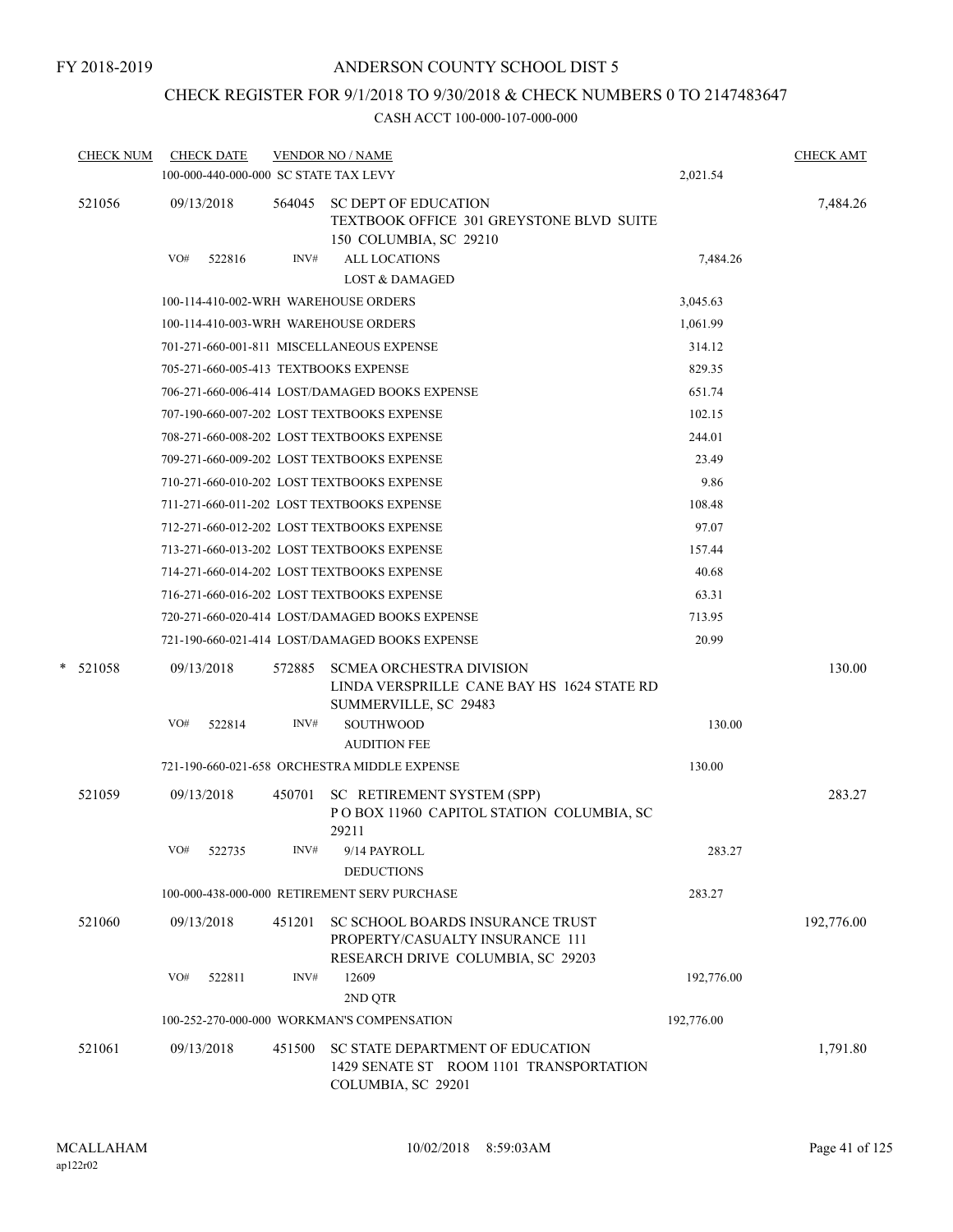## CHECK REGISTER FOR 9/1/2018 TO 9/30/2018 & CHECK NUMBERS 0 TO 2147483647

| <b>CHECK NUM</b> |     | <b>CHECK DATE</b>                  |        | <b>VENDOR NO / NAME</b>                                      |     | <b>CHECK AMT</b> |          |          |
|------------------|-----|------------------------------------|--------|--------------------------------------------------------------|-----|------------------|----------|----------|
|                  | VO# | 522719                             | INV#   | <b>JULY 2018</b>                                             |     |                  | 381.92   |          |
|                  |     |                                    |        | MILEAGE COST                                                 |     |                  |          |          |
|                  |     |                                    |        | 100-255-330-002-000 TRANSPORTATION COSTS                     |     |                  | 381.92   |          |
|                  | VO# | 522813                             | INV#   | <b>JULY 2018</b>                                             |     |                  | 1,409.88 |          |
|                  |     |                                    |        | MILEAGE COST                                                 |     |                  |          |          |
|                  |     |                                    |        | 201-251-331-006-000 BUS MILEAGE- EXT DAY/YEAR                |     |                  | 1,409.88 |          |
| 521062           |     | 09/13/2018                         | 570059 | <b>SHARP BUSINESS SYSTEMS</b>                                |     |                  |          | 2,433.52 |
|                  |     |                                    |        | DEPT 1216 PO BOX 121216 DALLAS, TX                           |     |                  |          |          |
|                  |     |                                    |        | 75312-1216                                                   |     |                  |          |          |
|                  | VO# | 522724                             | INV#   | 9001328463                                                   |     |                  | 562.69   |          |
|                  |     |                                    |        | <b>COPIES</b>                                                |     |                  |          |          |
|                  |     |                                    |        | 329-115-690-001-0CO OTHER OBJECTS-WBL (C/O)                  |     |                  | 562.69   |          |
|                  | VO# | 522725                             | INV#   | 9001328457                                                   |     |                  | 24.08    |          |
|                  |     |                                    |        | <b>COPIES</b>                                                |     |                  |          |          |
|                  |     |                                    |        | 329-115-690-001-0CO OTHER OBJECTS-WBL (C/O)                  |     |                  | 24.08    |          |
|                  |     | VO# 522726                         | INV#   | 9001363049                                                   |     |                  | 12.84    |          |
|                  |     |                                    |        | <b>LICENSE</b>                                               |     |                  |          |          |
|                  |     | 100-113-410-005-000 SUPPLIES       |        |                                                              |     |                  | 12.84    |          |
|                  | VO# | 522823                             | INV#   | 9001346831                                                   |     |                  | 256.32   |          |
|                  |     |                                    |        | <b>COPIES</b>                                                |     |                  |          |          |
|                  |     |                                    |        | 100-252-360-000-000 PRINTING AND BINDING                     |     |                  | 256.32   |          |
|                  | VO# | 522824                             | INV#   | <b>ACCT 726714</b>                                           | PO# | 99373            | 1,270.35 |          |
|                  |     |                                    |        | <b>COPIES</b>                                                |     |                  |          |          |
|                  |     | 100-114-410-002-000 SUPPLIES       |        |                                                              |     |                  | 993.63   |          |
|                  |     | 100-114-410-002-000 SUPPLIES       |        |                                                              |     |                  | 257.46   |          |
|                  |     | 100-114-410-002-000 SUPPLIES       |        |                                                              |     |                  | 19.26    |          |
|                  |     | VO# 522826                         | INV#   | 9001319368                                                   |     |                  | 254.52   |          |
|                  |     |                                    |        | <b>COPIES</b>                                                |     |                  |          |          |
|                  |     | 201-113-490-006-000 COPIER COST    |        |                                                              |     |                  | 254.52   |          |
|                  | VO# | 522827                             | INV#   | 9001350148<br>9001346880                                     |     |                  | 52.72    |          |
|                  |     | 717-190-660-017-362 COPIER EXPENSE |        |                                                              |     |                  | 40.22    |          |
|                  |     | 717-190-660-017-362 COPIER EXPENSE |        |                                                              |     |                  | 12.50    |          |
|                  |     |                                    |        |                                                              |     |                  |          |          |
| $*$ 521064       |     | 09/13/2018                         | 473315 | SIGNARAMA<br>4130 CLEMSON BLVD SUITE A ANDERSON, SC<br>29621 |     |                  |          | 1,960.42 |
|                  | VO# | 522577                             | INV#   | 10103                                                        |     |                  | 189.51   |          |
|                  |     |                                    |        | <b>MCCANTS</b>                                               |     |                  |          |          |
|                  |     |                                    |        | 100-254-410-005-001 SUPPLIES - MAINTENANCE                   |     |                  | 189.51   |          |
|                  | VO# | 522578                             | INV#   | 10173                                                        |     |                  | 1,770.91 |          |
|                  |     |                                    |        | MOUNTED LETTERS                                              |     |                  |          |          |
|                  |     |                                    |        |                                                              |     |                  |          |          |
|                  |     |                                    |        | 100-254-323-003-CAP CONTRACTED SERVICES                      |     |                  | 354.19   |          |
|                  |     |                                    |        | 100-254-323-009-CAP CONTRACTED SERVICES                      |     |                  | 354.18   |          |
|                  |     |                                    |        | 100-254-323-013-CAP CONTRACTED SERVICES                      |     |                  | 354.18   |          |
|                  |     |                                    |        | 100-254-323-015-CAP CONTRACTED SERVICES                      |     |                  | 354.18   |          |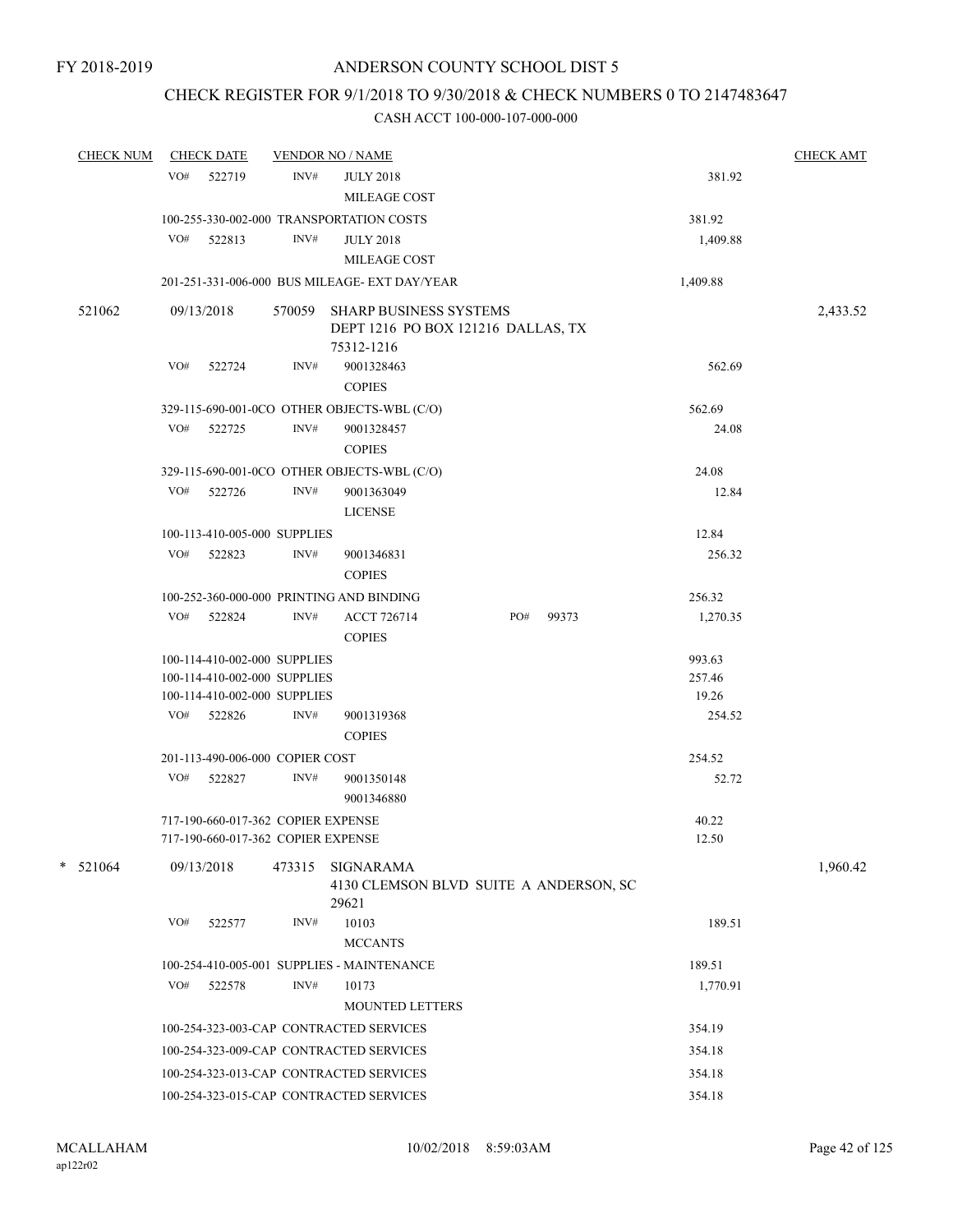## CHECK REGISTER FOR 9/1/2018 TO 9/30/2018 & CHECK NUMBERS 0 TO 2147483647

| <b>CHECK NUM</b> |     | <b>CHECK DATE</b>                                                  |                               | <b>VENDOR NO / NAME</b>                                                                         |  | <b>CHECK AMT</b> |                 |        |
|------------------|-----|--------------------------------------------------------------------|-------------------------------|-------------------------------------------------------------------------------------------------|--|------------------|-----------------|--------|
|                  |     |                                                                    |                               | 100-254-323-018-CAP RESTRIPE PARKING LOT                                                        |  |                  | 354.18          |        |
| 521065           |     | 09/13/2018                                                         |                               | 571007 SIMPLIFIED OFFICE SYSTEMS<br>6220 BUSH RIVER ROAD COLUMBIA, SC 29212                     |  |                  |                 | 371.29 |
|                  | VO# | 522728                                                             | INV#                          | 180829-0010<br><b>COPIES</b>                                                                    |  |                  | 155.77          |        |
|                  |     | 713-271-660-013-362 COPIER EXPENSE                                 |                               |                                                                                                 |  |                  | 155.77          |        |
|                  | VO# | 522828                                                             | INV#                          | 180814-0033<br>180814-0034                                                                      |  |                  | 144.19          |        |
|                  |     | 201-113-490-006-000 COPIER COST<br>201-113-490-006-000 COPIER COST |                               |                                                                                                 |  |                  | 39.13<br>105.06 |        |
|                  | VO# | 522829                                                             | INV#                          | 180802-0029<br><b>COPIES</b>                                                                    |  |                  | 71.33           |        |
|                  |     | 201-112-490-011-000 COPIER COST                                    |                               |                                                                                                 |  |                  | 71.33           |        |
| 521066           |     | 09/13/2018                                                         |                               | 575443 SKC COMMUNICATIONS PRODUCTS, LLC<br>8320 HEDGE LANE TERRACE SHAWNEE<br>MISSION, KS 66227 |  |                  |                 | 147.19 |
|                  | VO# | 522830                                                             | INV#                          | 2448165<br><b>MIMIOTEACH</b>                                                                    |  | PO#<br>99433     | 147.19          |        |
|                  |     |                                                                    |                               | 100-266-314-000-000 REPAIRS TO EQUIPMENT                                                        |  |                  | 147.19          |        |
| 521067           |     | 09/13/2018                                                         |                               | 575215 SNOW & ASSOCIATES, INC<br>3461 BELLINGTON DRIVE ORLANDO, FL 32835                        |  |                  |                 | 294.00 |
|                  | VO# | 522831                                                             | INV#                          | <b>TRAINING</b><br><b>WESS GRANT</b>                                                            |  |                  | 294.00          |        |
|                  |     |                                                                    |                               | 850-266-345-000-000 TECHNOLOGY PURCHASED SERV                                                   |  |                  | 294.00          |        |
| 521068           |     | 09/13/2018                                                         |                               | 574516 SOCIAL SECURTIY ADMINISTRATION<br>PO BOX 3430 PHILADELPHIA, PA 19122-9985                |  |                  |                 | 135.11 |
|                  | VO# | 522744                                                             | INV#                          | 9/14 PAYROLL<br><b>DEDUCTIONS</b>                                                               |  |                  | 135.11          |        |
|                  |     | 100-000-441-000-000 MISCELLANEOUS                                  |                               |                                                                                                 |  |                  | 135.11          |        |
| 521069           |     | 09/13/2018                                                         | 564836                        | <b>SPIRIT TELECOM</b><br>PO BOX 603030 ATT: ACCOUNTS RECEIVABLE<br>CHARLOTTE, NC 28260-3030     |  |                  |                 | 243.91 |
|                  | VO# | 522627                                                             | INV#                          | 1389509<br><b>SEPT SERVICE</b>                                                                  |  |                  | 243.91          |        |
|                  |     | 100-266-340-000-000 TELEPHONE                                      |                               |                                                                                                 |  |                  | 2.51            |        |
|                  |     | 100-266-340-000-000 TELEPHONE                                      |                               |                                                                                                 |  |                  | 111.84          |        |
|                  |     | 100-266-340-001-000 TELEPHONE                                      |                               |                                                                                                 |  |                  | 6.09            |        |
|                  |     | 100-266-340-001-000 TELEPHONE                                      |                               |                                                                                                 |  |                  | 5.17            |        |
|                  |     |                                                                    | 100-266-340-002-000 TELEPHONE |                                                                                                 |  | 17.04            |                 |        |
|                  |     |                                                                    | 100-266-340-003-000 TELEPHONE |                                                                                                 |  | 28.90            |                 |        |
|                  |     | 100-266-340-005-000 TELEPHONE                                      |                               |                                                                                                 |  |                  | 1.40            |        |
|                  |     | 100-266-340-007-000 TELEPHONE                                      |                               |                                                                                                 |  |                  | 3.93            |        |
|                  |     | 100-266-340-008-000 TELEPHONE                                      |                               |                                                                                                 |  |                  | 7.17            |        |
|                  |     | 100-266-340-009-000 TELEPHONE                                      |                               |                                                                                                 |  |                  | 5.40            |        |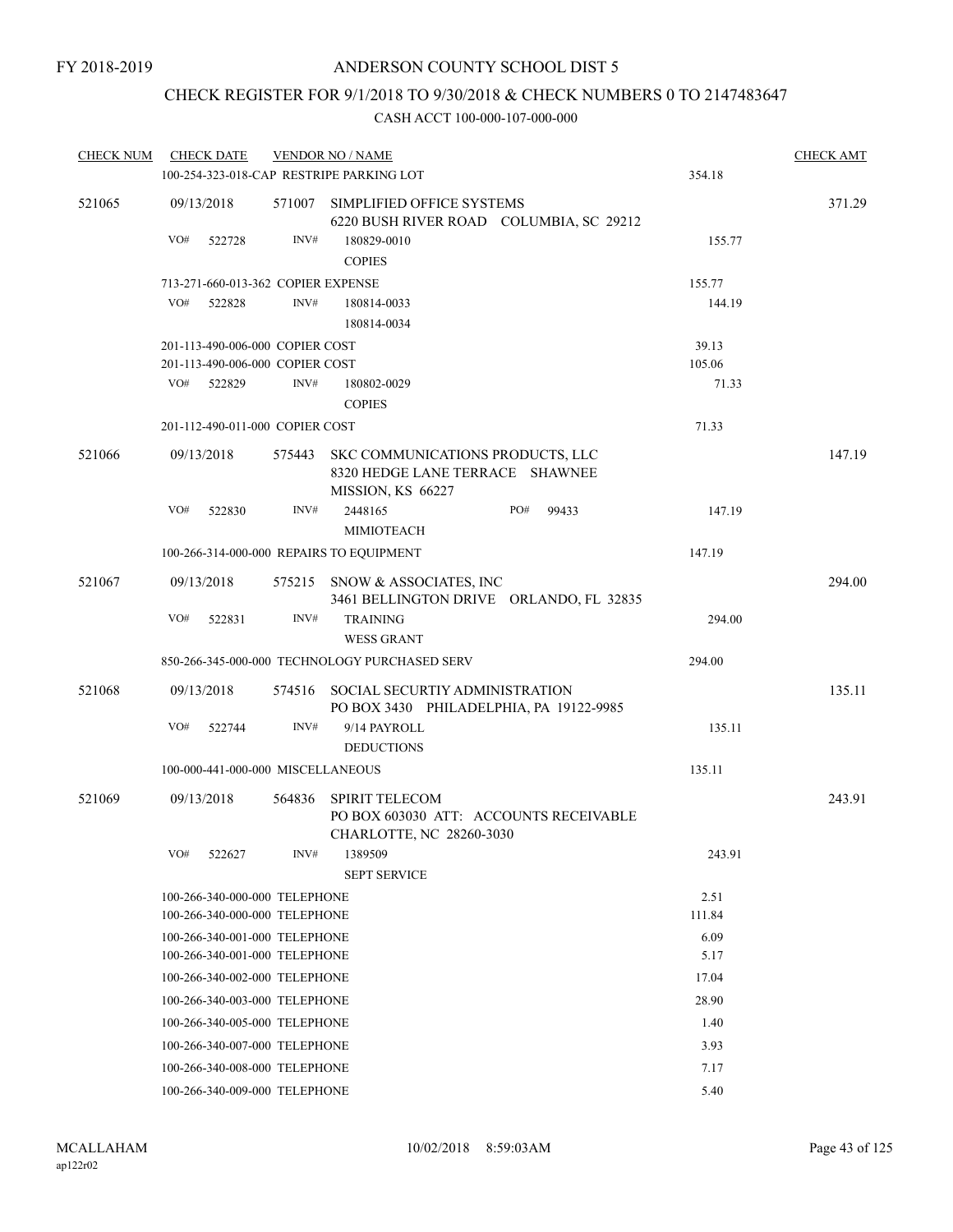## CHECK REGISTER FOR 9/1/2018 TO 9/30/2018 & CHECK NUMBERS 0 TO 2147483647

| <b>CHECK NUM</b> |     | <b>CHECK DATE</b>                 |           | <b>VENDOR NO / NAME</b>                                                                |     |       |          | <b>CHECK AMT</b> |
|------------------|-----|-----------------------------------|-----------|----------------------------------------------------------------------------------------|-----|-------|----------|------------------|
|                  |     | 100-266-340-010-000 TELEPHONE     |           |                                                                                        |     |       | 3.06     |                  |
|                  |     | 100-266-340-011-000 TELEPHONE     |           |                                                                                        |     |       | 5.62     |                  |
|                  |     | 100-266-340-012-000 TELEPHONE     |           |                                                                                        |     |       | 5.52     |                  |
|                  |     | 100-266-340-014-000 TELEPHONE     |           |                                                                                        |     |       | 4.56     |                  |
|                  |     | 100-266-340-015-000 TELEPHONE     |           |                                                                                        |     |       | 4.67     |                  |
|                  |     | 100-266-340-016-000 TELEPHONE     |           |                                                                                        |     |       | 1.57     |                  |
|                  |     | 100-266-340-017-000 TELEPHONE     |           |                                                                                        |     |       | 4.59     |                  |
|                  |     | 100-266-340-018-000 TELEPHONE     |           |                                                                                        |     |       | 0.07     |                  |
|                  |     | 100-266-340-019-000 TELEPHONE     |           |                                                                                        |     |       | 13.31    |                  |
|                  |     | 100-266-340-021-000 TELEPHONE     |           |                                                                                        |     |       | 5.97     |                  |
|                  |     | 100-266-340-023-000 TELEPHONE     |           |                                                                                        |     |       | 3.30     |                  |
|                  |     | 124-266-340-024-000 TELEPHONE     |           |                                                                                        |     |       | 2.22     |                  |
| 521070           |     | 09/13/2018                        | 571690    | <b>SPORTDECALS</b><br>PO BOX 860 SPRING GROVE, IL 60081                                |     |       |          | 615.83           |
|                  | VO# | 522729                            | INV#      | 552070<br><b>MCCANTS</b>                                                               |     |       | 615.83   |                  |
|                  |     |                                   |           | 705-271-660-005-674 FOOTBALL EXPENSE                                                   |     |       | 615.83   |                  |
| 521071           |     | 09/13/2018                        | 574096    | SUMMIT CONSTRUCTION GROUP LLS<br>101 CONCORD CIR ANDERSON, SC 29621                    |     |       |          | 750.00           |
|                  | VO# | 522575                            | INV#      | 92<br><b>CALHOUN</b>                                                                   |     |       | 750.00   |                  |
|                  |     |                                   |           | 100-254-323-014-001 CONTRACTED SERVICES                                                |     |       | 750.00   |                  |
|                  |     |                                   |           |                                                                                        |     |       |          |                  |
| $*$ 521074       |     | 09/13/2018                        | 572503 TG | P O BOX 659601 SAN ANTONIO, TX 78265-9601                                              |     |       |          | 403.49           |
|                  | VO# | 522743                            | INV#      | 9/14 PAYROLL<br><b>DEDUCTIONS</b>                                                      |     |       | 403.49   |                  |
|                  |     | 100-000-441-000-000 MISCELLANEOUS |           |                                                                                        |     |       | 403.49   |                  |
| 521075           |     | 09/13/2018                        | 572122    | THE ELECTRIC CITY NEWS<br>POBOX 1015 ANDERSON, SC 29622                                |     |       |          | 675.00           |
|                  | VO# | 522730                            | INV#      | 6044<br><b>FULL PAGE AD</b>                                                            |     |       | 675.00   |                  |
|                  |     |                                   |           | 100-263-360-000-000 PRINTING AND BINDING                                               |     |       | 675.00   |                  |
| 521076           |     | 09/13/2018                        | 564900    | THE KNOX COMPANY                                                                       |     |       |          | 403.00           |
|                  |     |                                   |           | 1601 WEST DEER VALLEY ROAD ATT: ACCOUNTS<br>RECEIVABLE PHOENIX, AZ 85027               |     |       |          |                  |
|                  | VO# | 522587                            | INV#      | 01465552<br>PAD LOCKS                                                                  |     |       | 403.00   |                  |
|                  |     |                                   |           | 100-254-410-013-001 SUPPLIES - MAINTENANCE                                             |     |       | 403.00   |                  |
| 521077           |     | 09/13/2018                        | 575323    | THEMES & VARIATIONS INC<br>#2 - 4664 RIVERSIDE DRIVE RED DEER, AB, CA<br><b>T4N6Y5</b> |     |       |          | 1,200.00         |
|                  | VO# | 522834                            | INV#      | 90520<br>PROF DEV                                                                      | PO# | 99529 | 1,200.00 |                  |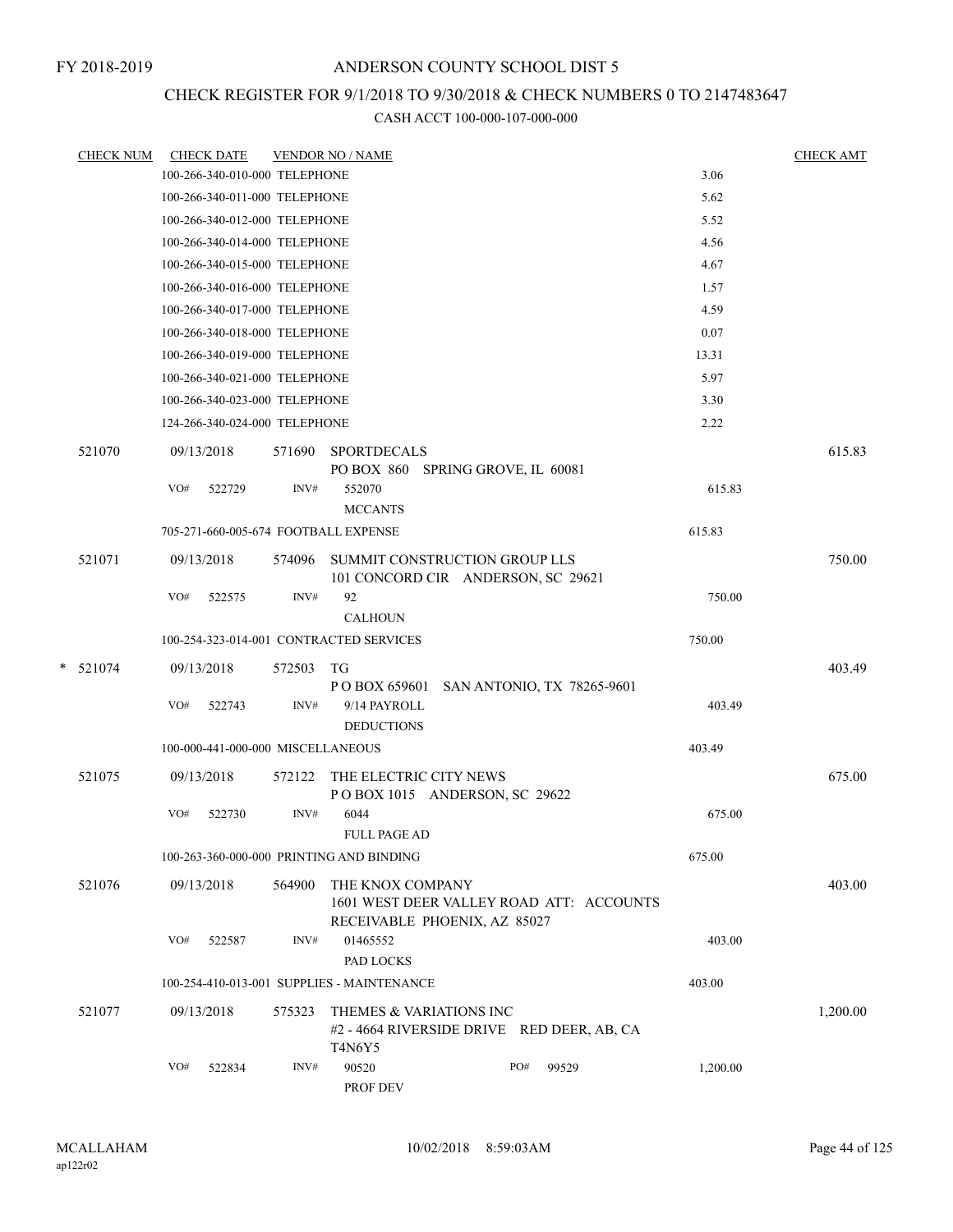## CHECK REGISTER FOR 9/1/2018 TO 9/30/2018 & CHECK NUMBERS 0 TO 2147483647

| <b>CHECK NUM</b> |     | <b>CHECK DATE</b><br>267-224-312-000-PD5 CONTRACTED-SC STANDARDS | <b>VENDOR NO / NAME</b> |                                                                                                | <b>CHECK AMT</b><br>1,200.00 |       |          |          |
|------------------|-----|------------------------------------------------------------------|-------------------------|------------------------------------------------------------------------------------------------|------------------------------|-------|----------|----------|
| 521078           |     | 09/13/2018                                                       |                         | 568632 THE RON CLARK ACADEMY<br>228 MARGARET STREET ATT: REGISTRATION<br>ATLANTA, GA 30315     |                              |       |          | 5,850.00 |
|                  | VO# | 522832                                                           | INV#                    | <b>REGISTRATION</b><br><b>MCLEES ELEM</b>                                                      | PO#                          | 99537 | 5,850.00 |          |
|                  |     |                                                                  |                         | 267-224-333-008-P12 TRIPS AND CONFERENCES                                                      |                              |       | 5,850.00 |          |
| $*$ 521080       |     | 09/13/2018                                                       |                         | 563377 UNIFIED AV SYSTEMS<br>DBA: MULTI MEDIA SERVICES PO BOX 161122<br>ATLANTA, GA 30321-1122 |                              |       |          | 945.35   |
|                  | VO# | 522835                                                           | INV#                    | 335335<br><b>TECHNOLOGY</b>                                                                    | PO#                          | 99403 | 730.28   |          |
|                  |     |                                                                  |                         | 100-266-314-003-000 REPAIRS TO EQUIPMENT                                                       |                              |       | 730.28   |          |
|                  | VO# | 522836                                                           | INV#                    | 335369<br><b>TECHNOLOGY</b>                                                                    | PO#                          | 99436 | 215.07   |          |
|                  |     |                                                                  |                         | 100-266-314-000-000 REPAIRS TO EQUIPMENT                                                       |                              |       | 215.07   |          |
| 521081           |     | 09/13/2018                                                       |                         | 573815 UNITED REFRIGERATION, INC<br>PO BOX 740703 ATLANTA, GA 30374-0703                       |                              |       |          | 1,378.37 |
|                  | VO# | 522558                                                           | INV#                    | 61461210<br><b>SUPPLIES</b>                                                                    |                              |       | 212.97   |          |
|                  |     |                                                                  |                         | 600-256-323-011-000 REPAIRS TO EQUIPMENT                                                       |                              |       | 212.97   |          |
|                  | VO# | 522559                                                           | INV#                    | 64237755<br><b>SUPPLIES</b>                                                                    |                              |       | 160.50   |          |
|                  |     |                                                                  |                         | 600-256-323-011-000 REPAIRS TO EQUIPMENT                                                       |                              |       | 160.50   |          |
|                  | VO# | 522565                                                           | INV#                    | 64324222<br><b>SUPPLIES</b>                                                                    |                              |       | 57.94    |          |
|                  |     |                                                                  |                         | 100-254-410-002-400 HVAC/ELECTRICAL/PLUMBING                                                   |                              |       | 57.94    |          |
|                  | VO# | 522566                                                           | INV#                    | 64420776<br><b>SUPPLIES</b>                                                                    |                              |       | 314.07   |          |
|                  |     |                                                                  |                         | 100-254-410-013-400 HVAC/ELECTRICAL/PLUMBING                                                   |                              |       | 314.07   |          |
|                  | VO# | 522567                                                           | INV#                    | 64423871<br><b>SUPPLIES</b>                                                                    |                              |       | 139.32   |          |
|                  |     |                                                                  |                         | 100-254-410-006-400 HVAC/ELECTRICAL/PLUMBING                                                   |                              |       | 139.32   |          |
|                  | VO# | 522568                                                           | INV#                    | 64348805<br><b>SUPPLIES</b>                                                                    |                              |       | 112.77   |          |
|                  |     |                                                                  |                         | 100-254-410-017-400 HVAC/ELECTRICAL/PLUMBING                                                   |                              |       | 112.77   |          |
|                  |     | $VO#$ 522569                                                     | INV#                    | 64424576<br><b>SUPPLIES</b>                                                                    |                              |       | 74.57    |          |
|                  |     |                                                                  |                         | 100-254-410-005-400 HVAC/ELECTRICAL/PLUMBING                                                   |                              |       | 74.57    |          |
|                  | VO# | 522570                                                           | INV#                    | 64165791<br><b>SUPPLIES</b>                                                                    |                              |       | 221.65   |          |
|                  |     | 100-254-410-000-400 HVAC SUPPLIES                                |                         |                                                                                                |                              |       | 221.65   |          |
|                  | VO# | 522571                                                           | INV#                    | 64400078<br><b>SUPPLIES</b>                                                                    |                              |       | 71.42    |          |
|                  |     |                                                                  |                         | 100-254-410-010-400 HVAC/ELECTRICAL/PLUMBING                                                   |                              |       | 71.42    |          |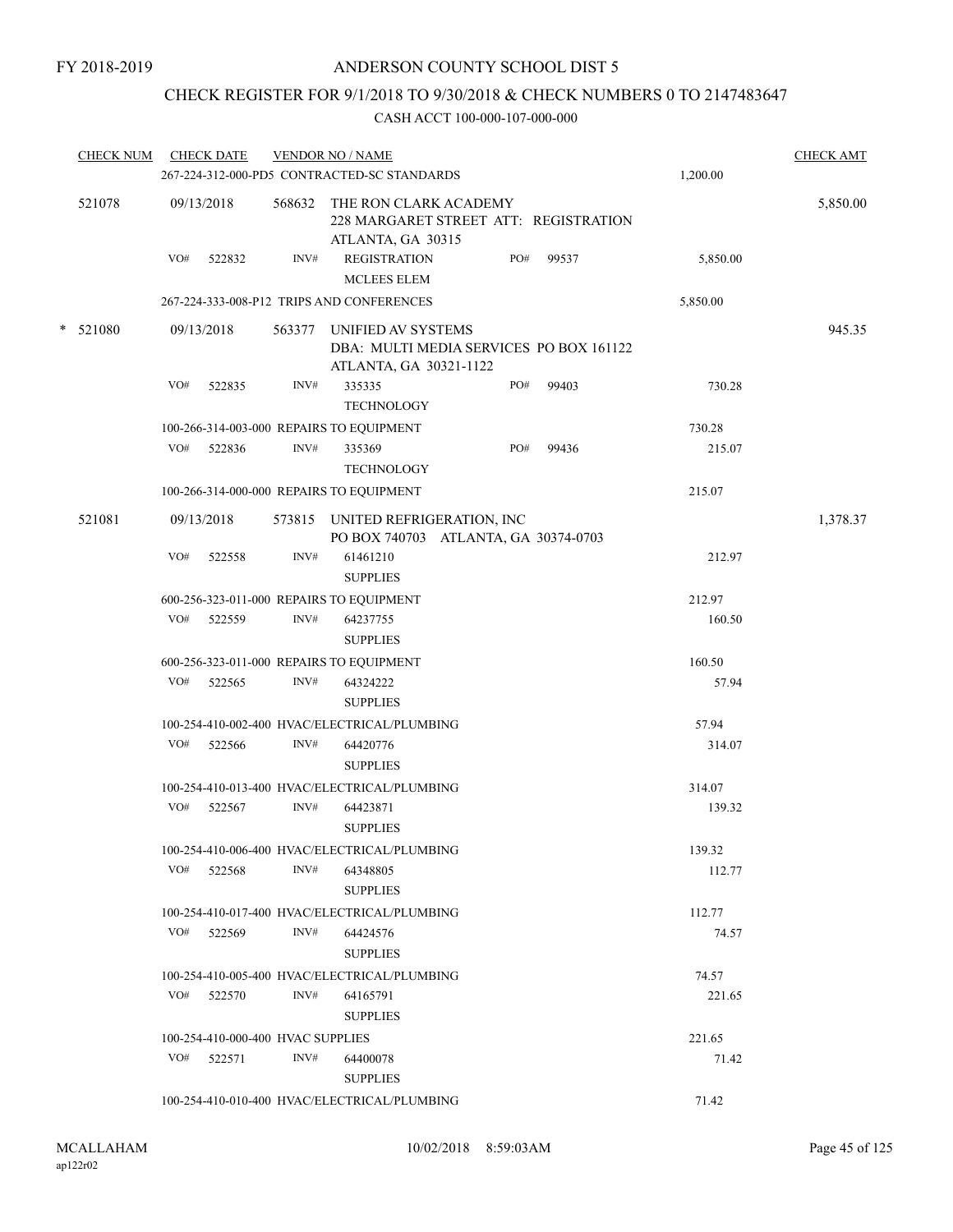## CHECK REGISTER FOR 9/1/2018 TO 9/30/2018 & CHECK NUMBERS 0 TO 2147483647

| <b>CHECK NUM</b> |     | <b>CHECK DATE</b>        |                                   | <b>VENDOR NO / NAME</b>                                                                       |            | <b>CHECK AMT</b> |
|------------------|-----|--------------------------|-----------------------------------|-----------------------------------------------------------------------------------------------|------------|------------------|
|                  | VO# | 522572                   | INV#                              | 64394196<br><b>SUPPLIES</b>                                                                   | 13.16      |                  |
|                  |     |                          |                                   | 100-254-410-001-400 HVAC/ELECTRICAL/PLUMBING                                                  | 13.16      |                  |
| 521082           |     | 09/13/2018               | 564298                            | UNITED WAY OF ANDERSON COUNTY<br>POBOX 2067 ANDERSON, SC 29622                                |            | 1,356.44         |
|                  | VO# | 522736                   | INV#                              | 9/14 PAYROLL<br><b>DEDUCTIONS</b>                                                             | 1,356.44   |                  |
|                  |     |                          |                                   | 100-000-455-000-000 UNITED FUND - PAYABLE                                                     | 1,356.44   |                  |
| 521083           |     | 09/13/2018               | 572350                            | US DEPARTMENT OF EDUCATION<br>NATIONAL PAYMENT CENTER PO BOX 105081<br>ATLANTA, GA 30348-5081 |            | 514.02           |
|                  | VO# | 522741                   | INV#                              | 9/14 PAYROLL<br><b>DEDUCTIONS</b>                                                             | 514.02     |                  |
|                  |     |                          | 100-000-441-000-000 MISCELLANEOUS |                                                                                               | 514.02     |                  |
| 521084           |     | 09/13/2018               | 510790                            | US FOODSERVICE<br>P O BOX 602292 CHARLOTTE, NC 28260-2292                                     |            | 201,422.26       |
|                  | VO# | 522815                   | INV#                              | 209505015<br><b>AUG 2018</b>                                                                  | 201,422.26 |                  |
|                  |     |                          | 600-256-410-000-000 SUPPLIES      |                                                                                               | 941.68     |                  |
|                  |     |                          | 600-256-410-003-000 SUPPLIES      |                                                                                               | 1,945.44   |                  |
|                  |     |                          | 600-256-410-005-000 SUPPLIES      |                                                                                               | 319.80     |                  |
|                  |     |                          | 600-256-410-006-000 SUPPLIES      |                                                                                               | 2,031.92   |                  |
|                  |     |                          | 600-256-410-007-000 SUPPLIES      |                                                                                               | 1,105.05   |                  |
|                  |     |                          | 600-256-410-008-000 SUPPLIES      |                                                                                               | 889.48     |                  |
|                  |     |                          | 600-256-410-009-000 SUPPLIES      |                                                                                               | 281.06     |                  |
|                  |     |                          | 600-256-410-010-000 SUPPLIES      |                                                                                               | 1,593.60   |                  |
|                  |     |                          | 600-256-410-011-000 SUPPLIES      |                                                                                               | 851.36     |                  |
|                  |     |                          | 600-256-410-012-000 SUPPLIES      |                                                                                               | 665.82     |                  |
|                  |     |                          | 600-256-410-013-000 SUPPLIES      |                                                                                               | 826.97     |                  |
|                  |     |                          | 600-256-410-014-000 SUPPLIES      |                                                                                               | 761.11     |                  |
|                  |     |                          | 600-256-410-015-000 SUPPLIES      |                                                                                               | 245.77     |                  |
|                  |     |                          | 600-256-410-016-000 SUPPLIES      |                                                                                               | 607.12     |                  |
|                  |     |                          | 600-256-410-017-000 SUPPLIES      |                                                                                               | 610.53     |                  |
|                  |     |                          | 600-256-410-018-000 SUPPLIES      |                                                                                               | 295.66     |                  |
|                  |     |                          | 600-256-410-019-000 SUPPLIES      |                                                                                               | 329.85     |                  |
|                  |     |                          | 600-256-410-020-000 SUPPLIES      |                                                                                               | 1,048.05   |                  |
|                  |     |                          | 600-256-410-021-000 SUPPLIES      |                                                                                               | 623.88     |                  |
|                  |     | 600-256-460-002-000 FOOD |                                   |                                                                                               | 18,114.83  |                  |
|                  |     | 600-256-460-003-000 FOOD |                                   |                                                                                               | 27,441.85  |                  |
|                  |     | 600-256-460-005-000 FOOD |                                   |                                                                                               | 9,238.66   |                  |
|                  |     | 600-256-460-006-000 FOOD |                                   |                                                                                               | 19,368.31  |                  |
|                  |     | 600-256-460-007-000 FOOD |                                   |                                                                                               | 9,444.40   |                  |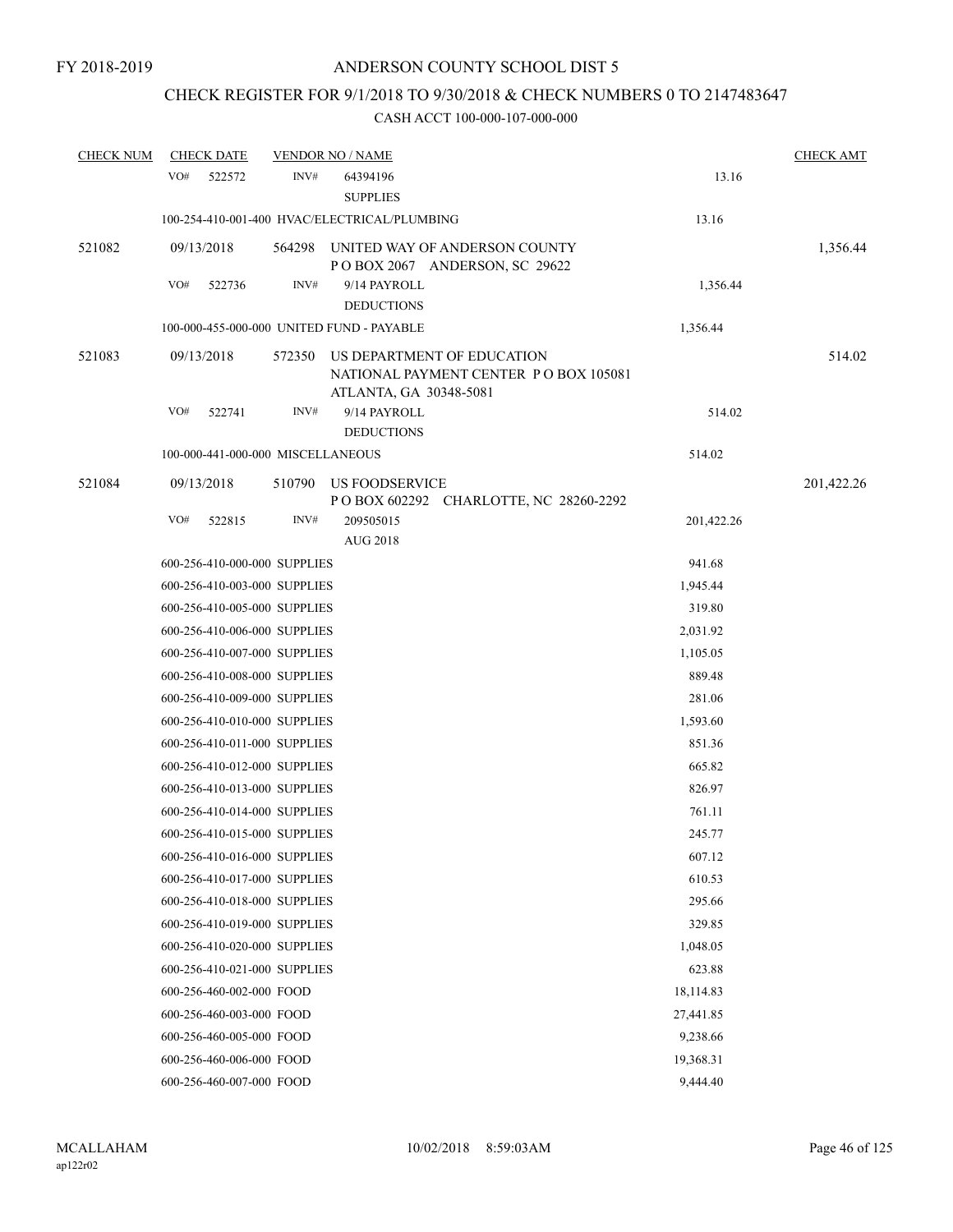## CHECK REGISTER FOR 9/1/2018 TO 9/30/2018 & CHECK NUMBERS 0 TO 2147483647

| <b>CHECK NUM</b> | <b>CHECK DATE</b> |                          |        | <b>VENDOR NO / NAME</b>                                           |     |                          |           | <b>CHECK AMT</b> |
|------------------|-------------------|--------------------------|--------|-------------------------------------------------------------------|-----|--------------------------|-----------|------------------|
|                  |                   | 600-256-460-008-000 FOOD |        |                                                                   |     |                          | 7,495.29  |                  |
|                  |                   | 600-256-460-009-000 FOOD |        |                                                                   |     |                          | 6,033.89  |                  |
|                  |                   | 600-256-460-010-000 FOOD |        |                                                                   |     |                          | 10,743.98 |                  |
|                  |                   | 600-256-460-011-000 FOOD |        |                                                                   |     |                          | 9,861.63  |                  |
|                  |                   | 600-256-460-012-000 FOOD |        |                                                                   |     |                          | 9,062.19  |                  |
|                  |                   | 600-256-460-013-000 FOOD |        |                                                                   |     |                          | 6,771.63  |                  |
|                  |                   | 600-256-460-014-000 FOOD |        |                                                                   |     |                          | 11,139.26 |                  |
|                  |                   | 600-256-460-015-000 FOOD |        |                                                                   |     |                          | 1,903.68  |                  |
|                  |                   | 600-256-460-016-000 FOOD |        |                                                                   |     |                          | 8,086.15  |                  |
|                  |                   | 600-256-460-017-000 FOOD |        |                                                                   |     |                          | 5,906.99  |                  |
|                  |                   | 600-256-460-018-000 FOOD |        |                                                                   |     |                          | 2,793.93  |                  |
|                  |                   | 600-256-460-019-000 FOOD |        |                                                                   |     |                          | 6,538.67  |                  |
|                  |                   | 600-256-460-020-000 FOOD |        |                                                                   |     |                          | 9,424.68  |                  |
|                  |                   | 600-256-460-021-000 FOOD |        |                                                                   |     |                          | 6,078.09  |                  |
| 521085           | 09/13/2018        |                          | 510790 | <b>US FOODSERVICE</b><br>POBOX 602292 CHARLOTTE, NC 28260-2292    |     |                          |           | 434.70           |
|                  | VO#               | 522817                   | INV#   | 60813458                                                          |     |                          | 434.70    |                  |
|                  |                   |                          |        | <b>AUG 2018</b>                                                   |     |                          |           |                  |
|                  |                   |                          |        | 600-256-462-002-000 COMMODITY DISTRIBUTION                        |     |                          | 31.50     |                  |
|                  |                   |                          |        | 600-256-462-003-000 COMMODITY DISTRIBUTION                        |     |                          | 31.50     |                  |
|                  |                   |                          |        | 600-256-462-005-000 COMMODITY DISTRIBUTION                        |     |                          | 31.50     |                  |
|                  |                   |                          |        | 600-256-462-006-000 COMMODITY DISTRIBUTION                        |     |                          | 34.65     |                  |
|                  |                   |                          |        | 600-256-462-007-000 COMMODITY DISTRIBUTION                        |     |                          | 18.90     |                  |
|                  |                   |                          |        | 600-256-462-008-000 COMMODITY DISTRIBUTION                        |     |                          | 18.90     |                  |
|                  |                   |                          |        | 600-256-462-009-000 COMMODITY DISTRIBUTION                        |     |                          | 18.90     |                  |
|                  |                   |                          |        | 600-256-462-010-000 COMMODITY DISTRIBUTION                        |     |                          | 18.90     |                  |
|                  |                   |                          |        | 600-256-462-011-000 COMMODITY DISTRIBUTION                        |     |                          | 18.90     |                  |
|                  |                   |                          |        | 600-256-462-012-000 COMMODITY DISTRIBUTION                        |     |                          | 18.90     |                  |
|                  |                   |                          |        | 600-256-462-013-000 COMMODITY DISTRIBUTION                        |     |                          | 18.90     |                  |
|                  |                   |                          |        | 600-256-462-014-000 COMMODITY DISTRIBUTION                        |     |                          | 18.90     |                  |
|                  |                   |                          |        | 600-256-462-015-000 COMMODITY DISTRIBUTION                        |     |                          | 18.90     |                  |
|                  |                   |                          |        | 600-256-462-016-000 COMMODITY DISTRIBUTION                        |     |                          | 18.90     |                  |
|                  |                   |                          |        | 600-256-462-017-000 COMMODITY DISTRIBUTION                        |     |                          | 18.90     |                  |
|                  |                   |                          |        | 600-256-462-018-000 COMMODITY DISTRIBUTION                        |     |                          | 18.90     |                  |
|                  |                   |                          |        | 600-256-462-019-000 COMMODITY DISTRIBUTION                        |     |                          | 18.90     |                  |
|                  |                   |                          |        | 600-256-462-020-000 COMMODITY DISTRIBUTION                        |     |                          | 31.50     |                  |
|                  |                   |                          |        | 600-256-462-021-000 COMMODITY DISTRIBUTION                        |     |                          | 28.35     |                  |
| 521086           | 09/13/2018        |                          | 569781 | VARITRONICS, LLC<br>7200 93RD AVENUE N<br>BROOKLYN PARK, MN 55445 |     | <b>SUITE 120 STE 120</b> |           | 881.96           |
|                  | VO#               | 522733                   | INV#   | 98068<br><b>SUPPLIES</b>                                          | PO# | 99281                    | 881.96    |                  |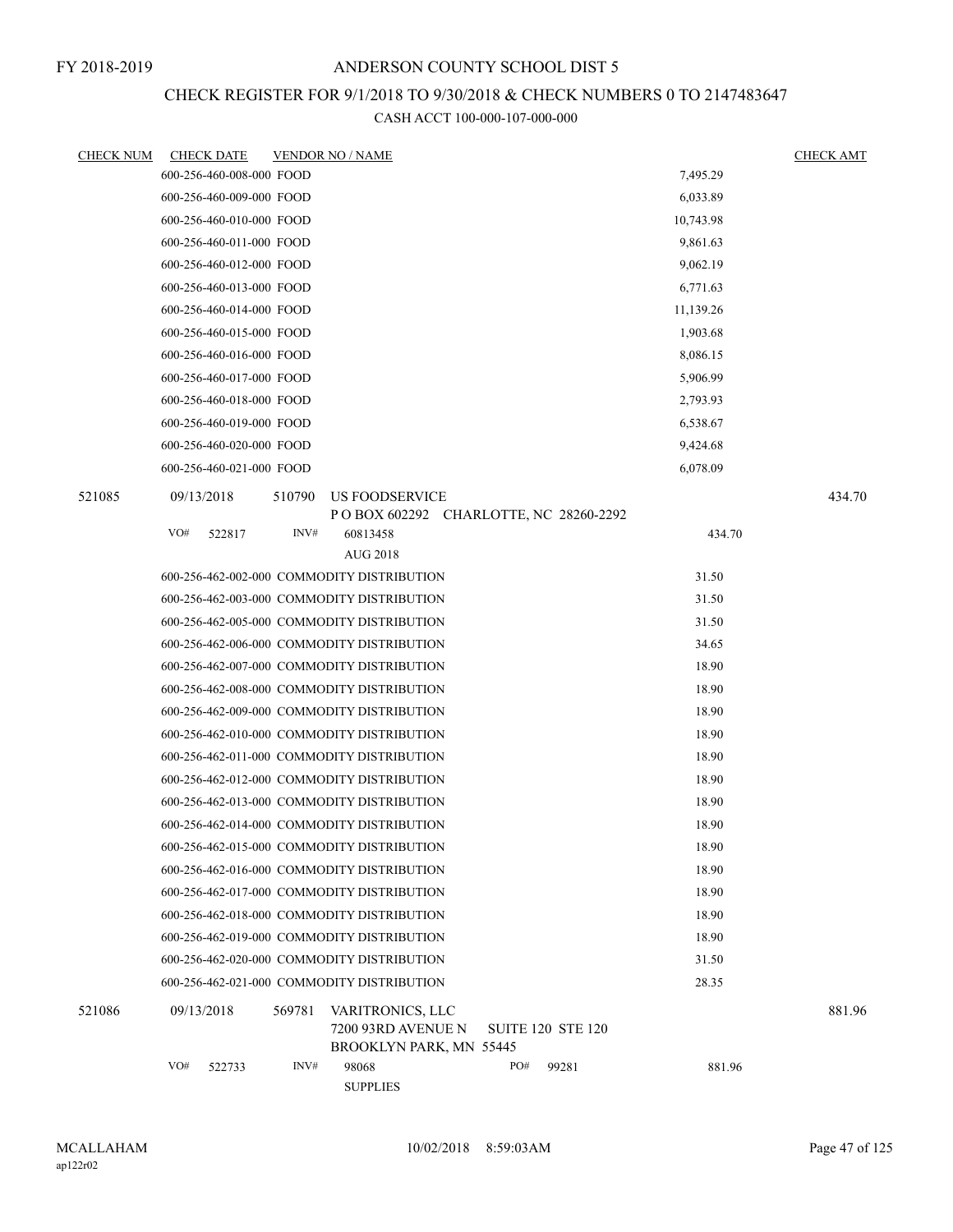## CHECK REGISTER FOR 9/1/2018 TO 9/30/2018 & CHECK NUMBERS 0 TO 2147483647

| <b>CHECK NUM</b> | <b>CHECK DATE</b>                       |        | <b>VENDOR NO / NAME</b>        |                                                                                                   |          | <b>CHECK AMT</b> |
|------------------|-----------------------------------------|--------|--------------------------------|---------------------------------------------------------------------------------------------------|----------|------------------|
|                  | 100-112-410-017-000 SUPPLIES            |        |                                |                                                                                                   | 881.96   |                  |
| * 521088         | 09/13/2018                              | 519401 | <b>VERIZON</b>                 |                                                                                                   |          | 5,310.87         |
|                  | VO#<br>522630                           | INV#   | 9813456824                     | P O BOX 660108 DALLAS, TX 75266-0652                                                              | 5,310.87 |                  |
|                  |                                         |        | <b>SERVICE</b>                 |                                                                                                   |          |                  |
|                  | 100-266-340-000-000 TELEPHONE           |        |                                |                                                                                                   | 3,977.44 |                  |
|                  | 100-266-340-001-000 TELEPHONE           |        |                                |                                                                                                   | 117.72   |                  |
|                  | 100-266-340-002-000 TELEPHONE           |        |                                |                                                                                                   | 141.68   |                  |
|                  | 100-266-340-003-000 TELEPHONE           |        |                                |                                                                                                   | 106.30   |                  |
|                  | 100-266-340-006-000 TELEPHONE           |        |                                |                                                                                                   | 70.47    |                  |
|                  | 100-266-340-007-000 TELEPHONE           |        |                                |                                                                                                   | 66.40    |                  |
|                  | 100-266-340-008-000 TELEPHONE           |        |                                |                                                                                                   | 66.40    |                  |
|                  | 100-266-340-009-000 TELEPHONE           |        |                                |                                                                                                   | 66.40    |                  |
|                  | 100-266-340-010-000 TELEPHONE           |        |                                |                                                                                                   | 13.25    |                  |
|                  | 100-266-340-012-000 TELEPHONE           |        |                                |                                                                                                   | 13.25    |                  |
|                  | 100-266-340-013-000 TELEPHONE           |        |                                |                                                                                                   | 13.25    |                  |
|                  | 100-266-340-014-000 TELEPHONE           |        |                                |                                                                                                   | 66.40    |                  |
|                  | 100-266-340-015-000 TELEPHONE           |        |                                |                                                                                                   | 79.65    |                  |
|                  | 100-266-340-016-000 TELEPHONE           |        |                                |                                                                                                   | 53.15    |                  |
|                  | 100-266-340-017-000 TELEPHONE           |        |                                |                                                                                                   | 76.40    |                  |
|                  | 100-266-340-018-000 TELEPHONE           |        |                                |                                                                                                   | 13.25    |                  |
|                  | 100-266-340-019-000 TELEPHONE           |        |                                |                                                                                                   | 13.25    |                  |
|                  | 100-266-340-020-000 TELEPHONE           |        |                                |                                                                                                   | 17.32    |                  |
|                  | 283-126-340-000-000 TELEPHONE           |        |                                |                                                                                                   | 88.22    |                  |
|                  | 338-221-340-000-EAR TELEPHONE           |        |                                |                                                                                                   | 38.07    |                  |
|                  | 600-256-340-000-000 TELEPHONE           |        |                                |                                                                                                   | 159.45   |                  |
|                  | 900-188-340-000-006 HOMELESS TELEPHONE  |        |                                |                                                                                                   | 53.15    |                  |
| 521089           | 09/13/2018                              | 524353 | ATLANTA, GA 30353-0934         | WAL-MART COMMUNITY/GEMB<br>PO BOX 530934 ATT: ACCOUNTS RECEIVABLE                                 |          | 537.74           |
|                  | VO#<br>522734                           | INV#   | 1013 3701<br><b>OPERATIONS</b> |                                                                                                   | 537.74   |                  |
|                  | 100-255-410-000-000 SUPPLIES            |        |                                |                                                                                                   | 508.69   |                  |
|                  | 600-256-410-003-000 SUPPLIES            |        |                                |                                                                                                   | 29.05    |                  |
| 521090           | 09/13/2018                              | 527500 |                                | WAYNE'S OVERHEAD DOORS, INC<br>3021 WHITEHALL ROAD ATT: ACCOUNTS<br>RECEIVABLE ANDERSON, SC 29626 |          | 260.00           |
|                  | VO#<br>522564                           | INV#   | 152182<br><b>TL HANNA</b>      |                                                                                                   | 260.00   |                  |
|                  | 100-254-323-002-001 CONTRACTED SERVICES |        |                                |                                                                                                   | 260.00   |                  |
| 521091           | 09/13/2018                              |        |                                | 573864 WELLS FARGO VENDOR FIN SERV<br>PO BOX 105710 ATLANTA, GA 30348-5710                        |          | 763.45           |
|                  | VO#<br>522838                           | INV#   | 68738607                       | PO#<br>99147                                                                                      | 763.45   |                  |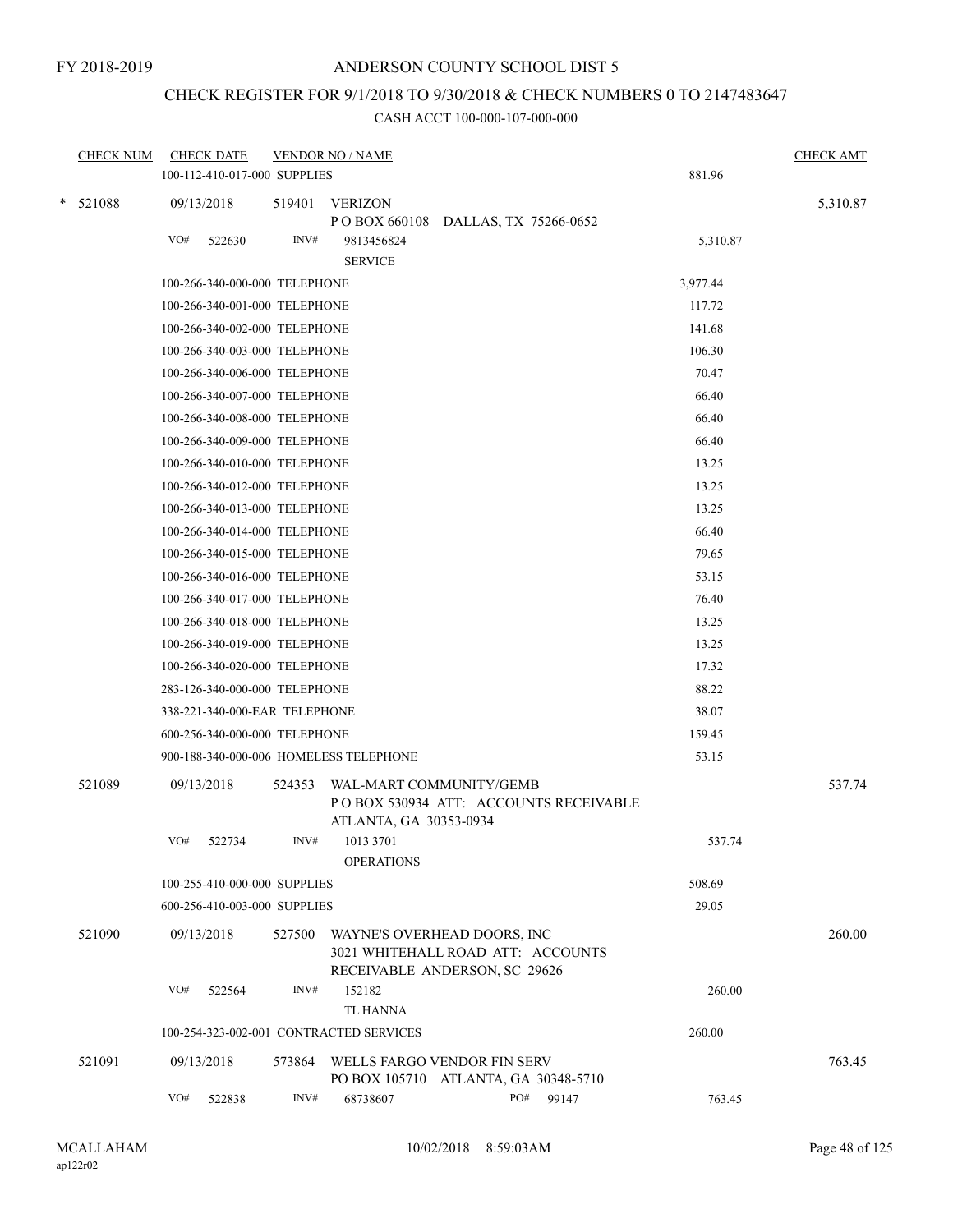FY 2018-2019

## ANDERSON COUNTY SCHOOL DIST 5

## CHECK REGISTER FOR 9/1/2018 TO 9/30/2018 & CHECK NUMBERS 0 TO 2147483647

| <b>CHECK NUM</b> |     | <b>CHECK DATE</b>              |        | <b>VENDOR NO / NAME</b><br><b>COPIER</b>                                                                 |     |       |                 | <b>CHECK AMT</b> |
|------------------|-----|--------------------------------|--------|----------------------------------------------------------------------------------------------------------|-----|-------|-----------------|------------------|
|                  |     | 100-112-410-017-000 SUPPLIES   |        |                                                                                                          |     |       | 763.45          |                  |
| 521092           |     | 09/13/2018                     | 565833 | WEX BANK<br>WRIGHT EXPRESS FLEET SERVICES PO BOX 6293<br>CAROL STREAM, IL 60197-6293                     |     |       |                 | 6,156.32         |
|                  | VO# | 522839                         | INV#   | 55831000<br><b>FUEL</b>                                                                                  |     |       | 6,156.32        |                  |
|                  |     | 100-255-411-000-000 GASOLINE   |        |                                                                                                          |     |       | 6,156.32        |                  |
| $*$ 521094       |     | 09/13/2018                     | 532300 | WHITE JONES ACE HARDWARE<br>PO BOX 13012 ATT: ACCOUNTS RECEIVABLE                                        |     |       |                 | 102.64           |
|                  | VO# | 522561                         | INV#   | ANDERSON, SC 29624<br>875277<br><b>SUPPLIES</b>                                                          |     |       | 12.79           |                  |
|                  |     |                                |        | 100-254-410-000-001 MAINT. SUPPLIES-STRUCTURES                                                           |     |       | 12.79           |                  |
|                  | VO# | 522562                         | INV#   | 393394<br><b>SUPPLIES</b>                                                                                |     |       | 46.20           |                  |
|                  |     |                                |        | 100-254-410-000-000 CUSTODIAL SUPPLIES                                                                   |     |       | 46.20           |                  |
|                  | VO# | 522563                         | INV#   | 393411<br><b>SUPPLIES</b>                                                                                |     |       | 43.65           |                  |
|                  |     |                                |        | 100-254-410-005-400 HVAC/ELECTRICAL/PLUMBING                                                             |     |       | 43.65           |                  |
| 521095           |     | 09/13/2018                     | 570755 | WILSON & ASSOCIATES SPORTS TURF<br>1737 SOUTH LAKE DRIVE ATT: ACCOUNTS<br>RECEIVABLE LEXINGTON, SC 29073 |     |       |                 | 2,400.00         |
|                  | VO# | 522840                         | INV#   | 15475<br><b>FIELD SERVICES</b>                                                                           | PO# | 99386 | 2,400.00        |                  |
|                  |     |                                |        | 100-254-323-002-001 CONTRACTED SERVICES                                                                  |     |       | 960.00          |                  |
|                  |     |                                |        | 100-254-323-003-001 CONTRACTED SERVICES                                                                  |     |       | 840.00          |                  |
|                  |     |                                |        | 100-254-323-005-001 CONTRACTED SERVICES                                                                  |     |       | 300.00          |                  |
|                  |     |                                |        | 100-254-323-006-001 CONTRACTED SERVICES                                                                  |     |       | 300.00          |                  |
|                  |     |                                |        | 100-254-323-020-001 CONTRACTED SERVICES                                                                  |     |       | $0.00\,$        |                  |
| 521096           |     | 09/13/2018                     | 540615 | WORTHINGTON DIRECT<br>PO BOX 140038 ATT: ACCOUNTS RECEIVABLE<br>DALLAS, TX 75214-0038                    |     |       |                 | 308.15           |
|                  | VO# | 522841                         | INV#   | 321527AND002<br>NEW PROSPECT                                                                             | PO# | 99409 | 308.15          |                  |
|                  |     |                                |        | 201-188-410-010-000 SUPPLIES-PARENTING<br>201-188-410-010-000 SUPPLIES-PARENTING                         |     |       | 233.85<br>74.30 |                  |
| 521097           |     | 09/18/2018                     |        | 566136 AMTEC<br>90 AVON MEADOW LANE AVON, CT 06001                                                       |     |       |                 | 500.00           |
|                  | VO# | 522869                         | INV#   | 5723-08-18<br><b>SERVICES</b>                                                                            |     |       | 500.00          |                  |
|                  |     | 100-231-319-000-000 LEGAL FEES |        |                                                                                                          |     |       | 500.00          |                  |
| * 521099         |     | 09/18/2018                     |        | 114225 ANDERSON RESTAURANT EQUIPMENT                                                                     |     |       |                 | 258.38           |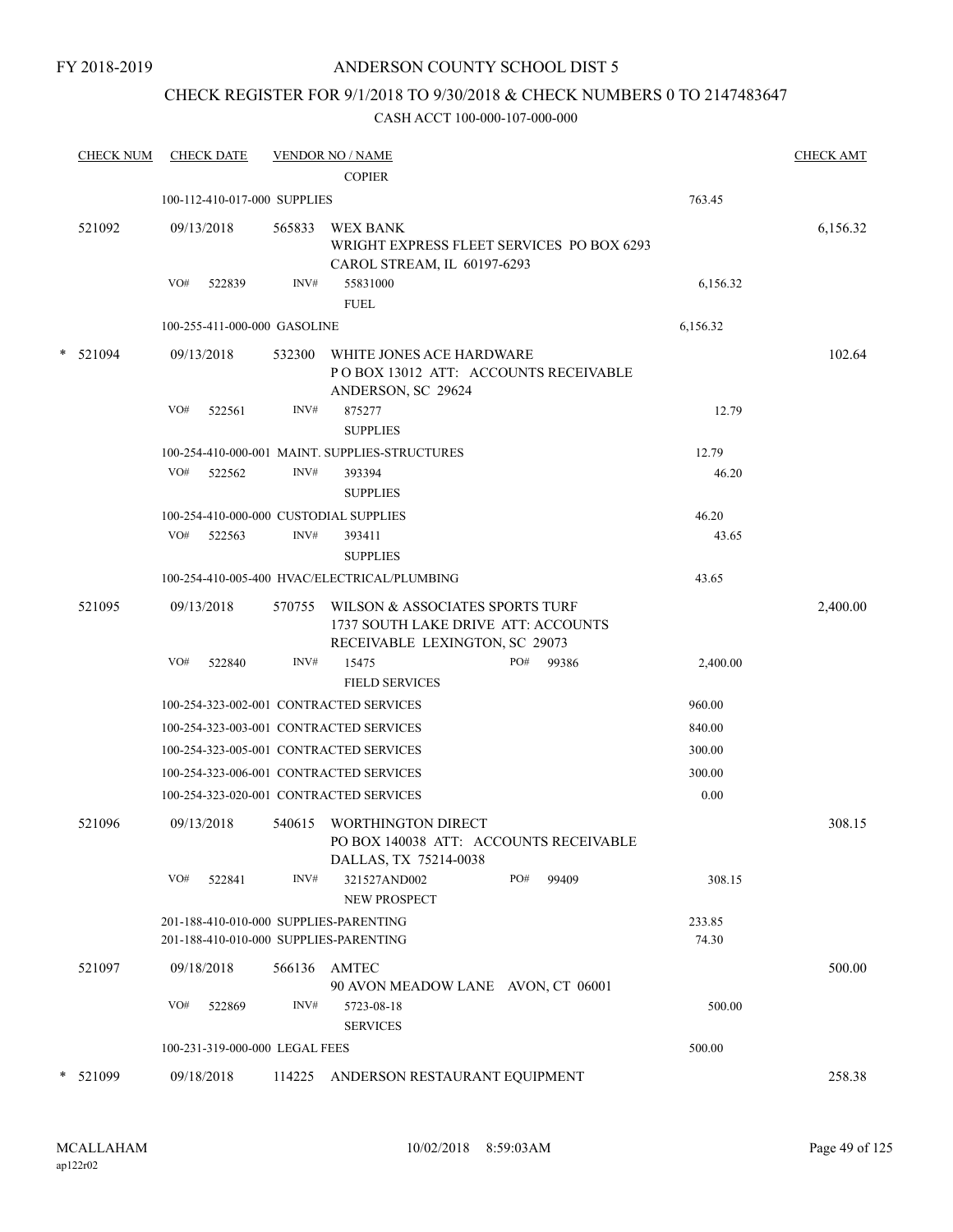# CHECK REGISTER FOR 9/1/2018 TO 9/30/2018 & CHECK NUMBERS 0 TO 2147483647

|   | <b>CHECK NUM</b> |     | <b>CHECK DATE</b> |                              | <b>VENDOR NO / NAME</b>                                                                   |     |       |           | <b>CHECK AMT</b> |
|---|------------------|-----|-------------------|------------------------------|-------------------------------------------------------------------------------------------|-----|-------|-----------|------------------|
|   |                  |     |                   |                              | 112 EAST MAULDIN STREET ATT: ACCOUNTS                                                     |     |       |           |                  |
|   |                  |     |                   |                              | RECEIVABLE ANDERSON, SC 29621                                                             |     |       |           |                  |
|   |                  | VO# | 522861            | INV#                         | 51344<br><b>SUPPLIES</b>                                                                  |     |       | 162.64    |                  |
|   |                  |     |                   | 600-256-410-000-000 SUPPLIES |                                                                                           |     |       | 162.64    |                  |
|   |                  | VO# | 522862            | INV#                         | 51108                                                                                     |     |       | 95.74     |                  |
|   |                  |     |                   |                              | <b>SUPPLIES</b>                                                                           |     |       |           |                  |
|   |                  |     |                   | 600-256-410-000-000 SUPPLIES |                                                                                           |     |       | 95.74     |                  |
|   | 521100           |     | 09/18/2018        | 115176                       | ANDERSON SCHOOL DISTRICT FOUR<br>PO BOX 545 ATTN: CRISTY JABLONSKI<br>PENDLETON, SC 29670 |     |       |           | 7,500.00         |
|   |                  | VO# | 522918            | INV#                         | 18/19 PROJECT SERCH<br><b>AUG 2018</b>                                                    | PO# | 99502 | 7,500.00  |                  |
|   |                  |     |                   |                              | 203-121-312-000-000 PURCHASED SERVICES-PROJ SEARCH                                        |     |       | 7,500.00  |                  |
|   | $*$ 521102       |     | 09/18/2018        | 566907                       | BILINGUAL DICTIONARIES, INC<br>POBOX 1154 ATT: ACCOUNTS RECEIVABLE<br>MURRIETA, CA 92564  |     |       |           | 165.73           |
|   |                  | VO# | 522854            | INV#                         | 39567<br><b>DICTIONARYS</b>                                                               | PO# | 99355 | 165.73    |                  |
|   |                  |     |                   | 264-162-410-000-000 SUPPLIES |                                                                                           |     |       | 165.73    |                  |
|   | 521103           |     | 09/18/2018        |                              | 575528 BINXKIDS<br>325 PENNBROOKE TRACE DULUTH, GA 30097                                  |     |       |           | 848.26           |
|   |                  | VO# | 522933            | INV#                         | 09618<br><b>CLOTHES</b>                                                                   |     |       | 848.26    |                  |
|   |                  |     |                   | 232-188-410-000-000 SUPPLIES |                                                                                           |     |       | 848.26    |                  |
| * |                  |     |                   |                              |                                                                                           |     |       |           |                  |
|   | 521105           |     | 09/18/2018        | 569238                       | CRAWFORD, JASON^^<br>1103 DAVIS MILL ROAD SENECA, SC 29678                                |     |       |           | 121.50           |
|   |                  | VO# | 522954            | INV#                         | 09/07/18<br><b>OFFICIAL</b>                                                               |     |       | 121.50    |                  |
|   |                  |     |                   |                              | 100-271-312-002-000 ADDITIONAL SECURITY                                                   |     |       | 121.50    |                  |
|   | 521106           |     | 09/18/2018        | 190000                       | <b>CURRICULUM ASSOCIATES LLC</b><br>PO BOX 936600 ATLANTA, GA 31193-6600                  |     |       |           | 32,635.00        |
|   |                  | VO# | 522883            | INV#                         | 90547155<br><b>IREADY</b>                                                                 | PO# | 99285 | 32,635.00 |                  |
|   |                  |     |                   |                              | 201-113-445-006-000 TECH SUPPLIES/ SITE LICENSE                                           |     |       | 32,635.00 |                  |
|   | 521107           |     | 09/18/2018        | 575499                       | <b>CUSTOM TAGS</b>                                                                        |     |       |           | 106.65           |
|   |                  |     |                   |                              | PO BOX 28 AMES, IA 50010                                                                  |     |       |           |                  |
|   |                  | VO# | 522911            | INV#                         | 236014<br><b>TATTOOS</b>                                                                  |     |       | 106.65    |                  |
|   |                  |     |                   |                              | 705-271-660-005-517 SCHOOL STORE EXPENSE                                                  |     |       | 106.65    |                  |
|   | 521108           |     | 09/18/2018        | 573566                       | DAVE BURGESS CONSULTING, INC<br>10894 UVALDE CT SAN DIEGO, CA 92124                       |     |       |           | 675.00           |
|   |                  | VO# | 522875            | $\text{INV}\#$               | 6750<br><b>BOOKS</b>                                                                      | PO# | 99320 | 675.00    |                  |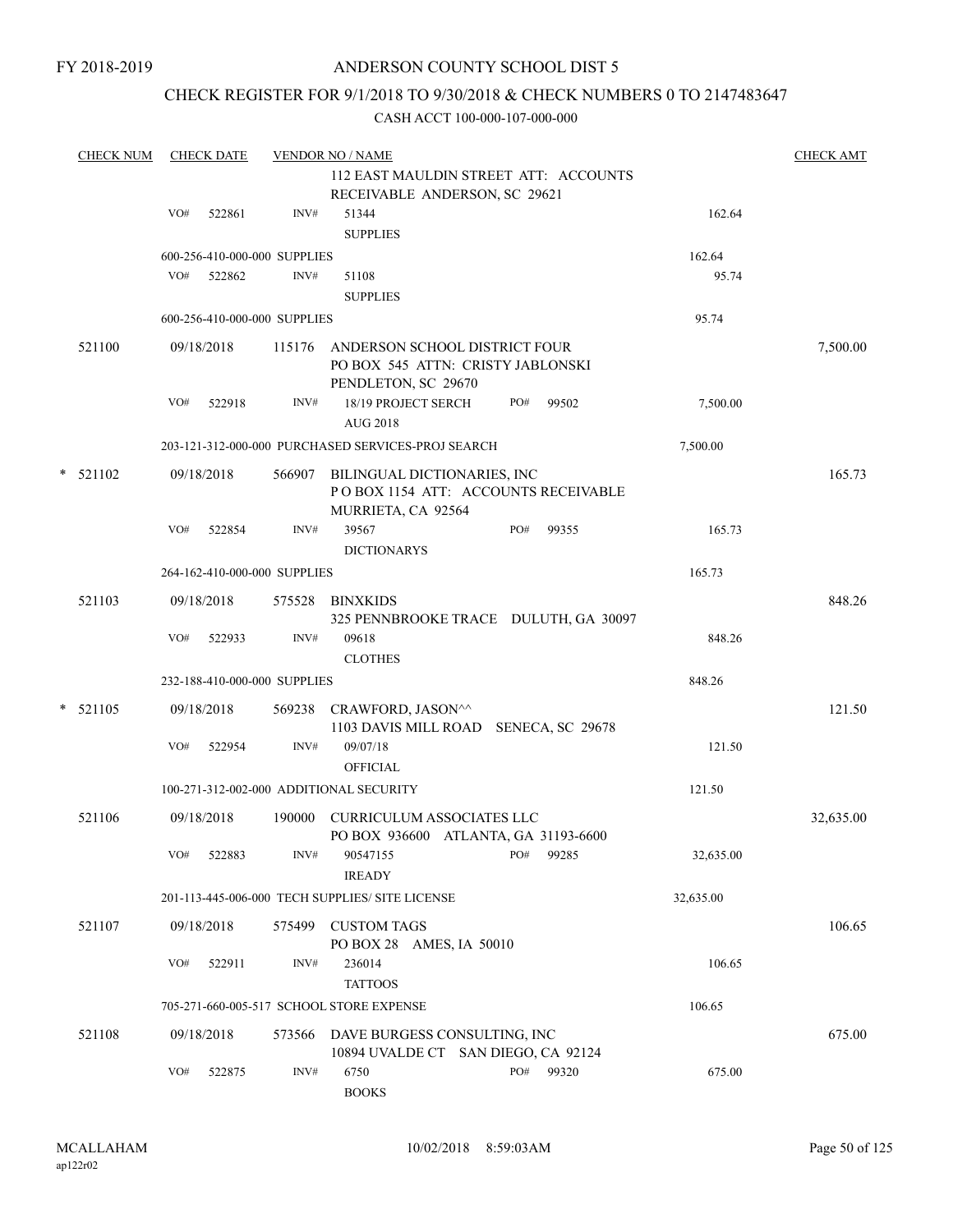## CHECK REGISTER FOR 9/1/2018 TO 9/30/2018 & CHECK NUMBERS 0 TO 2147483647

| <b>CHECK NUM</b> | <b>CHECK DATE</b>                       |                | <b>VENDOR NO / NAME</b><br>100-221-410-000-000 SUPPLIES AND MATERIALS                                 |                                          | 675.00    | <b>CHECK AMT</b> |
|------------------|-----------------------------------------|----------------|-------------------------------------------------------------------------------------------------------|------------------------------------------|-----------|------------------|
| 521109           | 09/18/2018                              | 211200         | DUFF & CHILDS, LLC<br>PO BOX 1486 ATT: ACCOUNTS RECEIVABLE<br>COLUMBIA, SC 29202                      |                                          |           | 100.60           |
|                  | VO#<br>522897                           | INV#           | 14295<br><b>AUG 2018</b>                                                                              |                                          | 100.60    |                  |
|                  | 100-231-319-000-000 LEGAL FEES          |                |                                                                                                       |                                          | 100.60    |                  |
| 521110           | 09/18/2018                              | 572128         | ESKEW, BEN^^<br>102 WILLENE DRIVE PIEDMONT, SC 29673                                                  |                                          |           | 114.50           |
|                  | VO#<br>522946                           | $\text{INV}\#$ | 09/06/18                                                                                              |                                          | 114.50    |                  |
|                  | 100-271-312-003-000 ADDITIONAL SECURITY |                | <b>OFFICIAL</b>                                                                                       |                                          | 114.50    |                  |
| 521111           | 09/18/2018                              | 574279         | HALLIGAN MAHONEY & WILLIAMS                                                                           |                                          |           | 2,363.57         |
|                  |                                         |                | PO BOX 11367 COLUMBIA, SC 29211-1367                                                                  |                                          |           |                  |
|                  | VO#<br>522898                           | INV#           | 12481<br><b>AUG 2018</b>                                                                              |                                          | 2,363.57  |                  |
|                  | 100-231-319-000-000 LEGAL FEES          |                |                                                                                                       |                                          | 2,363.57  |                  |
| 521112           | 09/18/2018                              | 259635         | HANDWRITING WITHOUT TEARS INC<br>8001 MACARTHUR BLVD ATT: ACCOUNTS<br>RECEIVABLE CABIN JOHN, MD 20818 |                                          |           | 109.58           |
|                  | VO#<br>522943                           | INV#           | 1229642-1<br><b>BOOKS</b>                                                                             | PO#<br>99274                             | 109.58    |                  |
|                  | 203-127-410-000-000 SUPPLIES- LD/DD/OHI |                |                                                                                                       |                                          | 109.58    |                  |
| 521113           | 09/18/2018                              | 575547         | HELLO LITERACY<br>1116 MINNIE DRIVE RALEIGH, NC 27603                                                 |                                          |           | 330.00           |
|                  | VO#<br>522894                           | INV#           | 0000410<br>0000411                                                                                    | PO#<br>99569                             | 330.00    |                  |
|                  | 201-224-333-010-000 TRIPS & CONFERENCES |                |                                                                                                       |                                          | 330.00    |                  |
| 521114           | 09/18/2018                              |                | 571944 HONORS GRADUATION                                                                              | 50 CHURCH STREET AMERICAN FORK, UT 84003 |           | 388.22           |
|                  | VO#<br>522873                           | INV#           | 106167<br><b>CORDS</b>                                                                                | PO#<br>99449                             | 388.22    |                  |
|                  | 100-221-410-002-TST SUPPLIES-TESTING    |                |                                                                                                       |                                          | 194.11    |                  |
|                  | 100-221-410-003-TST SUPPLIES-TESTING    |                |                                                                                                       |                                          | 194.11    |                  |
| 521115           | 09/18/2018                              |                | 570574 HULLINGER, GARY^^                                                                              | 665 ROBERT P JEANES RD EASLEY, SC 29640  |           | 123.30           |
|                  | VO#<br>522953                           | INV#           | 09/07/18<br><b>OFFICIAL</b>                                                                           |                                          | 123.30    |                  |
|                  | 100-271-312-002-000 ADDITIONAL SECURITY |                |                                                                                                       |                                          | 123.30    |                  |
| 521116           | 09/18/2018                              | 575343         | INSTRUCTIONAL COACHING GROUP<br>48537 805TH ROAD NORTH LOUP, NE 68859                                 |                                          |           | 12,300.00        |
|                  | VO#<br>522901                           | INV#           | 1935<br><b>WORKSHOP</b>                                                                               | PO#<br>98962                             | 12,300.00 |                  |
|                  |                                         |                | 311-224-312-000-COA INSTRUCTIONAL COACHING PD                                                         |                                          | 12,300.00 |                  |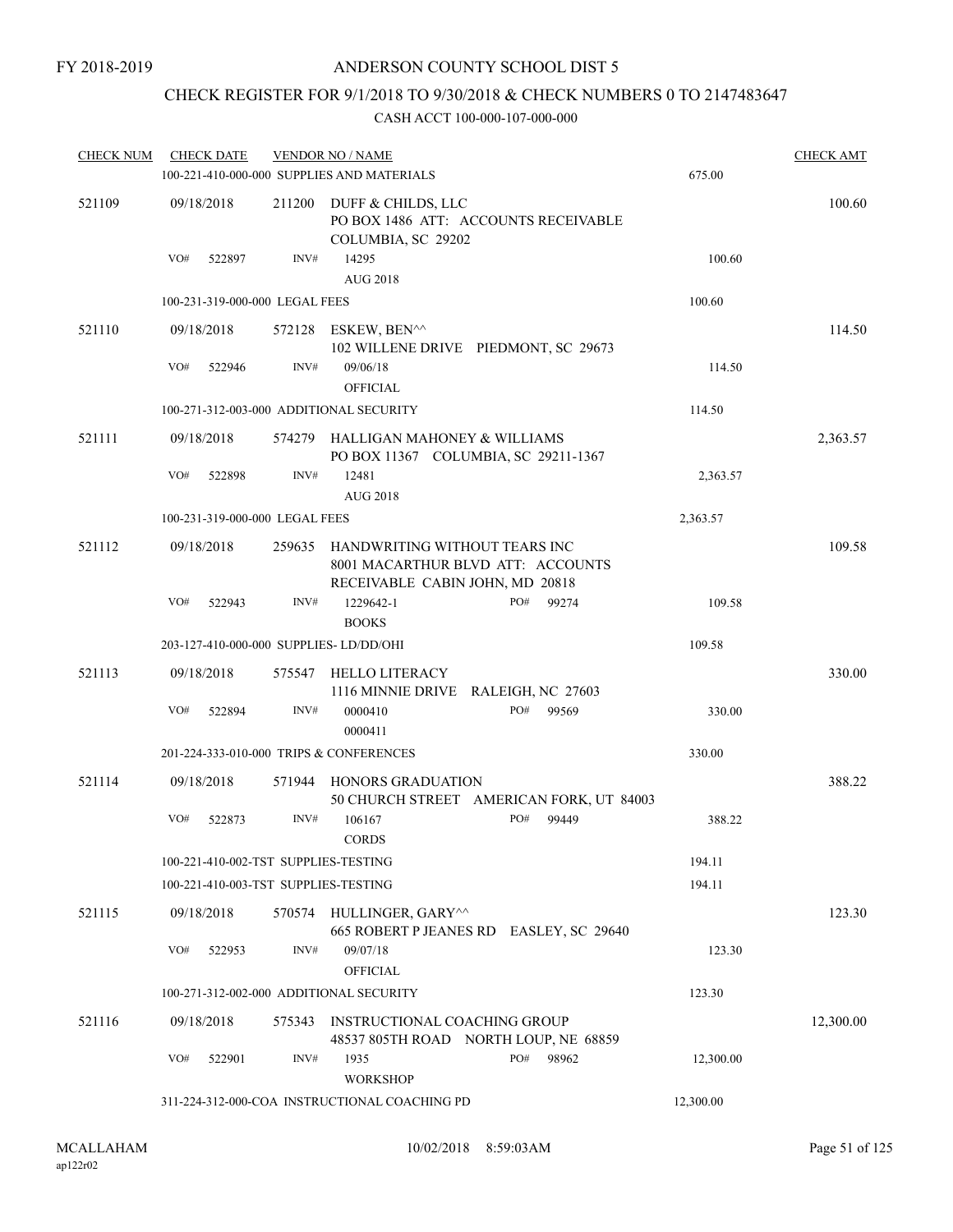## CHECK REGISTER FOR 9/1/2018 TO 9/30/2018 & CHECK NUMBERS 0 TO 2147483647

| <b>CHECK NUM</b> | <b>CHECK DATE</b>                       |        | <b>VENDOR NO / NAME</b>                                                                       |                   | <b>CHECK AMT</b> |
|------------------|-----------------------------------------|--------|-----------------------------------------------------------------------------------------------|-------------------|------------------|
| 521117           | 09/18/2018                              |        | 282620 IONOSPHERE TOURS<br>307 N. MAIN STREET ANDERSON, SC 29621                              |                   | 200.00           |
|                  | VO#<br>522962                           | INV#   | PO#<br>6418<br>SOUTHWOOD                                                                      | 99494<br>200.00   |                  |
|                  |                                         |        | 100-221-333-021-000 TRIPS AND CONFERENCES                                                     | 200.00            |                  |
| $*$ 521119       | 09/18/2018                              |        | 574739 KENNINGTON, MATTHEW^^<br>103 GREEN CREST WAY EASLEY, SC 29642                          |                   | 116.30           |
|                  | VO#<br>522945                           | INV#   | 09/06/18<br><b>OFFICIAL</b>                                                                   | 116.30            |                  |
|                  | 100-271-312-003-000 ADDITIONAL SECURITY |        |                                                                                               | 116.30            |                  |
| 521120           | 09/18/2018                              |        | 574929 MASTERYCONNECT, INC<br>175 WEST 200 SOUTH SUITE 1000 SALT LAKE<br>CITY, UT 84101       |                   | 8,250.00         |
|                  | VO#<br>522874                           | INV#   | 2019-101530<br>PO#<br><b>LICENSES</b>                                                         | 99498<br>8,250.00 |                  |
|                  | 100-113-445-020-000 TECHNOLOGY SUPPLIES |        |                                                                                               | 8,250.00          |                  |
| 521121           | 09/18/2018                              | 564723 | MATRIX CONSTRUCTION CO, INC<br>POBOX 1807 ATT: ACCOUNTS RECEIVABLE<br>ANDERSON, SC 29622-1807 |                   | 22,950.59        |
|                  | VO#<br>522856                           | INV#   | 170013-08<br><b>WESTSDIE</b>                                                                  | 22,950.59         |                  |
|                  |                                         |        | 515-253-529-003-FAC STADIUM BATHROOM RENOVATIONS                                              | 22,950.59         |                  |
| 521122           | 09/18/2018                              | 574440 | MCCANTS PETTY CASH                                                                            |                   | 150.00           |
|                  | VO#<br>522904                           | INV#   | 09/28/18<br><b>OPEN GYM</b>                                                                   | 150.00            |                  |
|                  | 705-271-660-005-494 6TH GRADE EXPENSE   |        |                                                                                               | 100.00            |                  |
|                  | 705-271-660-005-666 CONCESSIONS EXPENSE |        |                                                                                               | 50.00             |                  |
| 521123           | 09/18/2018                              |        | 563895 MCCURRY, J MIKE.^^<br>530 MCCURRY DRIVE WALHALLA, SC 29691                             |                   | 124.20           |
|                  | VO#<br>522951                           | INV#   | 09/07/18<br><b>OFFICIAL</b>                                                                   | 124.20            |                  |
|                  | 100-271-312-002-000 ADDITIONAL SECURITY |        |                                                                                               | 124.20            |                  |
| $* 521125$       | 09/18/2018                              |        | 363375 MOORE, R TODD**<br>150 KINGSLAND WAY PIEDMONT, SC 29673                                |                   | 114.50           |
|                  | VO#<br>522947                           | INV#   | 09/06/18<br><b>OFFICIAL</b>                                                                   | 114.50            |                  |
|                  | 100-271-312-003-000 ADDITIONAL SECURITY |        |                                                                                               | 114.50            |                  |
| 521126           | 09/18/2018                              | 389900 | OFFICE DEPOT<br>POBOX 1413 CHARLOTTE, NC 28201-1413                                           |                   | 1,368.36         |
|                  | VO#<br>522855                           | INV#   | 2220727218<br>PO#<br><b>SUPPLIES</b>                                                          | 99358<br>29.51    |                  |
|                  | 100-233-410-000-000 SUPPLIES            |        |                                                                                               | 29.51             |                  |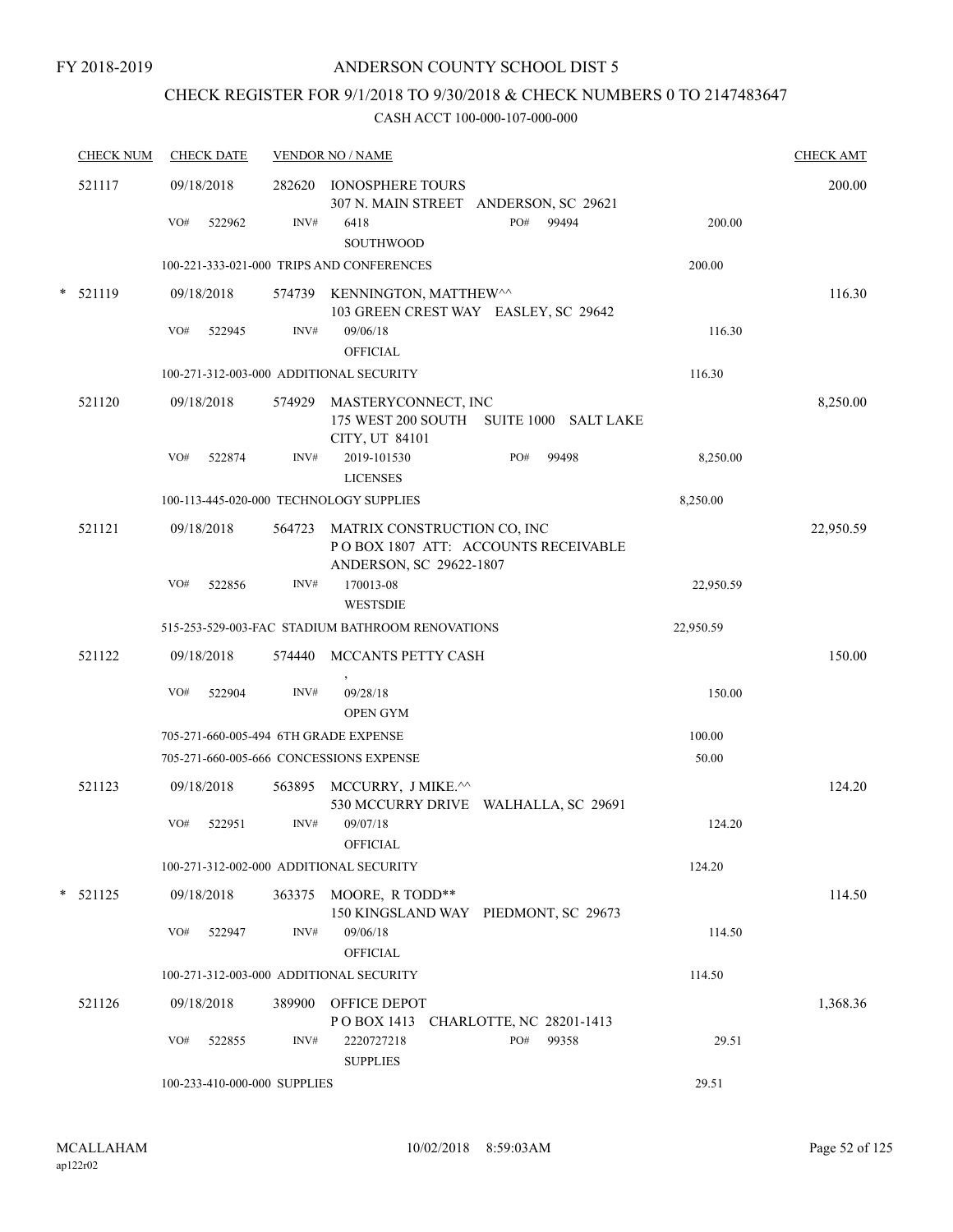## CHECK REGISTER FOR 9/1/2018 TO 9/30/2018 & CHECK NUMBERS 0 TO 2147483647

| <b>CHECK NUM</b> |     | <b>CHECK DATE</b>            | <b>VENDOR NO / NAME</b> |                                                                               |     |       |        | <b>CHECK AMT</b> |
|------------------|-----|------------------------------|-------------------------|-------------------------------------------------------------------------------|-----|-------|--------|------------------|
|                  | VO# | 522859                       | INV#                    | 195293907001<br><b>SUPPLIES</b>                                               |     |       | 47.85  |                  |
|                  |     | 600-256-410-000-000 SUPPLIES |                         |                                                                               |     |       | 47.85  |                  |
|                  | VO# | 522860                       | INV#                    | 187596923001<br><b>SUPPLIES</b>                                               |     |       | 56.85  |                  |
|                  |     | 600-256-410-000-000 SUPPLIES |                         |                                                                               |     |       | 56.85  |                  |
|                  |     | VO# 522870                   | INV#                    | 186429336001<br>17974461001                                                   |     |       | 964.82 |                  |
|                  |     | 100-112-410-010-000 SUPPLIES |                         |                                                                               |     |       | 964.82 |                  |
|                  |     | VO# 522893                   | INV#                    | 188548094001<br><b>SUPPLIES</b>                                               |     |       | 64.19  |                  |
|                  |     |                              |                         | 705-271-660-005-411 MISCELLANEOUS EXPENSE                                     |     |       | 64.19  |                  |
|                  | VO# | 522916                       | INV#                    | 2224195310<br><b>SUPPLIES</b>                                                 | PO# | 99432 | 26.74  |                  |
|                  |     | 100-211-410-005-000 SUPPLIES |                         |                                                                               |     |       | 26.74  |                  |
|                  |     | VO# 522919                   | INV#                    | 190344396001<br>190346805001                                                  | PO# | 99353 | 84.05  |                  |
|                  |     | 100-213-410-012-000 SUPPLIES |                         |                                                                               |     |       | 38.52  |                  |
|                  |     | 100-213-410-014-000 SUPPLIES |                         |                                                                               |     |       | 37.23  |                  |
|                  |     | 100-213-410-020-000 SUPPLIES |                         |                                                                               |     |       | 8.30   |                  |
|                  |     | VO# 522939                   | INV#                    | 194318992001<br><b>SUPPLIES</b>                                               |     |       | 94.35  |                  |
|                  |     |                              |                         | 100-113-410-021-VEN SUPPLY-ADDT'L FOR LOST VENDING                            |     |       | 94.35  |                  |
| 521127           |     | 09/18/2018                   |                         | 575517 ONE CIRCLE FOUNDATION<br>734 A STREET SUITE A SAN RAFAEL, CA 94901     |     |       |        | 183.10           |
|                  | VO# | 522899                       | INV#                    | 23141<br>la mariposa                                                          | PO# | 99480 | 183.10 |                  |
|                  |     |                              |                         | 394-114-410-063-000 SUPPLIES-SUCCESS CONN/ SUMMER                             |     |       | 183.10 |                  |
| $*$ 521129       |     | 09/18/2018                   |                         | 575550 PARIS MOUNTAIN STATE PARK<br>2401 STATE PARK ROAD GREENVILLE, SC 29609 |     |       |        | 725.00           |
|                  | VO# | 522963                       | INV#                    | <b>CONCORD ELEM</b><br><b>GRADE 5</b>                                         |     |       | 725.00 |                  |
|                  |     |                              |                         | 709-271-660-009-355 FIELD TRIPS GRADE 5 EXPENSE                               |     |       | 725.00 |                  |
| 521130           |     | 09/18/2018                   | 573612                  | PATTERSON, HAKIM^^<br>151 WALTZING VINE LANE WILLIAMSTON, SC<br>29697         |     |       |        | 118.60           |
|                  | VO# | 522944                       | INV#                    | 09/06/18<br><b>OFFICIAL</b>                                                   |     |       | 118.60 |                  |
|                  |     |                              |                         | 100-271-312-003-000 ADDITIONAL SECURITY                                       |     |       | 118.60 |                  |
| 521131           |     | 09/18/2018                   | 574290                  | <b>PHONAK</b><br>35555 EAGLE WAY CHICAGO, IL 60678-1355                       |     |       |        | 153.99           |
|                  | VO# | 522927                       | INV#                    | 5158112271<br><b>SUPPLIES</b>                                                 | PO# | 99347 | 153.99 |                  |
|                  |     |                              |                         | 203-127-410-000-000 SUPPLIES- LD/DD/OHI                                       |     |       | 153.99 |                  |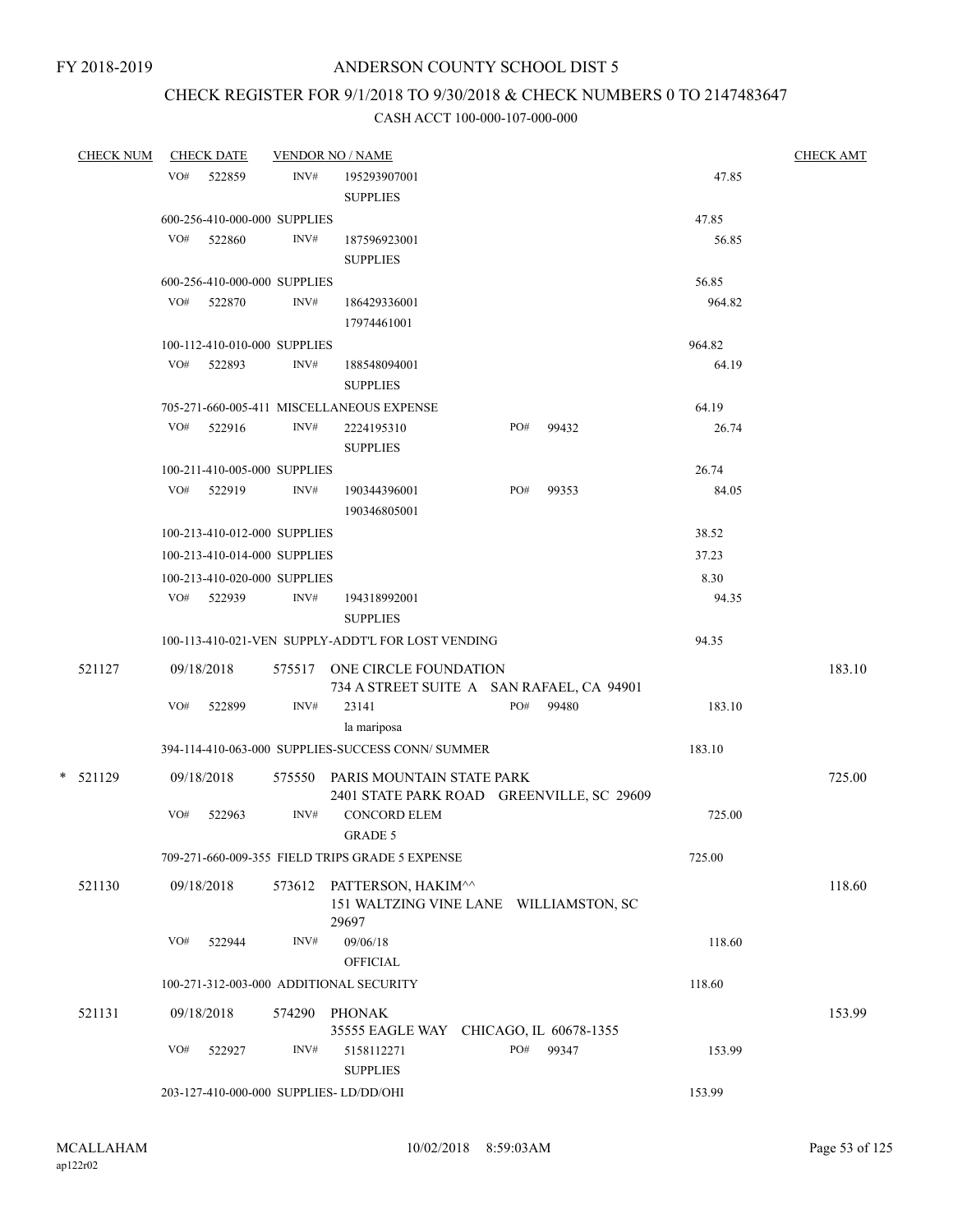## CHECK REGISTER FOR 9/1/2018 TO 9/30/2018 & CHECK NUMBERS 0 TO 2147483647

| <b>CHECK NUM</b> |     | <b>CHECK DATE</b> |                                    | <b>VENDOR NO / NAME</b>                                                                         |          | <b>CHECK AMT</b> |
|------------------|-----|-------------------|------------------------------------|-------------------------------------------------------------------------------------------------|----------|------------------|
| 521132           |     | 09/18/2018        |                                    | 431095 REALLY GOOD STUFF, INC<br>PO BOX 1111 ATT: ACCOUNTS RECEIVABLE<br>SHELTON, CT 06484-1110 |          | 274.39           |
|                  | VO# | 522881            | INV#                               | 6652846<br>PO#<br>99315<br><b>WRITING FOLDERS</b>                                               | 274.39   |                  |
|                  |     |                   |                                    | 201-112-410-011-000 SUPPLIES AND MATERIALS                                                      | 274.39   |                  |
| 521133           |     | 09/18/2018        |                                    | 563934 SCATA<br>SC ASSOC TITLE 1 ADMINISTRATORS .---                                            |          | 375.00           |
|                  | VO# | 522895            | INV#                               | 7325504<br><b>KIMBERLY MORGAN</b>                                                               | 375.00   |                  |
|                  |     |                   |                                    | 201-224-333-000-000 TRIPS AND CONFERENCES                                                       | 375.00   |                  |
| $* 521135$       |     | 09/18/2018        | 570059                             | <b>SHARP BUSINESS SYSTEMS</b><br>DEPT 1216 PO BOX 121216 DALLAS, TX<br>75312-1216               |          | 1,099.25         |
|                  | VO# | 522867            | INV#                               | 9001379978<br><b>COPIES</b>                                                                     | 91.14    |                  |
|                  |     |                   | 708-271-660-008-362 COPIER EXPENSE |                                                                                                 | 91.14    |                  |
|                  | VO# | 522882            | INV#                               | 9001350630<br><b>COPIES</b>                                                                     | 1,008.11 |                  |
|                  |     |                   |                                    | 201-112-490-016-000 OTHER/ COPIER COST                                                          | 1,008.11 |                  |
| $*$ 521137       |     | 09/18/2018        |                                    | 571007 SIMPLIFIED OFFICE SYSTEMS<br>6220 BUSH RIVER ROAD COLUMBIA, SC 29212                     |          | 377.96           |
|                  | VO# | 522890            | INV#                               | 180905-0020<br><b>CONCORD</b>                                                                   | 246.50   |                  |
|                  |     |                   | 709-271-660-009-362 COPIER EXPENSE |                                                                                                 | 246.50   |                  |
|                  | VO# | 522910            | INV#                               | 180828-0031<br><b>MCCANTS</b>                                                                   | 131.46   |                  |
|                  |     |                   | 100-113-410-005-000 SUPPLIES       |                                                                                                 | 131.46   |                  |
| $* 521139$       |     | 09/18/2018        |                                    | 564225 SLENSKI, PATRICK M**<br>103 MUIRWOOD COURT MAULDIN, SC 29662                             |          | 127.80           |
|                  | VO# | 522952            | INV#                               | 09/07/18<br><b>OFFICIAL</b>                                                                     | 127.80   |                  |
|                  |     |                   |                                    | 100-271-312-002-000 ADDITIONAL SECURITY                                                         | 127.80   |                  |
| 521140           |     | 09/18/2018        | 567457                             | <b>TELEINTERPRETERS</b><br>PO BOX 202572 ATT: ACCOUNTS RECEIVABLE<br>DALLAS, TX 75320-2572      |          | 110.66           |
|                  | VO# | 522872            | INV#                               | 4396452<br><b>SERVICE</b>                                                                       | 110.66   |                  |
|                  |     |                   |                                    | 100-221-312-000-000 PURCHASED SERVICES                                                          | 110.66   |                  |
| 521141           |     | 09/18/2018        | 563377                             | UNIFIED AV SYSTEMS<br>DBA: MULTI MEDIA SERVICES PO BOX 161122<br>ATLANTA, GA 30321-1122         |          | 540.00           |
|                  | VO# | 522886            | INV#                               | 335364<br><b>SERVICE</b>                                                                        | 540.00   |                  |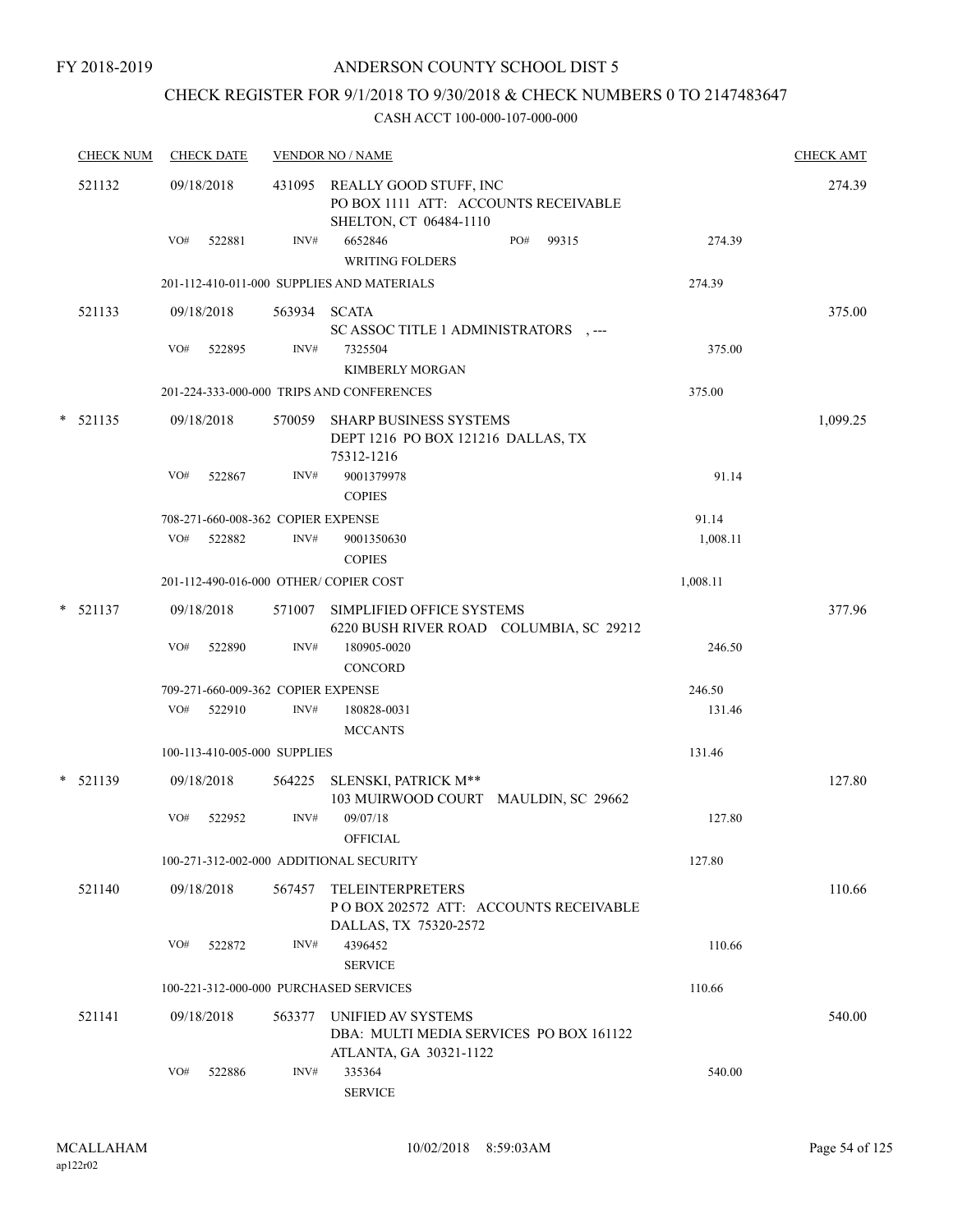## CHECK REGISTER FOR 9/1/2018 TO 9/30/2018 & CHECK NUMBERS 0 TO 2147483647

| <b>CHECK NUM</b> | <b>CHECK DATE</b><br>100-266-314-000-000 REPAIRS TO EQUIPMENT |        | <b>VENDOR NO / NAME</b>                                                                           |                        |       | 540.00         | <b>CHECK AMT</b> |
|------------------|---------------------------------------------------------------|--------|---------------------------------------------------------------------------------------------------|------------------------|-------|----------------|------------------|
| $*$ 521143       | 09/18/2018                                                    |        | 574774 VOGT, ANDREW^^<br>129 TURNSTONE LANE SPARTANBURG, SC 29301                                 |                        |       |                | 144.90           |
|                  | VO#<br>522955                                                 | INV#   | 09/07/18<br><b>OFFICIAL</b>                                                                       |                        |       | 144.90         |                  |
|                  | 100-271-312-002-000 ADDITIONAL SECURITY                       |        |                                                                                                   |                        |       | 144.90         |                  |
| 521144           | 09/18/2018                                                    |        | 524353 WAL-MART COMMUNITY/GEMB<br>POBOX 530934 ATT: ACCOUNTS RECEIVABLE<br>ATLANTA, GA 30353-0934 |                        |       |                | 242.50           |
|                  | VO#<br>522884                                                 | INV#   | 20226024<br><b>SUPPLIES</b>                                                                       |                        |       | 242.50         |                  |
|                  | 100-233-410-011-000 SUPPLIES<br>100-233-410-011-000 SUPPLIES  |        |                                                                                                   |                        |       | 61.84<br>98.30 |                  |
|                  | 201-188-410-011-000 SUPPLIES                                  |        |                                                                                                   |                        |       | 82.36          |                  |
| 521145           | 09/18/2018                                                    | 573006 | <b>WCEPS</b><br>510 CHARMANY DRIVE, SUITE 269 MADISON, WI                                         |                        |       |                | 2,048.00         |
|                  | VO#<br>522877                                                 | INV#   | 53719<br>27418                                                                                    | PO#                    | 99346 | 2,048.00       |                  |
|                  |                                                               |        | <b>WIDA</b>                                                                                       |                        |       |                |                  |
|                  | 100-221-410-002-TST SUPPLIES-TESTING                          |        |                                                                                                   |                        |       | 153.60         |                  |
|                  | 100-221-410-003-TST SUPPLIES-TESTING                          |        |                                                                                                   |                        |       | 162.13         |                  |
|                  | 100-221-410-005-TST SUPPLIES-TESTING                          |        |                                                                                                   |                        |       | 153.60         |                  |
|                  | 100-221-410-006-TST SUPPLIES-TESTING                          |        |                                                                                                   |                        |       | 290.13         |                  |
|                  | 100-221-410-007-TST SUPPLIES-TESTING                          |        |                                                                                                   |                        |       | 153.60         |                  |
|                  | 100-221-410-008-TST SUPPLIES-TESTING                          |        |                                                                                                   |                        |       | 153.60         |                  |
|                  | 100-221-410-009-TST SUPPLIES-TESTING                          |        |                                                                                                   |                        |       | 153.60         |                  |
|                  | 100-221-410-010-TST SUPPLIES-TESTING                          |        |                                                                                                   |                        |       | 153.60         |                  |
|                  | 100-221-410-011-TST SUPPLIES-TESTING                          |        |                                                                                                   |                        |       | 153.60         |                  |
|                  | 100-221-410-012-TST SUPPLIES-TESTING                          |        |                                                                                                   |                        |       | 8.53           |                  |
|                  | 100-221-410-013-TST SUPPLIES-TESTING                          |        |                                                                                                   |                        |       | 17.07          |                  |
|                  | 100-221-410-014-TST SUPPLIES-TESTING                          |        |                                                                                                   |                        |       | 17.07          |                  |
|                  | 100-221-410-016-TST SUPPLIES-TESTING                          |        |                                                                                                   |                        |       | 153.60         |                  |
|                  | 100-221-410-017-TST SUPPLIES-TESTING                          |        |                                                                                                   |                        |       | 153.60         |                  |
|                  | 100-221-410-019-TST SUPPLIES-TESTING                          |        |                                                                                                   |                        |       | 153.60         |                  |
|                  | 100-221-410-020-TST SUPPLIES-TESTING                          |        |                                                                                                   |                        |       | 17.07          |                  |
| 521146           | 09/18/2018                                                    | 573864 | WELLS FARGO VENDOR FIN SERV<br>PO BOX 105710                                                      | ATLANTA, GA 30348-5710 |       |                | 32,965.82        |
|                  | VO#<br>522902                                                 | INV#   | PREPAYMENT                                                                                        | PO#                    | 99560 | 32,965.82      |                  |
|                  |                                                               |        | <b>LEASES</b>                                                                                     |                        |       |                |                  |
|                  | 201-112-490-010-000 COPIER COST                               |        |                                                                                                   |                        |       | 5,961.54       |                  |
|                  | 201-112-490-011-000 COPIER COST                               |        |                                                                                                   |                        |       | 8,645.76       |                  |
|                  | 201-112-490-012-000 COPIER COST                               |        |                                                                                                   |                        |       | 7,722.40       |                  |
|                  | 201-112-490-014-000 COPIER COST                               |        |                                                                                                   |                        |       | 7,096.08       |                  |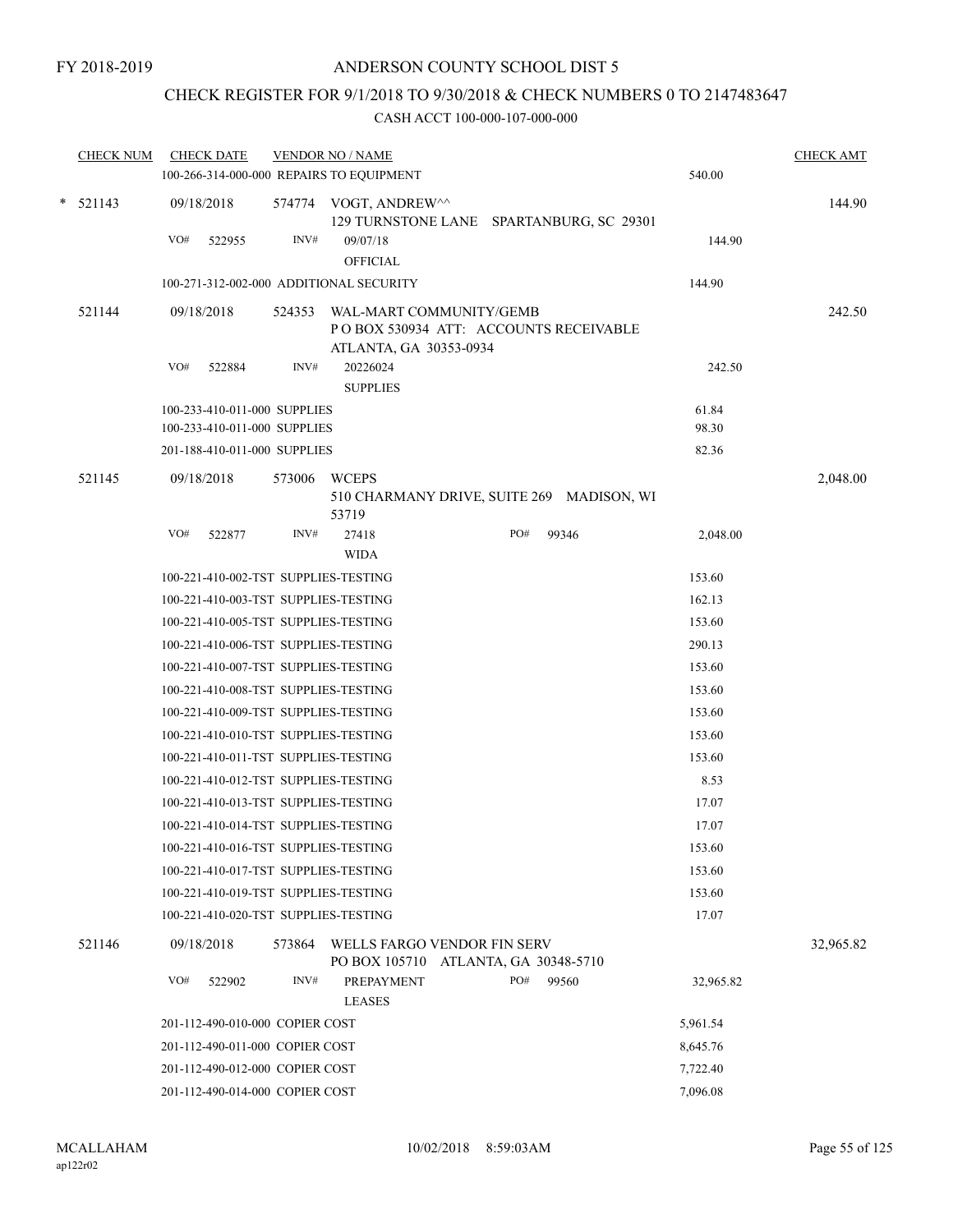## CHECK REGISTER FOR 9/1/2018 TO 9/30/2018 & CHECK NUMBERS 0 TO 2147483647

| <b>CHECK NUM</b> |     | <b>CHECK DATE</b> |        | <b>VENDOR NO / NAME</b><br>201-112-490-016-000 OTHER/ COPIER COST                                   |     |       | 3,540.04 | <b>CHECK AMT</b> |
|------------------|-----|-------------------|--------|-----------------------------------------------------------------------------------------------------|-----|-------|----------|------------------|
| 521147           |     | 09/18/2018        | 332750 | WILLIAM V MACGILL & CO<br>1000 NORTH LOMBARD ROAD ATT: ACCOUNTS                                     |     |       |          | 127.55           |
|                  | VO# | 522917            | INV#   | RECEIVABLE LOMBARD, IL 60148<br>0647070                                                             | PO# | 99354 | 127.55   |                  |
|                  |     |                   |        | <b>SUPPLIES</b>                                                                                     |     |       |          |                  |
|                  |     |                   |        | 283-127-410-000-000 SUPPLIES-LD/DD/OHI                                                              |     |       | 127.55   |                  |
| 521148           |     | 09/18/2018        | 572293 | <b>EMPLOYEE VENDOR</b><br>BOARD OF TRUSTEES 211 TERRACE DRIVE<br>ANDERSON, SC 29621                 |     |       |          | 1,281.91         |
|                  | VO# | 522896            | INV#   | 08/24-08/26/18<br><b>MYRTLE BEACH</b>                                                               |     |       | 1,281.91 |                  |
|                  |     |                   |        | 100-231-334-000-000 TRUSTEE EXPENSE                                                                 |     |       | 1,281.91 |                  |
| 521149           |     | 09/18/2018        | 564831 | YELLOW CAB OF ANDERSON, LLC<br>522 NORTH MAIN STREET ATT: ACCOUNTS<br>RECEIVABLE ANDERSON, SC 29621 |     |       |          | 485.00           |
|                  | VO# | 522934            | INV#   | <b>AUG 2018</b><br><b>TRANSPORTATION</b>                                                            |     |       | 485.00   |                  |
|                  |     |                   |        | 232-211-313-000-000 STUDENTS SERVICES                                                               |     |       | 450.00   |                  |
|                  |     |                   |        | 900-188-313-000-006 HOMELESS STUDENT SERVICES/TUTORS                                                |     |       | 35.00    |                  |
| 521150           |     | 09/18/2018        |        | 573217 HART, SHERRY^^<br>1221 KEONE CIRCLE WILLIAMSTON, SC 29697                                    |     |       |          | 160.00           |
|                  | VO# | 522966            | INV#   | 09/18/18<br><b>BOARD MEETING</b>                                                                    |     |       | 160.00   |                  |
|                  |     |                   |        | 100-231-334-000-000 TRUSTEE EXPENSE                                                                 |     |       | 160.00   |                  |
| 521151           |     | 09/21/2018        |        | 572731 ACCO BRANDS USA LLC<br>PO BOX 203412 DALLAS, TX 75320-3412                                   |     |       |          | 980.00           |
|                  | VO# | 523065            | INV#   | 2764971<br><b>SUPPLIES</b>                                                                          |     |       | 980.00   |                  |
|                  |     |                   |        | 708-271-660-008-201 MISCELLANEOUS EXPENSE                                                           |     |       | 980.00   |                  |
| 521152           |     | 09/21/2018        | 102640 | <b>ACTION AUTO</b><br>529 FAIR STREET ATT: ACCOUNTS RECEIVABLE<br>ANDERSON, SC 29625                |     |       |          | 1,309.80         |
|                  | VO# | 523030            | INV#   | 84082<br><b>REPAIR</b>                                                                              |     |       | 135.08   |                  |
|                  |     |                   |        | 100-254-412-000-001 TRUCK SERVICE - MAINTENANCE                                                     |     |       | 135.08   |                  |
|                  | VO# | 523031            | INV#   | 84034<br><b>REPAIR</b>                                                                              |     |       | 1,174.72 |                  |
|                  |     |                   |        | 100-254-412-000-001 TRUCK SERVICE - MAINTENANCE                                                     |     |       | 1,174.72 |                  |
| $*$ 521154       |     | 09/21/2018        | 110901 | ANDERSON AREA CHAMBER OF COMMERCE<br>907 NORTH MAIN STREET SUITE 200 ANDERSON,<br>SC 29621          |     |       |          | 250.00           |
|                  | VO# | 523134            | INV#   | 10053363<br>ACCT ID 2845                                                                            | PO# | 99546 | 250.00   |                  |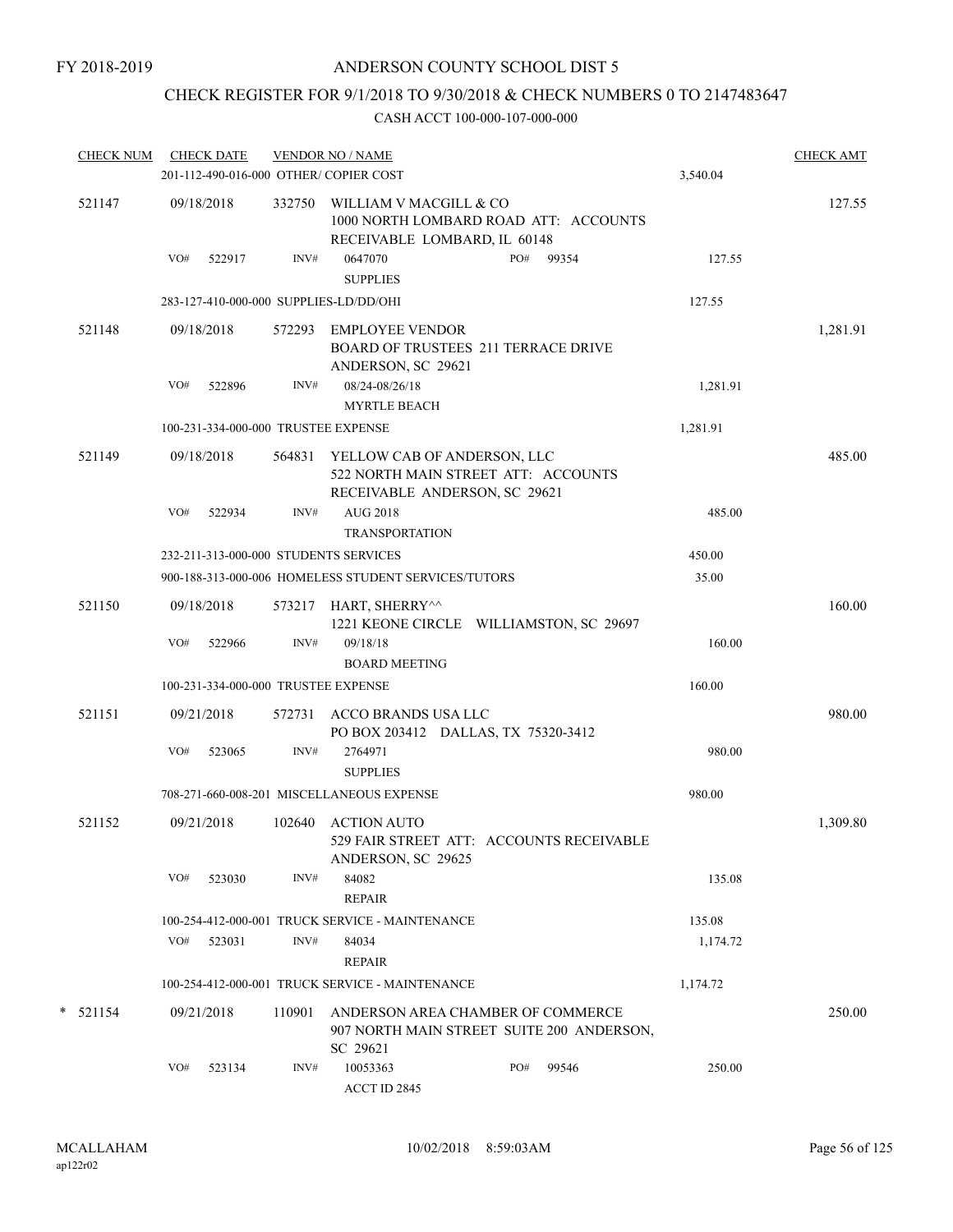## CHECK REGISTER FOR 9/1/2018 TO 9/30/2018 & CHECK NUMBERS 0 TO 2147483647

|   | <b>CHECK NUM</b> |     | <b>CHECK DATE</b>            |        | <b>VENDOR NO / NAME</b>                                                                                 |          | <b>CHECK AMT</b> |
|---|------------------|-----|------------------------------|--------|---------------------------------------------------------------------------------------------------------|----------|------------------|
|   |                  |     |                              |        | 100-233-333-031-000 TRIPS AND CONFERENCES                                                               | 250.00   |                  |
|   | 521155           |     | 09/21/2018                   |        | 564372 ANDERSON AUTO GLASS CENTER<br>1117 JACKSON STREET ATT: ACCOUNTS<br>RECEIVABLE ANDERSON, SC 29625 |          | 309.68           |
|   |                  | VO# | 523135                       | INV#   | 1017446<br><b>DODGE DURANGO</b>                                                                         | 309.68   |                  |
|   |                  |     |                              |        | 100-255-323-000-ACT ACTIVITY BUS CONTRACTED SERVICES                                                    | 309.68   |                  |
|   | $*$ 521157       |     | 09/21/2018                   | 570950 | ANDERSON COUNTY SHERIFF'S OFFICE<br>ATTN: RICHARD BRYSON PO BOX 5497<br>ANDERSON, SC 29623              |          | 3,692.50         |
|   |                  | VO# | 523202                       | INV#   | $8/21 - 9/11$<br><b>SECURITY</b>                                                                        | 3,692.50 |                  |
|   |                  |     |                              |        | 100-233-312-000-SRO DISTRICT OFFICE SECURITY                                                            | 87.50    |                  |
|   |                  |     |                              |        | 100-271-312-002-000 ADDITIONAL SECURITY                                                                 | 1,890.00 |                  |
|   |                  |     |                              |        | 100-271-312-003-000 ADDITIONAL SECURITY                                                                 | 1,295.00 |                  |
|   |                  |     |                              |        | 706-271-660-006-679 VOLLEYBALL GATE RECEIPTS EXPENSE                                                    | 122.50   |                  |
|   |                  |     |                              |        | 720-271-660-020-679 VOLLEYBALL GATE RECEIPTS EXPENSE                                                    | 297.50   |                  |
| * | 521160           |     | 09/21/2018                   | 115205 | ASD5 GENERAL FUND PETTY CASH                                                                            |          | 174.48           |
|   |                  | VO# | 523064                       | INV#   | CASH<br>REIMBURSEMENT                                                                                   | 174.48   |                  |
|   |                  |     |                              |        | 100-112-410-000-000 SUPPLIES AND MATERIALS                                                              | 18.33    |                  |
|   |                  |     |                              |        | 100-213-410-000-000 SUPPLIES AND MATERIALS                                                              | 17.10    |                  |
|   |                  |     |                              |        | 100-213-411-000-000 NURSING SERVICES - GASOLINE                                                         | 15.00    |                  |
|   |                  |     |                              |        | 100-213-411-000-000 NURSING SERVICES - GASOLINE                                                         | 25.00    |                  |
|   |                  |     | 100-232-410-000-000 SUPPLIES |        |                                                                                                         | 38.00    |                  |
|   |                  |     |                              |        | 100-254-410-000-000 CUSTODIAL SUPPLIES                                                                  | 41.05    |                  |
|   |                  |     | 232-188-311-000-000 TUTORS   |        |                                                                                                         | 15.00    |                  |
|   |                  |     | 232-188-410-000-000 SUPPLIES |        |                                                                                                         | 5.00     |                  |
|   | $* 521162$       |     | 09/21/2018                   | 569220 | AUTECH<br>POBOX 248 ATT: ACCOUNTS RECEIVABLE<br>WILLIAMSTON, SC 29697                                   |          | 700.00           |
|   |                  | VO# | 523039                       | INV#   | 6868<br><b>CAREER CENTER</b>                                                                            | 150.00   |                  |
|   |                  |     |                              |        | 100-254-323-001-400 CONTR SERV-HVAC/ELECT/PLUMBING                                                      | 150.00   |                  |
|   |                  | VO# | 523040                       | INV#   | 6937<br><b>MCCANTS</b>                                                                                  | 250.00   |                  |
|   |                  |     |                              |        | 100-254-323-005-400 CONTR SERV-HVAC/ELECT/PLUMBING                                                      | 250.00   |                  |
|   |                  |     | VO# 523041                   | INV#   | 6940<br><b>CENTERVILLE</b>                                                                              | 150.00   |                  |
|   |                  |     |                              |        | 100-254-323-007-400 CONTR SERV-HVAC/ELECT/PLUMBING                                                      | 150.00   |                  |
|   |                  |     | $VO#$ 523042                 | INV#   | 6941<br>TL HANNA                                                                                        | 150.00   |                  |
|   |                  |     |                              |        | 100-254-323-002-400 CONTR SERV-HVAC/ELECT/PLUMBING                                                      | 150.00   |                  |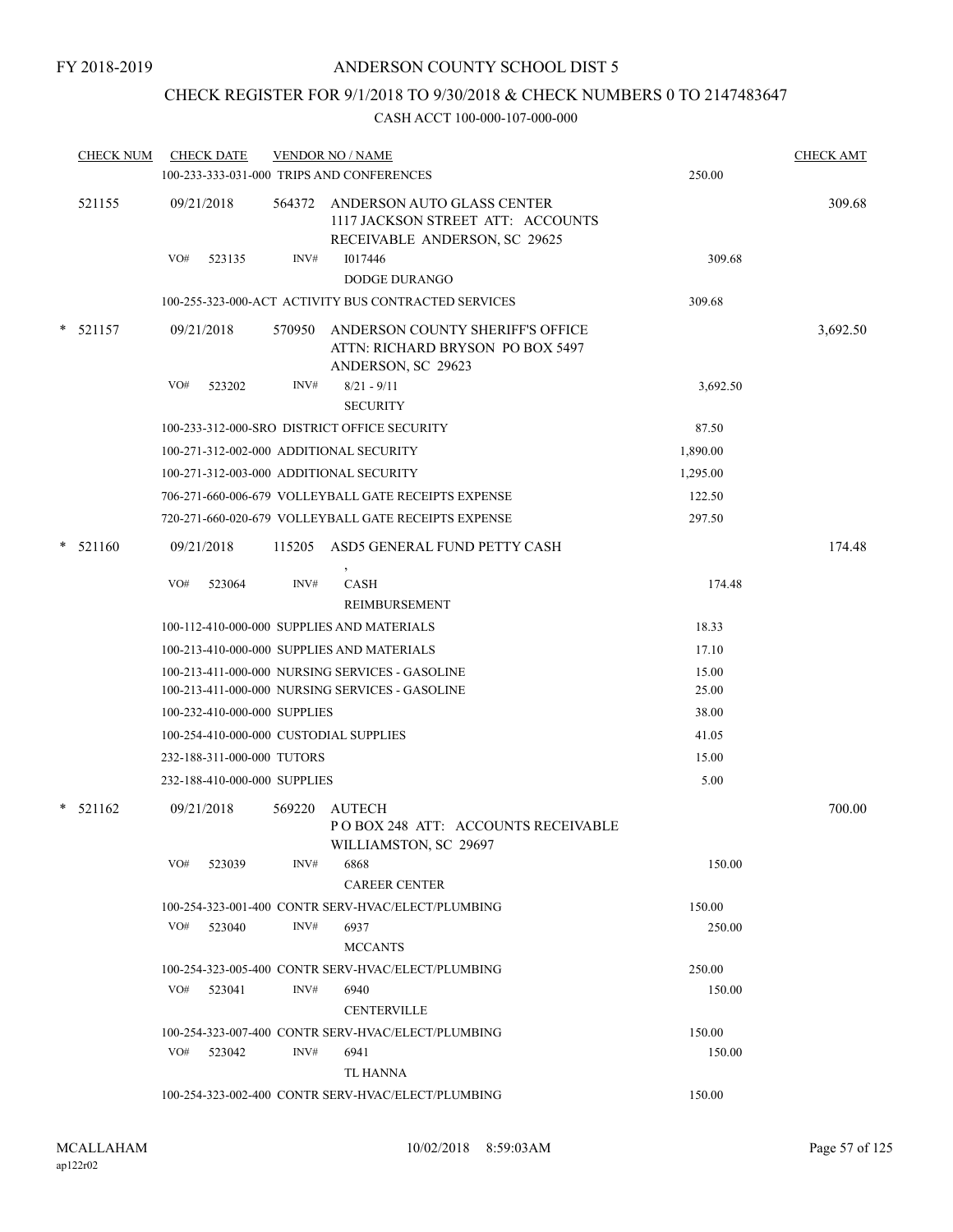## CHECK REGISTER FOR 9/1/2018 TO 9/30/2018 & CHECK NUMBERS 0 TO 2147483647

| <b>CHECK NUM</b> | <b>CHECK DATE</b>                       |        | <b>VENDOR NO / NAME</b>                                                                        |           | <b>CHECK AMT</b> |
|------------------|-----------------------------------------|--------|------------------------------------------------------------------------------------------------|-----------|------------------|
| 521163           | 09/21/2018                              | 130300 | BAKER DISTRIBUTING COMPANY<br>PO BOX 409635 ATT: ACCOUNTS RECEIVABLE<br>ATLANTA, GA 30384-9635 |           | 127.76           |
|                  | VO#<br>523043                           | INV#   | 284902<br><b>SUPPLIES</b>                                                                      | 127.76    |                  |
|                  |                                         |        | 100-254-410-003-400 HVAC/ELECTRICAL/PLUMBING                                                   | 127.76    |                  |
| 521164           | 09/21/2018                              | 573189 | BLACKBOARD INC.                                                                                |           | 34,051.68        |
|                  |                                         |        | PO BOX 200154 PITTSBURGH, PA 15251-0154                                                        |           |                  |
|                  | VO#<br>523066                           | INV#   | PO#<br>1298333<br>99349<br><b>SOFTWARE</b>                                                     | 34,051.68 |                  |
|                  | 100-113-445-005-000 TECHNOLOGY          |        |                                                                                                | 1,309.68  |                  |
|                  | 100-113-445-006-000 TECHNOLOGY          |        |                                                                                                | 1,309.68  |                  |
|                  | 100-113-445-007-000 TECHNOLOGY          |        |                                                                                                | 1,309.68  |                  |
|                  | 100-113-445-008-000 TECHNOLOGY          |        |                                                                                                | 1,309.68  |                  |
|                  | 100-113-445-009-000 TECHNOLOGY          |        |                                                                                                | 1,309.68  |                  |
|                  | 100-113-445-010-000 TECHNOLOGY          |        |                                                                                                | 1,309.68  |                  |
|                  | 100-113-445-011-000 TECHNOLOGY          |        |                                                                                                | 1,309.68  |                  |
|                  | 100-113-445-012-000 TECHNOLOGY          |        |                                                                                                | 1,309.68  |                  |
|                  | 100-113-445-013-000 TECHNOLOGY          |        |                                                                                                | 1,309.68  |                  |
|                  | 100-113-445-014-000 TECHNOLOGY          |        |                                                                                                | 1,309.68  |                  |
|                  | 100-113-445-015-000 TECHNOLOGY          |        |                                                                                                | 1,309.68  |                  |
|                  | 100-113-445-016-000 TECHNOLOGY          |        |                                                                                                | 1,309.68  |                  |
|                  | 100-113-445-017-000 TECHNOLOGY          |        |                                                                                                | 1,309.68  |                  |
|                  | 100-113-445-018-000 TECHNOLOGY SUPPLIES |        |                                                                                                | 1,309.68  |                  |
|                  | 100-113-445-019-000 TECHNOLOGY          |        |                                                                                                | 1,309.68  |                  |
|                  |                                         |        | 100-113-445-020-000 TECHNOLOGY SUPPLIES                                                        | 1,309.68  |                  |
|                  | 100-113-445-021-000 TECHNOLOGY          |        |                                                                                                | 1,309.68  |                  |
|                  | 100-114-445-000-000 VIRTUAL COURSEWARE  |        |                                                                                                | 5,238.72  |                  |
|                  |                                         |        | 100-114-445-002-000 TECHNOLOGY SOFTWARE                                                        | 1,309.68  |                  |
|                  |                                         |        | 100-114-445-003-000 TECHNOLOGY SOFTWARE                                                        | 1,309.68  |                  |
|                  | 100-114-445-063-000 TECHNOLOGY          |        |                                                                                                | 1,309.68  |                  |
|                  | 100-115-445-001-000 TECHNOLOGY          |        |                                                                                                | 1,309.68  |                  |
|                  | 100-181-445-023-000 TECHNOLOGY          |        |                                                                                                | 1,309.68  |                  |
| 521165           | 09/21/2018                              |        | 574039 BRADFORD, JANE^^<br>14 HIGHLAND TERRACE LIBERTY, SC 29657                               |           | 169.80           |
|                  | VO#<br>523197                           | INV#   | 9/11 GLENVIEW<br><b>VB OFFICAL</b>                                                             | 84.90     |                  |
|                  |                                         |        | 720-271-660-020-679 VOLLEYBALL GATE RECEIPTS EXPENSE                                           | 84.90     |                  |
|                  | VO#<br>523198                           | INV#   | 9/17 GLENVIEW<br><b>VB OFFICAL</b>                                                             | 84.90     |                  |
|                  |                                         |        | 720-271-660-020-679 VOLLEYBALL GATE RECEIPTS EXPENSE                                           | 84.90     |                  |
| $*$ 521167       | 09/21/2018                              |        | 568779 BRANNEN, TERRENCE J^^                                                                   |           | 118.80           |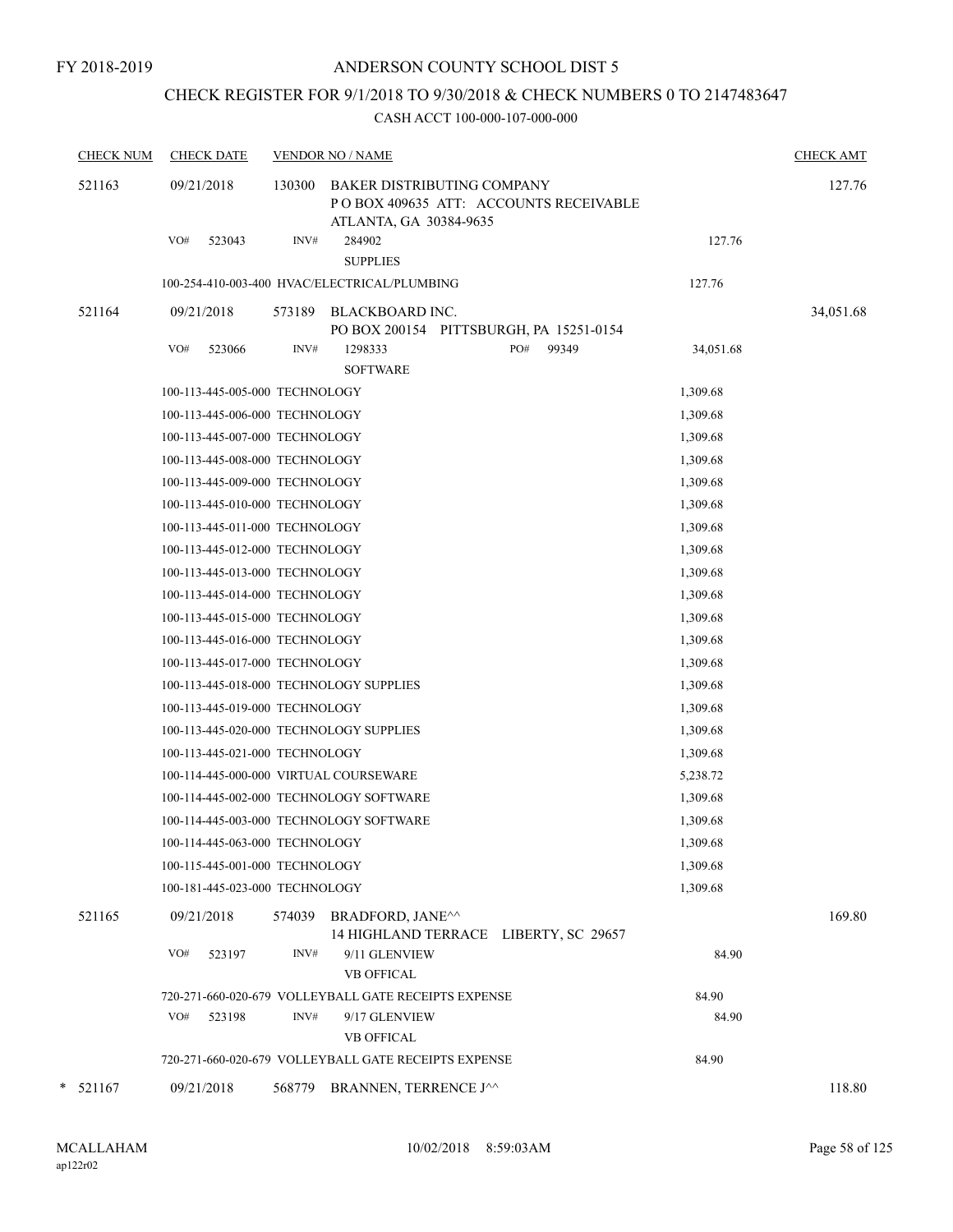## CHECK REGISTER FOR 9/1/2018 TO 9/30/2018 & CHECK NUMBERS 0 TO 2147483647

| <b>CHECK NUM</b> |     | <b>CHECK DATE</b>                 |        | <b>VENDOR NO / NAME</b>                               |     |       |          | <b>CHECK AMT</b> |
|------------------|-----|-----------------------------------|--------|-------------------------------------------------------|-----|-------|----------|------------------|
|                  |     |                                   |        | 119 HEDGE STREET CENTRAL, SC 29630                    |     |       |          |                  |
|                  | VO# | 523184                            | INV#   | 9/12 WHS                                              |     |       | 118.80   |                  |
|                  |     |                                   |        | <b>VB OFFICIAL</b>                                    |     |       |          |                  |
|                  |     |                                   |        | 100-271-312-003-000 ADDITIONAL SECURITY               |     |       | 118.80   |                  |
| 521168           |     | 09/21/2018                        | 572588 | BRYANT ENTERPRISES, LLC                               |     |       |          | 165.00           |
|                  |     |                                   |        | 418 SNEAKING CREEK DRIVE HAYESVILLE, NC               |     |       |          |                  |
|                  |     |                                   |        | 28904-6423                                            |     |       |          |                  |
|                  | VO# | 523137                            | INV#   | 12077                                                 |     |       | 165.00   |                  |
|                  |     |                                   |        | <b>SUPPLIES</b>                                       |     |       |          |                  |
|                  |     | 100-111-410-010-000 SUPPLIES      |        |                                                       |     |       | 165.00   |                  |
| 521169           |     | 09/21/2018                        | 572113 | BULL'S EYE BRANDS, INC.                               |     |       |          | 13,694.45        |
|                  |     |                                   |        | P.O. BOX 638286 CINCINNATI, OH 45263-8286             |     |       |          |                  |
|                  | VO# | 523067                            | INV#   | AUG 2018<br><b>ROBERT ANDERSON</b>                    | PO# | 99506 | 5,752.80 |                  |
|                  |     | 600-256-410-006-000 SUPPLIES      |        |                                                       |     |       | 948.29   |                  |
|                  |     | 600-256-460-006-000 FOOD          |        |                                                       |     |       | 4,804.51 |                  |
|                  | VO# | 523068                            | INV#   | AUG 2018                                              | PO# | 99505 | 1,521.32 |                  |
|                  |     |                                   |        | <b>MCCANTS</b>                                        |     |       |          |                  |
|                  |     | 600-256-410-005-000 SUPPLIES      |        |                                                       |     |       | 164.92   |                  |
|                  |     | 600-256-460-005-000 FOOD          |        |                                                       |     |       | 1,356.40 |                  |
|                  | VO# | 523069                            | INV#   | AUG 2018                                              | PO# | 99504 | 3,205.28 |                  |
|                  |     |                                   |        | <b>WESTSIDE</b>                                       |     |       |          |                  |
|                  |     | 600-256-410-003-000 SUPPLIES      |        |                                                       |     |       | 494.76   |                  |
|                  |     | 600-256-460-003-000 FOOD          |        |                                                       |     |       | 2,710.52 |                  |
|                  | VO# | 523070                            | INV#   | AUG 2018                                              | PO# | 99503 | 3,215.05 |                  |
|                  |     |                                   |        | TL HANNA                                              |     |       |          |                  |
|                  |     | 600-256-410-002-000 SUPPLIES      |        |                                                       |     |       | 453.53   |                  |
|                  |     | 600-256-460-002-000 FOOD          |        |                                                       |     |       | 2,761.52 |                  |
| 521170           |     | 09/21/2018                        | 572787 | CC&I SERVICES LLC                                     |     |       |          | 11,793.50        |
|                  |     |                                   |        | 4795 S CHURCH ST EXT SUITE 2 ROEBUCK, SC              |     |       |          |                  |
|                  |     |                                   |        | 29376                                                 |     |       |          |                  |
|                  | VO# | 523073                            | INV#   | 4067                                                  | PO# | 96454 | 5,188.50 |                  |
|                  |     |                                   |        | <b>ANDERSON AIT</b>                                   |     |       |          |                  |
|                  |     | 515-253-520-031-CAR CAREER CENTER |        |                                                       |     |       | 5,188.50 |                  |
|                  | VO# | 523074                            | INV#   | 4073                                                  | PO# | 99365 | 773.00   |                  |
|                  |     |                                   |        | <b>SOUTHWOOD ART</b>                                  |     |       |          |                  |
|                  |     |                                   |        | 515-253-520-000-ART FINE ARTS CENTER                  |     |       | 773.00   |                  |
|                  | VO# | 523075                            | INV#   | 4072                                                  | PO# | 98501 | 590.00   |                  |
|                  |     |                                   |        | WHS & TLH TURF                                        |     |       |          |                  |
|                  |     |                                   |        | 505-253-520-003-TUR BASEBALL/SOFTBALL TURF            |     |       | 590.00   |                  |
|                  | VO# | 523076                            | INV#   | 4071                                                  | PO# | 98317 | 2,467.50 |                  |
|                  |     |                                   |        | TL HANNA                                              |     |       |          |                  |
|                  | VO# |                                   | INV#   | 505-271-540-002-BSC BASEBALL&SOFTBALL COMPLEX<br>4070 | PO# |       | 2,467.50 |                  |
|                  |     | 523077                            |        |                                                       |     | 98318 | 2,774.50 |                  |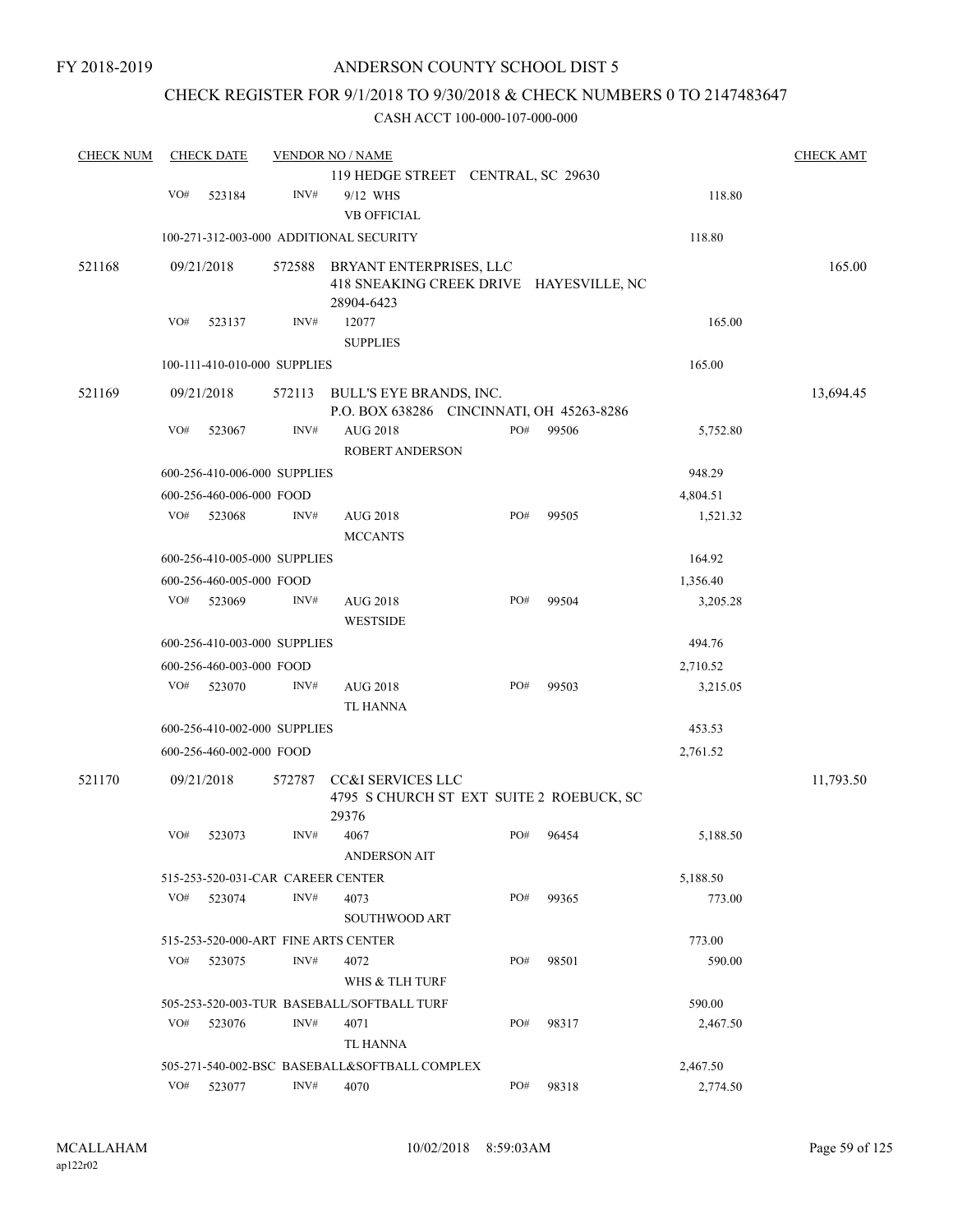## CHECK REGISTER FOR 9/1/2018 TO 9/30/2018 & CHECK NUMBERS 0 TO 2147483647

| <b>CHECK NUM</b> | <b>CHECK DATE</b>                 |        | <b>VENDOR NO / NAME</b>                                                                                               |                 | <b>CHECK AMT</b> |
|------------------|-----------------------------------|--------|-----------------------------------------------------------------------------------------------------------------------|-----------------|------------------|
|                  |                                   |        | <b>WESTSIDE</b>                                                                                                       |                 |                  |
|                  |                                   |        | 505-271-540-003-BSC BASEBALL&SOFTBALL COMPLEX                                                                         | 2,774.50        |                  |
| 521171           | 09/21/2018                        |        | 162750 CENTER ROCK WELDING & FABRICATING INC<br>5005 DOBBINS BRIDGE RD ATT: ACCOUNTS<br>RECEIVABLE ANDERSON, SC 29626 |                 | 150.00           |
|                  | VO#<br>523046                     | INV#   | 1702<br><b>SOUTHWOOD</b>                                                                                              | 150.00          |                  |
|                  |                                   |        | 100-254-323-021-001 CONTRACTED SERVICES                                                                               | 150.00          |                  |
| 521172           | 09/21/2018                        | 162901 | CENTERVILLE ELEMENTARY PTO<br>1529 WHITEHALL ROAD ANDERSON, SC 29625                                                  |                 | 110.00           |
|                  | VO#<br>523078                     | INV#   | <b>T-SHIRTS</b><br>REIMBURSEMENT                                                                                      | 110.00          |                  |
|                  | 232-188-410-000-000 SUPPLIES      |        |                                                                                                                       | 110.00          |                  |
| 521173           | 09/21/2018                        | 566288 | CES CITY ELECTRIC ACCTS<br>P.O. BOX 71465 ATT: ACCOUNTS RECEIVABLE<br>NORTH CHARLESTON, SC 29415                      |                 | 622.25           |
|                  | VO#<br>522967                     | INV#   | 139903<br><b>SUPPLIES</b>                                                                                             | 17.83           |                  |
|                  |                                   |        | 100-254-410-001-400 HVAC/ELECTRICAL/PLUMBING                                                                          | 17.83           |                  |
|                  | VO#<br>522968                     | INV#   | 139839<br><b>SUPPLIES</b>                                                                                             | 80.59           |                  |
|                  |                                   |        | 100-254-410-006-400 HVAC/ELECTRICAL/PLUMBING                                                                          | 80.59           |                  |
|                  | VO#<br>522969                     | INV#   | 139902                                                                                                                | 91.14           |                  |
|                  |                                   |        | <b>SUPPLIES</b>                                                                                                       |                 |                  |
|                  | VO#<br>522970                     | INV#   | 100-254-410-014-400 HVAC/ELECTRICAL/PLUMBING<br>139965                                                                | 91.14<br>106.90 |                  |
|                  |                                   |        | <b>SUPPLIES</b>                                                                                                       |                 |                  |
|                  | 100-254-410-000-400 HVAC SUPPLIES |        |                                                                                                                       | 21.38           |                  |
|                  |                                   |        | 100-254-410-001-400 HVAC/ELECTRICAL/PLUMBING                                                                          | 21.38           |                  |
|                  |                                   |        | 100-254-410-007-400 HVAC/ELECTRICAL/PLUMBING                                                                          | 21.38           |                  |
|                  |                                   |        | 100-254-410-020-400 HVAC/ELECTRICAL/PLUMBING                                                                          | 21.38           |                  |
|                  |                                   |        | 100-254-410-023-400 SUPPLIES-HVAC/ELECT/PLUMBING                                                                      | 21.38           |                  |
|                  | VO#<br>522971                     | INV#   | 139908<br><b>SUPPLIES</b>                                                                                             | 139.75          |                  |
|                  |                                   |        | 100-254-410-002-400 HVAC/ELECTRICAL/PLUMBING                                                                          | 93.17           |                  |
|                  |                                   |        | 100-254-410-014-400 HVAC/ELECTRICAL/PLUMBING                                                                          | 46.58           |                  |
|                  | VO#<br>522972                     | INV#   | 139901<br><b>SUPPLIES</b>                                                                                             | 179.73          |                  |
|                  |                                   |        | 100-254-410-002-400 HVAC/ELECTRICAL/PLUMBING                                                                          | 179.73          |                  |
|                  | VO#<br>523045                     | INV#   | 139904<br><b>SUPPLIES</b>                                                                                             | 6.31            |                  |
|                  |                                   |        | 100-254-410-000-001 MAINT. SUPPLIES-STRUCTURES                                                                        | 6.31            |                  |
| 521174           | 09/21/2018                        | 569437 | CHASTAIN, DENNIS L                                                                                                    |                 | 195.00           |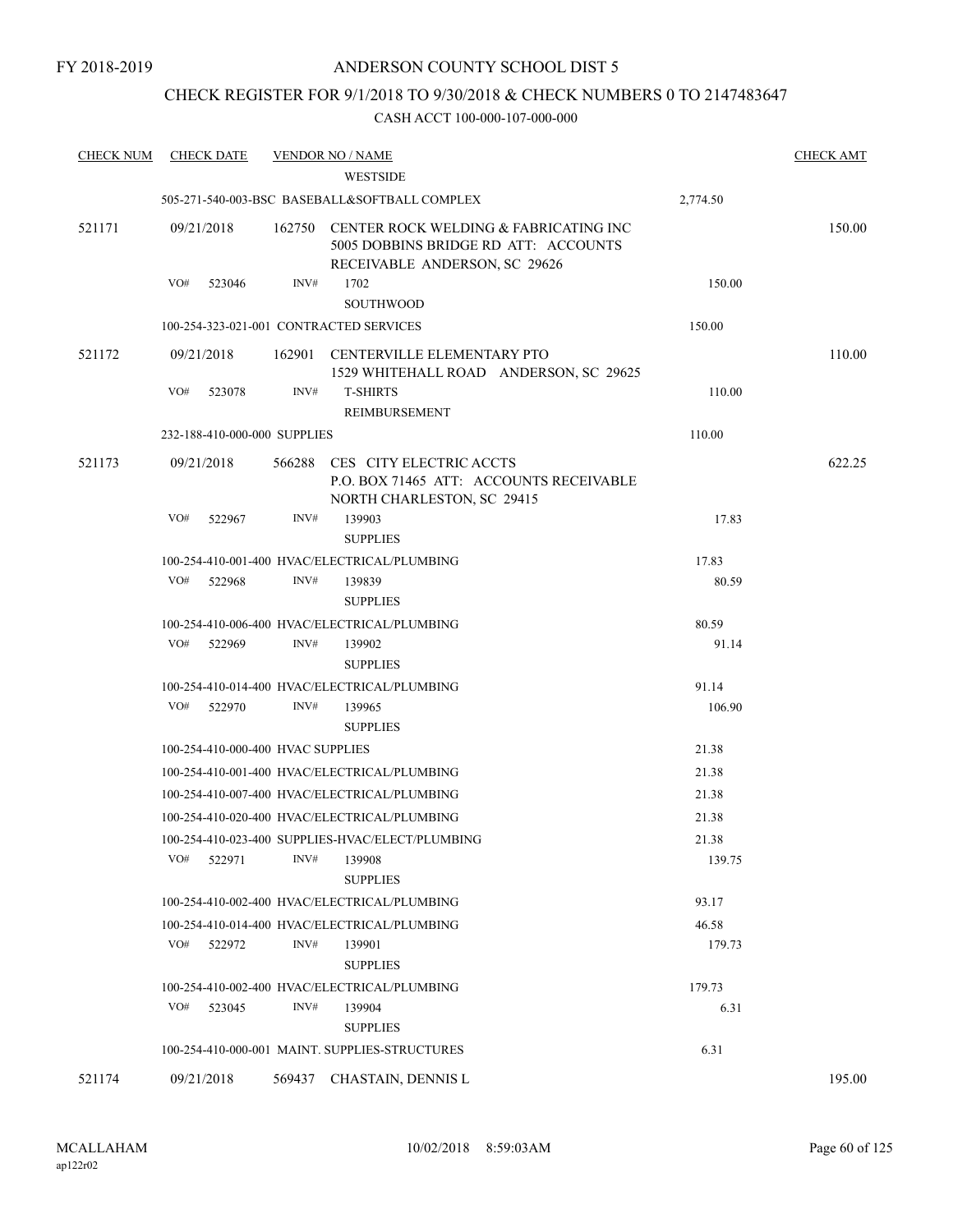# CHECK REGISTER FOR 9/1/2018 TO 9/30/2018 & CHECK NUMBERS 0 TO 2147483647

| <b>CHECK NUM</b> |     | <b>CHECK DATE</b>            |        | <b>VENDOR NO / NAME</b>                                                               | <b>CHECK AMT</b> |
|------------------|-----|------------------------------|--------|---------------------------------------------------------------------------------------|------------------|
|                  |     |                              |        | CHASTAIN'S HEATING & AIR 3553 KEYS STREET<br>ANDERSON, SC 29624                       |                  |
|                  | VO# | 523139                       | INV#   | 117389<br>195.00<br><b>RENTAL</b>                                                     |                  |
|                  |     |                              |        | 100-255-323-000-000 CONTRACTED SERVICES<br>195.00                                     |                  |
| 521175           |     | 09/21/2018                   | 171100 | CITY GLASS COMPANY, INC.<br>PO BOX 275 ATT: ACCOUNTS RECEIVABLE<br>ANDERSON, SC 29622 | 215.00           |
|                  | VO# | 522973                       | INV#   | 486<br>215.00<br><b>NEVITT FOREST</b>                                                 |                  |
|                  |     |                              |        | 100-254-323-012-001 CONTRACTED SERVICES<br>215.00                                     |                  |
| 521176           |     | 09/21/2018                   |        | 570581 CITY OF ANDERSON POLICE DEPT<br>401 SOUTH MAIN ST ANDERSON, SC 29624           | 864.28           |
|                  | VO# | 523199                       | INV#   | <b>ADULT ED</b><br>737.18<br><b>SECURITY</b>                                          |                  |
|                  |     |                              |        | 100-181-312-000-000 PURCHASED SERVICES<br>737.18                                      |                  |
|                  | VO# | 523200                       | INV#   | 76.26<br><b>MCCANTS</b><br><b>SECURITY</b>                                            |                  |
|                  |     |                              |        | 705-271-660-005-679 VOLLEYBALL GATE RECEIPTS EXPENSE<br>76.26                         |                  |
|                  | VO# | 523201                       | INV#   | 50.84<br><b>MCCANTS</b><br><b>SECURITY</b>                                            |                  |
|                  |     |                              |        | 705-271-660-005-679 VOLLEYBALL GATE RECEIPTS EXPENSE<br>50.84                         |                  |
| 521177           |     | 09/21/2018                   | 575076 | DAVIS, KYLE^^<br>19 GREEN ACRES DRIVE WARE SHOALS, SC<br>29692                        | 130.50           |
|                  | VO# | 523195                       | INV#   | 9/13 WHS<br>130.50<br><b>FOOTBALL OFFICAL</b>                                         |                  |
|                  |     |                              |        | 100-271-312-003-000 ADDITIONAL SECURITY<br>130.50                                     |                  |
| 521178           |     | 09/21/2018                   | 198651 | DELL MARKETING LP<br>POBOX 534118 ATT: ACCOUNTS RECEIVABLE<br>ATLANTA, GA 30353-4118  | 1,105.85         |
|                  | VO# | 523079                       | INV#   | PO#<br>10267124346<br>99510<br>221.58<br><b>TONER</b>                                 |                  |
|                  |     | 100-264-410-000-000 SUPPLIES |        | 221.58                                                                                |                  |
|                  | VO# | 523080                       | INV#   | PO#<br>10266992995<br>99501<br>884.27<br><b>TONER</b>                                 |                  |
|                  |     | 100-264-410-000-000 SUPPLIES |        | 884.27                                                                                |                  |
| 521179           |     | 09/21/2018                   | 199050 | DENARD, GAREN PRATT.**<br>308 HAMPTON ROAD LIBERTY, SC 29657                          | 116.10           |
|                  | VO# | 523193                       | INV#   | 9/13 WHS<br>116.10<br>FOOTBALL OFFICAL                                                |                  |
|                  |     |                              |        | 116.10<br>100-271-312-003-000 ADDITIONAL SECURITY                                     |                  |
| 521180           |     | 09/21/2018                   | 573355 | DENVER DOWNS FARM<br>PO BOX 400 SANDY SPRINGS, SC 29677                               | 1,030.00         |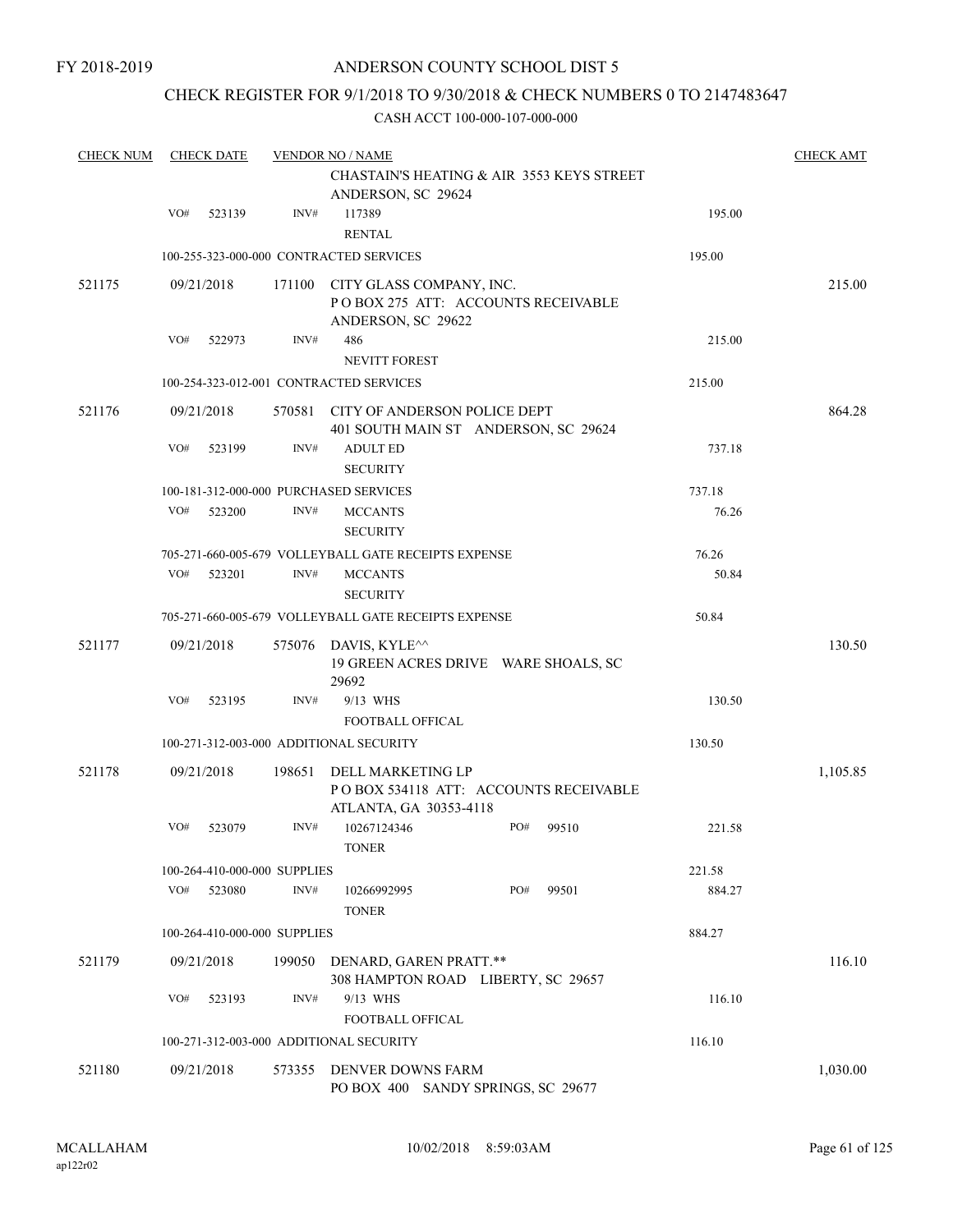## CHECK REGISTER FOR 9/1/2018 TO 9/30/2018 & CHECK NUMBERS 0 TO 2147483647

#### CASH ACCT 100-000-107-000-000

| <b>CHECK NUM</b> |     | <b>CHECK DATE</b>                 |        | <b>VENDOR NO / NAME</b>                                                                         |                                       |                    | <b>CHECK AMT</b> |
|------------------|-----|-----------------------------------|--------|-------------------------------------------------------------------------------------------------|---------------------------------------|--------------------|------------------|
|                  | VO# | 523170                            | INV#   | 201839<br><b>SOUTH FANT 9/28</b>                                                                |                                       | 1,030.00           |                  |
|                  |     |                                   |        | 715-271-660-015-357 FIELD TRIPS EXPENSE                                                         |                                       | 1,030.00           |                  |
| 521181           |     | 09/21/2018                        |        | 211302 DUKE ENERGY                                                                              | PO BOX 70516 CHARLOTTE, NC 28272-0516 |                    | 8,310.55         |
|                  | VO# | 523174                            | INV#   | 2801518<br><b>UTILITIES</b>                                                                     |                                       | 410.18             |                  |
|                  | VO# | 523175                            | INV#   | 100-254-470-002-000 ENERGY-ELECTRICITY & WATER<br>2050044<br><b>UTILITIES</b>                   |                                       | 410.18<br>7,815.59 |                  |
|                  |     |                                   |        | 100-254-470-016-000 ENERGY-ELECTRICITY & WATER                                                  |                                       | 7,815.59           |                  |
|                  | VO# | 523176                            | INV#   | 1345197467<br><b>UTILITIES</b>                                                                  |                                       | 84.78              |                  |
|                  |     |                                   |        | 100-254-470-023-000 ENERGY-ELECTRICITY & WATER                                                  |                                       | 84.78              |                  |
| 521182           |     | 09/21/2018                        |        | 566455 EPTING DISTRIBUTORS<br>300 INDUSTRIAL DR ATT: ACCOUNTS<br>RECEIVABLE LEXINGTON, SC 29072 |                                       |                    | 931.33           |
|                  | VO# | 522995                            | INV#   | 100761130<br><b>SUPPLIES</b>                                                                    |                                       | 232.84             |                  |
|                  |     | 100-254-410-000-400 HVAC SUPPLIES |        |                                                                                                 |                                       | 232.84             |                  |
|                  |     | VO# 522996                        | INV#   | 100759716<br><b>SUPPLIES</b>                                                                    |                                       | 698.49             |                  |
|                  |     |                                   |        | 100-254-410-005-400 HVAC/ELECTRICAL/PLUMBING                                                    |                                       | 698.49             |                  |
| 521183           |     | 09/21/2018                        |        | 574027 ESPECIAL NEEDS, LLC                                                                      | 1850 BORMAN COURT ST. LOUIS, MO 63146 |                    | 2,243.70         |
|                  | VO# | 523140                            | INV#   | 211311<br><b>CORNER SITTER</b>                                                                  | PO#<br>98972                          | 2,243.70           |                  |
|                  |     |                                   |        | 205-137-410-015-000 SUPPLIES AND MATERIALS                                                      |                                       | 2,243.70           |                  |
| 521184           |     | 09/21/2018                        |        | 575477 FACEINGMATH, INC.<br>24861 TIGRIS LANE HEMET, CA 92544                                   |                                       |                    | 130.00           |
|                  | VO# | 523082                            | INV#   | 5171<br><b>SOUTHWOOD</b>                                                                        | PO#<br>99363                          | 130.00             |                  |
|                  |     | 100-113-410-021-000 SUPPLIES      |        |                                                                                                 |                                       | 130.00             |                  |
| 521185           |     | 09/21/2018                        | 232600 | <b>FASTENAL COMPANY</b><br>WINONA, MN 55987-1286                                                | POBOX 1286 ATT: ACCOUNTS RECEIVABLE   |                    | 200.08           |
|                  | VO# | 522997                            | INV#   | 142679<br><b>SUPPLIES</b>                                                                       |                                       | 35.47              |                  |
|                  |     |                                   |        | 100-254-410-000-001 MAINT. SUPPLIES-STRUCTURES                                                  |                                       | 32.78              |                  |
|                  |     |                                   |        | 100-254-410-003-001 SUPPLIES - MAINTENANCE                                                      |                                       | 2.69               |                  |
|                  | VO# | 522998                            | INV#   | 142454<br><b>SUPPLIES</b>                                                                       |                                       | 164.61             |                  |
|                  |     |                                   |        | 100-254-410-003-001 SUPPLIES - MAINTENANCE                                                      |                                       | 164.61             |                  |
| $*$ 521187       |     | 09/21/2018                        | 234300 | <b>FIRST CLASS CONFERENCES</b>                                                                  |                                       |                    | 1,140.00         |

ap122r02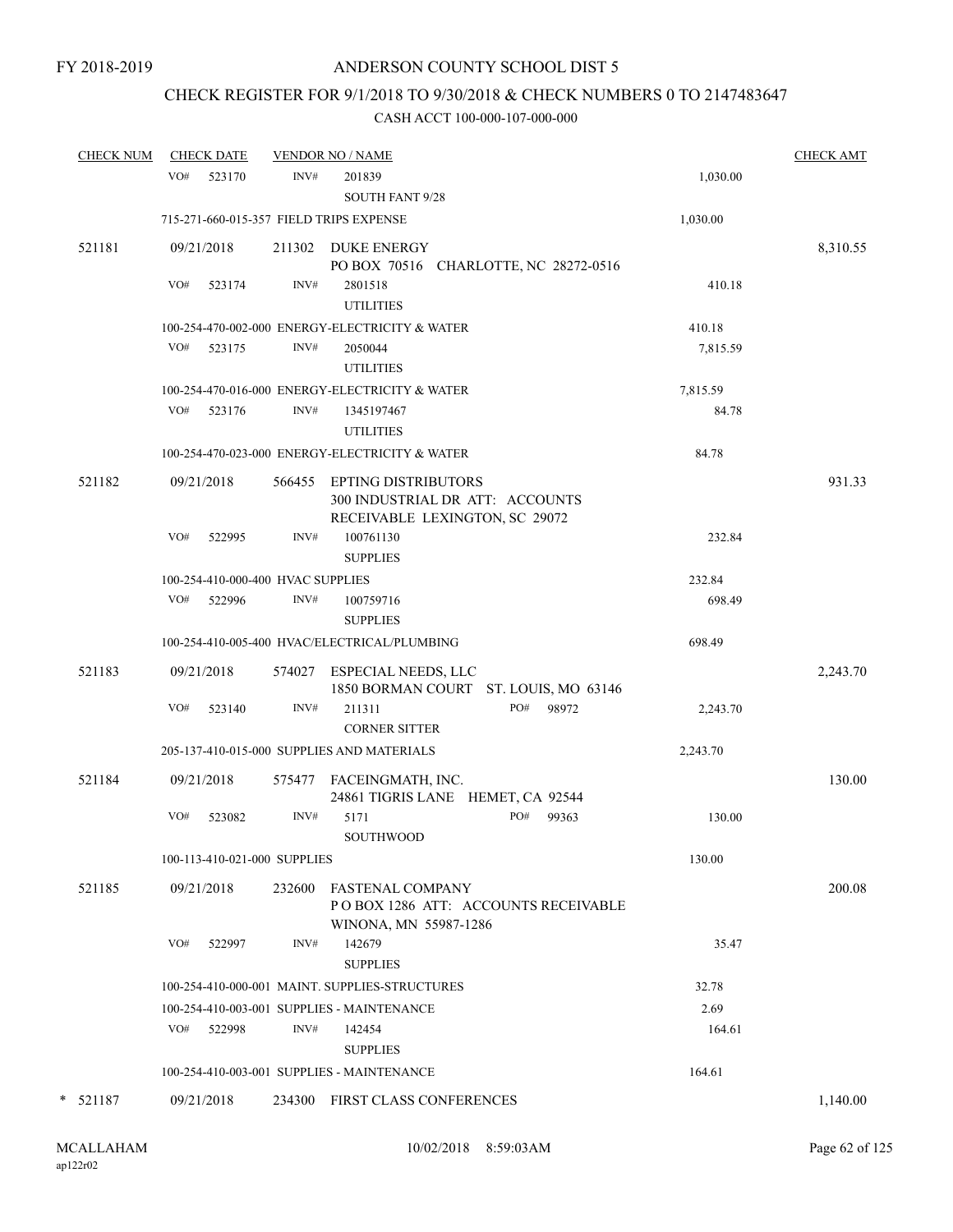FY 2018-2019

## ANDERSON COUNTY SCHOOL DIST 5

# CHECK REGISTER FOR 9/1/2018 TO 9/30/2018 & CHECK NUMBERS 0 TO 2147483647

| <b>CHECK NUM</b> |     | <b>CHECK DATE</b>                   |        | <b>VENDOR NO / NAME</b>                               |                                            |          | <b>CHECK AMT</b> |
|------------------|-----|-------------------------------------|--------|-------------------------------------------------------|--------------------------------------------|----------|------------------|
|                  |     |                                     |        |                                                       | PO BOX 1367 MT PLEASANT, SC 29465          |          |                  |
|                  | VO# | 523101                              | INV#   | 23273                                                 |                                            | 1,140.00 |                  |
|                  |     |                                     |        | <b>REGISTRATION</b>                                   |                                            |          |                  |
|                  |     |                                     |        | 358-221-333-010-000 TRIPS AND CONFERENCES             |                                            | 285.00   |                  |
|                  |     |                                     |        | 358-221-333-011-000 TRIPS AND CONFERENCES             |                                            | 285.00   |                  |
|                  |     |                                     |        | 358-221-333-012-000 TRIPS AND CONFERENCES             |                                            | 285.00   |                  |
|                  |     |                                     |        | 358-221-333-019-000 TRIPS AND CONFERENCES             |                                            | 285.00   |                  |
| 521188           |     | 09/21/2018                          |        | 573108 FOOTHILLS ALLIANCE                             |                                            |          | 280.00           |
|                  |     |                                     |        |                                                       | 216 EAST CALHOUN STREET ANDERSON, SC       |          |                  |
|                  |     |                                     |        | 29621                                                 |                                            |          |                  |
|                  | VO# | 523092                              | INV#   | 2018 PIECES                                           |                                            | 280.00   |                  |
|                  |     |                                     |        | <b>8 TICKETS</b>                                      |                                            |          |                  |
|                  |     |                                     |        | 100-390-410-000-000 SUPPLIES AND MATERIALS            |                                            | 280.00   |                  |
| 521189           |     | 09/21/2018                          | 575557 | FUNDRAISE WITH UNIQUE                                 |                                            |          | 210.00           |
|                  | VO# | 523103                              | INV#   | 200                                                   | 10316 HAVEN CIRCLE MIDWEST CITY, OH 73130  | 210.00   |                  |
|                  |     |                                     |        | <b>ROBT ANDERSON VB</b>                               |                                            |          |                  |
|                  |     |                                     |        | 706-271-660-006-682 VOLLEYBALL EXPENSE                |                                            | 210.00   |                  |
|                  |     |                                     |        |                                                       |                                            |          |                  |
| 521190           |     | 09/21/2018                          | 574009 | FUN EXPRESS, LLC<br>PO BOX 14463 DES MOINES, IA 50306 |                                            |          | 460.73           |
|                  | VO# | 523093                              | INV#   | 691826971                                             |                                            | 460.73   |                  |
|                  |     |                                     |        | ACCT 28261391                                         |                                            |          |                  |
|                  |     | 717-190-660-017-211 SCIENCE EXPENSE |        |                                                       |                                            | 460.73   |                  |
| * 521192         |     | 09/21/2018                          | 268000 | HOFFMAN & HOFFMAN, INC                                |                                            |          | 1,622.13         |
|                  |     |                                     |        |                                                       | POBOX 896000 ATT: ACCOUNTS RECEIVABLE      |          |                  |
|                  |     |                                     |        | CHARLOTTE, NC 28289                                   |                                            |          |                  |
|                  | VO# | 523001                              | INV#   | 462074                                                |                                            | 1,622.13 |                  |
|                  |     |                                     |        | <b>MOTORS</b>                                         |                                            |          |                  |
|                  |     |                                     |        | 100-254-410-005-400 HVAC/ELECTRICAL/PLUMBING          |                                            | 1,622.13 |                  |
| 521193           |     | 09/21/2018                          |        |                                                       | 575096 HOPE KING TEACHING RESOURCES INC    |          | 350.49           |
|                  |     |                                     |        |                                                       | 1021 MOORHEAD PLACE PENDLETON, SC 29670    |          |                  |
|                  |     | VO# 523143                          | INV#   | 825663651                                             |                                            | 350.49   |                  |
|                  |     |                                     |        | <b>MALURA SHADY</b>                                   |                                            |          |                  |
|                  |     |                                     |        | 100-233-333-000-APA NEW ADMINISTRATOR TRAINING        |                                            | 350.49   |                  |
| 521194           |     | 09/21/2018                          |        | 272800 HOUSE OF TROPHIES                              |                                            |          | 250.92           |
|                  |     |                                     |        |                                                       | 616 NORTH MURRAY AVENUE ATT: ACCOUNTS      |          |                  |
|                  | VO# | 523095                              | INV#   | 32178                                                 | RECEIVABLE ANDERSON, SC 29625-4311         | 250.92   |                  |
|                  |     |                                     |        | <b>CAREER CAMPUS</b>                                  |                                            |          |                  |
|                  |     | 100-115-410-001-000 SUPPLIES        |        |                                                       |                                            | 250.92   |                  |
|                  |     |                                     |        |                                                       |                                            |          |                  |
| 521195           |     | 09/21/2018                          | 574294 | <b>INDEPENDENT MAIL</b>                               | SUBSCRIPTIONS PO BOX 742699 CINCINNATI, OH |          | 203.00           |
|                  |     |                                     |        | 45274-2699                                            |                                            |          |                  |
|                  | VO# | 523144                              | INV#   | <b>ACCT 946871</b>                                    | PO#<br>99317                               | 79.75    |                  |
|                  |     |                                     |        |                                                       |                                            |          |                  |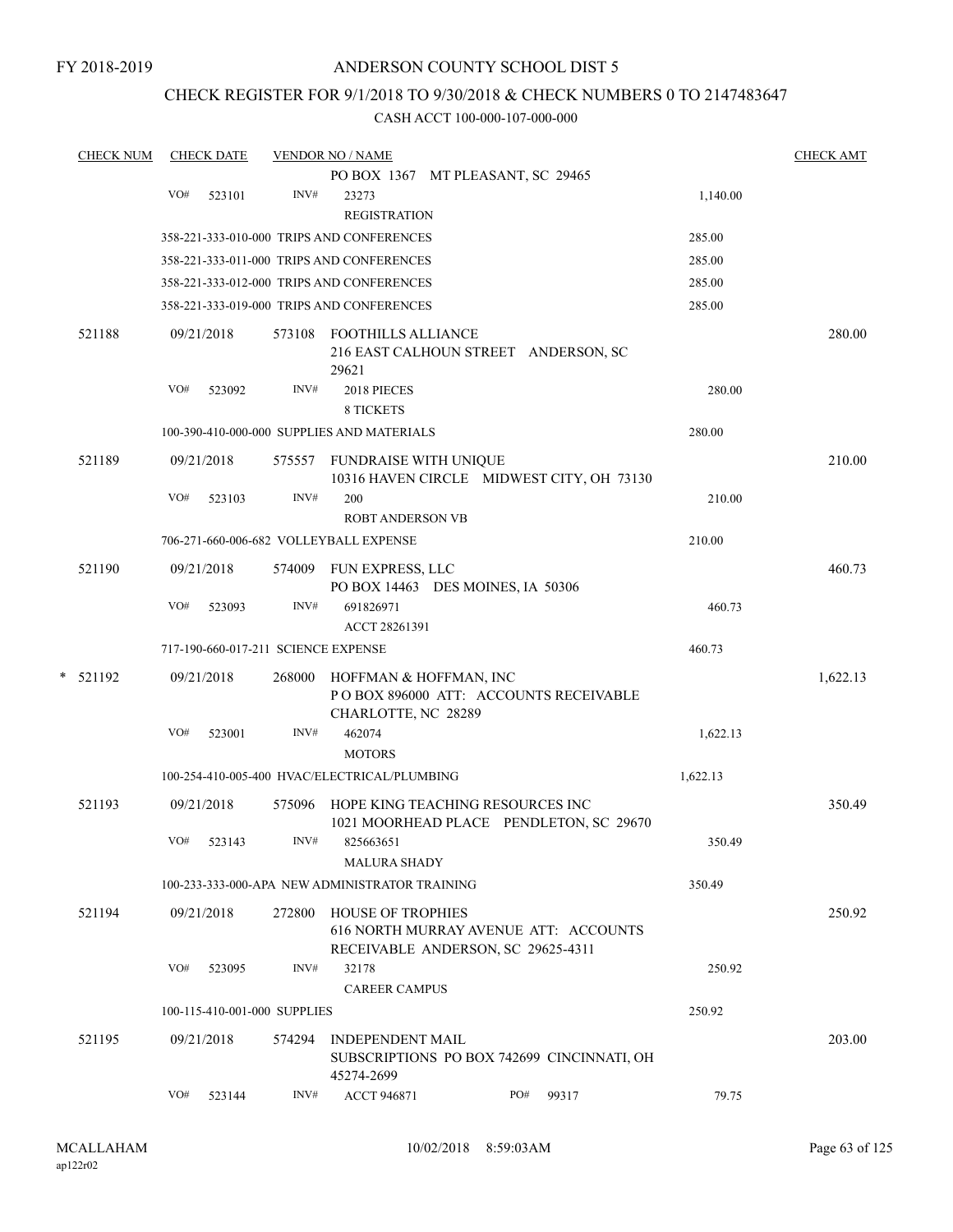## CHECK REGISTER FOR 9/1/2018 TO 9/30/2018 & CHECK NUMBERS 0 TO 2147483647

| <b>CHECK NUM</b> | <b>CHECK DATE</b>                                                      |        | <b>VENDOR NO / NAME</b>                              |                                                                        |          | <b>CHECK AMT</b> |
|------------------|------------------------------------------------------------------------|--------|------------------------------------------------------|------------------------------------------------------------------------|----------|------------------|
|                  |                                                                        |        | AD 2087549                                           |                                                                        |          |                  |
|                  | 100-257-350-000-000 ADVERTISING                                        |        |                                                      |                                                                        | 79.75    |                  |
|                  | VO#<br>523145                                                          | INV#   | <b>ACCT 946871</b><br>AD 2101517                     | PO#<br>99393                                                           | 123.25   |                  |
|                  | 100-257-350-000-000 ADVERTISING                                        |        |                                                      |                                                                        | 123.25   |                  |
| 521196           | 09/21/2018                                                             |        | 571483 ISOM ELECTRIC, LLC<br>29621                   | 3300-D N. MAIN STREET PMB 325 ANDERSON, SC                             |          | 1,582.00         |
|                  | VO#<br>523002                                                          | INV#   | 8175<br><b>TL HANNA</b>                              |                                                                        | 1,582.00 |                  |
|                  |                                                                        |        | 515-253-520-002-TUR BASEBALL/SOFTBALL TURF           |                                                                        | 1,582.00 |                  |
| 521197           | 09/21/2018                                                             |        | 575515 JEANES, CHRIS <sup>^^</sup>                   | 124 HIAWATHA DR BELTON, SC 29627                                       |          | 203.80           |
|                  | VO#<br>523185                                                          | INV#   | 9/12 WHS<br><b>VB OFFICIAL</b>                       |                                                                        | 113.40   |                  |
|                  | 100-271-312-003-000 ADDITIONAL SECURITY                                |        |                                                      |                                                                        | 113.40   |                  |
|                  | VO#<br>523187                                                          | INV#   | 9/13 WHS<br><b>VB OFFICIAL</b>                       |                                                                        | 90.40    |                  |
|                  | 100-271-312-003-000 ADDITIONAL SECURITY                                |        |                                                      |                                                                        | 90.40    |                  |
| 521198           | 09/21/2018                                                             | 563608 | JW PEPPER & SON, INC                                 | POBOX 642 ATT: ACCOUNTS RECEIVABLE                                     |          | 140.64           |
|                  | VO#<br>523096                                                          | INV#   | <b>EXTON, PA 19341</b><br>15A23000                   |                                                                        | 140.64   |                  |
|                  |                                                                        |        | 15A22404                                             |                                                                        | 17.95    |                  |
|                  | 717-190-660-017-220 MUSIC EXPENSE<br>717-190-660-017-220 MUSIC EXPENSE |        |                                                      |                                                                        | 122.69   |                  |
| 521199           | 09/21/2018                                                             | 304900 | CHARLOTTE, NC 28289-0575                             | KAPLAN EARLY LEARNING COMPANY<br>POBOX 890575 ATT: ACCOUNTS RECEIVABLE |          | 865.28           |
|                  | VO#<br>523097                                                          | INV#   | 4863225<br><b>COTS &amp; CARRIERS</b>                |                                                                        | 865.28   |                  |
|                  |                                                                        |        | 718-271-660-018-280 REGISTRATION/WKLY FEES EXPENSE   |                                                                        | 865.28   |                  |
| 521200           | 09/21/2018                                                             | 310550 | KINGSTON PLANTATION RESORT<br>MYRTLE BEACH, SC 29572 | 9800 QUEENSWAY BOULEVARD ATTN: JENNIFER                                |          | 542.08           |
|                  | VO#<br>523102                                                          | INV#   | JAN 16-18<br>CONF#8205523                            |                                                                        | 542.08   |                  |
|                  |                                                                        |        | 358-221-333-010-000 TRIPS AND CONFERENCES            |                                                                        | 135.52   |                  |
|                  |                                                                        |        | 358-221-333-011-000 TRIPS AND CONFERENCES            |                                                                        |          |                  |
|                  |                                                                        |        |                                                      |                                                                        | 135.52   |                  |
|                  |                                                                        |        | 358-221-333-012-000 TRIPS AND CONFERENCES            |                                                                        | 135.52   |                  |
|                  |                                                                        |        | 358-221-333-019-000 TRIPS AND CONFERENCES            |                                                                        | 135.52   |                  |
| 521201           | 09/21/2018                                                             | 313200 | LAB-AIDS, INC<br>RONKONKOMA, NY 11779                | 17 COLT COURT ATT: ACCOUNTS RECEIVABLE                                 |          | 3,001.13         |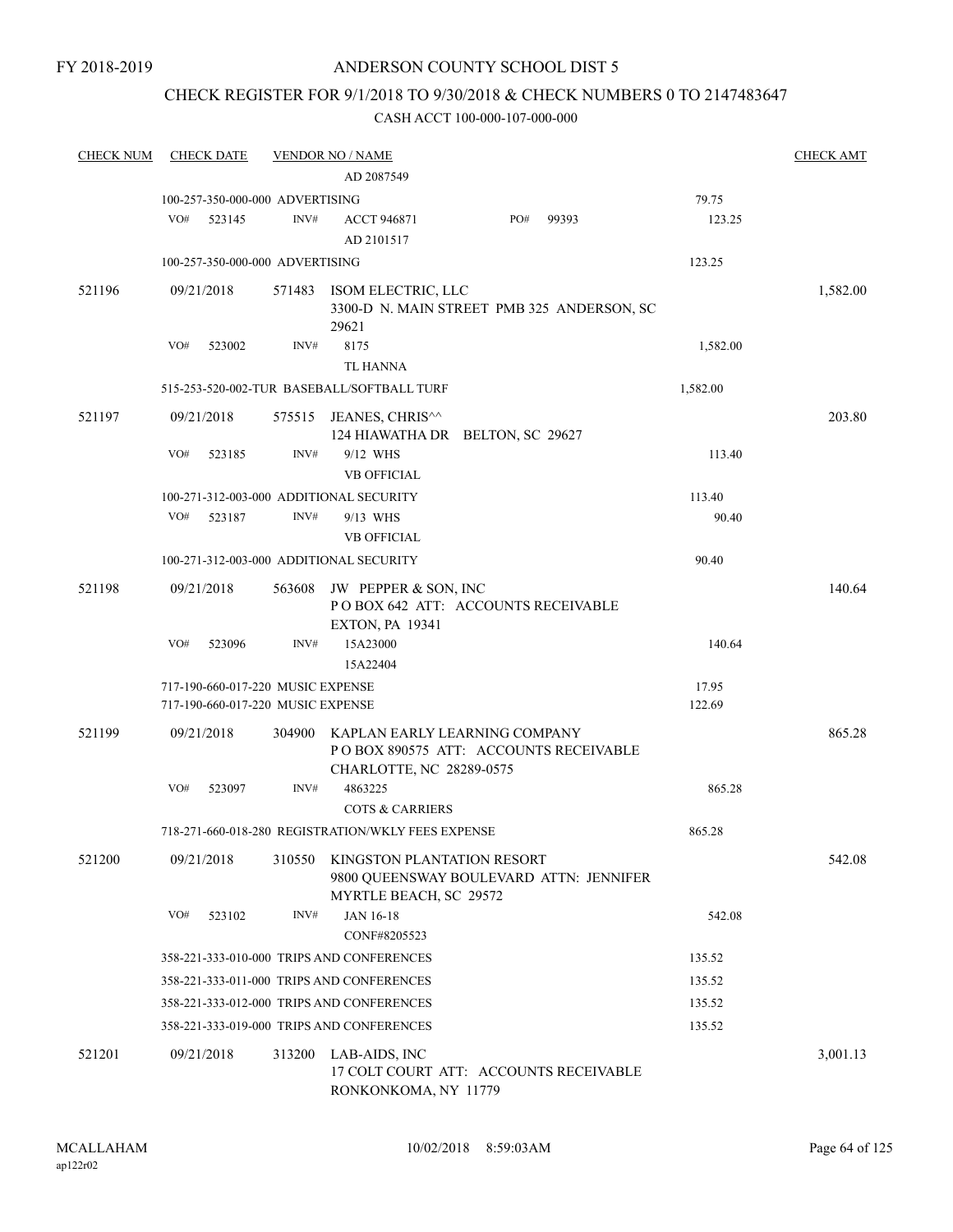## CHECK REGISTER FOR 9/1/2018 TO 9/30/2018 & CHECK NUMBERS 0 TO 2147483647

| <b>CHECK NUM</b> | <b>CHECK DATE</b> |                                   | <b>VENDOR NO / NAME</b>                                                                       |     |       |          | <b>CHECK AMT</b> |
|------------------|-------------------|-----------------------------------|-----------------------------------------------------------------------------------------------|-----|-------|----------|------------------|
|                  | VO#               | INV#<br>523146                    | 131286<br><b>SUPPLIES</b>                                                                     | PO# | 99224 | 3,001.13 |                  |
|                  |                   |                                   | 329-115-410-001-000 SUPPLIES-STATE EQUIPMENT                                                  |     |       | 3,001.13 |                  |
| 521202           | 09/21/2018        |                                   | 566392 EMPLOYEE VENDOR<br>GLENVIEW 171 AMBERWOOD DRIVE ANDERSON,<br>SC 29621                  |     |       |          | 292.76           |
|                  | VO#               | INV#<br>523131                    | <b>SEPT 11-12</b><br><b>GEORGIA</b>                                                           |     |       | 292.76   |                  |
|                  |                   |                                   | 100-113-410-020-VEN SUPPLY-ADDT'L FOR LOST VENDING                                            |     |       | 292.76   |                  |
| $*$ 521204       | 09/21/2018        |                                   | 571616 LOCKERS BY DESIGN<br>780 SOUTH PIKE WEST SUMTER, SC 29150                              |     |       |          | 513.81           |
|                  | VO#               | 523004<br>INV#                    | 2425<br><b>ROBERT ANDERSON</b>                                                                |     |       | 117.81   |                  |
|                  |                   |                                   | 100-254-410-006-001 SUPPLIES - MAINTENANCE                                                    |     |       | 117.81   |                  |
|                  | VO# 523005        | INV#                              | 2514<br><b>ROBERT ANDERSON</b>                                                                |     |       | 396.00   |                  |
|                  |                   |                                   | 100-254-410-006-001 SUPPLIES - MAINTENANCE                                                    |     |       | 396.00   |                  |
| 521205           | 09/21/2018        |                                   | 575472 MATHEWS, PARKER <sup>^^</sup><br>231 RIGGS DR CLEMSON, SC 29631                        |     |       |          | 112.50           |
|                  | VO#               | INV#<br>523179                    | <b>WHS BAND</b><br><b>INSTRUCTION</b>                                                         |     |       | 112.50   |                  |
|                  |                   | 100-114-410-003-001 BAND SUPPLIES |                                                                                               |     |       | 112.50   |                  |
| 521206           | 09/21/2018        | 572231                            | MAYS, DONNIE <sup><math>\wedge</math></sup><br>129 MEDITERRANEAN AVENUE ANDERSON, SC<br>29621 |     |       |          | 114.50           |
|                  | VO#               | 523063<br>INV#                    | <b>SEPT 6 WHS</b><br>FOOTBALL OFFICIAL                                                        |     |       | 114.50   |                  |
|                  |                   |                                   | 100-271-312-003-000 ADDITIONAL SECURITY                                                       |     |       | 114.50   |                  |
| $*$ 521208       | 09/21/2018        |                                   | 563895 MCCURRY, J MIKE.^^<br>530 MCCURRY DRIVE WALHALLA, SC 29691                             |     |       |          | 121.50           |
|                  | VO#               | INV#<br>523194                    | 9/13 WHS<br><b>FOOTBALL OFFICAL</b>                                                           |     |       | 121.50   |                  |
|                  |                   |                                   | 100-271-312-003-000 ADDITIONAL SECURITY                                                       |     |       | 121.50   |                  |
| * 521212         | 09/21/2018        |                                   | 363375 MOORE, R TODD**<br>150 KINGSLAND WAY PIEDMONT, SC 29673                                |     |       |          | 121.50           |
|                  | VO#               | INV#<br>523192                    | 9/13 WHS<br>FOOTBALL OFFICAL                                                                  |     |       | 121.50   |                  |
|                  |                   |                                   | 100-271-312-003-000 ADDITIONAL SECURITY                                                       |     |       | 121.50   |                  |
| 521213           | 09/21/2018        | 369400                            | <b>NASCO</b><br>POBOX 901 ATT: ACCOUNTS RECEIVABLE FORT                                       |     |       |          | 3,914.27         |
|                  | VO#               | INV#<br>523148                    | ATKINSON, WI 53538-0901<br>100408,104089<br><b>SUPPLIES</b>                                   | PO# | 99264 | 3,914.27 |                  |
|                  |                   |                                   | 329-115-410-001-000 SUPPLIES-STATE EQUIPMENT                                                  |     |       | 707.91   |                  |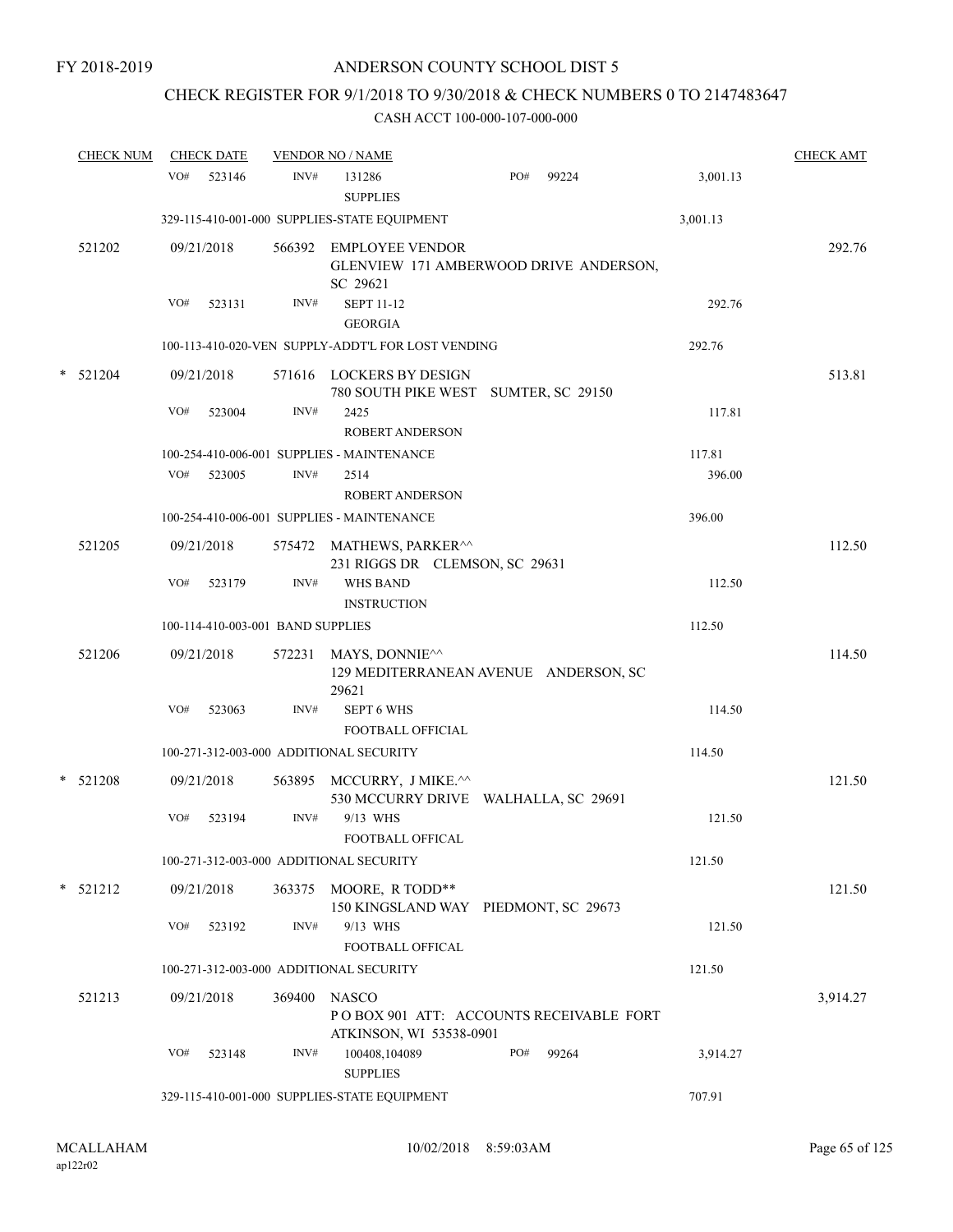# CHECK REGISTER FOR 9/1/2018 TO 9/30/2018 & CHECK NUMBERS 0 TO 2147483647

| <b>CHECK NUM</b> |                                                                                                | <b>CHECK DATE</b>                                            |        | <b>VENDOR NO / NAME</b>                                                                            |       | <b>CHECK AMT</b> |       |  |                 |          |
|------------------|------------------------------------------------------------------------------------------------|--------------------------------------------------------------|--------|----------------------------------------------------------------------------------------------------|-------|------------------|-------|--|-----------------|----------|
|                  |                                                                                                |                                                              |        | 329-115-410-001-000 SUPPLIES-STATE EQUIPMENT                                                       |       |                  |       |  | 3,206.36        |          |
| 521214           | 09/21/2018                                                                                     |                                                              |        | 389900 OFFICE DEPOT<br>POBOX 1413 CHARLOTTE, NC 28201-1413                                         |       |                  |       |  |                 | 1,836.22 |
|                  | VO#                                                                                            | 523104                                                       | INV#   | <b>CENTERVILLE</b><br><b>SUPPLIES</b>                                                              |       |                  |       |  | 417.61          |          |
|                  |                                                                                                | 100-112-410-007-000 SUPPLIES                                 |        |                                                                                                    |       |                  |       |  | 172.75          |          |
|                  |                                                                                                | 100-112-410-007-000 SUPPLIES                                 |        |                                                                                                    |       |                  |       |  | 113.48          |          |
|                  |                                                                                                | 100-113-410-007-000 SUPPLIES                                 |        |                                                                                                    |       |                  |       |  | 16.61           |          |
|                  |                                                                                                | 100-113-410-007-000 SUPPLIES                                 |        |                                                                                                    |       |                  |       |  | 11.32           |          |
|                  |                                                                                                | 100-113-410-007-000 SUPPLIES                                 |        |                                                                                                    |       |                  |       |  | 59.51           |          |
|                  | VO#                                                                                            | 100-113-410-007-000 SUPPLIES                                 | INV#   |                                                                                                    |       |                  |       |  | 43.94           |          |
|                  |                                                                                                | 523105                                                       |        | 194675418001<br><b>SUPPLIES</b>                                                                    |       |                  |       |  | 415.88          |          |
|                  |                                                                                                |                                                              |        | 415.88                                                                                             |       |                  |       |  |                 |          |
|                  | VO#                                                                                            | 523106                                                       | INV#   | 717-190-660-017-201 MISCELLANEOUS EXPENSE<br><b>NORTH POINTE</b>                                   |       |                  |       |  |                 |          |
|                  |                                                                                                |                                                              |        | <b>SUPPLIES</b>                                                                                    |       |                  |       |  | 605.70          |          |
|                  |                                                                                                | 100-147-410-013-000 SUPPLIES                                 |        |                                                                                                    |       |                  |       |  | 64.16           |          |
|                  |                                                                                                | 100-233-410-013-000 SUPPLIES                                 |        |                                                                                                    |       |                  |       |  | 111.37          |          |
|                  |                                                                                                | 100-233-410-013-000 SUPPLIES                                 |        |                                                                                                    | 88.80 |                  |       |  |                 |          |
|                  |                                                                                                | 100-233-410-013-000 SUPPLIES<br>100-233-410-013-000 SUPPLIES |        |                                                                                                    |       |                  |       |  | 5.14<br>41.09   |          |
|                  |                                                                                                | 100-233-410-013-000 SUPPLIES                                 |        |                                                                                                    |       |                  |       |  | 182.22          |          |
|                  |                                                                                                |                                                              |        | 713-271-660-013-201 MISCELLANEOUS EXPENSE                                                          |       |                  |       |  | 112.92          |          |
|                  | VO#                                                                                            | 523149                                                       | INV#   | 191120561001                                                                                       |       |                  |       |  | 330.58          |          |
|                  |                                                                                                |                                                              |        | <b>SUPPLIES</b>                                                                                    |       |                  |       |  |                 |          |
|                  |                                                                                                |                                                              |        | 100-221-410-000-000 SUPPLIES AND MATERIALS                                                         |       |                  |       |  | 68.65           |          |
|                  |                                                                                                |                                                              |        | 100-221-410-000-TST SUPPLIES-TESTING                                                               |       |                  |       |  | 88.82           |          |
|                  |                                                                                                |                                                              |        |                                                                                                    |       |                  |       |  |                 |          |
|                  | 100-221-445-000-000 TECHNOLOGY SUPPLIES<br>32.77<br>358-221-410-000-000 SUPPLIES AND MATERIALS |                                                              |        |                                                                                                    |       |                  |       |  |                 |          |
|                  | VO#                                                                                            | 523150                                                       | INV#   | 191126377001                                                                                       |       |                  |       |  | 140.34<br>66.45 |          |
|                  |                                                                                                |                                                              |        | <b>SUPPLIES</b>                                                                                    |       |                  |       |  |                 |          |
|                  |                                                                                                |                                                              |        | 100-221-445-000-000 TECHNOLOGY SUPPLIES                                                            |       |                  |       |  | 66.45           |          |
| 521215           | 09/21/2018                                                                                     |                                                              |        | 569027 O'REILLY AUTO PARTS<br>PO BOX 9464 ATT: ACCOUNTS RECEIVABLE<br>SPRINGFIELD, MO 65801-9464   |       |                  |       |  |                 | 198.69   |
|                  | VO#                                                                                            | 523151                                                       | INV#   | 1430-116315<br><b>CASTERS</b>                                                                      |       | PO#              | 99471 |  | 198.69          |          |
|                  |                                                                                                | 100-255-410-000-000 SUPPLIES                                 |        |                                                                                                    |       |                  |       |  | 198.69          |          |
| 521216           | 09/21/2018                                                                                     |                                                              | 564424 | PARENTS AS TEACHERS NAT'L CENTER<br>2228 BALL DRIVE ATT: ACCOUNTS RECEIVABLE<br>ST LOUIS, MO 63146 |       |                  |       |  |                 | 1,650.00 |
|                  | VO#                                                                                            | 523152                                                       | INV#   | 687248<br><b>RENEWAL</b>                                                                           |       | PO#              | 99562 |  | 1,650.00        |          |
|                  |                                                                                                |                                                              |        | 990-139-312-015-000 PROFESSIONAL DEV                                                               |       |                  |       |  | 1,650.00        |          |
| 521217           | 09/21/2018                                                                                     |                                                              |        | 564378 PEARSON EDUCATION, INC                                                                      |       |                  |       |  |                 | 1,849.41 |
|                  |                                                                                                |                                                              |        |                                                                                                    |       |                  |       |  |                 |          |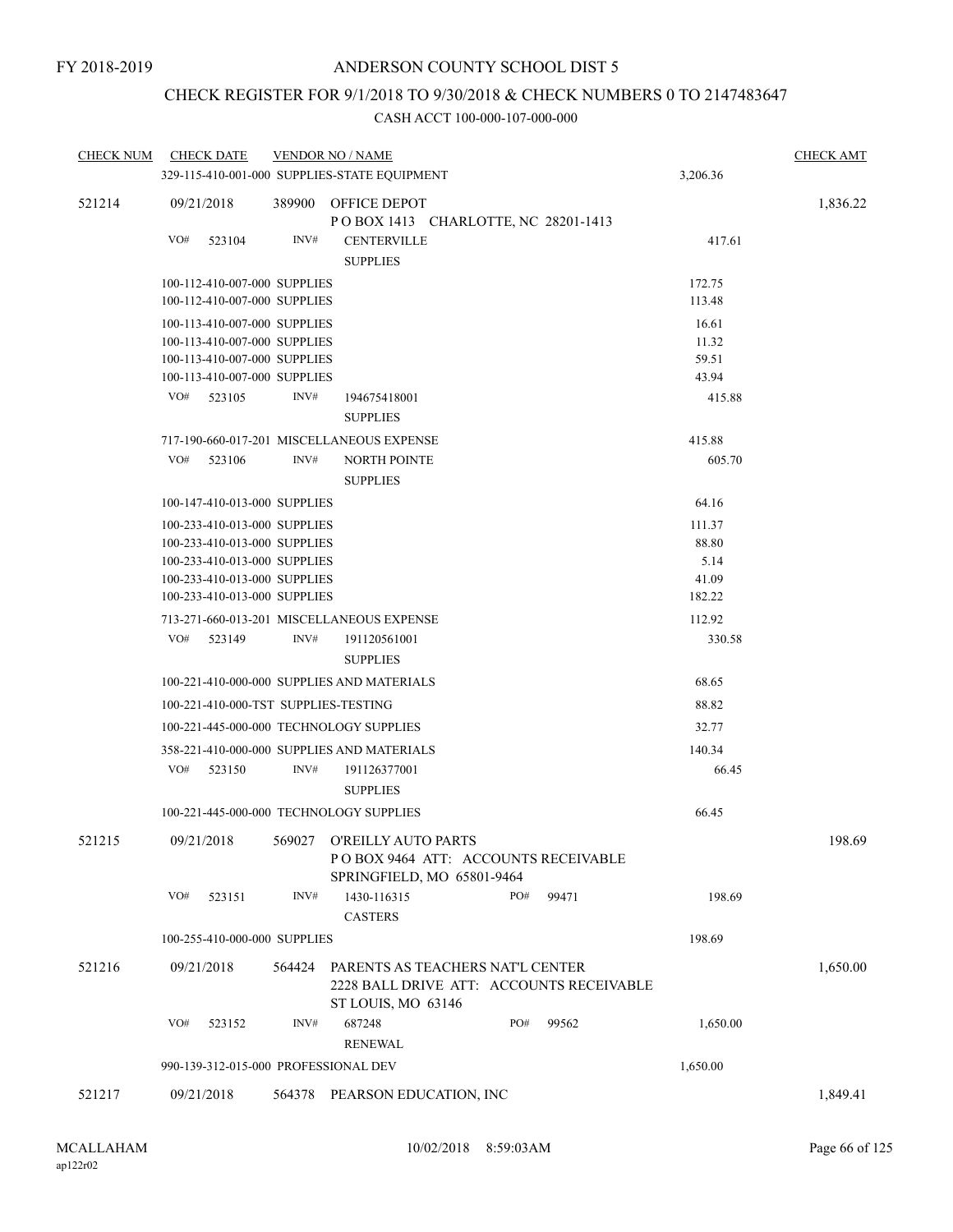#### CHECK REGISTER FOR 9/1/2018 TO 9/30/2018 & CHECK NUMBERS 0 TO 2147483647

| <b>CHECK NUM</b> | <b>CHECK DATE</b>                    |        | <b>VENDOR NO / NAME</b>                                                                                  |     |                                           |                  | <b>CHECK AMT</b> |
|------------------|--------------------------------------|--------|----------------------------------------------------------------------------------------------------------|-----|-------------------------------------------|------------------|------------------|
|                  |                                      |        | 60693                                                                                                    |     | 13036 COLLECTION CENTER DRIVE CHICAGO, IL |                  |                  |
|                  | VO#<br>523153                        | INV#   | 11781917<br><b>MATERIALS</b>                                                                             | PO# | 99495                                     | 1,849.41         |                  |
|                  | 100-221-410-000-TST SUPPLIES-TESTING |        |                                                                                                          |     |                                           | 1,849.41         |                  |
| 521218           | 09/21/2018                           | 572704 | PIEDMONT FIRE EXTINGUISHERS<br>PO BOX 89 WARE SHOALS, SC 29692                                           |     |                                           |                  | 1,324.00         |
|                  | VO#<br>523010                        | INV#   | <b>SERVICE</b><br><b>CAREER CENTER</b>                                                                   |     |                                           | 1,324.00         |                  |
|                  |                                      |        | 100-254-323-001-400 CONTR SERV-HVAC/ELECT/PLUMBING                                                       |     |                                           | 1,116.90         |                  |
|                  |                                      |        | 100-254-323-001-400 CONTR SERV-HVAC/ELECT/PLUMBING<br>100-254-323-001-400 CONTR SERV-HVAC/ELECT/PLUMBING |     |                                           | 107.10<br>100.00 |                  |
| 521219           | 09/21/2018                           | 568036 | PIEDMONT NATURAL GAS<br>PO BOX 1246 CHARLOTTE, NC 28201-1246                                             |     |                                           |                  | 1,647.74         |
|                  | VO#<br>523173                        | INV#   | <b>DUE 10/3</b><br><b>UTILITIES</b>                                                                      |     |                                           | 1,647.74         |                  |
|                  | 100-254-472-000-000 ENERGY-GAS       |        |                                                                                                          |     |                                           | 26.07            |                  |
|                  | 100-254-472-000-000 ENERGY-GAS       |        |                                                                                                          |     |                                           | 23.54            |                  |
|                  | 100-254-472-003-000 ENERGY-GAS       |        |                                                                                                          |     |                                           | 757.83           |                  |
|                  | 100-254-472-006-000 ENERGY-GAS       |        |                                                                                                          |     |                                           | 175.11           |                  |
|                  | 100-254-472-007-000 ENERGY-GAS       |        |                                                                                                          |     |                                           | 23.54            |                  |
|                  | 100-254-472-010-000 ENERGY-GAS       |        |                                                                                                          |     |                                           | 23.54            |                  |
|                  | 600-256-470-003-000 ENERGY           |        |                                                                                                          |     |                                           | 119.22           |                  |
|                  | 600-256-470-007-000 ENERGY           |        |                                                                                                          |     |                                           | 115.84           |                  |
|                  | 600-256-470-008-000 ENERGY           |        |                                                                                                          |     |                                           | 133.61           |                  |
|                  | 600-256-470-010-000 ENERGY           |        |                                                                                                          |     |                                           | 159.86           |                  |
|                  | 600-256-470-018-000 ENERGY           |        |                                                                                                          |     |                                           | 89.58            |                  |
| 521220           | 09/21/2018                           | 575445 | <b>POWER OF ICU</b><br>TN 37087                                                                          |     | 102 HARTMAN DRIVE SUITE G#224 LEBANON,    |                  | 400.00           |
|                  | VO#<br>523107                        | INV#   | PO 99571<br><b>ADVISORY ADD ON</b>                                                                       | PO# | 99571                                     | 400.00           |                  |
|                  |                                      |        | 338-221-445-003-EAR TECHNOLOGY SUPPLIES                                                                  |     |                                           | 400.00           |                  |
| 521221           | 09/21/2018                           |        | 571652 PROSOURCE LLC<br>P.O. BOX 5339 GREENVILLE, SC 29606                                               |     |                                           |                  | 402.50           |
|                  | VO#<br>523011                        | INV#   | 1996472<br><b>SUPPLIES</b>                                                                               |     |                                           | 402.50           |                  |
|                  |                                      |        | 100-254-410-014-400 HVAC/ELECTRICAL/PLUMBING                                                             |     |                                           | 402.50           |                  |
| 521222           | 09/21/2018                           |        | 573501 QUALITY CARE PRESSURE CLEANING                                                                    |     | 210 SPRINGSIDE CIRCLE ANDERSON, SC 29625  |                  | 300.00           |
|                  | VO#<br>523154                        | INV#   | 5247<br>PARKING LOT                                                                                      | PO# | 99127                                     | 300.00           |                  |
|                  |                                      |        | 100-255-323-000-000 CONTRACTED SERVICES                                                                  |     |                                           | 300.00           |                  |
| $*$ 521224       | 09/21/2018                           |        | 430325 RAVAN, STEPHEN.**                                                                                 |     |                                           |                  | 179.10           |
|                  |                                      |        |                                                                                                          |     |                                           |                  |                  |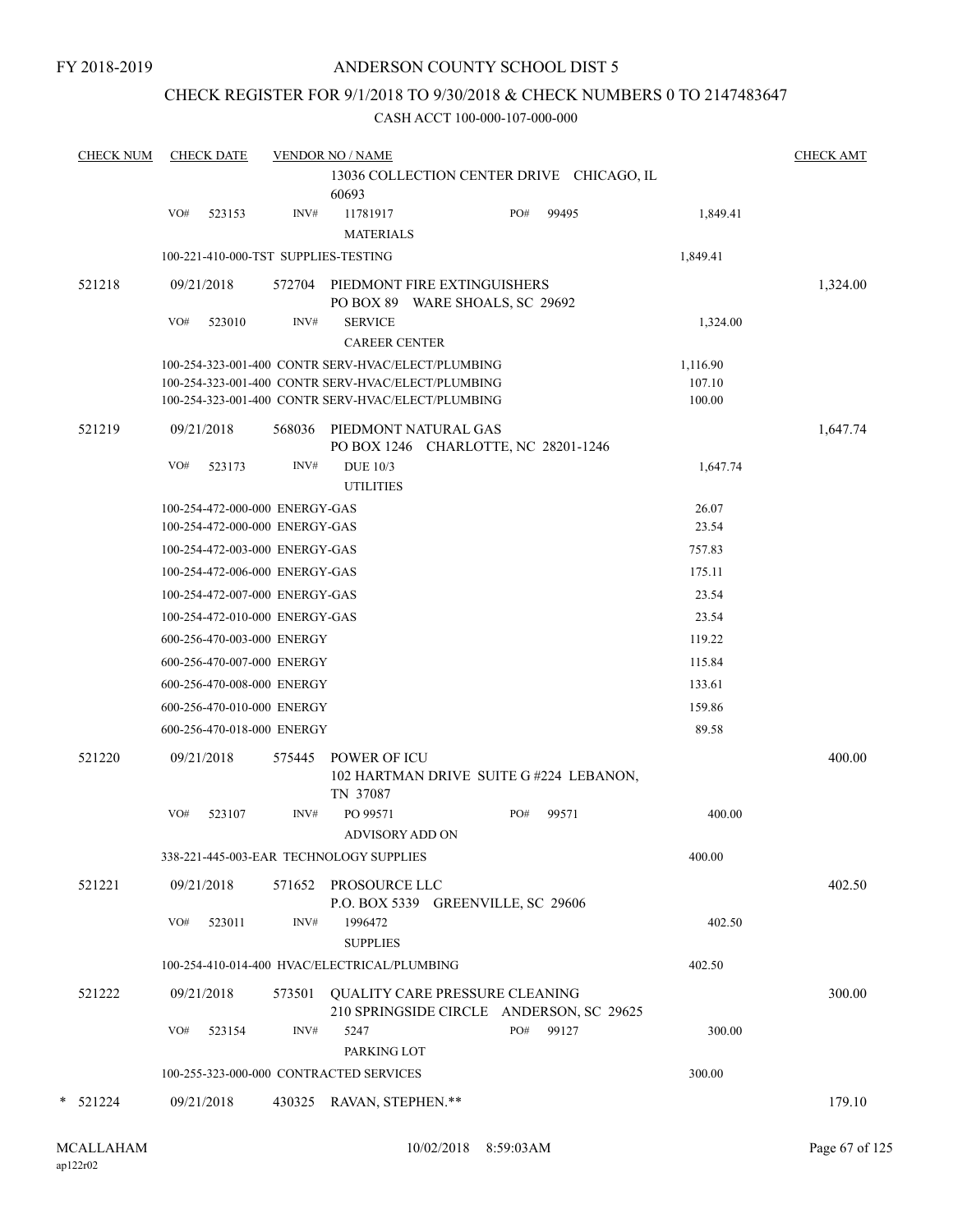## CHECK REGISTER FOR 9/1/2018 TO 9/30/2018 & CHECK NUMBERS 0 TO 2147483647

| <b>CHECK NUM</b> |     | <b>CHECK DATE</b>            |        | <b>VENDOR NO / NAME</b>                                                                                      |     |       |                 | <b>CHECK AMT</b> |
|------------------|-----|------------------------------|--------|--------------------------------------------------------------------------------------------------------------|-----|-------|-----------------|------------------|
|                  |     |                              |        | 120 MIRIAM ROAD STARR, SC 29684                                                                              |     |       |                 |                  |
|                  | VO# | 523186                       | INV#   | 9/12 WHS                                                                                                     |     |       | 100.50          |                  |
|                  |     |                              |        | <b>VB OFFICIAL</b>                                                                                           |     |       |                 |                  |
|                  |     |                              |        | 100-271-312-003-000 ADDITIONAL SECURITY                                                                      |     |       | 100.50          |                  |
|                  | VO# | 523196                       | INV#   | 9/5 GLENVIEW                                                                                                 |     |       | 78.60           |                  |
|                  |     |                              |        | <b>VB OFFICAL</b>                                                                                            |     |       |                 |                  |
|                  |     |                              |        | 720-271-660-020-679 VOLLEYBALL GATE RECEIPTS EXPENSE                                                         |     |       | 78.60           |                  |
|                  |     |                              |        |                                                                                                              |     |       |                 |                  |
| 521225           |     | 09/21/2018                   | 431095 | <b>REALLY GOOD STUFF, INC</b><br>PO BOX 1111 ATT: ACCOUNTS RECEIVABLE                                        |     |       |                 | 828.55           |
|                  |     |                              |        | SHELTON, CT 06484-1110                                                                                       |     |       |                 |                  |
|                  | VO# | 523108                       | INV#   | 6694418<br>ACCT# 0011057                                                                                     | PO# | 99430 | 567.30          |                  |
|                  |     | 201-112-410-010-000 SUPPLIES |        |                                                                                                              |     |       | 567.30          |                  |
|                  | VO# | 523155                       | INV#   | 6713005                                                                                                      | PO# | 99405 | 261.25          |                  |
|                  |     |                              |        | <b>SUPPLIES</b>                                                                                              |     |       |                 |                  |
|                  |     |                              |        | 201-112-410-012-000 SUPPLIES AND MATERIALS                                                                   |     |       | 261.25          |                  |
| * 521227         |     | 09/21/2018                   |        | 567525 ROWLAND MECHANICAL                                                                                    |     |       |                 | 7,663.11         |
|                  |     |                              |        | 206 SADDLE TRAIL ANDERSON, SC 29621                                                                          |     |       |                 |                  |
|                  | VO# | 523156                       | INV#   | 8740,41,42<br><b>BUS REPAIRS</b>                                                                             | PO# | 99095 | 689.58          |                  |
|                  |     |                              |        | 100-255-323-000-ACT ACTIVITY BUS CONTRACTED SERVICES                                                         |     |       | 83.66           |                  |
|                  |     |                              |        | 100-255-323-000-ACT ACTIVITY BUS CONTRACTED SERVICES                                                         |     |       | 46.00           |                  |
|                  |     |                              |        | 100-255-323-000-ACT ACTIVITY BUS CONTRACTED SERVICES                                                         |     |       | 559.92          |                  |
|                  | VO# | 523157                       | INV#   | 8725-8739                                                                                                    | PO# | 99095 | 6,973.53        |                  |
|                  |     |                              |        | <b>BUS REPAIRS</b>                                                                                           |     |       |                 |                  |
|                  |     |                              |        | 100-255-323-000-ACT ACTIVITY BUS CONTRACTED SERVICES                                                         |     |       | 90.99           |                  |
|                  |     |                              |        | 100-255-323-000-ACT ACTIVITY BUS CONTRACTED SERVICES                                                         |     |       | 90.99           |                  |
|                  |     |                              |        | 100-255-323-000-ACT ACTIVITY BUS CONTRACTED SERVICES                                                         |     |       | 98.32           |                  |
|                  |     |                              |        | 100-255-323-000-ACT ACTIVITY BUS CONTRACTED SERVICES                                                         |     |       | 46.00           |                  |
|                  |     |                              |        | 100-255-323-000-ACT ACTIVITY BUS CONTRACTED SERVICES                                                         |     |       | 98.32           |                  |
|                  |     |                              |        | 100-255-323-000-ACT ACTIVITY BUS CONTRACTED SERVICES                                                         |     |       | 90.99           |                  |
|                  |     |                              |        | 100-255-323-000-ACT ACTIVITY BUS CONTRACTED SERVICES                                                         |     |       | 83.66           |                  |
|                  |     |                              |        | 100-255-323-000-ACT ACTIVITY BUS CONTRACTED SERVICES                                                         |     |       | 2,648.44        |                  |
|                  |     |                              |        | 100-255-323-000-ACT ACTIVITY BUS CONTRACTED SERVICES                                                         |     |       | 192.50          |                  |
|                  |     |                              |        | 100-255-323-000-ACT ACTIVITY BUS CONTRACTED SERVICES                                                         |     |       | 2,742.82        |                  |
|                  |     |                              |        | 100-255-323-000-ACT ACTIVITY BUS CONTRACTED SERVICES                                                         |     |       | 46.00           |                  |
|                  |     |                              |        | 100-255-323-000-ACT ACTIVITY BUS CONTRACTED SERVICES                                                         |     |       | 46.00           |                  |
|                  |     |                              |        | 100-255-323-000-ACT ACTIVITY BUS CONTRACTED SERVICES                                                         |     |       | 46.00           |                  |
|                  |     |                              |        | 100-255-323-000-ACT ACTIVITY BUS CONTRACTED SERVICES<br>100-255-323-000-ACT ACTIVITY BUS CONTRACTED SERVICES |     |       | 575.00<br>77.50 |                  |
|                  |     |                              |        |                                                                                                              |     |       |                 |                  |
| 521228           |     | 09/21/2018                   | 572723 | S/P2 SCHOOLS<br>9200 GLENWOOD STREET SUITE 102 OVERLAND                                                      |     |       |                 | 249.00           |
|                  |     |                              |        | PARK, KS 66212                                                                                               |     |       |                 |                  |
|                  | VO# | 523161                       | INV#   | H6299427                                                                                                     | PO# | 99207 | 249.00          |                  |
|                  |     |                              |        | <b>ACCT ID#97946</b>                                                                                         |     |       |                 |                  |
|                  |     |                              |        | 328-115-312-001-0CO PURCHASED SERVICES (C/O)                                                                 |     |       | 249.00          |                  |
| $*$ 521230       |     | 09/21/2018                   | 501885 | <b>SCHOOL DISTRICT OF GREENVILLE</b>                                                                         |     |       |                 |                  |
|                  |     |                              |        |                                                                                                              |     |       |                 | 7,214.34         |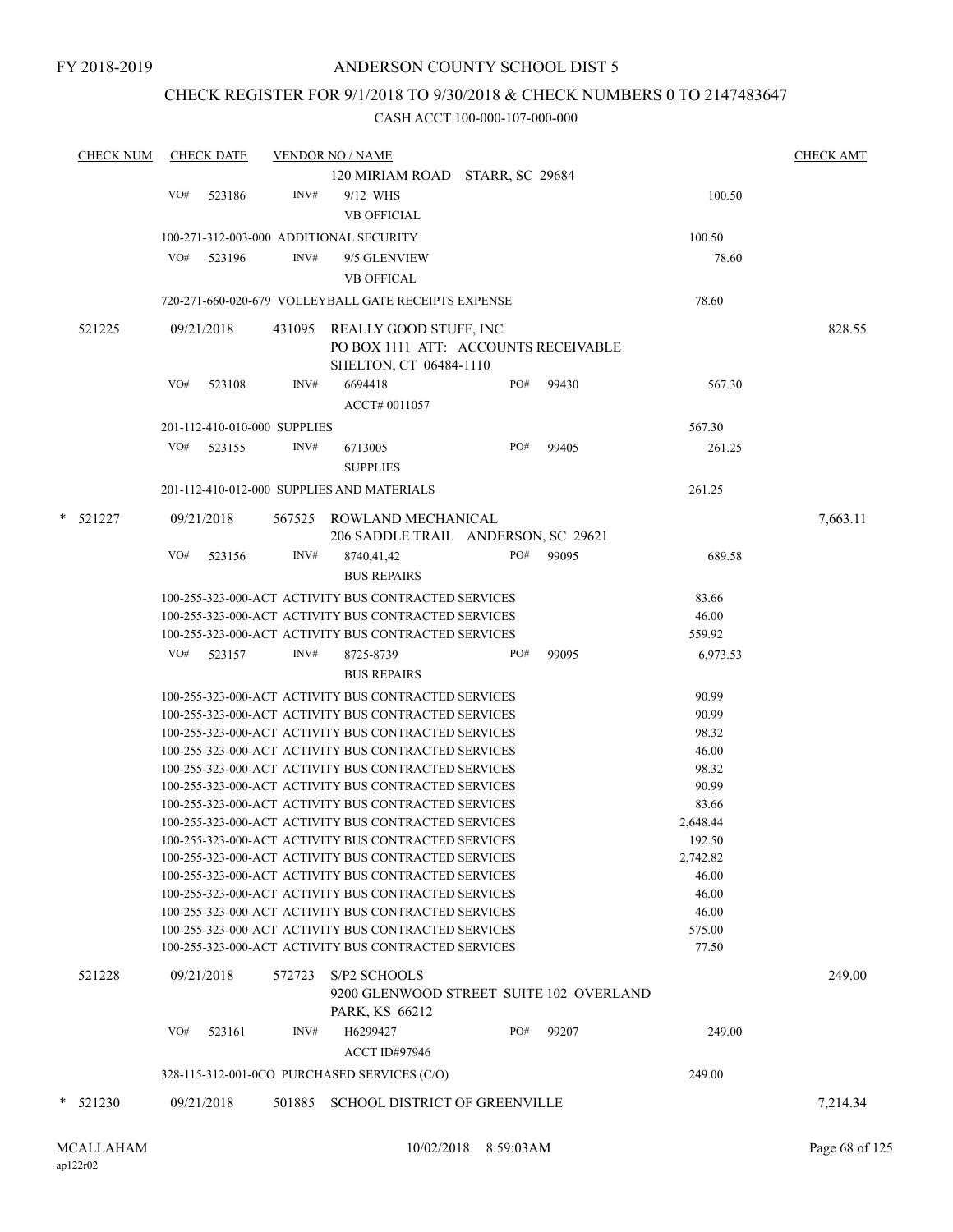## CHECK REGISTER FOR 9/1/2018 TO 9/30/2018 & CHECK NUMBERS 0 TO 2147483647

| <b>CHECK NUM</b> |     | <b>CHECK DATE</b> |        | <b>VENDOR NO / NAME</b>                           |                        |       |            | <b>CHECK AMT</b> |
|------------------|-----|-------------------|--------|---------------------------------------------------|------------------------|-------|------------|------------------|
|                  |     |                   |        | POBOX 2848 GREENVILLE, SC 29602                   |                        |       |            |                  |
|                  | VO# | 523160            | INV#   | <b>UM1957</b>                                     |                        |       | 7,214.34   |                  |
|                  |     |                   |        | 17-18 PROVISO                                     |                        |       |            |                  |
|                  |     |                   |        | 100-412-720-000-000 PAYMENTS TO OTHER GOV'T UNITS |                        |       | 7,214.34 A |                  |
| 521234           |     | 09/21/2018        | 568722 | SOUTHERN FLOORING INC                             |                        |       |            | 53,000.00        |
|                  |     |                   |        | 6820 AUGUSTA ROAD ATT: ACCOUNTS                   |                        |       |            |                  |
|                  |     |                   |        | RECEIVABLE GREENVILLE, SC 29605                   |                        |       |            |                  |
|                  | VO# | 523112            | INV#   | 11806                                             | PO#                    | 99151 | 53,000.00  |                  |
|                  |     |                   |        | <b>VARENNES GYM</b>                               |                        |       |            |                  |
|                  |     |                   |        | 505-253-520-010-000 GYM FLOOR - NEW PROSPECT      |                        |       | 0.00       |                  |
|                  |     |                   |        | 505-253-520-016-000 GYM FLOOR-VARENNES            |                        |       | 53,000.00  |                  |
| 521235           |     | 09/21/2018        | 572995 | <b>SUPPLYWORKS</b>                                |                        |       |            | 15,349.49        |
|                  |     |                   |        | PO BOX 742604                                     | ATLANTA, GA 30374-2604 |       |            |                  |
|                  | VO# | 523162            | INV#   | 455198903                                         | PO#                    | 99545 | 2,447.63   |                  |
|                  |     |                   |        | <b>SUPPLIES</b>                                   |                        |       |            |                  |
|                  |     |                   |        | 100-000-170-000-000 WAREHOUSE INVENTORY           |                        |       | 2,447.63   |                  |
|                  | VO# | 523163            | INV#   | 453559544                                         | PO#                    | 99452 | 2,662.70   |                  |
|                  |     |                   |        | 453911083                                         |                        |       |            |                  |
|                  |     |                   |        | 100-000-170-000-000 WAREHOUSE INVENTORY           |                        |       | 1,331.35   |                  |
|                  |     |                   |        | 100-000-170-000-000 WAREHOUSE INVENTORY           |                        |       | 1,331.35   |                  |
|                  | VO# | 523164            | INV#   | 453192809                                         | PO#                    | 99396 | 1,112.70   |                  |
|                  |     |                   |        | 454297334                                         |                        |       |            |                  |
|                  |     |                   |        | 100-000-170-000-000 WAREHOUSE INVENTORY           |                        |       | 314.05     |                  |
|                  |     |                   |        | 100-000-170-000-000 WAREHOUSE INVENTORY           |                        |       | 798.65     |                  |
|                  | VO# | 523165            | INV#   | PO 99342                                          | PO#                    | 99342 | 9,126.46   |                  |
|                  |     |                   |        | <b>SUPPLIES</b>                                   |                        |       |            |                  |
|                  |     |                   |        | 100-000-170-000-000 WAREHOUSE INVENTORY           |                        |       | 3,027.95   |                  |
|                  |     |                   |        | 100-000-170-000-000 WAREHOUSE INVENTORY           |                        |       | 93.90      |                  |
|                  |     |                   |        | 100-000-170-000-000 WAREHOUSE INVENTORY           |                        |       | 4,976.87   |                  |
|                  |     |                   |        | 100-000-170-000-000 WAREHOUSE INVENTORY           |                        |       | 1,027.74   |                  |
| 521236           |     | 09/21/2018        | 563660 | <b>TEXTILE STORES, INC</b>                        |                        |       |            | 239.68           |
|                  |     |                   |        | POBOX 884 -- MARLEIGH WINDOW FASH ATT:            |                        |       |            |                  |
|                  |     |                   |        | ACCOUNTS RECEIVABLE ANDERSON, SC 29622            |                        |       |            |                  |
|                  | VO# | 523018            | INV#   | 897937                                            |                        |       | 239.68     |                  |
|                  |     |                   |        | <b>DISTRICT OFFICE</b>                            |                        |       |            |                  |
|                  |     |                   |        | 100-254-410-000-001 MAINT. SUPPLIES-STRUCTURES    |                        |       | 239.68     |                  |
| 521237           |     | 09/21/2018        | 501526 | THE OHIO STATE UNIVERSITY                         |                        |       |            | 700.00           |
|                  |     |                   |        | COLLEGE OF EDUCATION 1100 KINNEAR RD,             |                        |       |            |                  |
|                  |     |                   |        | ROOM 106 COLUMBUS, OH 43212-1152                  |                        |       |            |                  |
|                  | VO# | 523114            | INV#   | ID32924                                           | PO#                    | 99438 | 700.00     |                  |
|                  |     |                   |        | SITE SET UP & ENTRY                               |                        |       |            |                  |
|                  |     |                   |        | 358-221-410-000-000 SUPPLIES AND MATERIALS        |                        |       | 700.00     |                  |
| 521238           |     | 09/21/2018        | 566496 | THE PEACE CENTER                                  |                        |       |            | 900.00           |
|                  |     |                   |        | 300 SOUTH MAIN ST GREENVILLE, SC 29601            |                        |       |            |                  |
|                  | VO# | 523115            | INV#   | ORD#855687                                        |                        |       | 900.00     |                  |
|                  |     |                   |        |                                                   |                        |       |            |                  |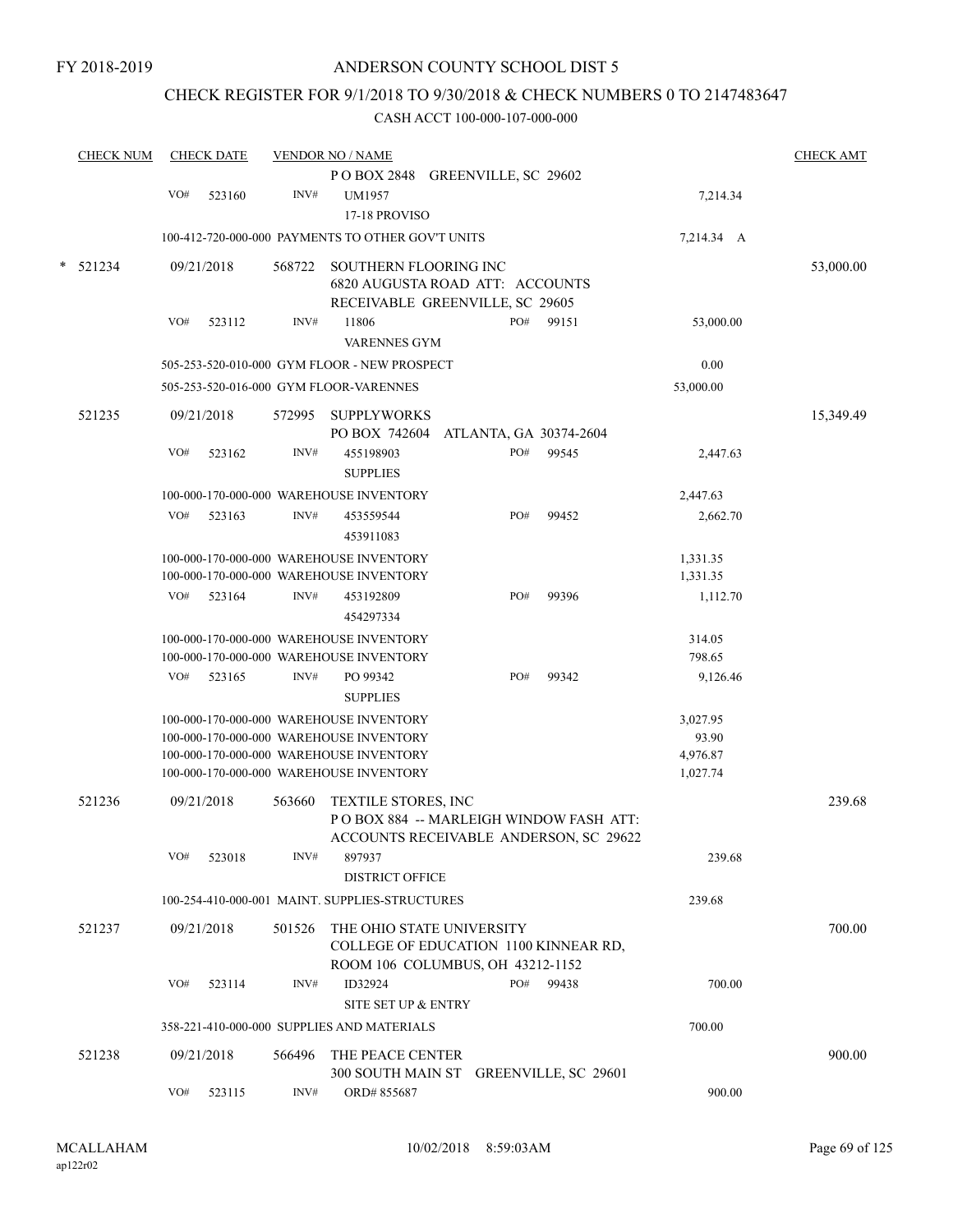## CHECK REGISTER FOR 9/1/2018 TO 9/30/2018 & CHECK NUMBERS 0 TO 2147483647

| <b>CHECK NUM</b> |            | <b>CHECK DATE</b>            |        | <b>VENDOR NO / NAME</b>                                                                                           |     |       |          | <b>CHECK AMT</b> |
|------------------|------------|------------------------------|--------|-------------------------------------------------------------------------------------------------------------------|-----|-------|----------|------------------|
|                  |            |                              |        | <b>NORTH POINTE</b>                                                                                               |     |       |          |                  |
|                  |            |                              |        | 713-271-660-013-352 FIELD TRIPS GRADE 2 EXPENSE                                                                   |     |       | 900.00   |                  |
| 521239           | 09/21/2018 |                              |        | 504890 TIAA-CREF<br>POBOX 105316 ATLANTA, GA 30348-5316                                                           |     |       |          | 1,373.90         |
|                  | VO#        | 523116                       | INV#   | <b>AUG 2018</b>                                                                                                   |     |       | 1,373.90 |                  |
|                  |            |                              |        | PAYROLL DEDUCTIONS                                                                                                |     |       |          |                  |
|                  |            |                              |        | 100-000-468-000-000 OPTIONAL RETIREMENT PLAN                                                                      |     |       | 883.22   |                  |
|                  |            |                              |        | 100-000-484-000-000 EMPLOYER RETIREMENT PAYABLE                                                                   |     |       | 490.68   |                  |
| $*$ 521241       | 09/21/2018 |                              | 565675 | UNISOURCE - COLUMBIA<br>POBX 409884 UNISOURCE WORLDWIDE INC ATT:<br>ACCOUNTS RECEIVABLE ATLANTA, GA<br>30384-9884 |     |       |          | 1,462.69         |
|                  | VO#        | 523167                       | INV#   | 715-33991015<br><b>SUPPLIES</b>                                                                                   | PO# | 99395 | 1,462.69 |                  |
|                  |            |                              |        | 100-000-170-000-000 WAREHOUSE INVENTORY                                                                           |     |       | 1,462.69 |                  |
| 521242           | 09/21/2018 |                              |        | 573815 UNITED REFRIGERATION, INC<br>PO BOX 740703 ATLANTA, GA 30374-0703                                          |     |       |          | 2,122.63         |
|                  | VO#        | 523019                       | INV#   | 64510796<br><b>SUPPLIES</b>                                                                                       |     |       | 62.97    |                  |
|                  |            |                              |        | 100-254-410-005-400 HVAC/ELECTRICAL/PLUMBING                                                                      |     |       | 62.97    |                  |
|                  | VO#        | 523020                       | INV#   | 64443278<br><b>SUPPLIES</b>                                                                                       |     |       | 129.15   |                  |
|                  |            |                              |        | 100-254-410-006-400 HVAC/ELECTRICAL/PLUMBING                                                                      |     |       | 129.15   |                  |
|                  | VO#        | 523021                       | INV#   | 64443208<br><b>SUPPLIES</b>                                                                                       |     |       | 40.06    |                  |
|                  |            |                              |        | 100-254-410-000-001 MAINT. SUPPLIES-STRUCTURES                                                                    |     |       | 40.06    |                  |
|                  | VO#        | 523022                       | INV#   | 64446649                                                                                                          |     |       | 149.41   |                  |
|                  |            |                              |        | <b>SUPPLIES</b>                                                                                                   |     |       |          |                  |
|                  |            |                              |        | 100-254-410-009-400 HVAC/ELECTRICAL/PLUMBING                                                                      |     |       | 149.41   |                  |
|                  | VO#        | 523023                       | INV#   | 64437455                                                                                                          |     |       | 1,741.04 |                  |
|                  |            |                              |        | <b>SUPPLIES</b>                                                                                                   |     |       |          |                  |
|                  |            |                              |        | 100-254-410-007-400 HVAC/ELECTRICAL/PLUMBING                                                                      |     |       | 435.26   |                  |
|                  |            |                              |        | 100-254-410-009-400 HVAC/ELECTRICAL/PLUMBING                                                                      |     |       | 435.26   |                  |
|                  |            |                              |        | 100-254-410-011-400 HVAC/ELECTRICAL/PLUMBING                                                                      |     |       | 435.26   |                  |
|                  |            |                              |        | 100-254-410-015-400 HVAC/ELECTRICAL/PLUMBING                                                                      |     |       | 435.26   |                  |
| 521243           | 09/21/2018 |                              | 568866 | USI EDUCATION & GOVERNMENT SALES<br>POBOX 4105 ATT: ACCOUNTS RECEIVABLE<br>WOBURN, MA 01888-4105                  |     |       |          | 373.62           |
|                  | VO#        | 523166                       | INV#   | W016031401014<br>ACCT 0005222823                                                                                  |     |       | 373.62   |                  |
|                  |            | 100-111-410-010-000 SUPPLIES |        |                                                                                                                   |     |       | 373.62   |                  |
| 521244           | 09/21/2018 |                              | 524353 | WAL-MART COMMUNITY/GEMB<br>PO BOX 530934 ATT: ACCOUNTS RECEIVABLE<br>ATLANTA, GA 30353-0934                       |     |       |          | 417.80           |
|                  |            |                              |        |                                                                                                                   |     |       |          |                  |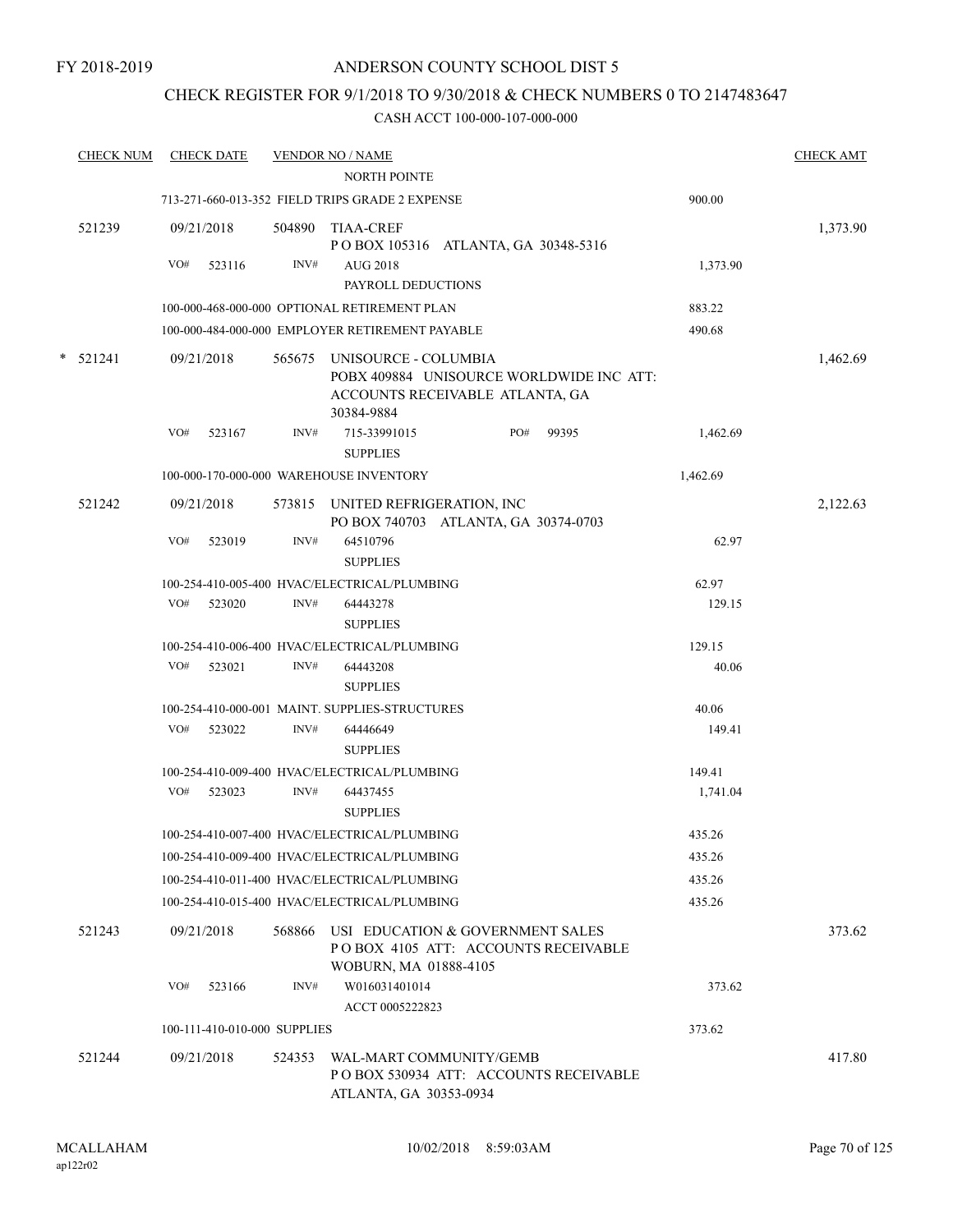## CHECK REGISTER FOR 9/1/2018 TO 9/30/2018 & CHECK NUMBERS 0 TO 2147483647

| <b>CHECK NUM</b> |            | <b>CHECK DATE</b> |                                   | <b>VENDOR NO / NAME</b>                                                                           |              |          | <b>CHECK AMT</b> |
|------------------|------------|-------------------|-----------------------------------|---------------------------------------------------------------------------------------------------|--------------|----------|------------------|
|                  | VO#        | 523178            | INV#                              | 2021 5308<br><b>GLENVIEW</b>                                                                      |              | 417.80   |                  |
|                  |            |                   |                                   | 720-271-660-020-666 CONCESSIONS EXPENSE                                                           |              | 417.80   |                  |
| 521245           | 09/21/2018 |                   |                                   | 524353 WAL-MART COMMUNITY/GEMB<br>POBOX 530934 ATT: ACCOUNTS RECEIVABLE<br>ATLANTA, GA 30353-0934 |              |          | 1,683.04         |
|                  | VO#        | 523177            | INV#                              | 2021 5316                                                                                         |              | 1,683.04 |                  |
|                  |            |                   |                                   | <b>ROBERT ANDERSON</b>                                                                            |              |          |                  |
|                  |            |                   |                                   | 100-113-410-006-VEN SUPPLY-ADDT'L FOR LOST VENDING                                                |              | 933.65   |                  |
|                  |            |                   |                                   | 706-271-660-006-429 FACULTY EXPENSE                                                               |              | 107.58   |                  |
|                  |            |                   |                                   | 706-271-660-006-666 CONCESSIONS EXPENSE                                                           |              | 641.81   |                  |
| 521246           | 09/21/2018 |                   |                                   | 532300 WHITE JONES ACE HARDWARE<br>POBOX 13012 ATT: ACCOUNTS RECEIVABLE<br>ANDERSON, SC 29624     |              |          | 140.88           |
|                  | VO#        | 523025            | INV#                              | 144815<br><b>SUPPLIES</b>                                                                         |              | 22.81    |                  |
|                  |            |                   |                                   | 100-254-410-008-400 HVAC/ELECTRICAL/PLUMBING                                                      |              | 22.81    |                  |
|                  | VO#        | 523026            | INV#                              | 393651                                                                                            |              | 39.13    |                  |
|                  |            |                   |                                   | <b>SUPPLIES</b>                                                                                   |              |          |                  |
|                  |            |                   | 100-254-410-000-400 HVAC SUPPLIES |                                                                                                   |              | 39.13    |                  |
|                  | VO#        | 523027            | INV#                              | 393603<br><b>SUPPLIES</b>                                                                         |              | 8.34     |                  |
|                  |            |                   |                                   | 100-254-410-019-400 HVAC/ELECTRICAL/PLUMBING                                                      |              | 8.34     |                  |
|                  | VO#        | 523028            | INV#                              | 393634<br><b>SUPPLIES</b>                                                                         |              | 24.60    |                  |
|                  |            |                   |                                   | 100-254-410-000-001 MAINT. SUPPLIES-STRUCTURES                                                    |              | 24.60    |                  |
|                  | VO#        | 523029            | INV#                              | 393375<br><b>SUPPLIES</b>                                                                         |              | 20.73    |                  |
|                  |            |                   |                                   | 100-254-410-000-001 MAINT. SUPPLIES-STRUCTURES                                                    |              | 20.73    |                  |
|                  |            | $VO#$ 523168      | INV#                              | 875644<br><b>SUPPLIES</b>                                                                         | PO#<br>99566 | 25.27    |                  |
|                  |            |                   | 100-255-410-000-000 SUPPLIES      |                                                                                                   |              | 25.27    |                  |
| 521247           | 09/25/2018 |                   | 572731                            | ACCO BRANDS USA LLC<br>PO BOX 203412 DALLAS, TX 75320-3412                                        |              |          | 637.91           |
|                  | VO#        | 523220            | INV#                              | 513708<br>MCLEES RENEWAL                                                                          |              | 637.91   |                  |
|                  |            |                   |                                   | 708-271-660-008-201 MISCELLANEOUS EXPENSE                                                         |              | 637.91   |                  |
|                  |            |                   |                                   |                                                                                                   |              |          |                  |
| 521248           | 09/25/2018 |                   | 569972                            | ANGIE MADDEN<br>200 COUNTRY CLUB LANE APT 5G ANDERSON,<br>SC 29625                                |              |          | 200.00           |
|                  | VO#        | 523256            | INV#                              | <b>FOOTBALL FEES</b><br><b>REFUND</b>                                                             |              | 200.00   |                  |
|                  |            |                   |                                   | 706-271-660-006-674 FOOTBALL EXPENSE                                                              |              | 200.00   |                  |
| 521249           | 09/25/2018 |                   |                                   | 575565 ASE ENTRY-LEVEL CERTIFICATION                                                              |              |          | 1,435.00         |
|                  |            |                   |                                   |                                                                                                   |              |          |                  |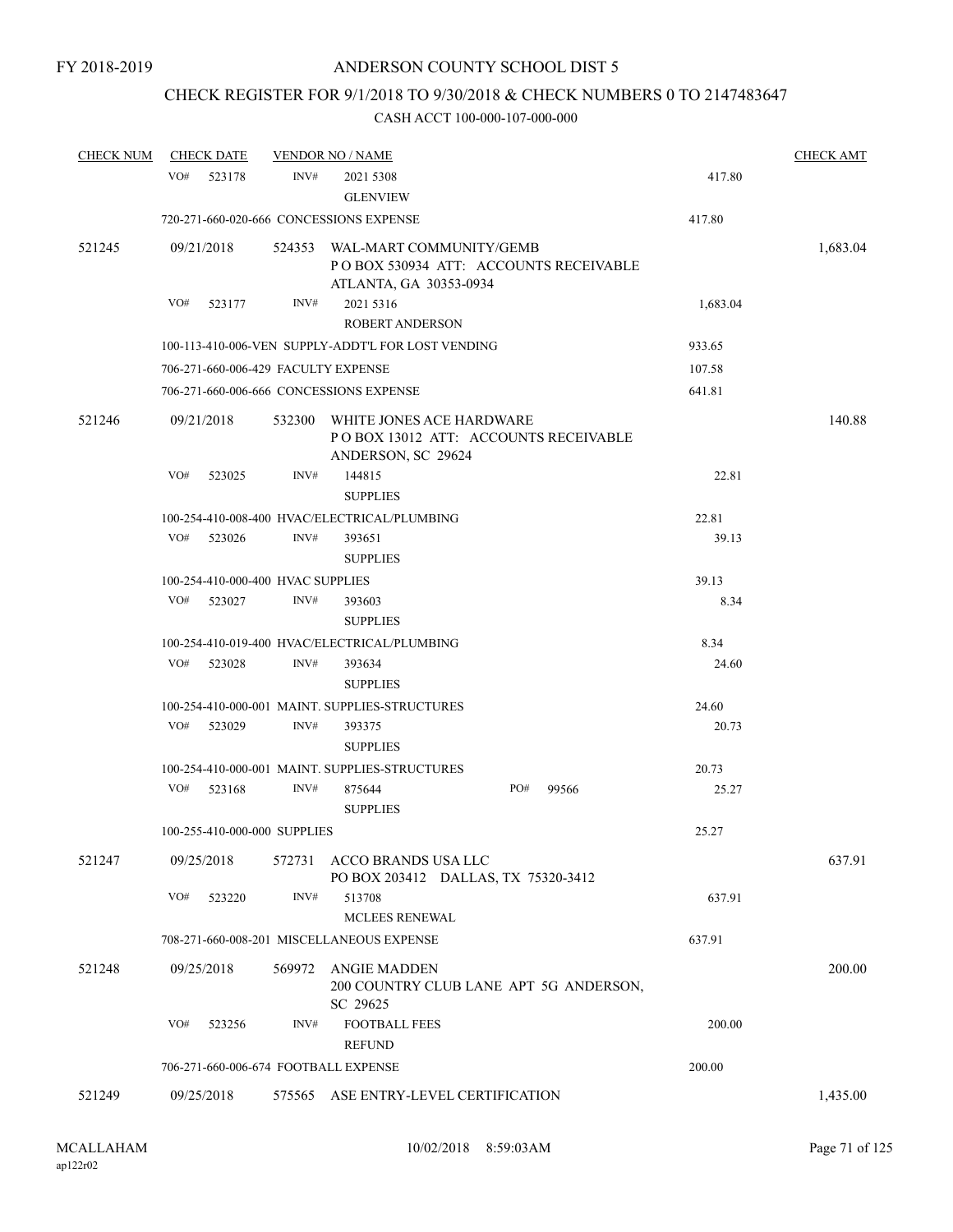## CHECK REGISTER FOR 9/1/2018 TO 9/30/2018 & CHECK NUMBERS 0 TO 2147483647

#### CASH ACCT 100-000-107-000-000

| <b>CHECK NUM</b> |     | <b>CHECK DATE</b>            |        | <b>VENDOR NO / NAME</b>                                                  |     |       |           | <b>CHECK AMT</b> |
|------------------|-----|------------------------------|--------|--------------------------------------------------------------------------|-----|-------|-----------|------------------|
|                  |     |                              |        | 1503 EDWARDS FERRY RD, NE SUITE 401                                      |     |       |           |                  |
|                  |     |                              |        | LEESBURG, VA 20176                                                       |     |       |           |                  |
|                  | VO# | 523281                       | INV#   | SC8253,8560                                                              |     |       | 1,435.00  |                  |
|                  |     |                              |        | SC9143                                                                   |     |       |           |                  |
|                  |     | 100-115-410-001-000 SUPPLIES |        |                                                                          |     |       | 595.00    |                  |
|                  |     | 100-115-410-001-000 SUPPLIES |        |                                                                          |     |       | 350.00    |                  |
|                  |     | 100-115-410-001-000 SUPPLIES |        |                                                                          |     |       | 490.00    |                  |
| 521250           |     | 09/25/2018                   | 575063 | BAYADA HOME HEALTH CARE, INC.<br>PO BOX 536446 PITTSBURGH, PA 15253-5906 |     |       |           | 4,168.50         |
|                  | VO# | 523221                       | INV#   | 13835054                                                                 | PO# | 99580 | 1,176.00  |                  |
|                  |     |                              |        | <b>SEPT 4-7</b>                                                          |     |       |           |                  |
|                  |     |                              |        | 283-126-312-017-000 PURCHASED SERVICES                                   |     |       | 1,176.00  |                  |
|                  | VO# | 523222                       | INV#   | 13815673                                                                 | PO# | 99580 | 1,491.00  |                  |
|                  |     |                              |        | AUG 27-31                                                                |     |       |           |                  |
|                  |     |                              |        | 283-126-312-017-000 PURCHASED SERVICES                                   |     |       | 1,491.00  |                  |
|                  | VO# | 523223                       | INV#   | 13796652                                                                 | PO# | 99580 | 1,501.50  |                  |
|                  |     |                              |        | AUG 13-17                                                                |     |       |           |                  |
|                  |     |                              |        | 283-126-312-017-000 PURCHASED SERVICES                                   |     |       | 1,501.50  |                  |
| 521251           |     | 09/25/2018                   | 574045 | <b>BORDEN DAIRY COMPANY</b><br>PO BOX 933179 CLEVELAND, OH 44193         |     |       |           | 18,981.45        |
|                  | VO# | 523280                       | INV#   | AUG 2018                                                                 |     |       | 18,981.45 |                  |
|                  |     |                              |        | CUST #138365                                                             |     |       |           |                  |
|                  |     | 600-256-460-002-000 FOOD     |        |                                                                          |     |       | 711.13    |                  |
|                  |     | 600-256-460-003-000 FOOD     |        |                                                                          |     |       | 983.52    |                  |
|                  |     | 600-256-460-005-000 FOOD     |        |                                                                          |     |       | 616.94    |                  |
|                  |     | 600-256-460-006-000 FOOD     |        |                                                                          |     |       | 1,848.57  |                  |
|                  |     | 600-256-460-007-000 FOOD     |        |                                                                          |     |       | 1,257.72  |                  |
|                  |     | 600-256-460-008-000 FOOD     |        |                                                                          |     |       | 1,131.44  |                  |
|                  |     | 600-256-460-009-000 FOOD     |        |                                                                          |     |       | 692.84    |                  |
|                  |     | 600-256-460-010-000 FOOD     |        |                                                                          |     |       | 1,642.79  |                  |
|                  |     | 600-256-460-011-000 FOOD     |        |                                                                          |     |       | 1,350.26  |                  |
|                  |     | 600-256-460-012-000 FOOD     |        |                                                                          |     |       | 1,232.01  |                  |
|                  |     | 600-256-460-013-000 FOOD     |        |                                                                          |     |       | 645.85    |                  |
|                  |     | 600-256-460-014-000 FOOD     |        |                                                                          |     |       | 1,301.59  |                  |
|                  |     | 600-256-460-015-000 FOOD     |        |                                                                          |     |       | 498.96    |                  |
|                  |     | 600-256-460-016-000 FOOD     |        |                                                                          |     |       | 906.51    |                  |
|                  |     | 600-256-460-017-000 FOOD     |        |                                                                          |     |       | 779.36    |                  |
|                  |     | 600-256-460-018-000 FOOD     |        |                                                                          |     |       | 723.33    |                  |
|                  |     | 600-256-460-019-000 FOOD     |        |                                                                          |     |       | 1,265.22  |                  |
|                  |     |                              |        |                                                                          |     |       |           |                  |
|                  |     | 600-256-460-020-000 FOOD     |        |                                                                          |     |       | 910.45    |                  |
|                  |     | 600-256-460-021-000 FOOD     |        |                                                                          |     |       | 482.96    |                  |
| 521252           |     | 09/25/2018                   | 568535 | CHAMPION COACH, INC.                                                     |     |       |           | 8,364.00         |

145 BEN HAMBY LANE GREENVILLE, SC 29615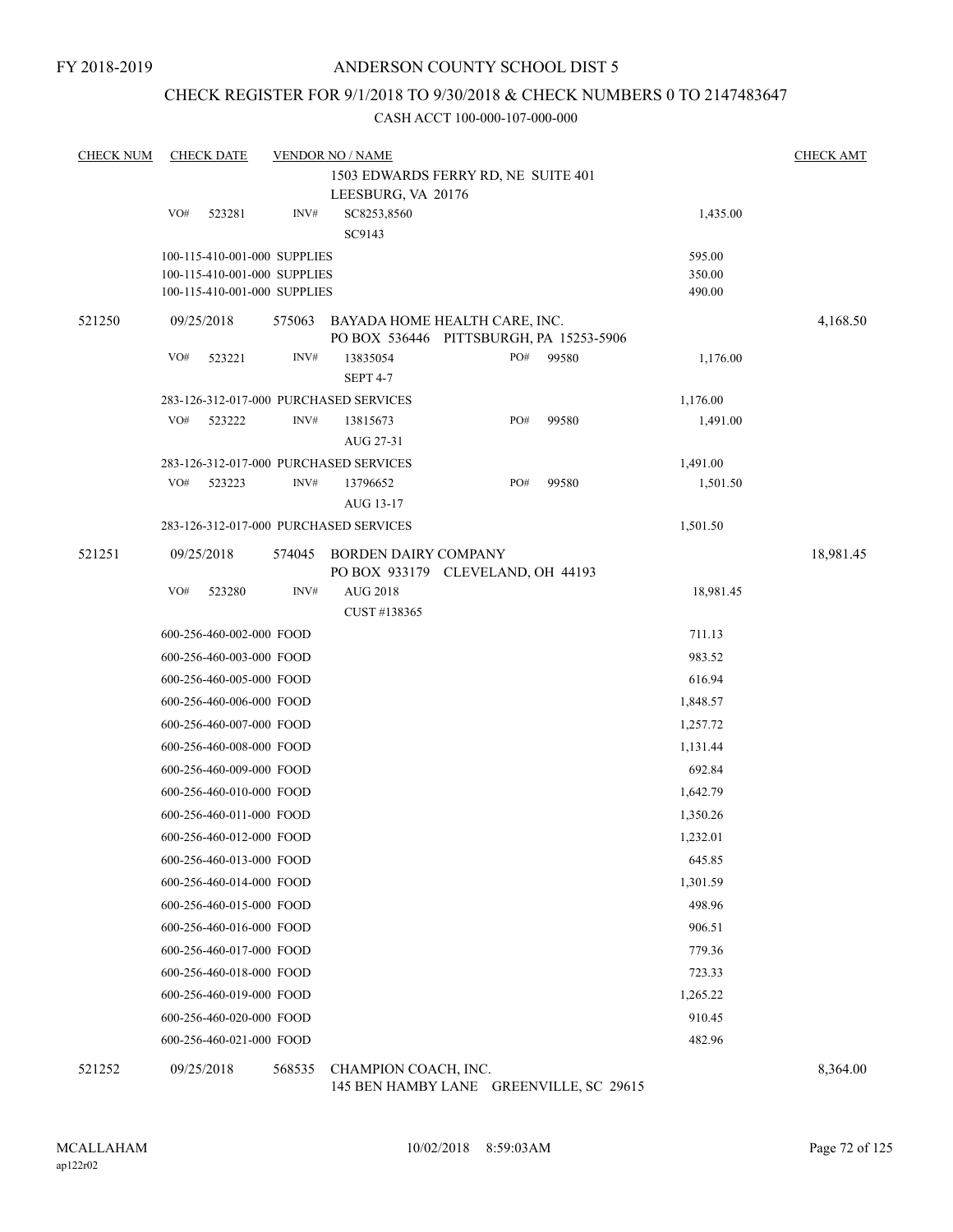# CHECK REGISTER FOR 9/1/2018 TO 9/30/2018 & CHECK NUMBERS 0 TO 2147483647

|   | <b>CHECK NUM</b> | <b>CHECK DATE</b> |        | <b>VENDOR NO / NAME</b>                                                                                |                    |       |          | <b>CHECK AMT</b> |
|---|------------------|-------------------|--------|--------------------------------------------------------------------------------------------------------|--------------------|-------|----------|------------------|
|   |                  | VO#<br>523279     | INV#   | 39256<br><b>CHARLESTON</b>                                                                             | PO#                | 99484 | 8,364.00 |                  |
|   |                  |                   |        | 207-271-312-001-C14 NON-TRADITIONAL ACTIVITIES (C/O)                                                   |                    |       | 4,777.78 |                  |
|   |                  |                   |        | 329-224-333-001-0CO TRIPS-WBL/HSTW (C/O)                                                               |                    |       | 2,320.16 |                  |
|   |                  |                   |        | 329-271-312-001-000 PUPIL ACTIVITY/ FIELD TRIPS-WBL                                                    |                    |       | 1,266.06 |                  |
|   | $*$ 521254       | 09/25/2018        |        | 573955 DEANNA C. JUMP<br>13973 REAMS ROAD WINDERMERE, FL 34786                                         |                    |       |          | 1,401.96         |
|   |                  | VO#<br>523226     | INV#   | <b>OCT 8-9</b><br><b>REGISTRATION (3)</b>                                                              | PO#                | 99597 | 1,051.47 |                  |
|   |                  |                   |        | 201-224-333-010-000 TRIPS & CONFERENCES                                                                |                    |       | 1,051.47 |                  |
|   |                  | VO#<br>523227     | INV#   | OCT 7TH<br>A. ROLLINS                                                                                  | PO#                | 99626 | 350.49   |                  |
|   |                  |                   |        | 201-224-333-019-000 TRIPS AND CONFERENCES                                                              |                    |       | 350.49   |                  |
|   | 521255           | 09/25/2018        |        | 565251 FLORENCE SCHOOL DISTRICT ONE<br>319 SOUTH DARGAN ST ATTN: STANLEY<br>BRUNSON FLORENCE, SC 29506 |                    |       |          | 585.80           |
|   |                  | VO#<br>523228     | INV#   | 2017-2018<br><b>PROVISO</b>                                                                            |                    |       | 585.80   |                  |
|   |                  |                   |        | 100-412-720-000-000 PAYMENTS TO OTHER GOV'T UNITS                                                      |                    |       | 585.80   |                  |
|   | 521256           | 09/25/2018        |        | 574009 FUN EXPRESS, LLC<br>PO BOX 14463 DES MOINES, IA 50306                                           |                    |       |          | 288.10           |
|   |                  | VO#<br>523230     | INV#   | 691861652<br>ACCT 28261391                                                                             |                    |       | 288.10   |                  |
|   |                  |                   |        | 717-190-660-017-201 MISCELLANEOUS EXPENSE                                                              |                    |       | 288.10   |                  |
|   | * 521259         | 09/25/2018        |        | 575096 HOPE KING TEACHING RESOURCES INC<br>1021 MOORHEAD PLACE PENDLETON, SC 29670                     |                    |       |          | 700.98           |
|   |                  | VO#<br>523232     | INV#   | <b>OCT 8-9</b><br>A. RICKETTS                                                                          | PO#                | 99598 | 350.49   |                  |
|   |                  |                   |        | 201-224-333-010-000 TRIPS & CONFERENCES                                                                |                    |       | 350.49   |                  |
|   |                  | VO#<br>523233     | INV#   | OCT 7TH<br>A. RIGSBY                                                                                   | PO#                | 99627 | 350.49   |                  |
|   |                  |                   |        | 201-224-333-019-000 TRIPS AND CONFERENCES                                                              |                    |       | 350.49   |                  |
|   | 521260           | 09/25/2018        | 282620 | IONOSPHERE TOURS<br>307 N. MAIN STREET ANDERSON, SC 29621                                              |                    |       |          | 1,500.00         |
|   |                  | VO#<br>523277     | INV#   | CHARTER 6424<br><b>GLENVIEW</b>                                                                        |                    |       | 600.00   |                  |
|   |                  |                   |        | 720-271-660-020-586 FIELD TRIPS- GR.7 EXPENSE                                                          |                    |       | 600.00   |                  |
|   |                  | VO#<br>523278     | INV#   | <b>CHARTER 6260</b><br><b>HOMELAND PARK</b>                                                            |                    |       | 900.00   |                  |
|   |                  |                   |        | 711-271-660-011-352 FIELD TRIPS GRADE 2 EXPENSE                                                        |                    |       | 900.00   |                  |
| * | 521263           | 09/25/2018        | 569972 | KATIE RODDEY<br>2855 CONCORD RD                                                                        | ANDERSON, SC 29621 |       |          | 130.59           |
|   |                  | VO#<br>523257     | INV#   | <b>MICHAELS</b><br>REIMBURSEMENT                                                                       |                    |       | 130.59   |                  |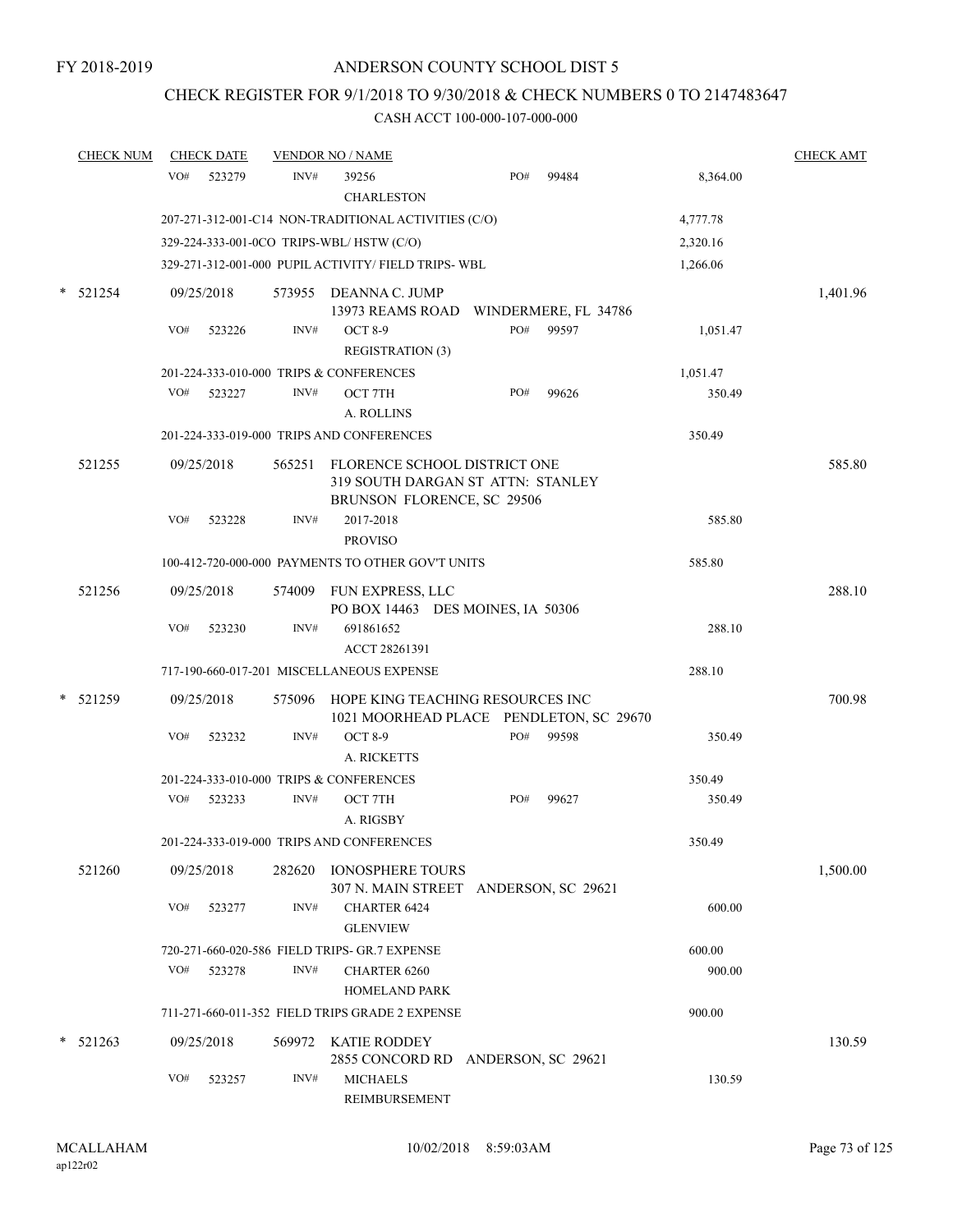# CHECK REGISTER FOR 9/1/2018 TO 9/30/2018 & CHECK NUMBERS 0 TO 2147483647

|        | <b>CHECK NUM</b> |     | <b>CHECK DATE</b> |      | <b>VENDOR NO / NAME</b>                                                                  |     |       |           | <b>CHECK AMT</b> |
|--------|------------------|-----|-------------------|------|------------------------------------------------------------------------------------------|-----|-------|-----------|------------------|
|        |                  |     |                   |      | 705-271-660-005-495 7TH GRADE EXPENSE                                                    |     |       | 130.59    |                  |
|        | $*$ 521266       |     | 09/25/2018        |      | 570282 LITTLE CAESAR'S PIZZA<br>2902 C N. MAIN STREET ANDERSON, SC 29621                 |     |       |           | 155.40           |
|        |                  | VO# | 523234            | INV# | FOR SEPT 27<br><b>NEVITT FOREST</b>                                                      |     |       | 155.40    |                  |
|        |                  |     |                   |      | 201-188-410-012-000 SUPPLIES AND MATERIALS                                               |     |       | 155.40    |                  |
|        | 521267           |     | 09/25/2018        |      | 329401 LOWES BUSINESS ACCOUNT<br>PO BOX 530954 CREDIT SERVICES ATLANTA, GA<br>30353-0954 |     |       |           | 446.67           |
|        |                  | VO# | 523235            | INV# | 4309542<br><b>PURCHASES</b>                                                              |     |       | 446.67    |                  |
|        |                  |     |                   |      | 329-115-410-001-000 SUPPLIES-STATE EQUIPMENT                                             |     |       | 446.67    |                  |
|        | $*$ 521270       |     | 09/25/2018        |      | 389900 OFFICE DEPOT<br>POBOX 1413 CHARLOTTE, NC 28201-1413                               |     |       |           | 133.71           |
|        |                  | VO# | 523267            | INV# | 206549146001<br><b>PAPER</b>                                                             | PO# | 99564 | 133.71    |                  |
|        |                  |     |                   |      | 201-188-360-012-000 PRINTING AND BINDING                                                 |     |       | 133.71    |                  |
| $\ast$ | 521272           |     | 09/25/2018        |      | 404600 PERFECTION LEARNING<br>1000 NORTH SECOND AVENUE LOGAN, IA<br>51546-0500           |     |       |           | 162.35           |
|        |                  | VO# | 523268            | INV# | 997886<br><b>SUPPLIES</b>                                                                | PO# | 99488 | 162.35    |                  |
|        |                  |     |                   |      | 201-113-410-006-000 SUPPLIES AND MATERIALS                                               |     |       | 162.35    |                  |
|        | 521273           |     | 09/25/2018        |      | 572704 PIEDMONT FIRE EXTINGUISHERS<br>PO BOX 89 WARE SHOALS, SC 29692                    |     |       |           | 16,295.65        |
|        |                  | VO# | 523237            | INV# | PO 99599<br><b>RANGE HOODS</b>                                                           | PO# | 99599 | 16,295.65 |                  |
|        |                  |     |                   |      | 600-256-323-002-000 REPAIRS TO EQUIPMENT                                                 |     |       | 2,509.40  |                  |
|        |                  |     |                   |      | 600-256-323-003-000 REPAIRS TO EQUIPMENT                                                 |     |       | 430.60    |                  |
|        |                  |     |                   |      | 600-256-323-005-000 REPAIRS TO EQUIPMENT                                                 |     |       | 387.80    |                  |
|        |                  |     |                   |      | 600-256-323-006-000 REPAIRS TO EQUIPMENT                                                 |     |       | 430.60    |                  |
|        |                  |     |                   |      | 600-256-323-007-000 REPAIRS TO EQUIPMENT                                                 |     |       | 398.50    |                  |
|        |                  |     |                   |      | 600-256-323-008-000 REPAIRS TO EQUIPMENT                                                 |     |       | 409.20    |                  |
|        |                  |     |                   |      | 600-256-323-009-000 REPAIRS TO EQUIPMENT                                                 |     |       | 398.50    |                  |
|        |                  |     |                   |      | 600-256-323-010-000 REPAIRS TO EQUIPMENT                                                 |     |       | 1,436.40  |                  |
|        |                  |     |                   |      | 600-256-323-011-000 REPAIRS TO EQUIPMENT                                                 |     |       | 419.90    |                  |
|        |                  |     |                   |      | 600-256-323-012-000 REPAIRS TO EQUIPMENT                                                 |     |       | 1,249.15  |                  |
|        |                  |     |                   |      | 600-256-323-013-000 REPAIRS TO EQUIPMENT                                                 |     |       | 377.10    |                  |
|        |                  |     |                   |      | 600-256-323-014-000 REPAIRS TO EQUIPMENT                                                 |     |       | 1,824.60  |                  |
|        |                  |     |                   |      | 600-256-323-015-000 REPAIRS TO EQUIPMENT                                                 |     |       | 366.40    |                  |
|        |                  |     |                   |      | 600-256-323-016-000 REPAIRS TO EQUIPMENT                                                 |     |       | 1,270.55  |                  |
|        |                  |     |                   |      | 600-256-323-017-000 REPAIRS TO EQUIPMENT                                                 |     |       | 377.10    |                  |
|        |                  |     |                   |      | 600-256-323-018-000 REPAIRS TO EQUIPMENT                                                 |     |       | 409.20    |                  |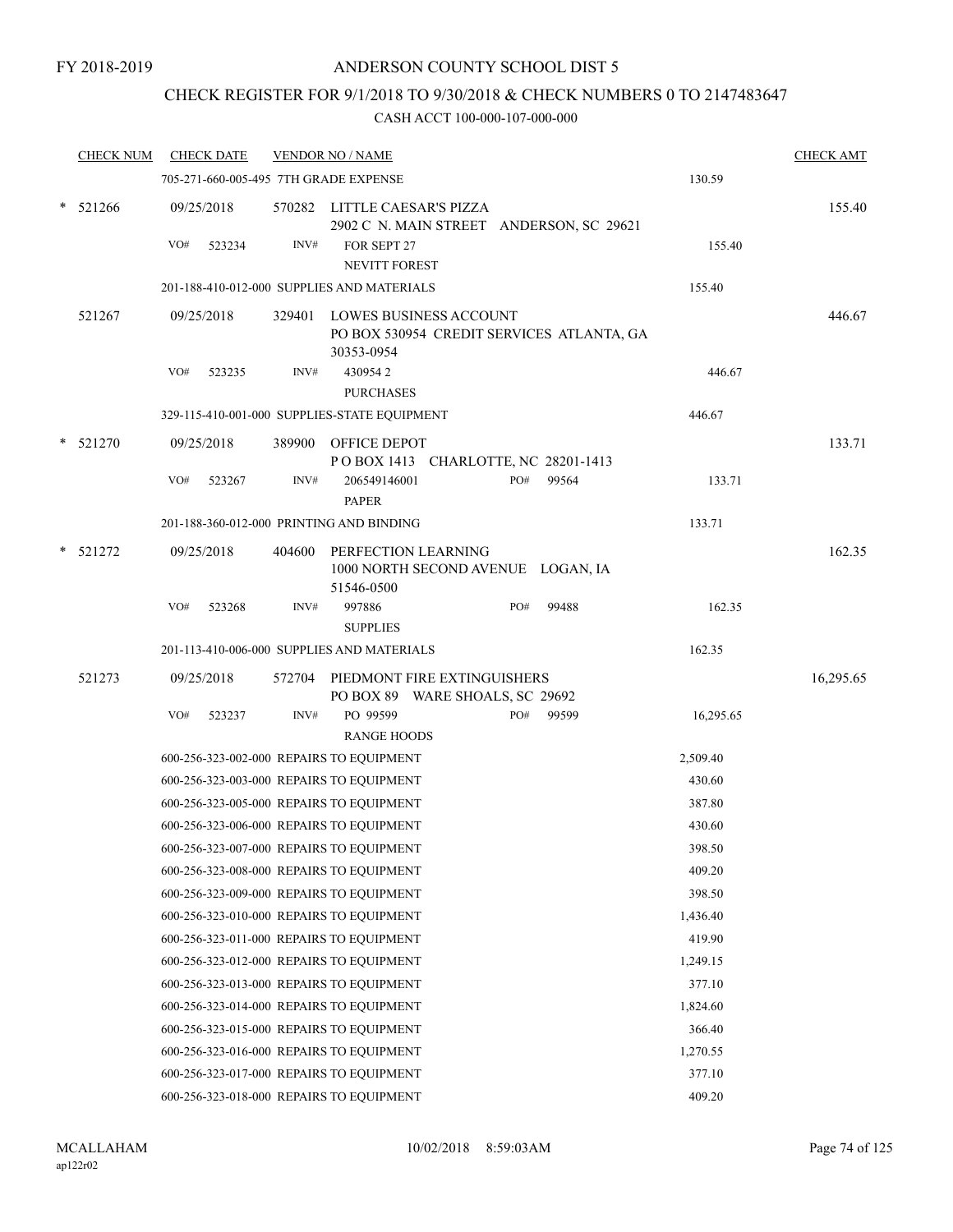# CHECK REGISTER FOR 9/1/2018 TO 9/30/2018 & CHECK NUMBERS 0 TO 2147483647

| <b>CHECK NUM</b> | <b>CHECK DATE</b>                        |        | <b>VENDOR NO / NAME</b>                                                                          |          | <b>CHECK AMT</b> |
|------------------|------------------------------------------|--------|--------------------------------------------------------------------------------------------------|----------|------------------|
|                  |                                          |        | 600-256-323-019-000 REPAIRS TO EQUIPMENT                                                         | 1,931.60 |                  |
|                  | 600-256-323-020-000 REPAIRS TO EQUIPMENT |        |                                                                                                  | 430.60   |                  |
|                  | 600-256-323-021-000 REPAIRS TO EQUIPMENT |        |                                                                                                  | 1,238.45 |                  |
| 521274           | 09/25/2018                               | 574018 | <b>PSA HEALTHCARE</b><br>PEDIATRIC SERVICES OF AMERICA PO BOX 102714<br>ATLANTA, GA 30368-2714   |          | 1,994.80         |
|                  | VO#<br>523241                            | INV#   | PO#<br>AUG 20-31<br>99589<br>PATIENT# 309338                                                     | 1,994.80 |                  |
|                  | 283-126-312-017-000 PURCHASED SERVICES   |        |                                                                                                  | 1,994.80 |                  |
| 521275           | 09/25/2018                               | 574561 | RUZGA, MARY^^<br>521 CAMBRIDGE DRIVE SPARTANBURG, SC<br>29301                                    |          | 1,555.00         |
|                  | VO#<br>523270                            | INV#   | FOR 9/13<br><b>NEVITT FOREST</b>                                                                 | 1,555.00 |                  |
|                  | 201-224-312-012-000 CONSULTANT/PROF DEV  |        |                                                                                                  | 1,555.00 |                  |
| 521276           | 09/25/2018                               | 563934 | <b>SCATA</b><br>SC ASSOC TITLE 1 ADMINISTRATORS , ---                                            |          | 375.00           |
|                  | VO#<br>523244                            | INV#   | <b>REGISTRATION</b><br>PO#<br>99590<br><b>TARIA MCINTOSH</b>                                     | 375.00   |                  |
|                  |                                          |        | 201-224-333-016-000 TRIPS AND CONFERENCES                                                        | 375.00   |                  |
| 521277           | 09/25/2018                               | 566995 | <b>SC DEPT OF JUVENILE JUSTICE</b><br>POBOX 21069 ATT: FISCAL AFFAIRS COLUMBIA,<br>SC 29221-1069 |          | 312.23           |
|                  | VO#<br>523245                            | INV#   | 2000427594<br>CUST# 3045003                                                                      | 312.23   |                  |
|                  |                                          |        | 100-412-720-000-000 PAYMENTS TO OTHER GOV'T UNITS                                                | 312.23   |                  |
| * 521279         | 09/25/2018                               | 570059 | <b>SHARP BUSINESS SYSTEMS</b><br>DEPT 1216 PO BOX 121216 DALLAS, TX<br>75312-1216                |          | 1,099.84         |
|                  | VO#<br>523247                            | INV#   | 9001394463<br>9001394466                                                                         | 734.81   |                  |
|                  |                                          |        | 329-115-690-001-0CO OTHER OBJECTS-WBL (C/O)                                                      | 228.74   |                  |
|                  |                                          |        | 329-115-690-001-0CO OTHER OBJECTS-WBL (C/O)                                                      | 506.07   |                  |
|                  | VO#<br>523248                            | INV#   | 9001363054<br><b>COPIES</b>                                                                      | 12.84    |                  |
|                  | 201-112-490-010-000 COPIER COST          |        |                                                                                                  | 12.84    |                  |
|                  | VO#<br>523249                            | INV#   | 9001350638<br><b>COPIES</b>                                                                      | 128.38   |                  |
|                  | 100-113-410-020-000 SUPPLIES             |        |                                                                                                  | 128.38   |                  |
|                  | VO#<br>523273                            | INV#   | 9001353722<br><b>COPIES</b>                                                                      | 223.81   |                  |
|                  | 100-115-410-003-000 SUPPLIES             |        |                                                                                                  | 223.81   |                  |
| * 521281         | 09/25/2018                               | 571007 | SIMPLIFIED OFFICE SYSTEMS<br>6220 BUSH RIVER ROAD COLUMBIA, SC 29212                             |          | 835.18           |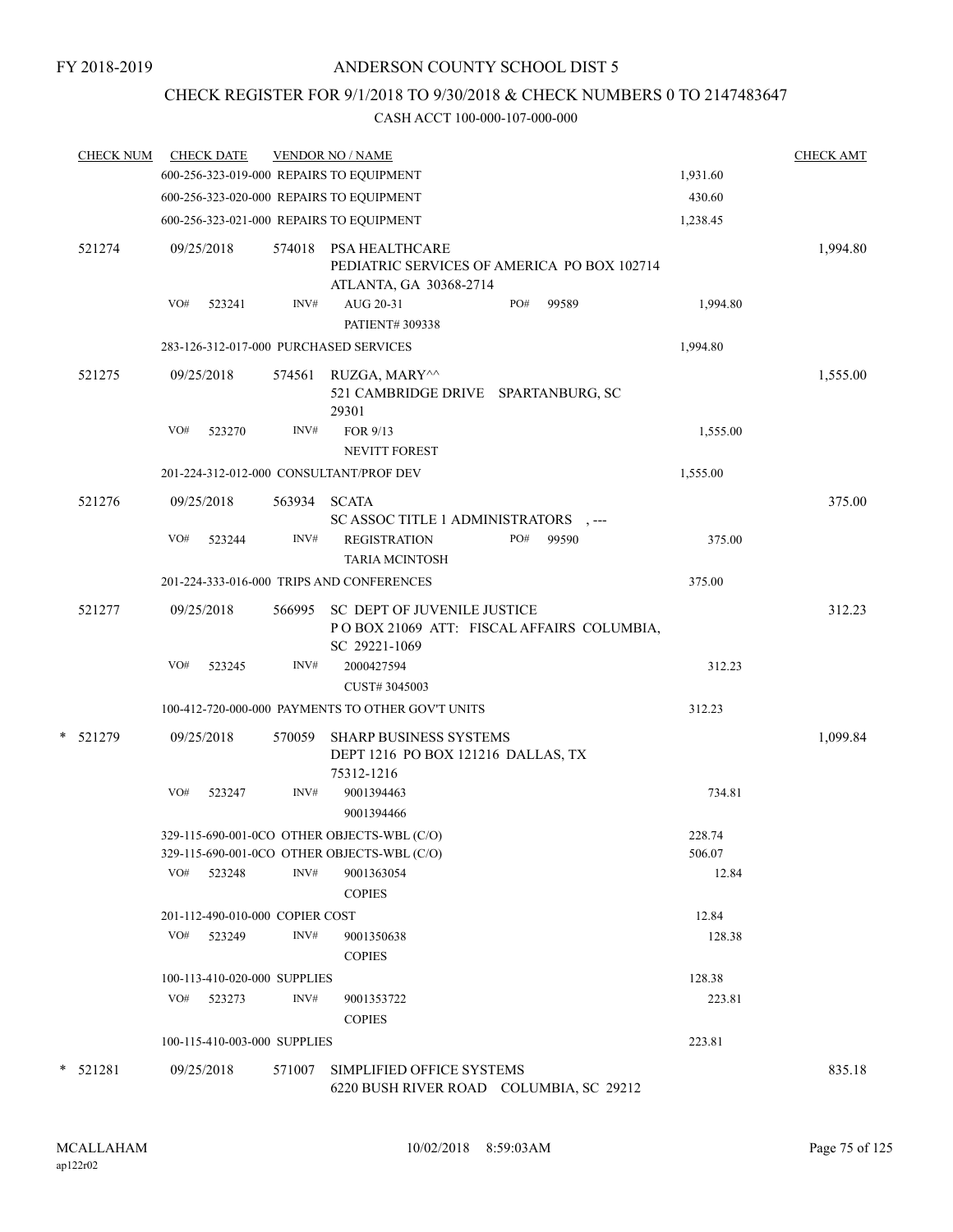## CHECK REGISTER FOR 9/1/2018 TO 9/30/2018 & CHECK NUMBERS 0 TO 2147483647

| <b>CHECK NUM</b> |     | <b>CHECK DATE</b>               |            | <b>VENDOR NO / NAME</b>                                                 |        | <b>CHECK AMT</b> |
|------------------|-----|---------------------------------|------------|-------------------------------------------------------------------------|--------|------------------|
|                  | VO# | 523250                          | INV#       | 180612-0012                                                             | 727.40 |                  |
|                  |     |                                 |            | <b>COPIES</b>                                                           |        |                  |
|                  |     | 201-112-490-012-000 COPIER COST |            |                                                                         | 727.40 |                  |
|                  | VO# | 523271                          | INV#       | 180828-0027<br><b>COPIES</b>                                            | 107.78 |                  |
|                  |     | 100-114-410-003-000 SUPPLIES    |            |                                                                         | 107.78 |                  |
|                  |     |                                 |            |                                                                         |        |                  |
| $*$ 521284       |     | 09/25/2018                      |            | 573757 TYMINSKI, ANDREW^^<br>311 SURRYWOOD DRIVE                        |        | 800.00           |
|                  | VO# | 523269                          | INV#       | GREENVILLE, SC 29607<br>PO#<br>99291<br>ASDF5                           | 800.00 |                  |
|                  |     |                                 |            | <b>OCTOBER 2ND</b>                                                      |        |                  |
|                  |     |                                 |            | 267-224-312-000-PD5 CONTRACTED-SC STANDARDS                             | 800.00 |                  |
|                  |     |                                 |            |                                                                         |        |                  |
| 521285           |     | 09/25/2018                      |            | 572513 UNITED LASER                                                     |        | 1,592.16         |
|                  | VO# | 523253                          | INV#       | P.O. BOX 6889 FLORENCE, SC 29501<br>PO# 99515<br>167944                 | 969.42 |                  |
|                  |     |                                 |            | <b>TONER</b>                                                            |        |                  |
|                  |     |                                 |            | 201-113-445-006-000 TECH SUPPLIES/ SITE LICENSE                         | 969.42 |                  |
|                  | VO# | 523254                          | INV#       | 166960                                                                  | 138.03 |                  |
|                  |     |                                 |            | <b>TONER</b>                                                            |        |                  |
|                  |     | 100-112-410-012-000 SUPPLIES    |            |                                                                         | 138.03 |                  |
|                  |     | VO# 523255                      | INV#       | 167116                                                                  | 484.71 |                  |
|                  |     |                                 |            | <b>TONER</b>                                                            |        |                  |
|                  |     | 100-111-410-012-000 SUPPLIES    |            |                                                                         | 100.00 |                  |
|                  |     | 100-113-410-012-000 SUPPLIES    |            |                                                                         | 200.00 |                  |
|                  |     | 100-233-410-012-000 SUPPLIES    |            |                                                                         | 184.71 |                  |
|                  |     |                                 |            |                                                                         |        |                  |
| 521286           |     | 09/25/2018                      |            | 526450 WARD'S NATURAL SCIENCE<br>PO BOX 644312 ATT: ACCOUNTS RECEIVABLE |        | 129.68           |
|                  |     |                                 |            | PITTSBURGH, PA 15264-4312                                               |        |                  |
|                  | VO# | 523275                          | INV#       | 8083507835                                                              | 129.68 |                  |
|                  |     |                                 |            | 8083491515                                                              |        |                  |
|                  |     | 100-114-410-003-000 SUPPLIES    |            |                                                                         | 106.03 |                  |
|                  |     | 100-114-410-003-000 SUPPLIES    |            |                                                                         | 23.65  |                  |
| 521287           |     | 09/25/2018                      |            | 540615 WORTHINGTON DIRECT                                               |        | 887.75           |
|                  |     |                                 |            | PO BOX 140038 ATT: ACCOUNTS RECEIVABLE                                  |        |                  |
|                  |     |                                 |            | DALLAS, TX 75214-0038                                                   |        |                  |
|                  |     | VO# 523266                      | INV#       | 321631AND002<br>PO#<br>99411                                            | 887.75 |                  |
|                  |     |                                 |            | <b>SUPPLIES</b>                                                         |        |                  |
|                  |     | 201-112-410-010-000 SUPPLIES    |            |                                                                         | 887.75 |                  |
| 521288           |     | 09/28/2018                      |            | 102550 ACCURATE LABEL DESIGNS                                           |        | 633.95           |
|                  |     |                                 |            | P.O. BOX 895 CUMMING, GA 30028                                          |        |                  |
|                  | VO# | 523471                          | INV#       | 161737                                                                  | 633.95 |                  |
|                  |     |                                 |            | <b>VISITOR STICKERS</b>                                                 |        |                  |
|                  |     |                                 |            | 709-271-660-009-201 MISCELLANEOUS EXPENSE                               | 633.95 |                  |
| 521289           |     | 09/28/2018                      | 563627 ACT |                                                                         |        | 236.00           |
|                  |     |                                 |            | FINANCE PO BOX 4072 IOWA CITY, IA 52243-4072                            |        |                  |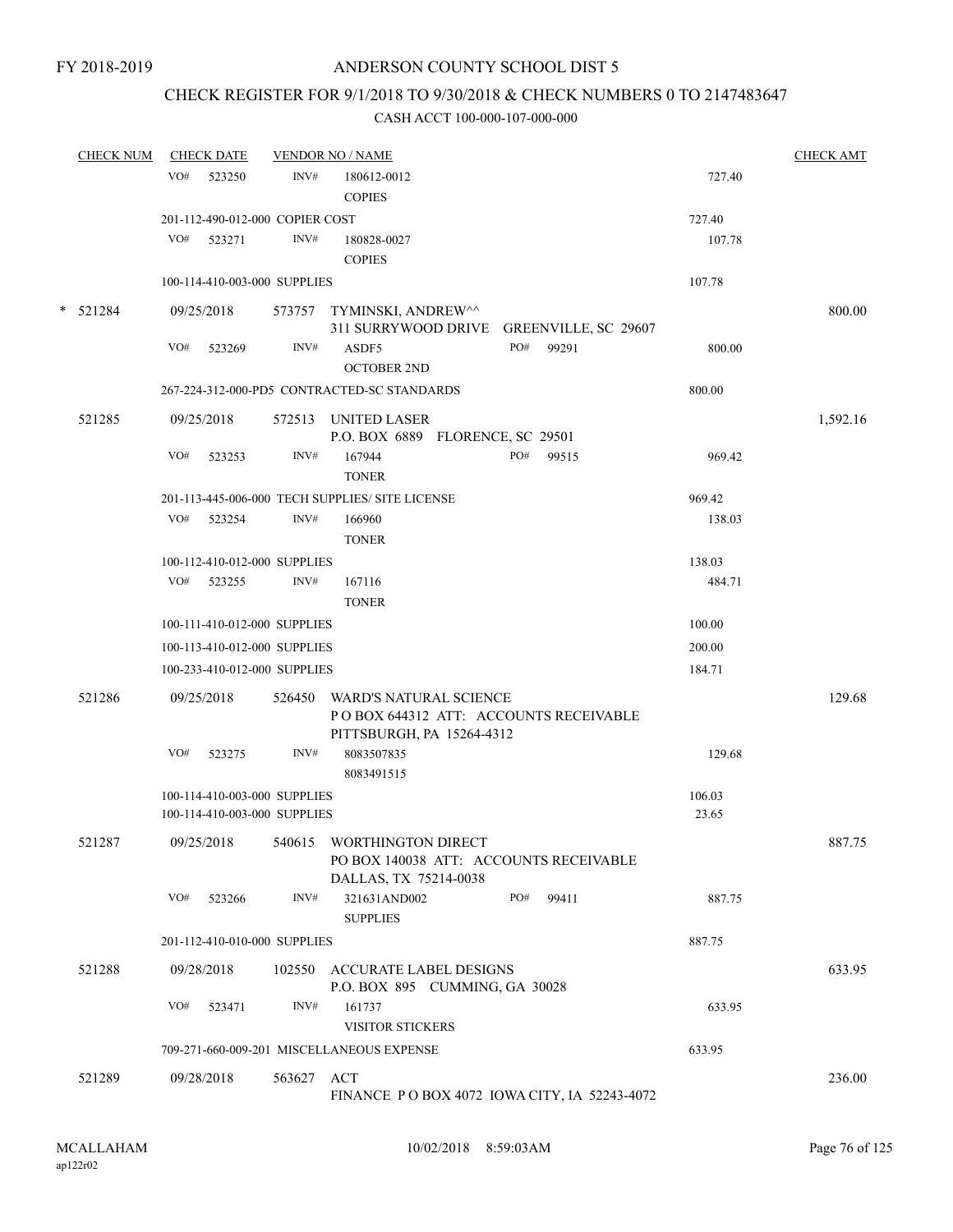# CHECK REGISTER FOR 9/1/2018 TO 9/30/2018 & CHECK NUMBERS 0 TO 2147483647

| <b>CHECK NUM</b> | <b>CHECK DATE</b>                       |        | <b>VENDOR NO / NAME</b>                                                                          |       |          | <b>CHECK AMT</b> |
|------------------|-----------------------------------------|--------|--------------------------------------------------------------------------------------------------|-------|----------|------------------|
|                  | VO#<br>523300                           | INV#   | 1207680<br><b>WORKKEYS</b>                                                                       |       | 236.00   |                  |
|                  |                                         |        | 723-190-660-023-911 MISCELLANEOUS- ADULT ED EXPENSE                                              |       | 236.00   |                  |
| 521290           | 09/28/2018                              | 564372 | ANDERSON AUTO GLASS CENTER<br>1117 JACKSON STREET ATT: ACCOUNTS<br>RECEIVABLE ANDERSON, SC 29625 |       |          | 456.70           |
|                  | VO#<br>523356                           | INV#   | 1017444                                                                                          |       | 456.70   |                  |
|                  |                                         |        | 1017448                                                                                          |       |          |                  |
|                  | 100-255-323-000-000 CONTRACTED SERVICES |        |                                                                                                  |       | 456.70   |                  |
| * 521292         | 09/28/2018                              | 570950 | ANDERSON COUNTY SHERIFF'S OFFICE<br>ATTN: RICHARD BRYSON PO BOX 5497<br>ANDERSON, SC 29623       |       |          | 1,750.00         |
|                  | VO#<br>523485                           | INV#   | 09/12-09/20/18<br><b>SECURITY</b>                                                                |       | 1,750.00 |                  |
|                  | 100-271-312-002-000 ADDITIONAL SECURITY |        |                                                                                                  |       | 1,225.00 |                  |
|                  |                                         |        | 706-271-660-006-671 FOOTBALL GATE RECEIPTS EXPENSE                                               |       | 105.00   |                  |
|                  |                                         |        | 706-271-660-006-679 VOLLEYBALL GATE RECEIPTS EXPENSE                                             |       | 105.00   |                  |
|                  |                                         |        | 720-271-660-020-671 FOOTBALL GATE RECEIPTS EXPENSE                                               |       | 210.00   |                  |
|                  |                                         |        | 720-271-660-020-679 VOLLEYBALL GATE RECEIPTS EXPENSE                                             |       | 105.00   |                  |
| 521293           | 09/28/2018                              | 570168 | APPLE, INC<br>POBOX 281877 ATT: ACCOUNTS RECEIVABLE<br>ATLANTA, GA 30384-1877                    |       |          | 1,141.69         |
|                  | VO#<br>523354                           | INV#   | PO#<br>6752579470<br>6752579279                                                                  | 99371 | 1,141.69 |                  |
|                  |                                         |        | 207-115-410-001-006 SUPPLIES-IMPROVE PRGS                                                        |       | 117.72   |                  |
|                  | 207-115-410-001-C06 SUPPLIES (C/O)      |        |                                                                                                  |       | 1,023.97 |                  |
| * 521296         | 09/28/2018                              | 566907 | BILINGUAL DICTIONARIES, INC<br>PO BOX 1154 ATT: ACCOUNTS RECEIVABLE                              |       |          | 694.98           |
|                  | VO#<br>523451                           | INV#   | MURRIETA, CA 92564<br>39647<br>PO#<br><b>SUPPLIES</b>                                            | 99414 | 694.98   |                  |
|                  | 264-162-410-002-000 SUPPLIES            |        |                                                                                                  |       | 387.39   |                  |
|                  | 264-162-410-003-000 SUPPLIES            |        |                                                                                                  |       | 307.59   |                  |
| 521297           | 09/28/2018                              |        | 139785 BLACKMON, LEE.^^<br>201 HEATHWOOD DRIVE LIBERTY, SC 29657                                 |       |          | 116.10           |
|                  | VO#<br>523414                           | INV#   | 9/13 WHS<br><b>FOOTBALL OFFICIAL</b>                                                             |       | 116.10   |                  |
|                  | 100-271-312-003-000 ADDITIONAL SECURITY |        |                                                                                                  |       | 116.10   |                  |
| * 521300         | 09/28/2018                              | 574875 | <b>BOUNCE-A-BUNCH</b><br>12 UNITED AVENUE PENDLETON, SC 29670                                    |       |          | 350.00           |
|                  | VO#<br>523292                           | INV#   | <b>WEST MARKET</b><br><b>FALL2018</b>                                                            |       | 350.00   |                  |
|                  |                                         |        | 718-271-660-018-290 MISC. FUNDRAISER EXPENSE                                                     |       | 350.00   |                  |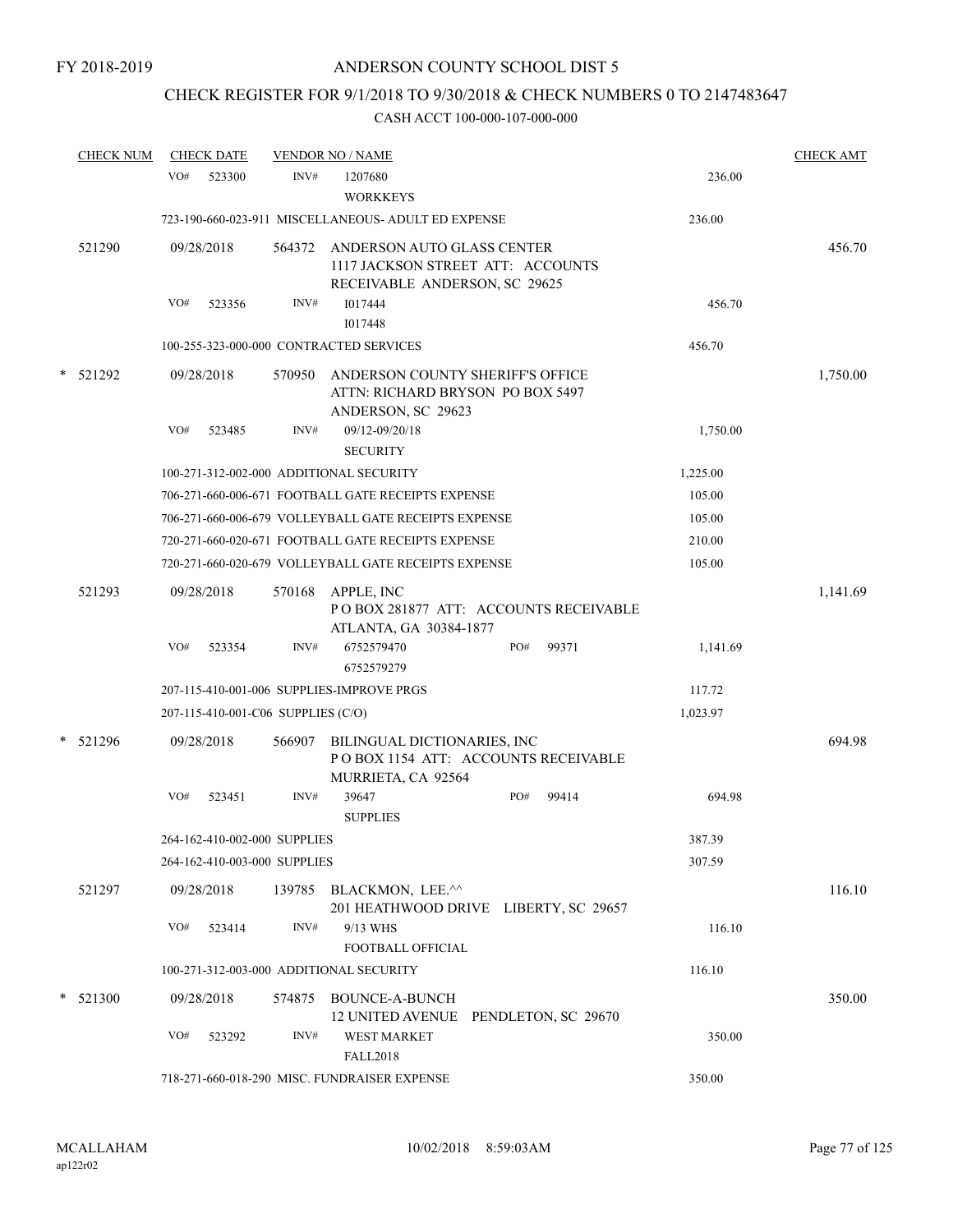## CHECK REGISTER FOR 9/1/2018 TO 9/30/2018 & CHECK NUMBERS 0 TO 2147483647

|        | <b>CHECK NUM</b> | <b>CHECK DATE</b> |        |                               | <b>VENDOR NO / NAME</b>                                                                      |     |       |          | <b>CHECK AMT</b> |
|--------|------------------|-------------------|--------|-------------------------------|----------------------------------------------------------------------------------------------|-----|-------|----------|------------------|
|        | $*$ 521302       | 09/28/2018        |        |                               | 569304 BROWN, DONDI.**<br>911 SAVANNAH ST CALHOUN FALLS, SC 29628                            |     |       |          | 135.90           |
|        |                  | VO#               | 523420 | INV#                          | 9/13 TLH<br>FOOTBALL OFFICIAL                                                                |     |       | 135.90   |                  |
|        |                  |                   |        |                               | 100-271-312-002-000 ADDITIONAL SECURITY                                                      |     |       | 135.90   |                  |
|        | $*$ 521304       | 09/28/2018        |        |                               | 574974 CALVARY HOME FOR CHILDREN<br>110 CALVARY HOME CIRCLE ANDERSON, SC<br>29621            |     |       |          | 720.61           |
|        |                  | VO#               | 523453 | INV#                          | 002<br><b>TUTORS</b>                                                                         |     |       | 720.61   |                  |
|        |                  |                   |        |                               | 221-113-312-CHC-000 COORDINATORS/TUTORS                                                      |     |       | 720.61   |                  |
|        | 521305           | 09/28/2018        |        |                               | 152495 CAMCOR, INC<br>POBOX 1899 ATT: ACCOUNTS RECEIVABLE<br>BURLINGTON, NC 27216-1899       |     |       |          | 2,285.76         |
|        |                  | VO#               | 523454 | INV#                          | 2455236<br><b>TECH SUPPLIES</b>                                                              | PO# | 99509 | 154.05   |                  |
|        |                  |                   |        |                               | 100-266-314-000-000 REPAIRS TO EQUIPMENT                                                     |     |       | 154.05   |                  |
|        |                  | VO#               | 523455 | INV#                          | 2455219<br><b>TECH SUPPLIES</b>                                                              | PO# | 99519 | 1,474.46 |                  |
|        |                  |                   |        |                               | 100-266-314-000-000 REPAIRS TO EQUIPMENT                                                     |     |       | 1,474.46 |                  |
|        |                  | VO# 523456        |        | INV#                          | 2455809<br><b>TECH SUPPLIES</b>                                                              | PO# | 99568 | 657.25   |                  |
|        |                  |                   |        |                               | 100-266-314-000-000 REPAIRS TO EQUIPMENT                                                     |     |       | 657.25   |                  |
| $\ast$ | 521307           | 09/28/2018        |        |                               | 569307 CAROLINA PCO SUPPLY CO. INC<br>POBOX 3517 ATT: ACCOUNTS RECEIVABLE<br>CAYCE, SC 29171 |     |       |          | 737.77           |
|        |                  | VO#               | 523378 | INV#                          | 001790<br>1217093                                                                            |     |       | 737.77   |                  |
|        |                  |                   |        |                               | 100-254-410-000-500 PEST MANAGEMENT                                                          |     |       | 737.77   |                  |
|        | 521308           | 09/28/2018        |        |                               | 156900 CAROLINA PRODUCE COMPANY<br>POBOX 3849 ATT: ACCOUNTS RECEIVABLE<br>ANDERSON, SC 29622 |     |       |          | 14,739.91        |
|        |                  | $VO#$ 523307      |        | INV#                          | 900031<br><b>NEW PROPECT</b>                                                                 |     |       | 1,295.30 |                  |
|        |                  |                   |        | 600-256-460-010-FFV FOOD-FFVP |                                                                                              |     |       | 1,295.30 |                  |
|        |                  | VO# 523308        |        | INV#                          | 900093<br>NEW PROPECT                                                                        |     |       | 898.00   |                  |
|        |                  |                   |        | 600-256-460-010-FFV FOOD-FFVP |                                                                                              |     |       | 898.00   |                  |
|        |                  | VO# 523309        |        | INV#                          | 900123<br><b>NEW PROPECT</b>                                                                 |     |       | 890.80   |                  |
|        |                  |                   |        | 600-256-460-010-FFV FOOD-FFVP |                                                                                              |     |       | 890.80   |                  |
|        |                  | $VO#$ 523310      |        | INV#                          | 900027<br>NEVITT FOREST                                                                      |     |       | 1,335.25 |                  |
|        |                  |                   |        | 600-256-460-012-FFV FOOD-FFVP |                                                                                              |     |       | 1,335.25 |                  |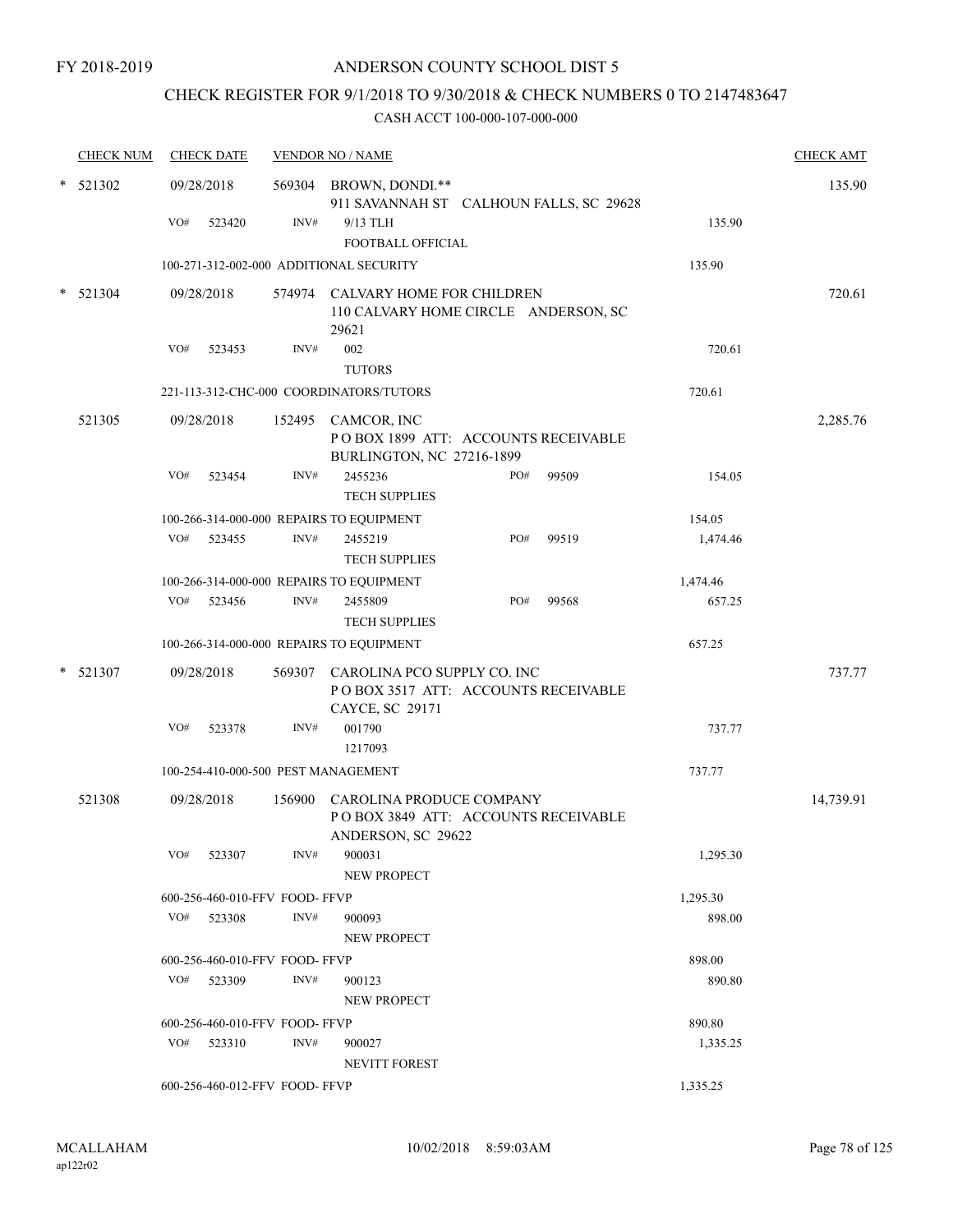# CHECK REGISTER FOR 9/1/2018 TO 9/30/2018 & CHECK NUMBERS 0 TO 2147483647

| <b>CHECK NUM</b> |     | <b>CHECK DATE</b>              |        | <b>VENDOR NO / NAME</b>                                                             |     |           |                 | <b>CHECK AMT</b> |
|------------------|-----|--------------------------------|--------|-------------------------------------------------------------------------------------|-----|-----------|-----------------|------------------|
|                  | VO# | 523311                         | INV#   | 900064                                                                              |     |           | 1,365.10        |                  |
|                  |     |                                |        | NEVITT FOREST                                                                       |     |           |                 |                  |
|                  |     | 600-256-460-012-FFV FOOD-FFVP  |        |                                                                                     |     |           | 1,365.10        |                  |
|                  | VO# | 523312                         | INV#   | 900119                                                                              |     |           | 374.70          |                  |
|                  |     |                                |        | <b>NEVITT FOREST</b>                                                                |     |           |                 |                  |
|                  |     | 600-256-460-012-FFV FOOD-FFVP  |        |                                                                                     |     |           | 374.70          |                  |
|                  | VO# | 523313                         | INV#   | 900054                                                                              |     |           | 1,502.50        |                  |
|                  |     |                                |        | <b>VARENNES</b>                                                                     |     |           |                 |                  |
|                  |     | 600-256-460-016-FFV FOOD-FFVP  |        |                                                                                     |     |           | 1,502.50        |                  |
|                  | VO# | 523314                         | INV#   | 900160                                                                              |     |           | 1,569.60        |                  |
|                  |     |                                |        | <b>VARENNES</b>                                                                     |     |           |                 |                  |
|                  |     | 600-256-460-016-FFV FOOD-FFVP  |        |                                                                                     |     |           | 1,569.60        |                  |
|                  | VO# | 523315                         | INV#   | 900229                                                                              |     |           | 1,581.00        |                  |
|                  |     |                                |        | WHITEHALL                                                                           |     |           |                 |                  |
|                  |     | 600-256-460-019-FFV FOOD-FFVP  |        |                                                                                     |     |           | 1,581.00        |                  |
|                  | VO# | 523518                         | INV#   | 900052                                                                              |     |           | 1,258.90        |                  |
|                  |     |                                |        | <b>HOMELAND PARK</b>                                                                |     |           |                 |                  |
|                  |     | 600-256-460-011-FFV FOOD-FFVP  |        |                                                                                     |     |           | 1,258.90        |                  |
|                  | VO# | 523520                         | INV#   | 900232                                                                              |     |           | 854.50          |                  |
|                  |     |                                |        | WHITEHALL ELEM                                                                      |     |           |                 |                  |
|                  |     | 600-256-460-019-FFV FOOD-FFVP  |        |                                                                                     |     |           | 854.50          |                  |
|                  | VO# | 523521                         | INV#   | 900126                                                                              |     |           | 43.46           |                  |
|                  |     |                                |        | <b>HOMELAND PARK</b>                                                                |     |           |                 |                  |
|                  |     | 600-256-460-011-FFV FOOD- FFVP |        |                                                                                     |     |           | 43.46           |                  |
|                  | VO# | 523522                         | INV#   | 900120                                                                              |     |           | 1,770.80        |                  |
|                  |     |                                |        | <b>HOMELAND PARK</b>                                                                |     |           |                 |                  |
|                  |     | 600-256-460-011-FFV FOOD-FFVP  |        |                                                                                     |     |           | 1,770.80        |                  |
|                  |     |                                |        |                                                                                     |     |           |                 |                  |
| 521309           |     | 09/28/2018                     |        | 568645 CAROLINA TRAINING ASSOCIATES, INC<br>3623 LATROBE DR SUITE 120 ATT: ACCOUNTS |     |           |                 | 14,298.23        |
|                  |     |                                |        | RECEIVABLE CHARLOTTE, NC 28211                                                      |     |           |                 |                  |
|                  | VO# | 523457                         | INV#   | 2700                                                                                |     | PO# 99220 | 14,298.23       |                  |
|                  |     |                                |        | REF# 2739/40                                                                        |     |           |                 |                  |
|                  |     |                                |        | 207-115-410-001-006 SUPPLIES-IMPROVE PRGS                                           |     |           | 14,298.23       |                  |
|                  |     |                                |        |                                                                                     |     |           |                 |                  |
| 521310           |     | 09/28/2018                     | 160602 | CDW GOVERNMENT                                                                      |     |           |                 | 2,354.00         |
|                  |     |                                |        | 75 REMITTANCE DRIVE SUITE 1515 ATT:<br>ACCOUNTS RECEIVABLE CHICAGO, IL 60675-1515   |     |           |                 |                  |
|                  | VO# | 523324                         | INV#   | PFG9881                                                                             | PO# | 99542     | 1,988.06        |                  |
|                  |     |                                |        | <b>SCANNER</b>                                                                      |     |           |                 |                  |
|                  |     | 100-264-410-000-000 SUPPLIES   |        |                                                                                     |     |           | 1,988.06        |                  |
|                  | VO# | 523458                         | INV#   | PDB5096                                                                             | PO# | 99483     | 42.80           |                  |
|                  |     |                                |        |                                                                                     |     |           |                 |                  |
|                  |     |                                |        | <b>TECH SUPPLIES</b>                                                                |     |           |                 |                  |
|                  | VO# | 523459                         | INV#   | 100-266-314-020-000 REPAIRS TO EQUIPMENT                                            | PO# | 99508     | 42.80<br>246.10 |                  |
|                  |     |                                |        | PFD2764<br><b>TECH SUPPLIES</b>                                                     |     |           |                 |                  |
|                  |     |                                |        |                                                                                     |     |           |                 |                  |
|                  |     |                                |        | 100-266-314-006-000 REPAIRS TO EQUIPMENT                                            |     |           | 246.10          |                  |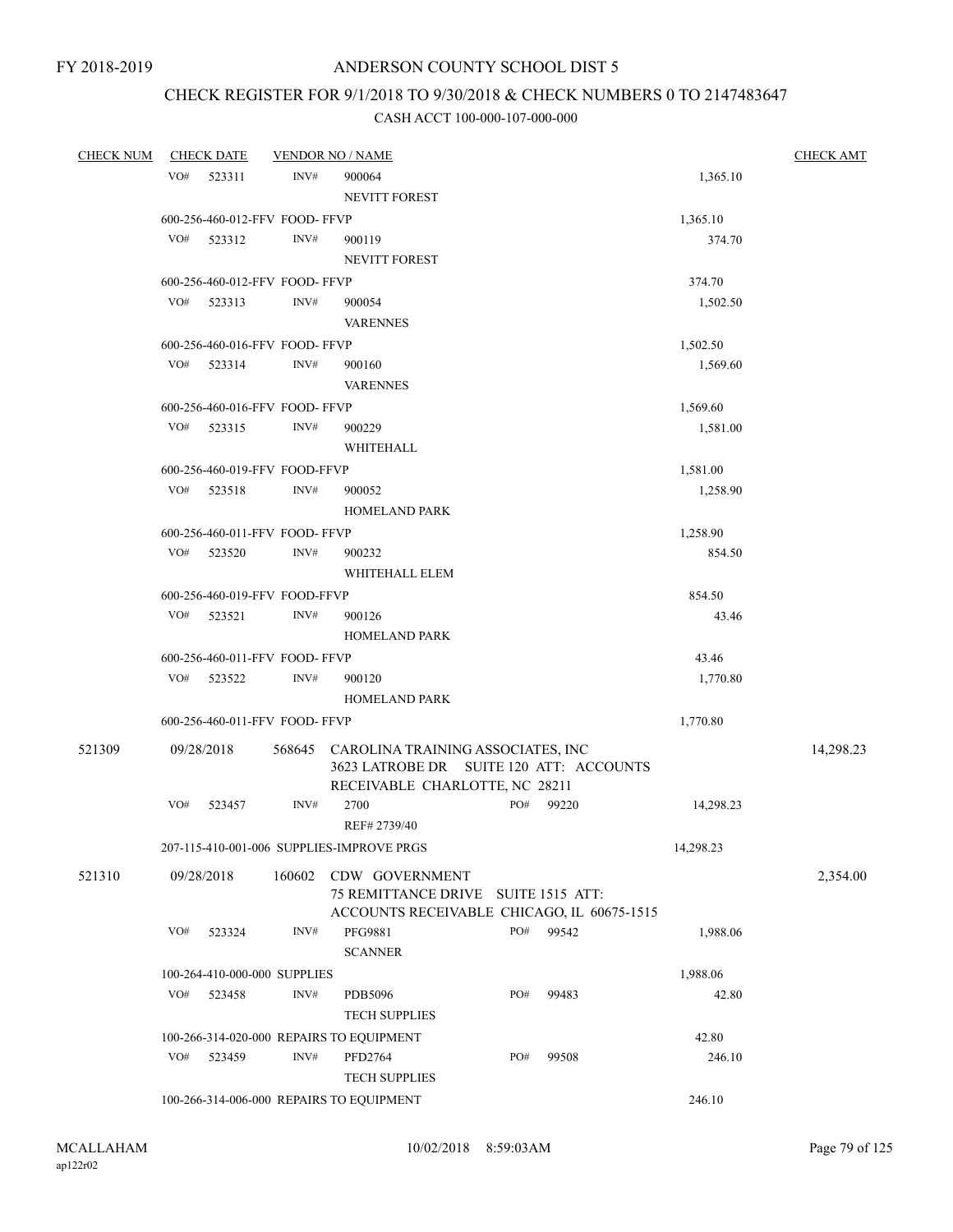# CHECK REGISTER FOR 9/1/2018 TO 9/30/2018 & CHECK NUMBERS 0 TO 2147483647

| <b>CHECK NUM</b> | <b>CHECK DATE</b>                                                                    |        | <b>VENDOR NO / NAME</b>                                                                                                        |     |       |                | <b>CHECK AMT</b> |
|------------------|--------------------------------------------------------------------------------------|--------|--------------------------------------------------------------------------------------------------------------------------------|-----|-------|----------------|------------------|
|                  | VO#<br>523460                                                                        | INV#   | <b>PDF0118</b><br><b>PCT5307</b>                                                                                               | PO# | 99485 | 77.04          |                  |
|                  | 100-266-314-000-000 REPAIRS TO EQUIPMENT<br>100-266-314-000-000 REPAIRS TO EQUIPMENT |        |                                                                                                                                |     |       | 44.94<br>32.10 |                  |
| $*$ 521312       | 09/28/2018                                                                           |        | 570581 CITY OF ANDERSON POLICE DEPT<br>401 SOUTH MAIN ST ANDERSON, SC 29624                                                    |     |       |                | 1,188.39         |
|                  | VO#<br>523481                                                                        | INV#   | 09/20/18<br><b>FOOTBALL</b>                                                                                                    |     |       | 95.33          |                  |
|                  |                                                                                      |        | 705-271-660-005-671 FOOTBALL GATE RECEIPTS EXPENSE                                                                             |     |       | 95.33          |                  |
|                  | VO#<br>523483                                                                        | INV#   | 09/17-09/21/18                                                                                                                 |     |       | 1,093.06       |                  |
|                  |                                                                                      |        | <b>SECURITY</b>                                                                                                                |     |       |                |                  |
|                  | 100-181-312-000-000 PURCHASED SERVICES                                               |        |                                                                                                                                |     |       | 1,093.06       |                  |
| 521313           | 09/28/2018                                                                           |        | 571072 CLEMSON UNIV-ACCOUNTS RECEIVABLE<br>ADMINISTRATIVE SERVICES BUILDING 108 SILAS<br>N PEARMAN BOULEVARD CLEMSON, SC 29634 |     |       |                | 2,530.00         |
|                  | VO#<br>523461                                                                        | INV#   | W0977347364<br><b>STEM TRAINING</b>                                                                                            | PO# | 99646 | 2,530.00       |                  |
|                  |                                                                                      |        | 267-370-312-000-SJC PS- ST JOSEPH CATHOLIC                                                                                     |     |       | 2,530.00       |                  |
| 521314           | 09/28/2018                                                                           | 174700 | <b>CLERK OF COURT</b><br>FAMILY COURT RECORD PO BOX 8002                                                                       |     |       |                | 863.15           |
|                  | VO#<br>523408                                                                        | INV#   | ANDERSON, SC 29622<br>PAYROLL 9/28/18<br><b>DEDUCTIONS</b>                                                                     |     |       | 863.15         |                  |
|                  |                                                                                      |        | 100-000-435-000-000 WAGE GARNISH/CH SUPPORT                                                                                    |     |       | 863.15         |                  |
| 521315           | 09/28/2018                                                                           | 574793 | <b>COSMOPROF</b><br>3900 MORSE STREET DENTON, TX 76208                                                                         |     |       |                | 1,358.30         |
|                  | VO#<br>523289                                                                        | INV#   | <b>TICKETS</b><br>COSMETOLOGY                                                                                                  |     |       | 1,358.30       |                  |
|                  |                                                                                      |        | 701-271-660-001-823 COSMETOLOGY EXPENSE                                                                                        |     |       | 1,358.30       |                  |
| 521317           | 09/28/2018                                                                           | 566946 | DATA NETWORK SOLUTIONS<br>629 LAKE TIDE DRIVE ATT: ACCOUNTS<br>RECEIVABLE CHAPIN, SC 29036                                     |     |       |                | 9,120.00         |
|                  | VO#<br>523462                                                                        | INV#   | 22087<br><b>ARUBA 18/19</b>                                                                                                    | PO# | 99177 | 9,120.00       |                  |
|                  |                                                                                      |        | 100-266-445-000-000 SOFTWARE TECHNOLOGY                                                                                        |     |       | 9,120.00       |                  |
| 521318           | 09/28/2018                                                                           | 196400 | DEAN HUNTER & COMPANY<br>1815 NORTH BOULEVARD ATT: ACCOUNTS<br>RECEIVABLE ANDERSON, SC 29621                                   |     |       |                | 2,614.00         |
|                  | VO#<br>523367                                                                        | INV#   | 47478                                                                                                                          | PO# | 99603 | 2,614.00       |                  |
|                  |                                                                                      |        | NORTH POINTE<br>100-254-323-013-400 CONTR SERV-HVAC/ELECT/PLUMBING                                                             |     |       | 2,614.00       |                  |
| 521321           | 09/28/2018                                                                           | 198651 | DELL MARKETING LP<br>POBOX 534118 ATT: ACCOUNTS RECEIVABLE<br>ATLANTA, GA 30353-4118                                           |     |       |                | 35,269.55        |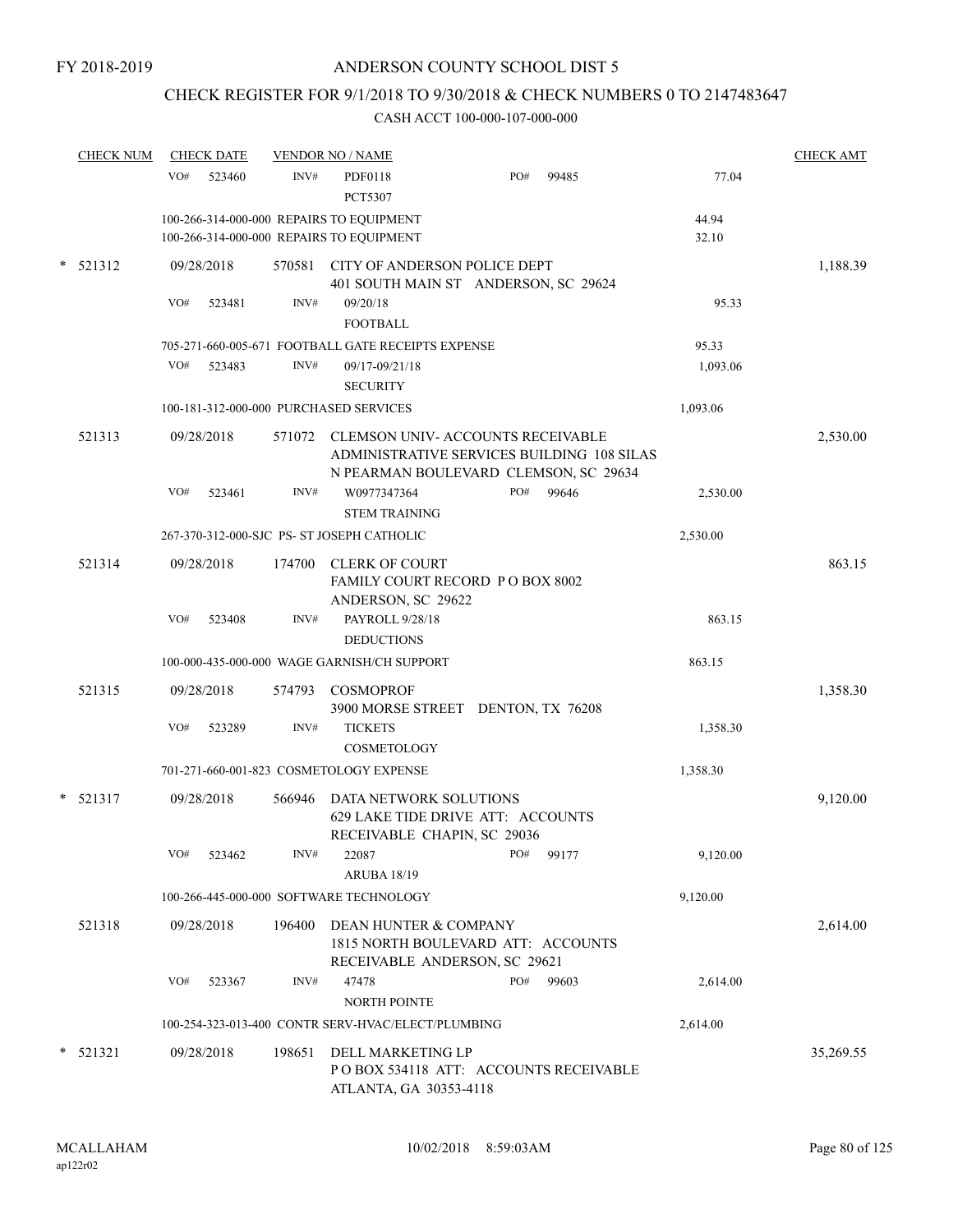# CHECK REGISTER FOR 9/1/2018 TO 9/30/2018 & CHECK NUMBERS 0 TO 2147483647

|   | <b>CHECK NUM</b> |     | <b>CHECK DATE</b> |        | <b>VENDOR NO / NAME</b>                                                                                 |     |       |           | <b>CHECK AMT</b> |
|---|------------------|-----|-------------------|--------|---------------------------------------------------------------------------------------------------------|-----|-------|-----------|------------------|
|   |                  | VO# | 523303            | INV#   | 10265190721<br><b>TONER</b>                                                                             |     |       | 383.20    |                  |
|   |                  |     |                   |        | 723-190-660-023-911 MISCELLANEOUS- ADULT ED EXPENSE                                                     |     |       | 383.20    |                  |
|   |                  | VO# | 523317            | INV#   | 10265135701<br><b>XPS 13</b>                                                                            | PO# | 99366 | 2,664.40  |                  |
|   |                  |     |                   |        | 201-223-445-000-000 TECHNOLOGY SOFTWARE- ADMIN.                                                         |     |       | 2,664.40  |                  |
|   |                  | VO# | 523464            | INV#   | 10266860938<br><b>SUPPLIES</b>                                                                          | PO# | 99492 | 121.95    |                  |
|   |                  |     |                   |        | 100-266-314-000-000 REPAIRS TO EQUIPMENT                                                                |     |       | 121.95    |                  |
|   |                  | VO# | 523465            | INV#   | 10265988950<br><b>SILICONE CASES</b>                                                                    | PO# | 99412 | 32,100.00 |                  |
|   |                  |     |                   |        | 100-266-345-000-000 TECHNOLOGY INFRASTRUCTURE                                                           |     |       | 32,100.00 |                  |
|   | 521322           |     | 09/28/2018        | 198800 | <b>DELTA EDUCATION</b><br>32656 COLLECTION CENTER DR ATT: ACCOUNTS<br>RECEIVABLE CHICAGO, IL 60693-0326 |     |       |           | 123.67           |
|   |                  | VO# | 523294            | INV#   | 202501605378<br><b>SUPPLIES</b>                                                                         | PO# | 99461 | 123.67    |                  |
|   |                  |     |                   |        | 326-112-410-000-000 SCIENCE KITS SUPPLIES                                                               |     |       | 123.67    |                  |
| * | 521324           |     | 09/28/2018        | 209600 | DRAISEN-EDWARDS MUSIC<br>2902 NORTH MAIN STREET ATT: ACCOUNTS<br>RECEIVABLE ANDERSON, SC 29621          |     |       |           | 5,330.45         |
|   |                  | VO# | 523295            | INV#   | 2305299<br><b>REPAIR</b>                                                                                | PO# | 99131 | 5,330.45  |                  |
|   |                  |     |                   |        | 100-113-314-005-000 BAND REPAIRS ACCOUNT                                                                |     |       | 2,132.18  |                  |
|   |                  |     |                   |        | 100-113-314-006-000 BAND REPAIRS ACCOUNT                                                                |     |       | 1,066.09  |                  |
|   |                  |     |                   |        | 100-113-314-020-000 BAND REPAIRS ACCOUNT                                                                |     |       | 1,066.09  |                  |
|   |                  |     |                   |        | 100-113-314-021-000 BAND REPAIRS ACCOUNT                                                                |     |       | 1,066.09  |                  |
|   | 521325           |     | 09/28/2018        | 211302 | <b>DUKE ENERGY</b>                                                                                      |     |       |           | 67,817.59        |
|   |                  | VO# | 523489            | INV#   | PO BOX 70516 CHARLOTTE, NC 28272-0516<br>09/10/18<br><b>ELECTRICITY</b>                                 |     |       | 67,817.59 |                  |
|   |                  |     |                   |        | 100-254-470-001-000 ENERGY-ELECTRICITY & WATER                                                          |     |       | 10,728.98 |                  |
|   |                  |     |                   |        | 100-254-470-002-000 ENERGY-ELECTRICITY & WATER                                                          |     |       | 16.44     |                  |
|   |                  |     |                   |        | 100-254-470-008-000 ENERGY-ELECTRICITY & WATER                                                          |     |       | 25.81     |                  |
|   |                  |     |                   |        | 100-254-470-010-000 ENERGY-ELECTRICITY & WATER                                                          |     |       | 30.33     |                  |
|   |                  |     |                   |        | 100-254-470-013-000 ENERGY-ELECTRICITY & WATER                                                          |     |       | 12,594.66 |                  |
|   |                  |     |                   |        | 100-254-470-014-000 ENERGY-ELECTRICITY & WATER                                                          |     |       | 8,919.61  |                  |
|   |                  |     |                   |        | 100-254-470-017-000 ENERGY-ELECTRICITY & WATER                                                          |     |       | 11,804.80 |                  |
|   |                  |     |                   |        | 100-254-470-019-000 ENERGY-ELECTRICITY & WATER                                                          |     |       | 7,697.01  |                  |
|   |                  |     |                   |        | 100-254-470-020-000 ENERGY-ELECTRICITY & WATER                                                          |     |       | 13,146.84 |                  |
|   |                  |     |                   |        | 100-254-470-023-000 ENERGY-ELECTRICITY & WATER                                                          |     |       | 2,853.11  |                  |
|   | 521326           |     | 09/28/2018        | 573962 | ECMC                                                                                                    |     |       |           | 154.56           |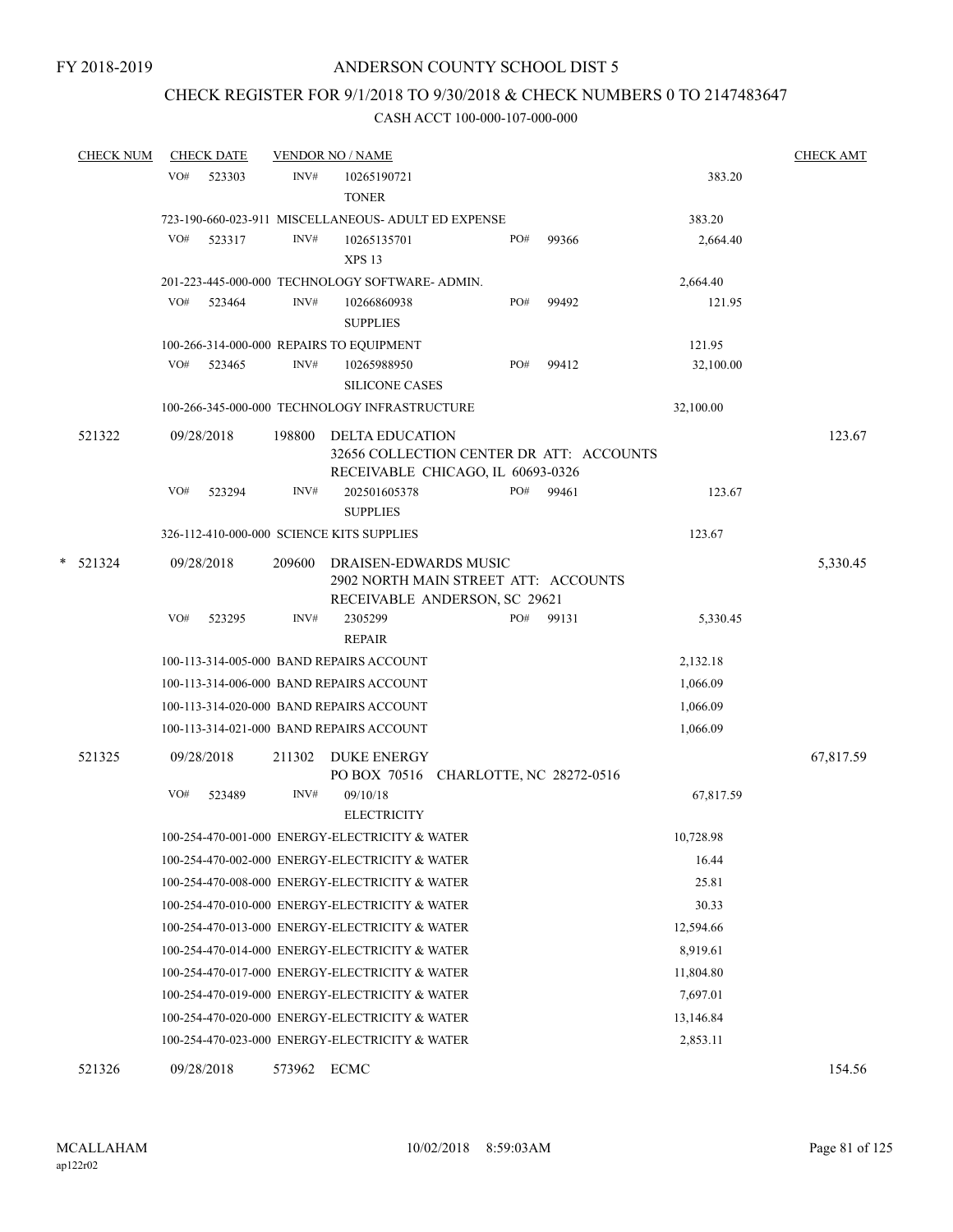## CHECK REGISTER FOR 9/1/2018 TO 9/30/2018 & CHECK NUMBERS 0 TO 2147483647

|   | <b>CHECK NUM</b> |     | <b>CHECK DATE</b> |                                    | <b>VENDOR NO / NAME</b>                                                                                                     |     |       |           | <b>CHECK AMT</b> |
|---|------------------|-----|-------------------|------------------------------------|-----------------------------------------------------------------------------------------------------------------------------|-----|-------|-----------|------------------|
|   |                  |     |                   |                                    | LOCKBOX 7096 P.O. BOX 16478 ST. PAUL, MN<br>55116-0478                                                                      |     |       |           |                  |
|   |                  | VO# | 523401            | INV#                               | PAYROLL 9/28/18                                                                                                             |     |       | 154.56    |                  |
|   |                  |     |                   |                                    | <b>DEDUCTIONS</b>                                                                                                           |     |       |           |                  |
|   |                  |     |                   | 100-000-441-000-000 MISCELLANEOUS  |                                                                                                                             |     |       | 154.56    |                  |
|   | $*$ 521328       |     | 09/28/2018        |                                    | 563495 ELECTRIC CITY UTILITIES<br>CITY OF ANDERSON PO BOX 100146 COLUMBIA,<br>SC 29202-3301                                 |     |       |           | 741.50           |
|   |                  | VO# | 523488            | INV#                               | 295758061<br>495402011                                                                                                      |     |       | 741.50    |                  |
|   |                  |     |                   |                                    | 100-254-470-000-000 ENERGY-ELECTRICITY & WATER                                                                              |     |       | 123.96    |                  |
|   |                  |     |                   |                                    |                                                                                                                             |     |       |           |                  |
|   |                  |     |                   |                                    | 100-254-470-012-000 ENERGY-ELECTRICITY & WATER                                                                              |     |       | 617.54    |                  |
|   | $*$ 521331       |     | 09/28/2018        | 563501                             | FOOD EQUIPMENT COMPANY, INC<br>34 TEDWALL COURT ATT: ACCOUNTS<br>RECEIVABLE GREER, SC 29650                                 |     |       |           | 12,473.05        |
|   |                  | VO# | 523523            | INV#                               | 87201<br><b>NEVITT FOREST</b>                                                                                               | PO# | 99078 | 12,473.05 |                  |
|   |                  |     |                   |                                    | 600-256-540-012-000 EQUIPMENT-EXPENDABLE                                                                                    |     |       | 12,473.05 |                  |
| * | 521333           |     | 09/28/2018        | 569157                             | <b>GENERAL SALES CO</b><br>C/O ABCHRS, INC. 14733 INWOOD RD ADDISON,                                                        |     |       |           | 3,701.71         |
|   |                  | VO# | 523519            | INV#                               | TX 75001<br>7144                                                                                                            | PO# | 99623 | 3,701.71  |                  |
|   |                  |     |                   |                                    | <b>DISPLAY SHELVES</b>                                                                                                      |     |       |           |                  |
|   |                  |     |                   | 600-256-410-010-FFV SUPPLIES- FFVP |                                                                                                                             |     |       | 616.96    |                  |
|   |                  |     |                   | 600-256-410-011-FFV SUPPLIES- FFVP |                                                                                                                             |     |       | 616.96    |                  |
|   |                  |     |                   | 600-256-410-012-FFV SUPPLIES- FFVP |                                                                                                                             |     |       | 616.96    |                  |
|   |                  |     |                   | 600-256-410-016-FFV SUPPLIES- FFVP |                                                                                                                             |     |       | 616.96    |                  |
|   |                  |     |                   | 600-256-410-019-FFV SUPPLIES- FFVP |                                                                                                                             |     |       | 1,233.87  |                  |
|   | $*$ 521335       |     | 09/28/2018        | 567086                             | GODFREY, REX^<br>207 HANSTER DRIVE EASLEY, SC 29642                                                                         |     |       |           | 144.90           |
|   |                  | VO# | 523418            | INV#                               | 9/13 TLH<br>FOOTBALL OFFICIAL                                                                                               |     |       | 144.90    |                  |
|   |                  |     |                   |                                    | 100-271-312-002-000 ADDITIONAL SECURITY                                                                                     |     |       | 144.90    |                  |
|   | $*$ 521337       |     | 09/28/2018        |                                    | 572552 GREAT LAKES HIGHER EDUC GUARANTY CORP<br>ADMINISTRATIVE WAGE GARNISHMENT UNIT PO<br>BOX 83230 CHICAGO, IL 60691-0230 |     |       |           | 221.53           |
|   |                  | VO# | 523400            | INV#                               | PAYROLL 9/28/18<br><b>DEDUCTIONS</b>                                                                                        |     |       | 221.53    |                  |
|   |                  |     |                   | 100-000-441-000-000 MISCELLANEOUS  |                                                                                                                             |     |       | 221.53    |                  |
|   | $*$ 521339       |     | 09/28/2018        | 267486                             | HILTON MYRTLE BEACH RESORT<br>10000 BEACH CLUB DRIVE ATT: RESERVATIONS<br>MYRTLE BEACH, SC 29572                            |     |       |           | 383.04           |
|   |                  | VO# | 523352            | INV#                               | 3486458299<br><b>KELLEY</b>                                                                                                 |     |       | 383.04    |                  |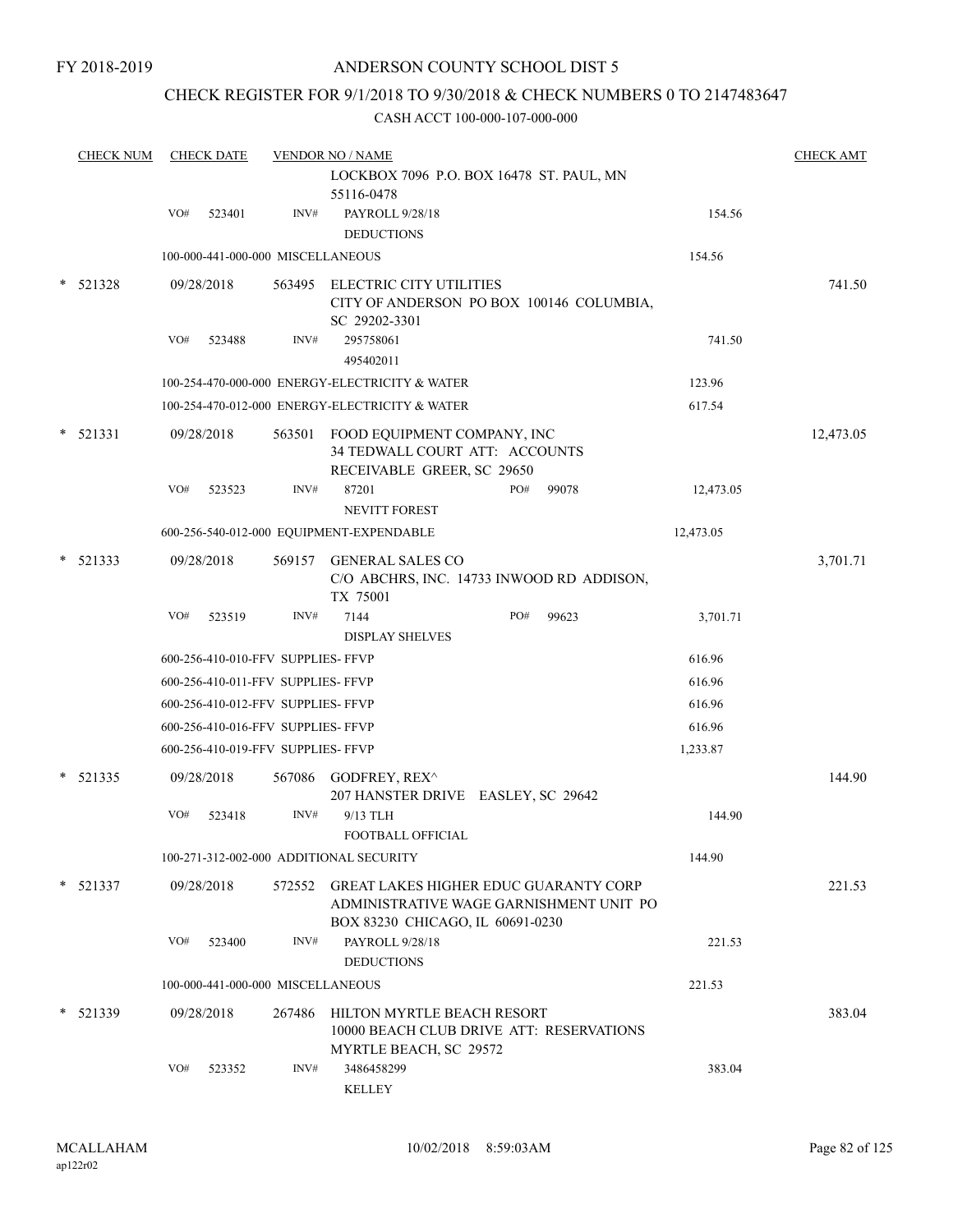# CHECK REGISTER FOR 9/1/2018 TO 9/30/2018 & CHECK NUMBERS 0 TO 2147483647

| <b>CHECK NUM</b> |     | <b>CHECK DATE</b>                   |        | <b>VENDOR NO / NAME</b><br>100-221-333-000-000 TRIPS AND CONFERENCES                                        | 383.04   | <b>CHECK AMT</b> |
|------------------|-----|-------------------------------------|--------|-------------------------------------------------------------------------------------------------------------|----------|------------------|
| 521340           | VO# | 09/28/2018<br>523474                | INV#   | 570837 HOLIDAY INN EXPRESS<br>2855 SPRING HILL PARKWAY SMYRNA, GA 30080<br>27370826<br><b>WANDA JOHNSON</b> | 1,224.90 | 1,224.90         |
|                  |     |                                     |        | 329-271-312-001-000 PUPIL ACTIVITY/ FIELD TRIPS-WBL                                                         | 1,224.90 |                  |
| $*$ 521342       | VO# | 09/28/2018<br>523293                | INV#   | 575096 HOPE KING TEACHING RESOURCES INC<br>1021 MOORHEAD PLACE PENDLETON, SC 29670<br>825405424             | 700.98   | 700.98           |
|                  |     |                                     |        | <b>CONCORD</b>                                                                                              |          |                  |
|                  |     |                                     |        | 709-271-660-009-201 MISCELLANEOUS EXPENSE                                                                   | 700.98   |                  |
| $*$ 521344       |     | 09/28/2018                          |        | 574660 HUBBARD, SYDNEY**<br>423 LINDSAY RD UNIT 205 CLEMSON, SC 29631                                       |          | 800.00           |
|                  | VO# | 523480                              | INV#   | <b>TLH</b>                                                                                                  | 800.00   |                  |
|                  |     |                                     |        | <b>BAND INSTRUCTION</b>                                                                                     |          |                  |
|                  |     | 100-114-410-002-001 BAND SUPPLIES   |        |                                                                                                             | 800.00   |                  |
| $*$ 521346       |     | 09/28/2018                          |        | 274502 HYATT REGENCY COLUMBUS<br>JP MORGAN CHASE 301596 DALLAS, TX<br>75303-1596                            |          | 574.58           |
|                  | VO# | 523351                              | INV#   | 32L9PJSL<br><b>KELLEY</b>                                                                                   | 574.58   |                  |
|                  |     |                                     |        | 100-224-312-000-000 STAFF DEV. - PURCHASED SERVICES                                                         | 574.58   |                  |
| 521347           |     | 09/28/2018                          |        | 572055 ID CARD GROUP<br>P.O. BOX 23308 TIGARD, OR 97281                                                     |          | 372.55           |
|                  | VO# | 523475                              | INV#   | PO#<br>353310<br>99457<br><b>SUPPLIES</b>                                                                   | 372.55   |                  |
|                  |     |                                     |        | 100-266-345-000-000 TECHNOLOGY INFRASTRUCTURE                                                               | 372.55   |                  |
| 521348           |     | 09/28/2018                          |        | 569972 JAMES W JONES<br>2004 SHELDON DRIVE ANDERSON, SC 29621                                               |          | 112.65           |
|                  | VO# | 523443                              | INV#   | <b>BOOKS</b><br>REIMBURSEMENT                                                                               | 112.65   |                  |
|                  |     | 707-190-660-007-305 LIBRARY EXPENSE |        |                                                                                                             | 112.65   |                  |
| $* 521351$       |     | 09/28/2018                          | 575027 | JONES, BENJAMIN^^<br>ARROWHEAD ARBORIST & LAND DESIGN 113<br>JANICE CIRCLE ANDERSON, SC 29626               |          | 375.00           |
|                  | VO# | 523375                              | INV#   | 0822/18<br>$\operatorname{AVCC}$                                                                            | 375.00   |                  |
|                  |     |                                     |        | 100-254-323-001-001 CONTRACTED SERVICES                                                                     | 375.00   |                  |
| $* 521353$       |     | 09/28/2018                          |        | 573808 LOGO'S SIGNS AND SCREEN PRINTING, LLC<br>2704 NORTH MAIN STREET ANDERSON, SC 29621                   |          | 455.00           |
|                  | VO# | 523344                              | INV#   | 1446<br><b>VOLLEYBALL SHIRTS</b>                                                                            | 455.00   |                  |
|                  |     |                                     |        | 705-271-660-005-682 VOLLEYBALL EXPENSE                                                                      | 455.00   |                  |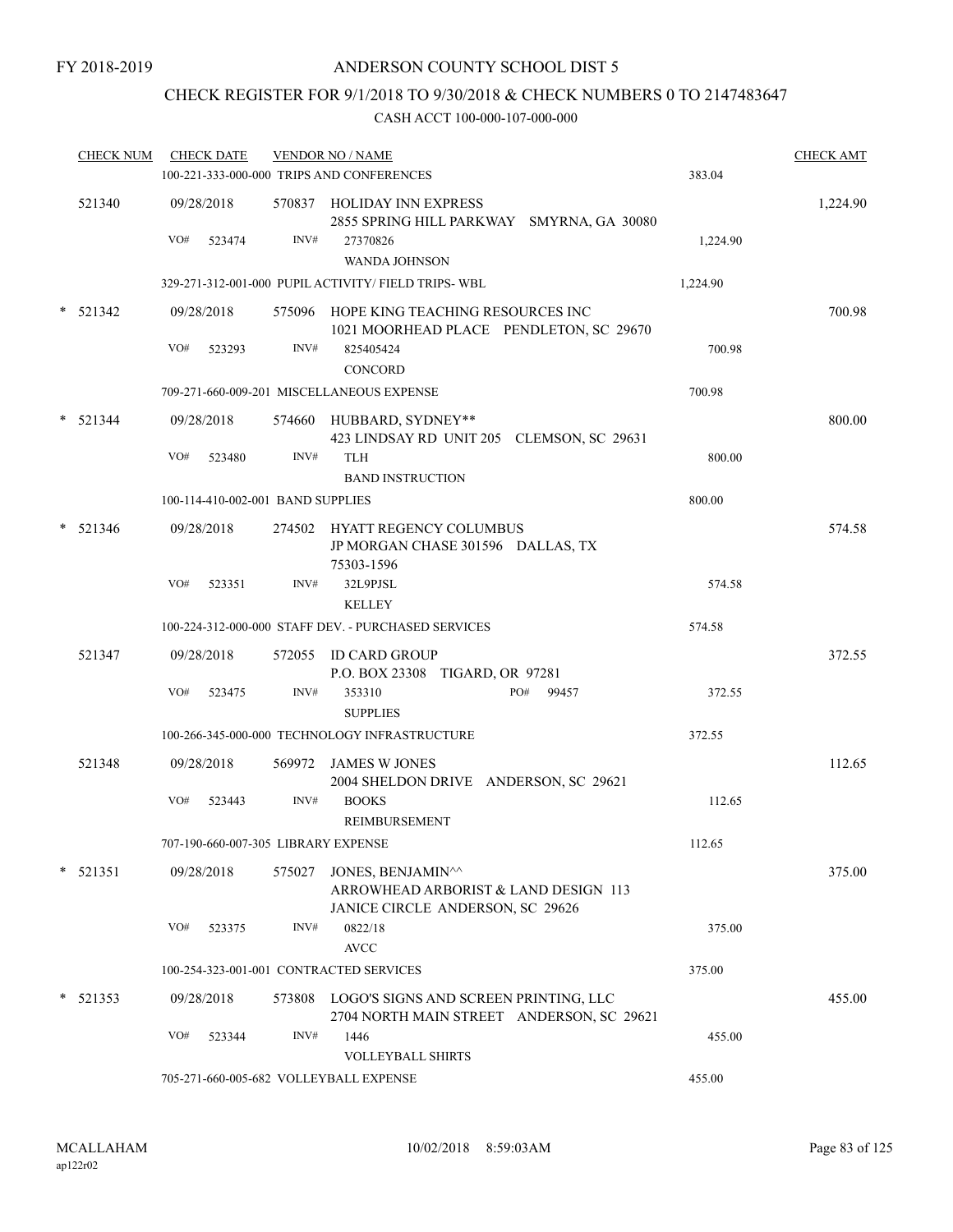#### FY 2018-2019

## ANDERSON COUNTY SCHOOL DIST 5

# CHECK REGISTER FOR 9/1/2018 TO 9/30/2018 & CHECK NUMBERS 0 TO 2147483647

| <b>CHECK NUM</b> | <b>CHECK DATE</b>            |        | <b>VENDOR NO / NAME</b>                                                                                |           | <b>CHECK AMT</b> |
|------------------|------------------------------|--------|--------------------------------------------------------------------------------------------------------|-----------|------------------|
| 521354           | 09/28/2018                   |        | 327600 LOLLIS METALS, INC<br>POBOX 13042 ATT: ACCOUNTS RECEIVABLE<br>ANDERSON, SC 29624                |           | 1,444.50         |
|                  | VO#<br>523381                | INV#   | 78121<br><b>GRATES</b>                                                                                 | 1,444.50  |                  |
|                  |                              |        | 505-271-540-003-BSC BASEBALL&SOFTBALL COMPLEX                                                          | 1,444.50  |                  |
| 521355           | 09/28/2018                   |        | 329300 LOW-RAY COMPANY, INC<br>1809 WEST WHITNER STREET ATT: ACCOUNTS<br>RECEIVABLE ANDERSON, SC 29624 |           | 128.01           |
|                  | VO#<br>523357                | INV#   | 1120<br>PO# 99472                                                                                      | 128.01    |                  |
|                  |                              |        | <b>TRANSPORTATION</b>                                                                                  |           |                  |
|                  | 100-255-410-000-000 SUPPLIES |        |                                                                                                        | 128.01    |                  |
| 521356           | 09/28/2018                   | 564827 | <b>MAC'S TIRE SERVICE</b><br>POBOX 78 ATT: ACCOUNTS RECEIVABLE<br>ANDERSON, SC 29622                   |           | 100.79           |
|                  | VO#<br>523382                | INV#   | 092357<br><b>SUPPLIES</b>                                                                              | 100.79    |                  |
|                  |                              |        | 100-254-410-000-001 MAINT. SUPPLIES-STRUCTURES                                                         | 100.79    |                  |
| 521357           | 09/28/2018                   | 342380 | MASSEY, GAINES N^^<br>106 FOX CHASE COURT SIMPSONVILLE, SC<br>29680                                    |           | 132.30           |
|                  | VO#<br>523419                | INV#   | 9/13 TLH                                                                                               | 132.30    |                  |
|                  |                              |        | <b>FOOTBALL OFFICIAL</b>                                                                               |           |                  |
|                  |                              |        | 100-271-312-002-000 ADDITIONAL SECURITY                                                                | 132.30    |                  |
| *<br>521359      | 09/28/2018                   |        | 572231 MAYS, DONNIE <sup>^^</sup><br>129 MEDITERRANEAN AVENUE ANDERSON, SC<br>29621                    |           | 155.80           |
|                  | VO#<br>523330                | INV#   | 09/20/18<br><b>OFFICIAL</b>                                                                            | 36.00     |                  |
|                  |                              |        | 705-271-660-005-671 FOOTBALL GATE RECEIPTS EXPENSE                                                     | 36.00     |                  |
|                  | VO#<br>523334                | INV#   | 09/20/18<br><b>OFFICIAL</b>                                                                            | 54.90     |                  |
|                  |                              |        | 720-271-660-020-671 FOOTBALL GATE RECEIPTS EXPENSE                                                     | 54.90     |                  |
|                  | VO#<br>523422                | INV#   | 9/12 TLH                                                                                               | 64.90     |                  |
|                  |                              |        | FOOTBALL OFFICIAL                                                                                      |           |                  |
|                  |                              |        | 100-271-312-002-000 ADDITIONAL SECURITY                                                                | 64.90     |                  |
| *<br>521361      | 09/28/2018                   | 569988 | MCMILLAN PAZDAN SMITH, LLC<br>DEPT 999450 PO BOX 537044 ATLANTA, GA<br>30353-9450                      |           | 31,986.49        |
|                  | VO#<br>523477                | INV#   | 01802961<br>PROJ #017396                                                                               | 14,056.02 |                  |
|                  |                              |        | 505-271-540-002-BSC BASEBALL&SOFTBALL COMPLEX                                                          |           |                  |
|                  |                              |        | 505-271-540-003-BSC BASEBALL&SOFTBALL COMPLEX                                                          | 7,028.01  |                  |
|                  | VO#<br>523478                | INV#   | 01802957                                                                                               | 17,930.47 |                  |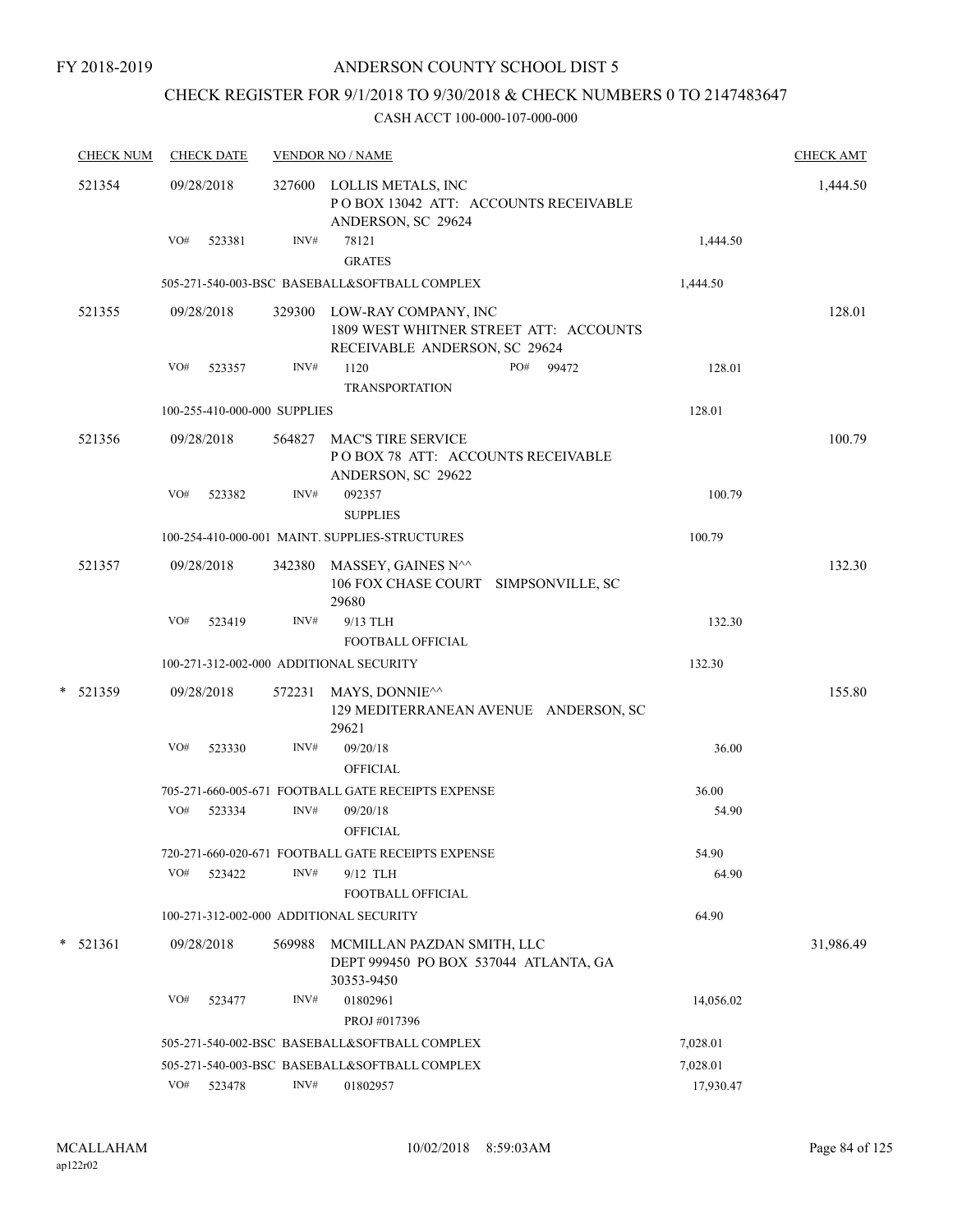## CHECK REGISTER FOR 9/1/2018 TO 9/30/2018 & CHECK NUMBERS 0 TO 2147483647

| <b>CHECK NUM</b> |     | <b>CHECK DATE</b>                 |      | <b>VENDOR NO / NAME</b><br>PROJ #015013                                                                    |           | <b>CHECK AMT</b> |
|------------------|-----|-----------------------------------|------|------------------------------------------------------------------------------------------------------------|-----------|------------------|
|                  |     | 515-253-520-031-CAR CAREER CENTER |      |                                                                                                            |           |                  |
|                  |     |                                   |      |                                                                                                            | 17,930.47 |                  |
| 521362           |     | 09/28/2018                        |      | 573603 MOLLY HAWKINS HOUSE<br>PO BOX 129 NAPLES, NC 28760-0129                                             |           | 332.81           |
|                  | VO# | 523482                            | INV# | 25647<br><b>ROBERT ANDERSON</b>                                                                            | 332.81    |                  |
|                  |     |                                   |      | 706-271-660-006-458 ART CLASS EXPENSE                                                                      | 332.81    |                  |
| 521363           |     | 09/28/2018                        |      | 363375 MOORE, R TODD**                                                                                     |           | 149.40           |
|                  |     |                                   |      | 150 KINGSLAND WAY PIEDMONT, SC 29673                                                                       |           |                  |
|                  | VO# | 523328                            | INV# | 09/19/18<br><b>OFFICIAL</b>                                                                                | 58.50     |                  |
|                  |     |                                   |      | 706-271-660-006-671 FOOTBALL GATE RECEIPTS EXPENSE                                                         | 58.50     |                  |
|                  | VO# | 523329                            | INV# | 09/20/18<br><b>OFFICIAL</b>                                                                                | 36.00     |                  |
|                  |     |                                   |      | 705-271-660-005-671 FOOTBALL GATE RECEIPTS EXPENSE                                                         | 36.00     |                  |
|                  | VO# | 523341                            | INV# | 09/20/18<br><b>OFFICIAL</b>                                                                                | 54.90     |                  |
|                  |     |                                   |      | 720-271-660-020-671 FOOTBALL GATE RECEIPTS EXPENSE                                                         | 54.90     |                  |
| 521364           |     | 09/28/2018                        |      | 575066 M&R METAL FABRICATION<br>1020 WILES ROAD ANDERSON, SC 29625                                         |           | 351.00           |
|                  | VO# | 523383                            | INV# | 50161<br><b>COVERS</b>                                                                                     | 351.00    |                  |
|                  |     |                                   |      | 100-254-410-003-001 SUPPLIES - MAINTENANCE                                                                 | 351.00    |                  |
| 521365           |     | 09/28/2018                        |      | 572758 NATIONAL ASSOCIATION FOR MUSIC EDUCATION<br>1806 ROBERT FULTON DR. RESTON, VA 20191                 |           | 130.00           |
|                  | VO# | 523484                            | INV# | PO#<br>99617<br>1707457<br>SOUTHWOOD                                                                       | 130.00    |                  |
|                  |     |                                   |      | 100-113-410-021-COB CHORUS, ORCHESTRA & BAND                                                               | 130.00    |                  |
| 521366           |     | 09/28/2018                        |      | 573334 NATIONAL GEOGRAPHIC SOCIETY<br>BANK OF AMERICA MERRILL LYNCH PO BOX<br>417123 BOSTON, MA 02241-7123 |           | 120.00           |
|                  | VO# | 523345                            | INV# | 47533<br>MCCANTS MIDDLE SCHOOL                                                                             | 120.00    |                  |
|                  |     |                                   |      | 705-271-660-005-411 MISCELLANEOUS EXPENSE                                                                  | 120.00    |                  |
| 521367           |     | 09/28/2018                        |      | 564010 NC CHILD SUPPORT CENTRALIZED COLLECTNS<br>POBOX 900012 RALEIGH, NC 27675-9012                       |           | 305.50           |
|                  | VO# | 523409                            | INV# | PAYROLL 9/28/18<br><b>DEDUCTIONS</b>                                                                       | 305.50    |                  |
|                  |     |                                   |      | 100-000-435-000-000 WAGE GARNISH/CH SUPPORT                                                                | 305.50    |                  |
| $*$ 521369       |     | 09/28/2018                        |      | 575440 NYS CHILD SUPPORT PROCESSING CENTER (SDU<br>PO BOX 15363 ALBANY, NY 12212-5363                      |           | 154.65           |
|                  | VO# | 523407                            | INV# | PAYROLL 9/28/18<br><b>DEDUCTIONS</b>                                                                       | 154.65    |                  |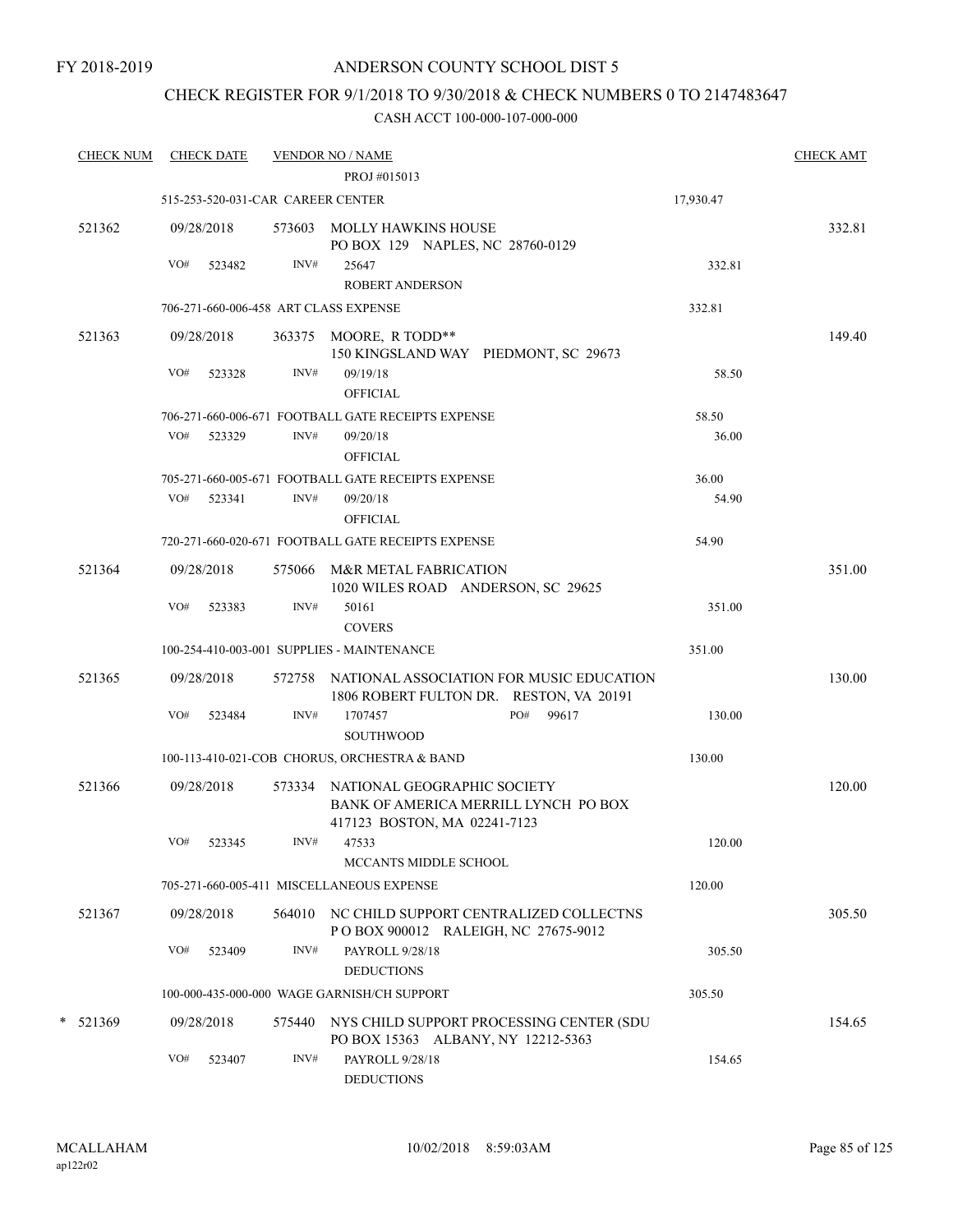## CHECK REGISTER FOR 9/1/2018 TO 9/30/2018 & CHECK NUMBERS 0 TO 2147483647

| <b>CHECK NUM</b> | <b>CHECK DATE</b>                    |      | <b>VENDOR NO / NAME</b>                                                                      |          | <b>CHECK AMT</b> |
|------------------|--------------------------------------|------|----------------------------------------------------------------------------------------------|----------|------------------|
|                  |                                      |      | 100-000-435-000-000 WAGE GARNISH/CH SUPPORT                                                  | 154.65   |                  |
| 521370           | 09/28/2018                           |      | 389900 OFFICE DEPOT<br>POBOX 1413 CHARLOTTE, NC 28201-1413                                   |          | 352.42           |
|                  | VO#<br>523301                        | INV# | 37917515<br><b>ADULT ED</b>                                                                  | 271.44   |                  |
|                  |                                      |      | 723-190-660-023-911 MISCELLANEOUS- ADULT ED EXPENSE                                          | 271.44   |                  |
|                  | VO# 523487                           | INV# | PO#<br>99521<br>201578417001<br>201629707001                                                 | 80.98    |                  |
|                  | 100-221-410-000-TST SUPPLIES-TESTING |      |                                                                                              | 25.94    |                  |
|                  | 100-221-410-000-TST SUPPLIES-TESTING |      |                                                                                              | 55.04    |                  |
| 521371           | 09/28/2018                           |      | 572028 OMNI CHEER<br>12375 WORLD TRADE DRIVE SAN DIEGO, CA<br>92128                          |          | 387.77           |
|                  | VO#<br>523346                        | INV# | 066797100018<br><b>SUPPLIES</b>                                                              | 387.77   |                  |
|                  | 705-271-660-005-611 PEP CLUB EXPENSE |      |                                                                                              | 387.77   |                  |
| 521372           | 09/28/2018                           |      | 572147 EMPLOYEE VENDOR<br>2703 E. NORTH AVE ANDERSON, SC 29625                               |          | 131.89           |
|                  | VO#<br>523438                        | INV# | SEPT <sub>21</sub><br><b>ATLANTA</b>                                                         | 131.89   |                  |
|                  |                                      |      | 267-224-333-000-P12 TRIPS-RON CLARK'S ACADEMY                                                | 131.89   |                  |
| $*$ 521374       | 09/28/2018                           |      | 574065 PARKER, DAVID<br>DLT SURGICAL LAND CLEARING 1001<br>DICKERSON ROAD ANDERSON, SC 29626 |          | 1,461.67         |
|                  | VO#<br>523388                        | INV# | 100<br><b>SOUTH FANT</b>                                                                     | 1,461.67 |                  |
|                  |                                      |      | 100-254-323-015-001 CONTRACTED SERVICES                                                      | 1,461.67 |                  |
| 521375           | 09/28/2018                           |      | 568036 PIEDMONT NATURAL GAS<br>PO BOX 1246 CHARLOTTE, NC 28201-1246                          |          | 2,170.10         |
|                  | VO#<br>523490                        | INV# | 09/21/18<br><b>NATURAL GAS</b>                                                               | 2,170.10 |                  |
|                  | 100-254-472-002-000 ENERGY-GAS       |      |                                                                                              | 771.55   |                  |
|                  | 100-254-472-005-000 ENERGY-GAS       |      |                                                                                              | 174.46   |                  |
|                  | 100-254-472-009-000 ENERGY-GAS       |      |                                                                                              | 132.30   |                  |
|                  | 100-254-472-013-000 ENERGY-GAS       |      |                                                                                              | 116.68   |                  |
|                  | 100-254-472-014-000 ENERGY-GAS       |      |                                                                                              | 75.94    |                  |
|                  | 100-254-472-019-000 ENERGY-GAS       |      |                                                                                              | 24.72    |                  |
|                  | 100-254-472-020-000 ENERGY-GAS       |      |                                                                                              | 150.55   |                  |
|                  | 100-254-472-023-000 ENERGY-GAS       |      |                                                                                              | 50.33    |                  |
|                  | 600-256-470-002-000 ENERGY           |      |                                                                                              | 98.90    |                  |
|                  | 600-256-470-005-000 ENERGY           |      |                                                                                              | 124.29   |                  |
|                  | 600-256-470-009-000 ENERGY           |      |                                                                                              | 24.72    |                  |
|                  | 600-256-470-014-000 ENERGY           |      |                                                                                              | 134.97   |                  |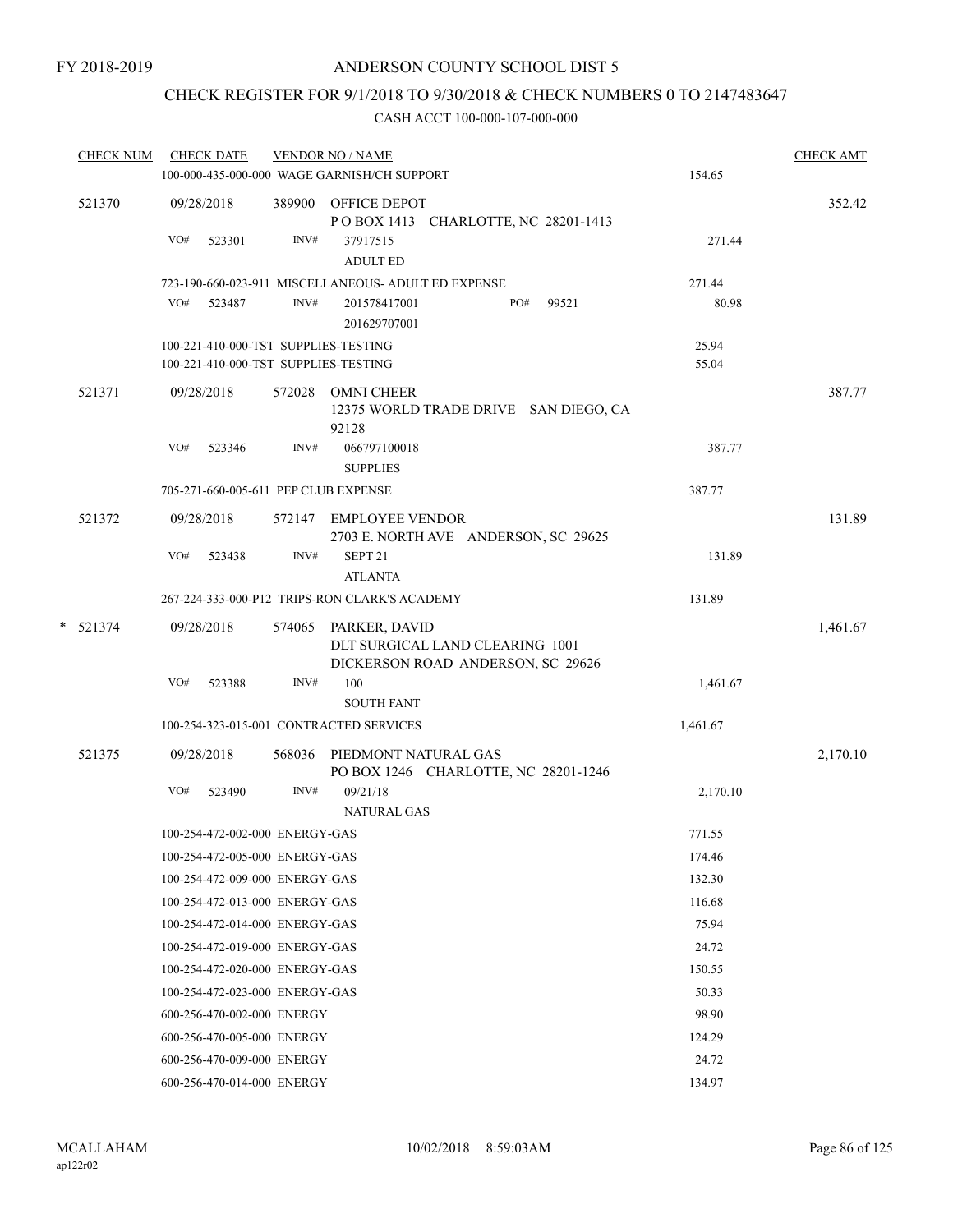# CHECK REGISTER FOR 9/1/2018 TO 9/30/2018 & CHECK NUMBERS 0 TO 2147483647

|        | <b>CHECK NUM</b> |     | <b>CHECK DATE</b>                  |        | <b>VENDOR NO / NAME</b>                                                                                |          | <b>CHECK AMT</b> |
|--------|------------------|-----|------------------------------------|--------|--------------------------------------------------------------------------------------------------------|----------|------------------|
|        |                  |     | 600-256-470-017-000 ENERGY         |        |                                                                                                        | 153.94   |                  |
|        |                  |     | 600-256-470-019-000 ENERGY         |        |                                                                                                        | 136.75   |                  |
|        | $*$ 521377       |     | 09/28/2018                         |        | 575573 PUBLIC CHARTER SCHOOL ALLIANCE OF SC<br>POBOX 80444 CHARLESTON, SC 29416                        |          | 462.41           |
|        |                  | VO# | 523469                             | INV#   | 2125<br><b>MEMBERSHIP</b>                                                                              | 462.41   |                  |
|        |                  |     |                                    |        | 124-114-312-024-000 PURCHASED SERVICE                                                                  | 462.41   |                  |
|        | 521378           |     | 09/28/2018                         |        | 572780 SAFETY & COMPLIANCE MGMT INC<br>P.O. BOX 615 ROCK SPRING, GA 30739                              |          | 988.70           |
|        |                  | VO# | 523320                             | INV#   | 25646<br><b>DRUG SCREENING</b>                                                                         | 988.70   |                  |
|        |                  |     | 100-271-312-002-TST DRUG TESTING   |        |                                                                                                        | 494.35   |                  |
|        |                  |     | 100-271-312-003-TST DRUG TESTING   |        |                                                                                                        | 494.35   |                  |
| $\ast$ | 521380           |     | 09/28/2018                         |        | 452202 SC DEPT OF REVENUE<br>POBOX 125 301 GERVAIS STREET CENTRAL<br>LEVY UNIT COLUMBIA, SC 29214-0213 |          | 1,633.31         |
|        |                  | VO# | 523410                             | INV#   | PAYROLL 9/28/18<br><b>DEDUCTIONS</b>                                                                   | 1,633.31 |                  |
|        |                  |     |                                    |        | 100-000-440-000-000 SC STATE TAX LEVY                                                                  | 1,633.31 |                  |
|        | 521381           |     | 09/28/2018                         |        | 568215 SCHOOL LABELS.COM INC<br>POBOX 2547 ATT: ACCOUNTS RECEIVABLE<br>CUMMING, GA 30028               |          | 127.99           |
|        |                  | VO# | 523493                             | INV#   | 14718<br>MCLEES ELEM                                                                                   | 127.99   |                  |
|        |                  |     |                                    |        | 708-271-660-008-201 MISCELLANEOUS EXPENSE                                                              | 127.99   |                  |
|        | 521382           |     | 09/28/2018                         | 450225 | <b>SCMEA CHORAL DIVISION</b>                                                                           |          | 135.00           |
|        |                  | VO# | 523491                             | INV#   | , ---<br>MB#1040533<br><b>SOUTHWOOD</b>                                                                | 135.00   |                  |
|        |                  |     |                                    |        | 721-190-660-021-642 CHORUS HIGH EXPENSE                                                                | 135.00   |                  |
|        | 521383           |     | 09/28/2018                         |        | 450701 SC RETIREMENT SYSTEM (SPP)<br>POBOX 11960 CAPITOL STATION COLUMBIA, SC<br>29211                 |          | 283.27           |
|        |                  | VO# | 523405                             | INV#   | PAYROLL 9/28/18<br><b>DEDUCTIONS</b>                                                                   | 283.27   |                  |
|        |                  |     |                                    |        | 100-000-438-000-000 RETIREMENT SERV PURCHASE                                                           | 283.27   |                  |
|        | 521384           |     | 09/28/2018                         | 570059 | <b>SHARP BUSINESS SYSTEMS</b><br>DEPT 1216 PO BOX 121216 DALLAS, TX<br>75312-1216                      |          | 1,268.86         |
|        |                  | VO# | 523291                             | INV#   | 9001401108<br>$\sf{COPIER}$                                                                            | 153.48   |                  |
|        |                  |     | 708-271-660-008-362 COPIER EXPENSE |        |                                                                                                        | 153.48   |                  |
|        |                  | VO# | 523298                             | INV#   | 9001373549                                                                                             | 13.76    |                  |
|        |                  |     |                                    |        | <b>COPIER</b>                                                                                          |          |                  |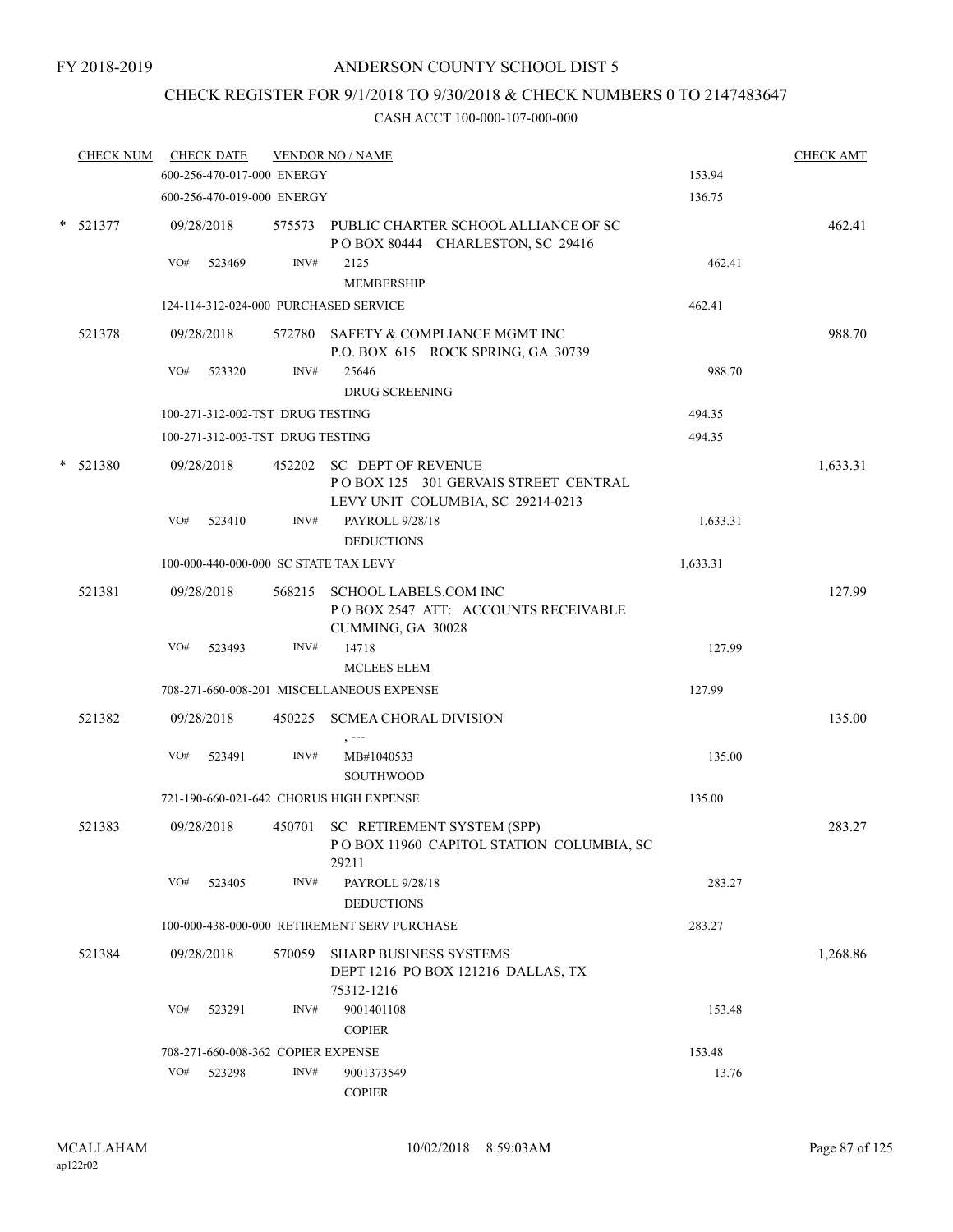## CHECK REGISTER FOR 9/1/2018 TO 9/30/2018 & CHECK NUMBERS 0 TO 2147483647

| CHECK NUM CHECK DATE |     |                                    |        | <b>VENDOR NO / NAME</b>                                         |           | <b>CHECK AMT</b> |
|----------------------|-----|------------------------------------|--------|-----------------------------------------------------------------|-----------|------------------|
|                      |     | 723-190-660-023-913 COPIER EXPENSE |        |                                                                 | 13.76     |                  |
|                      |     | VO# 523495                         | INV#   | 9001401084                                                      | 849.52    |                  |
|                      |     |                                    |        | <b>COPIES</b>                                                   |           |                  |
|                      |     |                                    |        | 100-252-360-000-000 PRINTING AND BINDING                        | 849.52    |                  |
|                      | VO# | 523497                             | INV#   | 9001401094                                                      | 252.10    |                  |
|                      |     |                                    |        | <b>COPIES</b>                                                   |           |                  |
|                      |     | 100-112-410-007-000 SUPPLIES       |        |                                                                 | 252.10    |                  |
| $*$ 521387           |     | 09/28/2018                         |        | 571007 SIMPLIFIED OFFICE SYSTEMS                                |           | 506.56           |
|                      |     |                                    |        | 6220 BUSH RIVER ROAD COLUMBIA, SC 29212                         |           |                  |
|                      | VO# | 523286                             | INV#   | 180912-0003                                                     | 148.83    |                  |
|                      |     |                                    |        | <b>ROBERT ANDERSON</b>                                          |           |                  |
|                      |     | 201-113-490-006-000 COPIER COST    |        |                                                                 | 148.83    |                  |
|                      | VO# | 523287                             | INV#   | 180912-0070                                                     | 308.27    |                  |
|                      |     |                                    |        | <b>ROBERT ANDERSON</b>                                          |           |                  |
|                      |     | 201-113-490-006-000 COPIER COST    |        |                                                                 | 308.27    |                  |
|                      |     | VO# 523499                         | INV#   | 180912-0002                                                     | 49.46     |                  |
|                      |     |                                    |        | <b>COPIES</b>                                                   |           |                  |
|                      |     | 201-112-490-011-000 COPIER COST    |        |                                                                 | 49.46     |                  |
|                      |     |                                    |        |                                                                 |           |                  |
| * 521389             |     | 09/28/2018                         |        | 567015 SKILLS USA<br>14001 SKILLS USA WAY ATTN: MEMBERSHIP DEPT |           | 375.00           |
|                      |     |                                    |        | LEESBURG, VA 20176-5494                                         |           |                  |
|                      | VO# | 523325                             | INV#   | M270241                                                         | 375.00    |                  |
|                      |     |                                    |        | <b>MEMBERSHIP</b>                                               |           |                  |
|                      |     |                                    |        | 701-271-660-001-823 COSMETOLOGY EXPENSE                         | 375.00    |                  |
|                      |     |                                    |        |                                                                 |           |                  |
| 521390               |     | 09/28/2018                         |        | 574516 SOCIAL SECURTIY ADMINISTRATION                           |           | 135.11           |
|                      | VO# | 523399                             | INV#   | PO BOX 3430 PHILADELPHIA, PA 19122-9985<br>PAYROLL 9/28/18      | 135.11    |                  |
|                      |     |                                    |        | <b>DEDUCTIONS</b>                                               |           |                  |
|                      |     |                                    |        |                                                                 |           |                  |
|                      |     | 100-000-441-000-000 MISCELLANEOUS  |        |                                                                 | 135.11    |                  |
| 521391               |     | 09/28/2018                         |        | 574710 SOLIANT HEALTH                                           |           | 10,237.50        |
|                      |     |                                    |        | DEPT. CH 14430 PALATINE, IL 60055-4330                          |           |                  |
|                      | VO# | 523502                             | INV#   | PO# 99577<br>PO 99577                                           | 10,237.50 |                  |
|                      |     |                                    |        | <b>AUG 16 - SEPT 14</b>                                         |           |                  |
|                      |     |                                    |        | 100-126-312-006-000 PURCHASED SERVICES                          | 3,412.50  |                  |
|                      |     |                                    |        | 100-126-312-008-000 PURCHASED SERVICES                          | 3,412.50  |                  |
|                      |     |                                    |        | 100-126-312-010-000 PURCHASED SERVICES                          | 3,412.50  |                  |
| 521392               |     | 09/28/2018                         | 568722 | SOUTHERN FLOORING INC                                           |           | 33,190.05        |
|                      |     |                                    |        | 6820 AUGUSTA ROAD ATT: ACCOUNTS                                 |           |                  |
|                      |     |                                    |        | RECEIVABLE GREENVILLE, SC 29605                                 |           |                  |
|                      | VO# | 523503                             | INV#   | 11830<br>PO#<br>99151                                           | 33,190.05 |                  |
|                      |     |                                    |        | NEW PROSPECT GYM                                                |           |                  |
|                      |     |                                    |        | 505-253-520-010-000 GYM FLOOR - NEW PROSPECT                    | 33,190.05 |                  |
| 521393               |     | 09/28/2018                         | 573721 | SSBT AS TTEE FOR SCORP MM61953-001-042                          |           | 20,791.68        |
|                      |     |                                    |        |                                                                 |           |                  |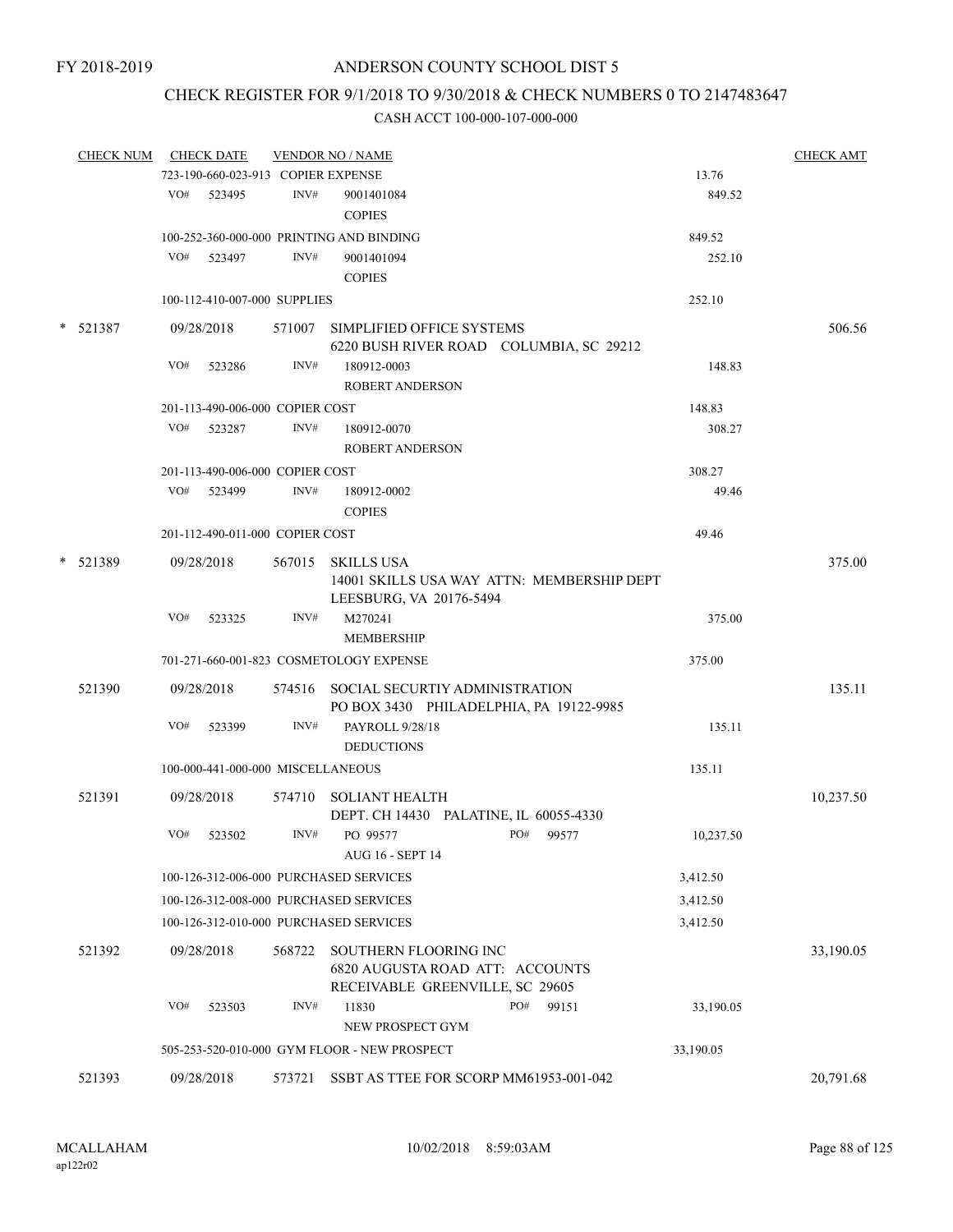## CHECK REGISTER FOR 9/1/2018 TO 9/30/2018 & CHECK NUMBERS 0 TO 2147483647

|        | <b>CHECK NUM</b> |     | <b>CHECK DATE</b>                   |        | <b>VENDOR NO / NAME</b>                                                                                 |           | <b>CHECK AMT</b> |
|--------|------------------|-----|-------------------------------------|--------|---------------------------------------------------------------------------------------------------------|-----------|------------------|
|        |                  |     |                                     |        | MASS MUTUAL RETIREMENT SERVICES PO BOX<br>219062 KANSAS CITY, MO 64121                                  |           |                  |
|        |                  | VO# | 523402                              | INV#   | PAYROLL 9/28/18<br><b>DEDUCTIONS</b>                                                                    | 20,791.68 |                  |
|        |                  |     |                                     |        | 100-000-468-000-000 OPTIONAL RETIREMENT PLAN                                                            | 13,366.08 |                  |
|        |                  |     |                                     |        | 100-000-484-000-000 EMPLOYER RETIREMENT PAYABLE                                                         | 7,425.60  |                  |
| $\ast$ | 521396           |     | 09/28/2018                          |        | 575405 TC EDUCATIONAL CONSULTING LLC<br>219 COUNTRY GLEN LANE PELZER, SC 29669                          |           | 500.00           |
|        |                  | VO# | 523284                              | INV#   | PO# 99595<br>WHITEHALL<br><b>CONSULTING</b>                                                             | 500.00    |                  |
|        |                  |     | 201-112-312-019-000 CONSULTANT FEES |        |                                                                                                         | 500.00    |                  |
|        | 521397           |     | 09/28/2018                          | 571571 | TECHPOINT<br>144 PEARL INDUSTRIAL AVE HOSCHTON, GA<br>30548                                             |           | 1,080.00         |
|        |                  | VO# | 523504                              | INV#   | 2775<br><b>NORTH POINTE</b>                                                                             | 300.00    |                  |
|        |                  |     |                                     |        | 100-266-314-013-000 REPAIRS TO EQUIPMENT                                                                | 300.00    |                  |
|        |                  | VO# | 523505                              | INV#   | 2773<br><b>WESTSIDE</b>                                                                                 | 150.00    |                  |
|        |                  |     |                                     |        | 100-266-314-003-000 REPAIRS TO EQUIPMENT                                                                | 150.00    |                  |
|        |                  | VO# | 523506                              | INV#   | 2777<br><b>ROBERT ANDERSON</b>                                                                          | 125.00    |                  |
|        |                  |     |                                     |        | 100-266-314-006-000 REPAIRS TO EQUIPMENT                                                                | 125.00    |                  |
|        |                  |     | VO# 523507                          | INV#   | 2774                                                                                                    | 250.00    |                  |
|        |                  |     |                                     |        | TL HANNA                                                                                                |           |                  |
|        |                  |     |                                     |        | 100-266-314-002-000 REPAIRS TO EQUIPMENT                                                                | 250.00    |                  |
|        |                  | VO# | 523508                              | INV#   | 2776<br><b>ROBERT ANDERSON</b>                                                                          | 175.00    |                  |
|        |                  |     |                                     |        | 100-266-314-006-000 REPAIRS TO EQUIPMENT                                                                | 175.00    |                  |
|        |                  | VO# | 523509                              | INV#   | 2778<br><b>NORTH POINTE</b>                                                                             | 80.00     |                  |
|        |                  |     |                                     |        | 100-266-314-013-000 REPAIRS TO EQUIPMENT                                                                | 80.00     |                  |
|        | 521398           |     | 09/28/2018                          | 563660 | TEXTILE STORES, INC<br>POBOX 884 -- MARLEIGH WINDOW FASH ATT:<br>ACCOUNTS RECEIVABLE ANDERSON, SC 29622 |           | 1,508.70         |
|        |                  | VO# | 523304                              | INV#   | 897947<br><b>SOLAR SHADES</b>                                                                           | 1,508.70  |                  |
|        |                  |     |                                     |        | 723-190-660-023-911 MISCELLANEOUS- ADULT ED EXPENSE                                                     | 1,508.70  |                  |
|        | 521399           |     | 09/28/2018                          | 572503 | TG<br>P O BOX 659601 SAN ANTONIO, TX 78265-9601                                                         |           | 403.49           |
|        |                  | VO# | 523398                              | INV#   | PAYROLL 9/28/18<br><b>DEDUCTIONS</b>                                                                    | 403.49    |                  |
|        |                  |     | 100-000-441-000-000 MISCELLANEOUS   |        |                                                                                                         | 403.49    |                  |
|        | 521400           |     | 09/28/2018                          | 572122 | THE ELECTRIC CITY NEWS                                                                                  |           | 675.00           |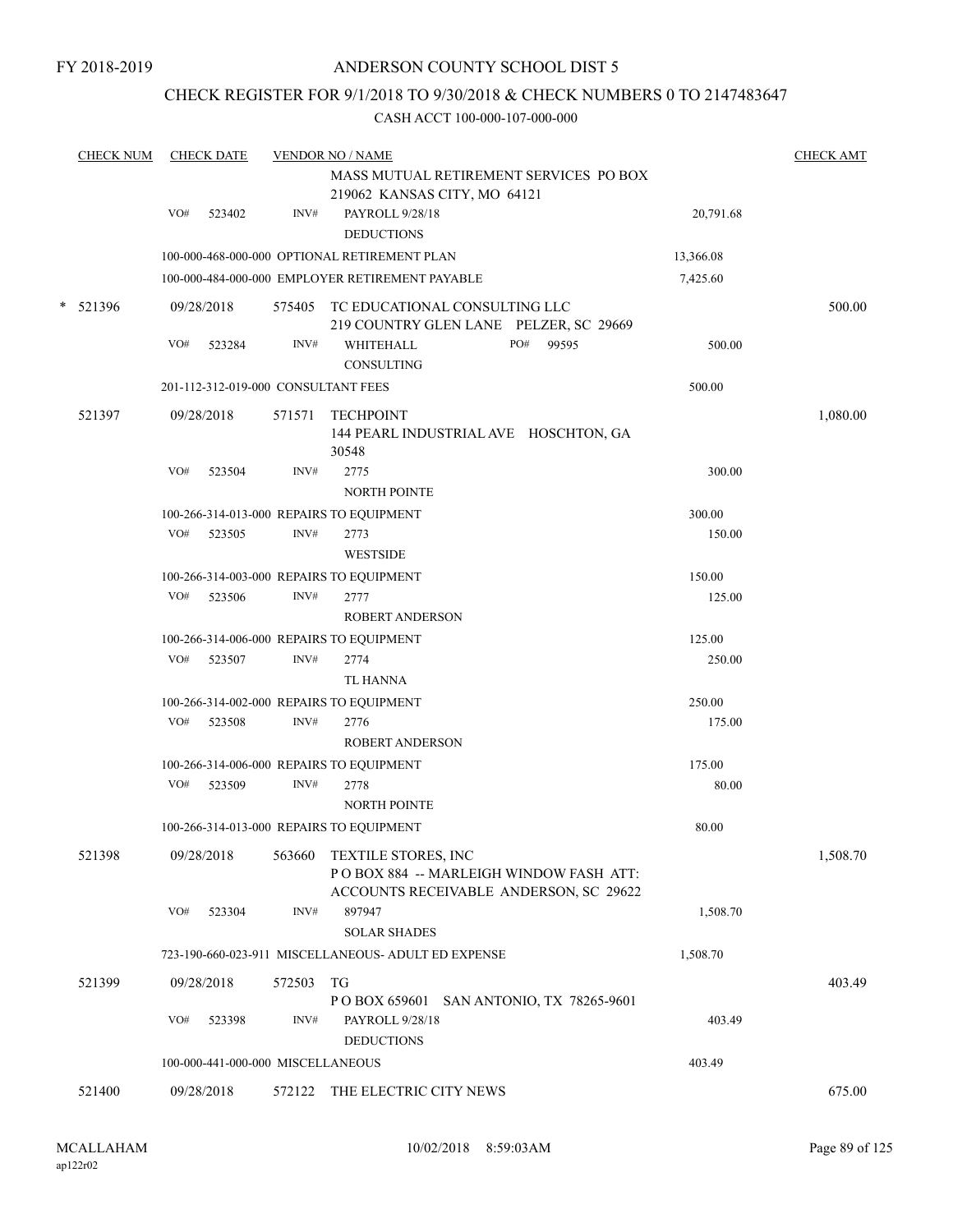## CHECK REGISTER FOR 9/1/2018 TO 9/30/2018 & CHECK NUMBERS 0 TO 2147483647

| <b>CHECK NUM</b> | <b>CHECK DATE</b>                                  |        |                                                                                                | <b>VENDOR NO / NAME</b>       |                                   |                                                                                                                                                                                                                                                                                                                                                                                                                                                                                                                                                                                                                                                           |                                                  |                                                                                                                                                                                                                                                    |                                                                                  |  |
|------------------|----------------------------------------------------|--------|------------------------------------------------------------------------------------------------|-------------------------------|-----------------------------------|-----------------------------------------------------------------------------------------------------------------------------------------------------------------------------------------------------------------------------------------------------------------------------------------------------------------------------------------------------------------------------------------------------------------------------------------------------------------------------------------------------------------------------------------------------------------------------------------------------------------------------------------------------------|--------------------------------------------------|----------------------------------------------------------------------------------------------------------------------------------------------------------------------------------------------------------------------------------------------------|----------------------------------------------------------------------------------|--|
|                  |                                                    |        | POBOX 1015 ANDERSON, SC 29622                                                                  |                               |                                   |                                                                                                                                                                                                                                                                                                                                                                                                                                                                                                                                                                                                                                                           |                                                  |                                                                                                                                                                                                                                                    |                                                                                  |  |
|                  | VO#                                                | 523355 | INV#                                                                                           | 6088<br>AD                    |                                   |                                                                                                                                                                                                                                                                                                                                                                                                                                                                                                                                                                                                                                                           |                                                  | 675.00                                                                                                                                                                                                                                             |                                                                                  |  |
|                  | 100-263-360-000-000 PRINTING AND BINDING<br>675.00 |        |                                                                                                |                               |                                   |                                                                                                                                                                                                                                                                                                                                                                                                                                                                                                                                                                                                                                                           |                                                  |                                                                                                                                                                                                                                                    |                                                                                  |  |
| 521401           |                                                    |        | 504890                                                                                         | TIAA-CREF                     |                                   |                                                                                                                                                                                                                                                                                                                                                                                                                                                                                                                                                                                                                                                           |                                                  |                                                                                                                                                                                                                                                    | 22,319.17                                                                        |  |
|                  | VO#                                                | 523404 | INV#                                                                                           |                               |                                   |                                                                                                                                                                                                                                                                                                                                                                                                                                                                                                                                                                                                                                                           |                                                  | 22,319.17                                                                                                                                                                                                                                          |                                                                                  |  |
|                  |                                                    |        |                                                                                                |                               |                                   |                                                                                                                                                                                                                                                                                                                                                                                                                                                                                                                                                                                                                                                           |                                                  | 14,348.04                                                                                                                                                                                                                                          |                                                                                  |  |
|                  |                                                    |        |                                                                                                |                               |                                   |                                                                                                                                                                                                                                                                                                                                                                                                                                                                                                                                                                                                                                                           |                                                  | 7,971.13                                                                                                                                                                                                                                           |                                                                                  |  |
| 521404           |                                                    |        | 573767                                                                                         |                               |                                   |                                                                                                                                                                                                                                                                                                                                                                                                                                                                                                                                                                                                                                                           |                                                  |                                                                                                                                                                                                                                                    | 1,862.61                                                                         |  |
|                  | VO#                                                | 523510 | INV#                                                                                           | TP00017784<br><b>SIGNPOST</b> |                                   |                                                                                                                                                                                                                                                                                                                                                                                                                                                                                                                                                                                                                                                           |                                                  | 1,862.61                                                                                                                                                                                                                                           |                                                                                  |  |
|                  |                                                    |        |                                                                                                |                               |                                   |                                                                                                                                                                                                                                                                                                                                                                                                                                                                                                                                                                                                                                                           |                                                  | 1,862.61                                                                                                                                                                                                                                           |                                                                                  |  |
| 521405           |                                                    |        | 563377                                                                                         |                               |                                   |                                                                                                                                                                                                                                                                                                                                                                                                                                                                                                                                                                                                                                                           |                                                  |                                                                                                                                                                                                                                                    | 402.32                                                                           |  |
|                  | VO#                                                | 523511 | INV#                                                                                           | 335480                        |                                   | PO#                                                                                                                                                                                                                                                                                                                                                                                                                                                                                                                                                                                                                                                       | 99435                                            | 115.56                                                                                                                                                                                                                                             |                                                                                  |  |
|                  |                                                    |        |                                                                                                |                               |                                   |                                                                                                                                                                                                                                                                                                                                                                                                                                                                                                                                                                                                                                                           |                                                  | 115.56                                                                                                                                                                                                                                             |                                                                                  |  |
|                  | VO#                                                | 523512 | INV#                                                                                           | 335525<br>PEN TRAY            |                                   | PO#                                                                                                                                                                                                                                                                                                                                                                                                                                                                                                                                                                                                                                                       | 99517                                            | 286.76                                                                                                                                                                                                                                             |                                                                                  |  |
|                  |                                                    |        |                                                                                                |                               |                                   |                                                                                                                                                                                                                                                                                                                                                                                                                                                                                                                                                                                                                                                           |                                                  | 286.76                                                                                                                                                                                                                                             |                                                                                  |  |
| $*$ 521407       |                                                    |        | 564298                                                                                         |                               |                                   |                                                                                                                                                                                                                                                                                                                                                                                                                                                                                                                                                                                                                                                           |                                                  |                                                                                                                                                                                                                                                    | 1,356.44                                                                         |  |
|                  | VO#                                                | 523406 | INV#                                                                                           |                               |                                   |                                                                                                                                                                                                                                                                                                                                                                                                                                                                                                                                                                                                                                                           |                                                  | 1,356.44                                                                                                                                                                                                                                           |                                                                                  |  |
|                  |                                                    |        |                                                                                                |                               |                                   |                                                                                                                                                                                                                                                                                                                                                                                                                                                                                                                                                                                                                                                           |                                                  | 1,356.44                                                                                                                                                                                                                                           |                                                                                  |  |
| 521408           |                                                    |        | 572350                                                                                         |                               |                                   |                                                                                                                                                                                                                                                                                                                                                                                                                                                                                                                                                                                                                                                           |                                                  |                                                                                                                                                                                                                                                    | 715.63                                                                           |  |
|                  | VO#                                                | 523411 | INV#                                                                                           |                               |                                   |                                                                                                                                                                                                                                                                                                                                                                                                                                                                                                                                                                                                                                                           |                                                  | 715.63                                                                                                                                                                                                                                             |                                                                                  |  |
|                  |                                                    |        |                                                                                                |                               |                                   |                                                                                                                                                                                                                                                                                                                                                                                                                                                                                                                                                                                                                                                           |                                                  | 715.63                                                                                                                                                                                                                                             |                                                                                  |  |
| 521409           |                                                    |        | 575086                                                                                         | <b>VALIC</b>                  |                                   |                                                                                                                                                                                                                                                                                                                                                                                                                                                                                                                                                                                                                                                           |                                                  |                                                                                                                                                                                                                                                    | 46,304.98                                                                        |  |
|                  | VO#                                                | 523403 | INV#                                                                                           |                               |                                   |                                                                                                                                                                                                                                                                                                                                                                                                                                                                                                                                                                                                                                                           |                                                  | 46,304.98                                                                                                                                                                                                                                          |                                                                                  |  |
|                  |                                                    |        |                                                                                                |                               |                                   |                                                                                                                                                                                                                                                                                                                                                                                                                                                                                                                                                                                                                                                           |                                                  | 29,767.49                                                                                                                                                                                                                                          |                                                                                  |  |
|                  |                                                    |        |                                                                                                |                               |                                   |                                                                                                                                                                                                                                                                                                                                                                                                                                                                                                                                                                                                                                                           |                                                  | 16,537.49                                                                                                                                                                                                                                          |                                                                                  |  |
| 521411           |                                                    |        |                                                                                                |                               |                                   |                                                                                                                                                                                                                                                                                                                                                                                                                                                                                                                                                                                                                                                           |                                                  |                                                                                                                                                                                                                                                    | 184.04                                                                           |  |
|                  |                                                    |        | 09/28/2018<br>09/28/2018<br>09/28/2018<br>09/28/2018<br>09/28/2018<br>09/28/2018<br>09/28/2018 |                               | 100-000-441-000-000 MISCELLANEOUS | PAYROLL 9/28/18<br><b>DEDUCTIONS</b><br>100-000-468-000-000 OPTIONAL RETIREMENT PLAN<br>100-000-484-000-000 EMPLOYER RETIREMENT PAYABLE<br><b>TREETOP PRODUCTS</b><br>713-271-660-013-201 MISCELLANEOUS EXPENSE<br>UNIFIED AV SYSTEMS<br><b>SMART BOARD PENS</b><br>100-266-314-000-000 REPAIRS TO EQUIPMENT<br>100-266-314-000-000 REPAIRS TO EQUIPMENT<br>PAYROLL 9/28/18<br><b>DEDUCTIONS</b><br>100-000-455-000-000 UNITED FUND - PAYABLE<br>PAYROLL 9/28/18<br><b>DEDUCTIONS</b><br>DALLAS, TX 75303-1701<br>PAYROLL 9/28/18<br><b>DEDUCTIONS</b><br>100-000-468-000-000 OPTIONAL RETIREMENT PLAN<br>100-000-484-000-000 EMPLOYER RETIREMENT PAYABLE | ATLANTA, GA 30321-1122<br>ATLANTA, GA 30348-5081 | POBOX 105316 ATLANTA, GA 30348-5316<br>222 EAST STATE ST. BATAVIA, IL 60510<br>UNITED WAY OF ANDERSON COUNTY<br>POBOX 2067 ANDERSON, SC 29622<br>US DEPARTMENT OF EDUCATION<br>C/O JP MORGAN CHASE PO BOX 301701<br>524353 WAL-MART COMMUNITY/GEMB | DBA: MULTI MEDIA SERVICES PO BOX 161122<br>NATIONAL PAYMENT CENTER PO BOX 105081 |  |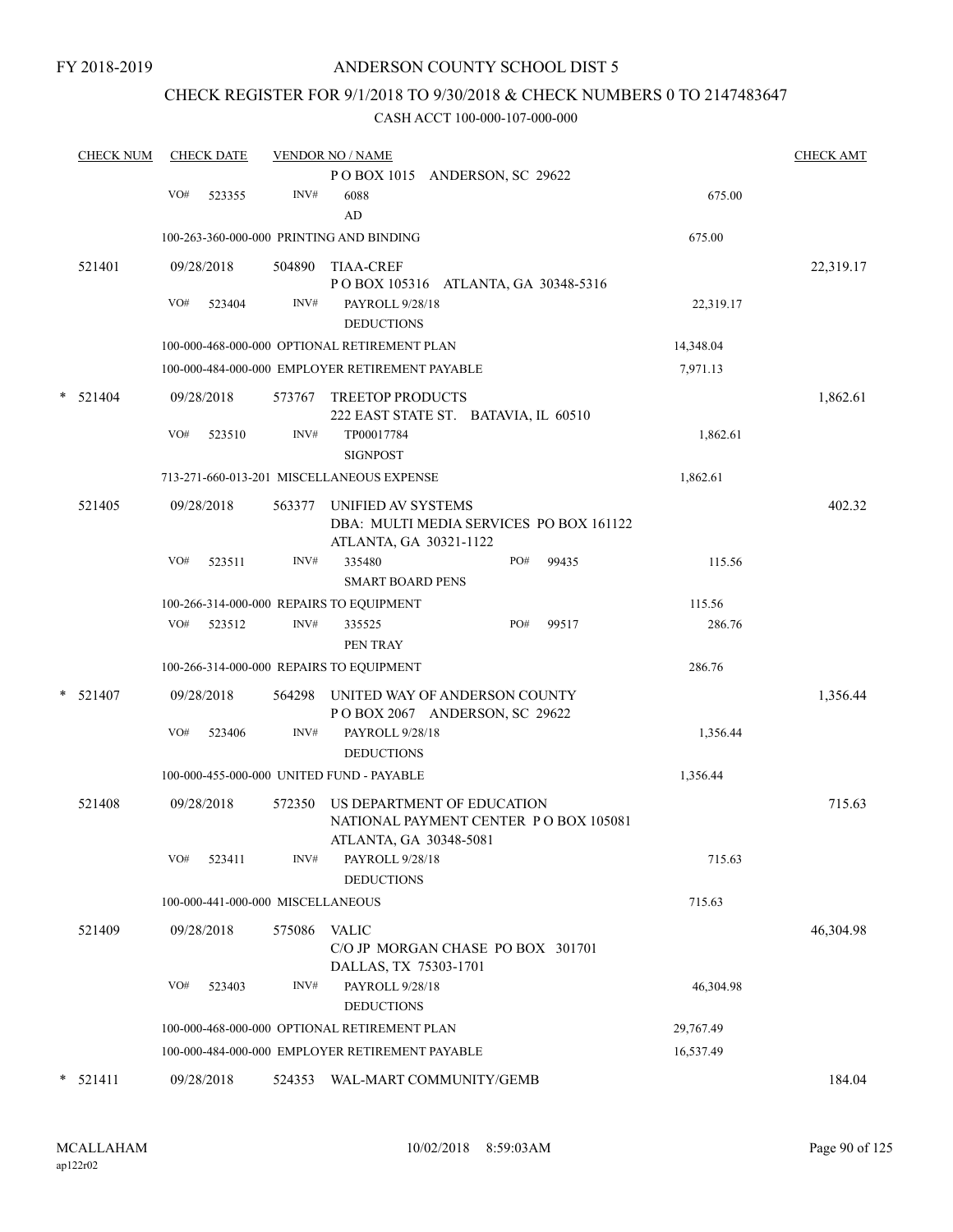FY 2018-2019

## ANDERSON COUNTY SCHOOL DIST 5

# CHECK REGISTER FOR 9/1/2018 TO 9/30/2018 & CHECK NUMBERS 0 TO 2147483647

| <b>CHECK NUM</b> | <b>CHECK DATE</b>                     |                                    |        | <b>VENDOR NO / NAME</b>                                                      | <b>CHECK AMT</b> |       |          |            |  |
|------------------|---------------------------------------|------------------------------------|--------|------------------------------------------------------------------------------|------------------|-------|----------|------------|--|
|                  | POBOX 530934 ATT: ACCOUNTS RECEIVABLE |                                    |        |                                                                              |                  |       |          |            |  |
|                  |                                       |                                    |        | ATLANTA, GA 30353-0934                                                       |                  |       |          |            |  |
|                  | VO#                                   | 523515                             | INV#   | 2022 0159<br><b>SOUTHWOOD</b>                                                |                  |       | 184.04   |            |  |
|                  |                                       |                                    |        | 100-113-410-021-VEN SUPPLY-ADDT'L FOR LOST VENDING                           |                  |       | 131.52   |            |  |
|                  |                                       |                                    |        | 721-190-660-021-429 FACULTY EXPENSE                                          |                  |       | 52.52    |            |  |
|                  |                                       |                                    |        |                                                                              |                  |       |          |            |  |
| 521412           |                                       | 09/28/2018                         | 573864 | WELLS FARGO VENDOR FIN SERV<br>PO BOX 105710 ATLANTA, GA 30348-5710          |                  |       |          | 252.52     |  |
|                  | VO#                                   | 523299                             | INV#   | 68760663<br><b>ADULT ED</b>                                                  |                  |       | 252.52   |            |  |
|                  |                                       | 723-190-660-023-913 COPIER EXPENSE |        |                                                                              |                  |       | 252.52   |            |  |
| 521413           |                                       | 09/28/2018                         | 575518 | WIN LLC<br>149 WESTPORT DR COLUMBIA, SC 29223                                |                  |       |          | 2,625.00   |  |
|                  | VO#                                   | 523285                             | INV#   | 1003                                                                         | PO#              | 99624 | 1,750.00 |            |  |
|                  |                                       |                                    |        | <b>ROBERT ANDERSON</b>                                                       |                  |       |          |            |  |
|                  |                                       |                                    |        | 201-224-312-006-000 CONSULT/ SPEAKER FEES                                    |                  |       | 1,750.00 |            |  |
|                  | VO#                                   | 523516                             | INV#   | 102                                                                          | PO#              | 99635 | 875.00   |            |  |
|                  |                                       |                                    |        | WHITEHALL ELEM                                                               |                  |       |          |            |  |
|                  |                                       | 201-112-410-010-000 SUPPLIES       |        |                                                                              |                  |       | 875.00   |            |  |
| $*3966$          |                                       | 09/04/2018                         | 575512 | EMPLOYEE VENDOR<br>365 BROOKS ROAD BELTON, SC 29627                          |                  |       |          | 275.00 E   |  |
|                  | VO#                                   | 522190                             | INV#   | 2018-2019<br><b>TEACHER SUPPLY</b>                                           |                  |       | 275.00   |            |  |
|                  |                                       |                                    |        | 377-114-410-003-000 TEACHER SUPPLY - WHS                                     |                  |       | 275.00   |            |  |
| $* 3972$         |                                       | 09/07/2018                         | 211250 | EMPLOYEE VENDOR<br>4346 HWY 20 DONALDS, SC 29638                             |                  |       |          | 150.12 E   |  |
|                  | VO#                                   | 522379                             | INV#   | AUG 6<br><b>GREENVILLE</b>                                                   |                  |       | 150.12   |            |  |
|                  |                                       |                                    |        | 201-224-333-012-000 TRIPS AND CONFERENCES                                    |                  |       | 150.12   |            |  |
| * 3974           |                                       | 09/07/2018                         | 574970 | EMPLOYEE VENDOR                                                              |                  |       |          | 275.00 E   |  |
|                  | VO#                                   | 522349                             | INV#   | 125 DANDELION TRAIL ANDERSON, SC 29621<br>2018-2019<br><b>TEACHER SUPPLY</b> |                  |       | 275.00   |            |  |
|                  |                                       |                                    |        | 377-112-410-014-000 TEACHER SUPPLY - CALHOUN                                 |                  |       | 275.00   |            |  |
| $* 3976$         |                                       | 09/07/2018                         | 237555 | FORMS & SUPPLY<br>PO BOX 563953 ATT: ACCOUNTS RECEIVABLE                     |                  |       |          | 1,861.59 E |  |
|                  | VO#                                   | 522238                             | INV#   | CHARLOTTE, NC 28256<br>4714997<br><b>CLOCKS</b>                              |                  |       | 160.07   |            |  |
|                  |                                       |                                    |        | 100-254-410-002-400 HVAC/ELECTRICAL/PLUMBING                                 |                  |       | 40.02    |            |  |
|                  |                                       |                                    |        | 100-254-410-003-400 HVAC/ELECTRICAL/PLUMBING                                 |                  |       | 40.02    |            |  |
|                  |                                       |                                    |        | 100-254-410-005-400 HVAC/ELECTRICAL/PLUMBING                                 |                  |       | 40.02    |            |  |
|                  |                                       |                                    |        | 100-254-410-008-400 HVAC/ELECTRICAL/PLUMBING                                 |                  |       | 40.01    |            |  |
|                  |                                       | VO# 522280                         | INV#   | 4727539                                                                      |                  |       | 505.53   |            |  |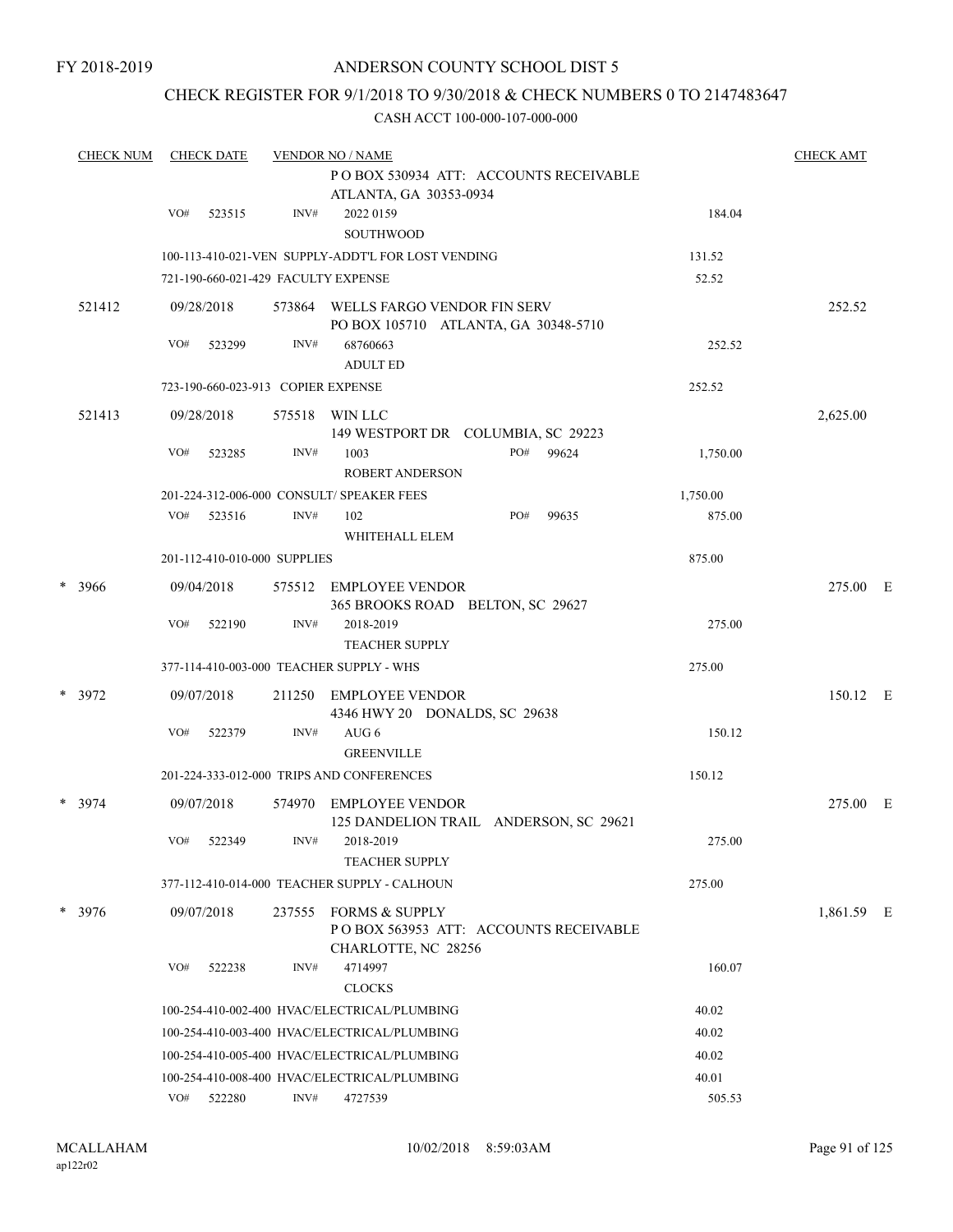## CHECK REGISTER FOR 9/1/2018 TO 9/30/2018 & CHECK NUMBERS 0 TO 2147483647

| <b>CHECK NUM</b> |     | <b>CHECK DATE</b>                 |      | <b>VENDOR NO / NAME</b>                                           |        | <u>CHECK AMT</u> |
|------------------|-----|-----------------------------------|------|-------------------------------------------------------------------|--------|------------------|
|                  |     |                                   |      | 4629298                                                           |        |                  |
|                  |     |                                   |      | 715-271-660-015-201 MISCELLANEOUS EXPENSE                         | 89.22  |                  |
|                  |     |                                   |      | 715-271-660-015-201 MISCELLANEOUS EXPENSE                         | 416.31 |                  |
|                  | VO# | 522281                            | INV# | 4718742<br>4718740                                                | 483.72 |                  |
|                  |     |                                   |      | 709-271-660-009-201 MISCELLANEOUS EXPENSE                         | 406.58 |                  |
|                  |     | 709-271-660-009-220 MUSIC EXPENSE |      |                                                                   | 77.14  |                  |
|                  |     | VO# 522394                        | INV# | 4694064                                                           | 204.78 |                  |
|                  |     |                                   |      | <b>SUPPLIES</b>                                                   |        |                  |
|                  |     | 100-223-410-002-000 Supplies      |      |                                                                   | 204.78 |                  |
|                  | VO# | 522395                            | INV# | 4705291                                                           | 45.68  |                  |
|                  |     |                                   |      | <b>SUPPLIES</b>                                                   |        |                  |
|                  |     | 100-223-410-002-000 Supplies      |      |                                                                   | 45.68  |                  |
|                  |     | VO# 522396                        | INV# | 4695334                                                           | 62.49  |                  |
|                  |     |                                   |      | <b>SUPPLIES</b>                                                   |        |                  |
|                  |     |                                   |      | 100-114-410-002-VEN SUPPLY-ADDT'L FOR LOST VENDING                | 62.49  |                  |
|                  | VO# | 522397                            | INV# | 4702695                                                           | 46.14  |                  |
|                  |     |                                   |      | <b>SUPPLIES</b>                                                   |        |                  |
|                  |     |                                   |      | 100-114-410-002-VEN SUPPLY-ADDT'L FOR LOST VENDING                | 46.14  |                  |
|                  | VO# | 522398                            | INV# | 4707617                                                           | 353.18 |                  |
|                  |     |                                   |      | <b>SUPPLIES</b>                                                   |        |                  |
|                  |     |                                   |      | 100-114-410-002-VEN SUPPLY-ADDT'L FOR LOST VENDING                | 353.18 |                  |
| * 3979           |     | 09/07/2018                        |      | 573954 EMPLOYEE VENDOR<br>1045 BLYTHWOOD DRIVE PIEDMONT, SC 29673 |        | 102.85 E         |
|                  | VO# | 522373                            | INV# | <b>AUG 2018</b>                                                   | 88.57  |                  |
|                  |     |                                   |      | MILEAGE                                                           |        |                  |
|                  |     | 283-223-333-000-000 TRIPS/MILEAGE |      |                                                                   | 88.57  |                  |
|                  | VO# | 522378                            | INV# | AUG 31                                                            | 14.28  |                  |
|                  |     |                                   |      | PENDLETON                                                         |        |                  |
|                  |     |                                   |      | 203-223-333-000-000 TRIPS & CONF-ADMIN.                           | 14.28  |                  |
| * 3981           |     | 09/07/2018                        |      | 575295 EMPLOYEE VENDOR                                            |        | 655.26 E         |
|                  |     |                                   |      | 635 LOOKOVER DRIVE ANDERSON, SC 29621                             |        |                  |
|                  | VO# | 522380                            | INV# | <b>JULY 15-19</b>                                                 | 655.26 |                  |
|                  |     |                                   |      | <b>COLUMBIA</b>                                                   |        |                  |
|                  |     | 283-223-333-000-000 TRIPS/MILEAGE |      |                                                                   | 655.26 |                  |
| * 3986           |     | 09/07/2018                        |      | 574514 EMPLOYEE VENDOR<br>410 CONCORD ROAD ANDERSON, SC 29621     |        | 124.56 E         |
|                  | VO# | 522346                            | INV# | WALMART                                                           | 31.91  |                  |
|                  |     |                                   |      | <b>REIMBURSEMENT</b>                                              |        |                  |
|                  |     | 100-266-410-000-000 SUPPLIES      |      |                                                                   | 31.91  |                  |
|                  | VO# | 522359                            | INV# | <b>AUG 2018</b>                                                   | 92.65  |                  |
|                  |     |                                   |      | <b>MILEAGE</b>                                                    |        |                  |
|                  |     |                                   |      | 100-266-332-000-000 IN-DISTRICT TRAVEL                            |        |                  |
|                  |     |                                   |      |                                                                   | 92.65  |                  |
| * 3994           |     | 09/07/2018                        |      | 345207 EMPLOYEE VENDOR                                            |        | 241.63 E         |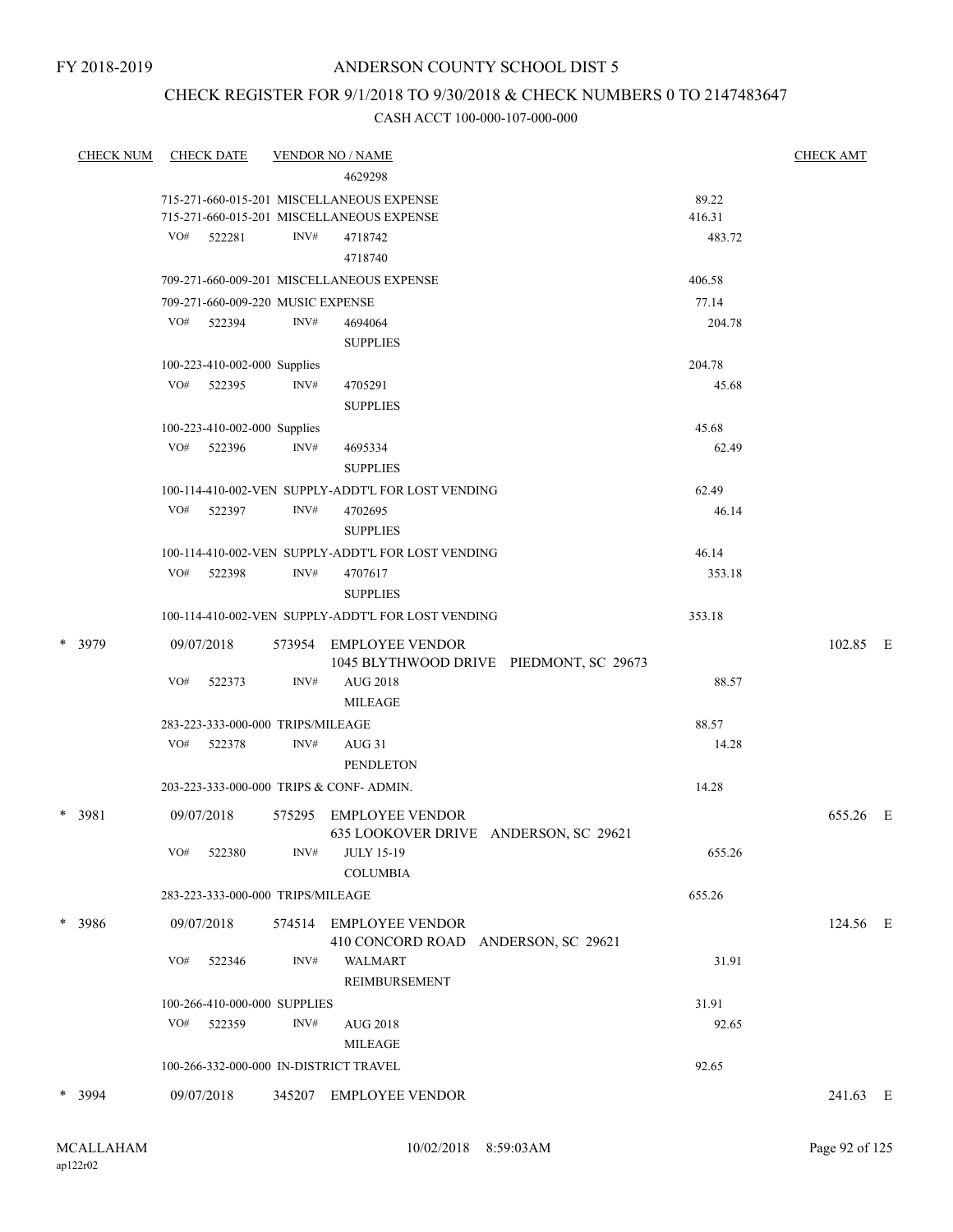## CHECK REGISTER FOR 9/1/2018 TO 9/30/2018 & CHECK NUMBERS 0 TO 2147483647

| <b>CHECK NUM</b> |     | <b>CHECK DATE</b> |                                 | <b>VENDOR NO / NAME</b>                                                                                  |                  | <b>CHECK AMT</b> |  |
|------------------|-----|-------------------|---------------------------------|----------------------------------------------------------------------------------------------------------|------------------|------------------|--|
|                  | VO# | 522381            | INV#                            | 1404 STONEHURST DRIVE ANDERSON, SC 29621<br><b>JULY 9-11</b>                                             | 241.63           |                  |  |
|                  |     |                   |                                 | <b>ORLANDO</b>                                                                                           |                  |                  |  |
|                  |     |                   |                                 | 720-271-660-020-411 MISCELLANEOUS EXPENSE                                                                | 241.63           |                  |  |
| 3995             |     | 09/07/2018        |                                 | 575527 EMPLOYEE VENDOR<br>2821 BELLVIEW ROAD ANDERSON, SC 29621                                          |                  | 147.81 E         |  |
|                  | VO# | 522446            | INV#                            | <b>AUG 2018</b><br><b>MILEAGE</b>                                                                        | 147.81           |                  |  |
|                  |     |                   |                                 | 100-266-332-000-000 IN-DISTRICT TRAVEL                                                                   | 147.81           |                  |  |
| $* 4000$         |     | 09/07/2018        |                                 | 572025 EMPLOYEE VENDOR<br>105 HANOVER CIRCLE ANDERSON, SC 29621                                          |                  | 641.07 E         |  |
|                  | VO# | 522432            | INV#                            | AUG 28-30<br><b>GEORGIA</b>                                                                              | 641.07           |                  |  |
|                  |     |                   |                                 | 100-263-333-000-000 TRIPS AND CONFERENCES                                                                | 641.07           |                  |  |
| $* 4006$         |     | 09/07/2018        | 574513                          | EMPLOYEE VENDOR<br>115 VICKI COURT ANDERSON, SC 29624                                                    |                  | 163.89 E         |  |
|                  | VO# | 522367            | INV#                            | <b>JULY-AUG</b><br><b>MILEAGE</b>                                                                        | 163.89           |                  |  |
|                  |     |                   | 100-221-332-000-000 TRAVEL      |                                                                                                          | 163.89           |                  |  |
| 4007             |     | 09/07/2018        | 574568                          | <b>EMPLOYEE VENDOR</b><br>1903 EAST NORTH STREET GREENVILLE, SC<br>29067                                 |                  | 156.06 E         |  |
|                  | VO# | 522449            | INV#                            | <b>SUPPLIES</b>                                                                                          | 156.06           |                  |  |
|                  |     |                   |                                 | REIMBURSEMENT                                                                                            |                  |                  |  |
|                  |     |                   | 100-233-410-006-000 SUPPLIES    |                                                                                                          | 156.06           |                  |  |
| 4008             |     | 09/07/2018        |                                 | 573462 EMPLOYEE VENDOR<br>336 S BROAD STREET PENDLETON, SC 29670                                         |                  | 1,361.70 E       |  |
|                  | VO# | 522263            | INV#                            | <b>WESTSIDE</b><br>REIMBURSEMENT                                                                         | 1,361.70         |                  |  |
|                  |     |                   |                                 | 100-114-410-003-WRH WAREHOUSE ORDERS                                                                     | 1,361.70         |                  |  |
| 4009             |     | 09/07/2018        | 570099                          | SCHOOL SPECIALTY, INC.<br>32656 COLLECTION CENTER DR. ATT:<br>ACCOUNTS RECEIVABLE CHICAGO, IL 60693-0656 |                  | 212.89 E         |  |
|                  | VO# | 522297            | INV#                            | 208121383917<br><b>SUPPLIES</b>                                                                          | 212.89           |                  |  |
|                  |     |                   | 709-271-660-009-228 ART EXPENSE |                                                                                                          | 212.89           |                  |  |
| $*$ 4015         |     | 09/07/2018        |                                 | 574608 EMPLOYEE VENDOR<br>245 INDIAN TRAIL ANDERSON, SC 29625                                            |                  | 1,216.48 E       |  |
|                  | VO# | 522266            | INV#                            | <b>MISC SUPPLIES</b><br>REIMBURSEMENT                                                                    | 1,216.48         |                  |  |
|                  |     |                   |                                 | 100-113-410-020-VEN SUPPLY-ADDT'L FOR LOST VENDING                                                       | 111.57           |                  |  |
|                  |     |                   |                                 | 100-113-410-020-VEN SUPPLY-ADDT'L FOR LOST VENDING<br>720-271-660-020-411 MISCELLANEOUS EXPENSE          | 302.00<br>284.51 |                  |  |
|                  |     |                   |                                 | 720-271-660-020-493 SCHOOL/CLASS DONATIONS EXPENSE                                                       | 518.40           |                  |  |
|                  |     |                   |                                 |                                                                                                          |                  |                  |  |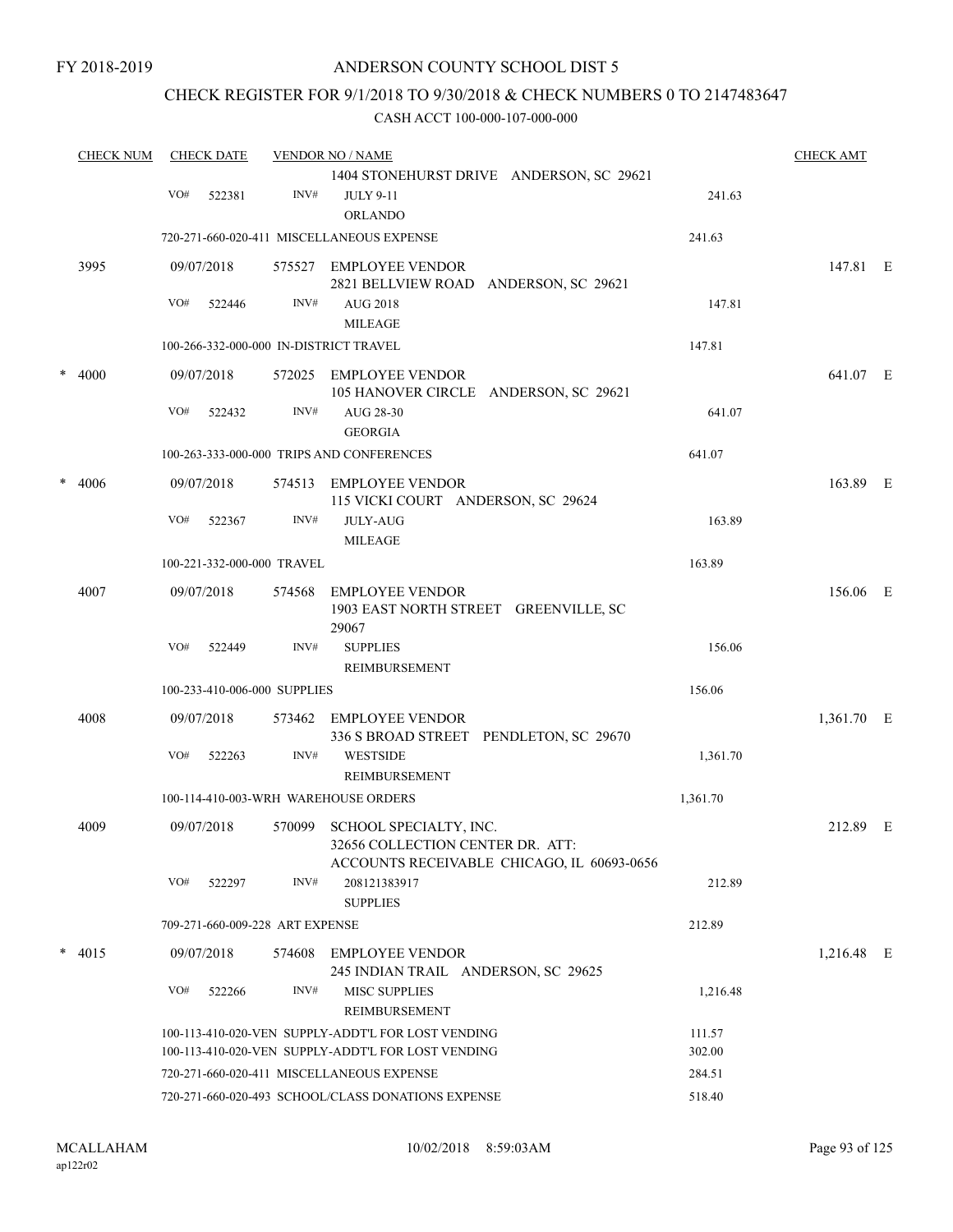## CHECK REGISTER FOR 9/1/2018 TO 9/30/2018 & CHECK NUMBERS 0 TO 2147483647

|  | <b>CHECK NUM</b>                         |     | <b>CHECK DATE</b>               |      | <b>VENDOR NO / NAME</b>                                                                               |     |       |          | <b>CHECK AMT</b> |  |
|--|------------------------------------------|-----|---------------------------------|------|-------------------------------------------------------------------------------------------------------|-----|-------|----------|------------------|--|
|  | $* 4018$                                 |     | 09/07/2018                      |      | 574485 EMPLOYEE VENDOR<br>615 LOOKOVER DRIVE ANDERSON, SC 29621                                       |     |       |          | 117.40 E         |  |
|  |                                          | VO# | 522358                          | INV# | AUG 2018<br><b>MILEAGE</b>                                                                            |     |       | 117.40   |                  |  |
|  |                                          |     |                                 |      | 100-266-332-000-000 IN-DISTRICT TRAVEL                                                                |     |       | 117.40   |                  |  |
|  | 4024                                     |     | 09/13/2018                      |      | 123225 EMPLOYEE VENDOR<br>121 BRIAR PATCH ROAD ANDERSON, SC 29621                                     |     |       |          | 125.90 E         |  |
|  |                                          |     | VO# 522757                      | INV# | <b>AUG 2018</b><br><b>MILEAGE</b>                                                                     |     |       | 125.90   |                  |  |
|  |                                          |     | 100-221-332-000-000 TRAVEL      |      |                                                                                                       |     |       | 125.90   |                  |  |
|  | 4025                                     |     | 09/13/2018                      |      | 126675 ATTAWAY INC<br>POBOX 302 ATT: ACCOUNTS RECEIVABLE<br>ANDERSON, SC 29622                        |     |       |          | 305.49 E         |  |
|  |                                          | VO# | 522771                          | INV# | 216731<br><b>ENVELOPES</b>                                                                            |     |       | 94.16    |                  |  |
|  |                                          |     | 201-188-410-011-000 SUPPLIES    |      |                                                                                                       |     |       | 94.16    |                  |  |
|  |                                          |     | VO# 522772                      | INV# | 216792                                                                                                |     |       | 211.33   |                  |  |
|  |                                          |     |                                 |      | <b>VARENNES</b>                                                                                       |     |       |          |                  |  |
|  |                                          |     | 100-112-410-016-000 SUPPLIES    |      |                                                                                                       |     |       | 50.00    |                  |  |
|  | 201-188-360-016-000 PRINTING AND BINDING |     |                                 |      |                                                                                                       |     |       | 161.33   |                  |  |
|  | 4026                                     |     | 09/13/2018                      |      | 574767 EMPLOYEE VENDOR<br>305 MEETING STREET ANDERSON, SC 29621                                       |     |       |          | 403.25 E         |  |
|  |                                          | VO# | 522665                          | INV# | <b>SUPPLIES</b><br>REIMBURSEMENT                                                                      |     |       | 403.25   |                  |  |
|  |                                          |     | 713-271-660-013-228 ART EXPENSE |      |                                                                                                       |     |       | 403.25   |                  |  |
|  | 4028                                     |     | 09/13/2018                      |      | 564662 BRADY'S SCREEN PRINTING<br>106 CONCORD ROAD ATT: ACCOUNTS<br>RECEIVABLE ANDERSON, SC 29621     |     |       |          | 2,258.77 E       |  |
|  |                                          | VO# | 522685                          | INV# | 33726<br><b>MCCANTS</b>                                                                               |     |       | 2,258.77 |                  |  |
|  |                                          |     |                                 |      | 705-271-660-005-611 PEP CLUB EXPENSE                                                                  |     |       | 2,258.77 |                  |  |
|  | 4029                                     |     | 09/13/2018                      |      | 565286 EMPLOYEE VENDOR<br>110 ASHLEY RD CLEMSON, SC 29631                                             |     |       |          | 132.44 E         |  |
|  |                                          | VO# | 522850                          | INV# | 07/30/18<br><b>COLUMBIA</b>                                                                           |     |       | 132.44   |                  |  |
|  |                                          |     |                                 |      | 600-256-333-000-000 TRIPS AND CONFERENCES                                                             |     |       | 132.44   |                  |  |
|  | $*$ 4032                                 |     | 09/13/2018                      |      | 155900 CAROLINA BIOLOGICAL SUPPLY<br>POBOX 60232 ATT: ACCOUNTS RECEIVABLE<br>CHARLOTTE, NC 28260-0232 |     |       |          | 636.81 E         |  |
|  |                                          | VO# | 522694                          | INV# | 50386727<br><b>SUPPLIES</b>                                                                           |     |       | 587.22   |                  |  |
|  |                                          |     |                                 |      | 100-114-410-002-SCI SCIENCE MATERIALS                                                                 |     |       | 587.22   |                  |  |
|  |                                          | VO# | 522695                          | INV# | 50392586<br><b>SUPPLIES</b>                                                                           | PO# | 99178 | 49.59    |                  |  |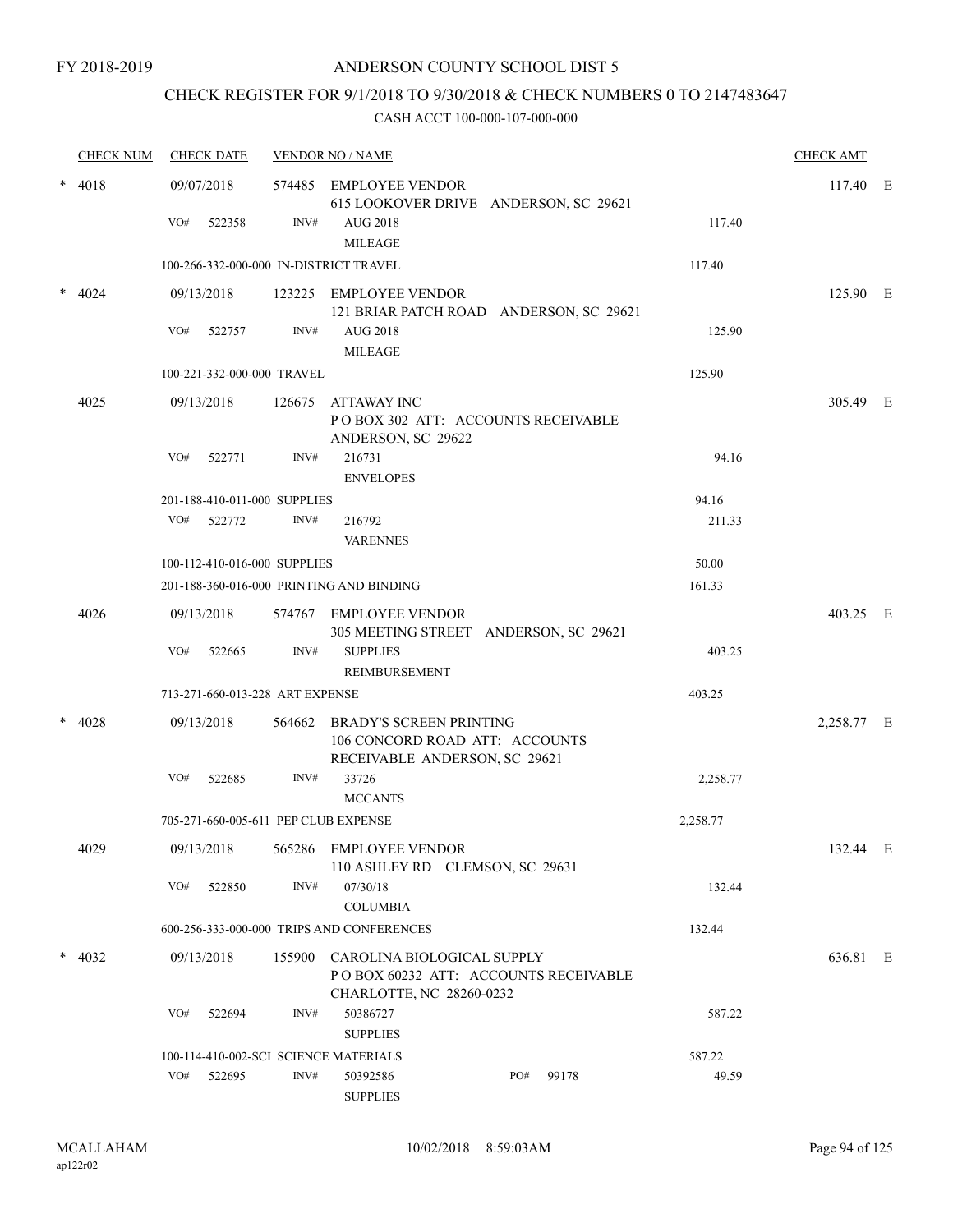## CHECK REGISTER FOR 9/1/2018 TO 9/30/2018 & CHECK NUMBERS 0 TO 2147483647

|        | <b>CHECK NUM</b> |     | <b>CHECK DATE</b>                 |        | <b>VENDOR NO / NAME</b><br>329-115-410-001-0CO SUPPLIES-STATE (C/O)                           |     |       | 49.59    | <b>CHECK AMT</b> |  |
|--------|------------------|-----|-----------------------------------|--------|-----------------------------------------------------------------------------------------------|-----|-------|----------|------------------|--|
|        | $*$ 4035         |     | 09/13/2018                        |        | 566330 CLEAN CARE OF ANDERSON<br>P.O. BOX 1563 ATT: ACCOUNTS RECEIVABLE<br>ANDERSON, SC 29622 |     |       |          | 8,050.00 E       |  |
|        |                  | VO# | 522615                            | INV#   | 25550<br><b>WESTSIDE</b>                                                                      |     |       | 350.00   |                  |  |
|        |                  |     |                                   |        | 100-271-312-003-PSW PRESSURE WASHING                                                          |     |       | 350.00   |                  |  |
|        |                  | VO# | 522616                            | INV#   | 25543                                                                                         |     |       | 500.00   |                  |  |
|        |                  |     |                                   |        | TL HANNA                                                                                      |     |       |          |                  |  |
|        |                  |     |                                   |        | 100-271-312-002-PSW PRESSURE WASHING                                                          |     |       | 500.00   |                  |  |
|        |                  | VO# | 522688                            | INV#   | 25540<br><b>BLEACHERS</b>                                                                     | PO# | 99383 | 7,200.00 |                  |  |
|        |                  |     |                                   |        | 100-271-312-002-PSW PRESSURE WASHING                                                          |     |       | 3,600.00 |                  |  |
|        |                  |     |                                   |        | 100-271-312-003-PSW PRESSURE WASHING                                                          |     |       | 3,600.00 |                  |  |
| $\ast$ | 4038             |     | 09/13/2018                        | 187300 | CRESCENT SUPPLY CO, INC<br>POBOX 8798 ATT: ACCOUNTS RECEIVABLE<br>GREENVILLE, SC 29604        |     |       |          | 1,306.80 E       |  |
|        |                  | VO# | 522602                            | INV#   | 391981<br><b>SUPPLIES</b>                                                                     |     |       | 205.80   |                  |  |
|        |                  |     | 100-254-410-000-400 HVAC SUPPLIES |        |                                                                                               |     |       | 20.58    |                  |  |
|        |                  |     |                                   |        | 100-254-410-001-400 HVAC/ELECTRICAL/PLUMBING                                                  |     |       | 20.58    |                  |  |
|        |                  |     |                                   |        | 100-254-410-007-400 HVAC/ELECTRICAL/PLUMBING                                                  |     |       | 20.58    |                  |  |
|        |                  |     |                                   |        | 100-254-410-008-400 HVAC/ELECTRICAL/PLUMBING                                                  |     |       | 20.58    |                  |  |
|        |                  |     |                                   |        | 100-254-410-014-400 HVAC/ELECTRICAL/PLUMBING                                                  |     |       | 20.58    |                  |  |
|        |                  |     |                                   |        | 100-254-410-015-400 HVAC/ELECTRICAL/PLUMBING                                                  |     |       | 20.58    |                  |  |
|        |                  |     |                                   |        | 100-254-410-016-400 HVAC/ELECTRICAL/PLUMBING                                                  |     |       | 20.58    |                  |  |
|        |                  |     |                                   |        | 100-254-410-019-400 HVAC/ELECTRICAL/PLUMBING                                                  |     |       | 20.58    |                  |  |
|        |                  |     |                                   |        | 100-254-410-020-400 HVAC/ELECTRICAL/PLUMBING                                                  |     |       | 20.58    |                  |  |
|        |                  |     |                                   |        | 100-254-410-023-400 SUPPLIES-HVAC/ELECT/PLUMBING                                              |     |       | 20.58    |                  |  |
|        |                  | VO# | 522603                            | INV#   | 391987<br><b>SUPPLIES</b>                                                                     |     |       | 128.40   |                  |  |
|        |                  |     |                                   |        | 100-254-410-012-400 HVAC/ELECTRICAL/PLUMBING                                                  |     |       | 128.40   |                  |  |
|        |                  | VO# | 522604                            | INV#   | 392057<br><b>SUPPLIES</b>                                                                     |     |       | 102.90   |                  |  |
|        |                  |     |                                   |        | 100-254-410-012-400 HVAC/ELECTRICAL/PLUMBING                                                  |     |       | 20.58    |                  |  |
|        |                  |     |                                   |        | 100-254-410-013-400 HVAC/ELECTRICAL/PLUMBING                                                  |     |       | 20.58    |                  |  |
|        |                  |     |                                   |        | 100-254-410-017-400 HVAC/ELECTRICAL/PLUMBING                                                  |     |       | 20.58    |                  |  |
|        |                  |     |                                   |        | 100-254-410-018-400 HVAC/ELECTRICAL/PLUMBING                                                  |     |       | 20.58    |                  |  |
|        |                  |     |                                   |        | 100-254-410-021-400 HVAC/ELECTRICAL/PLUMBING                                                  |     |       | 20.58    |                  |  |
|        |                  | VO# | 522605                            | INV#   | 391983<br><b>SUPPLIES</b>                                                                     |     |       | 102.90   |                  |  |
|        |                  |     |                                   |        | 100-254-410-002-400 HVAC/ELECTRICAL/PLUMBING                                                  |     |       | 20.58    |                  |  |
|        |                  |     |                                   |        | 100-254-410-003-400 HVAC/ELECTRICAL/PLUMBING                                                  |     |       | 20.58    |                  |  |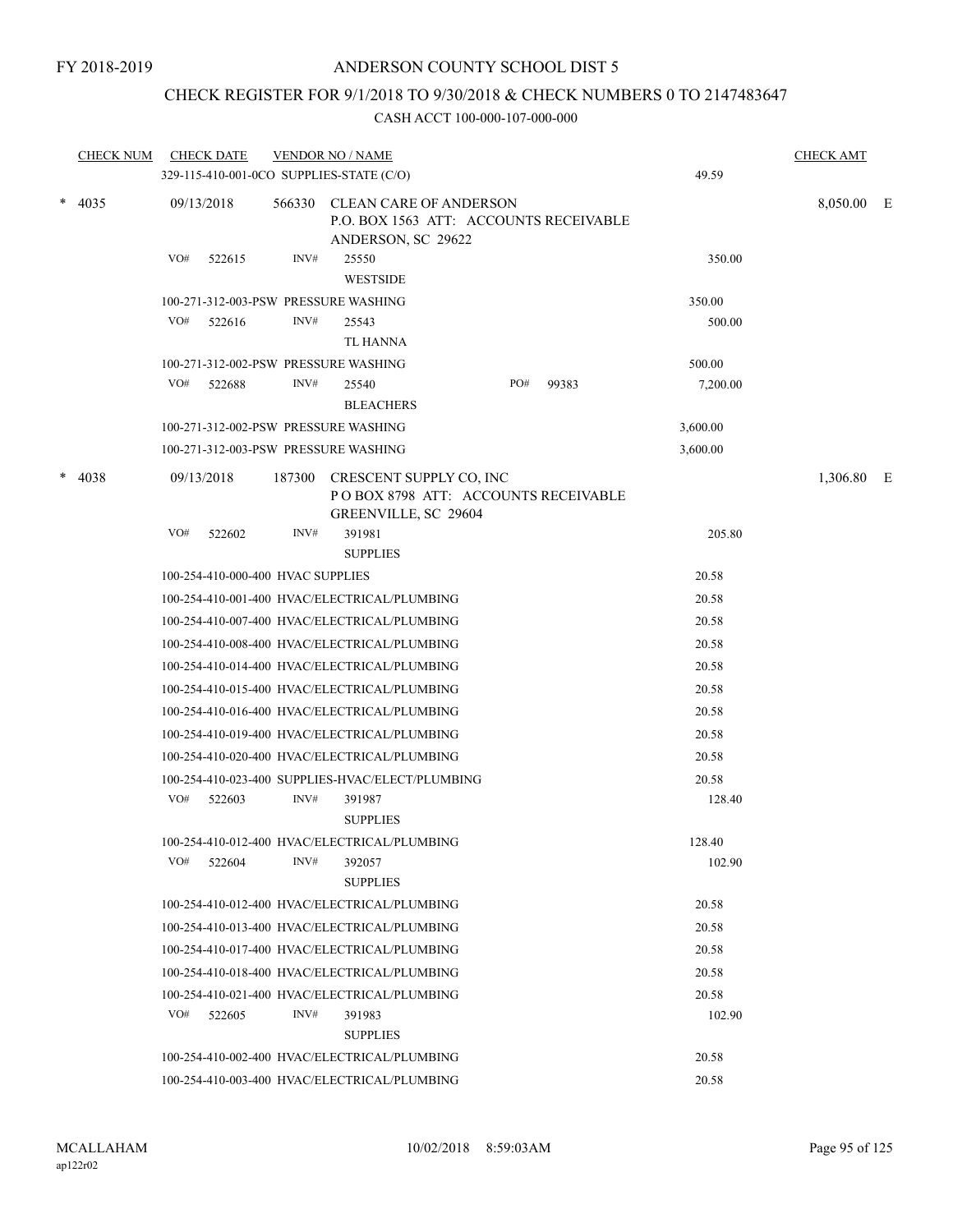# CHECK REGISTER FOR 9/1/2018 TO 9/30/2018 & CHECK NUMBERS 0 TO 2147483647

| CHECK NUM CHECK DATE |            |                                     | <b>VENDOR NO / NAME</b> | <b>CHECK AMT</b>                                               |          |            |  |
|----------------------|------------|-------------------------------------|-------------------------|----------------------------------------------------------------|----------|------------|--|
|                      |            |                                     |                         | 100-254-410-005-400 HVAC/ELECTRICAL/PLUMBING                   | 20.58    |            |  |
|                      |            |                                     |                         | 100-254-410-006-400 HVAC/ELECTRICAL/PLUMBING                   | 20.58    |            |  |
|                      |            |                                     |                         | 100-254-410-009-400 HVAC/ELECTRICAL/PLUMBING                   | 20.58    |            |  |
|                      |            | VO# 522606                          | INV#                    | 392059                                                         | 81.32    |            |  |
|                      |            |                                     |                         | <b>SUPPLIES</b>                                                |          |            |  |
|                      |            |                                     |                         | 100-254-410-008-400 HVAC/ELECTRICAL/PLUMBING                   | 81.32    |            |  |
|                      |            | VO# 522607                          | INV#                    | 392058                                                         | 56.34    |            |  |
|                      |            |                                     |                         | <b>SUPPLIES</b>                                                |          |            |  |
|                      |            |                                     |                         | 100-254-410-014-400 HVAC/ELECTRICAL/PLUMBING                   | 56.34    |            |  |
|                      |            | VO# 522608                          | INV#                    | 391986                                                         | 47.23    |            |  |
|                      |            |                                     |                         | <b>SUPPLIES</b>                                                |          |            |  |
|                      |            |                                     |                         | 100-254-410-010-400 HVAC/ELECTRICAL/PLUMBING                   | 47.23    |            |  |
|                      |            | VO# 522609                          | INV#                    | 391982                                                         | 36.37    |            |  |
|                      |            |                                     |                         | <b>SUPPLIES</b>                                                |          |            |  |
|                      |            |                                     |                         | 100-254-410-003-400 HVAC/ELECTRICAL/PLUMBING                   | 36.37    |            |  |
|                      |            | $VO#$ 522610                        | INV#                    | 391984                                                         | 14.95    |            |  |
|                      |            |                                     |                         | <b>SUPPLIES</b>                                                |          |            |  |
|                      |            |                                     |                         | 100-254-410-012-400 HVAC/ELECTRICAL/PLUMBING                   | 14.95    |            |  |
|                      | VO#        | 522611                              | INV#                    | 392061                                                         | 383.39   |            |  |
|                      |            |                                     |                         | <b>SUPPLIES</b>                                                |          |            |  |
|                      |            |                                     |                         | 100-254-410-000-001 MAINT SUPPLIES-STRUCTURES                  | 383.39   |            |  |
|                      | VO#        | 522612                              | INV#                    | 392060                                                         | 82.32    |            |  |
|                      |            |                                     |                         | <b>SUPPLIES</b>                                                |          |            |  |
|                      |            |                                     |                         | 100-254-410-014-400 HVAC/ELECTRICAL/PLUMBING                   | 20.58    |            |  |
|                      |            |                                     |                         | 100-254-410-015-400 HVAC/ELECTRICAL/PLUMBING                   | 20.58    |            |  |
|                      |            |                                     |                         | 100-254-410-016-400 HVAC/ELECTRICAL/PLUMBING                   | 20.58    |            |  |
|                      |            |                                     |                         | 100-254-410-019-400 HVAC/ELECTRICAL/PLUMBING                   | 20.58    |            |  |
|                      |            | $VO#$ 522613                        | INV#                    | 392063                                                         | 56.66    |            |  |
|                      |            |                                     |                         | <b>SUPPLIES</b>                                                |          |            |  |
|                      |            |                                     |                         | 100-254-410-006-400 HVAC/ELECTRICAL/PLUMBING                   | 56.66    |            |  |
|                      |            | VO# 522614                          | INV#                    | 392113                                                         | 8.22     |            |  |
|                      |            |                                     |                         | <b>SUPPLIES</b>                                                |          |            |  |
|                      |            |                                     |                         | 100-254-410-010-400 HVAC/ELECTRICAL/PLUMBING                   | 8.22     |            |  |
| 4039                 | 09/13/2018 |                                     | 571091                  | DAVID TAYLOR HEATING & AIR<br>P.O. BOX 1287 ANDERSON, SC 29622 |          | 7,440.00 E |  |
|                      | VO#        | 522690                              | INV#                    | 1204<br>PO#<br>99384<br>TL HANNA                               | 7,440.00 |            |  |
|                      |            |                                     |                         | 100-254-323-002-400 CONTR SERV-HVAC/ELECT/PLUMBING             | 7,440.00 |            |  |
| 4040                 | 09/13/2018 |                                     | 199000                  | DEMCO, INC                                                     |          | 247.96 E   |  |
|                      |            |                                     |                         | PO BOX 8048<br>MADISON, WI 53708-8048                          |          |            |  |
|                      | VO#        | 522693                              | INV#                    | 6433349                                                        | 247.96   |            |  |
|                      |            |                                     |                         | <b>SUPPLIES</b>                                                |          |            |  |
|                      |            | 713-271-660-013-305 LIBRARY EXPENSE |                         |                                                                | 247.96   |            |  |
| $* 4042$             | 09/13/2018 |                                     |                         | 213300 EBS, INC                                                |          | 273.91 E   |  |
|                      |            |                                     |                         |                                                                |          |            |  |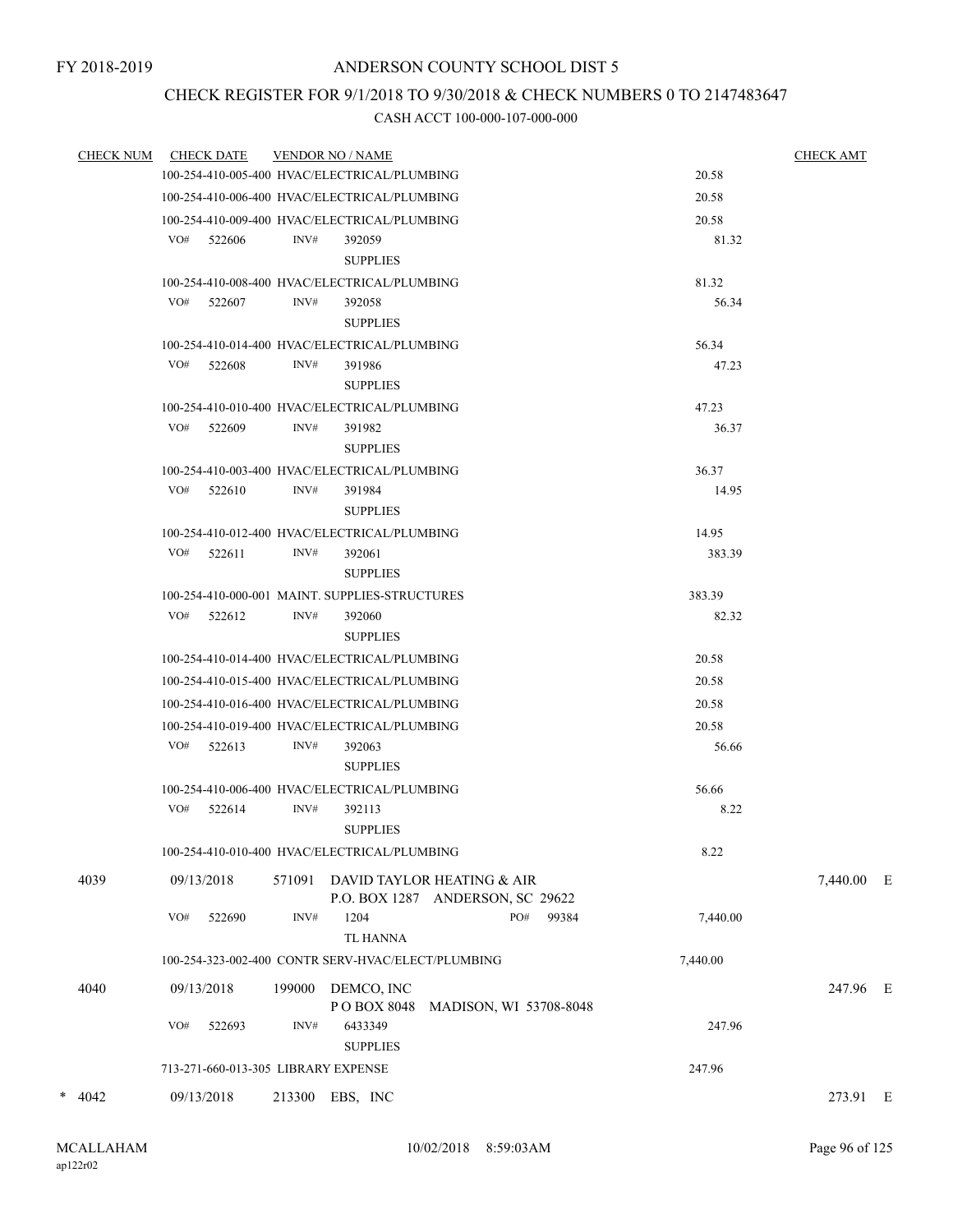# CHECK REGISTER FOR 9/1/2018 TO 9/30/2018 & CHECK NUMBERS 0 TO 2147483647

| <b>CHECK NUM</b> |     | <b>CHECK DATE</b>            |      | <b>VENDOR NO / NAME</b>                                                                   |        | <b>CHECK AMT</b> |  |
|------------------|-----|------------------------------|------|-------------------------------------------------------------------------------------------|--------|------------------|--|
|                  |     |                              |      | 615 EAST RIVER STREET ATT: ACCOUNTS                                                       |        |                  |  |
|                  |     |                              |      | RECEIVABLE ANDERSON, SC 29624                                                             |        |                  |  |
|                  | VO# | 522590                       | INV# | 104100<br><b>KEYS</b>                                                                     | 105.93 |                  |  |
|                  |     |                              |      | 100-254-410-000-001 MAINT. SUPPLIES-STRUCTURES                                            | 105.93 |                  |  |
|                  |     | VO# 522591                   | INV# | 104200                                                                                    | 12.04  |                  |  |
|                  |     |                              |      | <b>KEYS</b>                                                                               |        |                  |  |
|                  |     |                              |      | 100-254-410-002-001 SUPPLIES - MAINTENANCE                                                | 12.04  |                  |  |
|                  |     | VO# 522593                   | INV# | 104188                                                                                    | 5.89   |                  |  |
|                  |     |                              |      | <b>KEYS</b>                                                                               |        |                  |  |
|                  |     |                              |      | 100-254-410-003-001 SUPPLIES - MAINTENANCE                                                | 5.89   |                  |  |
|                  |     | VO# 522594                   | INV# | 104193                                                                                    | 15.00  |                  |  |
|                  |     |                              |      | <b>MCCANTS</b>                                                                            |        |                  |  |
|                  |     |                              |      | 100-254-323-005-001 CONTRACTED SERVICES                                                   | 15.00  |                  |  |
|                  |     | VO# 522595                   | INV# | 104190                                                                                    | 12.79  |                  |  |
|                  |     |                              |      | <b>CAREER CENTER</b>                                                                      |        |                  |  |
|                  |     |                              |      | 100-254-410-001-001 SUPPLIES - MAINTENANCE                                                | 12.79  |                  |  |
|                  |     | VO# 522596                   | INV# | 104171                                                                                    | 19.01  |                  |  |
|                  |     |                              |      | <b>CALHOUN</b>                                                                            |        |                  |  |
|                  |     |                              |      | 100-254-323-014-001 CONTRACTED SERVICES                                                   | 19.01  |                  |  |
|                  |     | VO# 522597                   | INV# | 104175                                                                                    | 20.06  |                  |  |
|                  |     |                              |      | <b>KEYS</b>                                                                               |        |                  |  |
|                  |     |                              |      | 100-254-410-016-001 SUPPLIES - MAINTENANCE                                                | 20.06  |                  |  |
|                  |     | VO# 522598                   | INV# | 104173                                                                                    | 11.77  |                  |  |
|                  |     |                              |      | <b>KEYS</b>                                                                               |        |                  |  |
|                  |     |                              |      | 100-254-410-016-001 SUPPLIES - MAINTENANCE                                                | 11.77  |                  |  |
|                  |     | VO# 522599                   | INV# | 104215                                                                                    | 4.01   |                  |  |
|                  |     |                              |      | <b>KEYS</b>                                                                               |        |                  |  |
|                  |     |                              |      | 100-254-412-000-001 TRUCK SERVICE - MAINTENANCE                                           | 4.01   |                  |  |
|                  |     | VO# 522600                   | INV# | 104163                                                                                    | 67.41  |                  |  |
|                  |     |                              |      | <b>KEYS</b>                                                                               |        |                  |  |
|                  |     |                              |      | 100-254-410-023-001 SUPPLIES-MAINTENANCE                                                  | 67.41  |                  |  |
|                  |     |                              |      |                                                                                           |        |                  |  |
| 4043             |     |                              |      | 09/13/2018 564637 EMD ELECTRIC MOTORS & DRIVES INC<br>POBOX 2565 ATT: ACCOUNTS RECEIVABLE |        | 887.50 E         |  |
|                  |     |                              |      | ANDERSON, SC 29622                                                                        |        |                  |  |
|                  | VO# | 522601                       | INV# | 0052985                                                                                   | 887.50 |                  |  |
|                  |     |                              |      | <b>MOTOR</b>                                                                              |        |                  |  |
|                  |     |                              |      | 100-254-410-001-400 HVAC/ELECTRICAL/PLUMBING                                              | 887.50 |                  |  |
| $* 4045$         |     | 09/13/2018                   |      | 237555 FORMS & SUPPLY                                                                     |        | 735.94 E         |  |
|                  |     |                              |      | POBOX 563953 ATT: ACCOUNTS RECEIVABLE                                                     |        |                  |  |
|                  |     |                              |      | CHARLOTTE, NC 28256                                                                       |        |                  |  |
|                  | VO# | 522699                       | INV# | 4708799                                                                                   | 220.42 |                  |  |
|                  |     |                              |      | <b>SUPPLIES</b>                                                                           |        |                  |  |
|                  |     | 100-233-410-007-000 SUPPLIES |      |                                                                                           | 220.42 |                  |  |
|                  | VO# | 522700                       | INV# | 4723516                                                                                   | 515.52 |                  |  |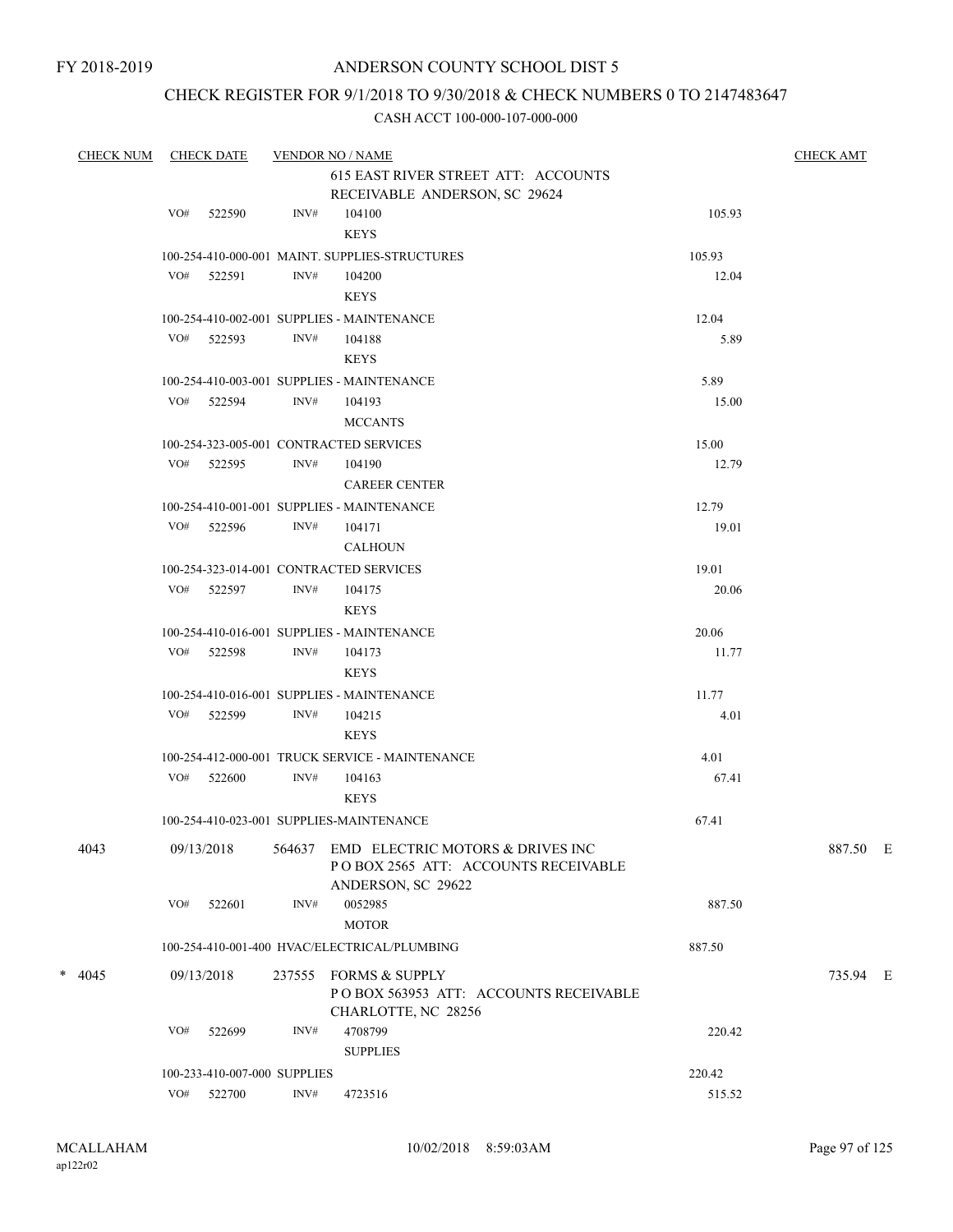#### FY 2018-2019

## ANDERSON COUNTY SCHOOL DIST 5

# CHECK REGISTER FOR 9/1/2018 TO 9/30/2018 & CHECK NUMBERS 0 TO 2147483647

|   | <b>CHECK NUM</b> | <b>CHECK DATE</b> |        |                                                                    | <b>VENDOR NO / NAME</b><br><b>SUPPLIES</b>                                 |                | <b>CHECK AMT</b> |  |
|---|------------------|-------------------|--------|--------------------------------------------------------------------|----------------------------------------------------------------------------|----------------|------------------|--|
|   |                  |                   |        | 713-271-660-013-228 ART EXPENSE<br>713-271-660-013-228 ART EXPENSE |                                                                            | 506.93<br>8.59 |                  |  |
| * | 4047             | 09/13/2018        |        |                                                                    | 565398 EMPLOYEE VENDOR<br>104 BAYBROOKE LANE ANDERSON, SC 29621            |                | 114.35 E         |  |
|   |                  | VO#               | 522763 | INV#                                                               | <b>BLUE TOLOK</b><br><b>REIMBURSEMENT</b>                                  | 114.35         |                  |  |
|   |                  |                   |        |                                                                    | 100-113-410-006-VEN SUPPLY-ADDT'L FOR LOST VENDING                         | 114.35         |                  |  |
|   | 4048             | 09/13/2018        |        |                                                                    | 572701 GILMAN GEAR<br>PO BOX 97 GILMAN, CT 06336                           |                | 865.83 E         |  |
|   |                  | VO#               | 522701 | INV#                                                               | SO75485<br>PO#<br>99248<br><b>TL HANNA</b>                                 | 865.83         |                  |  |
|   |                  |                   |        |                                                                    | 100-271-410-000-000 SCHOOL ATHLETICS                                       | 865.83         |                  |  |
|   | 4049             | 09/13/2018        |        |                                                                    | 565738 EMPLOYEE VENDOR<br>100 LIMELIGHT DRIVE ANDERSON, SC 29621           |                | 409.80 E         |  |
|   |                  | VO#               | 522656 | INV#                                                               | AUG 28-30<br><b>GEORGIA</b>                                                | 409.80         |                  |  |
|   |                  |                   |        |                                                                    | 100-254-333-000-OPS TRIPS-OPERATIONS                                       | 409.80         |                  |  |
|   | 4050             | 09/13/2018        |        |                                                                    | 575140 EMPLOYEE VENDOR<br>1313 NORTHAMPTON ROAD ANDERSON, SC<br>29621      |                | 130.00 E         |  |
|   |                  | VO#               | 522658 | INV#                                                               | <b>SCMEA</b><br>REIMBURSEMENT                                              | 130.00         |                  |  |
|   |                  |                   |        |                                                                    | 100-113-410-021-COB CHORUS, ORCHESTRA & BAND                               | 130.00         |                  |  |
|   | 4058             | 09/13/2018        |        | 564696                                                             | JOHNSTONE SUPPLY<br>POBOX 17466 GREENVILLE, SC 29606                       |                | 213.99 E         |  |
|   |                  | VO#               | 522588 | INV#                                                               | 4005735<br><b>FREON</b>                                                    | 213.99         |                  |  |
|   |                  |                   |        |                                                                    | 100-254-410-003-400 HVAC/ELECTRICAL/PLUMBING                               | 213.99         |                  |  |
|   | 4062             | 09/13/2018        |        | 563964                                                             | <b>EMPLOYEE VENDOR</b><br>11 MATTESON BROOK LANE SIMPSONVILLE, SC<br>29681 |                | 106.41 E         |  |
|   |                  | VO# 522633        |        | INV#                                                               | <b>AUG 2018</b><br><b>MILEAGE</b>                                          | 106.41         |                  |  |
|   |                  |                   |        |                                                                    | 100-266-332-000-000 IN-DISTRICT TRAVEL                                     | 106.41         |                  |  |
|   | $*$ 4070         | 09/13/2018        |        |                                                                    | 572733 EMPLOYEE VENDOR<br>608 WESTVIEW AVE ANDERSON, SC 29625              |                | $120.01$ E       |  |
|   |                  | VO#               | 522766 | INV#                                                               | <b>BETA CLUB</b><br><b>REIMBURSEMENT</b>                                   | 120.01         |                  |  |
|   |                  |                   |        |                                                                    | 721-190-660-021-602 BETA CLUB EXPENSE                                      | 120.01         |                  |  |
|   | 4072             | 09/13/2018        |        |                                                                    | 338700 EMPLOYEE VENDOR<br>1104 STRATFORD DRIVE ANDERSON, SC 29621          |                | 190.83 E         |  |
|   |                  | VO#               | 522749 | INV#                                                               | SEPT <sub>7</sub><br><b>COLUMBIA</b>                                       | 133.44         |                  |  |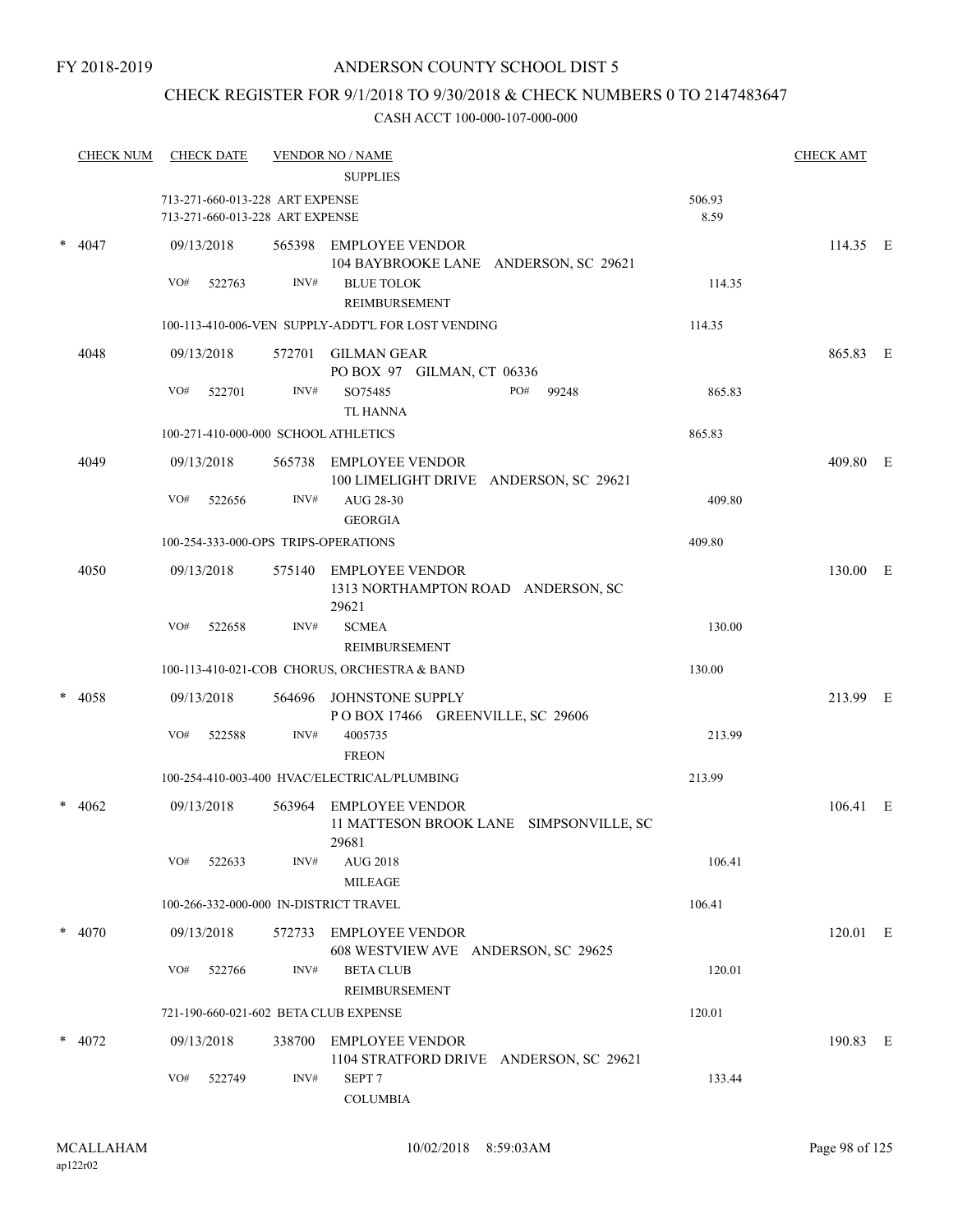# CHECK REGISTER FOR 9/1/2018 TO 9/30/2018 & CHECK NUMBERS 0 TO 2147483647

| <b>CHECK NUM</b> | <b>CHECK DATE</b>                        |      | <b>VENDOR NO / NAME</b>                                                                                 |     |       |          | <b>CHECK AMT</b> |  |
|------------------|------------------------------------------|------|---------------------------------------------------------------------------------------------------------|-----|-------|----------|------------------|--|
|                  |                                          |      | 100-221-333-000-000 TRIPS AND CONFERENCES                                                               |     |       | 133.44   |                  |  |
|                  | VO#<br>522754                            | INV# | AUG 2018<br><b>MILEAGE</b>                                                                              |     |       | 57.39    |                  |  |
|                  | 100-221-332-000-000 TRAVEL               |      |                                                                                                         |     |       | 57.39    |                  |  |
| 4073             | 09/13/2018                               |      | 575540 EMPLOYEE VENDOR<br>309 MOULTRIE SQUARE ANDERSON, SC 29621                                        |     |       |          | 275.00 E         |  |
|                  | VO#<br>522765                            | INV# | 2018/2019<br><b>TEACHER SUPPLY</b>                                                                      |     |       | 275.00   |                  |  |
|                  | 377-114-410-002-000 TEACHER SUPPLY - TLH |      |                                                                                                         |     |       | 275.00   |                  |  |
| 4074             | 09/13/2018                               |      | 349701 MED CENTRAL HEALTH RESOURCES<br>3424 CLEMSON BLVD ATT: ACCOUNTS<br>RECEIVABLE ANDERSON, SC 29621 |     |       |          | 215.00 E         |  |
|                  | VO#<br>522795                            | INV# | 49271<br><b>WILSON</b>                                                                                  |     |       | 85.00    |                  |  |
|                  | 100-255-323-000-000 CONTRACTED SERVICES  |      |                                                                                                         |     |       | 85.00    |                  |  |
|                  | VO#<br>522796                            | INV# | 54452<br><b>HEATON</b>                                                                                  |     |       | 65.00    |                  |  |
|                  | 100-255-323-000-000 CONTRACTED SERVICES  |      |                                                                                                         |     |       | 65.00    |                  |  |
|                  | VO#<br>522797                            | INV# | 39642<br><b>CLARK</b>                                                                                   |     |       | 65.00    |                  |  |
|                  | 100-255-323-000-000 CONTRACTED SERVICES  |      |                                                                                                         |     |       | 65.00    |                  |  |
| 4075             | 09/13/2018                               |      | 569461 METROGROUP, INC<br>50-23 TWENTY-THIRD STREET LONG ISLAND<br>CITY, NY 11101                       |     |       |          | 4,594.30 E       |  |
|                  | VO#<br>522798                            | INV# | PI 569874<br><b>HVAC SYSTEMS</b>                                                                        | PO# | 99227 | 2,297.15 |                  |  |
|                  | 100-254-323-000-600 MAINTENANCE SERVICES |      |                                                                                                         |     |       | 23.19    |                  |  |
|                  | 100-254-323-001-600 MAINTENANCE SERVICES |      |                                                                                                         |     |       | 48.10    |                  |  |
|                  | 100-254-323-002-600 MAINTENANCE SERVICES |      |                                                                                                         |     |       | 462.10   |                  |  |
|                  | 100-254-323-003-600 MAINTENANCE SERVICES |      |                                                                                                         |     |       | 398.53   |                  |  |
|                  | 100-254-323-005-600 MAINTENANCE SERVICES |      |                                                                                                         |     |       | 23.19    |                  |  |
|                  | 100-254-323-007-600 MAINTENANCE SERVICES |      |                                                                                                         |     |       | 23.19    |                  |  |
|                  | 100-254-323-008-600 MAINTENANCE SERVICES |      |                                                                                                         |     |       | 23.19    |                  |  |
|                  | 100-254-323-010-600 MAINTENANCE SERVICES |      |                                                                                                         |     |       | 132.27   |                  |  |
|                  | 100-254-323-011-600 MAINTENANCE SERVICES |      |                                                                                                         |     |       | 23.19    |                  |  |
|                  | 100-254-323-012-600 MAINTENANCE SERVICES |      |                                                                                                         |     |       | 107.36   |                  |  |
|                  | 100-254-323-014-600 MAINTENANCE SERVICES |      |                                                                                                         |     |       | 340.13   |                  |  |
|                  | 100-254-323-015-600 MAINTENANCE SERVICES |      |                                                                                                         |     |       | 23.19    |                  |  |
|                  | 100-254-323-016-600 MAINTENANCE SERVICES |      |                                                                                                         |     |       | 325.78   |                  |  |
|                  | 100-254-323-017-600 MAINTENANCE SERVICES |      |                                                                                                         |     |       | 23.19    |                  |  |
|                  | 100-254-323-019-600 MAINTENANCE SERVICES |      |                                                                                                         |     |       | 167.49   |                  |  |
|                  | 100-254-323-021-600 MAINTENANCE SERVICES |      |                                                                                                         |     |       | 153.06   |                  |  |
|                  | VO#<br>522799                            | INV# | PI 567711                                                                                               | PO# | 99227 | 2,297.15 |                  |  |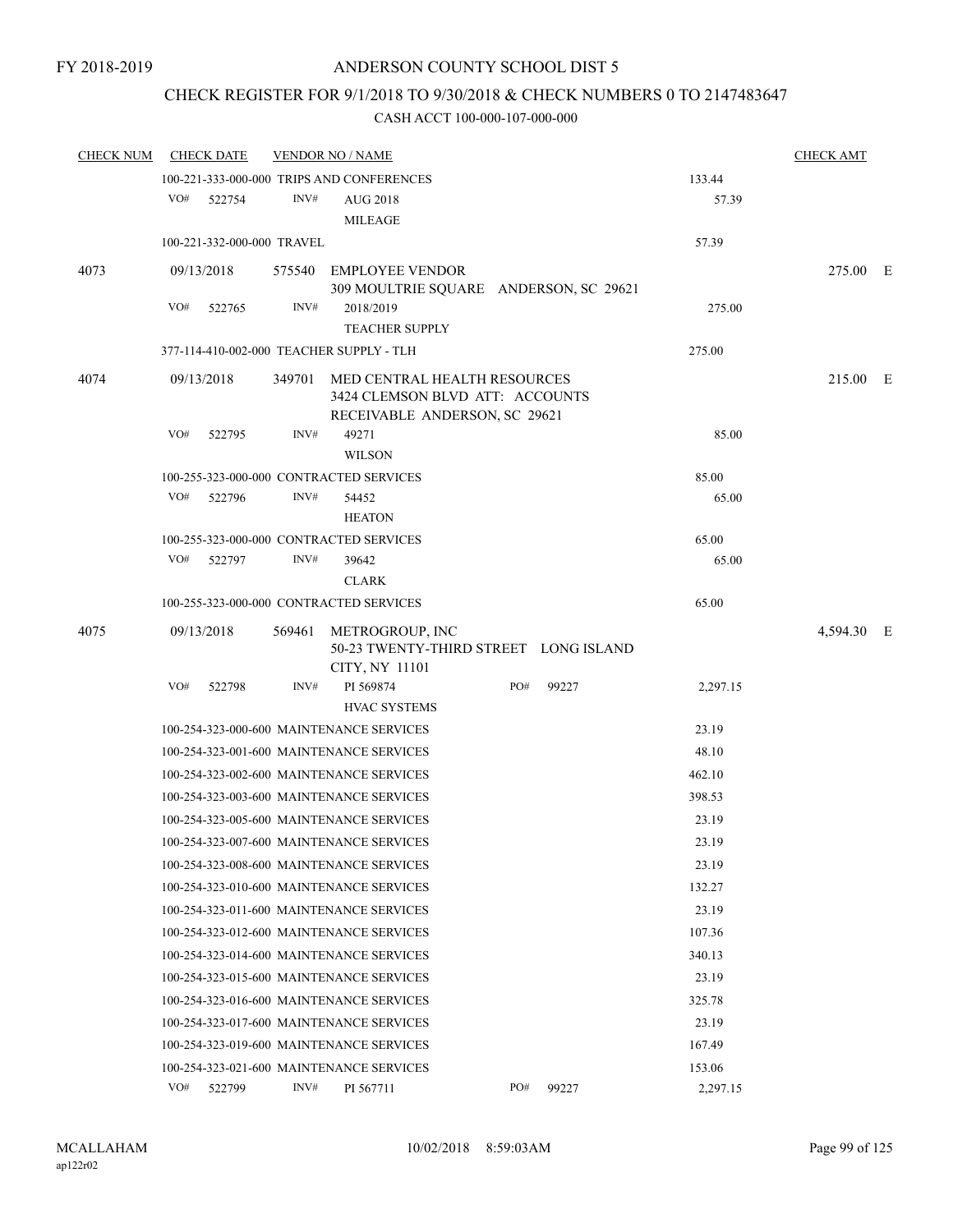## CHECK REGISTER FOR 9/1/2018 TO 9/30/2018 & CHECK NUMBERS 0 TO 2147483647

| <b>CHECK NUM</b> |            | <b>CHECK DATE</b>                 |        | <b>VENDOR NO / NAME</b>                                                                  |        | <b>CHECK AMT</b> |  |
|------------------|------------|-----------------------------------|--------|------------------------------------------------------------------------------------------|--------|------------------|--|
|                  |            |                                   |        | <b>HVAC SYSTEMS</b>                                                                      |        |                  |  |
|                  |            |                                   |        | 100-254-323-000-600 MAINTENANCE SERVICES                                                 | 23.19  |                  |  |
|                  |            |                                   |        | 100-254-323-001-600 MAINTENANCE SERVICES                                                 | 48.10  |                  |  |
|                  |            |                                   |        | 100-254-323-002-600 MAINTENANCE SERVICES                                                 | 462.10 |                  |  |
|                  |            |                                   |        | 100-254-323-003-600 MAINTENANCE SERVICES                                                 | 398.53 |                  |  |
|                  |            |                                   |        | 100-254-323-005-600 MAINTENANCE SERVICES                                                 | 23.19  |                  |  |
|                  |            |                                   |        | 100-254-323-007-600 MAINTENANCE SERVICES                                                 | 23.19  |                  |  |
|                  |            |                                   |        | 100-254-323-008-600 MAINTENANCE SERVICES                                                 | 23.19  |                  |  |
|                  |            |                                   |        | 100-254-323-010-600 MAINTENANCE SERVICES                                                 | 132.27 |                  |  |
|                  |            |                                   |        | 100-254-323-011-600 MAINTENANCE SERVICES                                                 | 23.19  |                  |  |
|                  |            |                                   |        | 100-254-323-012-600 MAINTENANCE SERVICES                                                 | 107.36 |                  |  |
|                  |            |                                   |        | 100-254-323-014-600 MAINTENANCE SERVICES                                                 | 340.13 |                  |  |
|                  |            |                                   |        | 100-254-323-015-600 MAINTENANCE SERVICES                                                 | 23.19  |                  |  |
|                  |            |                                   |        | 100-254-323-016-600 MAINTENANCE SERVICES                                                 | 325.78 |                  |  |
|                  |            |                                   |        | 100-254-323-017-600 MAINTENANCE SERVICES                                                 | 23.19  |                  |  |
|                  |            |                                   |        | 100-254-323-019-600 MAINTENANCE SERVICES                                                 | 167.49 |                  |  |
|                  |            |                                   |        | 100-254-323-021-600 MAINTENANCE SERVICES                                                 | 153.06 |                  |  |
| $* 4078$         | 09/13/2018 |                                   | 572183 | <b>EMPLOYEE VENDOR</b><br>4003 BRACKENBERRY DRIVE ANDERSON, SC<br>29621                  |        | 786.96 E         |  |
|                  | VO#        | 522756                            | INV#   | <b>AUG 2018</b><br><b>MILEAGE</b>                                                        | 27.96  |                  |  |
|                  |            | 100-221-332-000-000 TRAVEL        |        |                                                                                          | 27.96  |                  |  |
|                  | VO#        | 522761                            | INV#   | <b>MEMBERSHIP</b>                                                                        | 759.00 |                  |  |
|                  |            |                                   |        | REIMBURSEMENT                                                                            |        |                  |  |
|                  |            |                                   |        | 100-224-312-000-000 STAFF DEV. - PURCHASED SERVICES                                      | 759.00 |                  |  |
| $* 4080$         |            | 09/13/2018                        | 391100 | OLD STONE TRACTOR CO, INC<br>PO BOX 13565 ATT: ACCOUNTS RECEIVABLE<br>ANDERSON, SC 29624 |        | 359.58 E         |  |
|                  | VO#        | 522585                            | INV#   | W036472<br><b>MOWER REPAIR</b>                                                           | 359.58 |                  |  |
|                  |            | 100-254-323-000-001 CONTRACT SRVS |        |                                                                                          | 359.58 |                  |  |
| 4081             |            | 09/13/2018                        |        | 574804 EMPLOYEE VENDOR<br>243 ANSONBOROUGH BELTON, SC 29627                              |        | 139.91 E         |  |
|                  | VO#        | 522661                            | INV#   | <b>SUPPLIES</b><br>REIMBURSEMENT                                                         | 139.91 |                  |  |
|                  |            |                                   |        | 717-190-660-017-201 MISCELLANEOUS EXPENSE                                                | 85.20  |                  |  |
|                  |            | 717-190-660-017-220 MUSIC EXPENSE |        |                                                                                          | 54.71  |                  |  |
| 4082             |            | 09/13/2018                        |        | 574722 EMPLOYEE VENDOR<br>402 CATHEY ROAD ANDERSON, SC 29621                             |        | 681.15 E         |  |
|                  | VO#        | 522663                            | INV#   | <b>YEARBOOK</b><br>REIMBURSEMENT                                                         | 681.15 |                  |  |
|                  |            |                                   |        | 721-190-660-021-552 YEARBOOK EXPENSE                                                     | 681.15 |                  |  |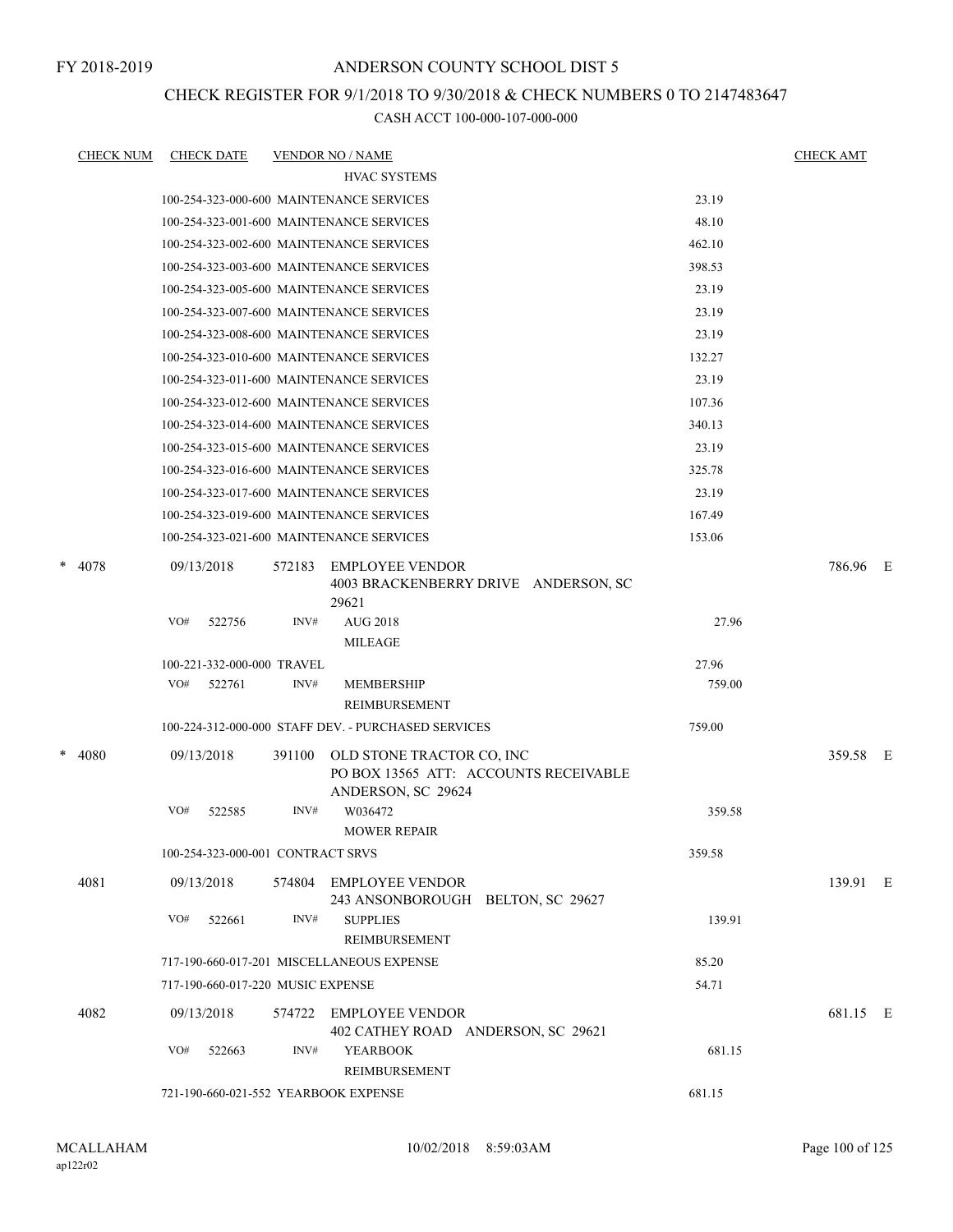## CHECK REGISTER FOR 9/1/2018 TO 9/30/2018 & CHECK NUMBERS 0 TO 2147483647

| <b>CHECK NUM</b> |     | <b>CHECK DATE</b>            | <b>VENDOR NO / NAME</b>                                                                                   |                                                                                |  |     |       |          | <b>CHECK AMT</b> |  |
|------------------|-----|------------------------------|-----------------------------------------------------------------------------------------------------------|--------------------------------------------------------------------------------|--|-----|-------|----------|------------------|--|
| 4083             |     | 09/13/2018                   | 416350<br>PRESENTATION SYSTEMS SOUTH, INC<br>POBOX 3872 ATT: ACCOUNTS RECEIVABLE<br>MOORESVILLE, NC 28117 |                                                                                |  |     |       |          | 816.01 E         |  |
|                  | VO# | 522713                       | INV#                                                                                                      | 182211<br><b>INK</b>                                                           |  | PO# | 99318 | 816.01   |                  |  |
|                  |     | 100-113-410-021-000 SUPPLIES |                                                                                                           |                                                                                |  |     |       | 816.01   |                  |  |
|                  |     |                              |                                                                                                           |                                                                                |  |     |       |          |                  |  |
| * 4086           |     | 09/13/2018                   | 574687                                                                                                    | PRIORITY ONE SECURITY<br>18 INTERCHANGE BLVD., SUITE B GREENVILLE,<br>SC 29607 |  |     |       |          | $1,282.00$ E     |  |
|                  | VO# | 522808                       | INV#                                                                                                      | 1729589                                                                        |  | PO# | 99112 | 1,282.00 |                  |  |
|                  |     |                              |                                                                                                           | <b>SEPT SERVICE</b>                                                            |  |     |       |          |                  |  |
|                  |     |                              |                                                                                                           | 100-254-323-000-600 MAINTENANCE SERVICES                                       |  |     |       | 92.00    |                  |  |
|                  |     |                              |                                                                                                           | 100-254-323-001-600 MAINTENANCE SERVICES                                       |  |     |       | 46.00    |                  |  |
|                  |     |                              |                                                                                                           | 100-254-323-002-600 MAINTENANCE SERVICES                                       |  |     |       | 168.00   |                  |  |
|                  |     |                              |                                                                                                           | 100-254-323-003-600 MAINTENANCE SERVICES                                       |  |     |       | 102.00   |                  |  |
|                  |     |                              |                                                                                                           | 100-254-323-005-600 MAINTENANCE SERVICES                                       |  |     |       | 46.00    |                  |  |
|                  |     |                              |                                                                                                           | 100-254-323-006-600 MAINTENANCE SERVICES                                       |  |     |       | 69.00    |                  |  |
|                  |     |                              |                                                                                                           | 100-254-323-007-600 MAINTENANCE SERVICES                                       |  |     |       | 46.00    |                  |  |
|                  |     |                              |                                                                                                           | 100-254-323-008-600 MAINTENANCE SERVICES                                       |  |     |       | 46.00    |                  |  |
|                  |     |                              |                                                                                                           | 100-254-323-009-600 MAINTENANCE SERVICES                                       |  |     |       | 46.00    |                  |  |
|                  |     |                              |                                                                                                           | 100-254-323-010-600 MAINTENANCE SERVICES                                       |  |     |       | 46.00    |                  |  |
|                  |     |                              |                                                                                                           | 100-254-323-011-600 MAINTENANCE SERVICES                                       |  |     |       | 46.00    |                  |  |
|                  |     |                              |                                                                                                           | 100-254-323-012-600 MAINTENANCE SERVICES                                       |  |     |       | 46.00    |                  |  |
|                  |     |                              |                                                                                                           | 100-254-323-013-600 MAINTENANCE SERVICES                                       |  |     |       | 46.00    |                  |  |
|                  |     |                              |                                                                                                           | 100-254-323-014-600 MAINTENANCE SERVICES                                       |  |     |       | 46.00    |                  |  |
|                  |     |                              |                                                                                                           | 100-254-323-015-600 MAINTENANCE SERVICES                                       |  |     |       | 46.00    |                  |  |
|                  |     |                              |                                                                                                           | 100-254-323-016-600 MAINTENANCE SERVICES                                       |  |     |       | 46.00    |                  |  |
|                  |     |                              |                                                                                                           | 100-254-323-017-600 MAINTENANCE SERVICES                                       |  |     |       | 46.00    |                  |  |
|                  |     |                              |                                                                                                           | 100-254-323-018-600 MAINTENANCE SERVICES                                       |  |     |       | 46.00    |                  |  |
|                  |     |                              |                                                                                                           | 100-254-323-019-600 MAINTENANCE SERVICES                                       |  |     |       | 46.00    |                  |  |
|                  |     |                              |                                                                                                           | 100-254-323-020-600 MAINTENANCE SERVICES                                       |  |     |       | 46.00    |                  |  |
|                  |     |                              |                                                                                                           | 100-254-323-021-600 MAINTENANCE SERVICES                                       |  |     |       | 46.00    |                  |  |
|                  |     |                              |                                                                                                           | 100-254-323-023-600 MAINTENANCE SERVICES                                       |  |     |       | 69.00    |                  |  |
| 4087             |     | 09/13/2018                   | 570443                                                                                                    | PROJECT LEAD THE WAY<br>3939 PRIORITY WAY SOUTH DRIVE SUITE 400                |  |     |       |          | 14,133.75 E      |  |
|                  | VO# | 522714                       | INV#                                                                                                      | INDIANAPOLIS, IN 46240<br>152834,153186                                        |  | PO# | 99343 | 1,821.25 |                  |  |
|                  |     |                              |                                                                                                           | <b>MYDAQ</b>                                                                   |  |     |       |          |                  |  |
|                  |     |                              |                                                                                                           | 207-115-410-001-006 SUPPLIES-IMPROVE PRGS                                      |  |     |       | 1,725.00 |                  |  |
|                  |     |                              |                                                                                                           | 207-115-410-001-006 SUPPLIES-IMPROVE PRGS                                      |  |     |       | 96.25    |                  |  |
|                  | VO# | 522715                       | INV#                                                                                                      | 153279,152726<br>151074 CSE V5                                                 |  | PO# | 99249 | 4,355.50 |                  |  |
|                  |     |                              |                                                                                                           | 329-115-410-001-000 SUPPLIES-STATE EQUIPMENT                                   |  |     |       | 3,395.00 |                  |  |
|                  |     |                              |                                                                                                           |                                                                                |  |     |       |          |                  |  |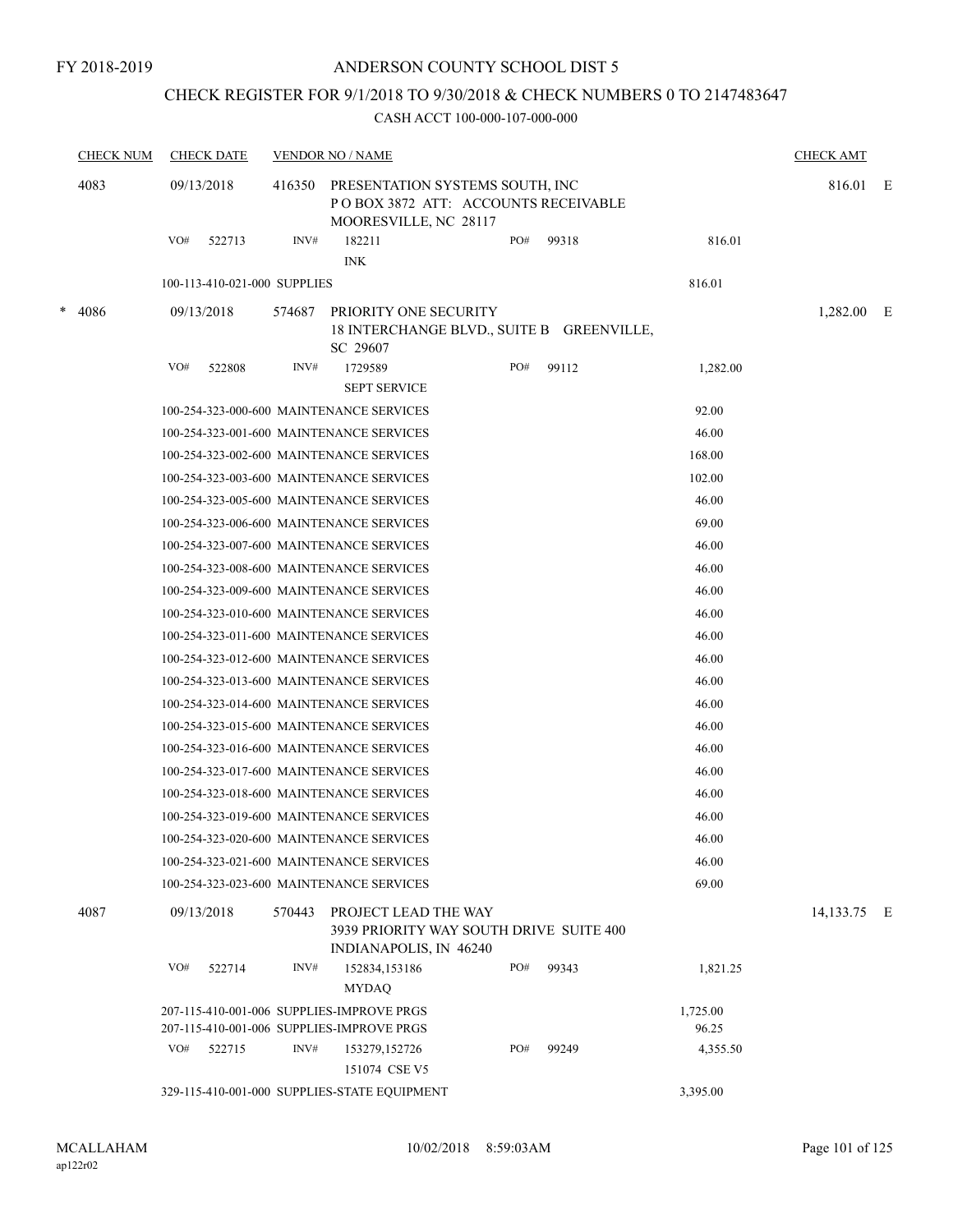# CHECK REGISTER FOR 9/1/2018 TO 9/30/2018 & CHECK NUMBERS 0 TO 2147483647

| <b>CHECK NUM</b> |     | <b>CHECK DATE</b>            |        | <b>VENDOR NO / NAME</b>                                                                                     |     |       |                 | <b>CHECK AMT</b> |  |
|------------------|-----|------------------------------|--------|-------------------------------------------------------------------------------------------------------------|-----|-------|-----------------|------------------|--|
|                  |     |                              |        | 329-115-410-001-000 SUPPLIES-STATE EQUIPMENT                                                                |     |       | 107.00          |                  |  |
|                  |     |                              |        | 329-115-410-001-000 SUPPLIES-STATE EQUIPMENT                                                                |     |       | 853.50          |                  |  |
|                  | VO# | 522716                       | INV#   | 151425,152963<br><b>VEX CSE</b>                                                                             | PO# | 99246 | 7,957.00        |                  |  |
|                  |     |                              |        | 329-115-410-001-000 SUPPLIES-STATE EQUIPMENT                                                                |     |       | 7,696.73        |                  |  |
|                  |     |                              |        | 329-115-410-001-0CO SUPPLIES-STATE (C/O)<br>329-115-410-001-0CO SUPPLIES-STATE (C/O)                        |     |       | 197.00<br>63.27 |                  |  |
| $*$ 4091         |     |                              |        |                                                                                                             |     |       |                 |                  |  |
|                  |     | 09/13/2018                   | 463000 | SCHOLASTIC INC/SCHOLASTIC MAGAZINES<br>POBOX 3725 ATT: ACCOUNTS RECEIVABLE<br>JEFFERSON CITY, MO 65102-3725 |     |       |                 | 1,963.51 E       |  |
|                  | VO# | 522721                       | INV#   | M6642951 5                                                                                                  |     |       | 506.00          |                  |  |
|                  |     |                              |        | NORTH POINTE                                                                                                |     |       |                 |                  |  |
|                  |     | 100-111-410-013-000 SUPPLIES |        |                                                                                                             |     |       | 506.00          |                  |  |
|                  | VO# | 522819                       | INV#   | 17666175                                                                                                    | PO# | 99419 | 617.00          |                  |  |
|                  |     |                              |        | <b>RENEWAL</b>                                                                                              |     |       |                 |                  |  |
|                  |     |                              |        | 201-113-445-006-000 TECH SUPPLIES/ SITE LICENSE                                                             |     |       | 617.00          |                  |  |
|                  | VO# | 522821                       | INV#   | M6482945 0                                                                                                  | PO# | 99390 | 840.51          |                  |  |
|                  |     |                              |        | ACCT 29624070                                                                                               |     |       |                 |                  |  |
|                  |     |                              |        | 201-113-410-006-000 SUPPLIES AND MATERIALS                                                                  |     |       | 840.51          |                  |  |
| 4092             |     | 09/13/2018                   | 567435 | <b>SCHOLASTIC INC</b>                                                                                       |     |       |                 | 257.71 E         |  |
|                  |     |                              |        | POBOX 3720 ATT: ACCOUNTS RECEIVABLE<br>JEFFERSON CITY, MO 65102-3720                                        |     |       |                 |                  |  |
|                  | VO# | 522720                       | INV#   | 17336715<br><b>MCLEES</b>                                                                                   |     |       | 257.71          |                  |  |
|                  |     |                              |        | 708-271-660-008-201 MISCELLANEOUS EXPENSE                                                                   |     |       | 257.71          |                  |  |
| 4093             |     | 09/13/2018                   | 463005 | SCHOLASTIC TEACHERS STORE<br>PO BOX 3720 ATT: ACCOUNTS RECEIVABLE<br>JEFFERSON CITY, MO 65102-3720          |     |       |                 | 2,120.58 E       |  |
|                  | VO# | 522722                       | INV#   | 17620480<br><b>HOMELAND PARK</b>                                                                            | PO# | 99329 | 2,120.58        |                  |  |
|                  |     |                              |        | 201-112-410-011-000 SUPPLIES AND MATERIALS                                                                  |     |       | 2,019.60        |                  |  |
|                  |     |                              |        | 201-112-410-011-000 SUPPLIES AND MATERIALS                                                                  |     |       | 100.98          |                  |  |
| 4094             |     | 09/13/2018                   | 472700 | SHERWIN WILLIAMS<br>613 NORTH MURRAY AVENUE ATT: ACCOUNTS<br>RECEIVABLE ANDERSON, SC 29625                  |     |       |                 | 299.38 E         |  |
|                  | VO# | 522579                       | INV#   | 7961-7                                                                                                      |     |       | 83.64           |                  |  |
|                  |     |                              |        | <b>SUPPLIES</b>                                                                                             |     |       |                 |                  |  |
|                  |     |                              |        | 100-254-410-000-001 MAINT. SUPPLIES-STRUCTURES                                                              |     |       | 41.82           |                  |  |
|                  |     |                              |        | 100-254-410-001-001 SUPPLIES - MAINTENANCE                                                                  |     |       | 41.82           |                  |  |
|                  | VO# | 522580                       | INV#   | 7923-6<br><b>SUPPLIES</b>                                                                                   |     |       | 60.97           |                  |  |
|                  |     |                              |        | 100-254-410-007-001 SUPPLIES - MAINTENANCE                                                                  |     |       | 60.97           |                  |  |
|                  | VO# | 522581                       | INV#   | 7924-4<br><b>SUPPLIES</b>                                                                                   |     |       | 56.45           |                  |  |
|                  |     |                              |        | 100-254-410-012-001 SUPPLIES - MAINTENANCE                                                                  |     |       | 56.45           |                  |  |
|                  |     |                              |        |                                                                                                             |     |       |                 |                  |  |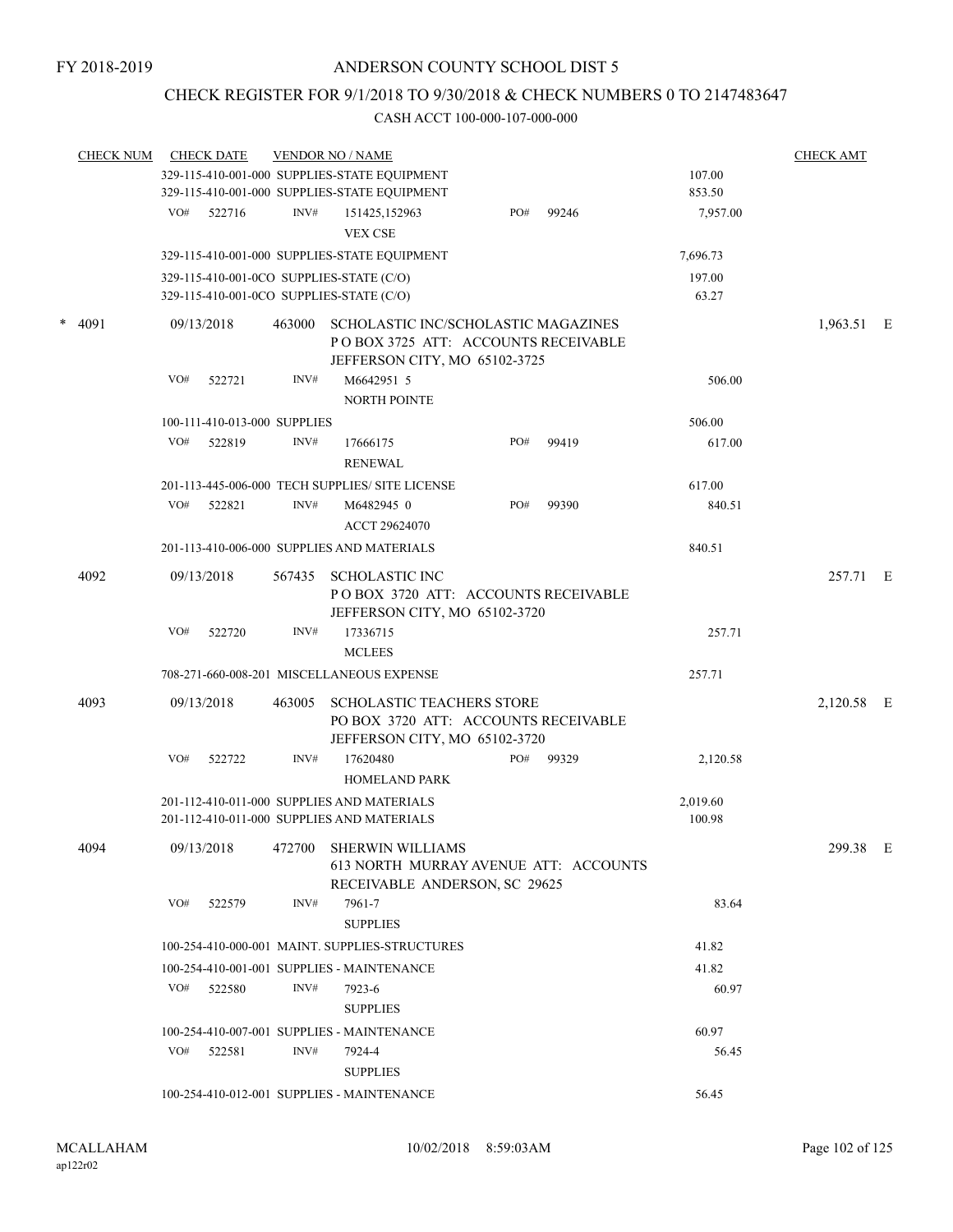## CHECK REGISTER FOR 9/1/2018 TO 9/30/2018 & CHECK NUMBERS 0 TO 2147483647

|   | <b>CHECK NUM</b> |     | <b>CHECK DATE</b>          |        | <b>VENDOR NO / NAME</b>                                                       |     |       |        | <b>CHECK AMT</b> |  |
|---|------------------|-----|----------------------------|--------|-------------------------------------------------------------------------------|-----|-------|--------|------------------|--|
|   |                  | VO# | 522582                     | INV#   | 8071-4                                                                        |     |       | 44.83  |                  |  |
|   |                  |     |                            |        | <b>SUPPLIES</b>                                                               |     |       |        |                  |  |
|   |                  |     |                            |        | 100-254-410-002-001 SUPPLIES - MAINTENANCE                                    |     |       | 44.83  |                  |  |
|   |                  | VO# | 522583                     | INV#   | 7868-3                                                                        |     |       | 33.47  |                  |  |
|   |                  |     |                            |        | <b>SUPPLIES</b>                                                               |     |       |        |                  |  |
|   |                  |     |                            |        | 100-254-410-000-001 MAINT. SUPPLIES-STRUCTURES                                |     |       | 33.47  |                  |  |
|   |                  |     | VO# 522584                 | INV#   | 8169-6                                                                        |     |       | 20.02  |                  |  |
|   |                  |     |                            |        | <b>SUPPLIES</b>                                                               |     |       |        |                  |  |
|   |                  |     |                            |        | 100-254-410-006-001 SUPPLIES - MAINTENANCE                                    |     |       | 20.02  |                  |  |
|   | 4095             |     | 09/13/2018                 |        | 574734 EMPLOYEE VENDOR<br>602 CREEK DRIVE EASLEY, SC 29642                    |     |       |        | 100.17 E         |  |
|   |                  | VO# | 522634                     | INV#   | <b>AUG 2018</b>                                                               |     |       | 100.17 |                  |  |
|   |                  |     |                            |        | <b>MILEAGE</b>                                                                |     |       |        |                  |  |
|   |                  |     | 100-221-332-000-000 TRAVEL |        |                                                                               |     |       | 100.17 |                  |  |
| * | 4098             |     | 09/13/2018                 | 570937 | TOSHIBA BUSINESS SOLUTIONS, USA                                               |     |       |        | 194.54 E         |  |
|   |                  |     |                            |        | 9201 J SOUTHERN PINE BOULEVARD                                                |     |       |        |                  |  |
|   |                  |     |                            |        | CHARLOTTE, NC 28273                                                           |     |       |        |                  |  |
|   |                  | VO# | 522731                     | INV#   | <b>COPIER</b><br><b>CUST #TOBA2VS</b>                                         |     |       | 194.54 |                  |  |
|   |                  |     |                            |        | 100-113-410-021-VEN SUPPLY-ADDT'L FOR LOST VENDING                            |     |       | 194.54 |                  |  |
|   | 4099             |     | 09/13/2018                 | 507850 | <b>TRANE</b>                                                                  |     |       |        | 665.79 E         |  |
|   |                  |     |                            |        | POBOX 406469 ATT: ACCOUNTS RECEIVABLE<br>ATLANTA, GA 30384-6469               |     |       |        |                  |  |
|   |                  | VO# | 522573                     | INV#   | 4938536                                                                       |     |       | 285.67 |                  |  |
|   |                  |     |                            |        | <b>REPAIR PARTS</b>                                                           |     |       |        |                  |  |
|   |                  |     |                            |        | 100-254-410-011-400 HVAC/ELECTRICAL/PLUMBING                                  |     |       | 285.67 |                  |  |
|   |                  | VO# | 522574                     | INV#   | 4856948                                                                       |     |       | 380.12 |                  |  |
|   |                  |     |                            |        | <b>REPAIR PARTS</b>                                                           |     |       |        |                  |  |
|   |                  |     |                            |        | 100-254-410-009-400 HVAC/ELECTRICAL/PLUMBING                                  |     |       | 380.12 |                  |  |
|   | $*$ 4101         |     | 09/13/2018                 | 569789 | UNIFIRST CORPORATION                                                          |     |       |        | 889.19 E         |  |
|   |                  |     |                            |        | 322 STANDING SPRINGS COURT ATT: ACCOUNTS<br>RECEIVABLE SIMPSONVILLE, SC 29680 |     |       |        |                  |  |
|   |                  | VO# | 522837                     | INV#   | ACCT 1198414                                                                  | PO# | 99425 | 889.19 |                  |  |
|   |                  |     |                            |        | <b>UNIFORMS</b>                                                               |     |       |        |                  |  |
|   |                  |     |                            |        | 100-254-410-000-075 UNIFORM PURCHASES                                         |     |       | 529.65 |                  |  |
|   |                  |     |                            |        | 100-254-410-001-075 UNIFORM PURCHASES                                         |     |       | 0.00   |                  |  |
|   |                  |     |                            |        | 100-254-410-002-075 UNIFORM PURCHASES                                         |     |       | 0.00   |                  |  |
|   |                  |     |                            |        | 100-254-410-003-075 UNIFORM PURCHASES                                         |     |       | 0.00   |                  |  |
|   |                  |     |                            |        | 100-254-410-005-075 UNIFORM PURCHASES                                         |     |       | 0.00   |                  |  |
|   |                  |     |                            |        | 100-254-410-006-075 UNIFORM PURCHASES                                         |     |       | 0.00   |                  |  |
|   |                  |     |                            |        | 100-254-410-007-075 UNIFORM PURCHASES                                         |     |       | 0.00   |                  |  |
|   |                  |     |                            |        | 100-254-410-008-075 UNIFORM PURCHASES                                         |     |       | 0.00   |                  |  |
|   |                  |     |                            |        | 100-254-410-009-075 UNIFORM PURCHASES                                         |     |       | 0.00   |                  |  |
|   |                  |     |                            |        | 100-254-410-010-075 UNIFORM PURCHASES                                         |     |       | 179.77 |                  |  |
|   |                  |     |                            |        |                                                                               |     |       |        |                  |  |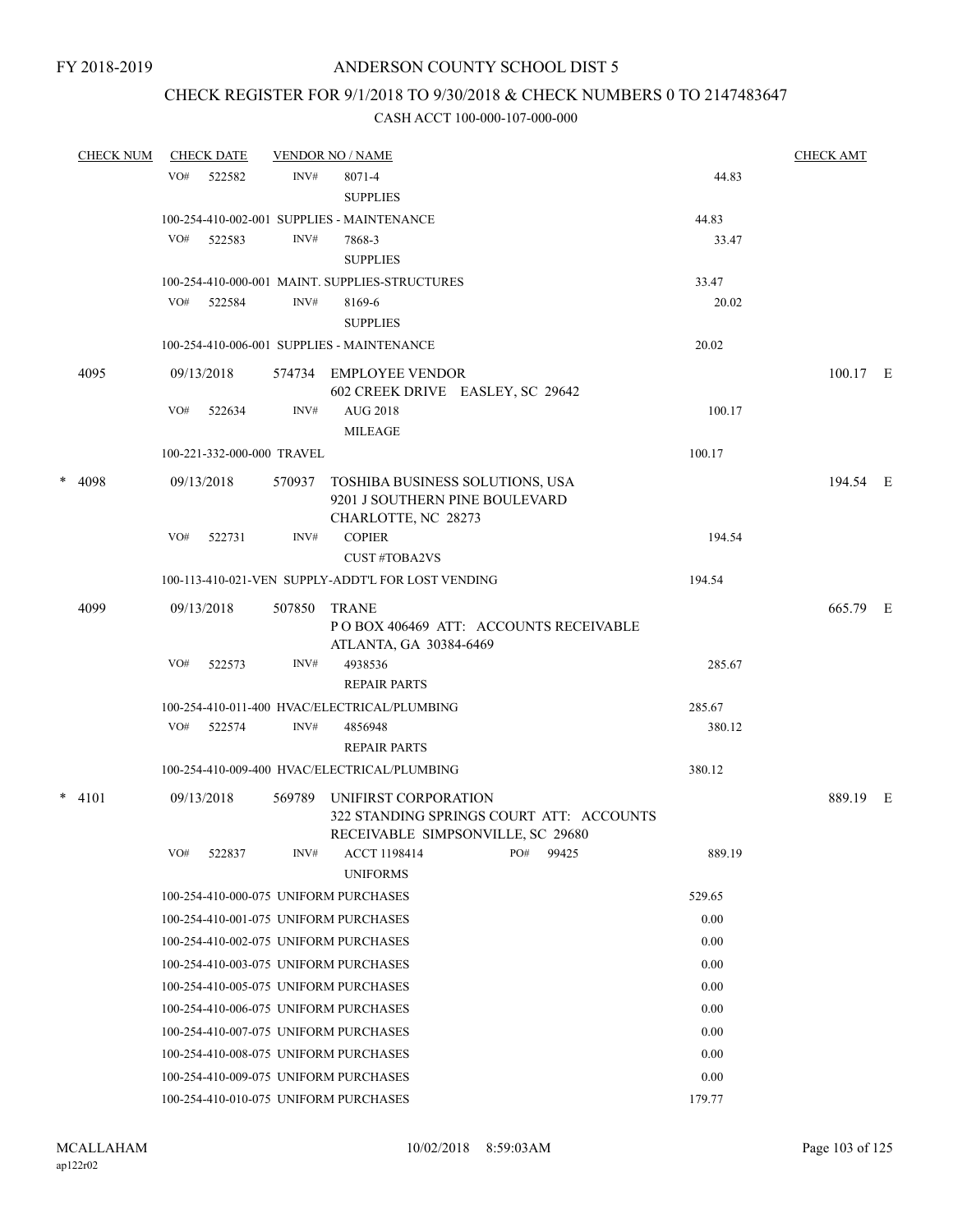## CHECK REGISTER FOR 9/1/2018 TO 9/30/2018 & CHECK NUMBERS 0 TO 2147483647

| <b>CHECK NUM</b> | <b>CHECK DATE</b>                                  |        | <b>VENDOR NO / NAME</b>                                   |     |                                        |          | <b>CHECK AMT</b> |  |
|------------------|----------------------------------------------------|--------|-----------------------------------------------------------|-----|----------------------------------------|----------|------------------|--|
|                  | 100-254-410-011-075 UNIFORM PURCHASES              |        |                                                           |     |                                        | 0.00     |                  |  |
|                  | 100-254-410-012-075 UNIFORM PURCHASES              |        |                                                           |     |                                        | 0.00     |                  |  |
|                  | 100-254-410-013-075 UNIFORM PURCHASES              |        |                                                           |     |                                        | 0.00     |                  |  |
|                  | 100-254-410-014-075 UNIFORM PURCHASES              |        |                                                           |     |                                        | 0.00     |                  |  |
|                  | 100-254-410-015-075 UNIFORM PURCHASES              |        |                                                           |     |                                        | 0.00     |                  |  |
|                  | 100-254-410-016-075 UNIFORM PURCHASES              |        |                                                           |     |                                        | 0.00     |                  |  |
|                  | 100-254-410-017-075 UNIFORM PURCHASES              |        |                                                           |     |                                        | 0.00     |                  |  |
|                  | 100-254-410-018-075 UNIFORM PURCHASES              |        |                                                           |     |                                        | 0.00     |                  |  |
|                  | 100-254-410-019-075 UNIFORM PURCHASES              |        |                                                           |     |                                        | 0.00     |                  |  |
|                  | 100-254-410-020-075 UNIFORM PURCHASES              |        |                                                           |     |                                        | 179.77   |                  |  |
|                  | 100-254-410-021-075 UNIFORM PURCHASES              |        |                                                           |     |                                        | 0.00     |                  |  |
|                  | 100-254-410-023-075 UNIFORM PURCHASES              |        |                                                           |     |                                        | 0.00     |                  |  |
|                  | 100-257-410-000-000 SUPPLIES                       |        |                                                           |     |                                        | 0.00     |                  |  |
| 4102             | 09/13/2018                                         | 570642 | UPSTATE SEPTIC TANK<br>200 FORD ST GREER, SC 29650        |     |                                        |          | 7,200.00 E       |  |
|                  | VO#<br>522732                                      | INV#   | 111112308<br><b>NORTH POINTE</b>                          | PO# | 99482                                  | 7,200.00 |                  |  |
|                  | 100-254-323-013-400 CONTR SERV-HVAC/ELECT/PLUMBING |        |                                                           |     |                                        | 7,200.00 |                  |  |
| $*$ 4106         | 09/13/2018                                         | 574654 | EMPLOYEE VENDOR                                           |     | 234 GREENLAND ROAD ANDERSON, SC 29626  |          | 569.60 E         |  |
|                  | VO#<br>522760                                      | INV#   | <b>KEYBOARD</b><br>REIMBURSEMENT                          |     |                                        | 27.71    |                  |  |
|                  | 100-112-410-010-000 SUPPLIES                       |        |                                                           |     |                                        | 27.71    |                  |  |
|                  | VO#<br>522769                                      | INV#   | <b>T-SHIRTS</b>                                           |     |                                        | 519.30   |                  |  |
|                  |                                                    |        | REIMBURSEMENT                                             |     |                                        |          |                  |  |
|                  | 710-271-660-010-201 MISCELLANEOUS EXPENSE          |        |                                                           |     |                                        | 519.30   |                  |  |
|                  | VO#<br>522770                                      | INV#   | <b>WALGREENS</b><br>REIMBURSEMENT                         |     |                                        | 22.59    |                  |  |
|                  | 710-271-660-010-201 MISCELLANEOUS EXPENSE          |        |                                                           |     |                                        | 22.59    |                  |  |
| $*$ 4111         | 09/18/2018                                         | 574758 | EMPLOYEE VENDOR<br>29621                                  |     | 2102 OLD WILLIAMSTON ROAD ANDERSON, SC |          | 139.52 E         |  |
|                  | VO#<br>522866                                      | INV#   | 09/07/18<br><b>COLUMBIA</b>                               |     |                                        | 139.52   |                  |  |
|                  | 100-233-333-000-000 TRIPS AND CONFERENCES          |        |                                                           |     |                                        | 139.52   |                  |  |
| 4112             | 09/18/2018                                         | 573966 | ALCO SOAP AND SUPPLY<br>PO BOX 1086 MOORESVILLE, NC 28115 |     |                                        |          | 5,044.13 E       |  |
|                  | VO#<br>522907                                      | INV#   | 20-ANDE500                                                |     |                                        | 5,044.13 |                  |  |
|                  |                                                    |        | <b>CHEMICALS</b>                                          |     |                                        |          |                  |  |
|                  | 600-256-410-002-CHE CHEMICAL SUPPLIES              |        |                                                           |     |                                        | 417.82   |                  |  |
|                  | 600-256-410-003-CHE CHEMICAL SUPPLIES              |        |                                                           |     |                                        | 334.63   |                  |  |
|                  | 600-256-410-005-CHE CHEMICAL SUPPLIES              |        |                                                           |     |                                        | 305.14   |                  |  |
|                  | 600-256-410-006-CHE CHEMICAL SUPPLIES              |        |                                                           |     |                                        | 343.48   |                  |  |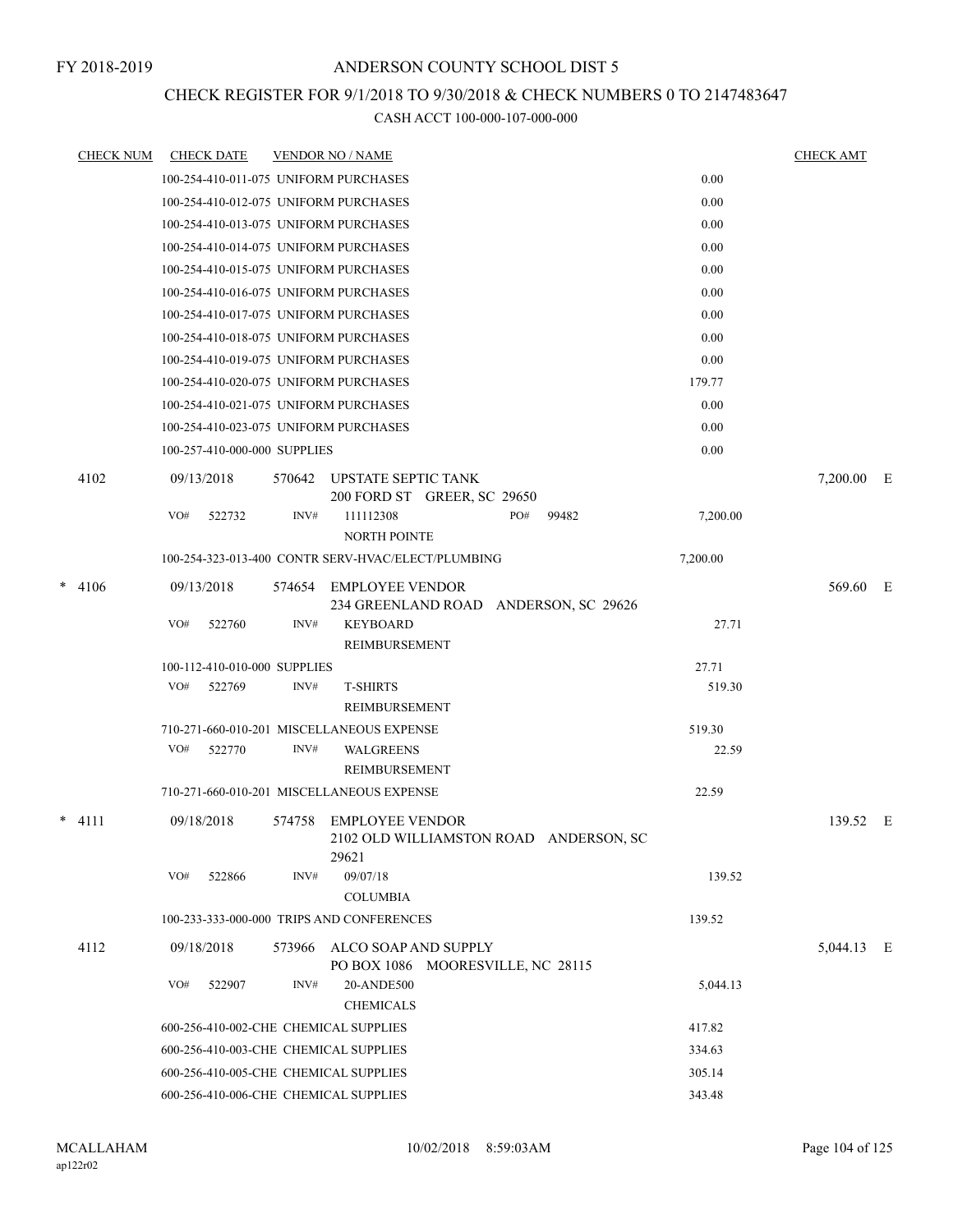# CHECK REGISTER FOR 9/1/2018 TO 9/30/2018 & CHECK NUMBERS 0 TO 2147483647

| <b>CHECK NUM</b> | <b>CHECK DATE</b><br><b>VENDOR NO / NAME</b>                                                                          |              |          | <b>CHECK AMT</b> |  |
|------------------|-----------------------------------------------------------------------------------------------------------------------|--------------|----------|------------------|--|
|                  | 600-256-410-007-CHE CHEMICAL SUPPLIES                                                                                 |              | 270.04   |                  |  |
|                  | 600-256-410-008-CHE CHEMICAL SUPPLIES                                                                                 |              | 205.90   |                  |  |
|                  | 600-256-410-009-CHE CHEMICAL SUPPLIES                                                                                 |              | 172.63   |                  |  |
|                  | 600-256-410-010-CHE CHEMICAL SUPPLIES                                                                                 |              | 211.92   |                  |  |
|                  | 600-256-410-011-CHE CHEMICAL SUPPLIES                                                                                 |              | 378.54   |                  |  |
|                  | 600-256-410-012-CHE CHEMICAL SUPPLIES                                                                                 |              | 130.72   |                  |  |
|                  | 600-256-410-013-CHE CHEMICAL SUPPLIES                                                                                 |              | 371.71   |                  |  |
|                  | 600-256-410-014-CHE CHEMICAL SUPPLIES                                                                                 |              | 372.16   |                  |  |
|                  | 600-256-410-015-CHE CHEMICAL SUPPLIES                                                                                 |              | 64.15    |                  |  |
|                  | 600-256-410-016-CHE CHEMICAL SUPPLIES                                                                                 |              | 228.58   |                  |  |
|                  | 600-256-410-017-CHE CHEMICAL SUPPLIES                                                                                 |              | 334.44   |                  |  |
|                  | 600-256-410-018-CHE CHEMICAL SUPPLIES                                                                                 |              | 130.72   |                  |  |
|                  | 600-256-410-019-CHE CHEMICAL SUPPLIES                                                                                 |              | 247.82   |                  |  |
|                  | 600-256-410-020-CHE CHEMICAL SUPPLIES                                                                                 |              | 295.15   |                  |  |
|                  | 600-256-410-021-CHE CHEMICAL SUPPLIES                                                                                 |              | 228.58   |                  |  |
| $*$ 4114         | 09/18/2018<br>170630<br>CINTAS CORPORATION #216<br>POBOX 630803 ATT: ACCOUNTS RECEIVABLE<br>CINCINNATI, OH 45263-0803 |              |          | 500.76 E         |  |
|                  | VO#<br>INV#<br><b>TERRY TOWELS</b><br>522903                                                                          | PO#<br>99556 | 500.76   |                  |  |
|                  | <b>FANS</b>                                                                                                           |              |          |                  |  |
|                  | 600-256-410-002-000 SUPPLIES                                                                                          |              | 8.56     |                  |  |
|                  | 600-256-410-003-000 SUPPLIES                                                                                          |              | 59.92    |                  |  |
|                  | 600-256-410-005-000 SUPPLIES                                                                                          |              | 25.68    |                  |  |
|                  | 600-256-410-006-000 SUPPLIES                                                                                          |              | 38.52    |                  |  |
|                  | 600-256-410-008-000 SUPPLIES                                                                                          |              | 25.68    |                  |  |
|                  | 600-256-410-009-000 SUPPLIES                                                                                          |              | 25.68    |                  |  |
|                  | 600-256-410-010-000 SUPPLIES                                                                                          |              | 25.68    |                  |  |
|                  | 600-256-410-011-000 SUPPLIES                                                                                          |              | 34.24    |                  |  |
|                  | 600-256-410-012-000 SUPPLIES                                                                                          |              | 34.24    |                  |  |
|                  | 600-256-410-013-000 SUPPLIES                                                                                          |              | 8.56     |                  |  |
|                  | 600-256-410-014-000 SUPPLIES                                                                                          |              | 25.68    |                  |  |
|                  | 600-256-410-015-000 SUPPLIES                                                                                          |              | 25.68    |                  |  |
|                  | 600-256-410-016-000 SUPPLIES                                                                                          |              | 34.24    |                  |  |
|                  | 600-256-410-017-000 SUPPLIES                                                                                          |              | 8.56     |                  |  |
|                  | 600-256-410-018-000 SUPPLIES                                                                                          |              | 34.24    |                  |  |
|                  | 600-256-410-020-000 SUPPLIES                                                                                          |              | 51.36    |                  |  |
|                  | 600-256-410-021-000 SUPPLIES                                                                                          |              | 34.24    |                  |  |
| $*$ 4117         | 09/18/2018<br>569982<br>DSCS HOLDINGS, LLC<br>D/B/A VIRTUAL IMAGE TECHNOLOGY PO BOX<br>2200 CHARLOTTE, NC 28241-2200  |              |          | 1,558.88 E       |  |
|                  | VO#<br>INV#<br>283601<br>522941<br><b>SCANNING</b>                                                                    |              | 1,558.88 |                  |  |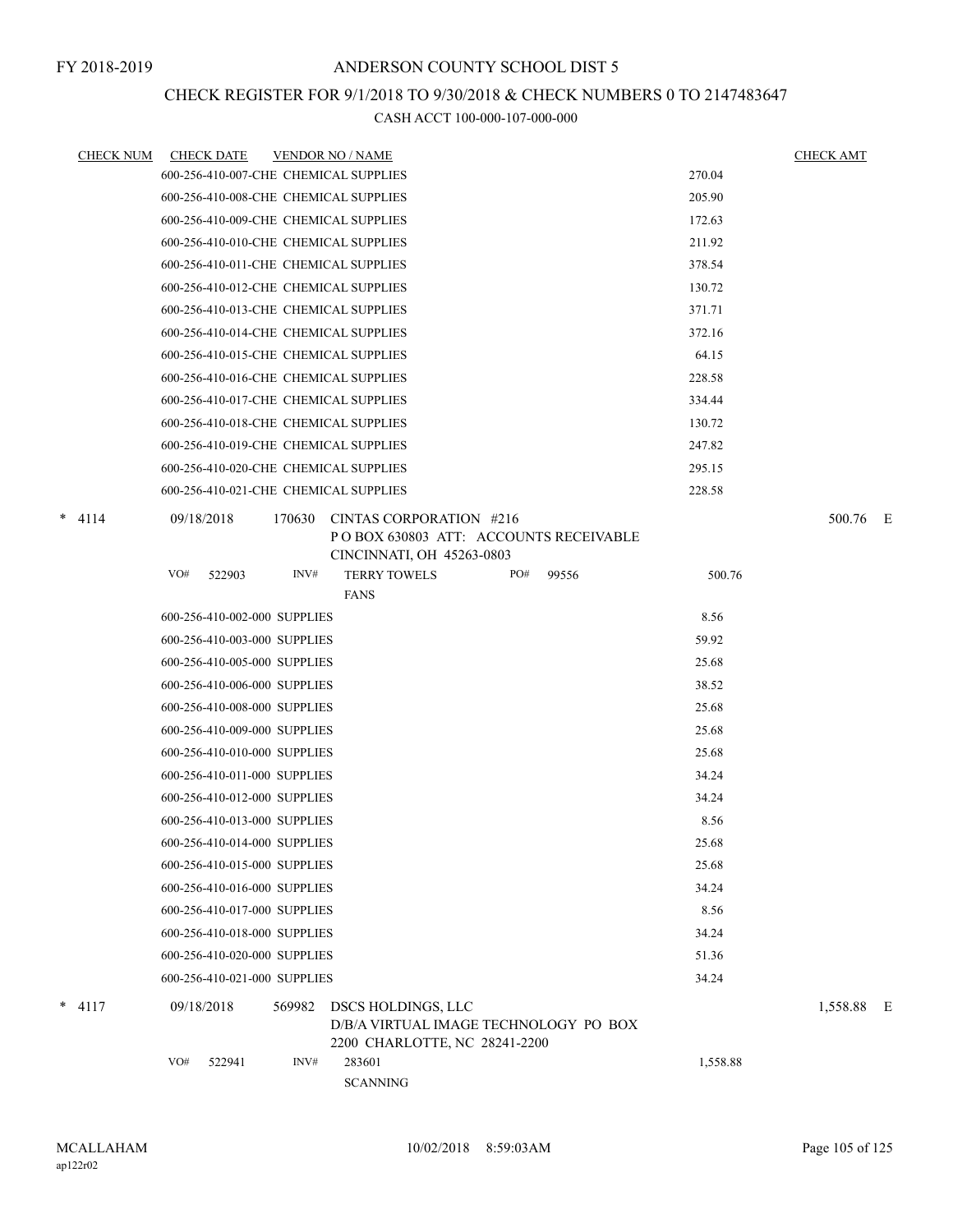# CHECK REGISTER FOR 9/1/2018 TO 9/30/2018 & CHECK NUMBERS 0 TO 2147483647

| <b>CHECK NUM</b> |          | <b>CHECK DATE</b> |                              | <b>VENDOR NO / NAME</b><br>203-127-312-000-000 PURCHASED SERVICES-LD/DD/OHI | 1,558.88                                                                                                          | <b>CHECK AMT</b> |           |           |             |  |
|------------------|----------|-------------------|------------------------------|-----------------------------------------------------------------------------|-------------------------------------------------------------------------------------------------------------------|------------------|-----------|-----------|-------------|--|
|                  | $*$ 4119 |                   | 09/18/2018                   |                                                                             | 571257 EMS LINQ, INC.<br>EDUCATION MANAGEMENT SYSTEMS PO BOX<br>745000 ATLANTA, GA 30374                          |                  |           |           | 2,523.21 E  |  |
|                  |          | VO#               | 522857                       | INV#                                                                        | 34342<br><b>TRAVEL</b>                                                                                            |                  |           | 453.21    |             |  |
|                  |          |                   | 600-256-410-000-000 SUPPLIES |                                                                             |                                                                                                                   |                  |           | 453.21    |             |  |
|                  |          | VO#               | 522858                       | INV#                                                                        | 34556                                                                                                             |                  |           | 2,070.00  |             |  |
|                  |          |                   |                              |                                                                             | <b>ISITE</b>                                                                                                      |                  |           |           |             |  |
|                  |          |                   |                              |                                                                             | 600-256-540-002-000 EQUIPMENT-EXPENDABLE                                                                          |                  |           | 2,070.00  |             |  |
| $\ast$           | 4121     |                   | 09/18/2018                   | 569871                                                                      | FOLLETT SCHOOL SOLUTIONS, INC<br>91826 COLLECTION CENTER DRIVE ATT:<br>ACCOUNTS RECEIVABLE CHICAGO, IL 60693-0918 |                  |           |           | 1,490.99 E  |  |
|                  |          | VO#               | 522871                       | INV#                                                                        | 887257F<br><b>BOOKS</b>                                                                                           |                  |           | 1,490.99  |             |  |
|                  |          |                   | 100-222-410-007-000 SUPPLIES |                                                                             |                                                                                                                   |                  |           | 1,490.99  |             |  |
|                  | 4122     |                   | 09/18/2018                   | 237555                                                                      | <b>FORMS &amp; SUPPLY</b><br>POBOX 563953 ATT: ACCOUNTS RECEIVABLE<br>CHARLOTTE, NC 28256                         |                  |           |           | 1,838.81 E  |  |
|                  |          | VO#               | 522876                       | INV#                                                                        | 4714718-0<br><b>FILE</b>                                                                                          | PO#              | 99360     | 884.89    |             |  |
|                  |          |                   |                              |                                                                             | 100-221-410-000-000 SUPPLIES AND MATERIALS                                                                        |                  |           | 884.89    |             |  |
|                  |          | VO#               | 522891                       | INV#                                                                        | 4731643-0                                                                                                         |                  |           | 761.39    |             |  |
|                  |          |                   |                              |                                                                             | <b>SUPPLIES</b>                                                                                                   |                  |           |           |             |  |
|                  |          |                   |                              |                                                                             | 709-271-660-009-201 MISCELLANEOUS EXPENSE                                                                         |                  |           | 761.39    |             |  |
|                  |          | VO#               | 522892                       | INV#                                                                        | 4733669-0<br><b>SUPPLIES</b>                                                                                      |                  |           | 25.40     |             |  |
|                  |          |                   |                              |                                                                             | 709-271-660-009-201 MISCELLANEOUS EXPENSE                                                                         |                  |           | 25.40     |             |  |
|                  |          | VO#               | 522913                       | INV#                                                                        | 4700394-1<br><b>SUPPLIES</b>                                                                                      |                  |           | 21.44     |             |  |
|                  |          |                   |                              |                                                                             | 711-271-660-011-201 MISCELLANEOUS EXPENSE                                                                         |                  |           | 21.44     |             |  |
|                  |          | VO#               | 522914                       | INV#                                                                        | 4630013-0<br><b>SUPPLIES</b>                                                                                      |                  |           | 59.59     |             |  |
|                  |          |                   |                              |                                                                             | 711-271-660-011-201 MISCELLANEOUS EXPENSE                                                                         |                  |           | 59.59     |             |  |
|                  |          | VO#               | 522915                       | INV#                                                                        | 4629811-0<br><b>SUPPLIES</b>                                                                                      |                  |           | 86.10     |             |  |
|                  |          |                   | 100-112-410-011-000 SUPPLIES |                                                                             |                                                                                                                   |                  |           | 86.10     |             |  |
|                  | $*$ 4124 |                   | 09/18/2018                   | 264114                                                                      | <b>HEINEMANN</b><br>15963 COLLECTIONS CENTER DRIVE ATT:<br>ACCOUNTS RECEIVABLE CHICAGO, IL 60693                  |                  |           |           | 85,527.36 E |  |
|                  |          | VO#               | 522885                       | INV#                                                                        | 6963632<br><b>BOOKS</b>                                                                                           | PO#              | 99428     | 85,527.36 |             |  |
|                  |          |                   |                              | 201-112-410-014-000 SUPPLIES AND MATERIALS                                  |                                                                                                                   |                  | 79,192.00 |           |             |  |
|                  |          |                   |                              |                                                                             | 201-112-410-014-000 SUPPLIES AND MATERIALS                                                                        |                  |           | 6,335.36  |             |  |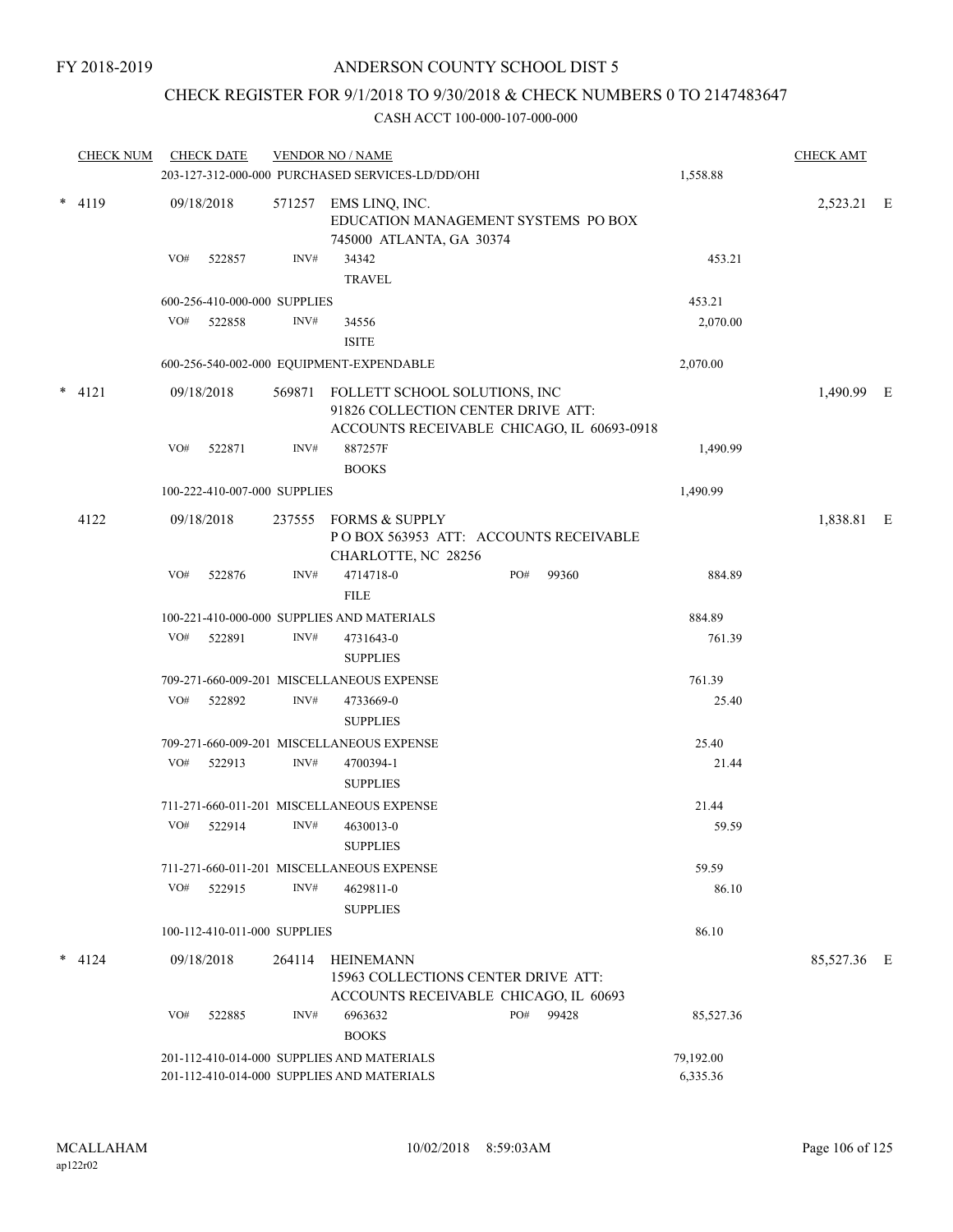# CHECK REGISTER FOR 9/1/2018 TO 9/30/2018 & CHECK NUMBERS 0 TO 2147483647

| <b>CHECK NUM</b> | <b>CHECK DATE</b> |                          |        | <b>VENDOR NO / NAME</b>                                                       |  |        |            |  |
|------------------|-------------------|--------------------------|--------|-------------------------------------------------------------------------------|--|--------|------------|--|
| 4125             |                   | 09/18/2018               | 573279 | HERSHEY CREAMERY COMPANY<br>301 S CAMERON STREET HARRISBURG, PA<br>17101-2815 |  |        | 1,420.32 E |  |
|                  | VO#               | 522889                   | INV#   | 0013442953<br>WHITEHALL                                                       |  | 365.76 |            |  |
|                  |                   |                          |        | 719-271-660-019-391 ICE CREAM SALES EXPENSE                                   |  | 365.76 |            |  |
|                  | VO#               | 522909                   | INV#   | 0013431080<br><b>NEVITT FOREST</b>                                            |  | 193.68 |            |  |
|                  |                   |                          |        | 712-271-660-012-391 ICE CREAM SALES EXPENSE                                   |  | 193.68 |            |  |
|                  | VO#               | 522956                   | INV#   | 0013368782<br>SOUTHWOOD                                                       |  | 268.68 |            |  |
|                  |                   | 600-256-460-021-000 FOOD |        |                                                                               |  | 268.68 |            |  |
|                  |                   | VO# 522957               | INV#   | 0013354710<br><b>CENTERVILLE</b>                                              |  | 166.44 |            |  |
|                  |                   | 600-256-460-007-000 FOOD |        |                                                                               |  | 166.44 |            |  |
|                  |                   | VO# 522958               | INV#   | 0013364369<br><b>MCCANTS</b>                                                  |  | 132.48 |            |  |
|                  |                   | 600-256-460-005-000 FOOD |        |                                                                               |  | 132.48 |            |  |
|                  |                   | VO# 522959               | INV#   | 0013349275<br><b>WESTSIDE</b>                                                 |  | 167.04 |            |  |
|                  |                   | 600-256-460-003-000 FOOD |        |                                                                               |  | 167.04 |            |  |
|                  | VO#               | 522960                   | INV#   | 0013352358<br><b>TL HANNA</b>                                                 |  | 126.24 |            |  |
|                  |                   | 600-256-460-002-000 FOOD |        |                                                                               |  | 126.24 |            |  |
| $*$ 4134         |                   | 09/18/2018               | 262185 | <b>EMPLOYEE VENDOR</b><br>107 OLDE TOWNE DRIVE ANDERSON, SC 29621             |  |        | 120.99 E   |  |
|                  | VO#               | 522906                   | INV#   | 09/07/18<br><b>COLUMBIA</b>                                                   |  | 120.99 |            |  |
|                  |                   |                          |        | 311-224-333-000-0AM TRIPS-AMY MCCOY                                           |  | 120.99 |            |  |
| 4135             |                   | 09/18/2018               | 574558 | EMPLOYEE VENDOR<br>207 THOMAS ST. CLEMSON, SC 29631                           |  |        | 649.42 E   |  |
|                  | VO#               | 522879                   | INV#   | REIMBURSMEENT<br><b>SUPPLIES</b>                                              |  | 649.42 |            |  |
|                  |                   |                          |        | 100-221-410-000-DIS DIGITAL INTEGRATION SUPPLIES                              |  | 649.42 |            |  |
| $* 4137$         |                   | 09/18/2018               | 574388 | NAPA AUTO PARTS<br>508 SOUTH MAIN ST ANDERSON, SC 29624                       |  |        | 308.93 E   |  |
|                  | VO#               | 522880                   | INV#   | 671925<br><b>PARTS</b>                                                        |  | 308.93 |            |  |
|                  |                   |                          |        | 701-271-660-001-862 AUTO MECHANICS EXPENSE                                    |  | 308.93 |            |  |
| 4138             |                   | 09/18/2018               | 572183 | <b>EMPLOYEE VENDOR</b><br>4003 BRACKENBERRY DRIVE ANDERSON, SC                |  |        | 176.84 E   |  |
|                  | VO#               | 522930                   | INV#   | 29621<br>REIMBURSEMENT<br><b>SUPPLIES</b>                                     |  | 176.84 |            |  |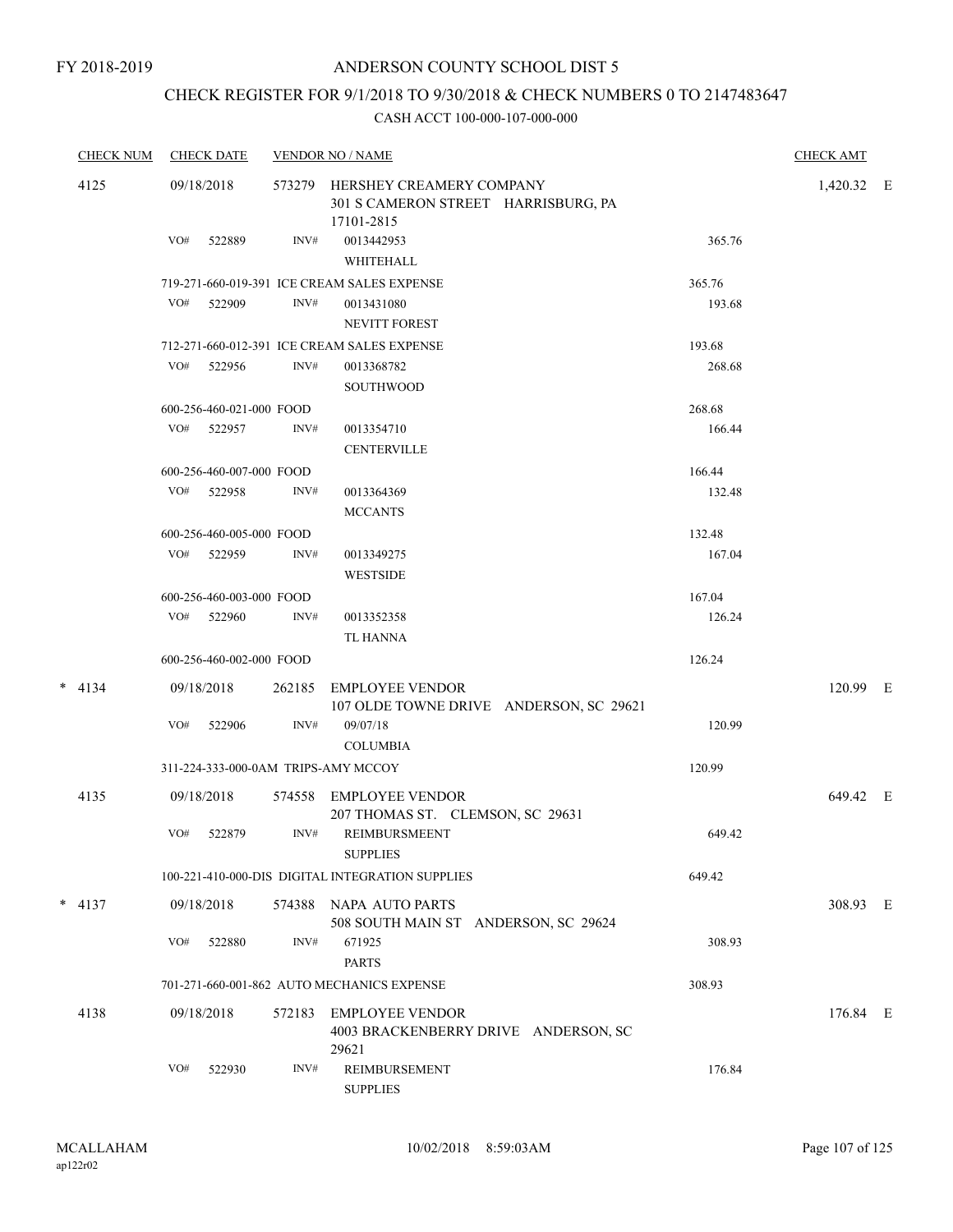# CHECK REGISTER FOR 9/1/2018 TO 9/30/2018 & CHECK NUMBERS 0 TO 2147483647

| <b>CHECK NUM</b> | <b>CHECK DATE</b><br>100-221-410-003-CDF CDF Supplies |        | <b>VENDOR NO / NAME</b>                             |                                                                          | 176.84   | <b>CHECK AMT</b> |  |
|------------------|-------------------------------------------------------|--------|-----------------------------------------------------|--------------------------------------------------------------------------|----------|------------------|--|
|                  |                                                       |        |                                                     |                                                                          |          |                  |  |
| 4139             | 09/18/2018                                            |        | 569814 PITSCO EDUCATION                             | PO BOX 804908 KANSAS CITY, MO 64180-4908                                 |          | 982.26 E         |  |
|                  | VO#<br>522878                                         | INV#   | 716075-1<br><b>SUPPLIES</b>                         | PO#<br>99304                                                             | 982.26   |                  |  |
|                  |                                                       |        | 100-113-410-021-VEN SUPPLY-ADDT'L FOR LOST VENDING  |                                                                          | 57.26    |                  |  |
|                  |                                                       |        | 900-113-416-021-JPP PAUL PARKER 18/19 SUPPLIES      |                                                                          | 925.00   |                  |  |
| $*$ 4143         | 09/18/2018                                            |        | 566032 SCHOOL OUTFITTERS                            |                                                                          |          | 2,107.34 E       |  |
|                  |                                                       |        |                                                     | PO BOX 638517 CINCINNATI, OH 45263-8517                                  |          |                  |  |
|                  | VO#<br>522937                                         | INV#   | W5610656<br><b>TABLES</b>                           | PO# 99417                                                                | 2,107.34 |                  |  |
|                  | 100-112-410-014-000 SUPPLIES                          |        |                                                     |                                                                          | 2,107.34 |                  |  |
| $* 4147$         | 09/21/2018                                            |        | 571461 ADVANCE EDUCATION, INC                       | POBOX 933823 ATLANTA, GA 31193-3823                                      |          | 225.00 E         |  |
|                  | VO#<br>523133                                         | INV#   | 00110182<br>TRAINING 9/5/17                         |                                                                          | 225.00   |                  |  |
|                  |                                                       |        | 100-224-312-000-000 STAFF DEV. - PURCHASED SERVICES |                                                                          | 225.00 A |                  |  |
| $* 4150$         | 09/21/2018                                            | 566562 |                                                     | ANDERSON OUTDOOR POWER EQUIPMENT<br>110 MIRACLE MILE DRIVE ATT: ACCOUNTS |          | 187.73 E         |  |
|                  |                                                       |        |                                                     | RECEIVABLE ANDERSON, SC 29621                                            |          |                  |  |
|                  | VO#<br>523032                                         | INV#   | 204020<br><b>SUPPLIES</b>                           |                                                                          | 47.96    |                  |  |
|                  |                                                       |        | 100-254-410-000-001 MAINT. SUPPLIES-STRUCTURES      |                                                                          | 47.96    |                  |  |
|                  | VO#<br>523033                                         | INV#   | 204301                                              |                                                                          | 139.77   |                  |  |
|                  |                                                       |        | <b>SUPPLIES</b>                                     |                                                                          |          |                  |  |
|                  |                                                       |        | 100-254-410-000-001 MAINT. SUPPLIES-STRUCTURES      |                                                                          | 139.77   |                  |  |
| 4151             | 09/21/2018                                            | 563865 | ANDERSON WINNELSON CO<br>ANDERSON, SC 29622         | POBOX 1446 ATT: ACCOUNTS RECEIVABLE                                      |          | 774.45 E         |  |
|                  | VO#<br>523034                                         | INV#   | 220051<br><b>SUPPLIES</b>                           |                                                                          | 55.97    |                  |  |
|                  |                                                       |        | 100-254-410-000-001 MAINT. SUPPLIES-STRUCTURES      |                                                                          | 55.97    |                  |  |
|                  | VO#<br>523035                                         | INV#   | 220049<br><b>SUPPLIES</b>                           |                                                                          | 82.35    |                  |  |
|                  |                                                       |        | 100-254-410-005-400 HVAC/ELECTRICAL/PLUMBING        |                                                                          | 20.98    |                  |  |
|                  |                                                       |        | 100-254-410-010-400 HVAC/ELECTRICAL/PLUMBING        |                                                                          | 20.98    |                  |  |
|                  |                                                       |        | 100-254-410-013-400 HVAC/ELECTRICAL/PLUMBING        |                                                                          | 20.98    |                  |  |
|                  |                                                       |        | 100-254-410-016-400 HVAC/ELECTRICAL/PLUMBING        |                                                                          | 19.41    |                  |  |
|                  | VO#<br>523036                                         | INV#   | 219926<br><b>SUPPLIES</b>                           |                                                                          | 108.64   |                  |  |
|                  |                                                       |        | 100-254-410-014-400 HVAC/ELECTRICAL/PLUMBING        |                                                                          | 108.64   |                  |  |
|                  | VO#<br>523037                                         | INV#   | 220029<br><b>SUPPLIES</b>                           |                                                                          | 198.95   |                  |  |
|                  |                                                       |        | 100-213-410-000-000 SUPPLIES AND MATERIALS          |                                                                          | 168.85   |                  |  |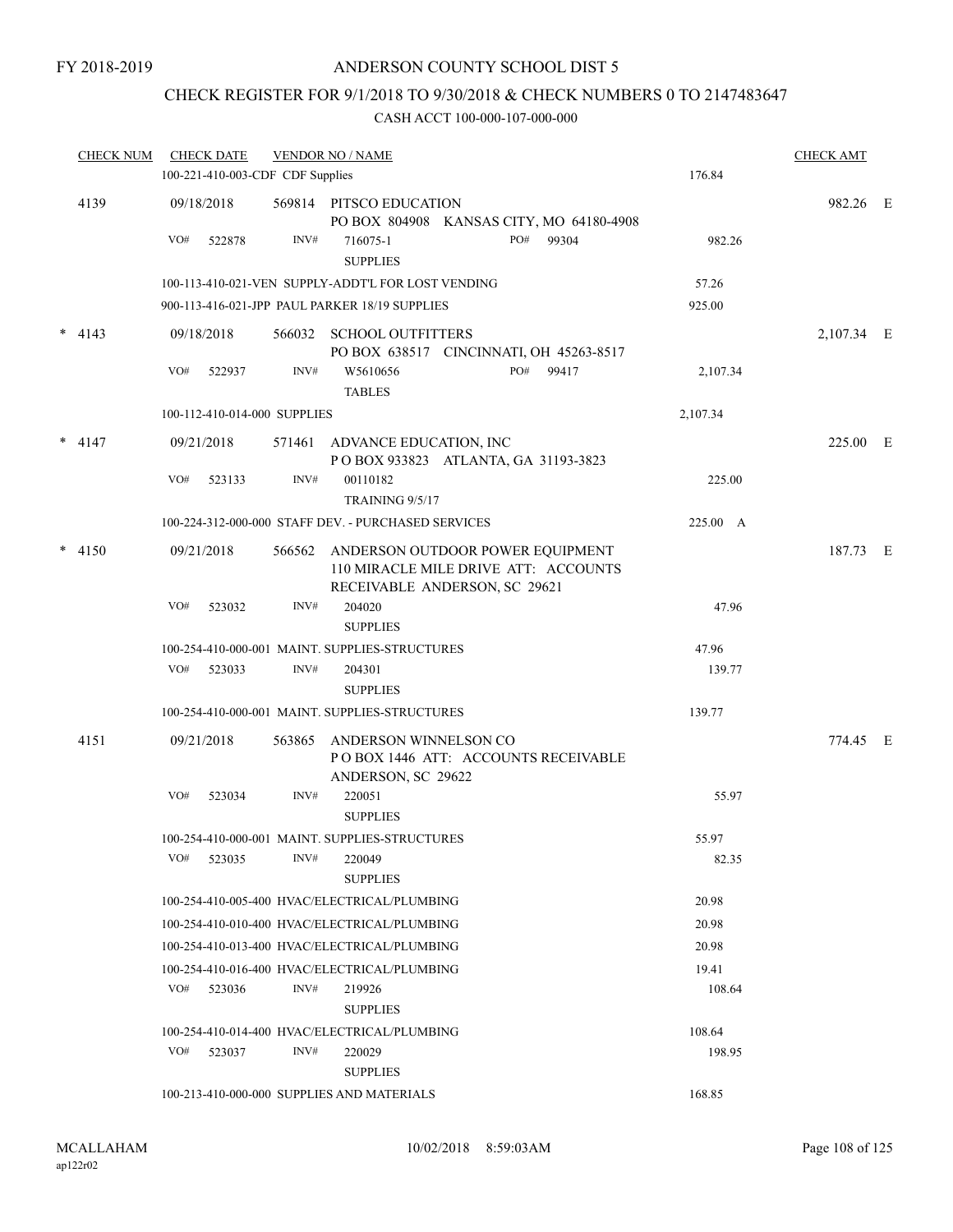## CHECK REGISTER FOR 9/1/2018 TO 9/30/2018 & CHECK NUMBERS 0 TO 2147483647

| <b>CHECK NUM</b> | <b>CHECK DATE</b> |        |        | <b>VENDOR NO / NAME</b>                                                                                   |     |       |          | <b>CHECK AMT</b> |            |  |
|------------------|-------------------|--------|--------|-----------------------------------------------------------------------------------------------------------|-----|-------|----------|------------------|------------|--|
|                  |                   |        |        | 100-254-410-000-001 MAINT. SUPPLIES-STRUCTURES                                                            |     |       | 30.10    |                  |            |  |
|                  | VO#               | 523038 | INV#   | 220050<br><b>SUPPLIES</b>                                                                                 |     |       | 328.54   |                  |            |  |
|                  |                   |        |        | 100-254-410-002-400 HVAC/ELECTRICAL/PLUMBING                                                              |     |       | 54.76    |                  |            |  |
|                  |                   |        |        | 100-254-410-003-400 HVAC/ELECTRICAL/PLUMBING                                                              |     |       | 54.76    |                  |            |  |
|                  |                   |        |        | 100-254-410-005-400 HVAC/ELECTRICAL/PLUMBING                                                              |     |       | 54.76    |                  |            |  |
|                  |                   |        |        | 100-254-410-008-400 HVAC/ELECTRICAL/PLUMBING                                                              |     |       | 54.76    |                  |            |  |
|                  |                   |        |        | 100-254-410-014-400 HVAC/ELECTRICAL/PLUMBING                                                              |     |       | 54.75    |                  |            |  |
|                  |                   |        |        | 100-254-410-015-400 HVAC/ELECTRICAL/PLUMBING                                                              |     |       | 54.75    |                  |            |  |
|                  |                   |        |        |                                                                                                           |     |       |          |                  |            |  |
| $*$ 4153         | 09/21/2018        |        |        | 574512 EMPLOYEE VENDOR<br>2001 RIDGEVIEW LANE SENECA, SC 29678                                            |     |       |          |                  | 133.89 E   |  |
|                  | VO#               | 523128 | INV#   | <b>SUPPLIES</b><br>REIMBURSEMENT                                                                          |     |       | 133.89   |                  |            |  |
|                  |                   |        |        | 100-221-410-000-DIS DIGITAL INTEGRATION SUPPLIES                                                          |     |       | 133.89   |                  |            |  |
| $* 4156$         | 09/21/2018        |        | 155900 | CAROLINA BIOLOGICAL SUPPLY<br>POBOX 60232 ATT: ACCOUNTS RECEIVABLE<br>CHARLOTTE, NC 28260-0232            |     |       |          |                  | 189.51 E   |  |
|                  | VO#               | 523072 | INV#   | PO 99460<br><b>MCLEES ELEM</b>                                                                            | PO# | 99460 | 189.51   |                  |            |  |
|                  |                   |        |        | 326-112-410-000-000 SCIENCE KITS SUPPLIES                                                                 |     |       | 45.69    |                  |            |  |
|                  |                   |        |        | 326-112-410-000-000 SCIENCE KITS SUPPLIES                                                                 |     |       | 35.26    |                  |            |  |
|                  |                   |        |        | 326-112-410-000-000 SCIENCE KITS SUPPLIES                                                                 |     |       | 108.56   |                  |            |  |
| * 4159           | 09/21/2018        |        | 574644 | <b>CEV MULTIMEDA</b><br>1020 SE LOOP 289 LUBBOCK, TX 79404                                                |     |       |          |                  | 2,650.00 E |  |
|                  | VO#               | 523138 | INV#   | 102838<br><b>LICENSE</b>                                                                                  | PO# | 99252 | 2,650.00 |                  |            |  |
|                  |                   |        |        | 328-115-312-001-0CO PURCHASED SERVICES (C/O)                                                              |     |       | 2,650.00 |                  |            |  |
| 4160             | 09/21/2018        |        | 177550 | COLLINS LANDSCAPE MANAGEMENT, INC<br>3304 NORTH HIGHWAY 81 ATT: ACCOUNTS<br>RECEIVABLE ANDERSON, SC 29621 |     |       |          |                  | 240.00 E   |  |
|                  | VO#               | 522974 | INV#   | 18409<br><b>MCCANTS</b>                                                                                   |     |       | 90.00    |                  |            |  |
|                  |                   |        |        | 100-254-410-005-001 SUPPLIES - MAINTENANCE                                                                |     |       | 90.00    |                  |            |  |
|                  | VO#               | 522975 | INV#   | 18408                                                                                                     |     |       | 150.00   |                  |            |  |
|                  |                   |        |        | <b>MCCANTS</b>                                                                                            |     |       |          |                  |            |  |
|                  |                   |        |        | 100-254-410-005-001 SUPPLIES - MAINTENANCE                                                                |     |       | 150.00   |                  |            |  |
| 4161             | 09/21/2018        |        | 187300 | CRESCENT SUPPLY CO, INC<br>POBOX 8798 ATT: ACCOUNTS RECEIVABLE<br><b>GREENVILLE, SC 29604</b>             |     |       |          |                  | 986.24 E   |  |
|                  | VO#               | 522976 | INV#   | 392174<br><b>SUPPLIES</b>                                                                                 |     |       | 3.19     |                  |            |  |
|                  |                   |        |        | 100-254-410-011-400 HVAC/ELECTRICAL/PLUMBING                                                              |     |       | 3.19     |                  |            |  |
|                  | VO#               | 522977 | INV#   | 392175                                                                                                    |     |       | 4.76     |                  |            |  |
|                  |                   |        |        | <b>SUPPLIES</b>                                                                                           |     |       |          |                  |            |  |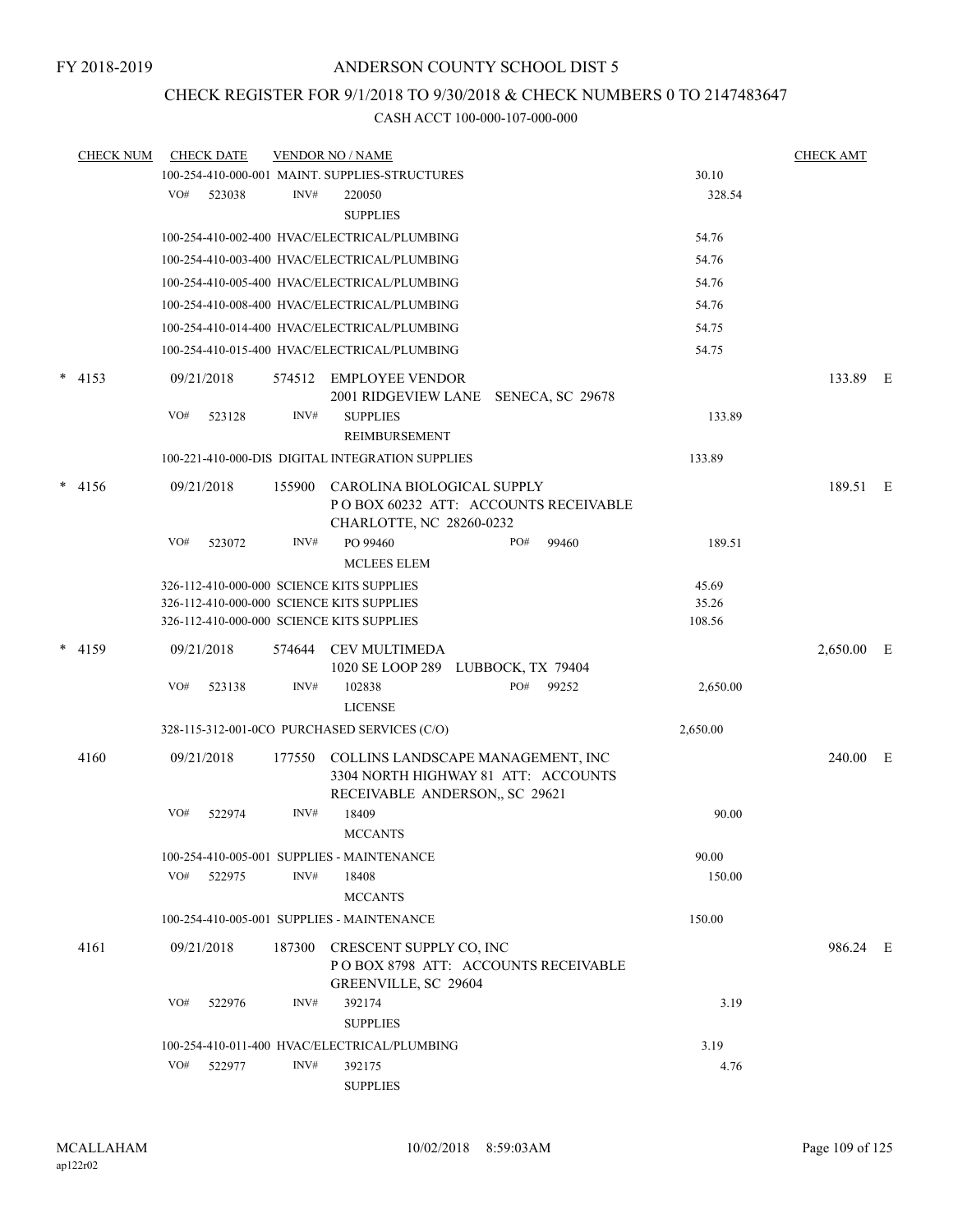# CHECK REGISTER FOR 9/1/2018 TO 9/30/2018 & CHECK NUMBERS 0 TO 2147483647

| <b>CHECK NUM</b> |     | <b>CHECK DATE</b>            |      | <b>VENDOR NO / NAME</b>                                                                    |        | <b>CHECK AMT</b> |
|------------------|-----|------------------------------|------|--------------------------------------------------------------------------------------------|--------|------------------|
|                  |     |                              |      | 100-254-410-011-400 HVAC/ELECTRICAL/PLUMBING                                               | 4.76   |                  |
|                  | VO# | 522978                       | INV# | 392173                                                                                     | 17.85  |                  |
|                  |     |                              |      | <b>SUPPLIES</b>                                                                            |        |                  |
|                  |     |                              |      | 100-254-410-018-400 HVAC/ELECTRICAL/PLUMBING                                               | 17.85  |                  |
|                  | VO# | 522979                       | INV# | 392171                                                                                     | 23.21  |                  |
|                  |     |                              |      | <b>SUPPLIES</b>                                                                            |        |                  |
|                  |     |                              |      | 100-254-410-001-400 HVAC/ELECTRICAL/PLUMBING                                               | 23.21  |                  |
|                  |     | VO# 522980                   | INV# | 392176                                                                                     | 27.07  |                  |
|                  |     |                              |      | <b>SUPPLIES</b>                                                                            |        |                  |
|                  |     |                              |      | 100-254-410-021-400 HVAC/ELECTRICAL/PLUMBING                                               | 27.07  |                  |
|                  | VO# | 522981                       | INV# | 392168                                                                                     | 41.20  |                  |
|                  |     |                              |      | <b>SUPPLIES</b>                                                                            |        |                  |
|                  |     |                              |      | 100-254-410-008-400 HVAC/ELECTRICAL/PLUMBING                                               | 41.20  |                  |
|                  | VO# | 522982                       | INV# | 392172                                                                                     | 53.50  |                  |
|                  |     |                              |      | <b>SUPPLIES</b>                                                                            |        |                  |
|                  |     |                              |      | 100-254-410-021-400 HVAC/ELECTRICAL/PLUMBING                                               | 53.50  |                  |
|                  |     | VO# 522983                   | INV# | 392177                                                                                     | 189.00 |                  |
|                  |     |                              |      | <b>SUPPLIES</b>                                                                            |        |                  |
|                  |     |                              |      | 100-254-410-002-400 HVAC/ELECTRICAL/PLUMBING                                               | 189.00 |                  |
|                  |     | VO# 522984                   | INV# | 392170                                                                                     | 271.50 |                  |
|                  |     |                              |      | <b>SUPPLIES</b>                                                                            |        |                  |
|                  |     |                              |      | 100-254-410-020-400 HVAC/ELECTRICAL/PLUMBING                                               | 271.50 |                  |
|                  |     | VO# 522985                   | INV# | 392169                                                                                     | 354.96 |                  |
|                  |     |                              |      | <b>SUPPLIES</b>                                                                            |        |                  |
|                  |     |                              |      | 100-254-410-013-400 HVAC/ELECTRICAL/PLUMBING                                               | 354.96 |                  |
|                  |     |                              |      |                                                                                            |        |                  |
| 4162             |     | 09/21/2018                   |      | 569462 CROSSROADS ENVIRONMENTAL, LLC<br>1258 BOILING SPRINGS ROAD SPARTANBURG, SC<br>29303 |        | 831.00 E         |
|                  | VO# | 522986                       | INV# | 7086                                                                                       | 831.00 |                  |
|                  |     |                              |      | <b>CAREER CENTER</b>                                                                       |        |                  |
|                  |     |                              |      | 100-254-323-001-400 CONTR SERV-HVAC/ELECT/PLUMBING                                         | 831.00 |                  |
| 4163             |     | 09/21/2018                   |      | 199000 DEMCO, INC                                                                          |        | 104.02 E         |
|                  |     |                              |      | POBOX 8048 MADISON, WI 53708-8048                                                          |        |                  |
|                  | VO# | 523081                       | INV# | 6438541<br>PO#<br>99391<br><b>SUPPLIES</b>                                                 | 104.02 |                  |
|                  |     | 100-222-410-006-000 SUPPLIES |      |                                                                                            | 104.02 |                  |
| 4164             |     | 09/21/2018                   |      | 213300 EBS, INC                                                                            |        | 337.97 E         |
|                  |     |                              |      | 615 EAST RIVER STREET ATT: ACCOUNTS<br>RECEIVABLE ANDERSON, SC 29624                       |        |                  |
|                  | VO# | 522988                       | INV# | 104225                                                                                     | 13.64  |                  |
|                  |     |                              |      | <b>KEYS</b>                                                                                |        |                  |
|                  |     |                              |      | 100-254-410-005-001 SUPPLIES - MAINTENANCE                                                 | 13.64  |                  |
|                  |     | VO# 522989                   | INV# | 104216                                                                                     | 172.74 |                  |
|                  |     |                              |      | <b>KEYS</b>                                                                                |        |                  |
|                  |     |                              |      | 100-254-323-005-001 CONTRACTED SERVICES                                                    | 172.74 |                  |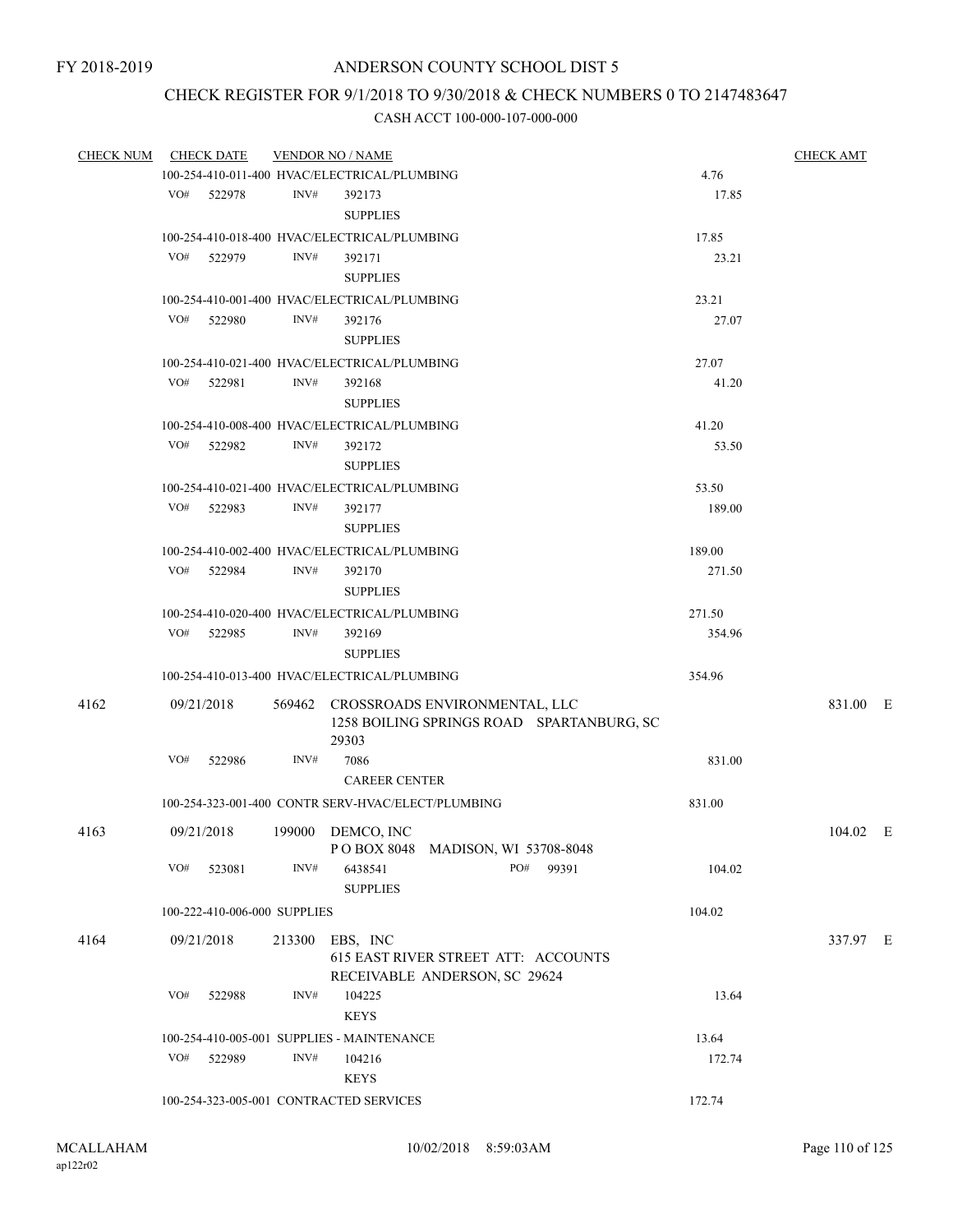# CHECK REGISTER FOR 9/1/2018 TO 9/30/2018 & CHECK NUMBERS 0 TO 2147483647

| <b>CHECK NUM</b> |            | <b>CHECK DATE</b>            |      | <b>VENDOR NO / NAME</b>                                                                                                  |        | <b>CHECK AMT</b> |  |
|------------------|------------|------------------------------|------|--------------------------------------------------------------------------------------------------------------------------|--------|------------------|--|
|                  | VO#        | 522990                       | INV# | 104217<br><b>KEYS</b>                                                                                                    | 19.55  |                  |  |
|                  |            |                              |      | 100-254-323-003-001 CONTRACTED SERVICES                                                                                  | 19.55  |                  |  |
|                  | VO#        | 522991                       | INV# | 104220                                                                                                                   | 16.05  |                  |  |
|                  |            |                              |      | <b>KEYS</b>                                                                                                              |        |                  |  |
|                  |            |                              |      | 100-254-410-013-001 SUPPLIES - MAINTENANCE                                                                               | 16.05  |                  |  |
|                  | VO#        | 522992                       | INV# | 104244                                                                                                                   | 20.87  |                  |  |
|                  |            |                              |      | <b>KEYS</b>                                                                                                              |        |                  |  |
|                  |            |                              |      | 100-254-410-005-001 SUPPLIES - MAINTENANCE                                                                               | 20.87  |                  |  |
|                  | VO#        | 522993                       | INV# | 104238                                                                                                                   | 30.92  |                  |  |
|                  |            |                              |      | <b>KEYS</b>                                                                                                              |        |                  |  |
|                  |            |                              |      | 100-254-410-016-001 SUPPLIES - MAINTENANCE                                                                               | 14.87  |                  |  |
|                  |            |                              |      | 100-254-410-020-001 SUPPLIES - MAINTENANCE                                                                               | 16.05  |                  |  |
|                  |            | VO# 522994                   | INV# | 104210                                                                                                                   | 64.20  |                  |  |
|                  |            |                              |      | <b>LOCK REPAIR</b>                                                                                                       |        |                  |  |
|                  |            |                              |      | 100-254-410-016-001 SUPPLIES - MAINTENANCE                                                                               | 64.20  |                  |  |
| 4165             | 09/21/2018 |                              |      | 564637 EMD ELECTRIC MOTORS & DRIVES INC<br>POBOX 2565 ATT: ACCOUNTS RECEIVABLE<br>ANDERSON, SC 29622                     |        | 605.70 E         |  |
|                  | VO#        | 522987                       | INV# | 53009<br><b>FAN MOTOR</b>                                                                                                | 605.70 |                  |  |
|                  |            |                              |      | 100-254-410-018-400 HVAC/ELECTRICAL/PLUMBING                                                                             | 605.70 |                  |  |
| 4166             | 09/21/2018 |                              |      | 569871 FOLLETT SCHOOL SOLUTIONS, INC<br>91826 COLLECTION CENTER DRIVE ATT:<br>ACCOUNTS RECEIVABLE CHICAGO, IL 60693-0918 |        | 188.82 E         |  |
|                  | VO#        | 523083                       | INV# | 885597F                                                                                                                  | 188.82 |                  |  |
|                  |            |                              |      | <b>CONCORD ELEM</b>                                                                                                      |        |                  |  |
|                  |            | 100-222-410-009-000 SUPPLIES |      |                                                                                                                          | 188.82 |                  |  |
| 4167             | 09/21/2018 |                              |      | 237555 FORMS & SUPPLY<br>POBOX 563953 ATT: ACCOUNTS RECEIVABLE<br>CHARLOTTE, NC 28256                                    |        | 2,544.89 E       |  |
|                  | VO#        | 523084                       | INV# | 4737512                                                                                                                  | 89.85  |                  |  |
|                  |            |                              |      | <b>CONCORD</b>                                                                                                           |        |                  |  |
|                  |            |                              |      | 709-271-660-009-201 MISCELLANEOUS EXPENSE                                                                                | 89.85  |                  |  |
|                  | VO#        | 523085                       | INV# | 4739676<br><b>CONCORD</b>                                                                                                | 44.69  |                  |  |
|                  |            |                              |      | 709-271-660-009-201 MISCELLANEOUS EXPENSE                                                                                | 44.69  |                  |  |
|                  | VO#        | 523086                       | INV# | 4739618<br><b>CONCORD</b>                                                                                                | 592.56 |                  |  |
|                  |            |                              |      | 709-271-660-009-201 MISCELLANEOUS EXPENSE                                                                                | 592.56 |                  |  |
|                  | VO#        | 523087                       | INV# | 4739074<br><b>SUPPLIES</b>                                                                                               | 115.97 |                  |  |
|                  |            | 100-233-410-014-000 SUPPLIES |      |                                                                                                                          | 115.97 |                  |  |
|                  | VO#        | 523088                       | INV# | 4739618-1<br><b>SUPPLIES</b>                                                                                             | 33.94  |                  |  |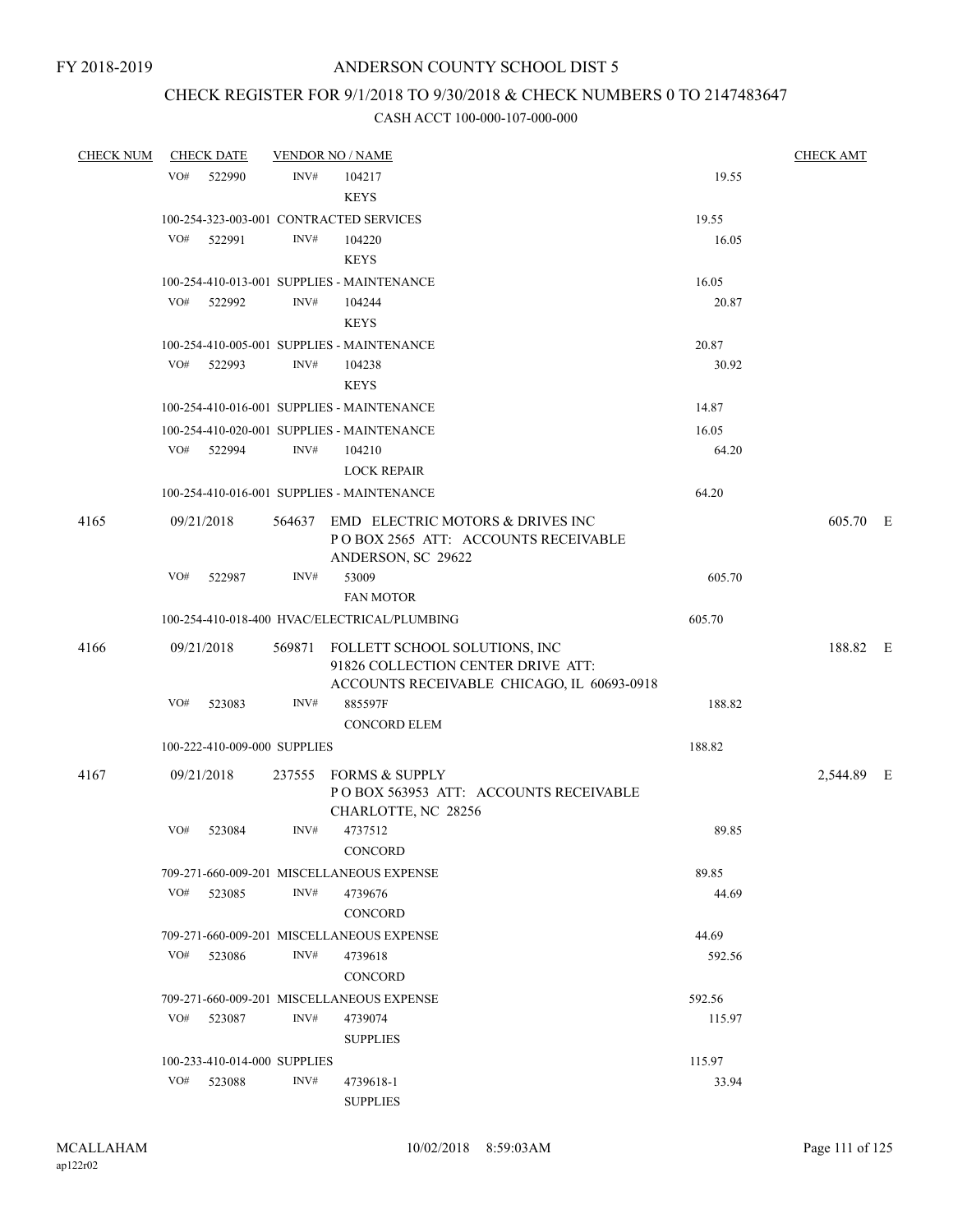## CHECK REGISTER FOR 9/1/2018 TO 9/30/2018 & CHECK NUMBERS 0 TO 2147483647

| <b>CHECK NUM</b> |     | <b>CHECK DATE</b>                     |        | <b>VENDOR NO / NAME</b>                                                                    |     |       |          | <b>CHECK AMT</b> |  |
|------------------|-----|---------------------------------------|--------|--------------------------------------------------------------------------------------------|-----|-------|----------|------------------|--|
|                  |     |                                       |        | 709-271-660-009-201 MISCELLANEOUS EXPENSE                                                  |     |       | 33.94    |                  |  |
|                  | VO# | 523089                                | INV#   | 4741757<br><b>SUPPLIES</b>                                                                 |     |       | 17.94    |                  |  |
|                  |     |                                       |        | 709-271-660-009-201 MISCELLANEOUS EXPENSE                                                  |     |       | 17.94    |                  |  |
|                  | VO# | 523090                                | INV#   | 4742391                                                                                    |     |       | 63.78    |                  |  |
|                  |     |                                       |        | <b>SUPPLIES</b>                                                                            |     |       |          |                  |  |
|                  |     |                                       |        | 709-271-660-009-201 MISCELLANEOUS EXPENSE                                                  |     |       | 63.78    |                  |  |
|                  | VO# | 523091                                | INV#   | 4743120                                                                                    |     |       | 154.50   |                  |  |
|                  |     |                                       |        | <b>SUPPLIES</b>                                                                            |     |       |          |                  |  |
|                  |     |                                       |        | 715-271-660-015-201 MISCELLANEOUS EXPENSE                                                  |     |       | 154.50   |                  |  |
|                  | VO# | 523141                                | INV#   | 4712404                                                                                    | PO# | 99345 | 1,431.66 |                  |  |
|                  |     |                                       |        | <b>SUPPLIES</b>                                                                            |     |       |          |                  |  |
|                  |     |                                       |        | 100-000-170-000-000 WAREHOUSE INVENTORY                                                    |     |       | 715.83   |                  |  |
|                  |     |                                       |        | 100-000-170-000-000 WAREHOUSE INVENTORY                                                    |     |       | 715.83   |                  |  |
| $*$ 4170         |     | 09/21/2018                            | 564031 | GLOVES PLUS INC<br>227 NEELY FERRY ROAD ATT: ACCOUNTS<br>RECEIVABLE SIMPSONVILLE, SC 29680 |     |       |          | 2,642.02 E       |  |
|                  | VO# | 523142                                | INV#   | 134750,134900<br><b>SUPPLIES</b>                                                           | PO# | 99454 | 2,642.02 |                  |  |
|                  |     |                                       |        | 100-000-170-000-000 WAREHOUSE INVENTORY                                                    |     |       | 1,922.47 |                  |  |
|                  |     |                                       |        | 100-000-170-000-000 WAREHOUSE INVENTORY                                                    |     |       | 5.00     |                  |  |
|                  |     |                                       |        | 100-000-170-000-000 WAREHOUSE INVENTORY                                                    |     |       | 714.55   |                  |  |
| $* 4174$         |     | 09/21/2018                            | 264114 | HEINEMANN<br>15963 COLLECTIONS CENTER DRIVE ATT:<br>ACCOUNTS RECEIVABLE CHICAGO, IL 60693  |     |       |          | 131.93 E         |  |
|                  | VO# | 523094                                | INV#   | 6967507<br><b>POSTERS</b>                                                                  |     |       | 131.93   |                  |  |
|                  |     |                                       |        | 709-271-660-009-201 MISCELLANEOUS EXPENSE                                                  |     |       | 131.93   |                  |  |
| $* 4176$         |     | 09/21/2018                            | 564696 | JOHNSTONE SUPPLY<br>POBOX 17466 GREENVILLE, SC 29606                                       |     |       |          | 421.52 E         |  |
|                  | VO# | 523003                                | INV#   | 4005677<br><b>SUPPLIES</b>                                                                 |     |       | 421.52   |                  |  |
|                  |     |                                       |        | 100-254-410-006-400 HVAC/ELECTRICAL/PLUMBING                                               |     |       | 421.52   |                  |  |
|                  |     |                                       |        |                                                                                            |     |       |          |                  |  |
| 4177             |     | 09/21/2018                            |        | 299175 EMPLOYEE VENDOR<br>3001 LECONTE ROAD ANDERSON, SC 29621                             |     |       |          | 177.22 E         |  |
|                  | VO# | 523132                                | INV#   | <b>SEPT 11-12</b><br><b>GEORGIA</b>                                                        |     |       | 177.22   |                  |  |
|                  |     |                                       |        | 100-113-410-020-VEN SUPPLY-ADDT'L FOR LOST VENDING                                         |     |       | 177.22   |                  |  |
| 4178             |     | 09/21/2018                            | 572054 | EMPLOYEE VENDOR<br>227 LAUREL TRACE CIRCLE PIEDMONT, SC<br>29673                           |     |       |          | 157.09 E         |  |
|                  | VO# | 523056                                | INV#   | SEPT <sub>8</sub>                                                                          |     |       | 157.09   |                  |  |
|                  |     |                                       |        | <b>COLUMBIA</b>                                                                            |     |       |          |                  |  |
|                  |     | 309-113-333-021-000 TRIPS/ ACTIVITIES |        |                                                                                            |     |       | 157.09   |                  |  |
|                  |     |                                       |        |                                                                                            |     |       |          |                  |  |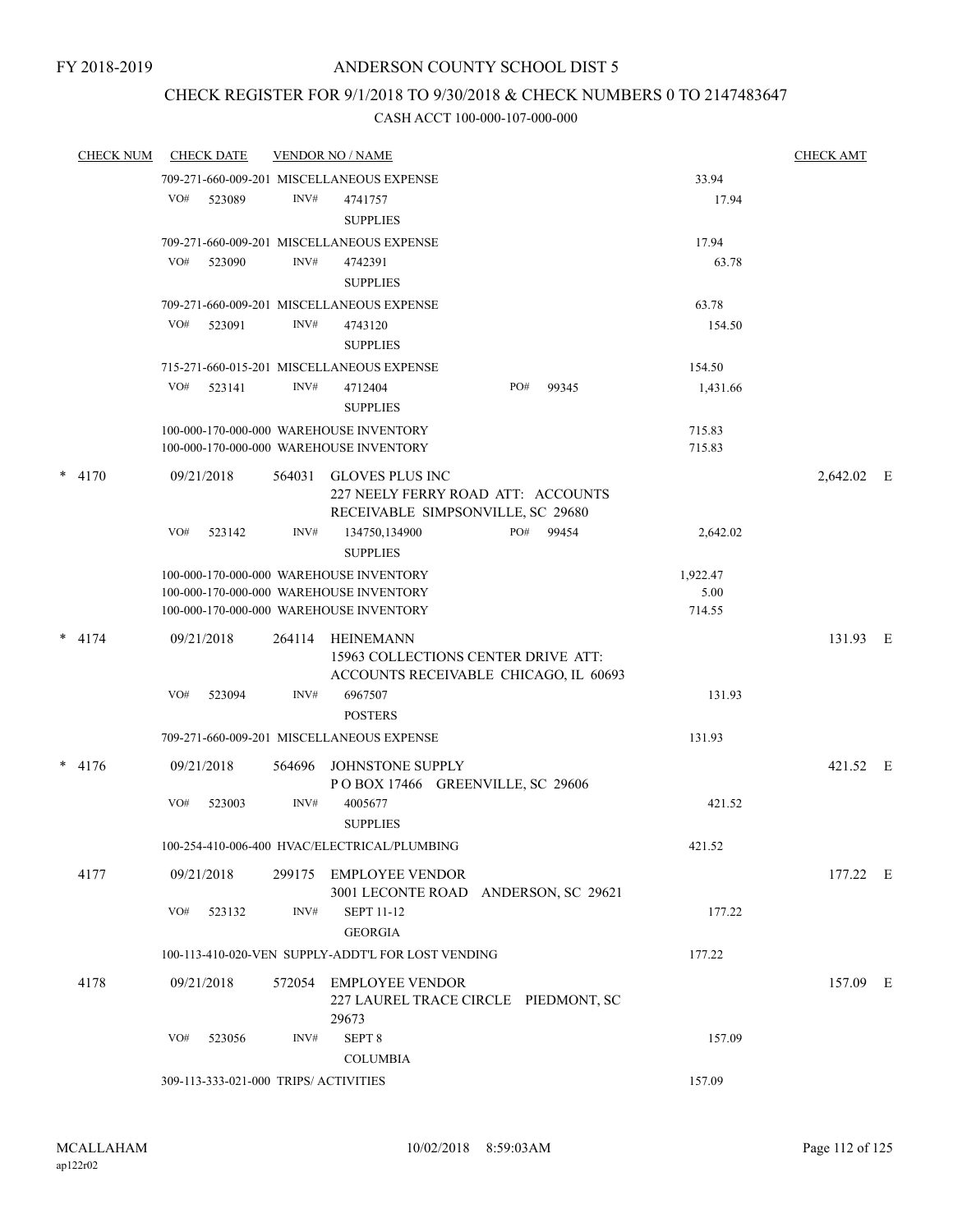## CHECK REGISTER FOR 9/1/2018 TO 9/30/2018 & CHECK NUMBERS 0 TO 2147483647

|   | <b>CHECK NUM</b> | <b>CHECK DATE</b>                         |                | <b>VENDOR NO / NAME</b>                                                                               |          | <b>CHECK AMT</b> |  |
|---|------------------|-------------------------------------------|----------------|-------------------------------------------------------------------------------------------------------|----------|------------------|--|
|   | 4179             | 09/21/2018<br>VO#<br>523098               | 572855<br>INV# | KRISPY KREME<br>1620 N. MAIN ST. ANDERSON, SC 29621<br><b>FUNDRAISER</b><br><b>ROBERT ANDERSON</b>    | 271.41   | 271.41 E         |  |
|   |                  | 706-271-660-006-682 VOLLEYBALL EXPENSE    |                |                                                                                                       | 271.41   |                  |  |
|   | 4180             | 09/21/2018                                | 564511         | EMPLOYEE VENDOR                                                                                       |          | 218.28 E         |  |
|   |                  | VO#<br>523052                             | INV#           | 313 DUNHILL DR ANDERSON, SC 29625<br><b>SUPPLIES</b><br>REIMBURSEMENT                                 | 218.28   |                  |  |
|   |                  | 708-271-660-008-375 FACULTY EXPENSE       |                |                                                                                                       | 218.28   |                  |  |
|   | 4181             | 09/21/2018                                |                | 346650 EMPLOYEE VENDOR<br>110 FIELDSTONE WAY ANDERSON, SC 29625                                       |          | 131.89 E         |  |
|   |                  | VO#<br>523057                             | INV#           | AUG <sub>7</sub><br><b>COLUMBIA</b>                                                                   | 131.89   |                  |  |
|   |                  | 311-224-333-005-000 Trips and Conferences |                |                                                                                                       | 131.89   |                  |  |
|   | $* 4183$         | 09/21/2018                                |                | 570673 NATIONAL DROPOUT PREVENTION NETWORK<br>713 E. GREENVILLE ST SUITE D #108 ANDERSON,<br>SC 29621 |          | 700.00 E         |  |
|   |                  | VO#<br>523100                             | INV#           | Z1806<br>PO#<br>99493<br>MOORE, BEATON                                                                | 700.00   |                  |  |
|   |                  | 394-224-333-063-000 TRIPS/PD              |                |                                                                                                       | 700.00   |                  |  |
| * | 4186             | 09/21/2018                                | 391100         | OLD STONE TRACTOR CO, INC<br>PO BOX 13565 ATT: ACCOUNTS RECEIVABLE<br>ANDERSON, SC 29624              |          | 690.86 E         |  |
|   |                  | VO#<br>523006                             | INV#           | CT95738<br><b>REPAIR PARTS</b>                                                                        | 368.53   |                  |  |
|   |                  |                                           |                | 100-254-410-000-001 MAINT. SUPPLIES-STRUCTURES                                                        | 368.53   |                  |  |
|   |                  | VO#<br>523007                             | INV#           | CT95914<br><b>REPAIR PARTS</b>                                                                        | 57.35    |                  |  |
|   |                  |                                           |                | 100-254-410-000-001 MAINT. SUPPLIES-STRUCTURES                                                        | 57.35    |                  |  |
|   |                  | VO#<br>523008                             | INV#           | CT94170<br><b>BLADES</b>                                                                              | 161.21   |                  |  |
|   |                  |                                           |                | 100-254-410-000-001 MAINT. SUPPLIES-STRUCTURES                                                        | 161.21   |                  |  |
|   |                  | VO#<br>523009                             | INV#           | CT95465<br><b>MOWER BELT</b>                                                                          | 103.77   |                  |  |
|   |                  |                                           |                | 100-254-410-000-001 MAINT. SUPPLIES-STRUCTURES                                                        | 103.77   |                  |  |
|   | $*$ 4190         | 09/21/2018                                | 462725         | SCHOLASTIC BOOK CLUBS, INC<br>POBOX 3745 ATT: ACCOUNTS RECEIVABLE<br>JEFFERSON CITY, MO 65102-3720    |          | 3,210.01 E       |  |
|   |                  | VO#<br>523109                             | INV#           | W3854990BF<br><b>CONCORD ELEM</b>                                                                     | 3,210.01 |                  |  |
|   |                  | 709-271-660-009-305 LIBRARY EXPENSE       |                |                                                                                                       | 3,210.01 |                  |  |
|   | 4191             | 09/21/2018                                | 472700         | SHERWIN WILLIAMS                                                                                      |          | 469.40 E         |  |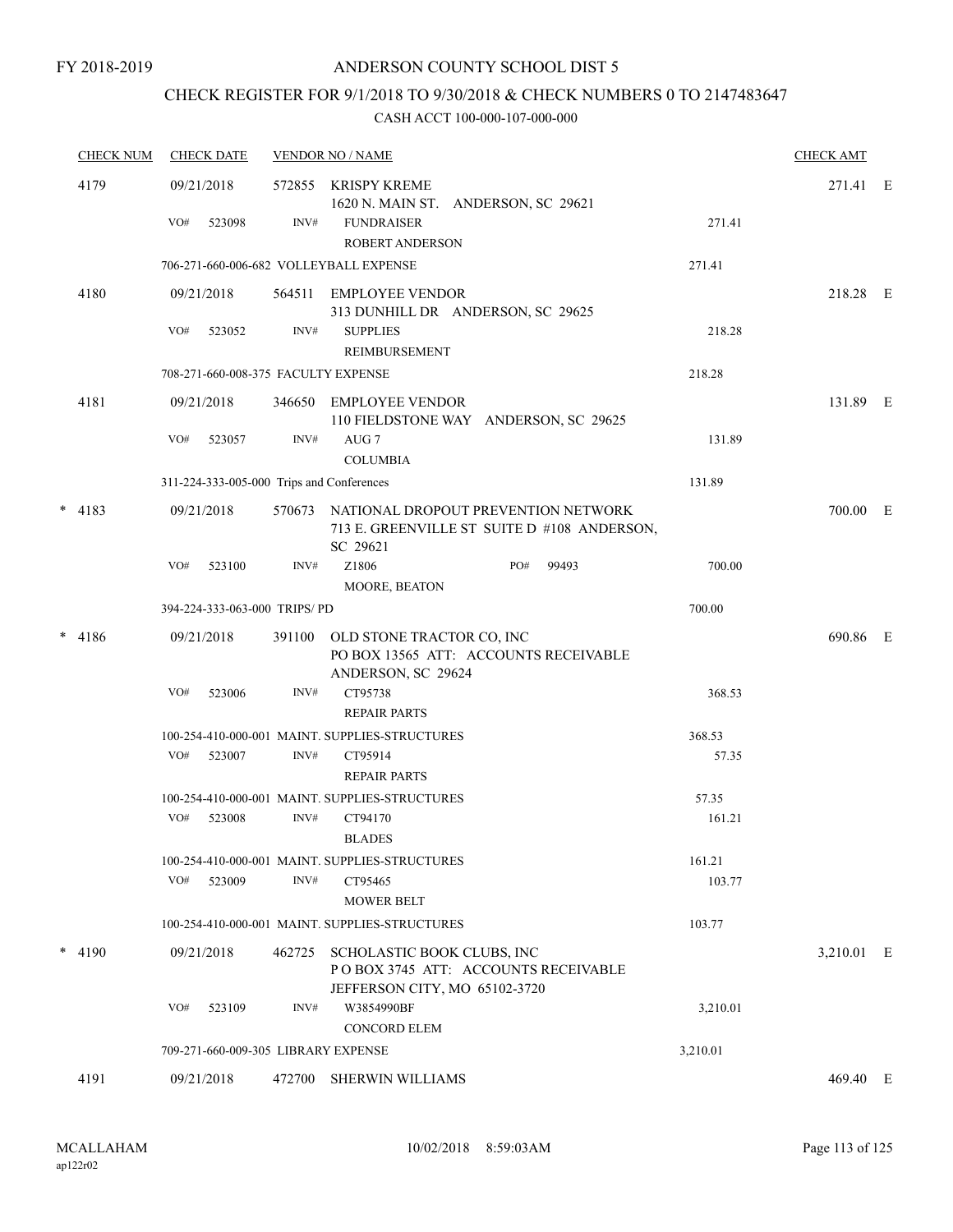#### CHECK REGISTER FOR 9/1/2018 TO 9/30/2018 & CHECK NUMBERS 0 TO 2147483647

|   | <b>CHECK NUM</b> |     | <b>CHECK DATE</b>                  |        | <b>VENDOR NO / NAME</b>                                                          |     |                       |           | <b>CHECK AMT</b> |  |
|---|------------------|-----|------------------------------------|--------|----------------------------------------------------------------------------------|-----|-----------------------|-----------|------------------|--|
|   |                  |     |                                    |        | 613 NORTH MURRAY AVENUE ATT: ACCOUNTS                                            |     |                       |           |                  |  |
|   |                  |     |                                    |        | RECEIVABLE ANDERSON, SC 29625                                                    |     |                       |           |                  |  |
|   |                  | VO# | 523014                             | INV#   | 8094, 8095<br><b>SUPPLIES</b>                                                    |     |                       | 56.07     |                  |  |
|   |                  |     |                                    |        | 100-254-410-000-001 MAINT. SUPPLIES-STRUCTURES                                   |     |                       | 44.83     |                  |  |
|   |                  |     |                                    |        | 100-254-410-000-001 MAINT. SUPPLIES-STRUCTURES                                   |     |                       | 11.24     |                  |  |
|   |                  | VO# | 523015                             | INV#   | 8481-5<br><b>SUPPLIES</b>                                                        |     |                       | 44.83     |                  |  |
|   |                  |     |                                    |        | 100-254-410-000-001 MAINT. SUPPLIES-STRUCTURES                                   |     |                       | 44.83     |                  |  |
|   |                  | VO# | 523016                             | INV#   | 8073-9<br><b>SUPPLIES</b>                                                        |     |                       | 69.70     |                  |  |
|   |                  |     |                                    |        | 100-254-410-000-001 MAINT. SUPPLIES-STRUCTURES                                   |     |                       | 69.70     |                  |  |
|   |                  | VO# | 523017                             | INV#   | 8335-3<br><b>SUPPLIES</b>                                                        |     |                       | 298.80    |                  |  |
|   |                  |     |                                    |        | 100-254-410-000-001 MAINT. SUPPLIES-STRUCTURES                                   |     |                       | 298.80    |                  |  |
| * | 4193             |     | 09/21/2018                         | 507850 | <b>TRANE</b><br>PO BOX 406469 ATT: ACCOUNTS RECEIVABLE<br>ATLANTA, GA 30384-6469 |     |                       |           | 20,824.00 E      |  |
|   |                  | VO# | 523117                             | INV#   | 39304370<br><b>SOUTH FANT</b>                                                    | PO# | 99344                 | 20,824.00 |                  |  |
|   |                  |     | 515-253-531-015-FAC COOLER/CHILLER |        |                                                                                  |     |                       | 20,824.00 |                  |  |
|   | 4194             |     | 09/21/2018                         | 570642 | UPSTATE SEPTIC TANK<br>200 FORD ST GREER, SC 29650                               |     |                       |           | 3,800.00 E       |  |
|   |                  | VO# | 523118                             | INV#   | 111112302<br><b>ROBERT ANDERSON</b>                                              | PO# | 99553                 | 3,800.00  |                  |  |
|   |                  |     |                                    |        | 100-254-323-006-400 CONTR SERV-HVAC/ELECT/PLUMBING                               |     |                       | 3,800.00  |                  |  |
|   | 4195             |     | 09/21/2018                         | 574608 | <b>EMPLOYEE VENDOR</b><br>245 INDIAN TRAIL ANDERSON, SC 29625                    |     |                       |           | 2,156.06 E       |  |
|   |                  | VO# | 523182                             | INV#   | <b>PURCHASES</b><br>REIMBURSEMENT                                                |     |                       | 2,156.06  |                  |  |
|   |                  |     |                                    |        | 720-271-660-020-411 MISCELLANEOUS EXPENSE                                        |     |                       | 513.83    |                  |  |
|   |                  |     |                                    |        | 720-271-660-020-493 SCHOOL/CLASS DONATIONS EXPENSE                               |     |                       | 226.39    |                  |  |
|   |                  |     |                                    |        | 720-271-660-020-508 ID NAME TAGS/ BADGES EXPENSE                                 |     |                       | 318.45    |                  |  |
|   |                  |     |                                    |        | 720-271-660-020-542 TECHNOLOGY EXPENSE                                           |     |                       | 997.39    |                  |  |
|   |                  |     |                                    |        | 720-271-660-020-616 STRINGS/ ORCHESTRA EXPENSE                                   |     |                       | 100.00    |                  |  |
|   | 4196             |     | 09/21/2018                         | 529275 | <b>WESTAR TIRE</b><br>PO BOX 400<br>ACCOUNTS RECEIVABLE ANDERSON, SC 29622       |     | 715 NORTH MURRAY ATT: |           | 647.23 E         |  |
|   |                  | VO# | 523024                             | INV#   | 147370<br><b>TIRES</b>                                                           |     |                       | 647.23    |                  |  |
|   |                  |     |                                    |        | 100-254-412-000-001 TRUCK SERVICE - MAINTENANCE                                  |     |                       | 647.23    |                  |  |
|   | 4197             |     | 09/21/2018                         | 536250 | <b>EMPLOYEE VENDOR</b><br>1420 HARD HILLHOUSE DRIVE ANDERSON, SC<br>29626        |     |                       |           | 155.08 E         |  |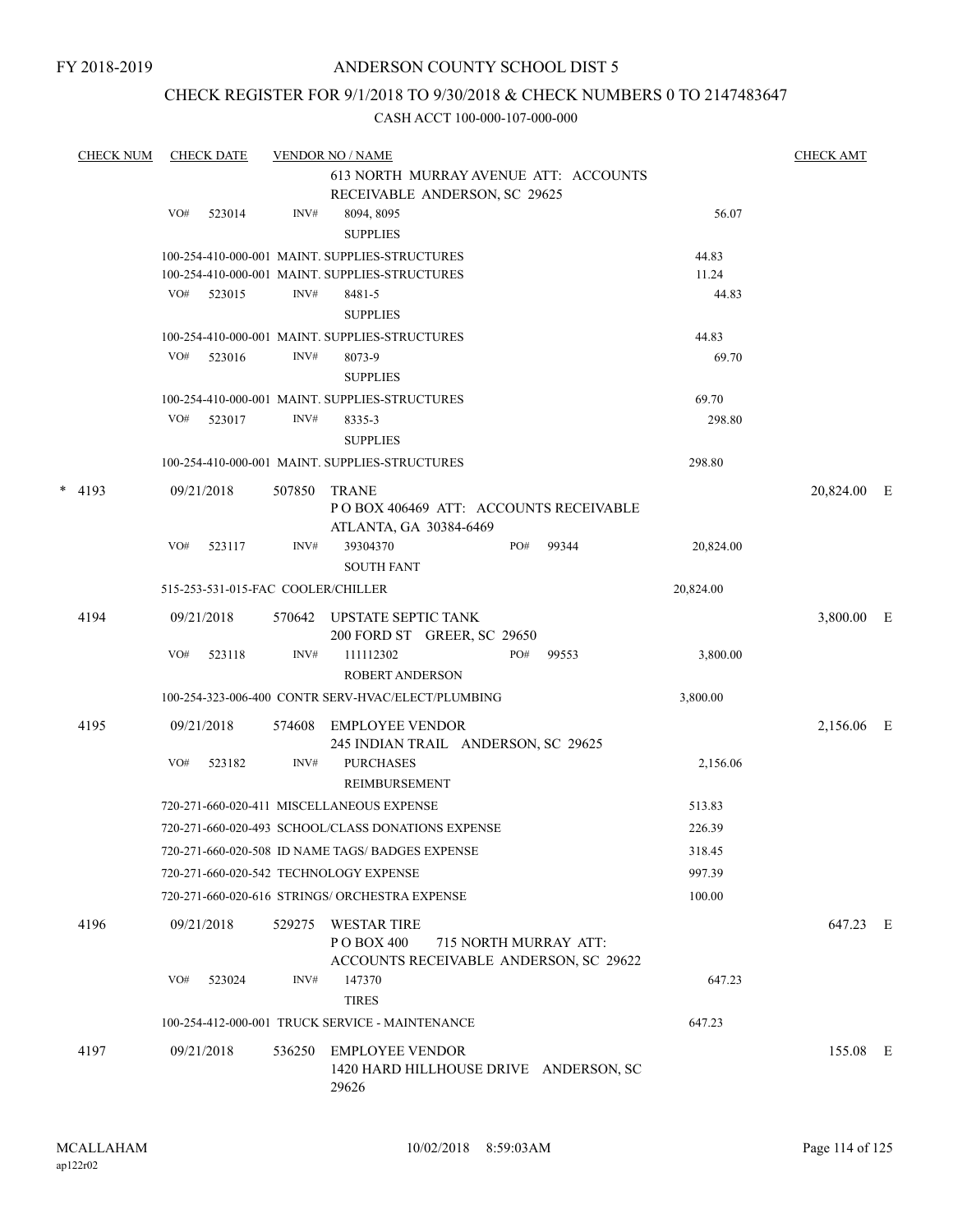## CHECK REGISTER FOR 9/1/2018 TO 9/30/2018 & CHECK NUMBERS 0 TO 2147483647

|  | <b>CHECK NUM</b> |                                                                        | <b>CHECK DATE</b> |                              | <b>VENDOR NO / NAME</b>                                                                                                  |  |     |                     | <b>CHECK AMT</b> |             |   |
|--|------------------|------------------------------------------------------------------------|-------------------|------------------------------|--------------------------------------------------------------------------------------------------------------------------|--|-----|---------------------|------------------|-------------|---|
|  |                  | VO#                                                                    | 523051            | INV#                         | <b>SUPPLIES</b><br>REIMBURSEMENT                                                                                         |  |     |                     | 113.22           |             |   |
|  |                  |                                                                        |                   |                              | 326-112-410-000-000 SCIENCE KITS SUPPLIES                                                                                |  |     |                     | 113.22           |             |   |
|  |                  | VO#                                                                    | 523061            | INV#                         | AUG 2018<br><b>MILEAGE</b>                                                                                               |  |     |                     | 41.86            |             |   |
|  |                  |                                                                        |                   |                              | 326-112-332-000-000 TRAVEL-DELIVER KITS                                                                                  |  |     |                     | 41.86            |             |   |
|  | $*$ 4199         |                                                                        | 09/25/2018        | 572771                       | <b>EMPLOYEE VENDOR</b><br>124 HIGH C DRIVE ANDERSON, SC 29621                                                            |  |     |                     |                  | 420.35 E    |   |
|  |                  | VO#                                                                    | 523260            | INV#                         | <b>PIZZA LUNCH</b><br>REIMBURSEMENT                                                                                      |  |     |                     | 33.17            |             |   |
|  |                  |                                                                        |                   |                              | 724-271-660-024-410 GENERAL ADMINISTRATION EXPENSE                                                                       |  |     |                     | 33.17            |             |   |
|  |                  | VO#                                                                    | 523261            | INV#                         | <b>LANDER UNIV</b><br>REIMBURSEMENT                                                                                      |  |     |                     | 387.18           |             |   |
|  |                  | 724-271-660-024-593 FIELD TRIPS-MISC. EXPENSE                          |                   |                              |                                                                                                                          |  |     |                     | 387.18           |             |   |
|  | 4200             |                                                                        | 09/25/2018        | 155900                       | CAROLINA BIOLOGICAL SUPPLY<br>POBOX 60232 ATT: ACCOUNTS RECEIVABLE<br>CHARLOTTE, NC 28260-0232                           |  |     |                     |                  | 9,360.09    | Ε |
|  |                  | VO#                                                                    | 523224            | INV#                         | PO 99262<br>ACCT 2935015                                                                                                 |  | PO# | 99262               | 8,875.97         |             |   |
|  |                  |                                                                        |                   |                              | 329-115-410-001-000 SUPPLIES-STATE EQUIPMENT                                                                             |  |     |                     | 4,378.55         |             |   |
|  |                  |                                                                        |                   |                              | 329-115-410-001-000 SUPPLIES-STATE EQUIPMENT                                                                             |  |     |                     | 190.54           |             |   |
|  |                  |                                                                        |                   |                              | 329-115-410-001-000 SUPPLIES-STATE EQUIPMENT                                                                             |  |     |                     | 3,673.46         |             |   |
|  |                  |                                                                        |                   |                              | 329-115-410-001-000 SUPPLIES-STATE EQUIPMENT                                                                             |  |     |                     | 633.42           |             |   |
|  |                  | VO#                                                                    | 523274            | INV#                         | 50378222<br><b>SUPPLIES</b>                                                                                              |  |     |                     | 484.12           |             |   |
|  |                  |                                                                        |                   | 100-114-410-003-000 SUPPLIES |                                                                                                                          |  |     |                     | 484.12           |             |   |
|  | $*$ 4202         |                                                                        | 09/25/2018        |                              | 568574 CCP CROWE'S CORPORATE PROMOTIONS<br>PO BOX 2647 ANDERSON, SC 29622                                                |  |     |                     |                  | 1,151.39 E  |   |
|  |                  | VO#                                                                    | 523225            | INV#                         | 12817<br><b>GLENVIEW</b>                                                                                                 |  |     |                     | 1,151.39         |             |   |
|  |                  |                                                                        |                   |                              | 720-271-660-020-601 BAND CLUB EXPENSE                                                                                    |  |     |                     | 1,151.39         |             |   |
|  | $*$ 4204         |                                                                        | 09/25/2018        |                              | 569871 FOLLETT SCHOOL SOLUTIONS, INC<br>91826 COLLECTION CENTER DRIVE ATT:<br>ACCOUNTS RECEIVABLE CHICAGO, IL 60693-0918 |  |     |                     |                  | 1,762.90 E  |   |
|  |                  | VO#                                                                    | 523272            | INV#                         | 2298106A<br><b>WORKBOOKS</b>                                                                                             |  |     |                     | 1,762.90         |             |   |
|  |                  |                                                                        |                   | 100-114-410-003-000 SUPPLIES |                                                                                                                          |  |     |                     | 1,762.90         |             |   |
|  | 4205             |                                                                        | 09/25/2018        | 237555                       | <b>FORMS &amp; SUPPLY</b><br>POBOX 563953 ATT: ACCOUNTS RECEIVABLE<br>CHARLOTTE, NC 28256                                |  |     |                     |                  | 16,952.00 E |   |
|  |                  | VO#                                                                    | 523229            | INV#                         | 4674927<br><b>SUPPLIES</b>                                                                                               |  | PO# | 99174               | 16,952.00        |             |   |
|  |                  | 201-113-410-006-AVD AVID SUPPLIES<br>201-113-410-006-AVD AVID SUPPLIES |                   |                              |                                                                                                                          |  |     | 193.11<br>16,758.89 |                  |             |   |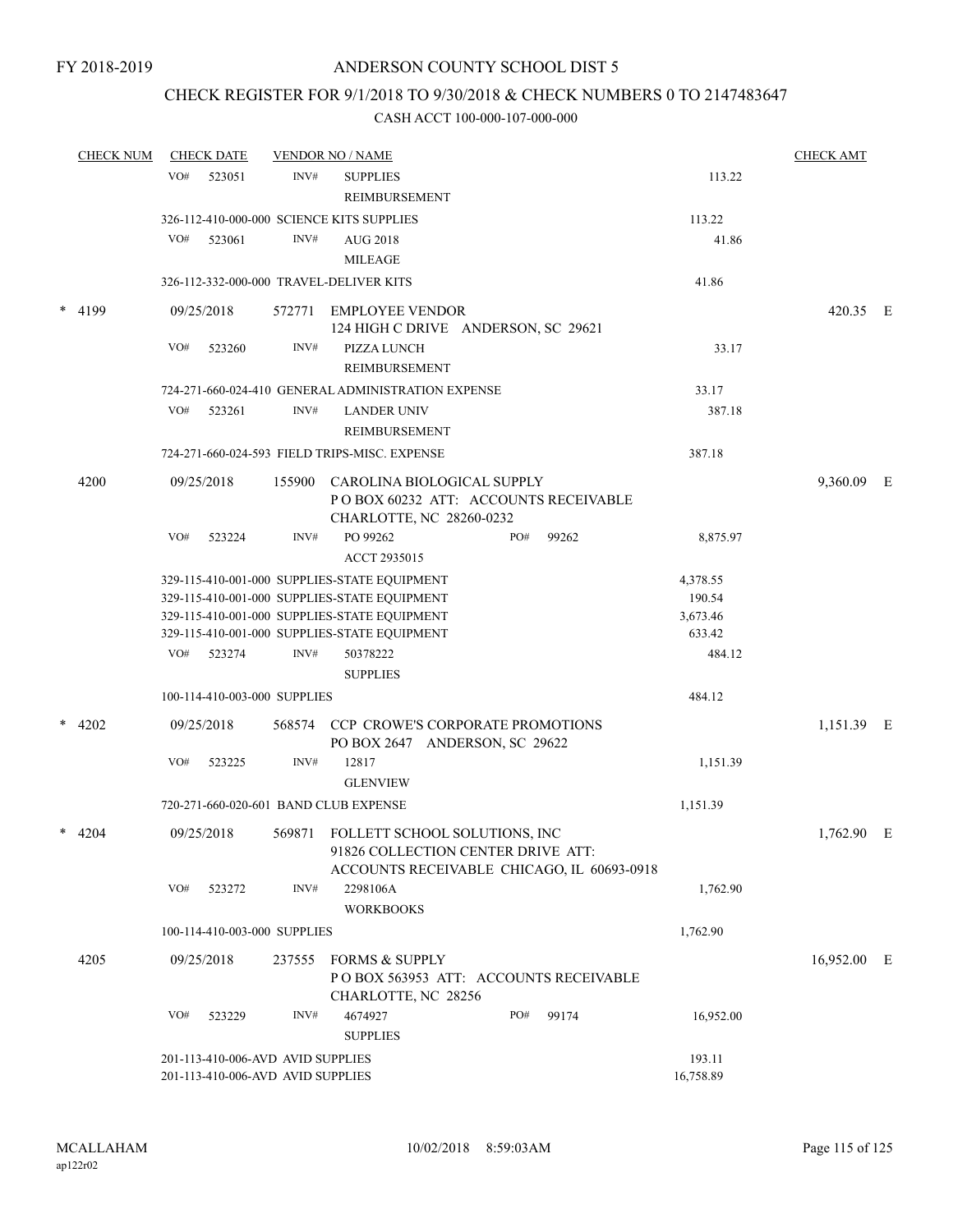## CHECK REGISTER FOR 9/1/2018 TO 9/30/2018 & CHECK NUMBERS 0 TO 2147483647

| <b>CHECK NUM</b> | <b>CHECK DATE</b>                      |        | <b>VENDOR NO / NAME</b>                                                                                |     | <b>CHECK AMT</b> |          |              |  |
|------------------|----------------------------------------|--------|--------------------------------------------------------------------------------------------------------|-----|------------------|----------|--------------|--|
| 4206             | 09/25/2018                             | 564815 | <b>EMPLOYEE VENDOR</b><br>106 PROSPECT COURT ANDERSON, SC 29625                                        |     |                  |          | 106.98 E     |  |
|                  | VO#<br>523207                          | INV#   | <b>BAR STOOLS</b><br>REIMBURSEMENT                                                                     |     |                  | 106.98   |              |  |
|                  |                                        |        | 100-113-410-021-VEN SUPPLY-ADDT'L FOR LOST VENDING                                                     |     |                  | 106.98   |              |  |
| 4207             | 09/25/2018                             |        | 572168 GREENVILLE LITTLE THEATRE<br>444 COLLEGE STREET GREENVILLE, SC 29601                            |     |                  |          | 1,700.00 E   |  |
|                  | VO#<br>523231                          | INV#   | 1113<br><b>HOMELAND PARK</b>                                                                           | PO# | 99615            | 1,700.00 |              |  |
|                  | 201-112-312-011-000 PURCHASED SERVICES |        |                                                                                                        |     |                  | 1,700.00 |              |  |
| $* 4210$         | 09/25/2018                             |        | 345207 EMPLOYEE VENDOR<br>1404 STONEHURST DRIVE ANDERSON, SC 29621                                     |     |                  |          | 331.25 E     |  |
|                  | VO#<br>523258                          | INV#   | <b>CORNER BAGEL</b><br>REIMBURSEMENT                                                                   |     |                  | 331.25   |              |  |
|                  |                                        |        | 100-113-410-020-VEN SUPPLY-ADDT'L FOR LOST VENDING                                                     |     |                  | 331.25   |              |  |
| 4211             | 09/25/2018                             |        | 572025 EMPLOYEE VENDOR<br>105 HANOVER CIRCLE ANDERSON, SC 29621                                        |     |                  |          | 398.65 E     |  |
|                  | VO#<br>523203                          | INV#   | <b>SEPT 19-20</b><br><b>COLUMBIA</b>                                                                   |     |                  | 398.65   |              |  |
|                  |                                        |        | 100-263-333-000-000 TRIPS AND CONFERENCES                                                              |     |                  | 398.65   |              |  |
| 4212             | 09/25/2018                             |        | 572840 EMPLOYEE VENDOR<br>566 SAM BROWN ROAD SENECA, SC 29678                                          |     |                  |          | 136.03 E     |  |
|                  | VO#<br>523259                          | INV#   | <b>SUPPLIES</b><br>REIMBURSEMENT                                                                       |     |                  | 136.03   |              |  |
|                  | 100-222-410-008-000 SUPPLIES           |        |                                                                                                        |     |                  | 136.03   |              |  |
| 4213             | 09/25/2018                             |        | 416350 PRESENTATION SYSTEMS SOUTH, INC<br>POBOX 3872 ATT: ACCOUNTS RECEIVABLE<br>MOORESVILLE, NC 28117 |     |                  |          | 1,591.86 E   |  |
|                  | VO#<br>523238                          | INV#   | 182675<br><b>SUPPLIES</b>                                                                              | PO# | 99514            | 1,492.86 |              |  |
|                  |                                        |        | 201-113-445-006-000 TECH SUPPLIES/ SITE LICENSE                                                        |     |                  | 1,492.86 |              |  |
|                  | VO# 523239                             |        | INV# 182581<br><b>TL HANNA</b>                                                                         |     |                  | 99.00    |              |  |
|                  |                                        |        | 100-114-410-002-VEN SUPPLY-ADDT'L FOR LOST VENDING                                                     |     |                  | 99.00    |              |  |
| 4214             | 09/25/2018                             | 570443 | PROJECT LEAD THE WAY<br>3939 PRIORITY WAY SOUTH DRIVE SUITE 400<br>INDIANAPOLIS, IN 46240              |     |                  |          | $6,072.75$ E |  |
|                  | VO#<br>523240                          | INV#   | 151470<br><b>SUPPLIES</b>                                                                              | PO# | 99247            | 6,072.75 |              |  |
|                  |                                        |        | 329-115-410-001-000 SUPPLIES-STATE EQUIPMENT                                                           |     |                  | 6,072.75 |              |  |
| 4215             | 09/25/2018                             | 426200 | <b>QUILL CORPORATION</b><br>POBOX 37600 ATT: ACCOUNTS RECEIVABLE                                       |     |                  |          | 869.35 E     |  |
|                  | VO#<br>523242                          | INV#   | PHILADELPHIA, PA 19101-0600<br>1019267                                                                 | PO# | 99522            | 384.59   |              |  |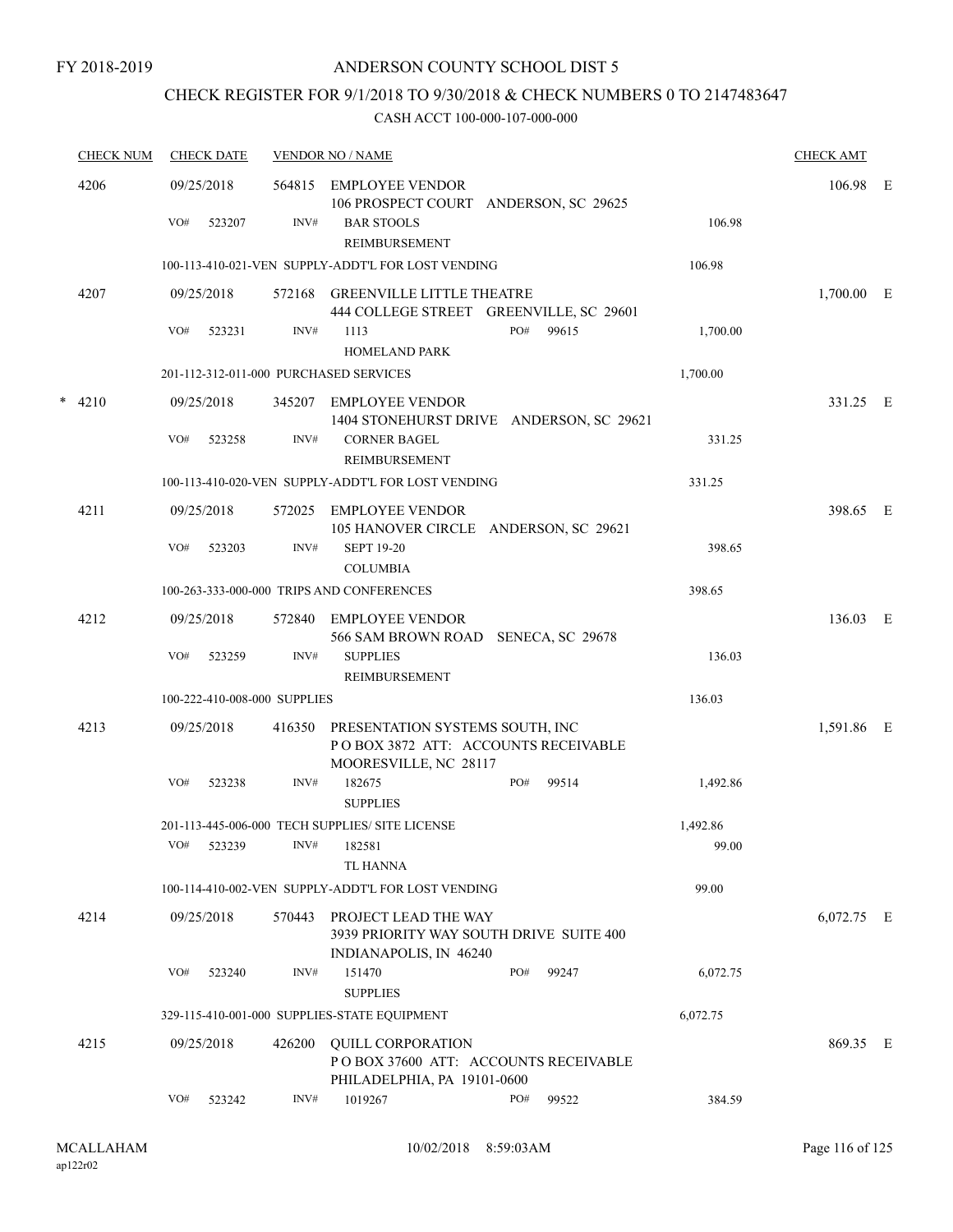## CHECK REGISTER FOR 9/1/2018 TO 9/30/2018 & CHECK NUMBERS 0 TO 2147483647

| <b>CHECK NUM</b> | <b>CHECK DATE</b>                        |        | <b>VENDOR NO / NAME</b>                                                                                     |     |       |                  | <b>CHECK AMT</b> |  |
|------------------|------------------------------------------|--------|-------------------------------------------------------------------------------------------------------------|-----|-------|------------------|------------------|--|
|                  |                                          |        | <b>SUPPLIES</b>                                                                                             |     |       |                  |                  |  |
|                  |                                          |        | 329-115-690-001-0CO OTHER OBJECTS-WBL (C/O)                                                                 |     |       | 384.59           |                  |  |
|                  | VO#<br>523243                            | INV#   | PO 99479                                                                                                    | PO# | 99479 | 484.76           |                  |  |
|                  |                                          |        | <b>SUPPLIES</b>                                                                                             |     |       |                  |                  |  |
|                  | 100-115-410-001-000 SUPPLIES             |        |                                                                                                             |     |       | 89.85            |                  |  |
|                  |                                          |        | 329-115-410-001-000 SUPPLIES-STATE EQUIPMENT                                                                |     |       | 33.06            |                  |  |
|                  |                                          |        | 329-115-410-001-000 SUPPLIES-STATE EQUIPMENT                                                                |     |       | 318.87           |                  |  |
|                  |                                          |        | 329-115-410-001-000 SUPPLIES-STATE EQUIPMENT                                                                |     |       | 42.98            |                  |  |
| 4216             | 09/25/2018                               |        | 574624 SCHOLASTIC CLASSROOM MAGAZINES<br>PO BOX 3710 JEFFERSON CITY, MO 65102-9733                          |     |       |                  | 280.17 E         |  |
|                  | VO#<br>523246                            | INV#   | M66689498<br>ACCT 29622705                                                                                  | PO# | 99578 | 280.17           |                  |  |
|                  |                                          |        | 201-113-445-006-000 TECH SUPPLIES/ SITE LICENSE                                                             |     |       | 280.17           |                  |  |
|                  |                                          |        |                                                                                                             |     |       |                  |                  |  |
| 4217             | 09/25/2018                               | 463000 | SCHOLASTIC INC/SCHOLASTIC MAGAZINES<br>POBOX 3725 ATT: ACCOUNTS RECEIVABLE<br>JEFFERSON CITY, MO 65102-3725 |     |       |                  | 900.63 E         |  |
|                  | VO#<br>523265                            | INV#   | <b>MY BIG WORLD</b><br>ACCT# 29626004                                                                       |     |       | 779.63           |                  |  |
|                  | 100-147-410-015-000 SUPPLIES             |        |                                                                                                             |     |       | 86.63            |                  |  |
|                  | 100-147-410-015-000 SUPPLIES             |        |                                                                                                             |     |       | 115.50           |                  |  |
|                  | 100-147-410-015-000 SUPPLIES             |        |                                                                                                             |     |       | 115.50           |                  |  |
|                  | 100-147-410-015-000 SUPPLIES             |        |                                                                                                             |     |       | 115.50           |                  |  |
|                  | 100-147-410-015-000 SUPPLIES             |        |                                                                                                             |     |       | 115.50           |                  |  |
|                  | 100-147-410-015-000 SUPPLIES             |        |                                                                                                             |     |       | 115.50           |                  |  |
|                  | 100-147-410-015-000 SUPPLIES             |        |                                                                                                             |     |       | 115.50           |                  |  |
|                  | VO#<br>523276                            | INV#   | M6634017<br><b>WEST MARKET</b>                                                                              |     |       | 121.00           |                  |  |
|                  | 338-188-410-018-FAM SUPPLIES             |        |                                                                                                             |     |       | 83.20            |                  |  |
|                  |                                          |        | 718-271-660-018-201 MISCELLANEOUS EXPENSE                                                                   |     |       | 37.80            |                  |  |
|                  |                                          |        |                                                                                                             |     |       |                  |                  |  |
| 4218             | 09/25/2018                               | 574537 | <b>EMPLOYEE VENDOR</b><br>713 EAST GREENVILLE ST SUITE D, #111<br>ANDERSON, SC 29621                        |     |       |                  | 459.07 E         |  |
|                  | VO#<br>523206                            | INV#   | <b>SEPT 2018</b>                                                                                            |     |       | 32.70            |                  |  |
|                  |                                          |        | <b>MILEAGE</b>                                                                                              |     |       |                  |                  |  |
|                  |                                          |        | 100-232-333-000-000 TRIPS AND CONFERENCES                                                                   |     |       | 32.70            |                  |  |
|                  | VO#<br>523262                            | INV#   | <b>SEPT 19-20</b>                                                                                           |     |       | 426.37           |                  |  |
|                  |                                          |        |                                                                                                             |     |       |                  |                  |  |
|                  |                                          |        | <b>COLUMBIA</b>                                                                                             |     |       |                  |                  |  |
|                  |                                          |        | 100-232-333-000-000 TRIPS AND CONFERENCES                                                                   |     |       | 426.37           |                  |  |
| 4219             | 09/28/2018                               | 113600 | ANDERSON FIRE & SAFETY<br>POBOX 1265 ATT: ACCOUNTS RECEIVABLE<br>ANDERSON, SC 29622                         |     |       |                  | 6,176.47 E       |  |
|                  | VO#<br>523449                            | INV#   | 2018/2019<br><b>INSPECTIONS</b>                                                                             | PO# | 99605 | 6,176.47         |                  |  |
|                  | 100-254-323-000-600 MAINTENANCE SERVICES |        |                                                                                                             |     |       |                  |                  |  |
|                  |                                          |        | 100-254-323-001-600 MAINTENANCE SERVICES                                                                    |     |       | 342.00<br>316.48 |                  |  |
|                  |                                          |        |                                                                                                             |     |       |                  |                  |  |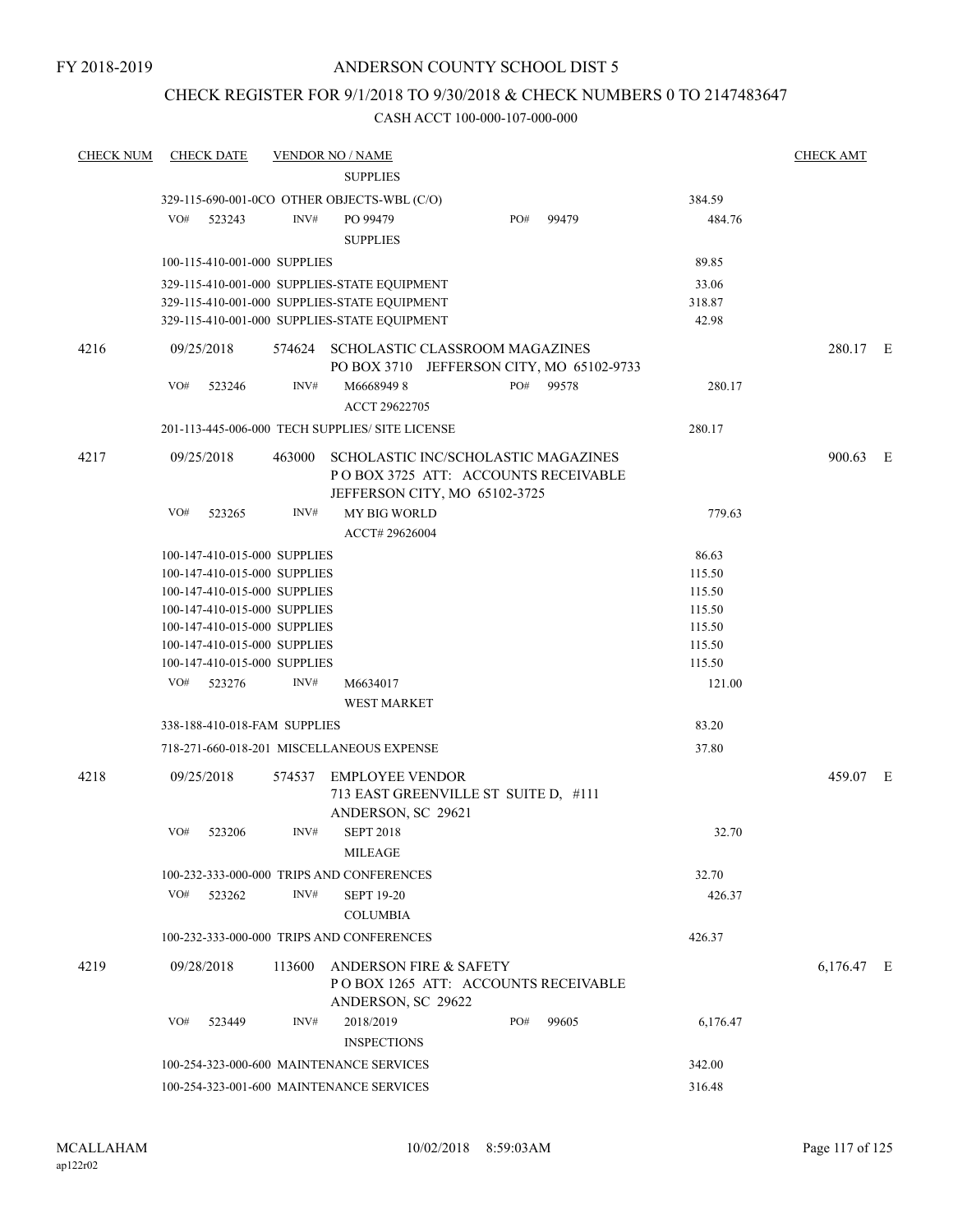#### CHECK REGISTER FOR 9/1/2018 TO 9/30/2018 & CHECK NUMBERS 0 TO 2147483647

|        | <b>CHECK NUM</b> | <b>CHECK DATE</b>                        |        | <b>VENDOR NO / NAME</b>                                                                                   |          | <b>CHECK AMT</b> |  |
|--------|------------------|------------------------------------------|--------|-----------------------------------------------------------------------------------------------------------|----------|------------------|--|
|        |                  | 100-254-323-002-600 MAINTENANCE SERVICES |        |                                                                                                           | 605.04   |                  |  |
|        |                  | 100-254-323-003-600 MAINTENANCE SERVICES |        |                                                                                                           | 350.42   |                  |  |
|        |                  | 100-254-323-005-600 MAINTENANCE SERVICES |        |                                                                                                           | 377.00   |                  |  |
|        |                  | 100-254-323-006-600 MAINTENANCE SERVICES |        |                                                                                                           | 264.00   |                  |  |
|        |                  | 100-254-323-007-600 MAINTENANCE SERVICES |        |                                                                                                           | 279.00   |                  |  |
|        |                  | 100-254-323-008-600 MAINTENANCE SERVICES |        |                                                                                                           | 216.00   |                  |  |
|        |                  | 100-254-323-009-600 MAINTENANCE SERVICES |        |                                                                                                           | 465.01   |                  |  |
|        |                  | 100-254-323-010-600 MAINTENANCE SERVICES |        |                                                                                                           | 257.00   |                  |  |
|        |                  | 100-254-323-011-600 MAINTENANCE SERVICES |        |                                                                                                           | 258.40   |                  |  |
|        |                  | 100-254-323-012-600 MAINTENANCE SERVICES |        |                                                                                                           | 84.00    |                  |  |
|        |                  | 100-254-323-013-600 MAINTENANCE SERVICES |        |                                                                                                           | 0.00     |                  |  |
|        |                  | 100-254-323-014-600 MAINTENANCE SERVICES |        |                                                                                                           | 260.00   |                  |  |
|        |                  | 100-254-323-015-600 MAINTENANCE SERVICES |        |                                                                                                           | 76.00    |                  |  |
|        |                  | 100-254-323-016-600 MAINTENANCE SERVICES |        |                                                                                                           | 96.00    |                  |  |
|        |                  | 100-254-323-017-600 MAINTENANCE SERVICES |        |                                                                                                           | 502.00   |                  |  |
|        |                  | 100-254-323-018-600 MAINTENANCE SERVICES |        |                                                                                                           | 310.00   |                  |  |
|        |                  | 100-254-323-019-600 MAINTENANCE SERVICES |        |                                                                                                           | 166.00   |                  |  |
|        |                  | 100-254-323-020-600 MAINTENANCE SERVICES |        |                                                                                                           | 156.00   |                  |  |
|        |                  | 100-254-323-021-600 MAINTENANCE SERVICES |        |                                                                                                           | 466.12   |                  |  |
|        |                  | 100-254-323-023-600 MAINTENANCE SERVICES |        |                                                                                                           | 330.00   |                  |  |
|        | 4220             | 09/28/2018                               | 566562 | ANDERSON OUTDOOR POWER EQUIPMENT<br>110 MIRACLE MILE DRIVE ATT: ACCOUNTS<br>RECEIVABLE ANDERSON, SC 29621 |          | 227.77 E         |  |
|        |                  | VO#<br>523370                            | INV#   | 205039<br><b>SUPPLIES</b>                                                                                 | 138.44   |                  |  |
|        |                  |                                          |        | 100-254-410-000-001 MAINT. SUPPLIES-STRUCTURES                                                            | 138.44   |                  |  |
|        |                  | VO#<br>523371                            | INV#   | 204948<br><b>SUPPLIES</b>                                                                                 | 39.95    |                  |  |
|        |                  |                                          |        | 100-254-410-000-001 MAINT. SUPPLIES-STRUCTURES                                                            | 39.95    |                  |  |
|        |                  | VO#<br>523372                            | INV#   | 204820<br><b>SUPPLIES</b>                                                                                 | 15.41    |                  |  |
|        |                  |                                          |        | 100-254-410-000-001 MAINT. SUPPLIES-STRUCTURES                                                            | 15.41    |                  |  |
|        |                  | VO#<br>523373                            | INV#   | 204687<br><b>SUPPLIES</b>                                                                                 | 33.97    |                  |  |
|        |                  |                                          |        | 100-254-410-000-001 MAINT. SUPPLIES-STRUCTURES                                                            | 33.97    |                  |  |
| $\ast$ | 4223             | 09/28/2018                               | 126675 | <b>ATTAWAY INC</b><br>PO BOX 302 ATT: ACCOUNTS RECEIVABLE<br>ANDERSON, SC 29622                           |          | 1,806.16 E       |  |
|        |                  | VO#<br>523450                            | INV#   | 216603                                                                                                    | 1,806.16 |                  |  |
|        |                  |                                          |        | <b>SUPPLIES</b>                                                                                           |          |                  |  |
|        |                  | 100-115-410-031-000 SUPPLIES             |        |                                                                                                           | 1,806.16 |                  |  |
|        | 4224             | 09/28/2018                               | 565647 | <b>BARCO PRODUCTS COMPANY</b>                                                                             |          | 480.48 E         |  |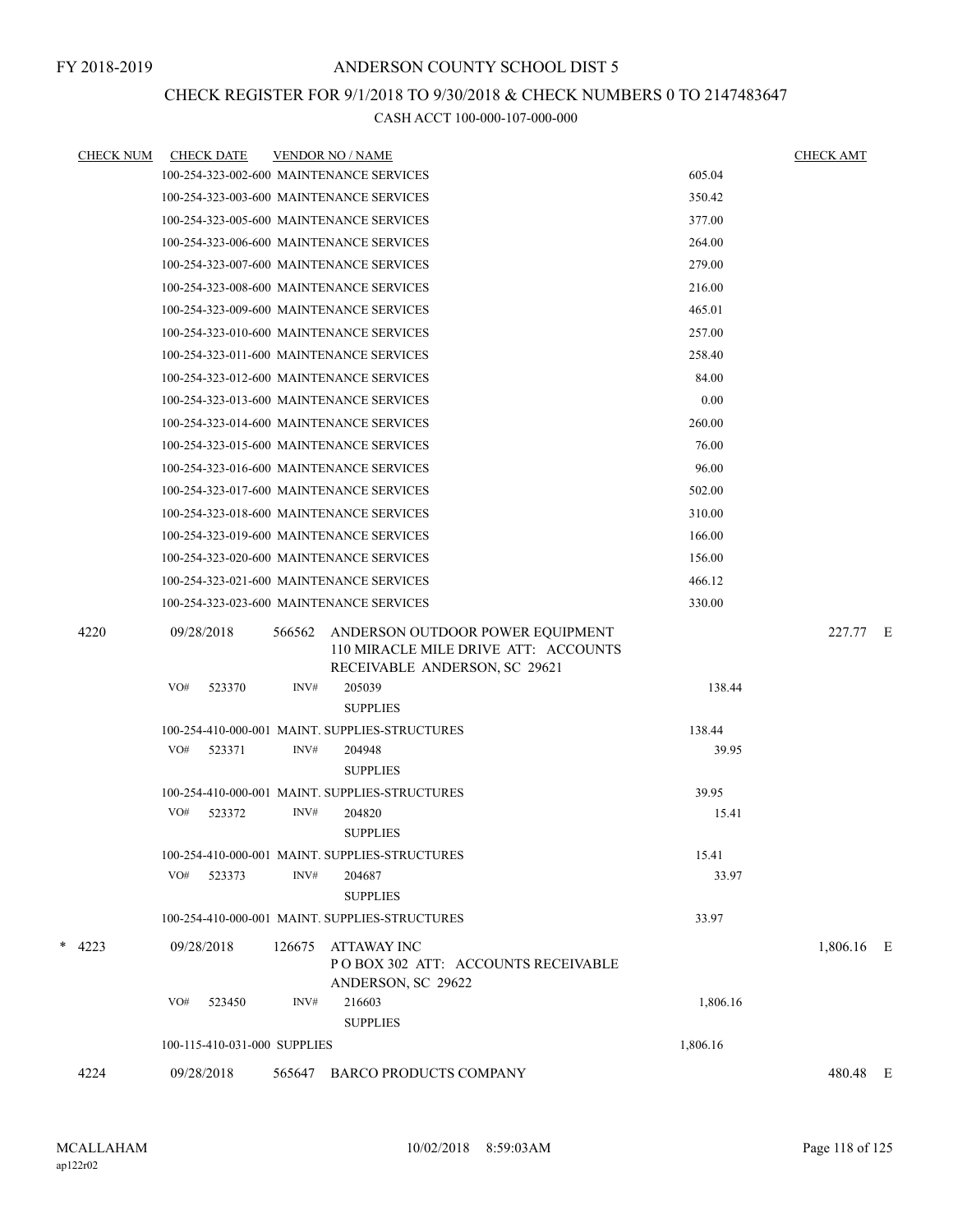## CHECK REGISTER FOR 9/1/2018 TO 9/30/2018 & CHECK NUMBERS 0 TO 2147483647

|        | <b>CHECK NUM</b> | <b>CHECK DATE</b> |            |                              | <b>VENDOR NO / NAME</b>                                                                            |          | <b>CHECK AMT</b> |  |
|--------|------------------|-------------------|------------|------------------------------|----------------------------------------------------------------------------------------------------|----------|------------------|--|
|        |                  |                   |            |                              | 24 N. WASHINGTON AVE ATT: ACCOUNTS                                                                 |          |                  |  |
|        |                  |                   |            |                              | RECEIVABLE BATAVIA, IL 60510-2614                                                                  |          |                  |  |
|        |                  | VO#               | 523452     | INV#                         | BP00080181<br><b>POST SLEEVES</b>                                                                  | 480.48   |                  |  |
|        |                  |                   |            |                              | 713-271-660-013-201 MISCELLANEOUS EXPENSE                                                          | 480.48   |                  |  |
|        | 4225             |                   | 09/28/2018 | 575109                       | EMPLOYEE VENDOR<br>116 CROSSCREEK DRIVE ANDERSON, SC 29621                                         |          | 190.61 E         |  |
|        |                  | VO#               | 523446     | INV#                         | <b>SEPT 17-19</b><br><b>COLUMBIA</b>                                                               | 190.61   |                  |  |
|        |                  |                   |            | 394-224-333-063-000 TRIPS/PD |                                                                                                    | 190.61   |                  |  |
|        |                  |                   |            |                              |                                                                                                    |          |                  |  |
|        | 4226             |                   | 09/28/2018 | 564662                       | <b>BRADY'S SCREEN PRINTING</b><br>106 CONCORD ROAD ATT: ACCOUNTS<br>RECEIVABLE ANDERSON, SC 29621  |          | 276.06 E         |  |
|        |                  | VO#               | 523347     | INV#                         | 34002                                                                                              | 276.06   |                  |  |
|        |                  |                   |            |                              | <b>SHIRTS</b>                                                                                      |          |                  |  |
|        |                  |                   |            |                              | 705-271-660-005-611 PEP CLUB EXPENSE                                                               | 276.06   |                  |  |
| $\ast$ | 4228             |                   | 09/28/2018 | 155900                       | CAROLINA BIOLOGICAL SUPPLY<br>POBOX 60232 ATT: ACCOUNTS RECEIVABLE<br>CHARLOTTE, NC 28260-0232     |          | 250.04 E         |  |
|        |                  | VO#               | 523321     | INV#                         | 50412763<br>PO#<br>99460<br><b>SUPPLIES</b>                                                        | 250.04   |                  |  |
|        |                  |                   |            |                              | 326-112-410-000-000 SCIENCE KITS SUPPLIES                                                          | 250.04   |                  |  |
|        | 4229             |                   | 09/28/2018 |                              | 568574 CCP CROWE'S CORPORATE PROMOTIONS<br>PO BOX 2647 ANDERSON, SC 29622                          |          | 167.04 E         |  |
|        |                  | VO#               | 523343     | INV#                         | 12830                                                                                              | 167.04   |                  |  |
|        |                  |                   |            |                              | <b>WRIST BANDS</b>                                                                                 |          |                  |  |
|        |                  |                   |            |                              | 720-271-660-020-601 BAND CLUB EXPENSE                                                              | 167.04   |                  |  |
|        | 4230             |                   | 09/28/2018 | 569982                       | DSCS HOLDINGS, LLC<br>D/B/A VIRTUAL IMAGE TECHNOLOGY PO BOX                                        |          | 1,477.76 E       |  |
|        |                  |                   |            |                              | 2200 CHARLOTTE, NC 28241-2200                                                                      |          |                  |  |
|        |                  | VO#               | 523288     | INV#                         | 283766<br><b>SHREDDING</b>                                                                         | 1,477.76 |                  |  |
|        |                  |                   |            |                              | 100-264-312-000-000 PURCHASED SERVICES                                                             | 1,477.76 |                  |  |
|        | 4231             |                   | 09/28/2018 | 575572                       | <b>EMPLOYEE VENDOR</b><br>124 APPLETON LANE MAULDIN, SC 29662                                      |          | 341.44 E         |  |
|        |                  | VO#               | 523472     | INV#                         | 09/13-09/14/18<br><b>ATLANTA</b>                                                                   | 188.22   |                  |  |
|        |                  |                   |            | 394-224-333-063-000 TRIPS/PD |                                                                                                    | 188.22   |                  |  |
|        |                  | VO#               | 523501     | INV#                         | 09/17-09/19/18                                                                                     | 153.22   |                  |  |
|        |                  |                   |            |                              | <b>COLUMBIA</b>                                                                                    |          |                  |  |
|        |                  |                   |            | 394-224-333-063-000 TRIPS/PD |                                                                                                    | 153.22   |                  |  |
|        | $*$ 4233         |                   | 09/28/2018 |                              | 241365 G&G SALES AND SERVICE<br>3359 KENNERLY ROAD ATT: ACCOUNTS<br>RECEIVABLE IRMO, SC 29063-8505 |          | 450.00 E         |  |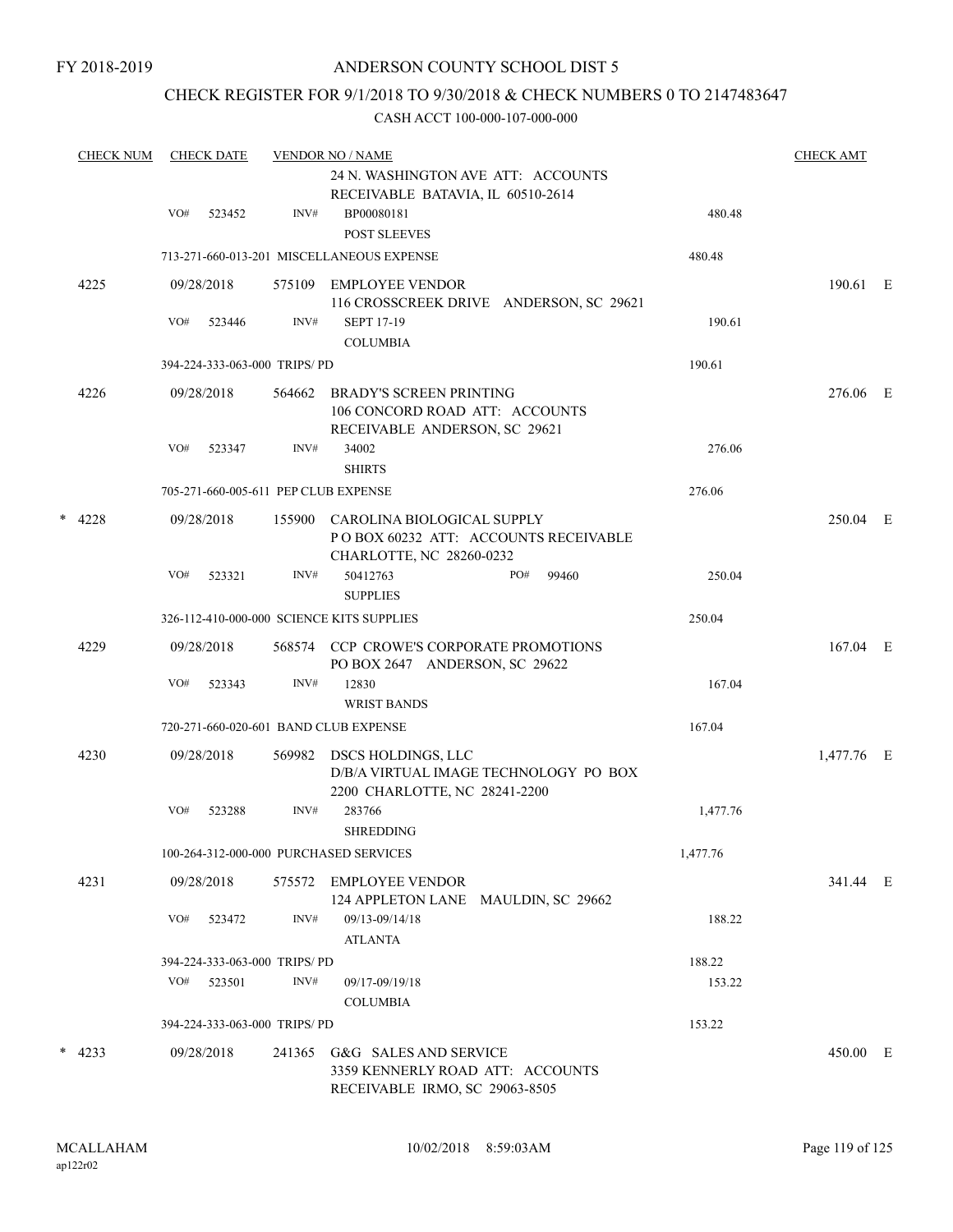# CHECK REGISTER FOR 9/1/2018 TO 9/30/2018 & CHECK NUMBERS 0 TO 2147483647

|   | <b>CHECK NUM</b> | <b>CHECK DATE</b> |                                        | <b>VENDOR NO / NAME</b>                                                                               |          | <b>CHECK AMT</b> |   |
|---|------------------|-------------------|----------------------------------------|-------------------------------------------------------------------------------------------------------|----------|------------------|---|
|   |                  | VO#               | INV#<br>523380                         | 4348<br><b>WHS</b>                                                                                    | 450.00   |                  |   |
|   |                  |                   |                                        | 100-254-323-003-001 CONTRACTED SERVICES                                                               | 450.00   |                  |   |
|   | 4234             | 09/28/2018        | 249700                                 | GLENN PLUMBING COMPANY, INC<br>481 EAST WHITNER STREET ATT: ACCOUNTS<br>RECEIVABLE ANDERSON, SC 29624 |          | 4,885.00 E       |   |
|   |                  | VO#               | INV#<br>523366                         | 0918206<br>PO#<br>99554<br><b>TL HANNA</b>                                                            | 4,885.00 |                  |   |
|   |                  |                   |                                        | 505-253-520-002-TUR BASEBALL/SOFTBALL TURF                                                            | 4,885.00 |                  |   |
|   | 4235             | 09/28/2018        |                                        | 573295 EMPLOYEE VENDOR<br>114 SHADY LANE BELTON, SC 29627                                             |          | 125.52 E         |   |
|   |                  | VO#               | INV#<br>523439                         | <b>SEPT 2018</b><br><b>MILEAGE</b>                                                                    | 125.52   |                  |   |
|   |                  |                   | 100-266-332-000-000 IN-DISTRICT TRAVEL |                                                                                                       | 125.52   |                  |   |
| * | 4238             | 09/28/2018        | 575569                                 | EMPLOYEE VENDOR<br>131 DURALEIGH ROAD ANDERSON, SC 29621                                              |          | 139.14 E         |   |
|   |                  | VO#               | 523496<br>INV#                         | $8/20 - 9/20/18$<br><b>MILEAGE</b>                                                                    | 139.14   |                  |   |
|   |                  |                   | 283-223-333-000-000 TRIPS/MILEAGE      |                                                                                                       | 139.14   |                  |   |
|   | 4239             | 09/28/2018        | 572855                                 | KRISPY KREME<br>1620 N. MAIN ST. ANDERSON, SC 29621                                                   |          | 1,520.55 E       |   |
|   |                  | VO#               | INV#<br>523476                         | <b>FUNDRAISER</b><br><b>ROBERT ANDERSON</b>                                                           | 1,520.55 |                  |   |
|   |                  |                   |                                        | 706-271-660-006-585 FIELD TRIPS- GR. 6 EXPENSE                                                        | 1,520.55 |                  |   |
|   | $*$ 4241         | 09/28/2018        | 573948                                 | EMPLOYEE VENDOR<br>110 BLAIR ROAD BELTON, SC 29627                                                    |          | 182.48 E         |   |
|   |                  | VO#               | INV#<br>523431                         | <b>SEPT 20-21</b><br><b>COLUMBIA</b>                                                                  | 182.48   |                  |   |
|   |                  |                   |                                        | 267-224-333-000-P15 TRIPS- NEW PRINC/ASST PRINC                                                       | 182.48   |                  |   |
|   | $*$ 4245         | 09/28/2018        | 571109                                 | McG MECHANICAL, INC.<br>2000 PEARMAN DAIRY ROAD ANDERSON, SC<br>29625                                 |          | 2,994.00         | E |
|   |                  | VO#               | INV#<br>523368                         | 6869<br>PO#<br>99427<br><b>MCCANTS</b>                                                                | 2,994.00 |                  |   |
|   |                  |                   |                                        | 100-271-410-005-000 MIDDLE SCHOOL SUPPLIES                                                            | 2,994.00 |                  |   |
|   | 4246             | 09/28/2018        | 572165                                 | MCGRAW-HILL SCHOOL EDUCATION, LLC<br>BMO HARRIS BANK, N.A. LOCKBOX 71545<br>CHICAGO, IL 60694-1545    |          | 367.57 E         |   |
|   |                  | VO#               | INV#<br>523302                         | 104900382001<br><b>BOOKS</b>                                                                          | 367.57   |                  |   |
|   |                  |                   |                                        | 723-190-660-023-911 MISCELLANEOUS- ADULT ED EXPENSE                                                   | 367.57   |                  |   |
|   | 4247             | 09/28/2018        | 568354                                 | MCKAY, ZORN & ASSOCIATES, PA<br>110 FEDERAL STREET STE 5-C ANDERSON, SC<br>29625                      |          | 3,262.95 E       |   |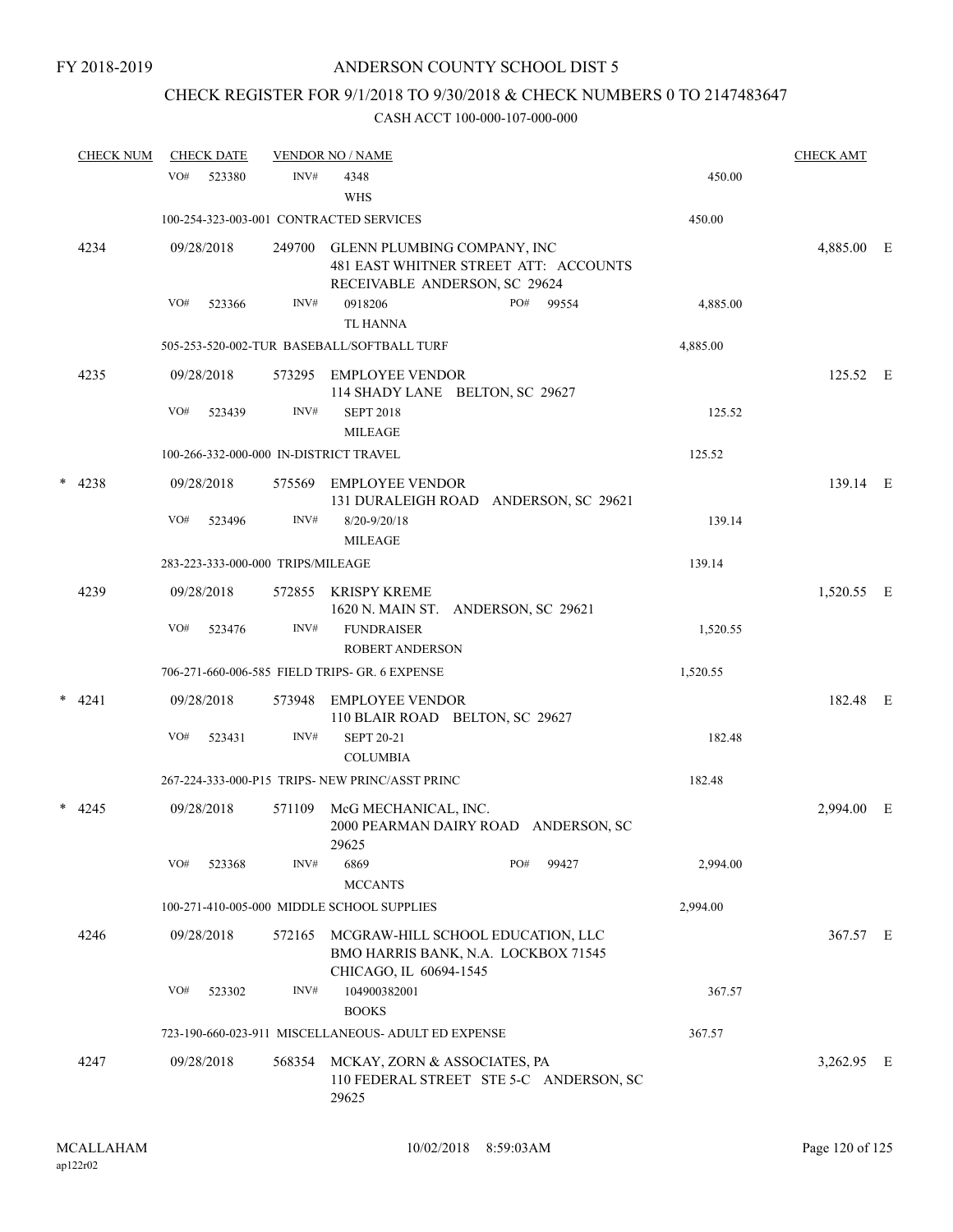# CHECK REGISTER FOR 9/1/2018 TO 9/30/2018 & CHECK NUMBERS 0 TO 2147483647

| <b>CHECK NUM</b> | <b>CHECK DATE</b>                        |        | <b>VENDOR NO / NAME</b>                                                                                 |          |       |          | <b>CHECK AMT</b> |  |
|------------------|------------------------------------------|--------|---------------------------------------------------------------------------------------------------------|----------|-------|----------|------------------|--|
|                  | VO#<br>523397                            | INV#   | 1465-0818<br><b>SOUTHWOOD</b>                                                                           |          |       | 3,262.95 |                  |  |
|                  | 515-253-520-000-ART FINE ARTS CENTER     |        |                                                                                                         | 3,262.95 |       |          |                  |  |
| 4248             | 09/28/2018                               |        | 349701 MED CENTRAL HEALTH RESOURCES<br>3424 CLEMSON BLVD ATT: ACCOUNTS<br>RECEIVABLE ANDERSON, SC 29621 |          |       | 545.00 E |                  |  |
|                  | VO#<br>523358                            | INV#   | 25102<br><b>WILSON</b>                                                                                  |          |       | 85.00    |                  |  |
|                  | 100-255-323-000-000 CONTRACTED SERVICES  |        |                                                                                                         |          |       | 85.00    |                  |  |
|                  | VO#<br>523359                            | INV#   | 21575<br><b>WEBB</b>                                                                                    |          |       | 85.00    |                  |  |
|                  | 100-255-323-000-000 CONTRACTED SERVICES  |        |                                                                                                         |          |       | 85.00    |                  |  |
|                  | VO#<br>523360                            | INV#   | 7713<br><b>HEARD</b>                                                                                    |          |       | 85.00    |                  |  |
|                  | 100-255-323-000-000 CONTRACTED SERVICES  |        |                                                                                                         |          |       | 85.00    |                  |  |
|                  | $VO#$ 523361                             | INV#   | 45511<br><b>CATHEY</b>                                                                                  |          |       | 85.00    |                  |  |
|                  | 100-255-323-000-000 CONTRACTED SERVICES  |        |                                                                                                         |          |       | 85.00    |                  |  |
|                  | VO#<br>523362                            | INV#   | 40337<br><b>SANDERS</b>                                                                                 |          |       | 40.00    |                  |  |
|                  | 100-255-323-000-000 CONTRACTED SERVICES  |        |                                                                                                         |          |       | 40.00    |                  |  |
|                  | VO#<br>523363                            | INV#   | 13252<br><b>VALENTINE</b>                                                                               |          |       | 40.00    |                  |  |
|                  | 100-255-323-000-000 CONTRACTED SERVICES  |        |                                                                                                         |          |       | 40.00    |                  |  |
|                  | VO# 523364                               | INV#   | 25102<br><b>WILSON</b>                                                                                  |          |       | 40.00    |                  |  |
|                  | 100-255-323-000-000 CONTRACTED SERVICES  |        |                                                                                                         |          |       | 40.00    |                  |  |
|                  | VO#<br>523365                            | INV#   | 45520<br><b>WEBB</b>                                                                                    |          |       | 85.00    |                  |  |
|                  | 100-255-323-000-000 CONTRACTED SERVICES  |        |                                                                                                         |          |       | 85.00    |                  |  |
| 4249             | 09/28/2018                               | 569461 | METROGROUP, INC<br>50-23 TWENTY-THIRD STREET LONG ISLAND<br>CITY, NY 11101                              |          |       |          | 2,297.15 E       |  |
|                  | VO#<br>523479                            | INV#   | PI 574993<br><b>HVAC TREATMENT</b>                                                                      | PO#      | 99227 | 2,297.15 |                  |  |
|                  | 100-254-323-000-600 MAINTENANCE SERVICES |        | 23.19                                                                                                   |          |       |          |                  |  |
|                  |                                          |        | 100-254-323-001-600 MAINTENANCE SERVICES                                                                |          |       | 48.10    |                  |  |
|                  |                                          |        | 100-254-323-002-600 MAINTENANCE SERVICES                                                                |          |       | 462.10   |                  |  |
|                  |                                          |        | 100-254-323-003-600 MAINTENANCE SERVICES                                                                |          |       | 398.53   |                  |  |
|                  |                                          |        | 100-254-323-005-600 MAINTENANCE SERVICES                                                                |          |       | 23.19    |                  |  |
|                  |                                          |        | 100-254-323-007-600 MAINTENANCE SERVICES                                                                |          |       | 23.19    |                  |  |
|                  |                                          |        | 100-254-323-008-600 MAINTENANCE SERVICES                                                                |          |       | 23.19    |                  |  |
|                  |                                          |        | 100-254-323-010-600 MAINTENANCE SERVICES                                                                |          |       | 132.27   |                  |  |
|                  |                                          |        | 100-254-323-011-600 MAINTENANCE SERVICES                                                                |          |       | 23.19    |                  |  |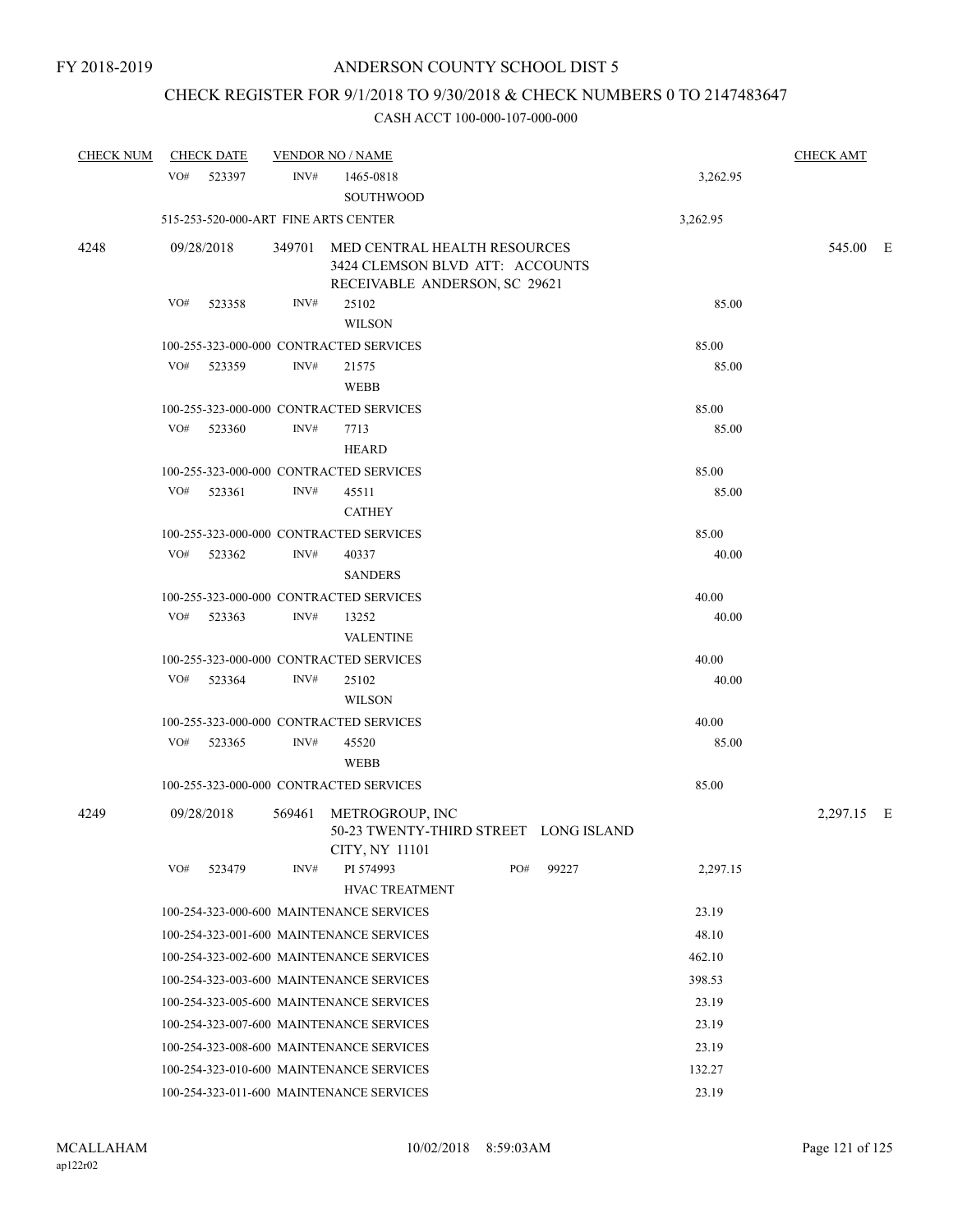## CHECK REGISTER FOR 9/1/2018 TO 9/30/2018 & CHECK NUMBERS 0 TO 2147483647

|           | <b>CHECK NUM</b> |     | <b>CHECK DATE</b> |                              | <b>VENDOR NO / NAME</b>                                                                                     |     |       |                      | <b>CHECK AMT</b> |  |
|-----------|------------------|-----|-------------------|------------------------------|-------------------------------------------------------------------------------------------------------------|-----|-------|----------------------|------------------|--|
|           |                  |     |                   |                              | 100-254-323-012-600 MAINTENANCE SERVICES                                                                    |     |       | 107.36               |                  |  |
|           |                  |     |                   |                              | 100-254-323-014-600 MAINTENANCE SERVICES                                                                    |     |       | 340.13               |                  |  |
|           |                  |     |                   |                              | 100-254-323-015-600 MAINTENANCE SERVICES                                                                    |     |       | 23.19                |                  |  |
|           |                  |     |                   |                              | 100-254-323-016-600 MAINTENANCE SERVICES                                                                    |     |       | 325.78               |                  |  |
|           |                  |     |                   |                              | 100-254-323-017-600 MAINTENANCE SERVICES                                                                    |     |       | 23.19                |                  |  |
|           |                  |     |                   |                              | 100-254-323-019-600 MAINTENANCE SERVICES                                                                    |     |       | 167.49               |                  |  |
|           |                  |     |                   |                              | 100-254-323-021-600 MAINTENANCE SERVICES                                                                    |     |       | 153.06               |                  |  |
| *<br>4253 |                  |     | 09/28/2018        | 570673                       | NATIONAL DROPOUT PREVENTION NETWORK<br>713 E. GREENVILLE ST SUITE D #108 ANDERSON,<br>SC 29621              |     |       |                      | 350.00 E         |  |
|           |                  | VO# | 523353            | INV#                         | Z1807                                                                                                       | PO# | 99316 | 350.00               |                  |  |
|           |                  |     |                   |                              | <b>FLLOYD-FERGUSON</b>                                                                                      |     |       |                      |                  |  |
|           |                  |     |                   | 394-224-333-063-000 TRIPS/PD |                                                                                                             |     |       | 350.00               |                  |  |
|           | 4254             |     | 09/28/2018        | 570395                       | NETWORK CONTROLS & ELECTRIC, INC<br>136 JOHNS ROAD ATT: ACCOUNTS RECEIVABLE<br><b>GREER, SC 29650</b>       |     |       |                      | 9,767.59 E       |  |
|           |                  | VO# | 523486            | INV#                         | 22041,22101<br><b>MCCANTS</b>                                                                               | PO# | 98395 | 9,767.59             |                  |  |
|           |                  |     |                   |                              | 505-254-323-005-000 CONTRACTED SERVICES<br>505-254-323-005-000 CONTRACTED SERVICES                          |     |       | 7,150.53<br>2,617.06 |                  |  |
|           | 4255             |     | 09/28/2018        | 382750                       | NEW FOUNDATIONS CHILDREN & FAM SVCS INC<br>2300 STANDRIDGE ROAD ATT: DONNA<br>HARRINGTON ANDERSON, SC 29625 |     |       |                      | 3,730.56 E       |  |
|           |                  | VO# | 523318            | INV#                         | 1600 & 1601                                                                                                 | PO# | 99610 | 3,730.56             |                  |  |
|           |                  |     |                   |                              | <b>AUG 2018</b>                                                                                             |     |       |                      |                  |  |
|           |                  |     |                   |                              | 221-113-312-NFH-000 COORD/FACIL/TUTORS                                                                      |     |       | 3,730.56             |                  |  |
|           | $*$ 4257         |     | 09/28/2018        | 391100                       | OLD STONE TRACTOR CO, INC<br>PO BOX 13565 ATT: ACCOUNTS RECEIVABLE<br>ANDERSON, SC 29624                    |     |       |                      | 544.63 E         |  |
|           |                  | VO# | 523385            | INV#                         | CT95979<br><b>MOWER</b>                                                                                     |     |       | 127.07               |                  |  |
|           |                  |     |                   |                              | 100-254-410-000-001 MAINT. SUPPLIES-STRUCTURES                                                              |     |       | 127.07               |                  |  |
|           |                  | VO# | 523386            | INV#                         | CT95994                                                                                                     |     |       | 300.97               |                  |  |
|           |                  |     |                   |                              | <b>MOWER</b>                                                                                                |     |       |                      |                  |  |
|           |                  |     |                   |                              | 100-254-410-000-001 MAINT, SUPPLIES-STRUCTURES                                                              |     |       | 300.97               |                  |  |
|           |                  | VO# | 523387            | INV#                         | CT96136<br><b>MOWER</b>                                                                                     |     |       | 116.59               |                  |  |
|           |                  |     |                   |                              | 100-254-410-000-001 MAINT. SUPPLIES-STRUCTURES                                                              |     |       | 116.59               |                  |  |
|           | $*$ 4259         |     | 09/28/2018        |                              | 574702 EMPLOYEE VENDOR<br>502 REGENCY CIRCLE ANDERSON, SC 29625                                             |     |       |                      | 131.89 E         |  |
|           |                  | VO# | 523437            | INV#                         | SEPT <sub>21</sub>                                                                                          |     |       | 131.89               |                  |  |
|           |                  |     |                   |                              | <b>ATLANTA</b><br>267-224-333-000-P12 TRIPS-RON CLARK'S ACADEMY                                             |     |       | 131.89               |                  |  |
|           |                  |     |                   |                              |                                                                                                             |     |       |                      |                  |  |
|           | 4260             |     | 09/28/2018        |                              | 574491 EMPLOYEE VENDOR                                                                                      |     |       |                      | 330.18 E         |  |
|           |                  |     |                   |                              |                                                                                                             |     |       |                      |                  |  |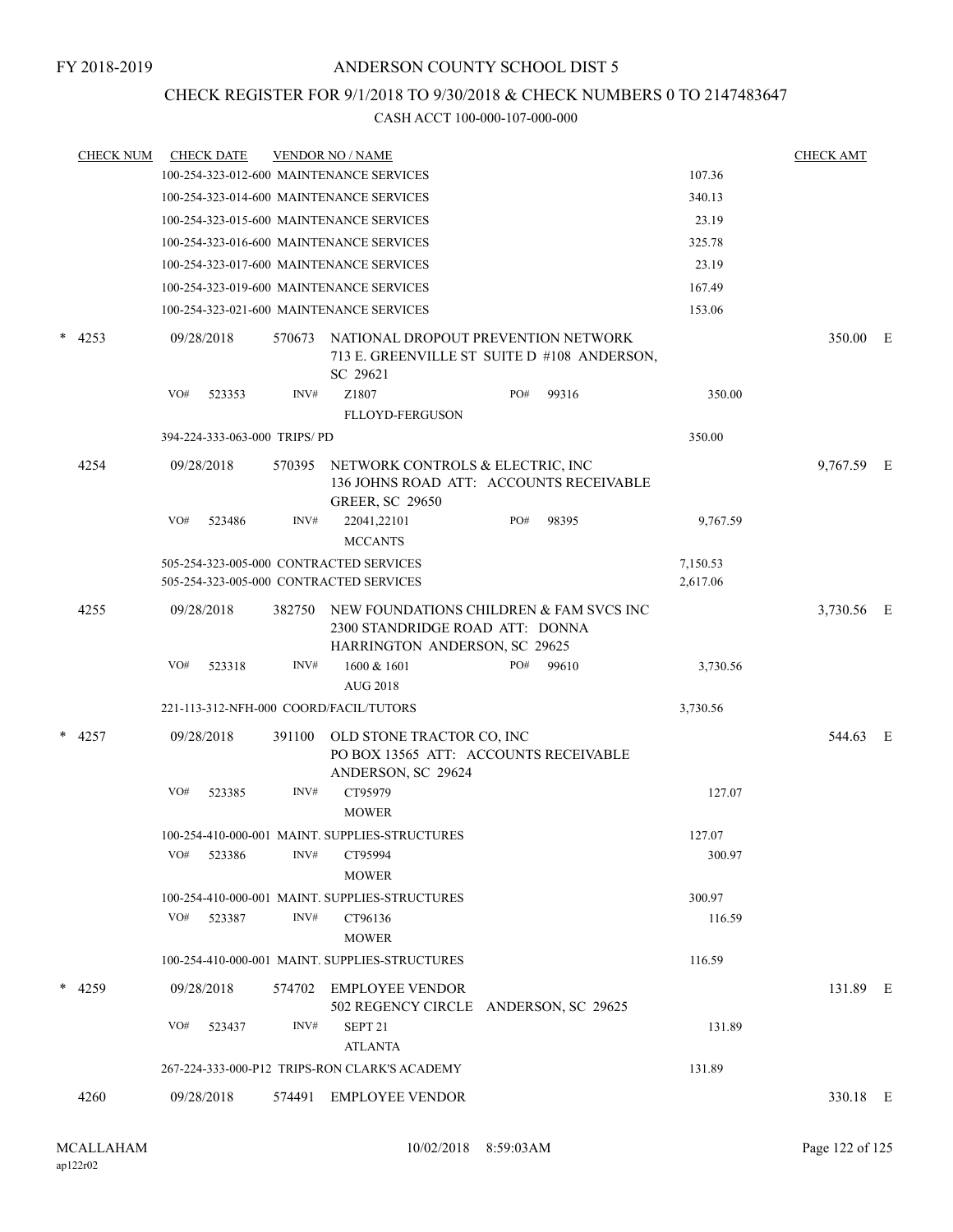## CHECK REGISTER FOR 9/1/2018 TO 9/30/2018 & CHECK NUMBERS 0 TO 2147483647

| <b>CHECK NUM</b> |     | <b>CHECK DATE</b>                 |        | <b>VENDOR NO / NAME</b>                                            |     |       |          | <b>CHECK AMT</b> |  |
|------------------|-----|-----------------------------------|--------|--------------------------------------------------------------------|-----|-------|----------|------------------|--|
|                  |     |                                   |        | 107 NETTLES ROAD CLEMSON, SC 29631                                 |     |       |          |                  |  |
|                  | VO# | 523432                            | INV#   | <b>SEPT 20-21</b>                                                  |     |       | 330.18   |                  |  |
|                  |     |                                   |        | <b>COLUMBIA</b>                                                    |     |       |          |                  |  |
|                  |     |                                   |        | 201-224-333-010-000 TRIPS & CONFERENCES                            |     |       | 330.18   |                  |  |
| $*$ 4262         |     | 09/28/2018                        | 472700 | <b>SHERWIN WILLIAMS</b>                                            |     |       |          | 161.47 E         |  |
|                  |     |                                   |        | 613 NORTH MURRAY AVENUE ATT: ACCOUNTS                              |     |       |          |                  |  |
|                  |     |                                   |        | RECEIVABLE ANDERSON, SC 29625                                      |     |       |          |                  |  |
|                  | VO# | 523389                            | INV#   | 8608-3<br><b>PAINT</b>                                             |     |       | 46.42    |                  |  |
|                  |     |                                   |        | 100-254-410-015-001 SUPPLIES - MAINTENANCE                         |     |       | 46.42    |                  |  |
|                  | VO# | 523390                            | INV#   | 8709-9                                                             |     |       | 51.05    |                  |  |
|                  |     |                                   |        | PAINT                                                              |     |       |          |                  |  |
|                  |     |                                   |        | 100-254-410-023-001 SUPPLIES-MAINTENANCE                           |     |       | 51.05    |                  |  |
|                  | VO# | 523391                            | INV#   | 8596-0                                                             |     |       | 64.00    |                  |  |
|                  |     |                                   |        | PAINT                                                              |     |       |          |                  |  |
|                  |     |                                   |        | 100-254-410-015-001 SUPPLIES - MAINTENANCE                         |     |       | 64.00    |                  |  |
| 4263             |     | 09/28/2018                        | 568682 | <b>SNA</b>                                                         |     |       |          | 3,190.50 E       |  |
|                  |     |                                   |        | P O BOX 759297 ANA 2018 REGISTRATION                               |     |       |          |                  |  |
|                  |     |                                   |        | BALTIMORE, MD 21298-9297                                           |     |       |          |                  |  |
|                  | VO# | 523500                            | INV#   | SC9172018DEE<br><b>NATIONAL DUES</b>                               | PO# | 99481 | 3,190.50 |                  |  |
|                  |     | 600-256-640-002-000 DUES AND FEES |        |                                                                    |     |       | 331.80   |                  |  |
|                  |     | 600-256-640-003-000 DUES AND FEES |        |                                                                    |     |       | 331.80   |                  |  |
|                  |     | 600-256-640-005-000 DUES AND FEES |        |                                                                    |     |       | 200.88   |                  |  |
|                  |     | 600-256-640-006-000 DUES AND FEES |        |                                                                    |     |       | 429.99   |                  |  |
|                  |     | 600-256-640-007-000 DUES AND FEES |        |                                                                    |     |       | 168.15   |                  |  |
|                  |     | 600-256-640-008-000 DUES AND FEES |        |                                                                    |     |       | 135.42   |                  |  |
|                  |     | 600-256-640-009-000 DUES AND FEES |        |                                                                    |     |       | 102.69   |                  |  |
|                  |     | 600-256-640-010-000 DUES AND FEES |        |                                                                    |     |       | 168.15   |                  |  |
|                  |     | 600-256-640-011-000 DUES AND FEES |        |                                                                    |     |       | 168.15   |                  |  |
|                  |     | 600-256-640-012-000 DUES AND FEES |        |                                                                    |     |       | 168.15   |                  |  |
|                  |     | 600-256-640-013-000 DUES AND FEES |        |                                                                    |     |       | 102.69   |                  |  |
|                  |     | 600-256-640-014-000 DUES AND FEES |        |                                                                    |     |       | 168.15   |                  |  |
|                  |     | 600-256-640-015-000 DUES AND FEES |        |                                                                    |     |       | 32.73    |                  |  |
|                  |     | 600-256-640-016-000 DUES AND FEES |        |                                                                    |     |       | 102.69   |                  |  |
|                  |     | 600-256-640-017-000 DUES AND FEES |        |                                                                    |     |       | 102.69   |                  |  |
|                  |     | 600-256-640-018-000 DUES AND FEES |        |                                                                    |     |       | 32.73    |                  |  |
|                  |     | 600-256-640-019-000 DUES AND FEES |        |                                                                    |     |       | 135.42   |                  |  |
|                  |     | 600-256-640-020-000 DUES AND FEES |        |                                                                    |     |       | 168.15   |                  |  |
|                  |     | 600-256-640-021-000 DUES AND FEES |        |                                                                    |     |       | 140.07   |                  |  |
| 4264             |     | 09/28/2018                        | 569192 | STC INCORPORATED                                                   |     |       |          | 107.45 E         |  |
|                  |     |                                   |        | 1904 WHITEHALL ROAD ATT: ACCOUNTS<br>RECEIVABLE ANDERSON, SC 29625 |     |       |          |                  |  |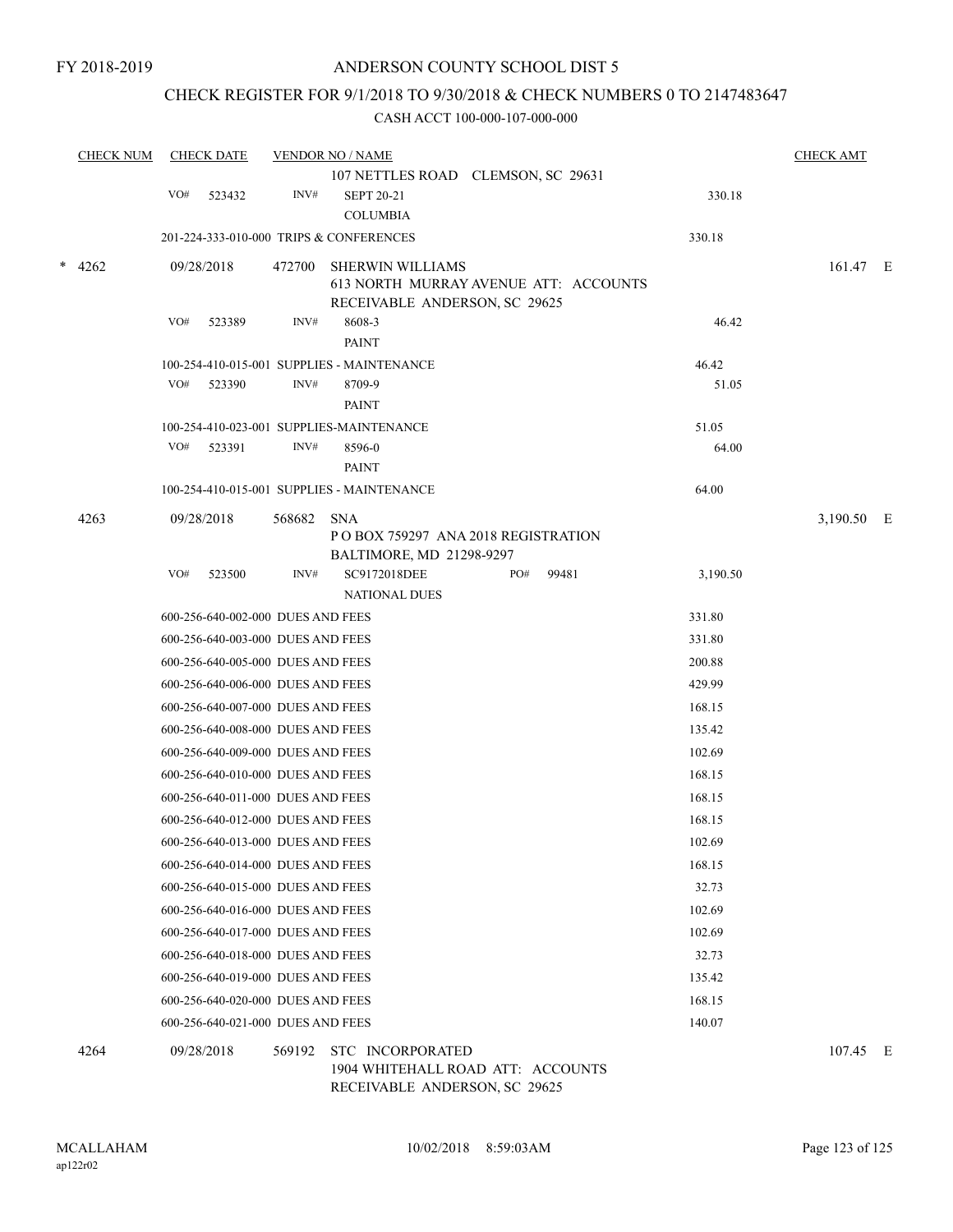# CHECK REGISTER FOR 9/1/2018 TO 9/30/2018 & CHECK NUMBERS 0 TO 2147483647

| <b>CHECK NUM</b> | <b>CHECK DATE</b> |                                 | <b>VENDOR NO / NAME</b>                                                                     |       |                                           |        | <b>CHECK AMT</b> |  |
|------------------|-------------------|---------------------------------|---------------------------------------------------------------------------------------------|-------|-------------------------------------------|--------|------------------|--|
|                  | VO#<br>523395     | INV#                            | 4746<br>4193                                                                                |       |                                           | 107.45 |                  |  |
|                  |                   |                                 | 100-254-323-002-001 CONTRACTED SERVICES                                                     |       |                                           | 70.00  |                  |  |
|                  |                   |                                 | 100-254-410-003-001 SUPPLIES - MAINTENANCE                                                  |       |                                           | 37.45  |                  |  |
| 4265             | 09/28/2018        |                                 | 574784 EMPLOYEE VENDOR                                                                      |       | 2 SQUIRRELS NEST CT WILLIAMSTON, SC 29697 |        | 164.06 E         |  |
|                  | VO#<br>523442     | INV#                            | <b>MATH SUPPLIES</b><br>REIMBURSEMENT                                                       |       |                                           | 164.06 |                  |  |
|                  |                   |                                 | 201-113-410-006-000 SUPPLIES AND MATERIALS                                                  |       |                                           | 164.06 |                  |  |
| 4266             | 09/28/2018        | 568718                          | THE READING WAREHOUSE<br>POBOX 41328 ATT: ACCOUNTS RECEIVABLE<br>NORTH CHARLESTON, SC 29423 |       |                                           |        | 638.95 E         |  |
|                  | VO#<br>523322     | INV#                            | 187031<br><b>BOOKS</b>                                                                      | $PO#$ | 99613                                     | 240.27 |                  |  |
|                  |                   | 201-224-410-010-000 PD SUPPLIES |                                                                                             |       |                                           | 240.27 |                  |  |
|                  | VO#<br>523323     | INV#                            | 186903<br><b>BOOKS</b>                                                                      | PO#   | 99612                                     | 398.68 |                  |  |
|                  |                   |                                 | 201-188-410-010-000 SUPPLIES-PARENTING                                                      |       |                                           | 398.68 |                  |  |
| 4267             | 09/28/2018        |                                 | 569789 UNIFIRST CORPORATION<br>RECEIVABLE SIMPSONVILLE, SC 29680                            |       | 322 STANDING SPRINGS COURT ATT: ACCOUNTS  |        | 713.92 E         |  |
|                  | VO#<br>523513     | INV#                            | 1198414                                                                                     |       | PO# 99425                                 | 713.92 |                  |  |
|                  |                   |                                 | <b>UNIFORMS</b>                                                                             |       |                                           |        |                  |  |
|                  |                   |                                 | 100-254-410-000-075 UNIFORM PURCHASES                                                       |       |                                           | 0.00   |                  |  |
|                  |                   |                                 | 100-254-410-001-075 UNIFORM PURCHASES                                                       |       |                                           | 0.00   |                  |  |
|                  |                   |                                 | 100-254-410-002-075 UNIFORM PURCHASES                                                       |       |                                           | 0.00   |                  |  |
|                  |                   |                                 | 100-254-410-003-075 UNIFORM PURCHASES                                                       |       |                                           | 0.00   |                  |  |
|                  |                   |                                 | 100-254-410-005-075 UNIFORM PURCHASES                                                       |       |                                           | 0.00   |                  |  |
|                  |                   |                                 | 100-254-410-006-075 UNIFORM PURCHASES                                                       |       |                                           | 470.48 |                  |  |
|                  |                   |                                 | 100-254-410-007-075 UNIFORM PURCHASES                                                       |       |                                           | 0.00   |                  |  |
|                  |                   |                                 | 100-254-410-008-075 UNIFORM PURCHASES                                                       |       |                                           | 0.00   |                  |  |
|                  |                   |                                 | 100-254-410-009-075 UNIFORM PURCHASES                                                       |       |                                           | 0.00   |                  |  |
|                  |                   |                                 | 100-254-410-010-075 UNIFORM PURCHASES                                                       |       |                                           | 85.07  |                  |  |
|                  |                   |                                 | 100-254-410-011-075 UNIFORM PURCHASES                                                       |       |                                           | 158.37 |                  |  |
|                  |                   |                                 | 100-254-410-012-075 UNIFORM PURCHASES                                                       |       |                                           | 0.00   |                  |  |
|                  |                   |                                 | 100-254-410-013-075 UNIFORM PURCHASES                                                       |       |                                           | 0.00   |                  |  |
|                  |                   |                                 | 100-254-410-014-075 UNIFORM PURCHASES                                                       |       |                                           | 0.00   |                  |  |
|                  |                   |                                 | 100-254-410-015-075 UNIFORM PURCHASES                                                       |       |                                           | 0.00   |                  |  |
|                  |                   |                                 | 100-254-410-016-075 UNIFORM PURCHASES                                                       |       |                                           | 0.00   |                  |  |
|                  |                   |                                 | 100-254-410-017-075 UNIFORM PURCHASES                                                       |       |                                           | 0.00   |                  |  |
|                  |                   |                                 | 100-254-410-018-075 UNIFORM PURCHASES                                                       |       |                                           | 0.00   |                  |  |
|                  |                   |                                 | 100-254-410-019-075 UNIFORM PURCHASES                                                       |       |                                           | 0.00   |                  |  |
|                  |                   |                                 | 100-254-410-020-075 UNIFORM PURCHASES                                                       |       |                                           | 0.00   |                  |  |